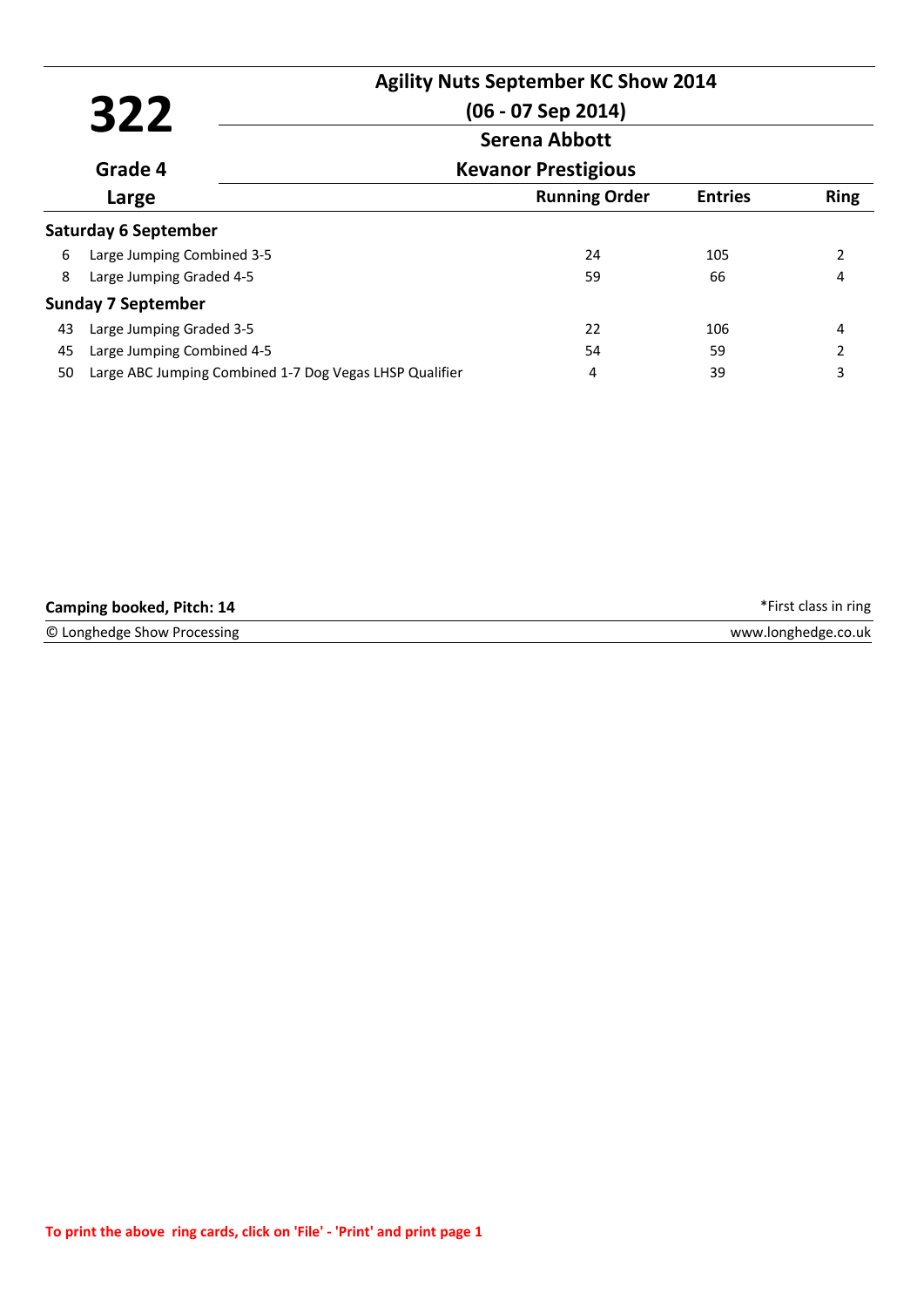|    |                                                            | <b>Agility Nuts September KC Show 2014</b> |                |                |
|----|------------------------------------------------------------|--------------------------------------------|----------------|----------------|
|    | 323                                                        | $(06 - 07$ Sep 2014)                       |                |                |
|    |                                                            | <b>Serena Abbott</b>                       |                |                |
|    | Grade 3                                                    | <b>Bear Necessities</b>                    |                |                |
|    | Large                                                      | <b>Running Order</b>                       | <b>Entries</b> | <b>Ring</b>    |
|    | <b>Saturday 6 September</b>                                |                                            |                |                |
| 3  | Large Agility Graded 1-3                                   | 83                                         | 87             | 3              |
| 4  | Large Jumping Graded 1-3                                   | 44                                         | 91             | 4              |
| 5  | Large Agility Combined 3-5 Dog Vegas Pawstrading Qualifier | 55                                         | 107            | 1              |
| 6  | Large Jumping Combined 3-5                                 | 83                                         | 105            | $\overline{2}$ |
|    | <b>Sunday 7 September</b>                                  |                                            |                |                |
| 40 | Large Agility Combined 1-3 Dog Vegas FPP Qualifier         | 29                                         | 73             | $1*$           |
| 41 | Large Jumping Combined 1-3                                 | 45                                         | 72             | 3              |
| 42 | Large Agility Graded 3-5                                   | 45                                         | 104            | 3              |
| 43 | Large Jumping Graded 3-5                                   | 56                                         | 106            | 4              |

© Longhedge Show Processing www.longhedge.co.uk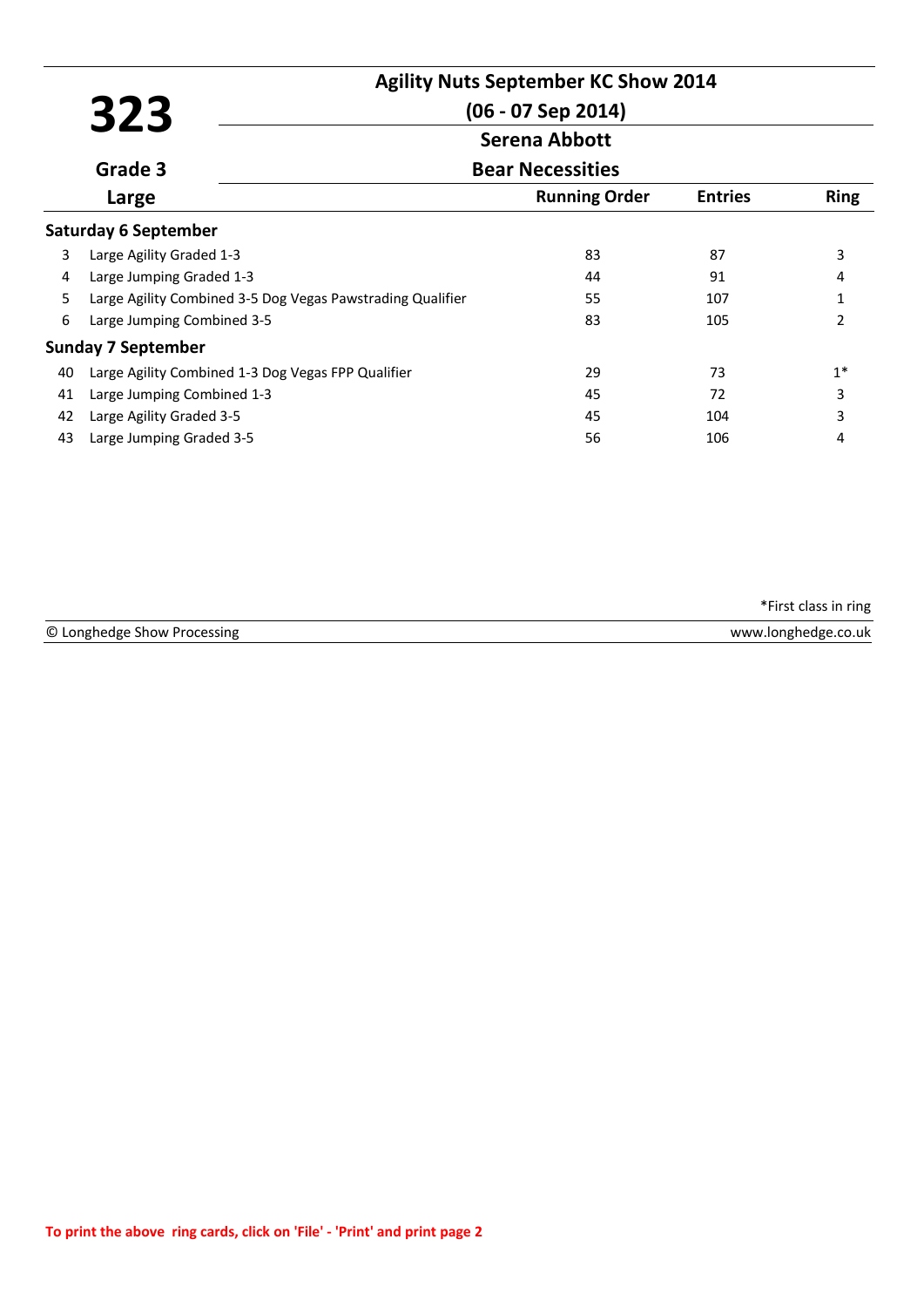|    | 411                         | <b>Agility Nuts September KC Show 2014</b><br>$(06 - 07$ Sep 2014)<br>Lisa Adamson |                |                |
|----|-----------------------------|------------------------------------------------------------------------------------|----------------|----------------|
|    | Grade 7                     | <b>Borderstorm Who Dares Wins AW</b>                                               |                |                |
|    | Large                       | <b>Running Order</b>                                                               | <b>Entries</b> | <b>Ring</b>    |
|    | <b>Saturday 6 September</b> |                                                                                    |                |                |
| 10 | Large Jumping Graded 6-7    | 3                                                                                  | 47             | 4              |
| 11 | Large Agility Combined 6-7  | 37                                                                                 | 42             | 1              |
| 12 | Large Jumping Combined 6-7  | 36                                                                                 | 40             | $\overline{2}$ |
| 13 | Large Agility Grade 7       | 10                                                                                 | 13             | $1*$           |

| <b>Camping booked, Pitch: 56</b> | *First class in ring |
|----------------------------------|----------------------|
| © Longhedge Show Processing      | www.longhedge.co.uk  |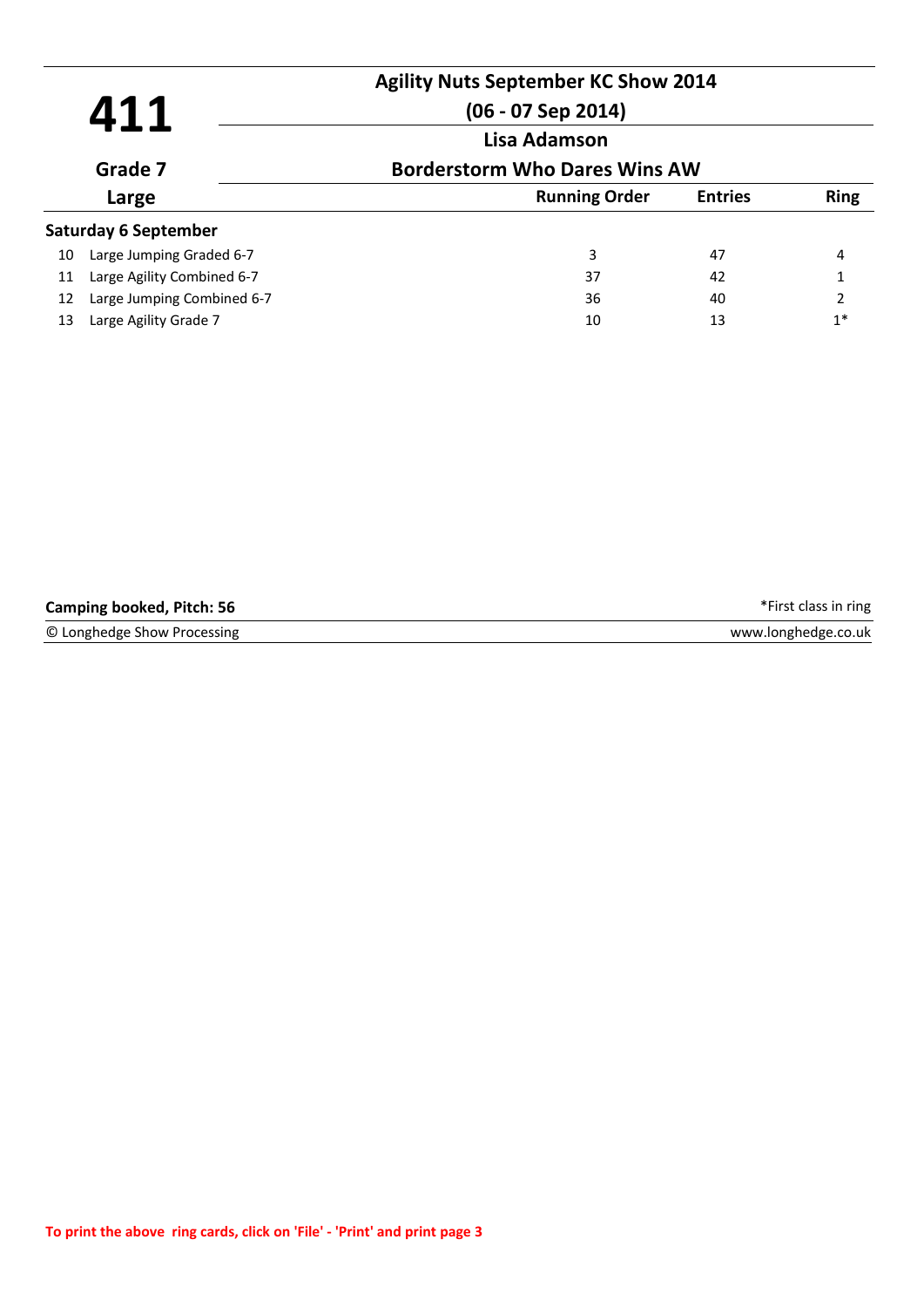# **Agility Nuts September KC Show 2014**

# **412 Lisa Adamson (06 - 07 Sep 2014)**

## **Redanmuir Shock Tactics at Borderstorm**

| Large                                                      | <b>Running Order</b> | <b>Entries</b> | <b>Ring</b> |
|------------------------------------------------------------|----------------------|----------------|-------------|
| Saturday 6 September                                       |                      |                |             |
| Large Agility Combined 3-5 Dog Vegas Pawstrading Qualifier | 78                   | 107            |             |
| Large Jumping Combined 3-5                                 | 55                   | 105            |             |
| Large Agility Graded 4-5                                   | 56                   | 66             | 3           |
| Large Jumping Graded 4-5                                   | 14                   | 66             | 4           |
|                                                            |                      |                |             |

\*First class in ring

© Longhedge Show Processing

**Grade 5**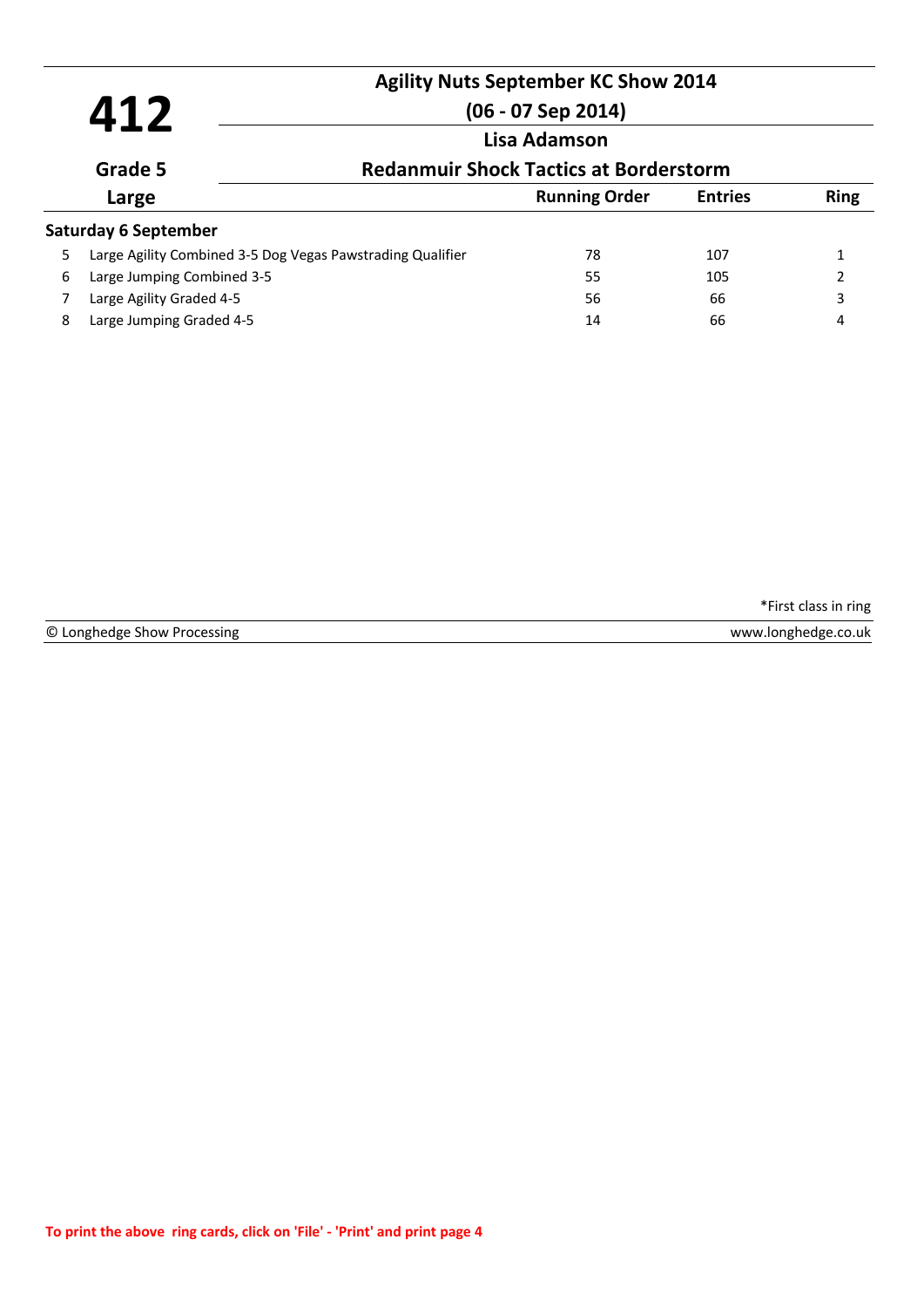|         |                             | <b>Agility Nuts September KC Show 2014</b>       |    |      |
|---------|-----------------------------|--------------------------------------------------|----|------|
|         | 413                         | $(06 - 07$ Sep 2014)                             |    |      |
| Grade 7 |                             | Lisa Adamson<br><b>Borderstorm Dare to Flirt</b> |    |      |
|         |                             |                                                  |    |      |
|         | <b>Saturday 6 September</b> |                                                  |    |      |
| 33      | Veteran Jumping             | 21                                               | 32 | $4*$ |
| 34      | Veteran Helter Skelter      | 24                                               | 31 | າ    |
|         |                             |                                                  |    |      |

© Longhedge Show Processing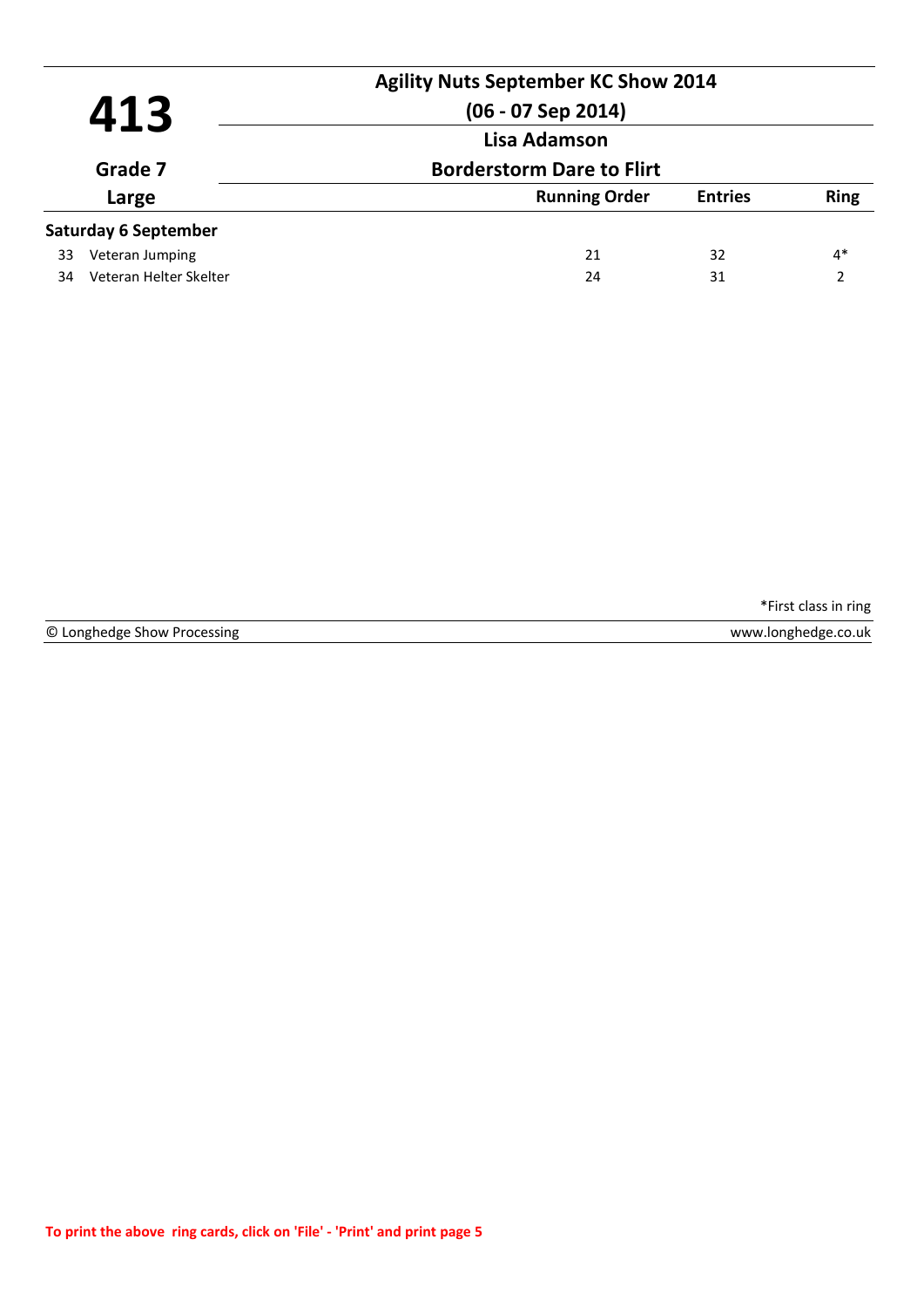|    |                                     | <b>Agility Nuts September KC Show 2014</b> |                |                |
|----|-------------------------------------|--------------------------------------------|----------------|----------------|
|    | 254                                 | $(06 - 07$ Sep 2014)                       |                |                |
|    |                                     | <b>Leanne Alder</b>                        |                |                |
|    | Grade 7                             | <b>Peace Ruler</b>                         |                |                |
|    | <b>Medium</b>                       | <b>Running Order</b>                       | <b>Entries</b> | <b>Ring</b>    |
|    | <b>Sunday 7 September</b>           |                                            |                |                |
| 57 | Medium Agility Graded 4-7           | 7                                          | 33             | 3              |
| 58 | Medium Jumping Combined 4-7         | 14                                         | 35             |                |
| 59 | Medium Jumping Graded 5-7           | 16                                         | 32             | 2              |
| 60 | Medium Agility Combined 6-7         | 18                                         | 19             | $\overline{2}$ |
| 74 | Agility Nuts ABL Steeplechase Pairs | 3                                          | 23             |                |
|    |                                     |                                            |                |                |

© Longhedge Show Processing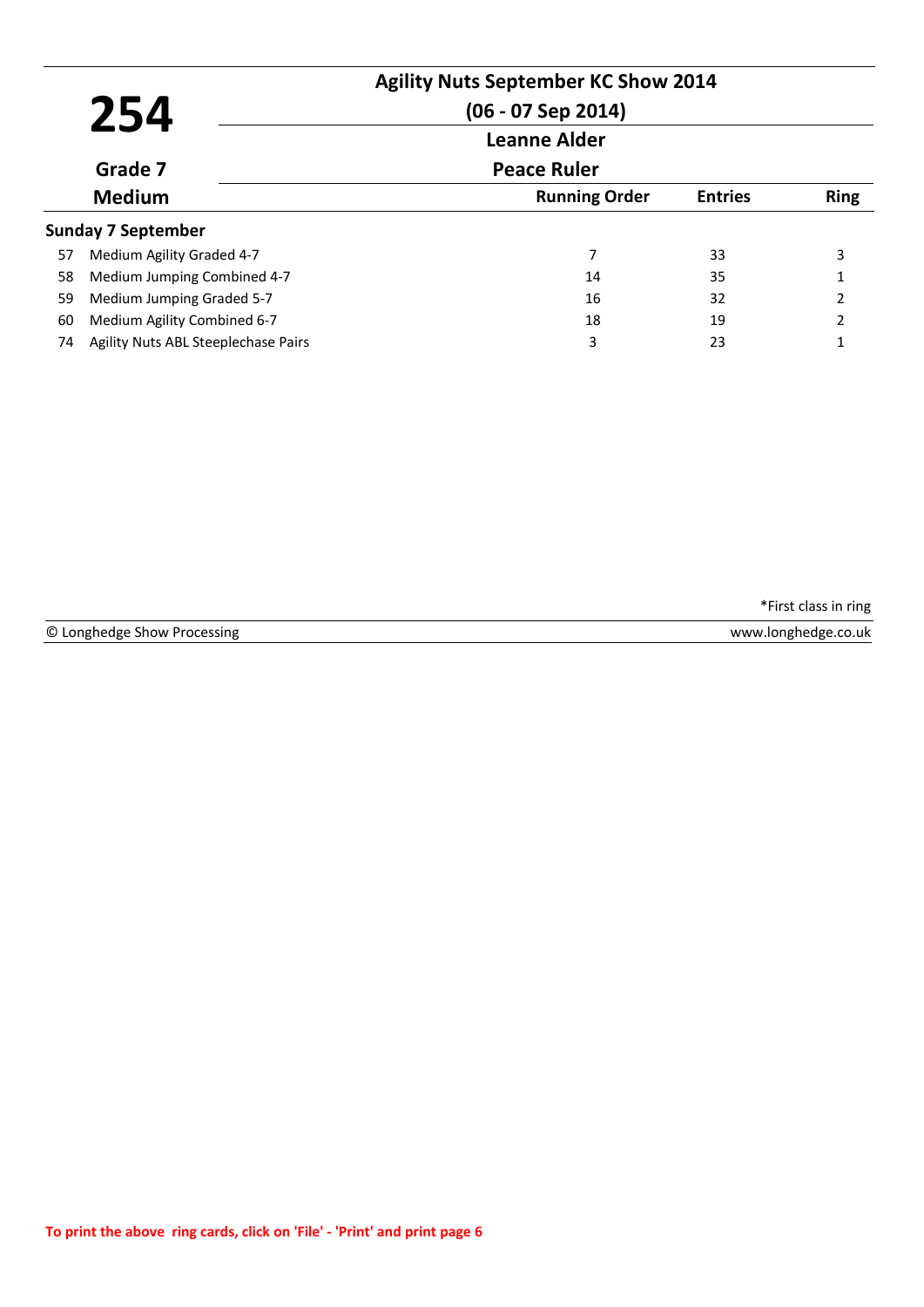| 448 |                             | <b>Agility Nuts September KC Show 2014</b><br>$(06 - 07$ Sep 2014) |                |               |  |  |
|-----|-----------------------------|--------------------------------------------------------------------|----------------|---------------|--|--|
|     |                             | <b>Tracy Ashberry</b>                                              |                |               |  |  |
|     | Grade 5                     | <b>Winter Games</b>                                                |                |               |  |  |
|     | <b>Medium</b>               | <b>Running Order</b>                                               | <b>Entries</b> | <b>Ring</b>   |  |  |
|     | <b>Saturday 6 September</b> |                                                                    |                |               |  |  |
| 33  | Veteran Jumping             | 26                                                                 | 32             | $4*$          |  |  |
| 34  | Veteran Helter Skelter      | 14                                                                 | 31             | $\mathcal{P}$ |  |  |
|     | <b>Sunday 7 September</b>   |                                                                    |                |               |  |  |
| 70  | Veteran Jumping             | 32                                                                 | 40             | $4*$          |  |  |
| 71  | Veteran Helter Skelter      | 20                                                                 | 36             | 2             |  |  |

**Your entry was underpaid by £12.00. Please pay on arrival at the show**

\*First class in ring

© Longhedge Show Processing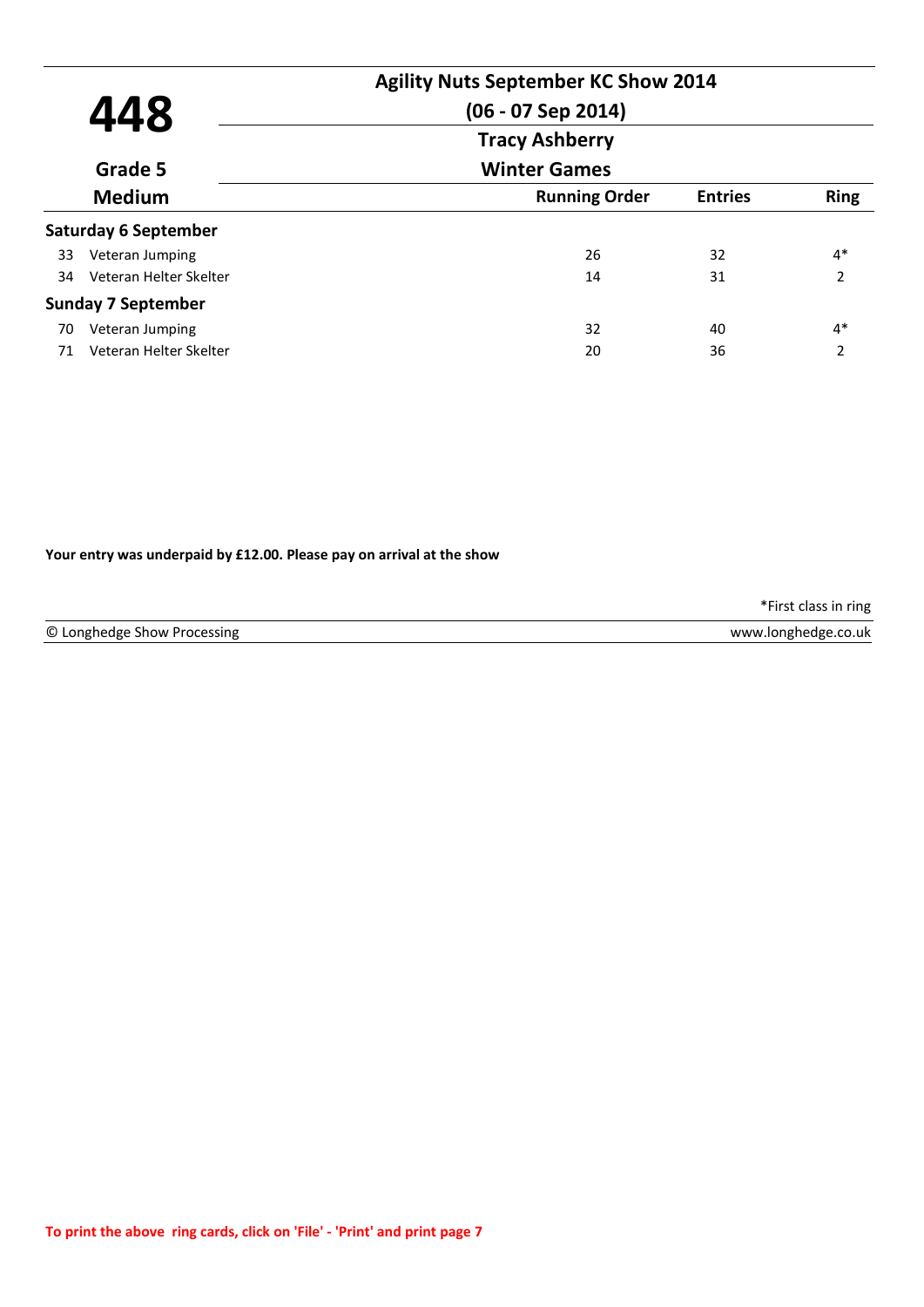|    | 23                                                         | <b>Agility Nuts September KC Show 2014</b><br>$(06 - 07$ Sep 2014) |                |               |
|----|------------------------------------------------------------|--------------------------------------------------------------------|----------------|---------------|
|    |                                                            | <b>Sam Ashman</b>                                                  |                |               |
|    | Grade 3                                                    | <b>Precious Girl Tara</b>                                          |                |               |
|    | Large                                                      | <b>Running Order</b>                                               | <b>Entries</b> | <b>Ring</b>   |
|    | <b>Saturday 6 September</b>                                |                                                                    |                |               |
| 3  | Large Agility Graded 1-3                                   | 11                                                                 | 87             | 3             |
| 4  | Large Jumping Graded 1-3                                   | 4                                                                  | 91             | 4             |
| 5  | Large Agility Combined 3-5 Dog Vegas Pawstrading Qualifier | 104                                                                | 107            | $\mathbf{1}$  |
| 6  | Large Jumping Combined 3-5                                 | 75                                                                 | 105            | $\mathcal{P}$ |
|    | <b>Sunday 7 September</b>                                  |                                                                    |                |               |
| 40 | Large Agility Combined 1-3 Dog Vegas FPP Qualifier         | 46                                                                 | 73             | $1*$          |
| 41 | Large Jumping Combined 1-3                                 | 6                                                                  | 72             | 3             |
| 42 | Large Agility Graded 3-5                                   | 60                                                                 | 104            | 3             |
| 43 | Large Jumping Graded 3-5                                   | 34                                                                 | 106            | 4             |

#### Helping: Ring 3 Sat PM

© Longhedge Show Processing www.longhedge.co.uk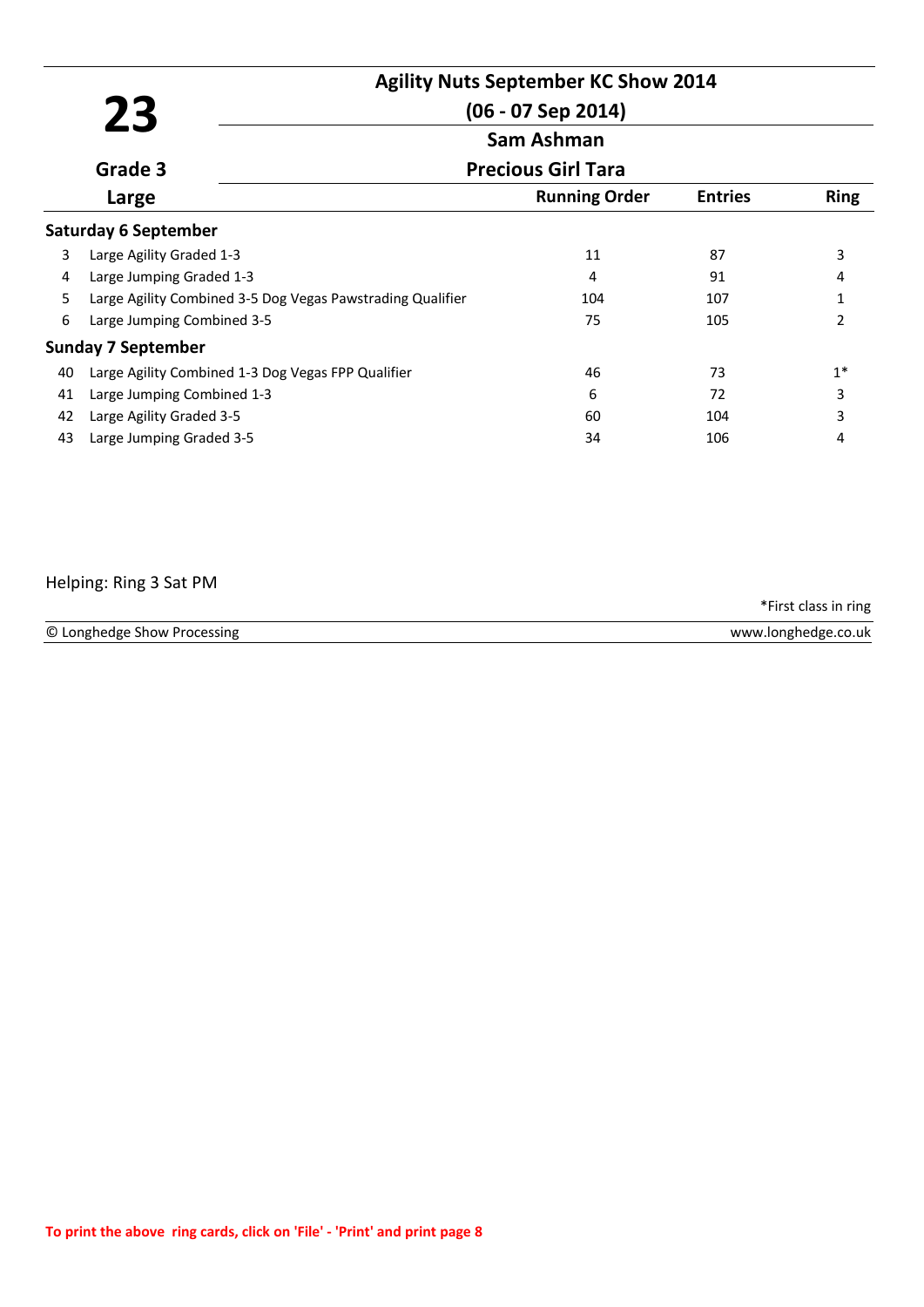|    |                                                         | <b>Agility Nuts September KC Show 2014</b> |                |             |
|----|---------------------------------------------------------|--------------------------------------------|----------------|-------------|
|    | 288                                                     | (06 - 07 Sep 2014)                         |                |             |
|    |                                                         | <b>Beverley Ashwin</b>                     |                |             |
|    | Grade 1                                                 | Rowanna Mandisa                            |                |             |
|    | Large                                                   | <b>Running Order</b>                       | <b>Entries</b> | <b>Ring</b> |
|    | <b>Saturday 6 September</b>                             |                                            |                |             |
| 1  | Large Agility Combined 1-2                              | 12                                         | 24             | 3           |
| 2  | Large Jumping Combined 1-2                              | 24                                         | 25             | $2*$        |
| 3  | Large Agility Graded 1-3                                | 35                                         | 87             | 3           |
| 4  | Large Jumping Graded 1-3                                | 9                                          | 91             | 4           |
|    | <b>Sunday 7 September</b>                               |                                            |                |             |
| 38 | Large Agility Graded 1-2                                | 6                                          | 22             | 3           |
| 39 | Large Jumping Graded 1-2                                | 16                                         | 22             | 4           |
| 40 | Large Agility Combined 1-3 Dog Vegas FPP Qualifier      | 69                                         | 73             | $1*$        |
| 41 | Large Jumping Combined 1-3                              | 64                                         | 72             | 3           |
| 50 | Large ABC Jumping Combined 1-7 Dog Vegas LHSP Qualifier | 14                                         | 39             | 3           |

### Helping: Ring 2 Sun

| © Lo<br>Processing<br>LONghedge<br><b>VANA</b><br>show<br>AUDA<br>inno<br> |        |
|----------------------------------------------------------------------------|--------|
|                                                                            | .co.uk |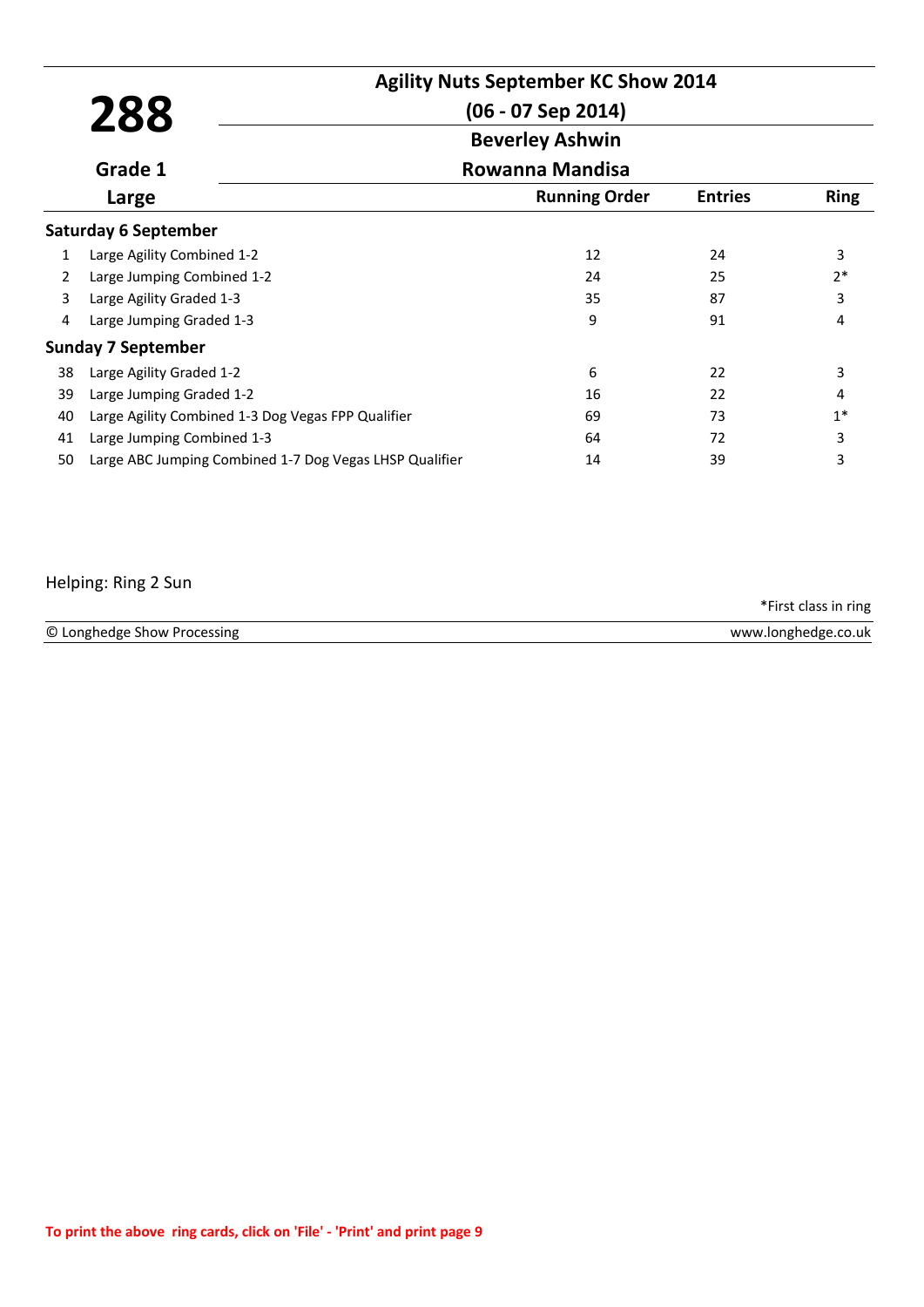|   | 427                                                        | <b>Agility Nuts September KC Show 2014</b><br>$(06 - 07$ Sep 2014) |                |             |
|---|------------------------------------------------------------|--------------------------------------------------------------------|----------------|-------------|
|   |                                                            | <b>Skhy Austin</b><br><b>Little Miss Spitfire at Zerhea's</b>      |                |             |
|   | Grade 3                                                    |                                                                    |                |             |
|   | Large                                                      | <b>Running Order</b>                                               | <b>Entries</b> | <b>Ring</b> |
|   | <b>Saturday 6 September</b>                                |                                                                    |                |             |
| 3 | Large Agility Graded 1-3                                   | 55                                                                 | 87             | 3           |
| 4 | Large Jumping Graded 1-3                                   | 10                                                                 | 91             | 4           |
| 5 | Large Agility Combined 3-5 Dog Vegas Pawstrading Qualifier | 15                                                                 | 107            |             |
| 6 | Large Jumping Combined 3-5                                 | 71                                                                 | 105            | 2           |

© Longhedge Show Processing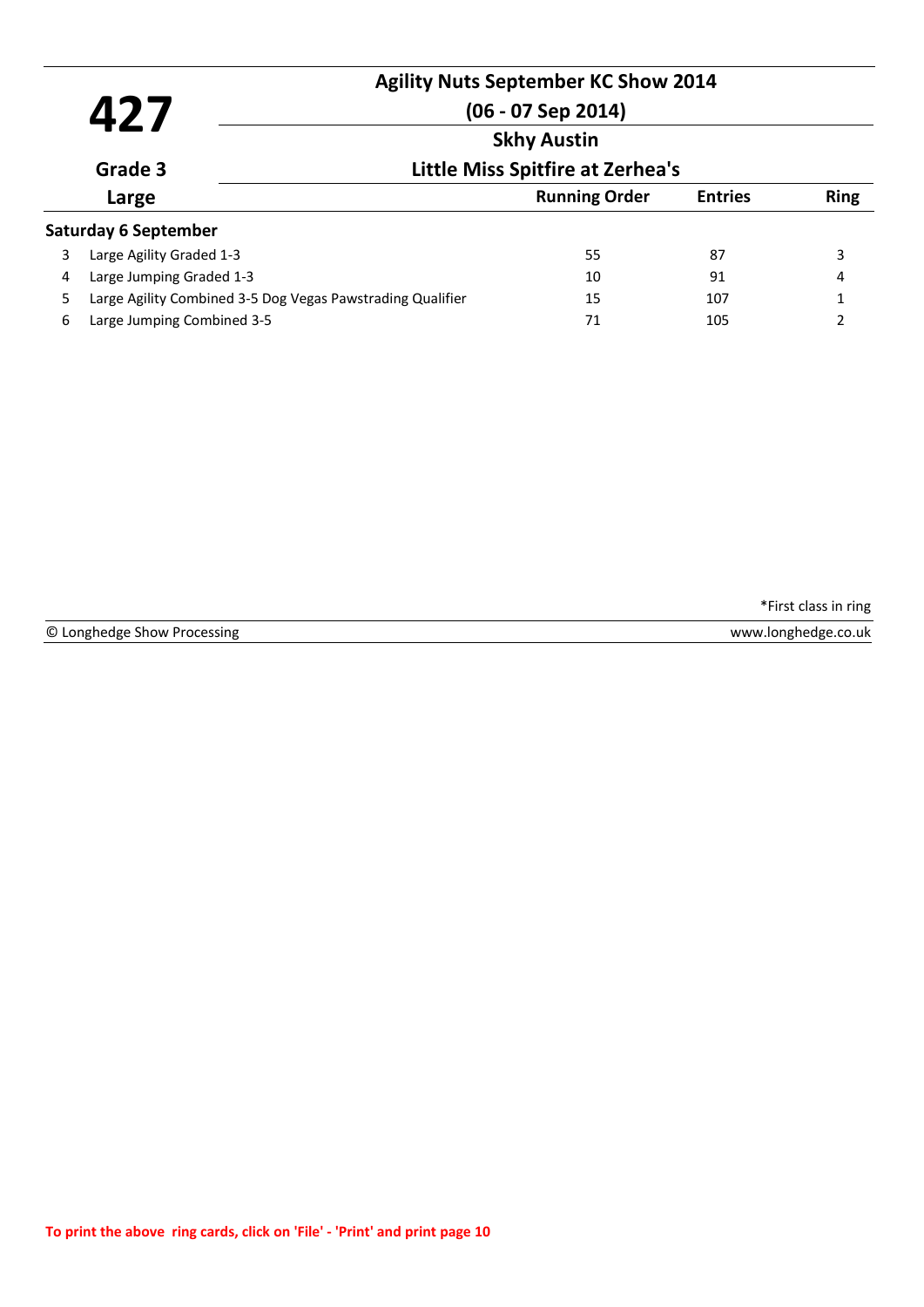|         | 428                        | <b>Agility Nuts September KC Show 2014</b><br>$(06 - 07$ Sep 2014) |                |             |
|---------|----------------------------|--------------------------------------------------------------------|----------------|-------------|
| Grade 3 |                            | <b>Skhy Austin</b><br><b>Little Miss Hoshi</b>                     |                |             |
|         |                            |                                                                    |                |             |
|         | Large                      | <b>Running Order</b>                                               | <b>Entries</b> | <b>Ring</b> |
|         | Saturday 6 September       |                                                                    |                |             |
| 4       | Large Jumping Graded 1-3   | 87                                                                 | 91             | 4           |
| 6       | Large Jumping Combined 3-5 | 9                                                                  | 105            | C           |

© Longhedge Show Processing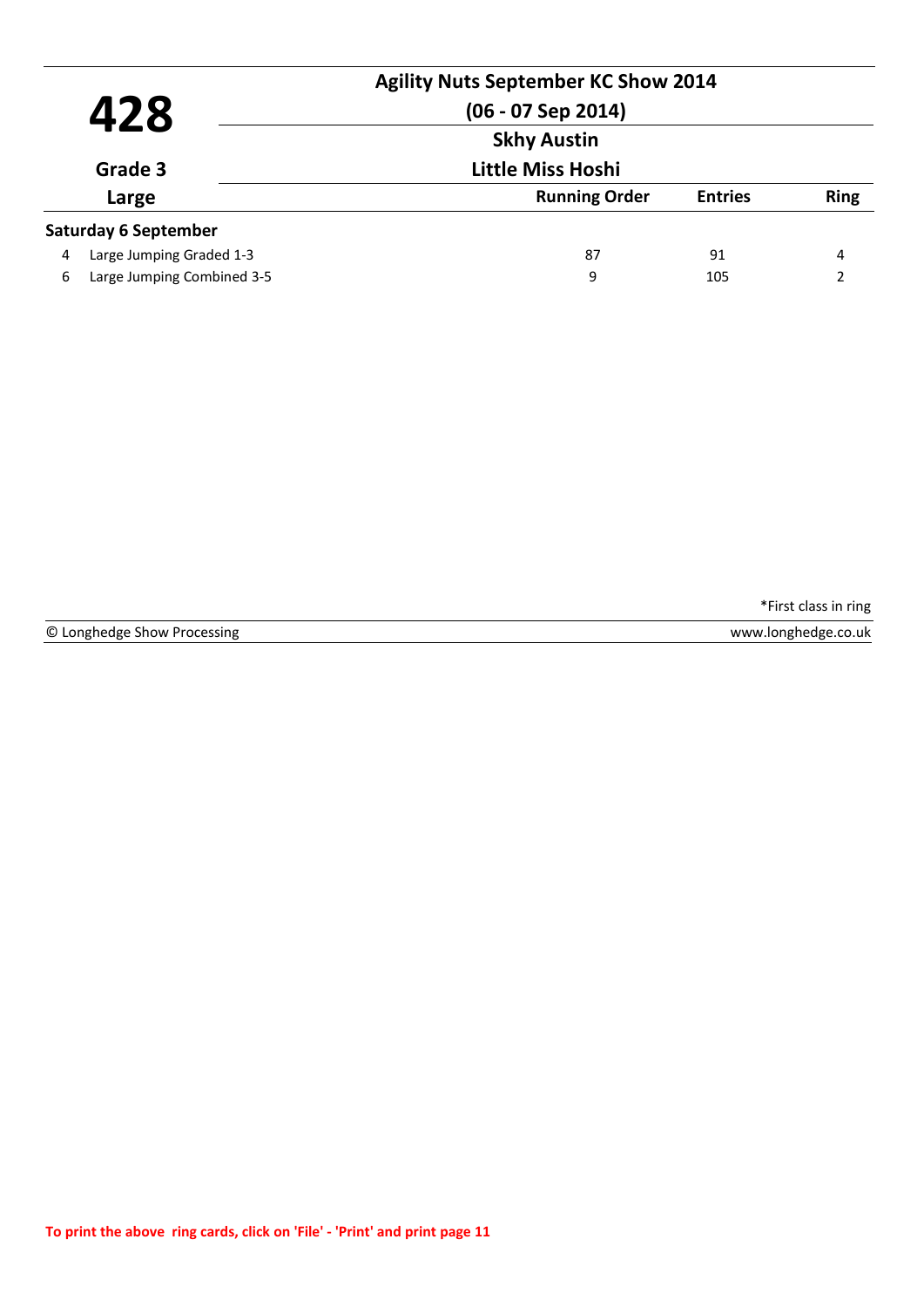|    |                                     | <b>Agility Nuts September KC Show 2014</b> |                |               |
|----|-------------------------------------|--------------------------------------------|----------------|---------------|
|    | 183                                 | $(06 - 07$ Sep 2014)                       |                |               |
|    |                                     | <b>Keitha Bainbridge</b>                   |                |               |
|    | Grade 4                             | <b>Sister Sally</b>                        |                |               |
|    | Large                               | <b>Running Order</b>                       | <b>Entries</b> | <b>Ring</b>   |
|    | <b>Saturday 6 September</b>         |                                            |                |               |
| 33 | Veteran Jumping                     | 10                                         | 32             | $4*$          |
| 34 | Veteran Helter Skelter              | 4                                          | 31             | $\mathcal{P}$ |
| 37 | Agility Nuts ABL Steeplechase Pairs | 13                                         | 26             |               |
|    | <b>Sunday 7 September</b>           |                                            |                |               |
| 70 | Veteran Jumping                     | 37                                         | 40             | $4*$          |
| 71 | Veteran Helter Skelter              | 21                                         | 36             | $\mathcal{P}$ |
| 74 | Agility Nuts ABL Steeplechase Pairs | 8                                          | 23             | 1             |

|                             | *First class in ring |
|-----------------------------|----------------------|
| © Longhedge Show Processing | www.longhedge.co.uk  |
|                             |                      |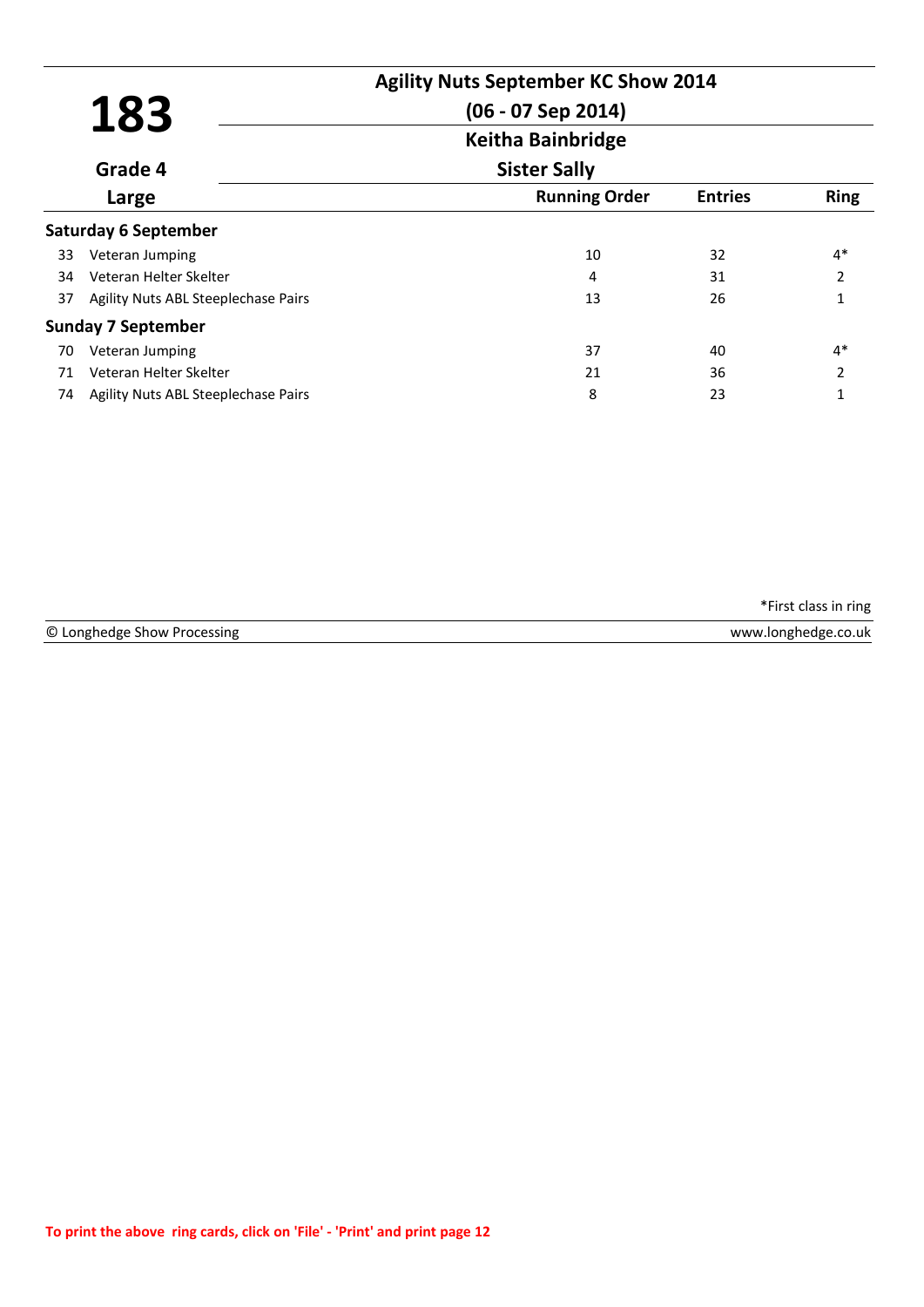|    |                                                            | <b>Agility Nuts September KC Show 2014</b> |                |                |
|----|------------------------------------------------------------|--------------------------------------------|----------------|----------------|
|    | <b>184</b>                                                 | $(06 - 07$ Sep 2014)                       |                |                |
|    |                                                            | <b>Keitha Bainbridge</b>                   |                |                |
|    | Grade 3                                                    | <b>Esio Trot</b>                           |                |                |
|    | Large                                                      | <b>Running Order</b>                       | <b>Entries</b> | <b>Ring</b>    |
|    | <b>Saturday 6 September</b>                                |                                            |                |                |
| 3  | Large Agility Graded 1-3                                   | 76                                         | 87             | 3              |
| 4  | Large Jumping Graded 1-3                                   | 35                                         | 91             | 4              |
| 5  | Large Agility Combined 3-5 Dog Vegas Pawstrading Qualifier | 73                                         | 107            | 1              |
| 6  | Large Jumping Combined 3-5                                 | 20                                         | 105            | $\overline{2}$ |
| 14 | Agility Nuts Large Steeplechase Pairs                      | 2                                          | 28             | 1              |
|    | <b>Sunday 7 September</b>                                  |                                            |                |                |
| 40 | Large Agility Combined 1-3 Dog Vegas FPP Qualifier         | 64                                         | 73             | $1*$           |
| 41 | Large Jumping Combined 1-3                                 | 52                                         | 72             | 3              |
| 42 | Large Agility Graded 3-5                                   | 41                                         | 104            | 3              |
| 43 | Large Jumping Graded 3-5                                   | 97                                         | 106            | 4              |
| 51 | Large WSD Jumping Combined 1-7                             | 18                                         | 22             | 4              |

| © Longhedge<br>ocessine <sup>.</sup><br>$\sim$ show Pr. | ,.uk<br><b>IOD</b> DODG NO |
|---------------------------------------------------------|----------------------------|
|                                                         |                            |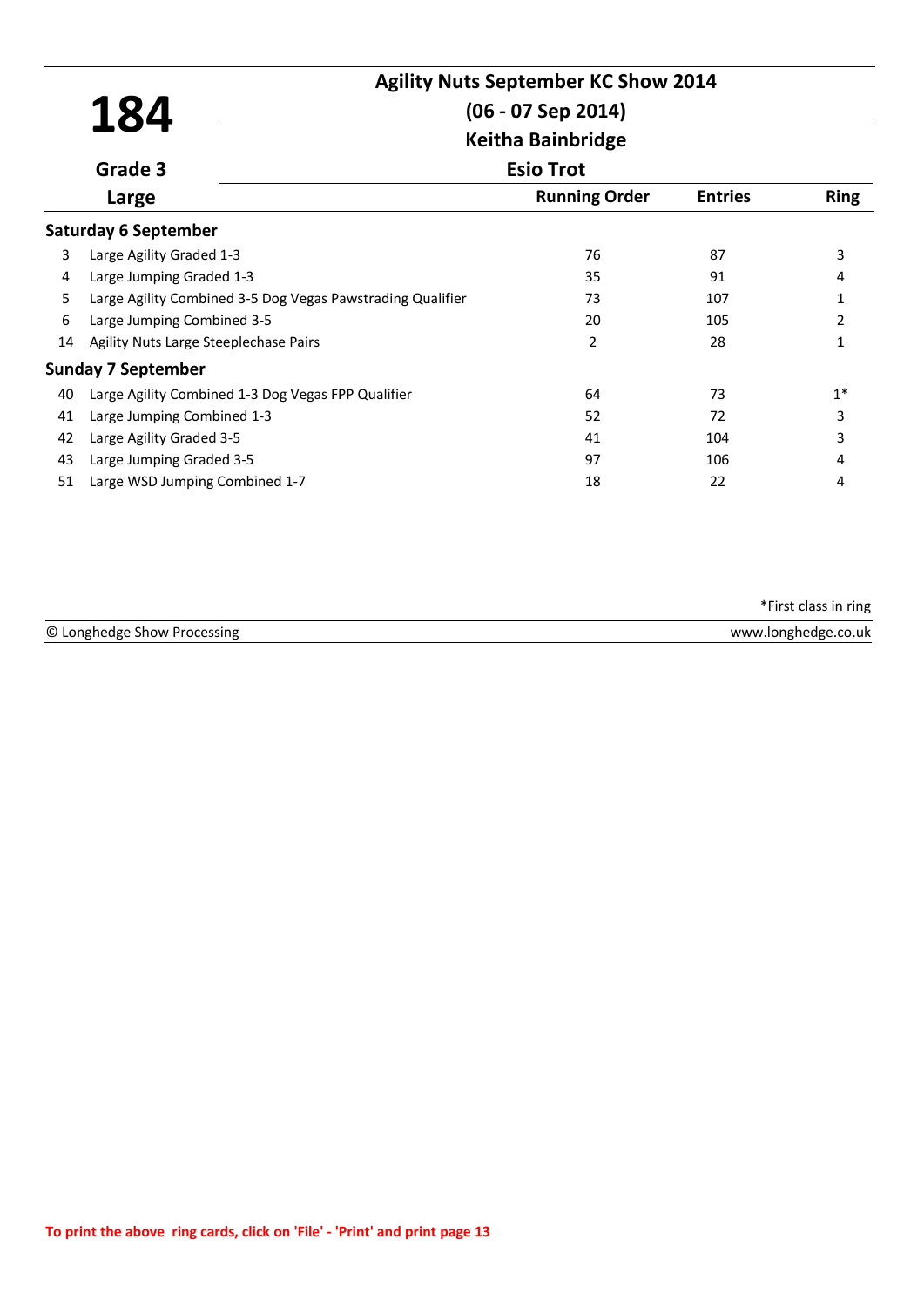|    |                                                            | <b>Agility Nuts September KC Show 2014</b> |                                                  |                |  |
|----|------------------------------------------------------------|--------------------------------------------|--------------------------------------------------|----------------|--|
|    | 185                                                        |                                            | $(06 - 07$ Sep 2014)<br><b>Keitha Bainbridge</b> |                |  |
|    |                                                            |                                            |                                                  |                |  |
|    | Grade 3                                                    | <b>Nightingdale Lady</b>                   |                                                  |                |  |
|    | Large                                                      | <b>Running Order</b>                       | <b>Entries</b>                                   | <b>Ring</b>    |  |
|    | <b>Saturday 6 September</b>                                |                                            |                                                  |                |  |
| 3  | Large Agility Graded 1-3                                   | 81                                         | 87                                               | 3              |  |
| 4  | Large Jumping Graded 1-3                                   | 89                                         | 91                                               | 4              |  |
| 5  | Large Agility Combined 3-5 Dog Vegas Pawstrading Qualifier | 96                                         | 107                                              | 1              |  |
| 6  | Large Jumping Combined 3-5                                 | 5                                          | 105                                              | $\overline{2}$ |  |
| 14 | Agility Nuts Large Steeplechase Pairs                      | 28                                         | 28                                               | 1              |  |
|    | <b>Sunday 7 September</b>                                  |                                            |                                                  |                |  |
| 40 | Large Agility Combined 1-3 Dog Vegas FPP Qualifier         | 58                                         | 73                                               | $1*$           |  |
| 41 | Large Jumping Combined 1-3                                 | 65                                         | 72                                               | 3              |  |
| 42 | Large Agility Graded 3-5                                   | 31                                         | 104                                              | 3              |  |
| 43 | Large Jumping Graded 3-5                                   | 62                                         | 106                                              | 4              |  |
| 51 | Large WSD Jumping Combined 1-7                             | 20                                         | 22                                               | 4              |  |

| © Lo<br>nnøl<br>:ssine<br>snow<br>nr<br>ueuae<br>. . | <b>A/AA/AA</b><br>).uk<br>ınns<br>ישוי |
|------------------------------------------------------|----------------------------------------|
|                                                      |                                        |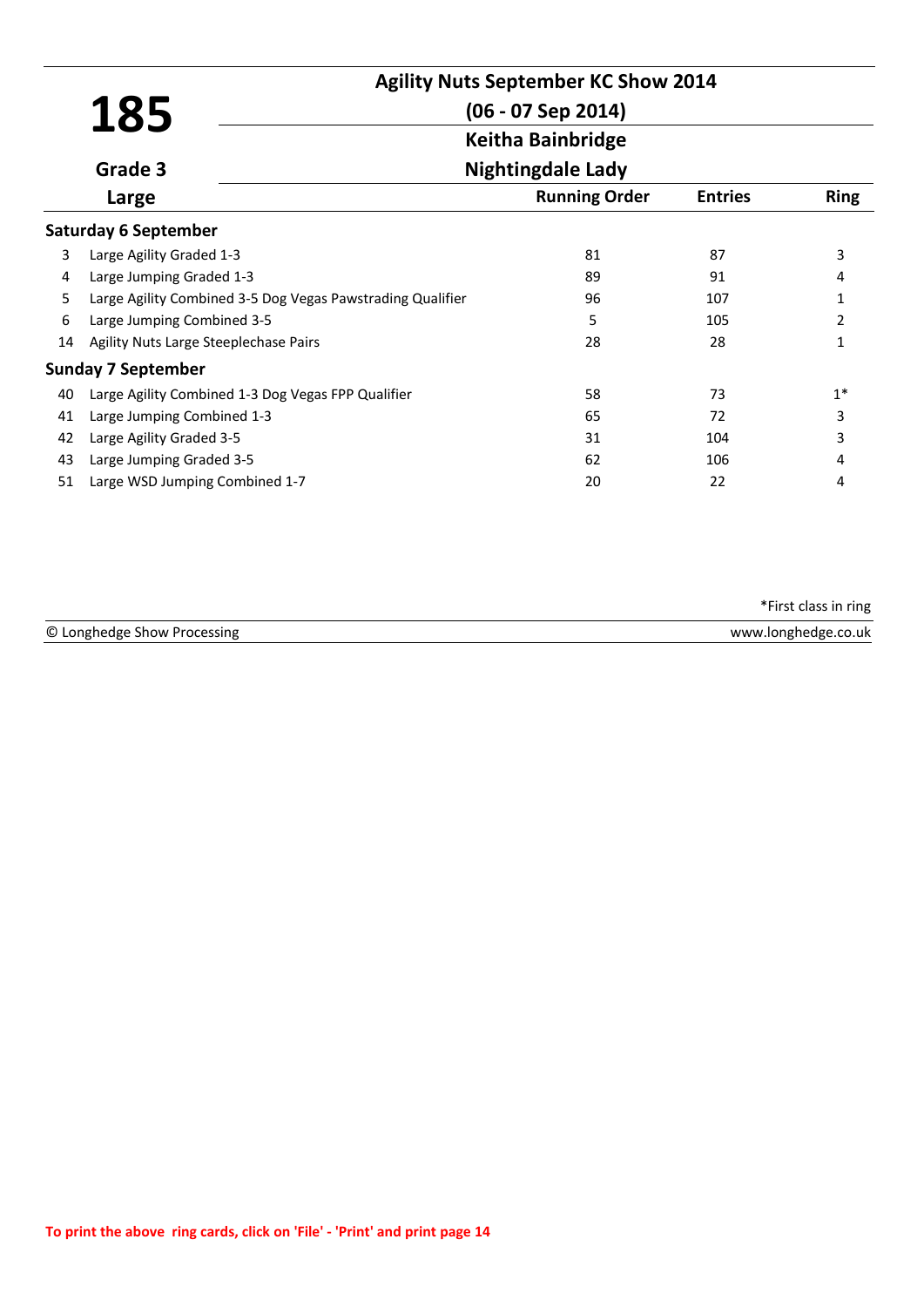|    | 186                                 | $(06 - 07$ Sep 2014)     | <b>Agility Nuts September KC Show 2014</b> |                |
|----|-------------------------------------|--------------------------|--------------------------------------------|----------------|
|    |                                     | <b>Andrew Bainbridge</b> |                                            |                |
|    | Grade 3                             | <b>Gower Gal</b>         |                                            |                |
|    | Large                               | <b>Running Order</b>     | <b>Entries</b>                             | <b>Ring</b>    |
|    | <b>Saturday 6 September</b>         |                          |                                            |                |
| 33 | Veteran Jumping                     | 29                       | 32                                         | $4*$           |
| 34 | Veteran Helter Skelter              | 25                       | 31                                         | $\overline{2}$ |
| 37 | Agility Nuts ABL Steeplechase Pairs | 13                       | 26                                         |                |
|    | <b>Sunday 7 September</b>           |                          |                                            |                |
| 70 | Veteran Jumping                     | $\overline{2}$           | 40                                         | $4*$           |
| 71 | Veteran Helter Skelter              | 13                       | 36                                         | $\overline{2}$ |
| 74 | Agility Nuts ABL Steeplechase Pairs | 8                        | 23                                         |                |

| © Longh | co.uk         |
|---------|---------------|
| ssing   | <b>IOD</b> DD |
| AURA    | Ange -        |
| snow    | _______       |
|         |               |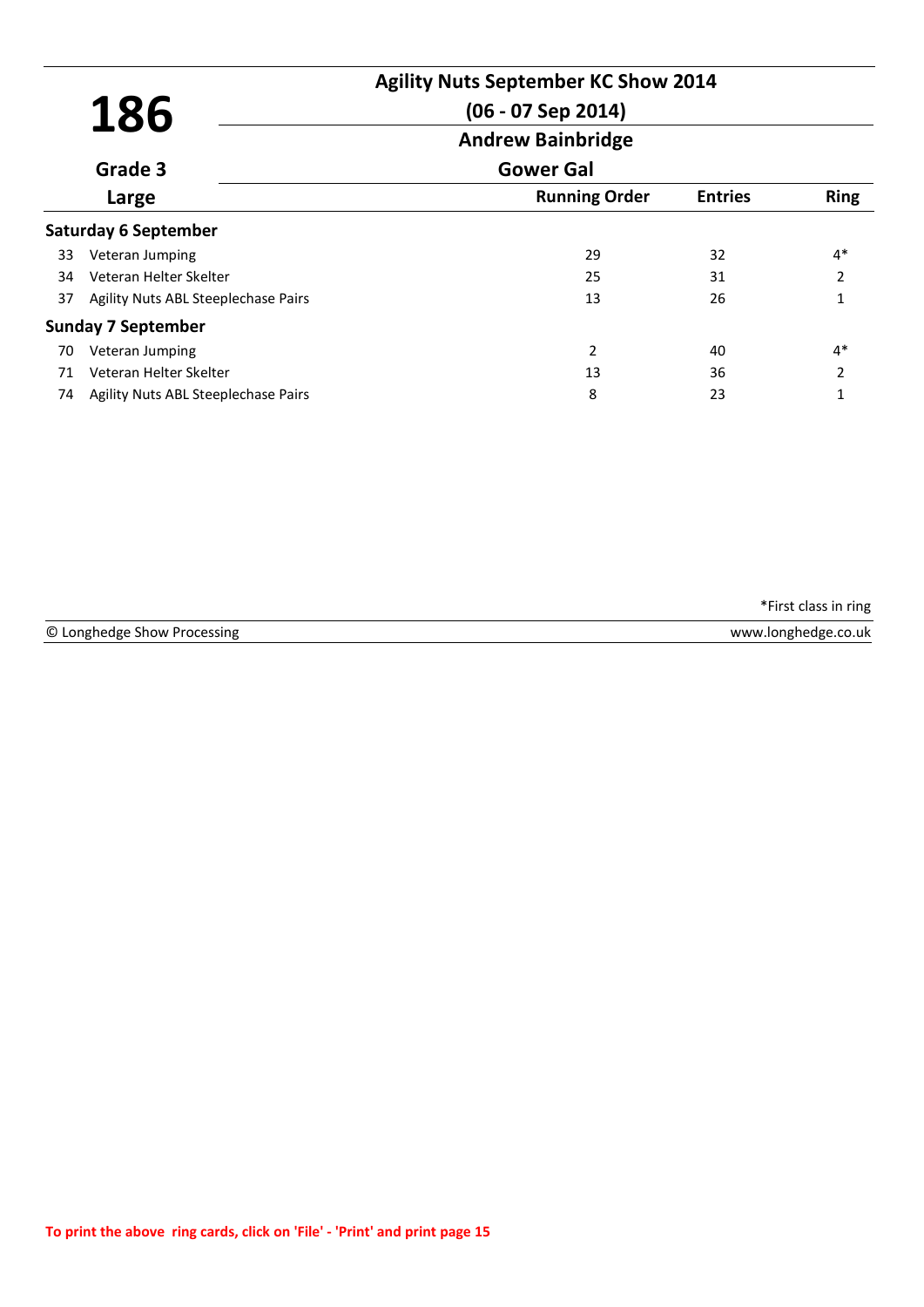|       | 187                         | <b>Agility Nuts September KC Show 2014</b><br>$(06 - 07$ Sep 2014) |                |                          |  |
|-------|-----------------------------|--------------------------------------------------------------------|----------------|--------------------------|--|
|       |                             | <b>Andrew Bainbridge</b>                                           |                |                          |  |
|       | Grade 3                     | <b>That's Mine</b>                                                 |                |                          |  |
| Large |                             | <b>Running Order</b>                                               | <b>Entries</b> | <b>Ring</b>              |  |
|       | <b>Saturday 6 September</b> |                                                                    |                |                          |  |
| 33    | Veteran Jumping             | 7                                                                  | 32             | $4*$                     |  |
| 34    | Veteran Helter Skelter      | 26                                                                 | 31             | $\overline{\phantom{a}}$ |  |
|       | <b>Sunday 7 September</b>   |                                                                    |                |                          |  |
| 70    | Veteran Jumping             | 20                                                                 | 40             | $4*$                     |  |
| 71    | Veteran Helter Skelter      | 26                                                                 | 36             | 2                        |  |

© Longhedge Show Processing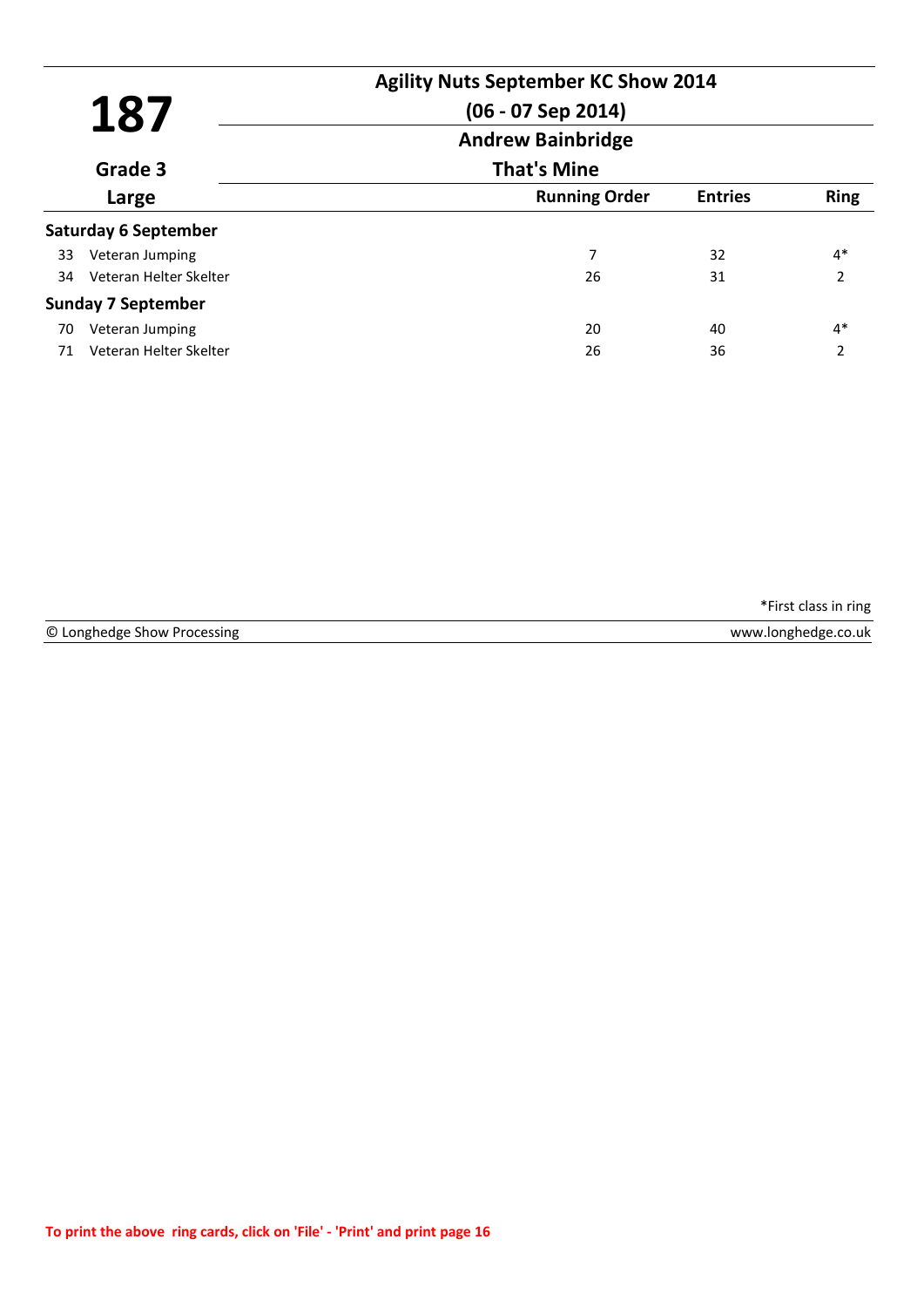|                |                             | <b>Agility Nuts September KC Show 2014</b><br>$(06 - 07$ Sep 2014) |                |             |
|----------------|-----------------------------|--------------------------------------------------------------------|----------------|-------------|
| 222<br>Grade 1 |                             | <b>Rachel Ball</b>                                                 |                |             |
|                |                             | <b>Skipper Seas The Day</b>                                        |                |             |
| Large          |                             | <b>Running Order</b>                                               | <b>Entries</b> | <b>Ring</b> |
|                | <b>Saturday 6 September</b> |                                                                    |                |             |
|                | Large Agility Combined 1-2  | 15                                                                 | 24             | 3           |
|                | Large Jumping Combined 1-2  | 1                                                                  | 25             | $2*$        |

© Longhedge Show Processing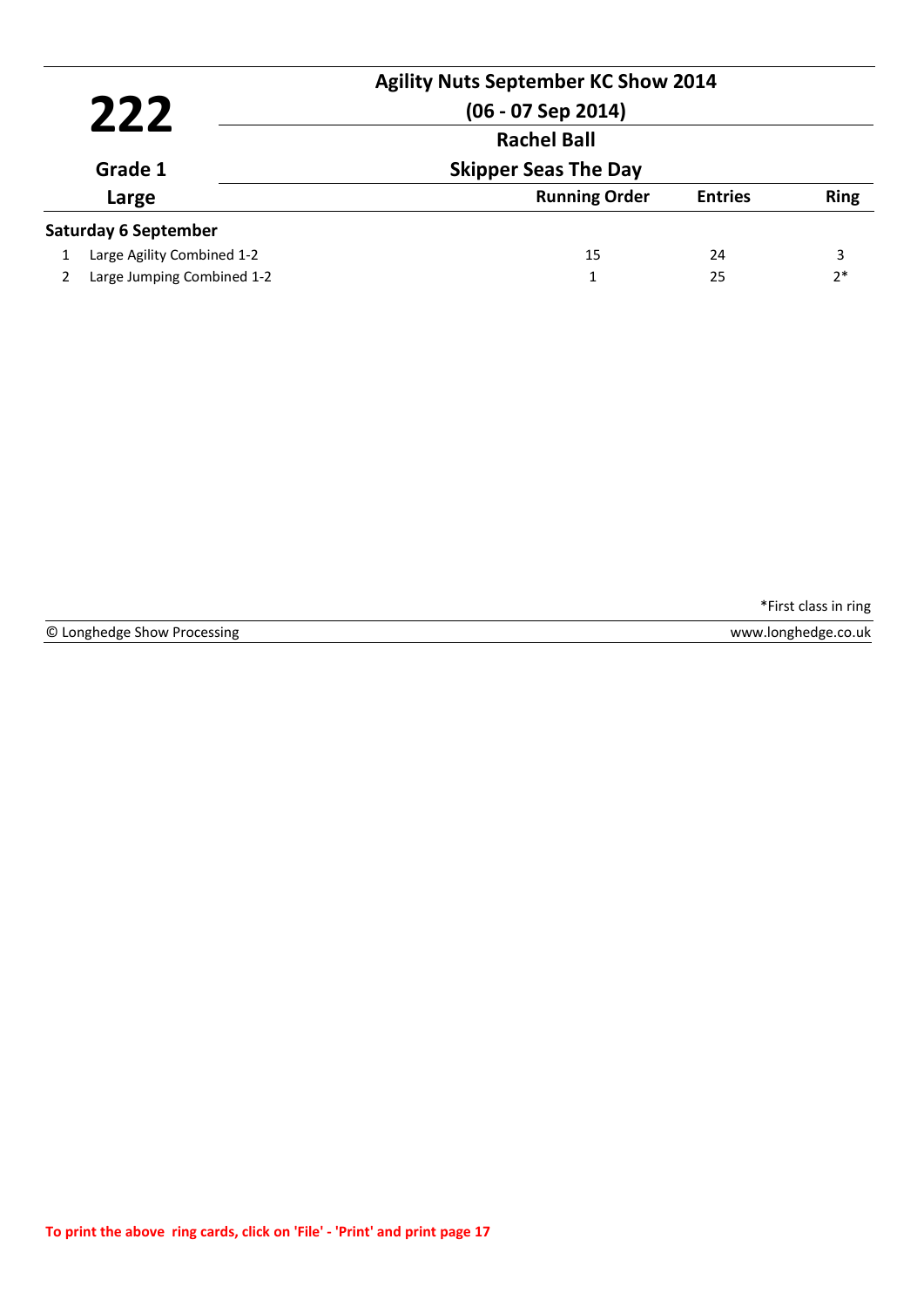| 420<br>Grade 4<br>Large |                             | <b>Agility Nuts September KC Show 2014</b><br>$(06 - 07$ Sep 2014)<br><b>Sharon Barnard</b> |                |                |
|-------------------------|-----------------------------|---------------------------------------------------------------------------------------------|----------------|----------------|
|                         |                             | <b>Flaming Nell</b>                                                                         |                |                |
|                         |                             | <b>Running Order</b>                                                                        | <b>Entries</b> | <b>Ring</b>    |
|                         | <b>Saturday 6 September</b> |                                                                                             |                |                |
|                         | Large Agility Graded 4-5    | 44                                                                                          | 66             | 3              |
| 8                       | Large Jumping Graded 4-5    | 27                                                                                          | 66             | 4              |
|                         | <b>Sunday 7 September</b>   |                                                                                             |                |                |
| 42                      | Large Agility Graded 3-5    | 103                                                                                         | 104            | 3              |
| 44                      | Large Agility Combined 4-5  | 26                                                                                          | 58             | $\mathbf{1}$   |
| 45                      | Large Jumping Combined 4-5  | 43                                                                                          | 59             | $\mathfrak{p}$ |

| Helping: Ring 2 Sat PM           |                      |
|----------------------------------|----------------------|
| <b>Camping booked, Pitch: 32</b> | *First class in ring |
| © Longhedge Show Processing      | www.longhedge.co.uk  |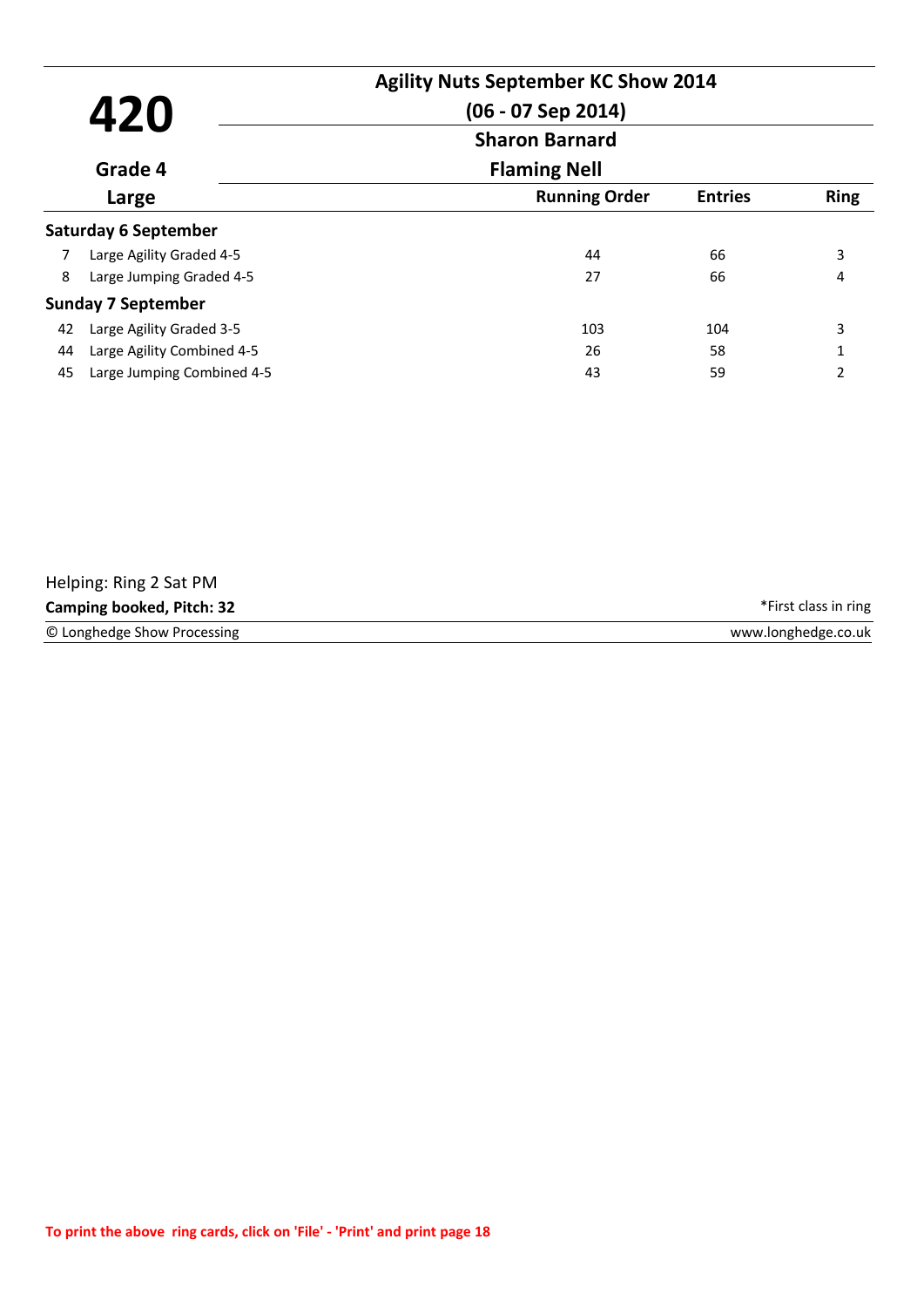| 421 |                                                    | <b>Agility Nuts September KC Show 2014</b><br>$(06 - 07$ Sep 2014) |                |             |
|-----|----------------------------------------------------|--------------------------------------------------------------------|----------------|-------------|
|     |                                                    | <b>Sharon Barnard</b><br><b>Flipping Flo</b>                       |                |             |
|     | Grade 3                                            |                                                                    |                |             |
|     | Large                                              | <b>Running Order</b>                                               | <b>Entries</b> | <b>Ring</b> |
|     | <b>Saturday 6 September</b>                        |                                                                    |                |             |
| 3   | Large Agility Graded 1-3                           | 43                                                                 | 87             | 3           |
| 4   | Large Jumping Graded 1-3                           | 74                                                                 | 91             | 4           |
|     | <b>Sunday 7 September</b>                          |                                                                    |                |             |
| 40  | Large Agility Combined 1-3 Dog Vegas FPP Qualifier | 10                                                                 | 73             | $1*$        |
| 41  | Large Jumping Combined 1-3                         | 55                                                                 | 72             | 3           |

© Longhedge Show Processing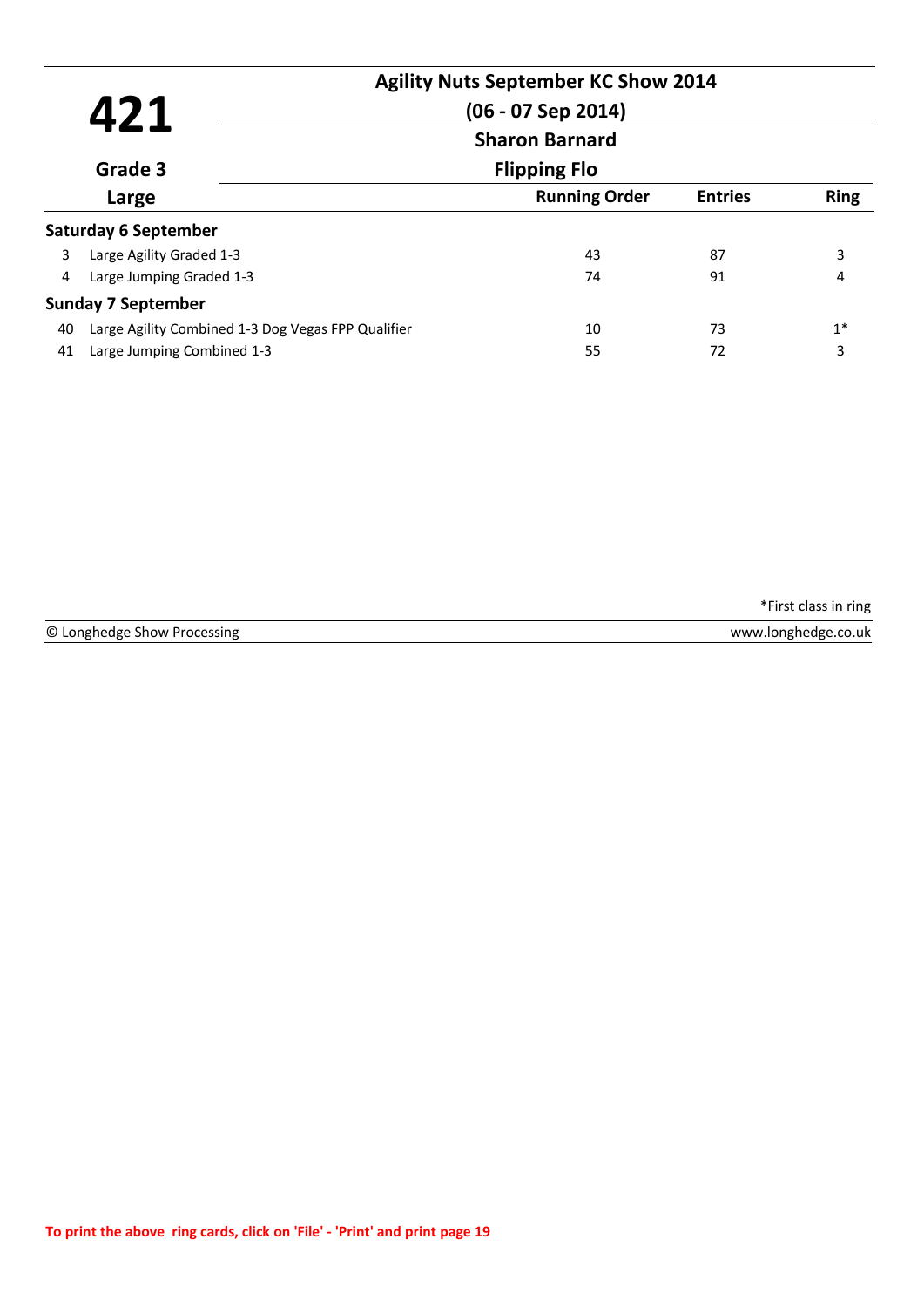|    | 310                                                        | <b>Agility Nuts September KC Show 2014</b><br>$(06 - 07$ Sep 2014)<br><b>Sue Bartley</b> |  |                |                |  |
|----|------------------------------------------------------------|------------------------------------------------------------------------------------------|--|----------------|----------------|--|
|    | Grade 5                                                    | <b>Wispa Way And Go</b>                                                                  |  |                |                |  |
|    | Large                                                      | <b>Running Order</b>                                                                     |  | <b>Entries</b> | <b>Ring</b>    |  |
|    | <b>Saturday 6 September</b>                                |                                                                                          |  |                |                |  |
| 5  | Large Agility Combined 3-5 Dog Vegas Pawstrading Qualifier | 64                                                                                       |  | 107            | 1              |  |
| 6  | Large Jumping Combined 3-5                                 | 105                                                                                      |  | 105            | $\overline{2}$ |  |
| 7  | Large Agility Graded 4-5                                   | 15                                                                                       |  | 66             | 3              |  |
| 8  | Large Jumping Graded 4-5                                   | 35                                                                                       |  | 66             | 4              |  |
|    | <b>Sunday 7 September</b>                                  |                                                                                          |  |                |                |  |
| 42 | Large Agility Graded 3-5                                   | 78                                                                                       |  | 104            | 3              |  |
| 43 | Large Jumping Graded 3-5                                   | 59                                                                                       |  | 106            | 4              |  |
| 44 | Large Agility Combined 4-5                                 | 46                                                                                       |  | 58             | 1              |  |
| 45 | Large Jumping Combined 4-5                                 | 30                                                                                       |  | 59             | 2              |  |
| 51 | Large WSD Jumping Combined 1-7                             | 11                                                                                       |  | 22             | 4              |  |

#### Helping: Ring 1 Sat PM

© Longhedge Show Processing www.longhedge.co.uk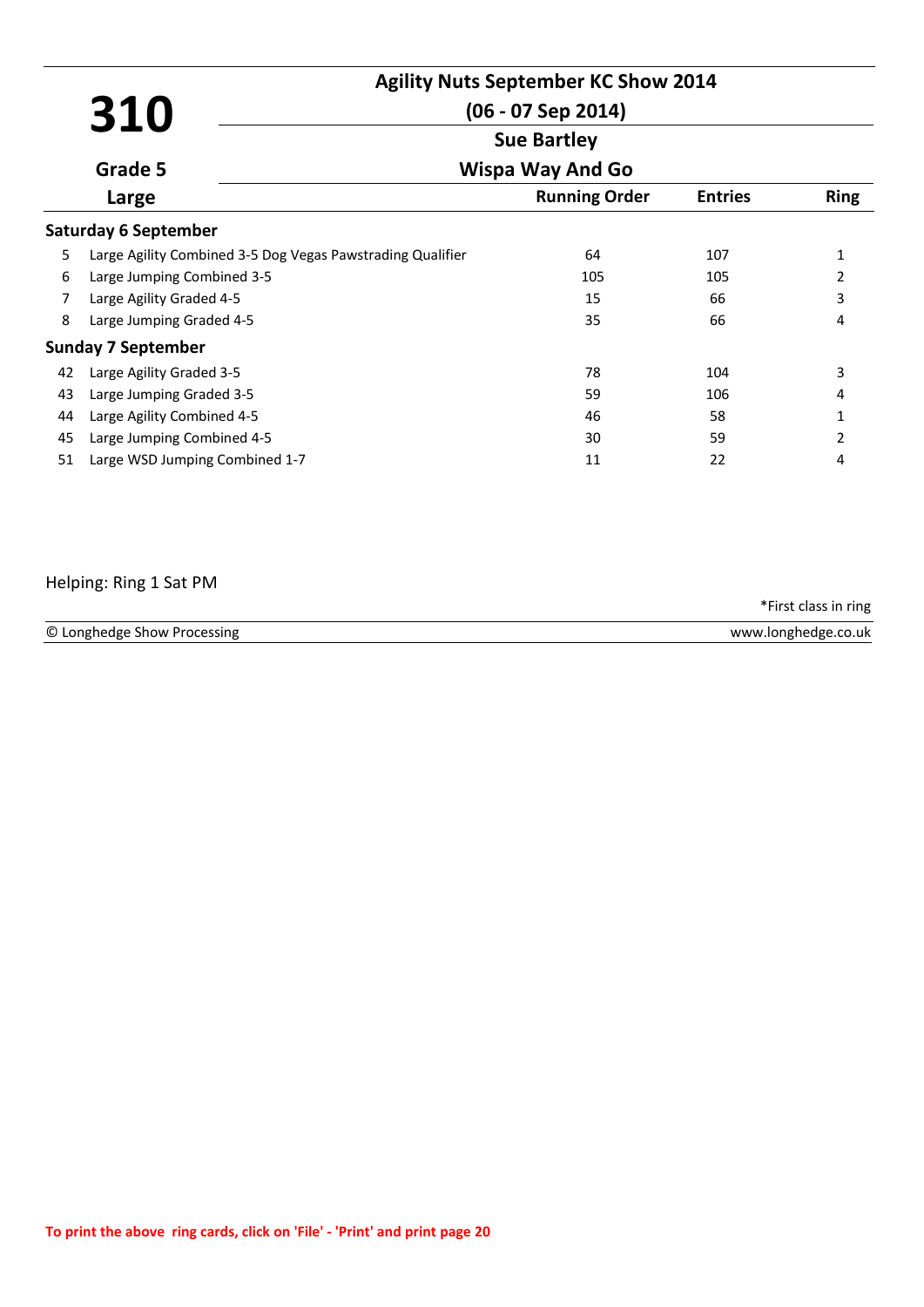|    |                                                            | <b>Agility Nuts September KC Show 2014</b> |                |                |  |  |
|----|------------------------------------------------------------|--------------------------------------------|----------------|----------------|--|--|
|    | 311                                                        | $(06 - 07$ Sep 2014)                       |                |                |  |  |
|    |                                                            | <b>Sue Bartley</b>                         |                |                |  |  |
|    | Grade 3                                                    | <b>Heidaway And Go</b>                     |                |                |  |  |
|    | Large                                                      | <b>Running Order</b>                       | <b>Entries</b> | <b>Ring</b>    |  |  |
|    | <b>Saturday 6 September</b>                                |                                            |                |                |  |  |
| 3  | Large Agility Graded 1-3                                   | 48                                         | 87             | 3              |  |  |
| 4  | Large Jumping Graded 1-3                                   | 2                                          | 91             | 4              |  |  |
| 5  | Large Agility Combined 3-5 Dog Vegas Pawstrading Qualifier | 69                                         | 107            | 1              |  |  |
| 6  | Large Jumping Combined 3-5                                 | 51                                         | 105            | $\mathfrak{p}$ |  |  |
|    | <b>Sunday 7 September</b>                                  |                                            |                |                |  |  |
| 40 | Large Agility Combined 1-3 Dog Vegas FPP Qualifier         | 35                                         | 73             | $1*$           |  |  |
| 41 | Large Jumping Combined 1-3                                 | 12                                         | 72             | 3              |  |  |
| 42 | Large Agility Graded 3-5                                   | 22                                         | 104            | 3              |  |  |
| 43 | Large Jumping Graded 3-5                                   | 27                                         | 106            | 4              |  |  |
| 51 | Large WSD Jumping Combined 1-7                             | 17                                         | 22             | 4              |  |  |

| © Longhedge Show Processing | www.longhedge.co.uk |
|-----------------------------|---------------------|
|                             |                     |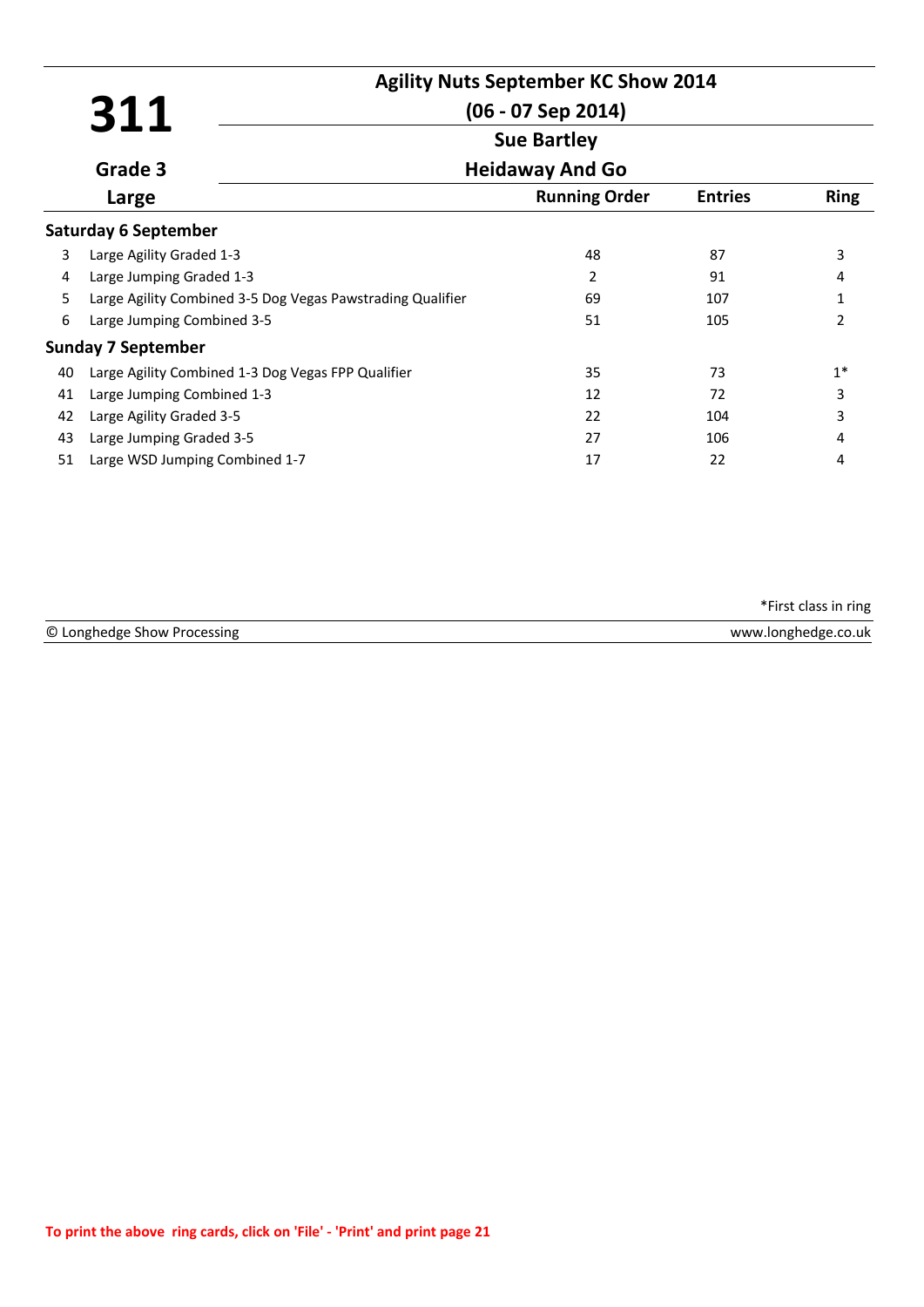|       | 312                         | <b>Agility Nuts September KC Show 2014</b><br>$(06 - 07$ Sep 2014) |                |                          |
|-------|-----------------------------|--------------------------------------------------------------------|----------------|--------------------------|
|       |                             | <b>Sue Bartley</b>                                                 |                |                          |
|       | Grade 3                     | <b>Gwynaway And Go</b>                                             |                |                          |
| Large |                             | <b>Running Order</b>                                               | <b>Entries</b> | <b>Ring</b>              |
|       | <b>Saturday 6 September</b> |                                                                    |                |                          |
| 33    | Veteran Jumping             | 8                                                                  | 32             | $4*$                     |
| 34    | Veteran Helter Skelter      | 6                                                                  | 31             | $\overline{\phantom{a}}$ |
|       | <b>Sunday 7 September</b>   |                                                                    |                |                          |
| 70    | Veteran Jumping             | 17                                                                 | 40             | $4*$                     |
| 71    | Veteran Helter Skelter      | 12                                                                 | 36             | $\overline{\phantom{a}}$ |

© Longhedge Show Processing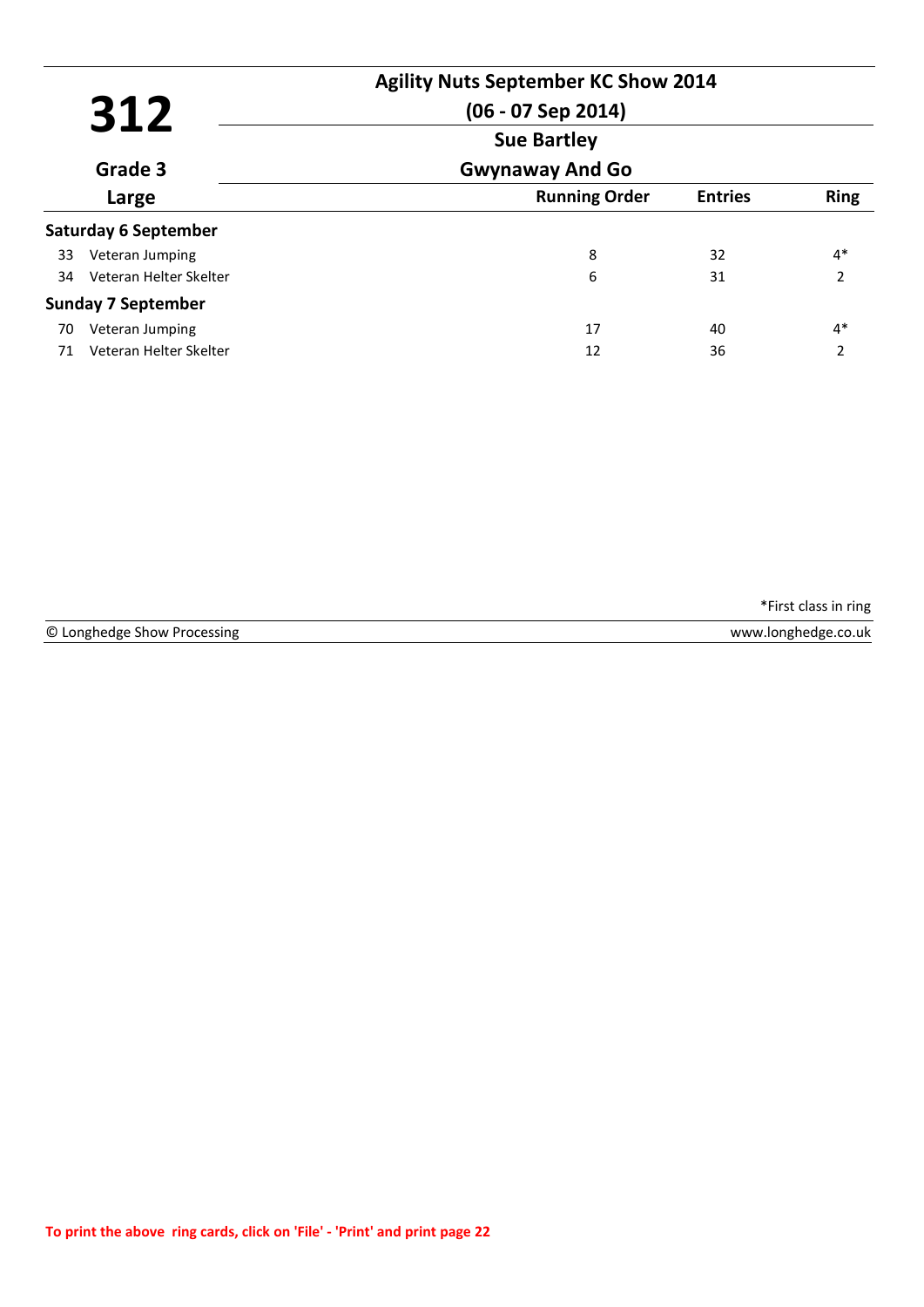| 150   |                                                         | <b>Agility Nuts September KC Show 2014</b><br>$(06 - 07$ Sep 2014) |                |             |
|-------|---------------------------------------------------------|--------------------------------------------------------------------|----------------|-------------|
|       |                                                         | <b>Sandra Beamish</b>                                              |                |             |
|       | Grade 6                                                 | <b>Jess Free Spirit</b>                                            |                |             |
| Large |                                                         | <b>Running Order</b>                                               | <b>Entries</b> | <b>Ring</b> |
|       | <b>Saturday 6 September</b>                             |                                                                    |                |             |
| 9     | Large Agility Grade 6 Dog Vegas First Contact Qualifier | 1                                                                  | 31             | 3           |
| 10    | Large Jumping Graded 6-7                                | 16                                                                 | 47             | 4           |
| 11    | Large Agility Combined 6-7                              | 15                                                                 | 42             |             |
| 14    | Agility Nuts Large Steeplechase Pairs (Gary Beamish)    | 19                                                                 | 28             | 1           |
|       | <b>Sunday 7 September</b>                               |                                                                    |                |             |
| 46    | Large Agility Graded 6-7                                | 20                                                                 | 49             | $2*$        |
| 47    | Large Jumping Graded 6-7                                | 11                                                                 | 52             |             |
| 48    | Large Agility Combined 6-7                              | 31                                                                 | 43             |             |

| <b>Camping booked, Pitch: 50</b> | *First class in ring |
|----------------------------------|----------------------|
| © Longhedge Show Processing      | www.longhedge.co.uk  |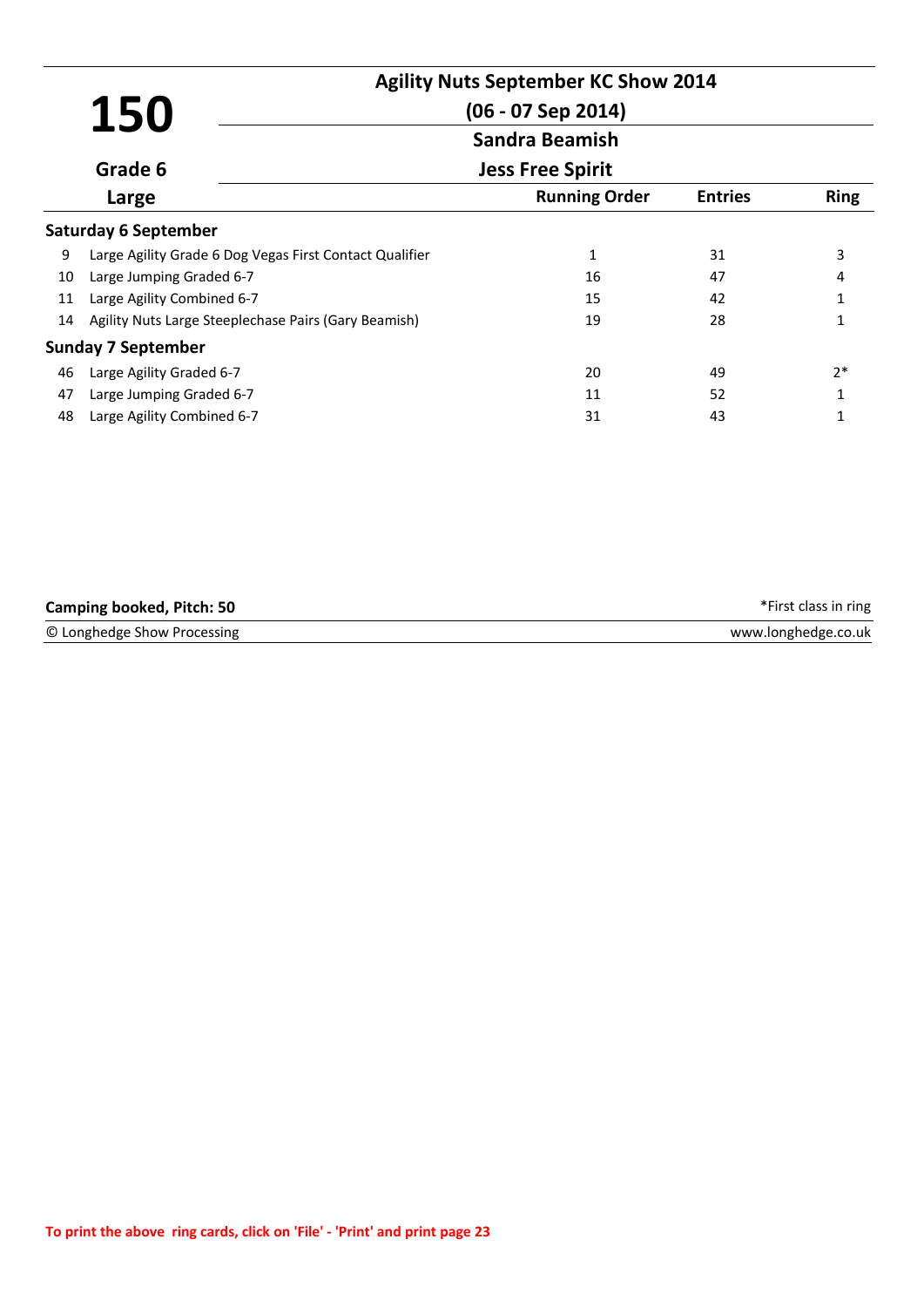|    | 151                                                        | <b>Agility Nuts September KC Show 2014</b><br>$(06 - 07$ Sep 2014) |                |              |  |  |
|----|------------------------------------------------------------|--------------------------------------------------------------------|----------------|--------------|--|--|
|    |                                                            | <b>Gary Beamish</b>                                                |                |              |  |  |
|    | Grade 4                                                    | <b>Kidcay Candie</b>                                               |                |              |  |  |
|    | Large                                                      | <b>Running Order</b>                                               | <b>Entries</b> | <b>Ring</b>  |  |  |
|    | <b>Saturday 6 September</b>                                |                                                                    |                |              |  |  |
| 5  | Large Agility Combined 3-5 Dog Vegas Pawstrading Qualifier | 38                                                                 | 107            | $\mathbf{1}$ |  |  |
| 7  | Large Agility Graded 4-5                                   | 51                                                                 | 66             | 3            |  |  |
|    | <b>Sunday 7 September</b>                                  |                                                                    |                |              |  |  |
| 42 | Large Agility Graded 3-5                                   | 11                                                                 | 104            | 3            |  |  |
| 44 | Large Agility Combined 4-5                                 | 13                                                                 | 58             |              |  |  |

© Longhedge Show Processing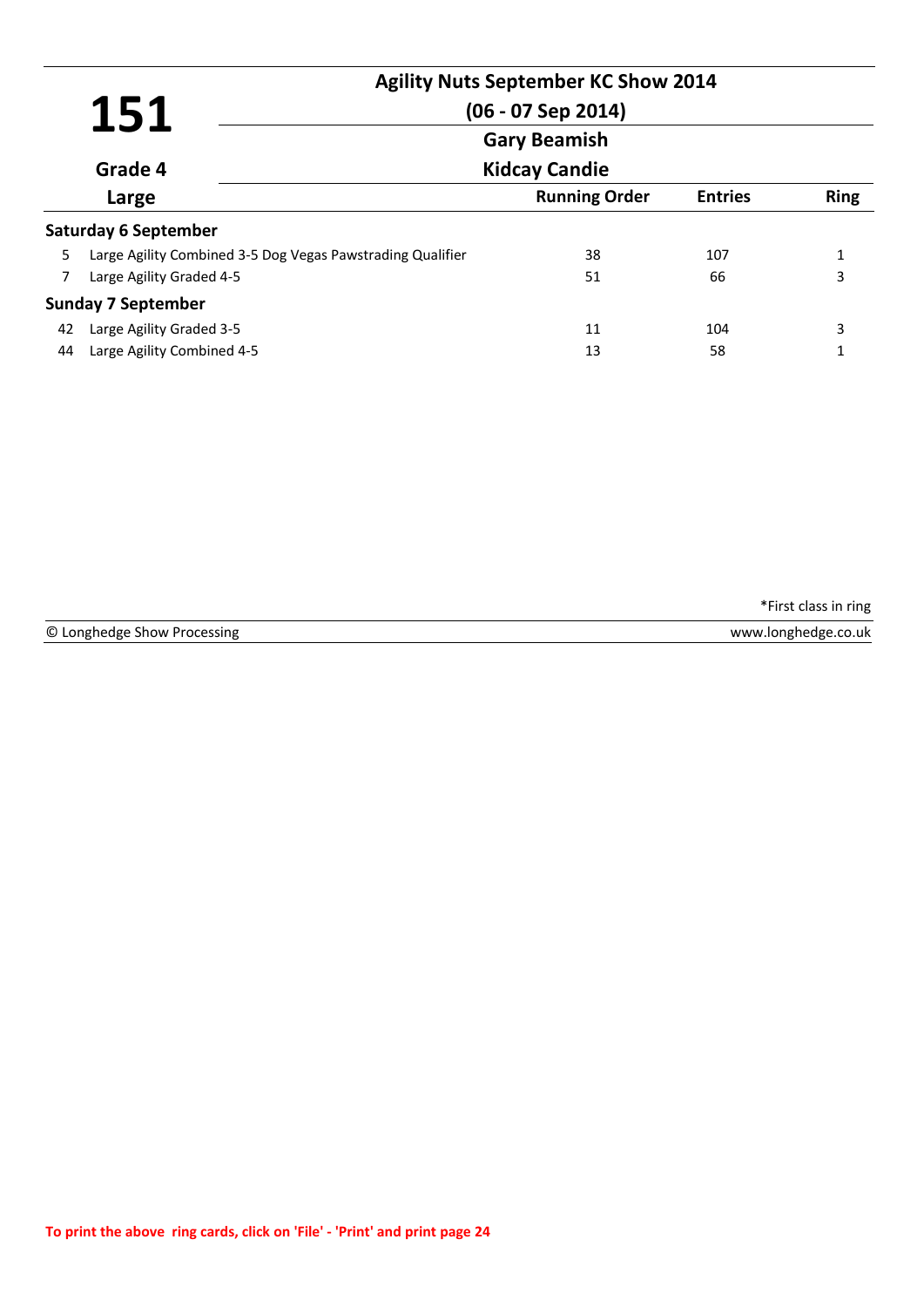|    |                                                            | <b>Agility Nuts September KC Show 2014</b> |                |             |
|----|------------------------------------------------------------|--------------------------------------------|----------------|-------------|
|    | 152                                                        | $(06 - 07$ Sep 2014)                       |                |             |
|    |                                                            | <b>Gary Beamish</b>                        |                |             |
|    | Grade 4                                                    | <b>Sangar Tymia Black Mist</b>             |                |             |
|    | Large                                                      | <b>Running Order</b>                       | <b>Entries</b> | <b>Ring</b> |
|    | <b>Saturday 6 September</b>                                |                                            |                |             |
| 5  | Large Agility Combined 3-5 Dog Vegas Pawstrading Qualifier | 33                                         | 107            |             |
| 7  | Large Agility Graded 4-5                                   | 24                                         | 66             | 3           |
| 8  | Large Jumping Graded 4-5                                   | 45                                         | 66             | 4           |
| 14 | Agility Nuts Large Steeplechase Pairs (Sandie Beamish)     | 19                                         | 28             | 1           |
|    | <b>Sunday 7 September</b>                                  |                                            |                |             |
| 42 | Large Agility Graded 3-5                                   | 37                                         | 104            | 3           |
| 43 | Large Jumping Graded 3-5                                   | 93                                         | 106            | 4           |
| 44 | Large Agility Combined 4-5                                 | 16                                         | 58             | 1           |

| © Longhedge S     | onghedge.co.uk/ |
|-------------------|-----------------|
| . Show Processing | www             |
|                   |                 |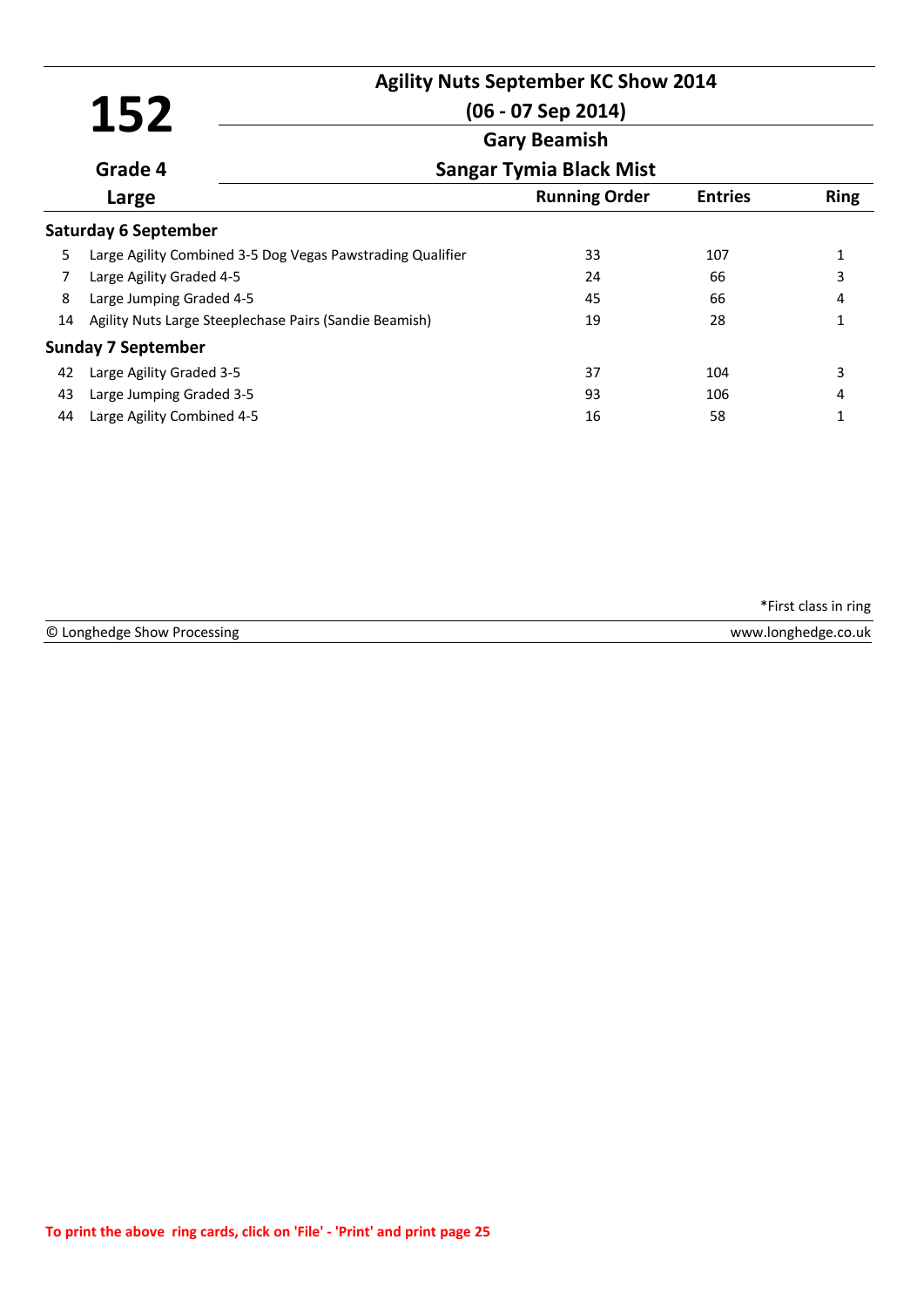|                       |                                                            | <b>Agility Nuts September KC Show 2014</b> |                |             |
|-----------------------|------------------------------------------------------------|--------------------------------------------|----------------|-------------|
|                       |                                                            |                                            |                |             |
|                       | 153                                                        | $(06 - 07$ Sep 2014)                       |                |             |
| <b>Sandie Beamish</b> |                                                            |                                            |                |             |
|                       | Grade 3                                                    | <b>Dicky Bow</b>                           |                |             |
|                       | Large                                                      | <b>Running Order</b>                       | <b>Entries</b> | <b>Ring</b> |
|                       | <b>Saturday 6 September</b>                                |                                            |                |             |
| 3                     | Large Agility Graded 1-3                                   | 63                                         | 87             | 3           |
| 4                     | Large Jumping Graded 1-3                                   | 90                                         | 91             | 4           |
| 5                     | Large Agility Combined 3-5 Dog Vegas Pawstrading Qualifier | 105                                        | 107            |             |
|                       | <b>Sunday 7 September</b>                                  |                                            |                |             |
| 40                    | Large Agility Combined 1-3 Dog Vegas FPP Qualifier         | 51                                         | 73             | $1*$        |
| 41                    | Large Jumping Combined 1-3                                 | 41                                         | 72             | 3           |
| 42                    | Large Agility Graded 3-5                                   | 97                                         | 104            | 3           |

© Longhedge Show Processing www.longhedge.co.uk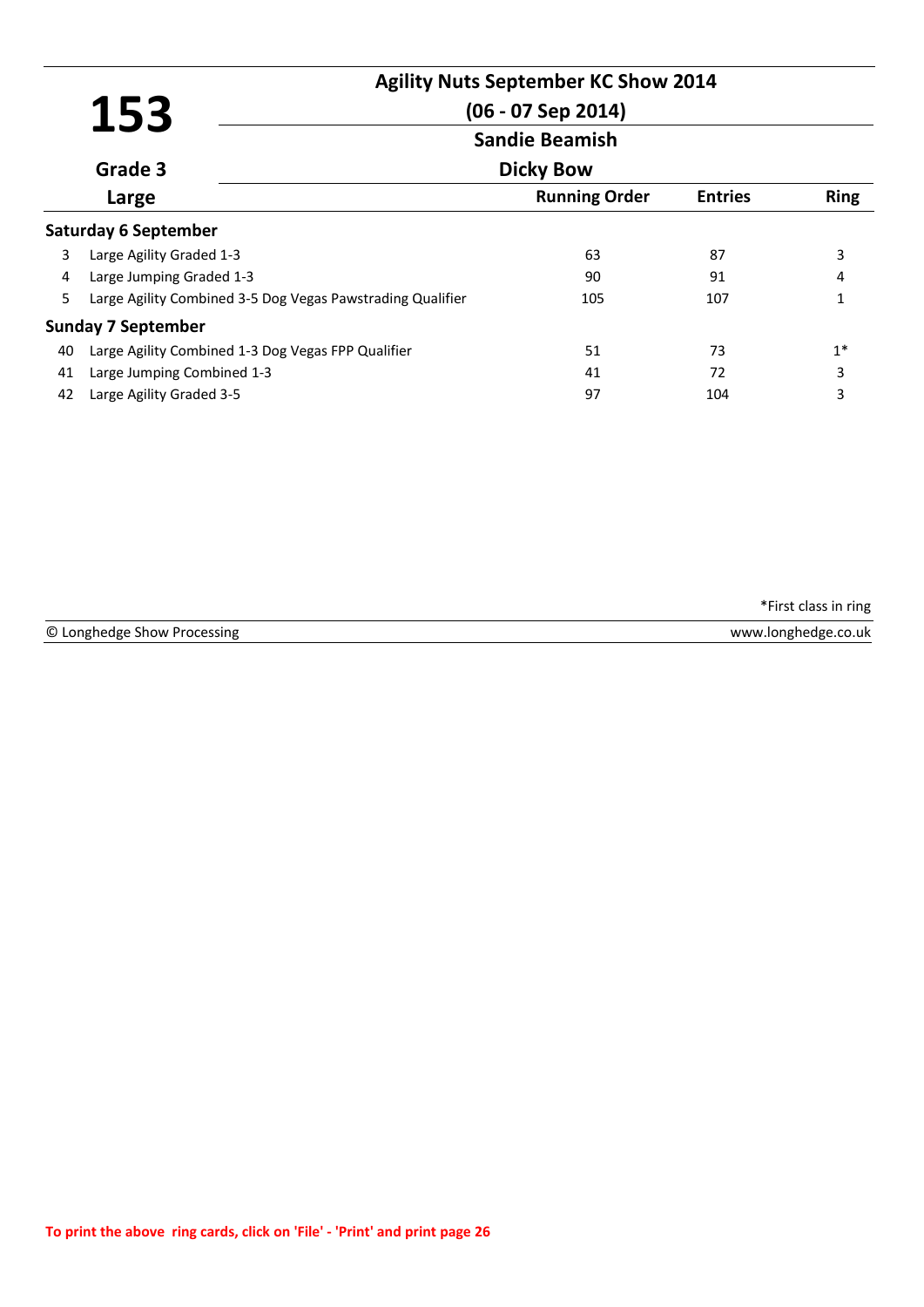|    |                                                    | <b>Agility Nuts September KC Show 2014</b> |                |             |
|----|----------------------------------------------------|--------------------------------------------|----------------|-------------|
|    | 137                                                | $(06 - 07$ Sep 2014)                       |                |             |
|    |                                                    | <b>Linda Bennett-Frost</b>                 |                |             |
|    | Grade 2                                            | <b>Serendipity Scout</b>                   |                |             |
|    | Large                                              | <b>Running Order</b>                       | <b>Entries</b> | <b>Ring</b> |
|    | <b>Saturday 6 September</b>                        |                                            |                |             |
| 1  | Large Agility Combined 1-2                         | 24                                         | 24             | 3           |
| 2  | Large Jumping Combined 1-2                         | 18                                         | 25             | $2*$        |
| 3  | Large Agility Graded 1-3                           | 75                                         | 87             | 3           |
| 4  | Large Jumping Graded 1-3                           | 73                                         | 91             | 4           |
|    | <b>Sunday 7 September</b>                          |                                            |                |             |
| 38 | Large Agility Graded 1-2                           | 16                                         | 22             | 3           |
| 39 | Large Jumping Graded 1-2                           | 22                                         | 22             | 4           |
| 40 | Large Agility Combined 1-3 Dog Vegas FPP Qualifier | q                                          | 73             | $1*$        |
| 41 | Large Jumping Combined 1-3                         | 29                                         | 72             | 3           |
| 51 | Large WSD Jumping Combined 1-7                     | 4                                          | 22             | 4           |

| © Longhedge Show Processing | www.longhedge.co.uk |
|-----------------------------|---------------------|
|                             |                     |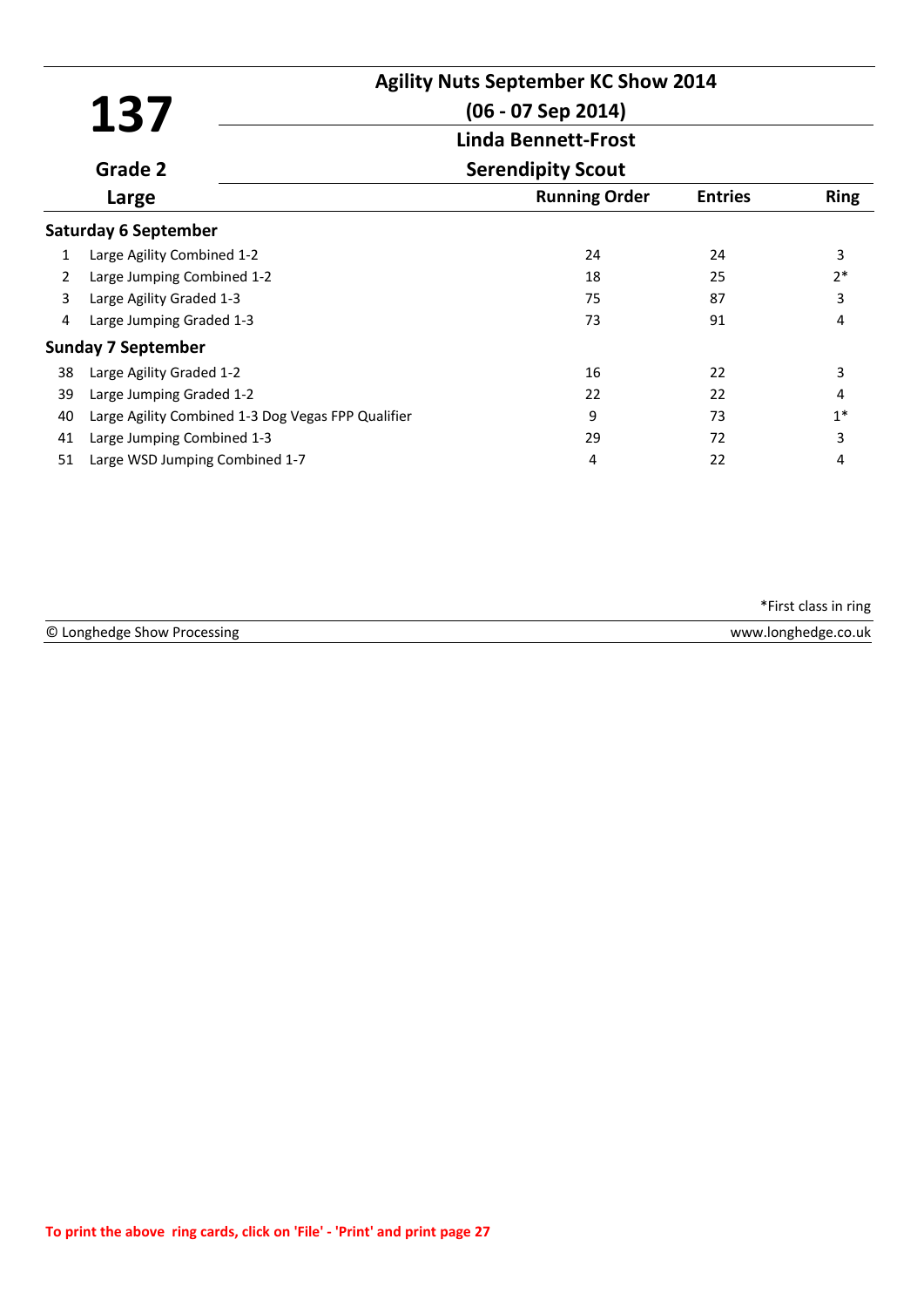|                         |                             | <b>Agility Nuts September KC Show 2014</b> |                |             |
|-------------------------|-----------------------------|--------------------------------------------|----------------|-------------|
| 414<br>Grade 1<br>Large |                             | $(06 - 07$ Sep 2014)                       |                |             |
|                         |                             | <b>Emily Birch</b>                         |                |             |
|                         |                             | <b>Devongem Dark Dreamer</b>               |                |             |
|                         |                             | <b>Running Order</b>                       | <b>Entries</b> | <b>Ring</b> |
|                         | <b>Saturday 6 September</b> |                                            |                |             |
| 35                      | Anysize Jumping             | 17                                         | 17             | 4           |
| 36                      | Anysize Helter Skelter      | 8                                          | 15             |             |
|                         |                             |                                            |                |             |

© Longhedge Show Processing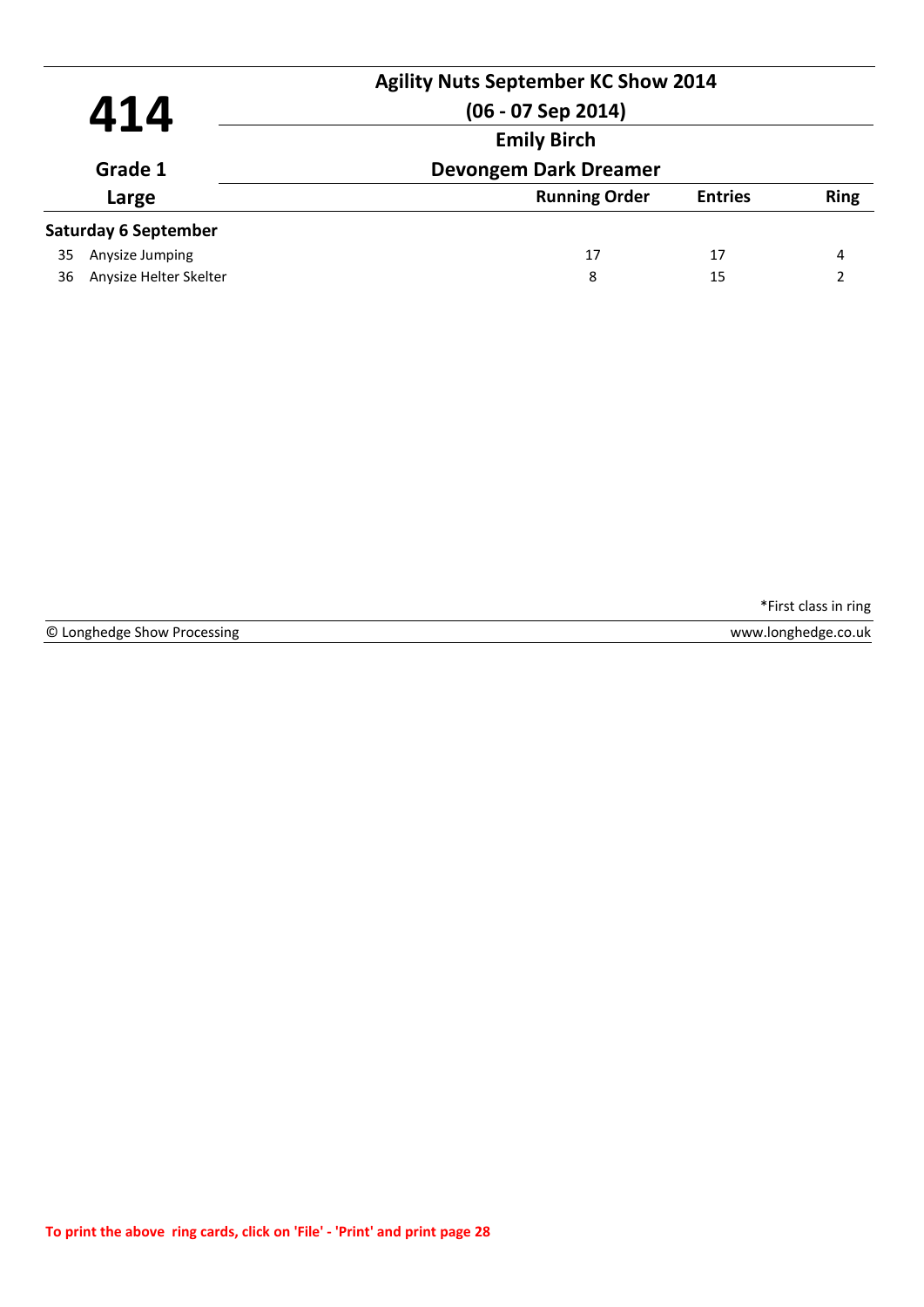|    | 441                         | <b>Agility Nuts September KC Show 2014</b><br>$(06 - 07$ Sep 2014) |                |             |
|----|-----------------------------|--------------------------------------------------------------------|----------------|-------------|
|    |                             | <b>Linda Bood</b>                                                  |                |             |
|    | Grade 6                     | <b>Tessa's Pick N Mix AWS</b>                                      |                |             |
|    | <b>Medium</b>               | <b>Running Order</b>                                               | <b>Entries</b> | <b>Ring</b> |
|    | <b>Saturday 6 September</b> |                                                                    |                |             |
| 20 | Medium Jumping Graded 4-7   | 21                                                                 | 28             | 2           |
| 22 | Medium Agility Graded 5-7   | 1                                                                  | 26             |             |
| 23 | Medium Jumping Combined 6-7 | $\overline{2}$                                                     | 20             | 4           |
|    | <b>Sunday 7 September</b>   |                                                                    |                |             |
| 57 | Medium Agility Graded 4-7   | 25                                                                 | 33             | 3           |
| 58 | Medium Jumping Combined 4-7 | 35                                                                 | 35             |             |
| 59 | Medium Jumping Graded 5-7   | 17                                                                 | 32             | 2           |

| Helping: Ring 4 Sat PM      |                      |
|-----------------------------|----------------------|
| Camping booked, Pitch: 37   | *First class in ring |
| © Longhedge Show Processing | www.longhedge.co.uk  |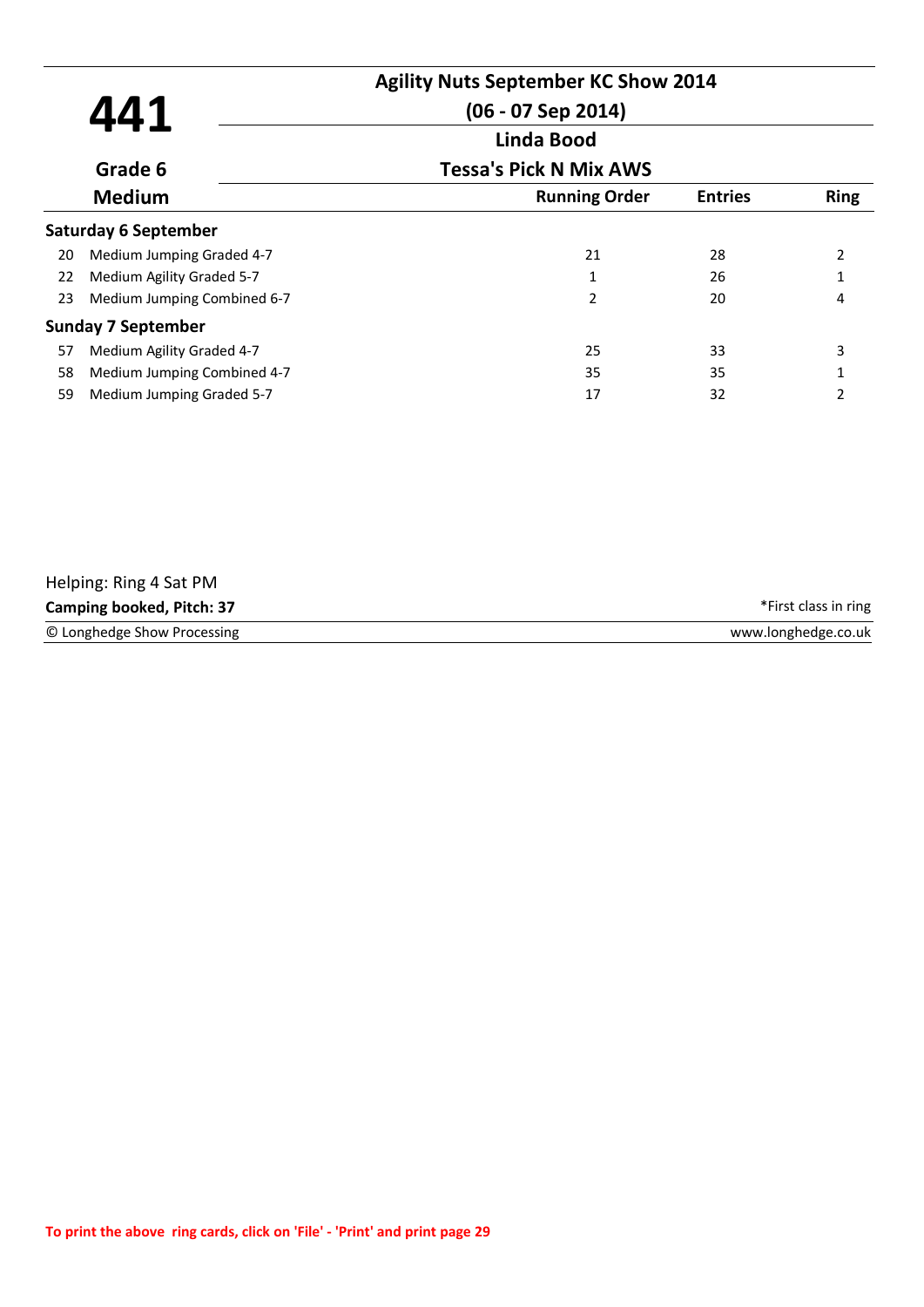|    |                                                         | <b>Agility Nuts September KC Show 2014</b> |                |              |
|----|---------------------------------------------------------|--------------------------------------------|----------------|--------------|
|    | 442                                                     | (06 - 07 Sep 2014)                         |                |              |
|    |                                                         | <b>Linda Bood</b>                          |                |              |
|    | Grade 6                                                 | <b>Tag That Line</b>                       |                |              |
|    | Large                                                   | <b>Running Order</b>                       | <b>Entries</b> | <b>Ring</b>  |
|    | <b>Saturday 6 September</b>                             |                                            |                |              |
| 9  | Large Agility Grade 6 Dog Vegas First Contact Qualifier | 21                                         | 31             | 3            |
| 10 | Large Jumping Graded 6-7                                | 17                                         | 47             | 4            |
| 14 | Agility Nuts Large Steeplechase Pairs                   | 8                                          | 28             | 1            |
|    | <b>Sunday 7 September</b>                               |                                            |                |              |
| 46 | Large Agility Graded 6-7                                | 42                                         | 49             | $2*$         |
| 47 | Large Jumping Graded 6-7                                | 34                                         | 52             | $\mathbf{1}$ |
| 48 | Large Agility Combined 6-7                              | 23                                         | 43             |              |

© Longhedge Show Processing www.longhedge.co.uk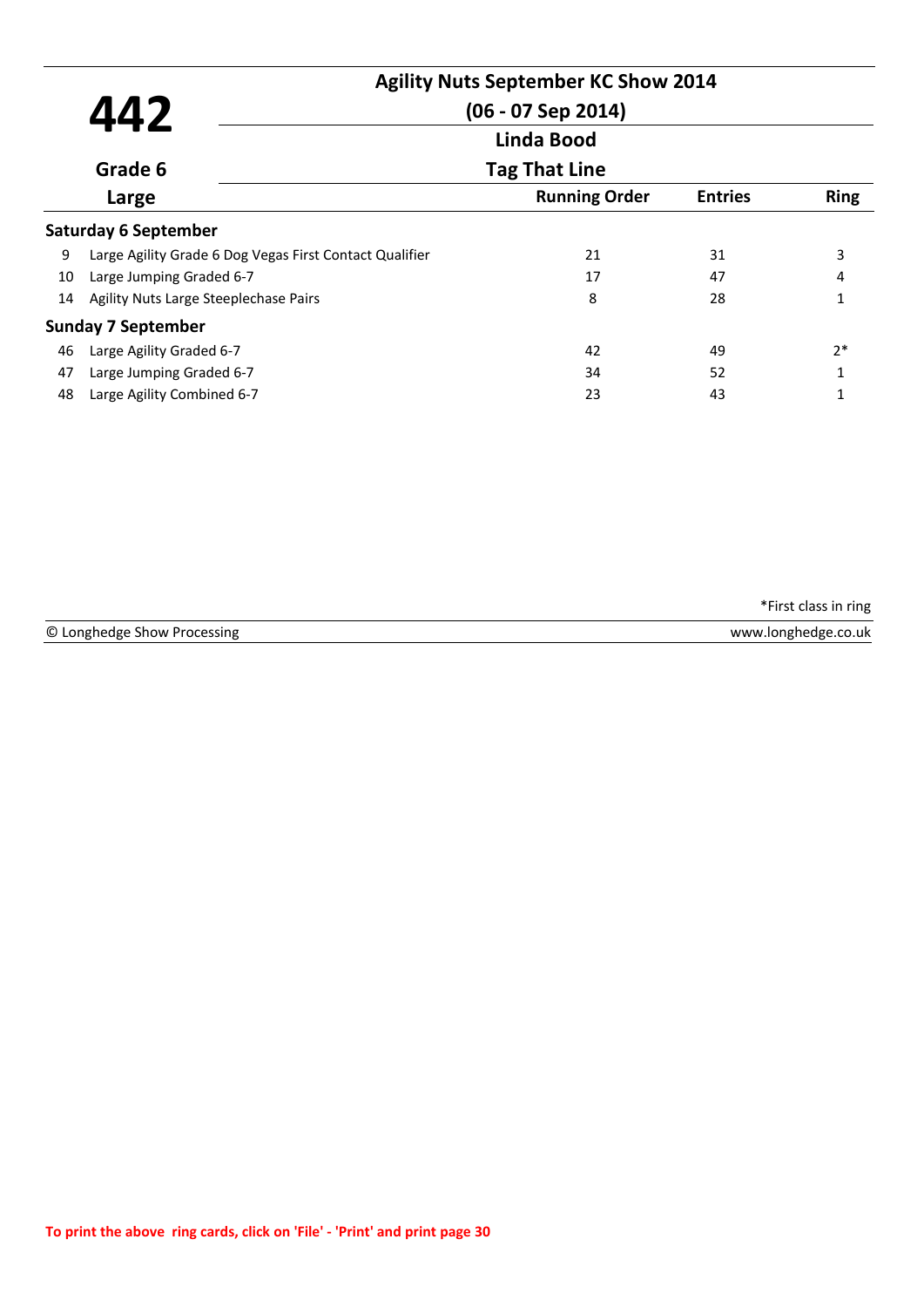|    |                             | <b>Agility Nuts September KC Show 2014</b> |                |                |
|----|-----------------------------|--------------------------------------------|----------------|----------------|
|    | 261                         | $(06 - 07$ Sep 2014)                       |                |                |
|    |                             | <b>Jacqueline Boyd</b>                     |                |                |
|    | Grade 3                     | <b>Millsey Pinot of Clonameg</b>           |                |                |
|    | <b>Medium</b>               | <b>Running Order</b>                       | <b>Entries</b> | <b>Ring</b>    |
|    | <b>Saturday 6 September</b> |                                            |                |                |
| 16 | Medium Jumping Graded 1-3   | 3                                          | 14             | 4              |
| 17 | Medium Agility Combined 1-3 | 6                                          | 15             | 3              |
| 18 | Medium Agility Graded 1-4   | 14                                         | 17             | 3              |
| 19 | Medium Jumping Combined 3-5 | 13                                         | 16             | $\overline{2}$ |
|    | <b>Sunday 7 September</b>   |                                            |                |                |
| 53 | Medium Agility Graded 1-3   | 2                                          | 11             | 3              |
| 54 | Medium Jumping Combined 1-3 | 9                                          | 11             |                |
| 55 | Medium Jumping Graded 1-4   | 10                                         | 14             | 4              |
| 56 | Medium Agility Combined 3-5 | 12                                         | 16             | 2              |

### Helping: Ring Manager Ring 3, Sun

| © Longhedge Show Processing | www.longhedge.co.uk |
|-----------------------------|---------------------|
|                             |                     |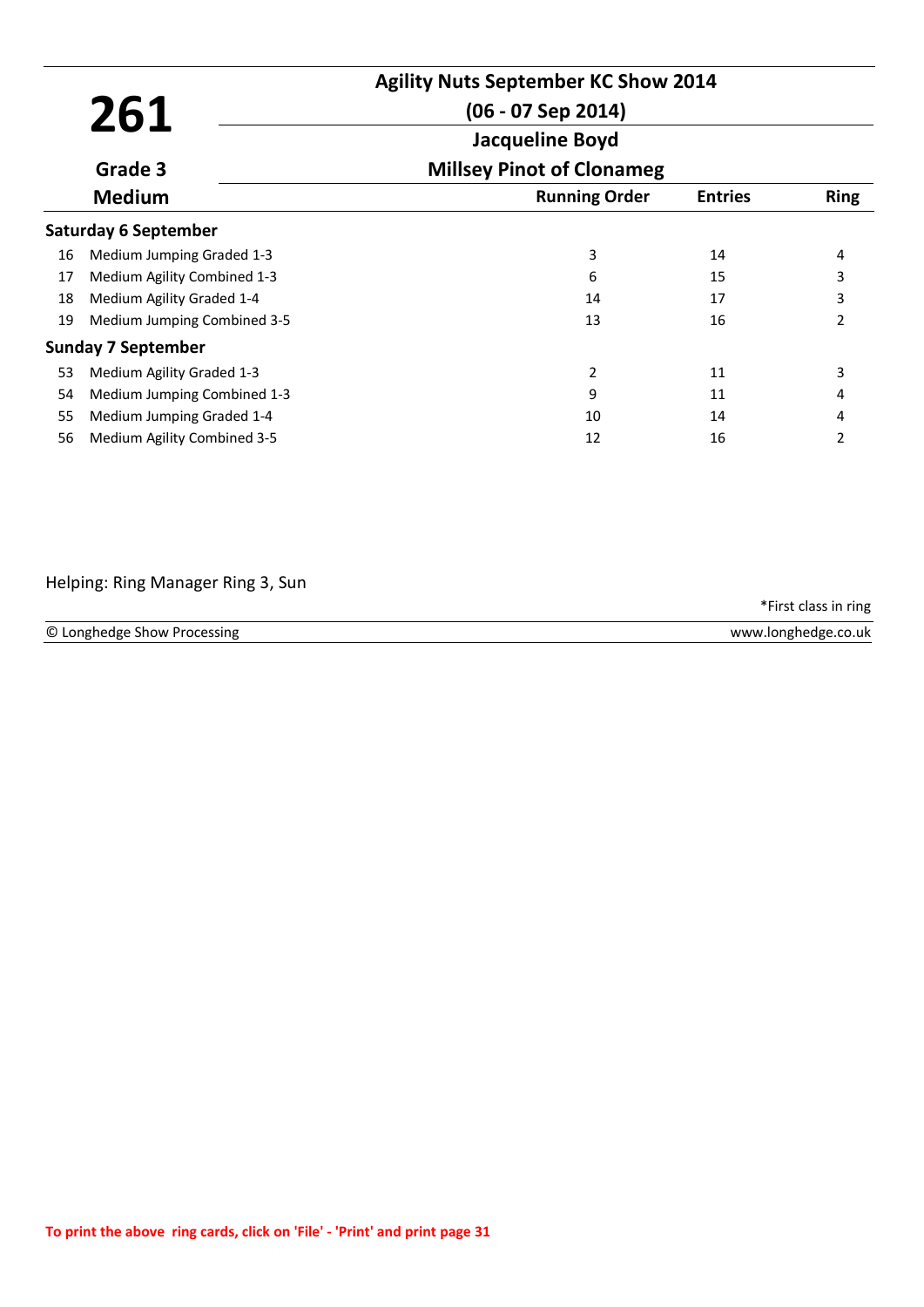|    |                                       | <b>Agility Nuts September KC Show 2014</b><br>$(06 - 07$ Sep 2014) |                |                |
|----|---------------------------------------|--------------------------------------------------------------------|----------------|----------------|
|    |                                       | <b>Margaret Brain</b>                                              |                |                |
|    | Grade 7                               | <b>Lunarlites Spice as Nice</b>                                    |                |                |
|    | Large                                 | <b>Running Order</b>                                               | <b>Entries</b> | <b>Ring</b>    |
|    | <b>Saturday 6 September</b>           |                                                                    |                |                |
| 10 | Large Jumping Graded 6-7              | 22                                                                 | 47             | 4              |
| 11 | Large Agility Combined 6-7            | 9                                                                  | 42             |                |
| 12 | Large Jumping Combined 6-7            | 29                                                                 | 40             | $\overline{2}$ |
| 13 | Large Agility Grade 7                 | 4                                                                  | 13             | $1*$           |
| 14 | Agility Nuts Large Steeplechase Pairs | 13                                                                 | 28             | 1              |
|    | <b>Sunday 7 September</b>             |                                                                    |                |                |
| 46 | Large Agility Graded 6-7              | 13                                                                 | 49             | $2*$           |
| 47 | Large Jumping Graded 6-7              | 1                                                                  | 52             | 1              |
| 48 | Large Agility Combined 6-7            | 14                                                                 | 43             |                |
| 49 | Large Jumping Combined 6-7            | 40                                                                 | 45             | 4              |
|    |                                       |                                                                    |                |                |

| Helping: Ring 3 Sat AM      |                      |
|-----------------------------|----------------------|
| Camping booked, Pitch: 13   | *First class in ring |
| © Longhedge Show Processing | www.longhedge.co.uk  |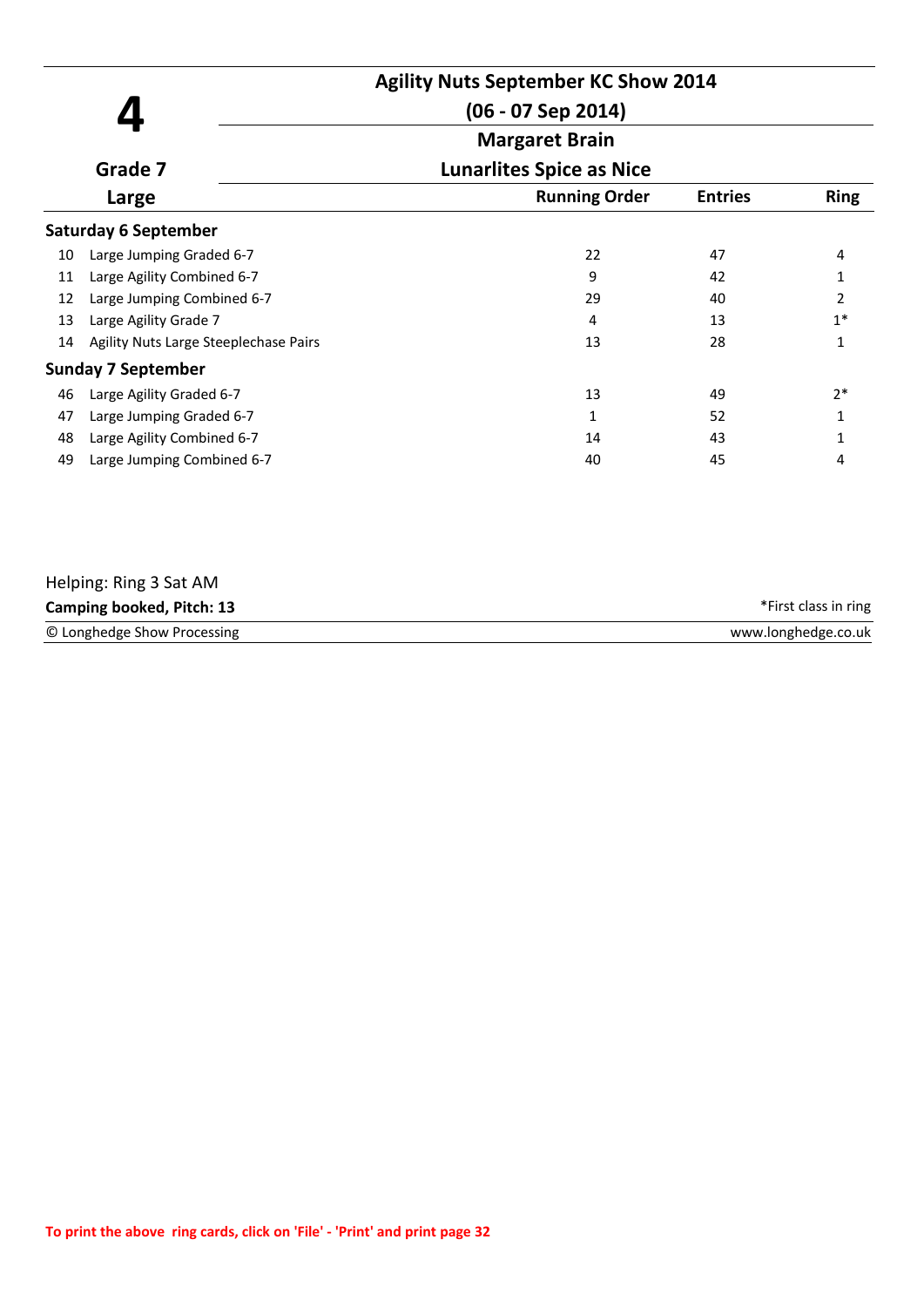|    |                                     | <b>Agility Nuts September KC Show 2014</b> |                |                |
|----|-------------------------------------|--------------------------------------------|----------------|----------------|
|    |                                     | $(06 - 07$ Sep 2014)                       |                |                |
|    |                                     | <b>Margaret Brain</b>                      |                |                |
|    | Grade 6                             | <b>Canen Fuddle Puddle</b>                 |                | <b>Ring</b>    |
|    | Large                               | <b>Running Order</b>                       | <b>Entries</b> |                |
|    | <b>Saturday 6 September</b>         |                                            |                |                |
| 33 | Veteran Jumping                     | 12                                         | 32             | $4*$           |
| 34 | Veteran Helter Skelter              | 20                                         | 31             | 2              |
| 37 | Agility Nuts ABL Steeplechase Pairs | 15                                         | 26             | $\mathbf{1}$   |
|    | <b>Sunday 7 September</b>           |                                            |                |                |
| 70 | Veteran Jumping                     | 4                                          | 40             | $4*$           |
| 71 | Veteran Helter Skelter              | 18                                         | 36             | $\overline{2}$ |
| 74 | Agility Nuts ABL Steeplechase Pairs | 11                                         | 23             | 1              |

| © Longhedge<br>ocessing<br>∴ show Pr | <b>WWW</b><br>o.uk<br><b>IONGNANGA</b> |
|--------------------------------------|----------------------------------------|
|                                      |                                        |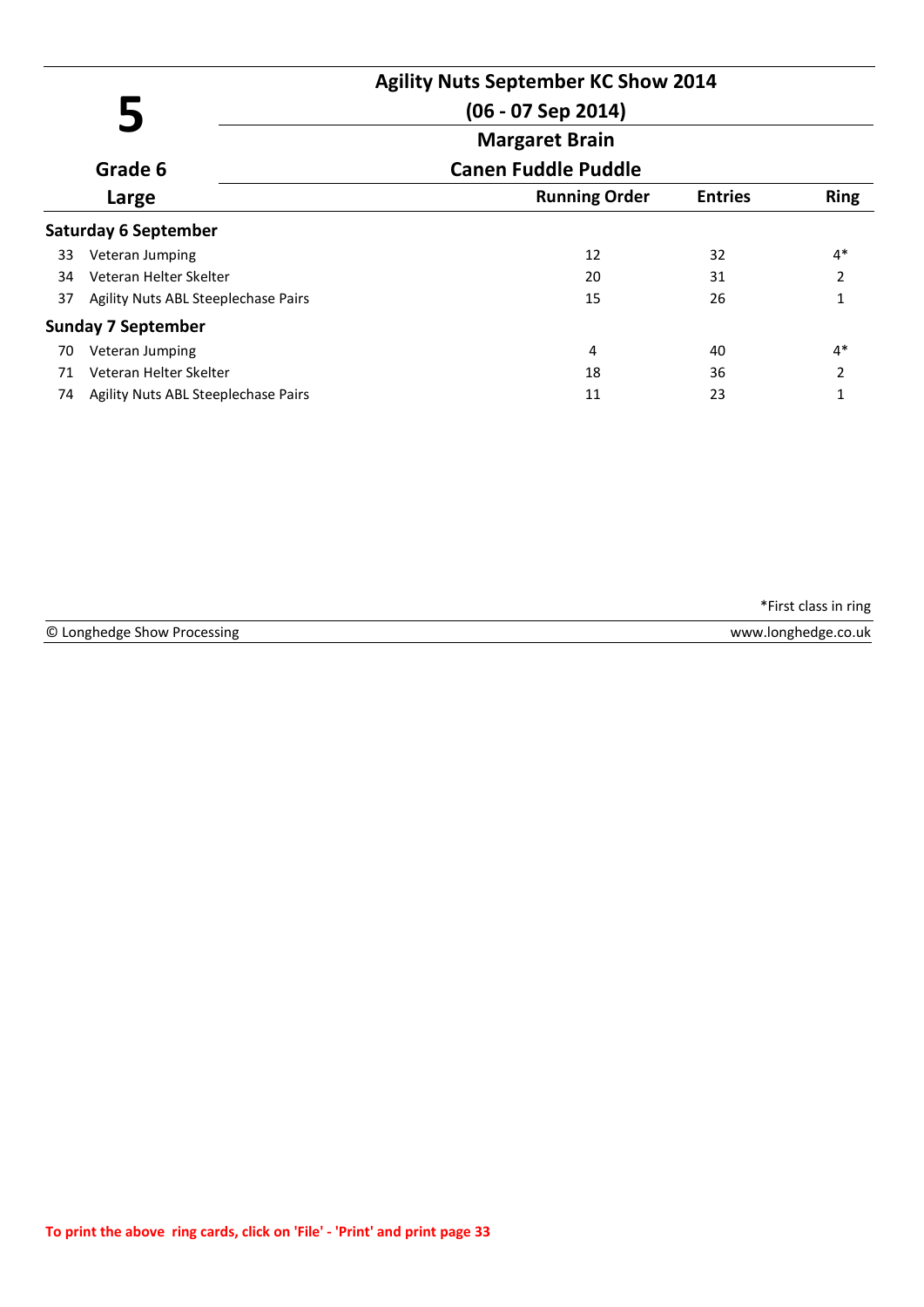|       |                                       | <b>Agility Nuts September KC Show 2014</b><br>$(06 - 07$ Sep 2014) |                |                |
|-------|---------------------------------------|--------------------------------------------------------------------|----------------|----------------|
|       |                                       | <b>Margaret Brain</b>                                              |                |                |
|       | Grade 4                               | <b>Canen Russell Sprout</b>                                        |                | <b>Ring</b>    |
| Large |                                       | <b>Running Order</b>                                               | <b>Entries</b> |                |
|       | <b>Saturday 6 September</b>           |                                                                    |                |                |
| 6     | Large Jumping Combined 3-5            | 6                                                                  | 105            | $\overline{2}$ |
|       | Large Agility Graded 4-5              | 5                                                                  | 66             | 3              |
| 8     | Large Jumping Graded 4-5              | 62                                                                 | 66             | 4              |
| 14    | Agility Nuts Large Steeplechase Pairs | 6                                                                  | 28             | 1              |
|       | <b>Sunday 7 September</b>             |                                                                    |                |                |
| 43    | Large Jumping Graded 3-5              | 58                                                                 | 106            | 4              |
| 44    | Large Agility Combined 4-5            | 3                                                                  | 58             |                |
| 45    | Large Jumping Combined 4-5            | 27                                                                 | 59             | 2              |

© Longhedge Show Processing www.longhedge.co.uk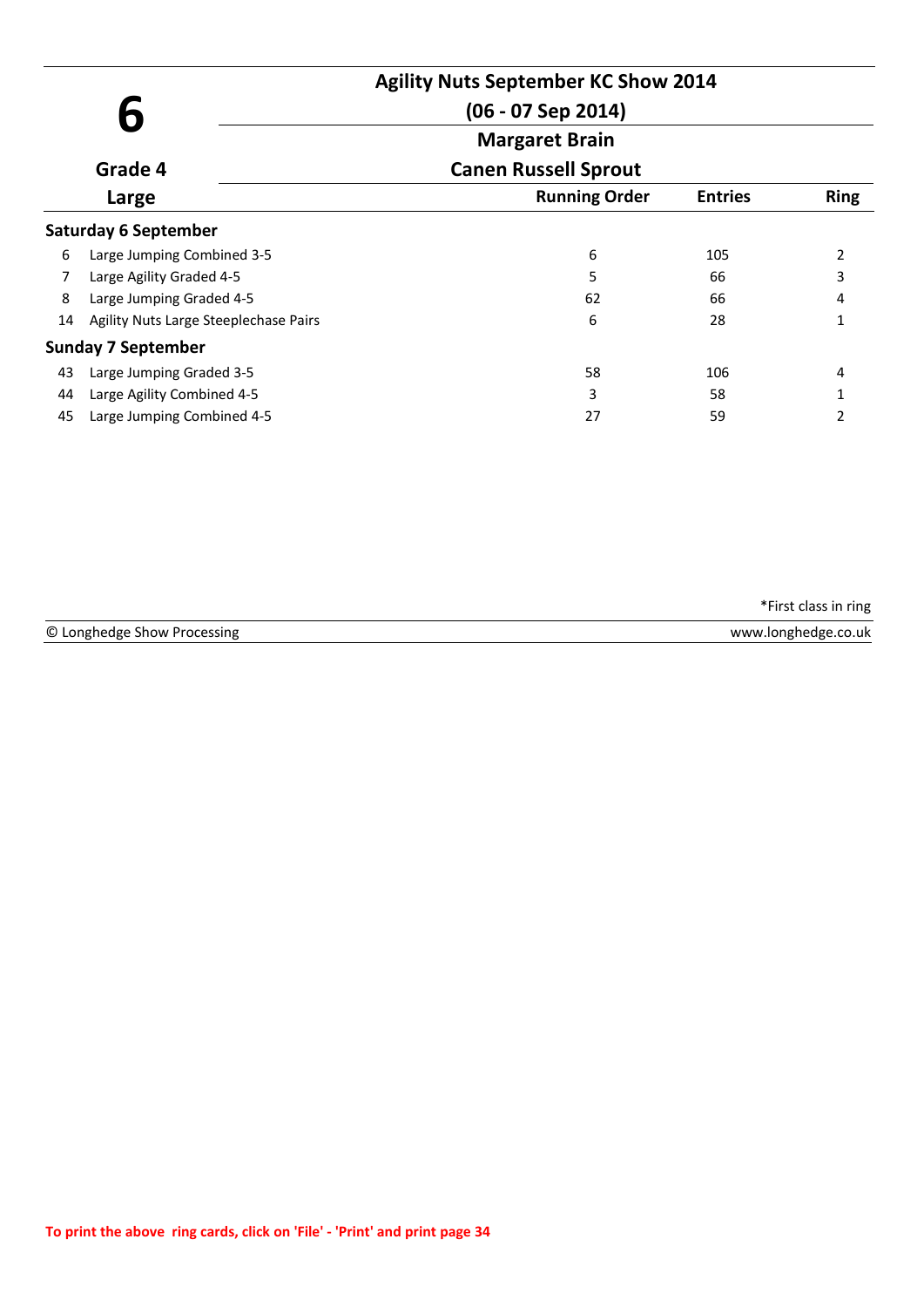|    |                                                            | <b>Agility Nuts September KC Show 2014</b> |                |                |
|----|------------------------------------------------------------|--------------------------------------------|----------------|----------------|
| 20 |                                                            | $(06 - 07$ Sep 2014)                       |                |                |
|    |                                                            | <b>Jackie Brett</b>                        |                |                |
|    | Grade 5                                                    | <b>Dallason Belevie It Or Not</b>          |                |                |
|    | Large                                                      | <b>Running Order</b>                       | <b>Entries</b> | <b>Ring</b>    |
|    | <b>Saturday 6 September</b>                                |                                            |                |                |
| 5  | Large Agility Combined 3-5 Dog Vegas Pawstrading Qualifier | 66                                         | 107            | 1              |
| 6  | Large Jumping Combined 3-5                                 | 37                                         | 105            | 2              |
| 7  | Large Agility Graded 4-5                                   | 55                                         | 66             | 3              |
| 8  | Large Jumping Graded 4-5                                   | 2                                          | 66             | 4              |
|    | <b>Sunday 7 September</b>                                  |                                            |                |                |
| 42 | Large Agility Graded 3-5                                   | 62                                         | 104            | 3              |
| 43 | Large Jumping Graded 3-5                                   | 39                                         | 106            | 4              |
| 44 | Large Agility Combined 4-5                                 | 56                                         | 58             | $\mathbf{1}$   |
| 45 | Large Jumping Combined 4-5                                 | 15                                         | 59             | $\overline{2}$ |

| Helping: Ring 4 Sat AM      |                      |
|-----------------------------|----------------------|
| Camping booked, Pitch: 29   | *First class in ring |
| © Longhedge Show Processing | www.longhedge.co.uk  |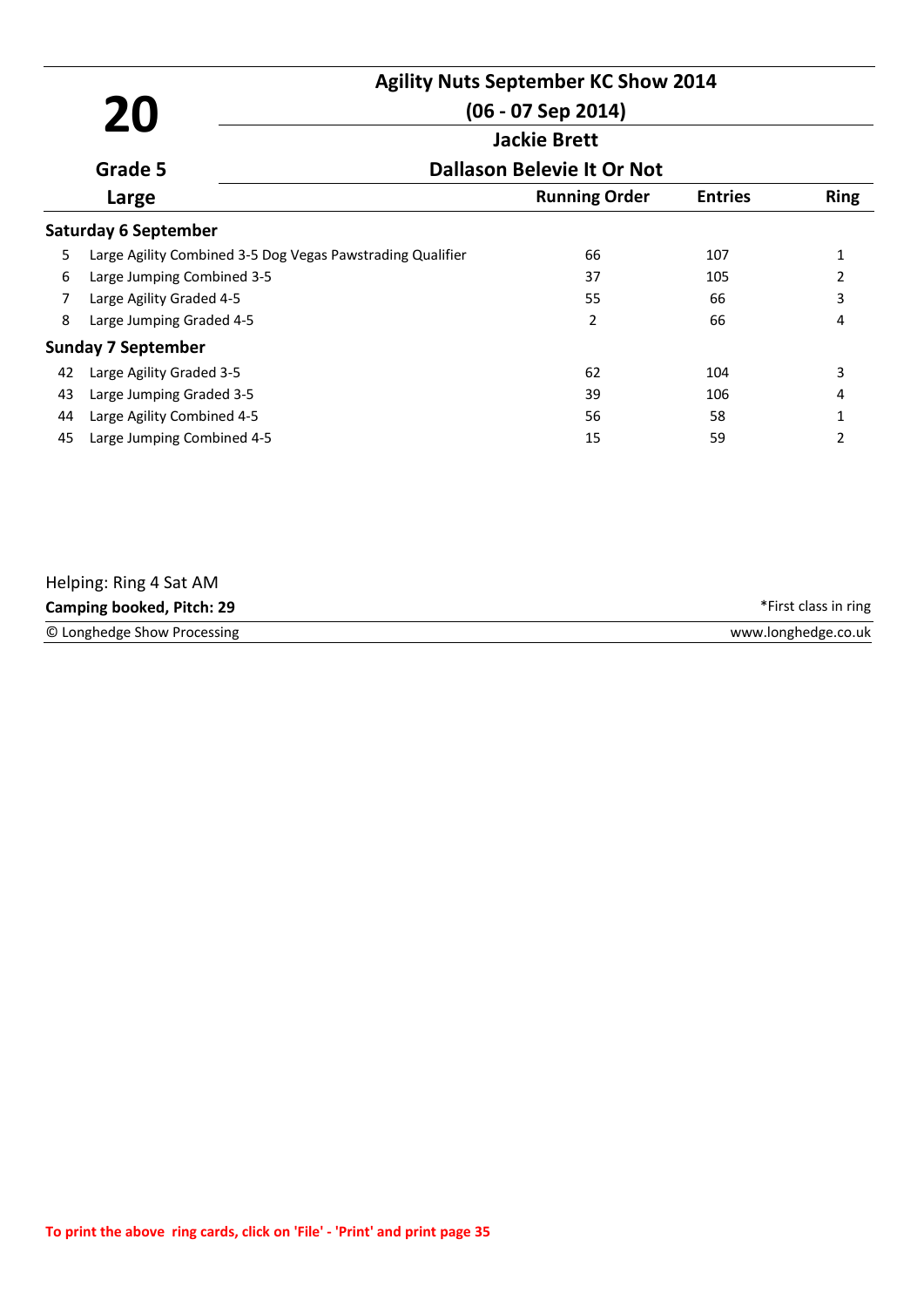|    | 128                                                        | <b>Agility Nuts September KC Show 2014</b><br>$(06 - 07$ Sep 2014) |                |             |
|----|------------------------------------------------------------|--------------------------------------------------------------------|----------------|-------------|
|    |                                                            | <b>Katie Brooks</b>                                                |                |             |
|    | Grade 5                                                    | <b>Handsome Ned</b>                                                |                |             |
|    | Large                                                      | <b>Running Order</b>                                               | <b>Entries</b> | <b>Ring</b> |
|    | <b>Saturday 6 September</b>                                |                                                                    |                |             |
| 5. | Large Agility Combined 3-5 Dog Vegas Pawstrading Qualifier | 92                                                                 | 107            |             |
|    | Large Agility Graded 4-5                                   | 45                                                                 | 66             | 3           |
| 8  | Large Jumping Graded 4-5                                   | 49                                                                 | 66             | 4           |
| 14 | Agility Nuts Large Steeplechase Pairs                      | 10                                                                 | 28             |             |

© Longhedge Show Processing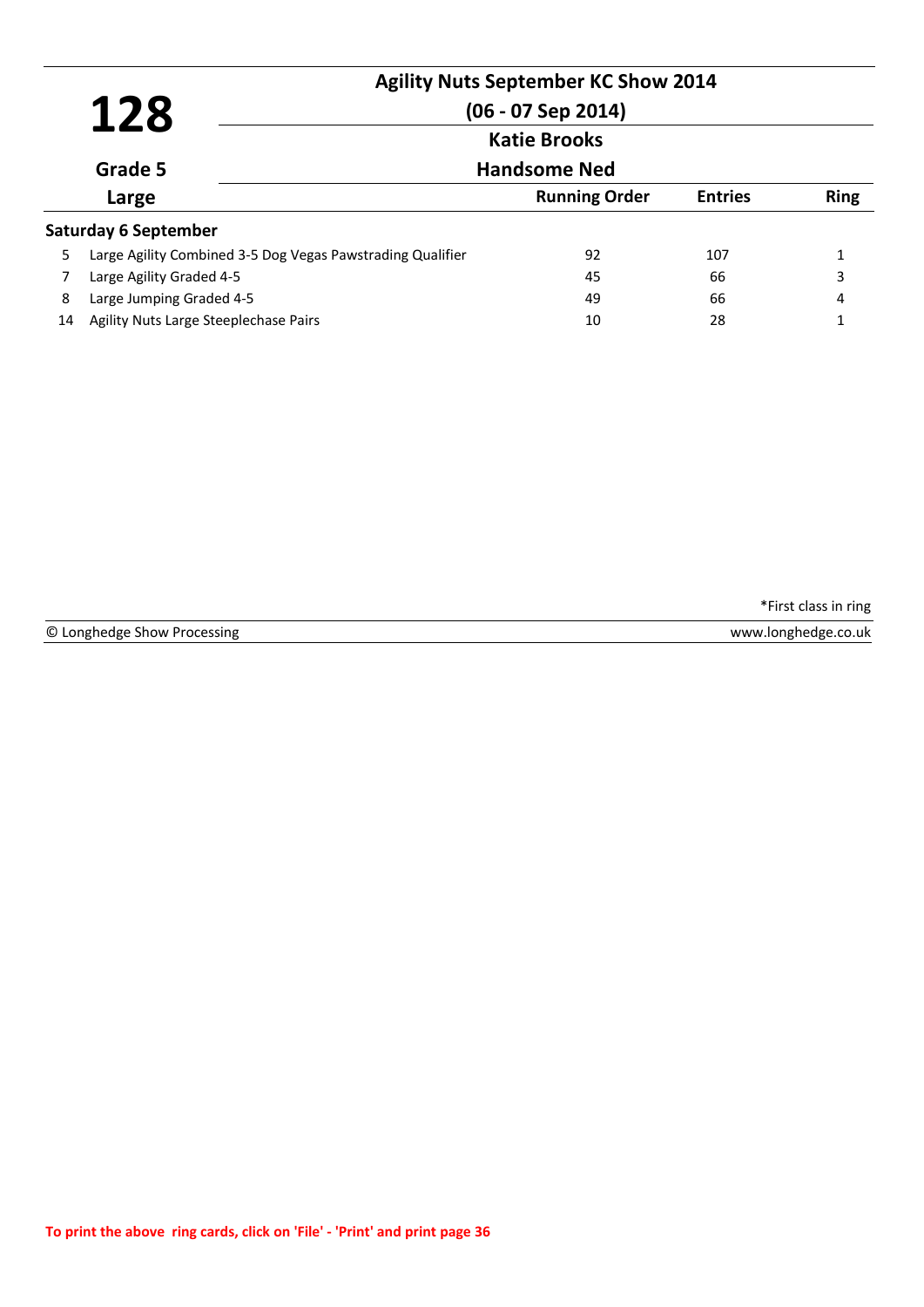| 53<br>Grade 6 |                             | <b>Agility Nuts September KC Show 2014</b><br>$(06 - 07$ Sep 2014)<br><b>Veronica Brown</b> |                |               |
|---------------|-----------------------------|---------------------------------------------------------------------------------------------|----------------|---------------|
|               |                             | <b>Brynygrog Princess</b>                                                                   |                |               |
|               | <b>Small</b>                | <b>Running Order</b>                                                                        | <b>Entries</b> | <b>Ring</b>   |
|               | <b>Saturday 6 September</b> |                                                                                             |                |               |
| 29            | Small Jumping Graded 4-7    | 3                                                                                           | 40             | $\mathcal{L}$ |
|               | <b>Sunday 7 September</b>   |                                                                                             |                |               |
| 66            | Small Agility Graded 4-7    | 35                                                                                          | 36             | $3*$          |
| 68            | Small Jumping Graded 5-7    | 15                                                                                          | 29             | 2             |

| Helping: Scrimer Ring 1, Sat     |                      |
|----------------------------------|----------------------|
| <b>Camping booked, Pitch: 57</b> | *First class in ring |
| © Longhedge Show Processing      | www.longhedge.co.uk  |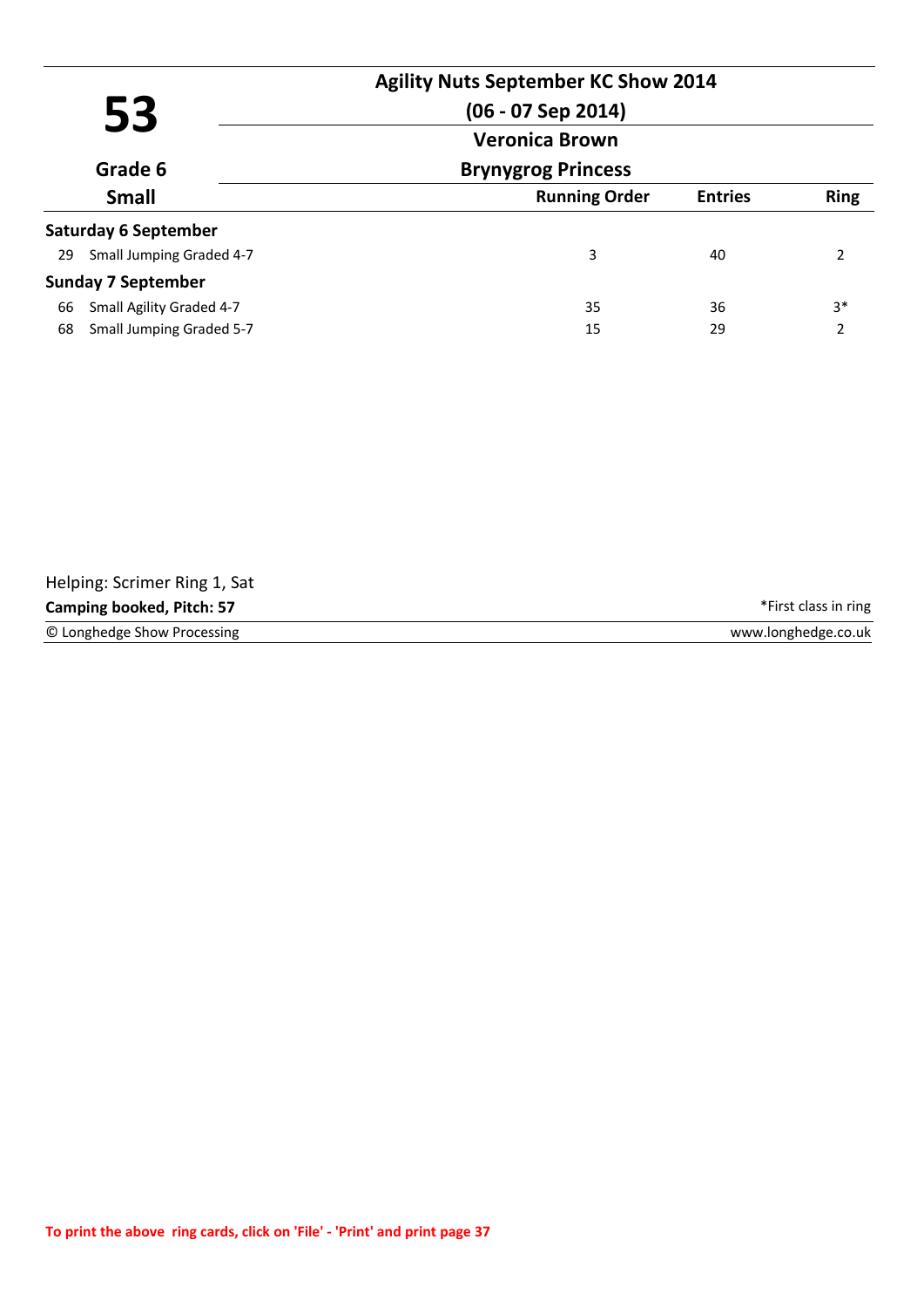|    |                             | <b>Agility Nuts September KC Show 2014</b> |                |             |
|----|-----------------------------|--------------------------------------------|----------------|-------------|
| 54 |                             | $(06 - 07$ Sep 2014)                       |                |             |
|    |                             | <b>Veronica Brown</b>                      |                |             |
|    | Grade 3                     | <b>Pelynka Snow Storm</b>                  |                |             |
|    | <b>Small</b>                | <b>Running Order</b>                       | <b>Entries</b> | <b>Ring</b> |
|    | <b>Saturday 6 September</b> |                                            |                |             |
| 25 | Small Jumping Graded 1-3    | 5                                          | 15             | 4           |
| 27 | Small Agility Graded 1-4    | 16                                         | 22             | 3           |
|    | <b>Sunday 7 September</b>   |                                            |                |             |
| 62 | Small Agility Graded 1-3    | 8                                          | 15             | 3           |
| 63 | Small Jumping Combined 1-3  | 10                                         | 10             | 4           |
| 64 | Small Jumping Graded 1-4    | 13                                         | 21             | 4           |

© Longhedge Show Processing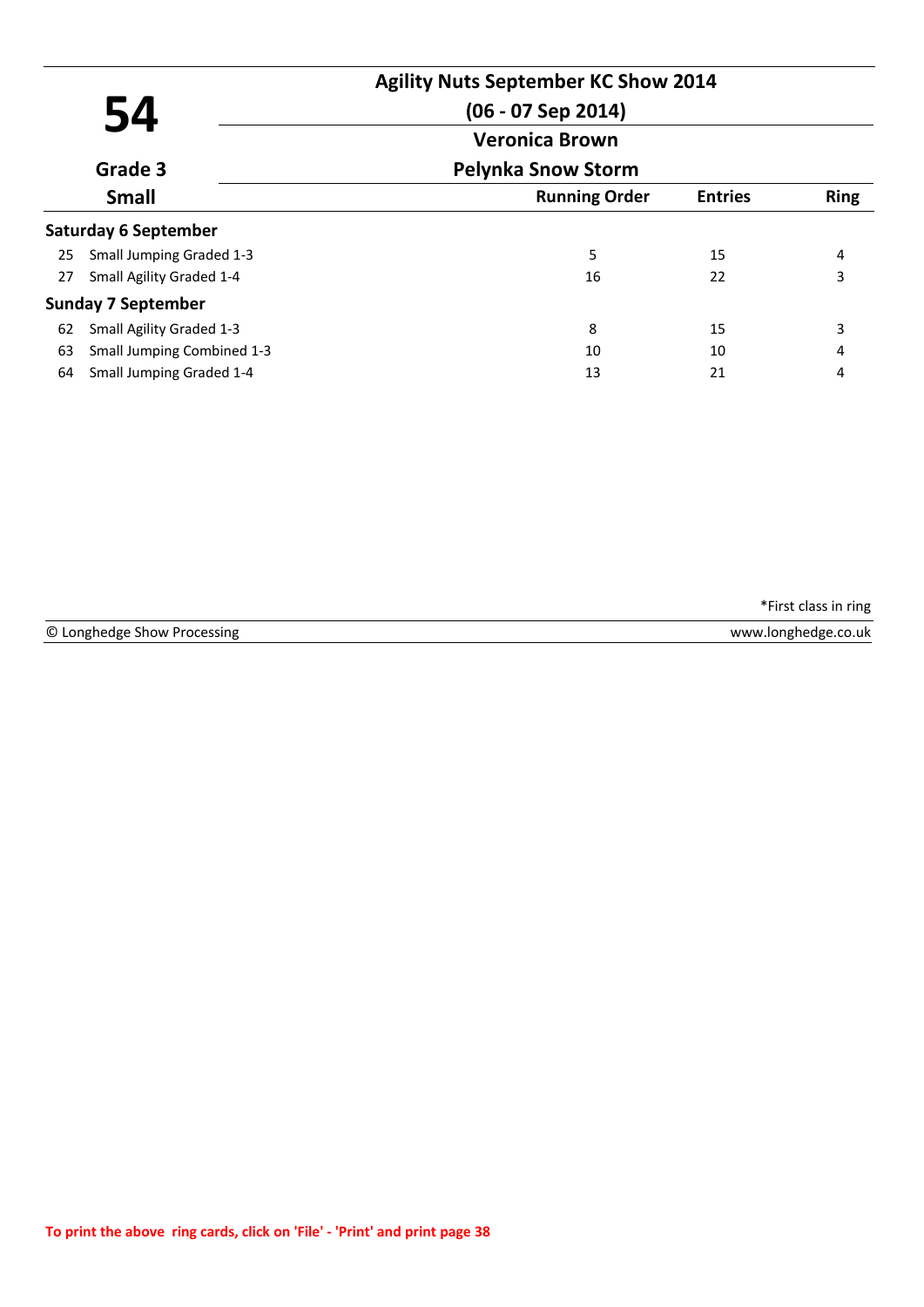|    |                                   | <b>Agility Nuts September KC Show 2014</b> |                |                |
|----|-----------------------------------|--------------------------------------------|----------------|----------------|
| 55 |                                   | $(06 - 07$ Sep 2014)                       |                |                |
|    |                                   | <b>Veronica Brown</b>                      |                |                |
|    | Grade 4                           | <b>Pelynka New Spirit</b>                  |                |                |
|    | <b>Small</b>                      | <b>Running Order</b>                       | <b>Entries</b> | <b>Ring</b>    |
|    | <b>Saturday 6 September</b>       |                                            |                |                |
| 27 | Small Agility Graded 1-4          | 20                                         | 22             | 3              |
| 29 | Small Jumping Graded 4-7          | 6                                          | 40             | 2              |
|    | <b>Sunday 7 September</b>         |                                            |                |                |
| 64 | Small Jumping Graded 1-4          | 19                                         | 21             | 4              |
| 65 | <b>Small Agility Combined 3-5</b> | 7                                          | 20             | $\overline{2}$ |
| 66 | Small Agility Graded 4-7          | 2                                          | 36             | $3*$           |

© Longhedge Show Processing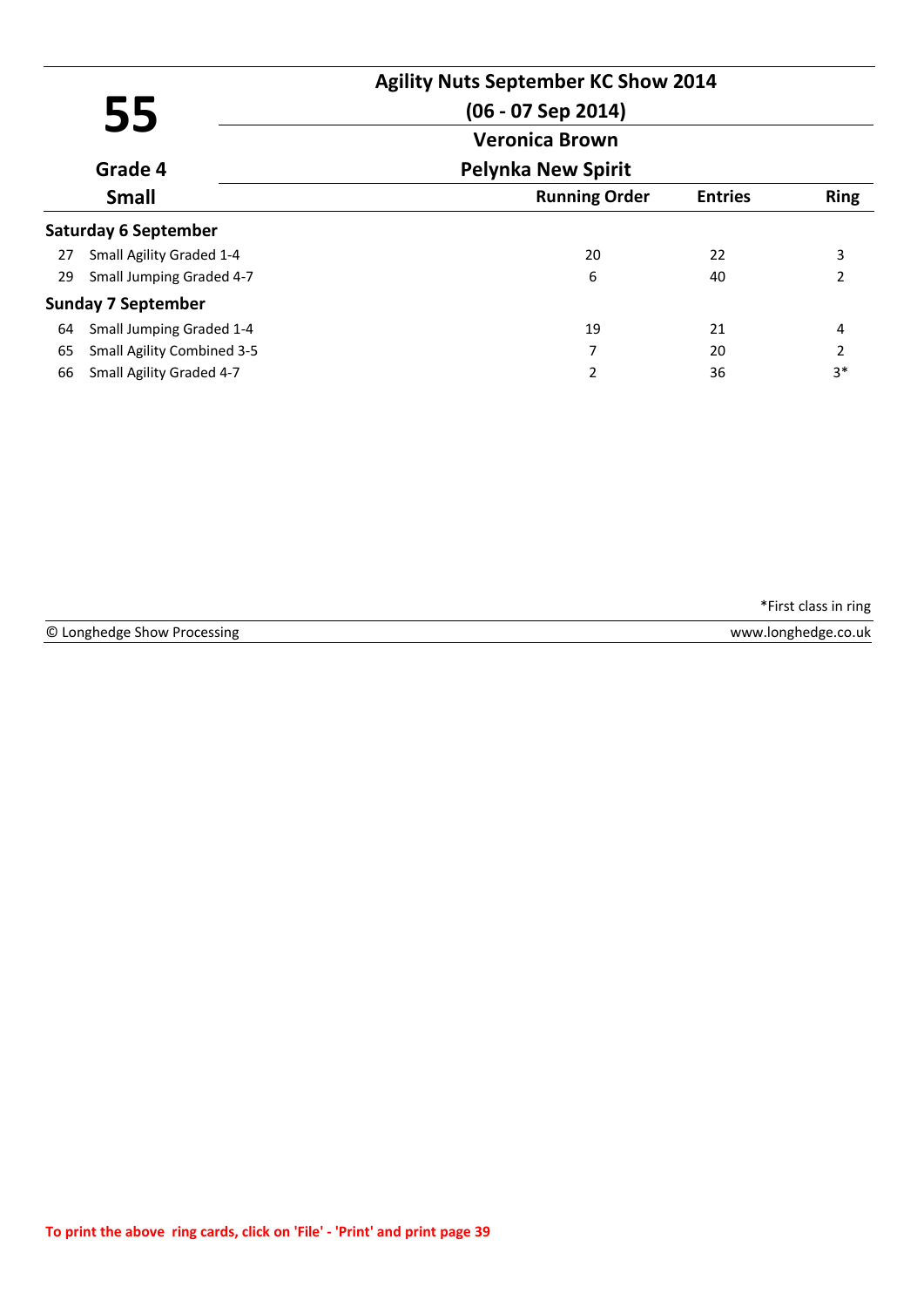|         |                             | <b>Agility Nuts September KC Show 2014</b> |                |             |
|---------|-----------------------------|--------------------------------------------|----------------|-------------|
| 198     |                             | $(06 - 07$ Sep 2014)                       |                |             |
| Grade 7 | <b>Rhoda Burdett</b>        |                                            |                |             |
|         |                             | <b>Chandling Ebony Charge AW(B)</b>        |                |             |
|         | <b>Medium</b>               | <b>Running Order</b>                       | <b>Entries</b> | <b>Ring</b> |
|         | <b>Saturday 6 September</b> |                                            |                |             |
| 22      | Medium Agility Graded 5-7   | 11                                         | 26             |             |
| 23      | Medium Jumping Combined 6-7 | 6                                          | 20             | 4           |

|  | © Longhedge Show Processing |  |  |  |
|--|-----------------------------|--|--|--|
|--|-----------------------------|--|--|--|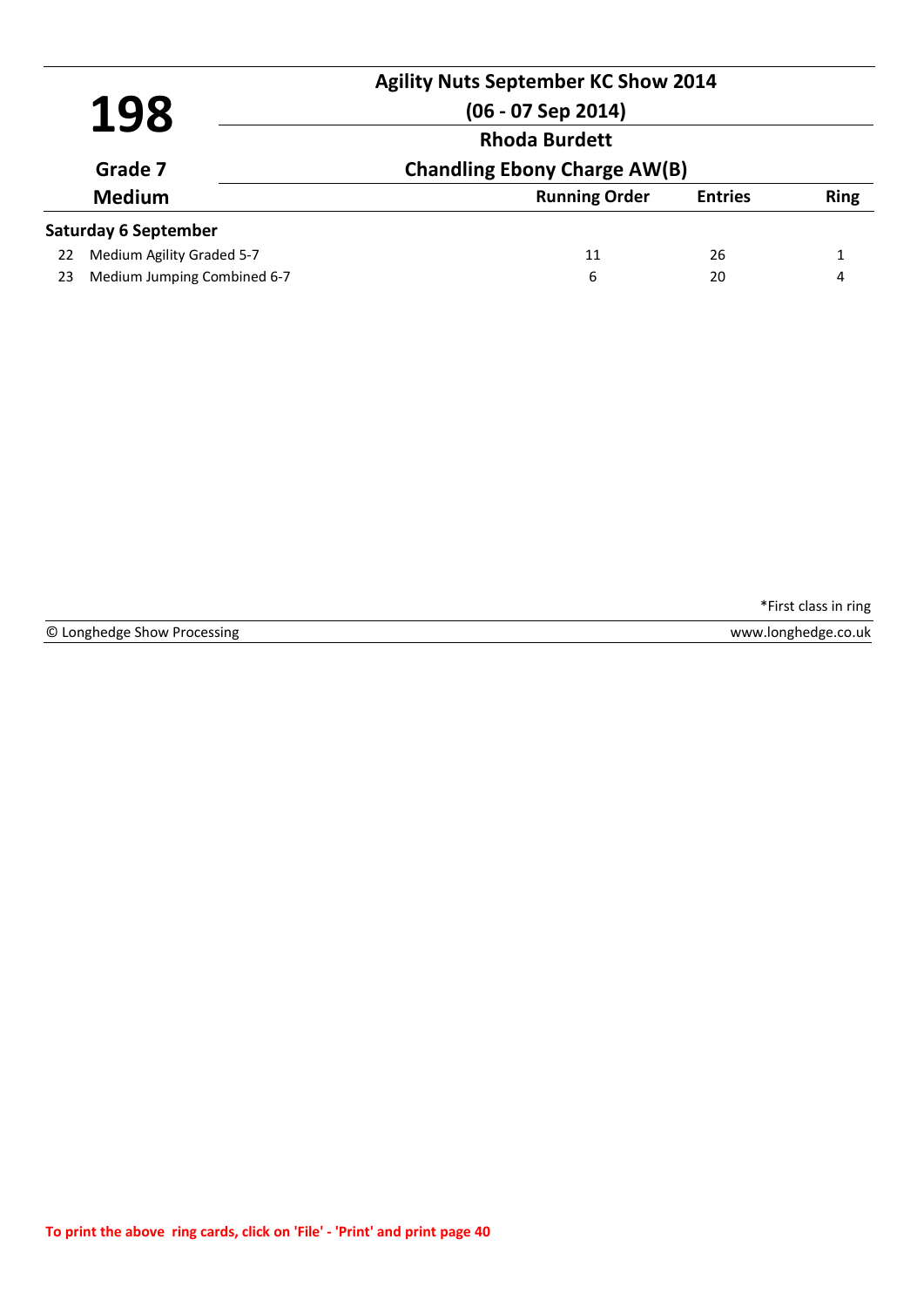| 199 |                             | <b>Agility Nuts September KC Show 2014</b><br>$(06 - 07$ Sep 2014) |                |             |
|-----|-----------------------------|--------------------------------------------------------------------|----------------|-------------|
|     |                             | <b>Rhoda Burdett</b>                                               |                |             |
|     | Grade 3                     | <b>Reivermorada Fiery Angel</b>                                    |                |             |
|     | <b>Medium</b>               | <b>Running Order</b>                                               | <b>Entries</b> | <b>Ring</b> |
|     | <b>Saturday 6 September</b> |                                                                    |                |             |
| 16  | Medium Jumping Graded 1-3   | 10                                                                 | 14             | 4           |
| 19  | Medium Jumping Combined 3-5 | 10                                                                 | 16             | າ           |

© Longhedge Show Processing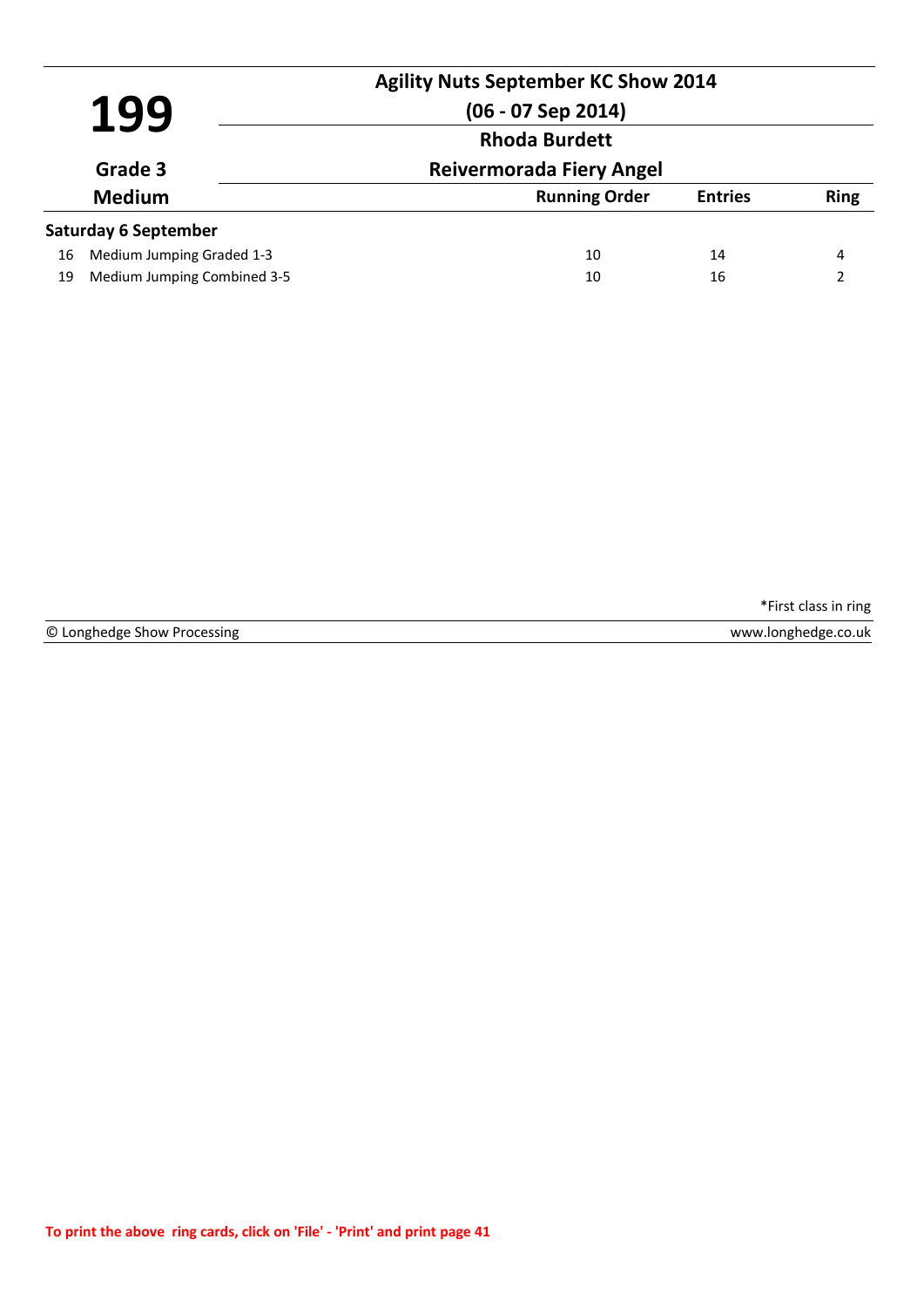| 200<br>Grade 6 |                             | <b>Agility Nuts September KC Show 2014</b><br>$(06 - 07$ Sep 2014)<br><b>Matthew Burdett</b> |                |                |
|----------------|-----------------------------|----------------------------------------------------------------------------------------------|----------------|----------------|
|                |                             | Licosateria Mai Rising Star                                                                  |                |                |
|                | <b>Small</b>                | <b>Running Order</b>                                                                         | <b>Entries</b> | <b>Ring</b>    |
|                | <b>Saturday 6 September</b> |                                                                                              |                |                |
| 29             | Small Jumping Graded 4-7    | 20                                                                                           | 40             | $\overline{2}$ |
| 30             | Small Agility Combined 4-7  | 2                                                                                            | 30             | $3*$           |
| 31             | Small Agility Graded 5-7    | 5                                                                                            | 32             | 1              |
| 32             | Small Jumping Combined 6-7  | 17                                                                                           | 21             | 4              |

|  | © Longhedge Show Processing |  |  |  |
|--|-----------------------------|--|--|--|
|--|-----------------------------|--|--|--|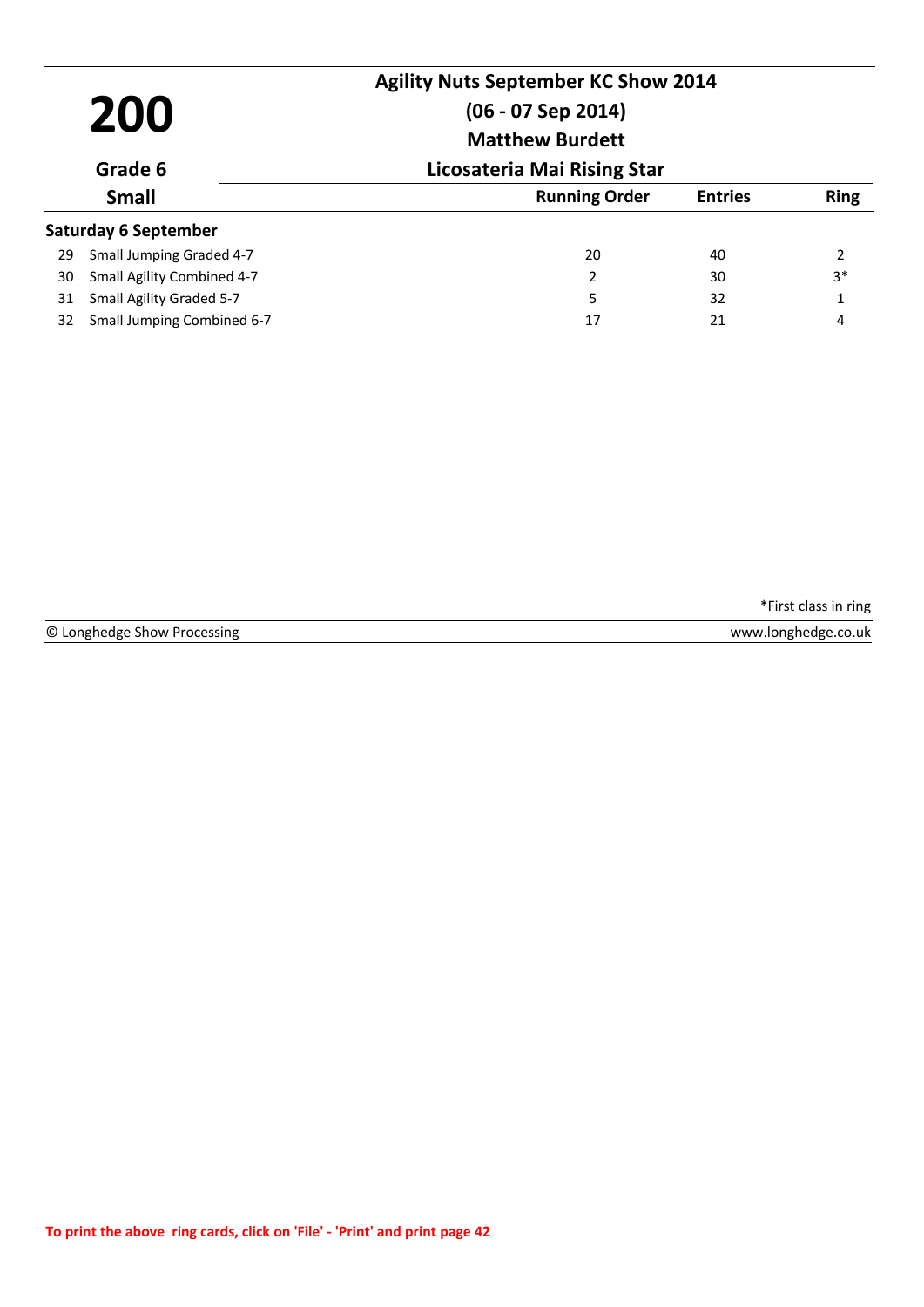|                         |                             | <b>Agility Nuts September KC Show 2014</b> |                |             |
|-------------------------|-----------------------------|--------------------------------------------|----------------|-------------|
|                         | 201                         | $(06 - 07$ Sep 2014)                       |                |             |
| Grade 7<br><b>Small</b> |                             | <b>Matthew Burdett</b>                     |                |             |
|                         |                             | Mountland Made In Heaven AW(G)             |                |             |
|                         |                             | <b>Running Order</b>                       | <b>Entries</b> | <b>Ring</b> |
|                         | <b>Saturday 6 September</b> |                                            |                |             |
| 32                      | Small Jumping Combined 6-7  | 12                                         | 21             | 4           |

© Longhedge Show Processing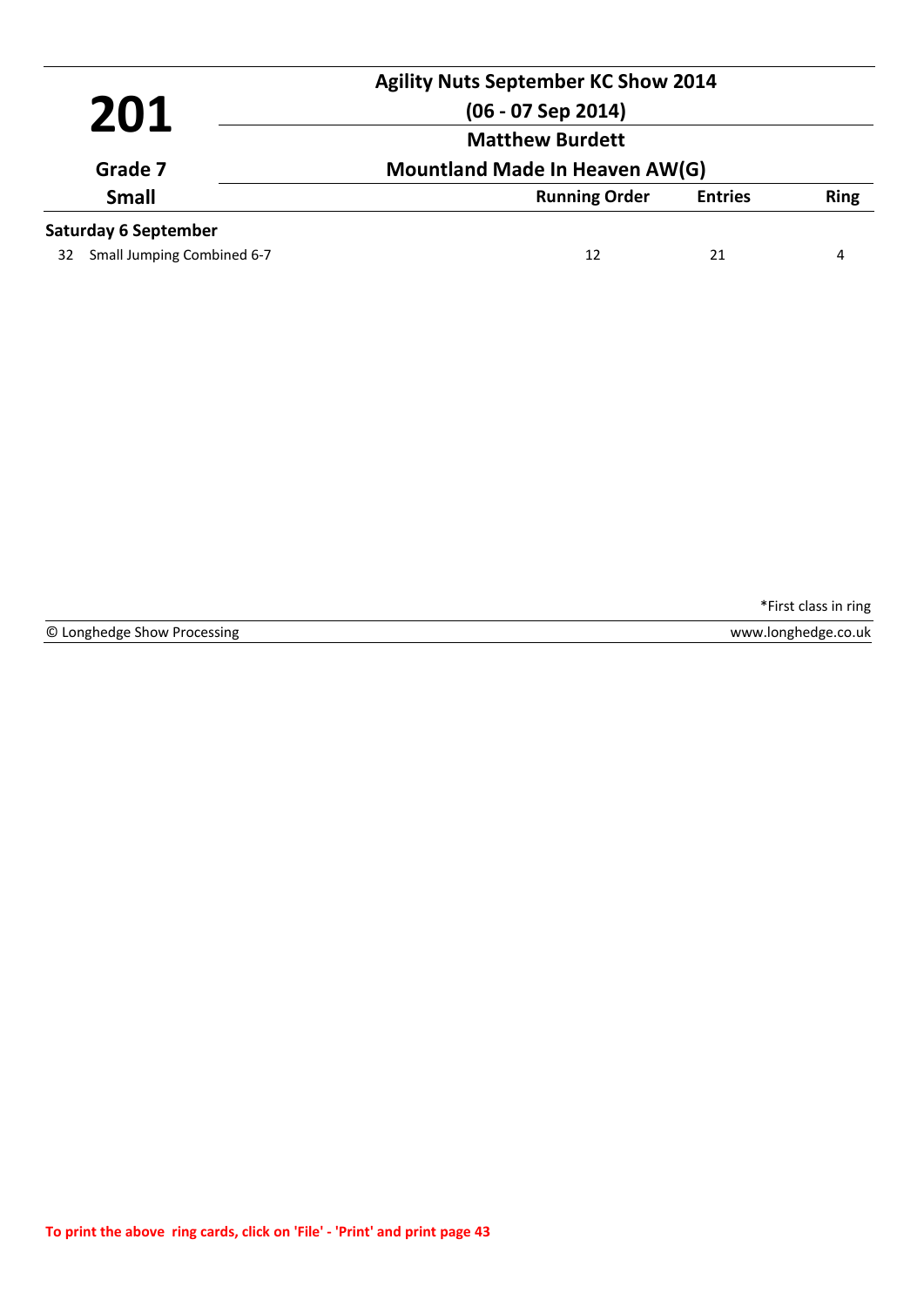|    |                                                    | <b>Agility Nuts September KC Show 2014</b> |                |             |
|----|----------------------------------------------------|--------------------------------------------|----------------|-------------|
|    | Δ1                                                 | $(06 - 07$ Sep 2014)                       |                |             |
|    |                                                    | <b>Lucy Burford</b>                        |                |             |
|    | Grade 2                                            | <b>Yorkshire Bullitt</b>                   |                |             |
|    | Large                                              | <b>Running Order</b>                       | <b>Entries</b> | <b>Ring</b> |
|    | <b>Saturday 6 September</b>                        |                                            |                |             |
| 1  | Large Agility Combined 1-2                         | 21                                         | 24             | 3           |
| 2  | Large Jumping Combined 1-2                         | 3                                          | 25             | $2*$        |
| 3  | Large Agility Graded 1-3                           | 40                                         | 87             | 3           |
| 4  | Large Jumping Graded 1-3                           | 82                                         | 91             | 4           |
| 14 | Agility Nuts Large Steeplechase Pairs              | 5                                          | 28             | 1           |
|    | <b>Sunday 7 September</b>                          |                                            |                |             |
| 38 | Large Agility Graded 1-2                           | 9                                          | 22             | 3           |
| 39 | Large Jumping Graded 1-2                           | 12                                         | 22             | 4           |
| 40 | Large Agility Combined 1-3 Dog Vegas FPP Qualifier | 12                                         | 73             | $1*$        |
| 41 | Large Jumping Combined 1-3                         | 8                                          | 72             | 3           |

| <b>Camping booked, Pitch: 5</b> | *First class in ring |
|---------------------------------|----------------------|
| © Longhedge Show Processing     | www.longhedge.co.uk  |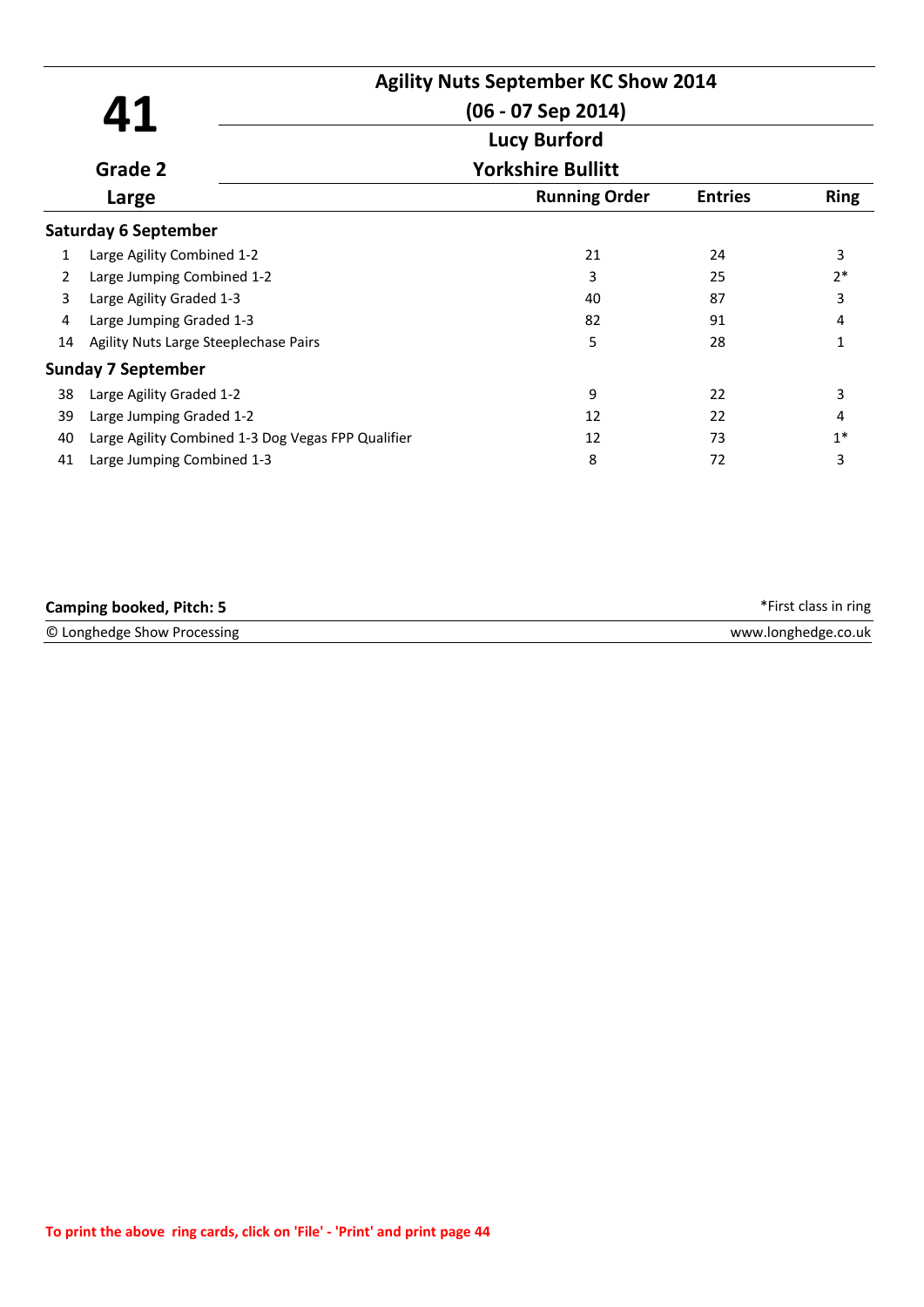|         |                                     | <b>Agility Nuts September KC Show 2014</b> |                |             |
|---------|-------------------------------------|--------------------------------------------|----------------|-------------|
|         | Д7                                  | $(06 - 07$ Sep 2014)                       |                |             |
|         |                                     | <b>Lucy Burford</b>                        |                |             |
| Grade 2 |                                     | <b>Black Mystique</b>                      |                |             |
|         | Large                               | <b>Running Order</b>                       | <b>Entries</b> | <b>Ring</b> |
|         | <b>Saturday 6 September</b>         |                                            |                |             |
| 37      | Agility Nuts ABL Steeplechase Pairs | 21                                         | 26             |             |
|         | <b>Sunday 7 September</b>           |                                            |                |             |
| 74      | Agility Nuts ABL Steeplechase Pairs | 12                                         | 23             |             |
|         |                                     |                                            |                |             |

© Longhedge Show Processing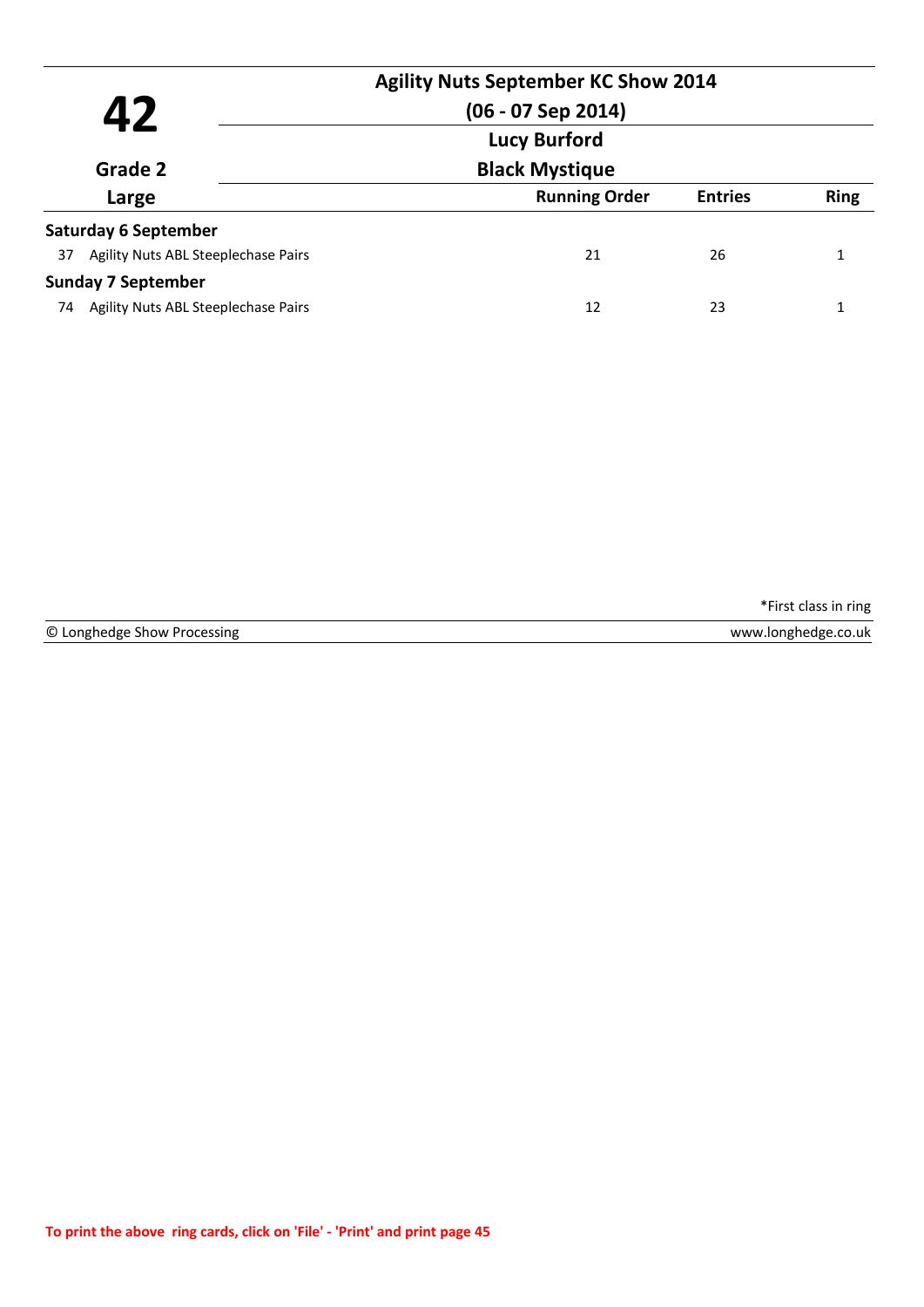|                                                        |                                 | <b>Agility Nuts September KC Show 2014</b> |                |             |
|--------------------------------------------------------|---------------------------------|--------------------------------------------|----------------|-------------|
| 66                                                     |                                 | $(06 - 07$ Sep 2014)                       |                |             |
| Grade 1<br><b>Small</b><br><b>Saturday 6 September</b> | <b>Karen Byard</b>              |                                            |                |             |
|                                                        |                                 | <b>Morgemma Going For Gold</b>             |                |             |
|                                                        |                                 | <b>Running Order</b>                       | <b>Entries</b> | <b>Ring</b> |
|                                                        |                                 |                                            |                |             |
| 24                                                     | Small Jumping Combined 1-2      | 3                                          | 4              | 2           |
| 25                                                     | <b>Small Jumping Graded 1-3</b> | 10                                         | 15             |             |
| 26                                                     | Small Agility Combined 1-3      |                                            | 8              | 3           |
| 27                                                     | Small Agility Graded 1-4        |                                            | 22             | 3           |
|                                                        | <b>Sunday 7 September</b>       |                                            |                |             |
| 61                                                     | Small Agility Combined 1-2      | 2                                          | 4              | 2           |
| 62                                                     | Small Agility Graded 1-3        | 4                                          | 15             | 3           |
| 63                                                     | Small Jumping Combined 1-3      | 9                                          | 10             | 4           |
| 64                                                     | Small Jumping Graded 1-4        | 2                                          | 21             | 4           |
|                                                        |                                 |                                            |                |             |

#### **Your entry was underpaid by £12.00. Please pay on arrival at the show**

|                             | *First class in ring |
|-----------------------------|----------------------|
| © Longhedge Show Processing | www.longhedge.co.uk  |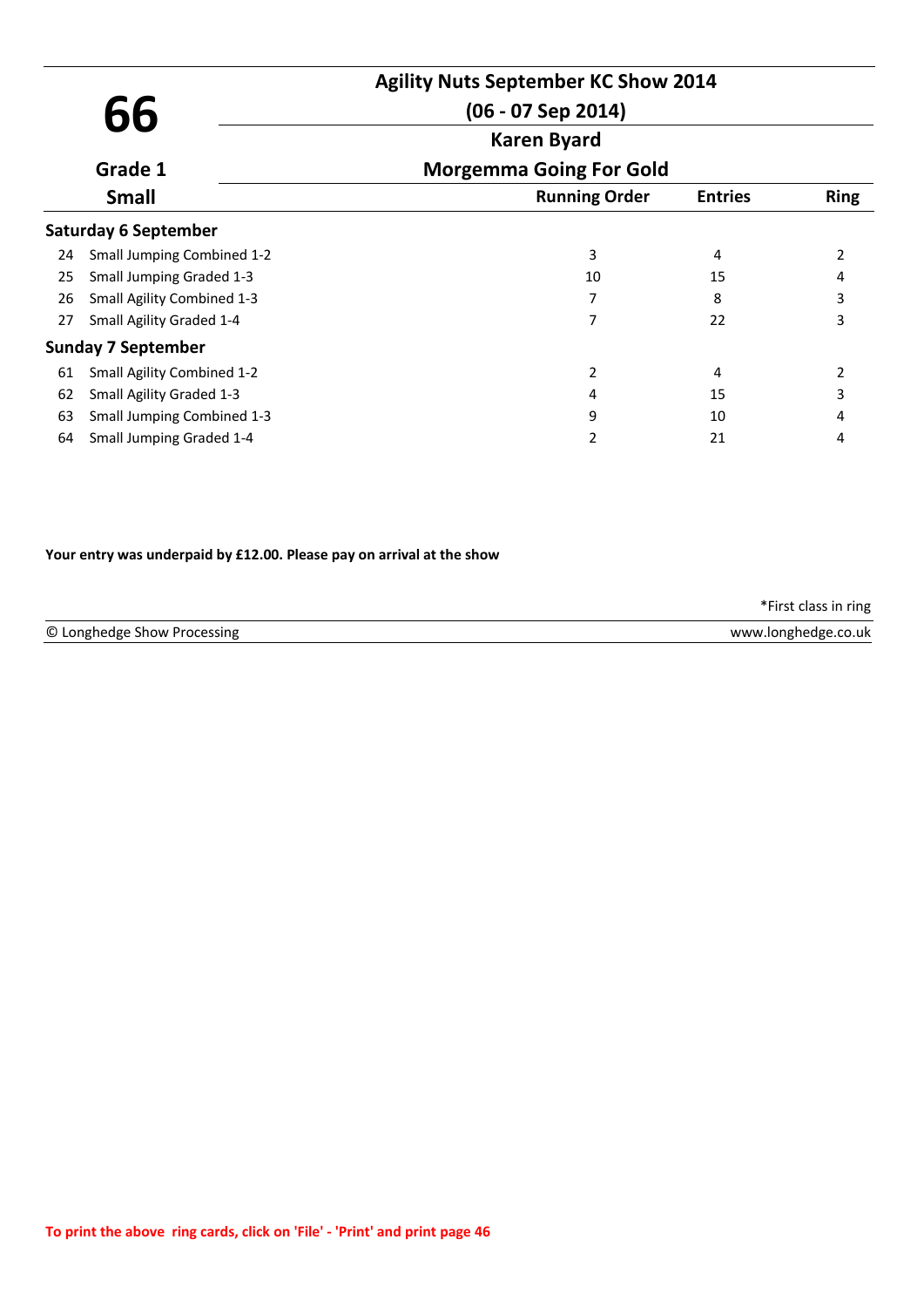| 328 |                                     | <b>Agility Nuts September KC Show 2014</b><br>$(06 - 07$ Sep 2014)<br>Dawn Cavanagh |                |             |
|-----|-------------------------------------|-------------------------------------------------------------------------------------|----------------|-------------|
|     | Grade 5                             | In On The Action                                                                    |                |             |
|     | <b>Medium</b>                       | <b>Running Order</b>                                                                | <b>Entries</b> | <b>Ring</b> |
|     | <b>Sunday 7 September</b>           |                                                                                     |                |             |
| 56  | Medium Agility Combined 3-5         | 3                                                                                   | 16             |             |
| 57  | Medium Agility Graded 4-7           | 29                                                                                  | 33             | 3           |
| 58  | Medium Jumping Combined 4-7         | 29                                                                                  | 35             | 1           |
| 59  | Medium Jumping Graded 5-7           | 28                                                                                  | 32             | 2           |
| 74  | Agility Nuts ABL Steeplechase Pairs | 14                                                                                  | 23             | 1           |

|  | © Longhedge Show Processing |  |  |  |
|--|-----------------------------|--|--|--|
|--|-----------------------------|--|--|--|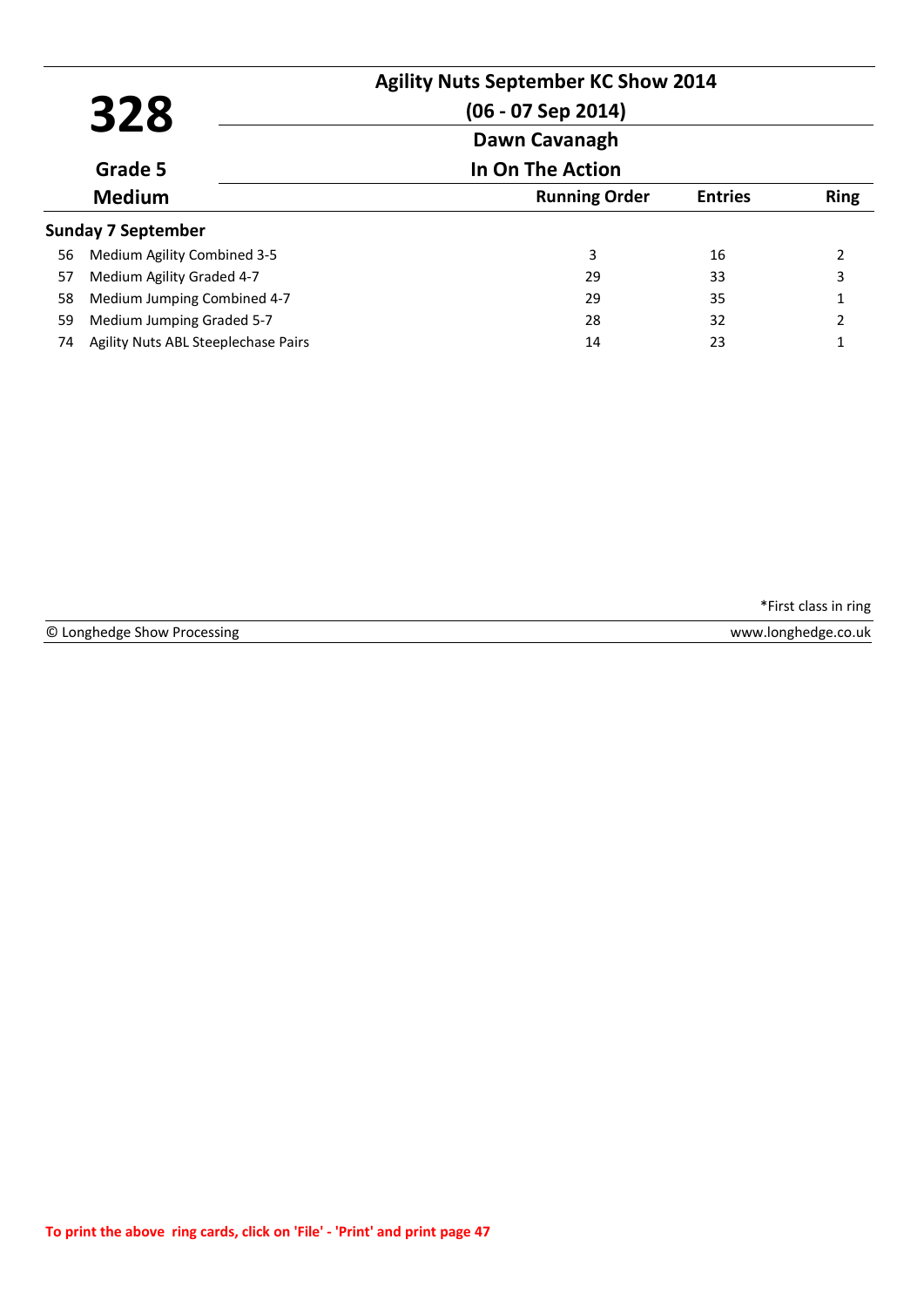|                  | 329                       | <b>Agility Nuts September KC Show 2014</b><br>$(06 - 07$ Sep 2014)<br>Sarah Cavanagh |                |             |
|------------------|---------------------------|--------------------------------------------------------------------------------------|----------------|-------------|
| Grade 3<br>Large |                           | <b>Ice Lightning</b>                                                                 |                |             |
|                  |                           | <b>Running Order</b>                                                                 | <b>Entries</b> | <b>Ring</b> |
|                  | <b>Sunday 7 September</b> |                                                                                      |                |             |
| 70               | Veteran Jumping           | 25                                                                                   | 40             | $4*$        |
| 71               | Veteran Helter Skelter    | 5                                                                                    | 36             | າ           |

© Longhedge Show Processing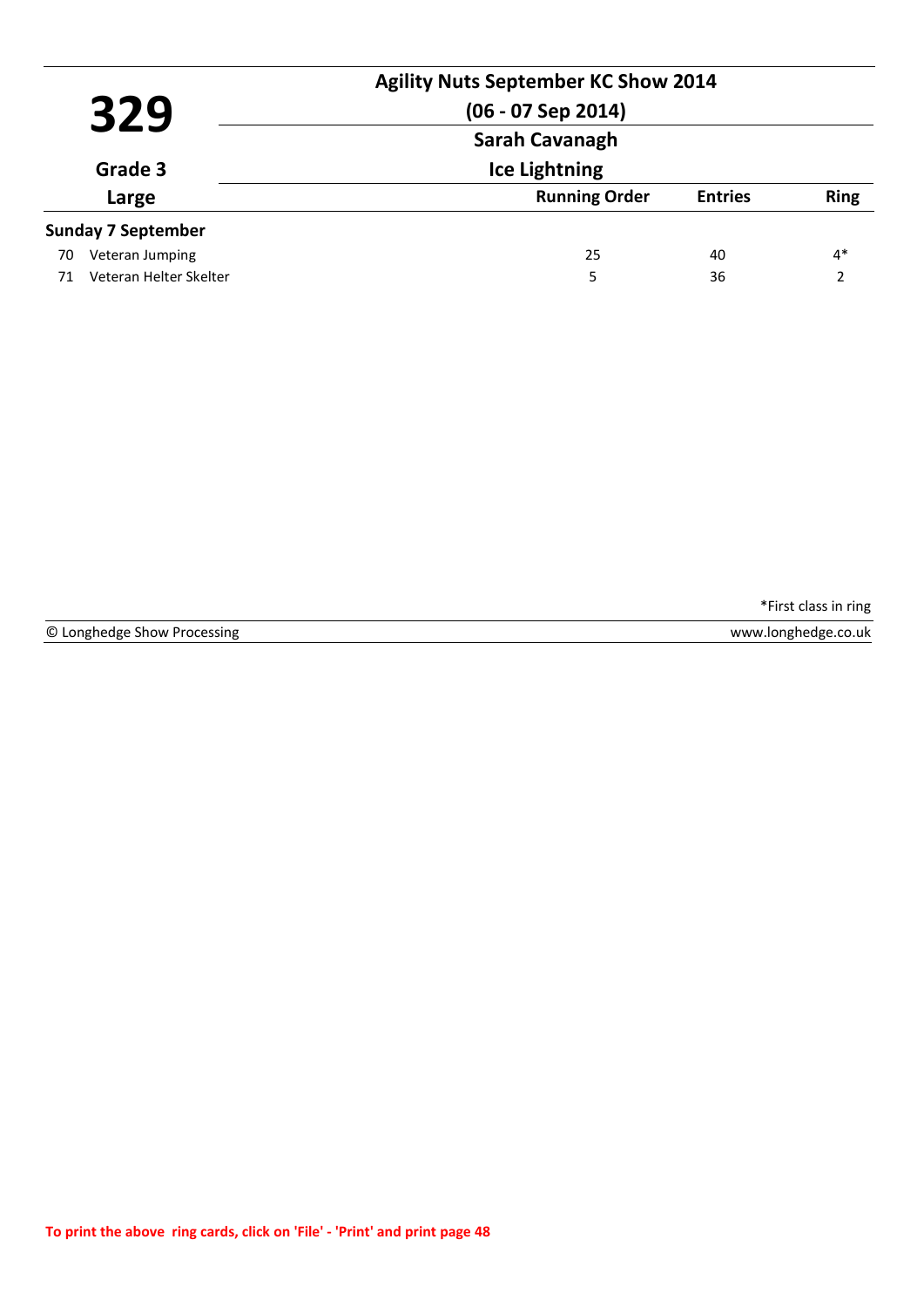|    |                                                    | <b>Agility Nuts September KC Show 2014</b> |                |             |
|----|----------------------------------------------------|--------------------------------------------|----------------|-------------|
|    | 71                                                 | $(06 - 07$ Sep 2014)                       |                |             |
|    |                                                    | <b>Berni Chalklin</b>                      |                |             |
|    | Grade 1                                            | <b>Roseland Meg</b>                        |                |             |
|    | Large                                              | <b>Running Order</b>                       | <b>Entries</b> | <b>Ring</b> |
|    | <b>Saturday 6 September</b>                        |                                            |                |             |
| 1  | Large Agility Combined 1-2                         | 16                                         | 24             | 3           |
| 2  | Large Jumping Combined 1-2                         | 8                                          | 25             | $2*$        |
| 3  | Large Agility Graded 1-3                           | 50                                         | 87             | 3           |
| 4  | Large Jumping Graded 1-3                           | 48                                         | 91             | 4           |
|    | <b>Sunday 7 September</b>                          |                                            |                |             |
| 38 | Large Agility Graded 1-2                           | 20                                         | 22             | 3           |
| 39 | Large Jumping Graded 1-2                           | 11                                         | 22             | 4           |
| 40 | Large Agility Combined 1-3 Dog Vegas FPP Qualifier | 20                                         | 73             | $1*$        |
| 41 | Large Jumping Combined 1-3                         | 24                                         | 72             | 3           |

© Longhedge Show Processing \*First class in ring www.longhedge.co.uk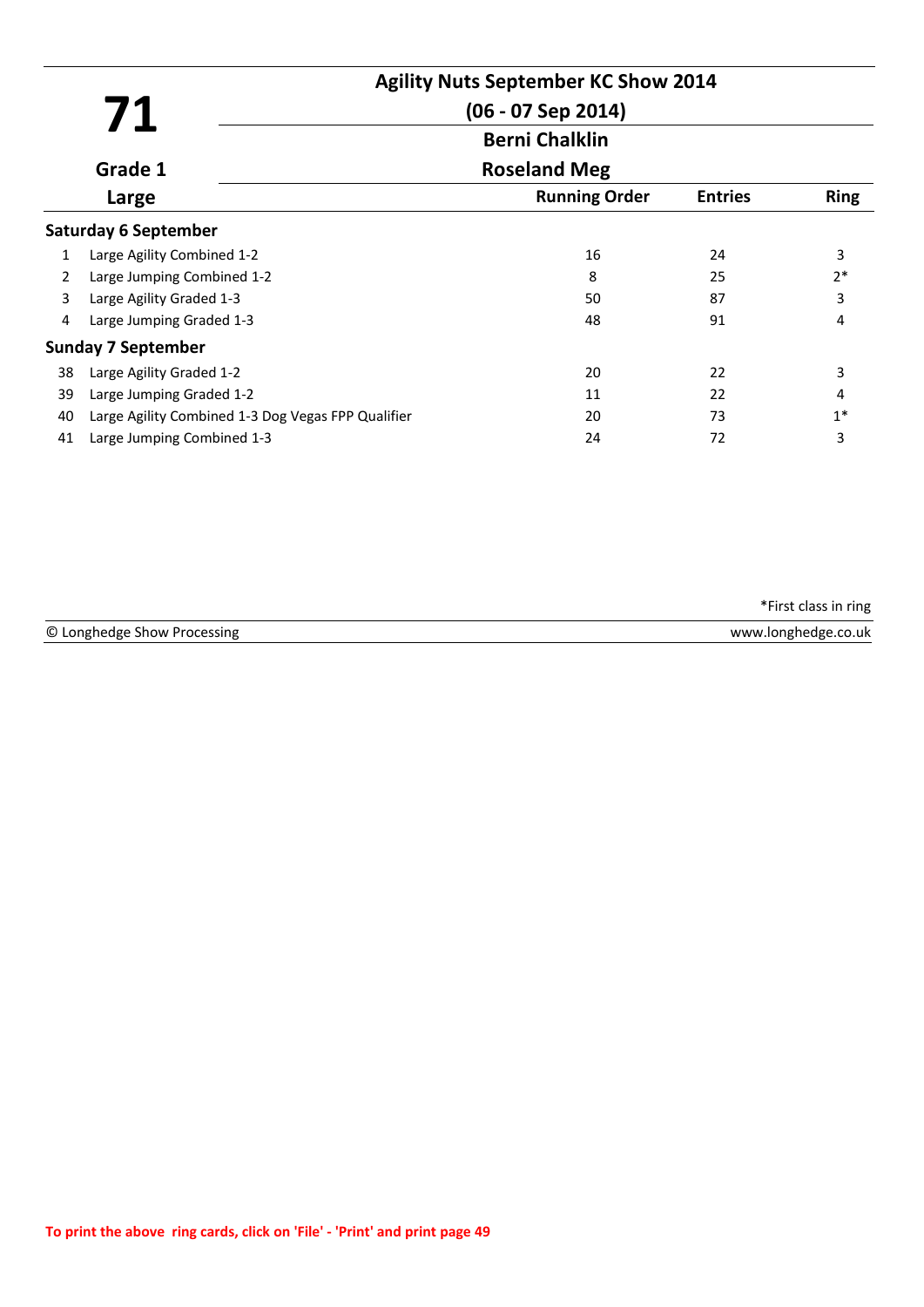|    | 375                                                        |                               |                |                |  |
|----|------------------------------------------------------------|-------------------------------|----------------|----------------|--|
|    |                                                            | $(06 - 07$ Sep 2014)          |                |                |  |
|    |                                                            | <b>Belinda Charles</b>        |                |                |  |
|    | Grade 4                                                    | <b>Proof's In The Pudding</b> |                |                |  |
|    | Large                                                      | <b>Running Order</b>          | <b>Entries</b> | <b>Ring</b>    |  |
|    | <b>Saturday 6 September</b>                                |                               |                |                |  |
| 5  | Large Agility Combined 3-5 Dog Vegas Pawstrading Qualifier | 81                            | 107            | 1              |  |
| 6  | Large Jumping Combined 3-5                                 | 89                            | 105            | $\overline{2}$ |  |
| 7  | Large Agility Graded 4-5                                   | 33                            | 66             | 3              |  |
| 8  | Large Jumping Graded 4-5                                   | 53                            | 66             | 4              |  |
| 14 | Agility Nuts Large Steeplechase Pairs                      | 16                            | 28             | 1              |  |
|    | <b>Sunday 7 September</b>                                  |                               |                |                |  |
| 42 | Large Agility Graded 3-5                                   | 33                            | 104            | 3              |  |
| 43 | Large Jumping Graded 3-5                                   | 72                            | 106            | 4              |  |
| 44 | Large Agility Combined 4-5                                 | 52                            | 58             | 1              |  |
| 45 | Large Jumping Combined 4-5                                 | 17                            | 59             | 2              |  |

### Helping: Ring 3 Sun AM

| © Longhedge Show Processing | www.longhedge.co.uk |
|-----------------------------|---------------------|
|                             |                     |

\*First class in ring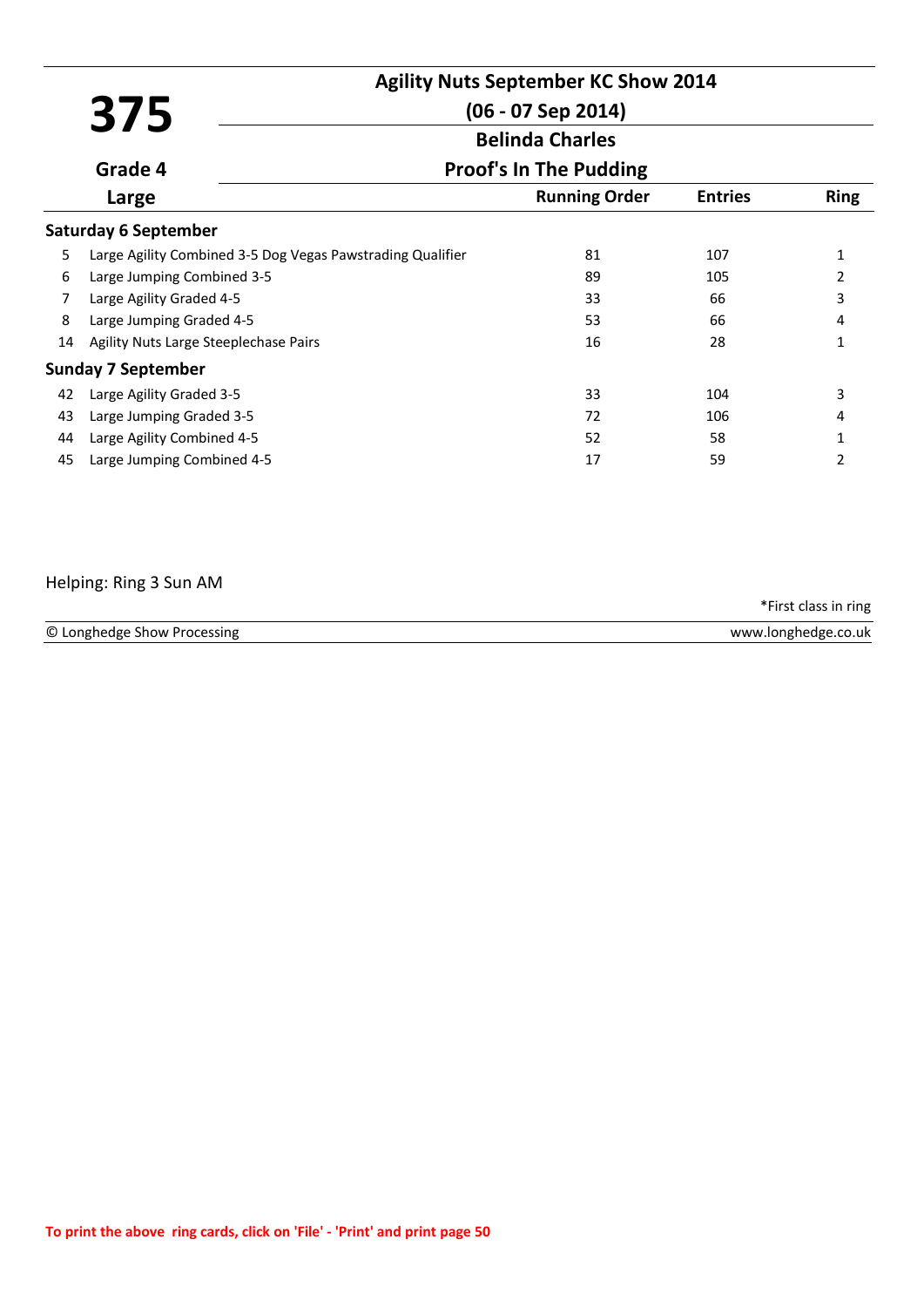|                  | 129                       | <b>Agility Nuts September KC Show 2014</b><br>$(06 - 07$ Sep 2014) |                |             |
|------------------|---------------------------|--------------------------------------------------------------------|----------------|-------------|
| Grade 1<br>Large |                           | <b>Jane Chatterton</b><br><b>Blue Sky High</b>                     |                |             |
|                  |                           | <b>Running Order</b>                                               | <b>Entries</b> | <b>Ring</b> |
|                  | <b>Sunday 7 September</b> |                                                                    |                |             |
| 38               | Large Agility Graded 1-2  | 11                                                                 | 22             | 3           |
| 39               | Large Jumping Graded 1-2  | 5                                                                  | 22             | 4           |

### Helping: Please help where needed

\*First class in ring

www.longhedge.co.uk

© Longhedge Show Processing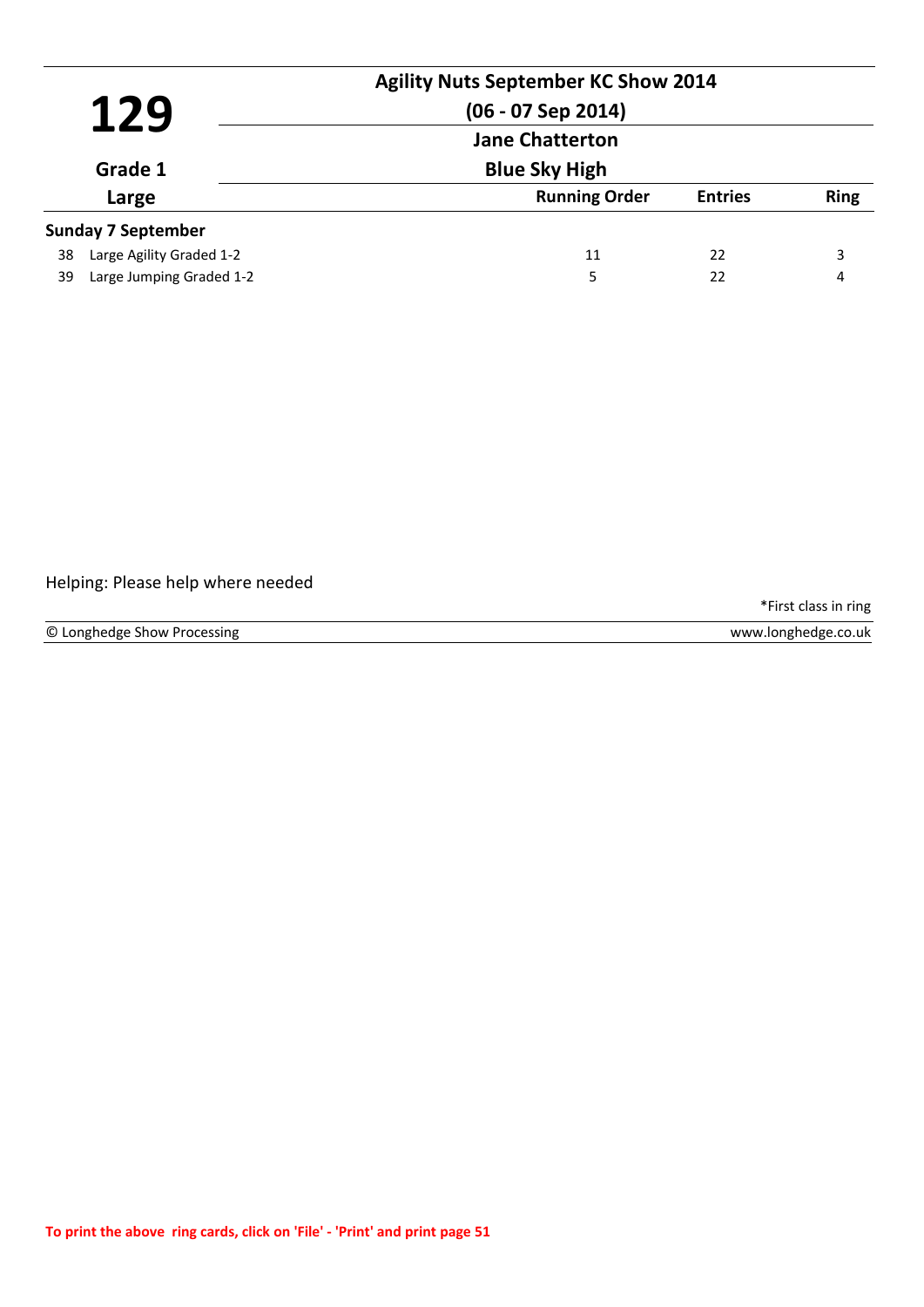|    |                                   | <b>Agility Nuts September KC Show 2014</b> |                |                |
|----|-----------------------------------|--------------------------------------------|----------------|----------------|
|    | 113                               | $(06 - 07$ Sep 2014)                       |                |                |
|    |                                   | <b>Summer Clark</b>                        |                |                |
|    | Grade 4                           | <b>Budanik Beneath The Bramble</b>         |                |                |
|    | <b>Small</b>                      | <b>Running Order</b>                       | <b>Entries</b> | <b>Ring</b>    |
|    | <b>Saturday 6 September</b>       |                                            |                |                |
| 27 | Small Agility Graded 1-4          | 18                                         | 22             | 3              |
| 28 | <b>Small Jumping Combined 3-5</b> | 4                                          | 18             | 2              |
| 29 | Small Jumping Graded 4-7          | 25                                         | 40             | $\overline{2}$ |
| 30 | Small Agility Combined 4-7        | 23                                         | 30             | $3*$           |
|    | <b>Sunday 7 September</b>         |                                            |                |                |
| 64 | Small Jumping Graded 1-4          | 21                                         | 21             | 4              |
| 65 | <b>Small Agility Combined 3-5</b> | 15                                         | 20             | $\overline{2}$ |
| 66 | Small Agility Graded 4-7          | 28                                         | 36             | $3*$           |
| 67 | Small Jumping Combined 4-7        | 2                                          | 26             | 1              |

|                             | *First class in ring |
|-----------------------------|----------------------|
| © Longhedge Show Processing | www.longhedge.co.uk  |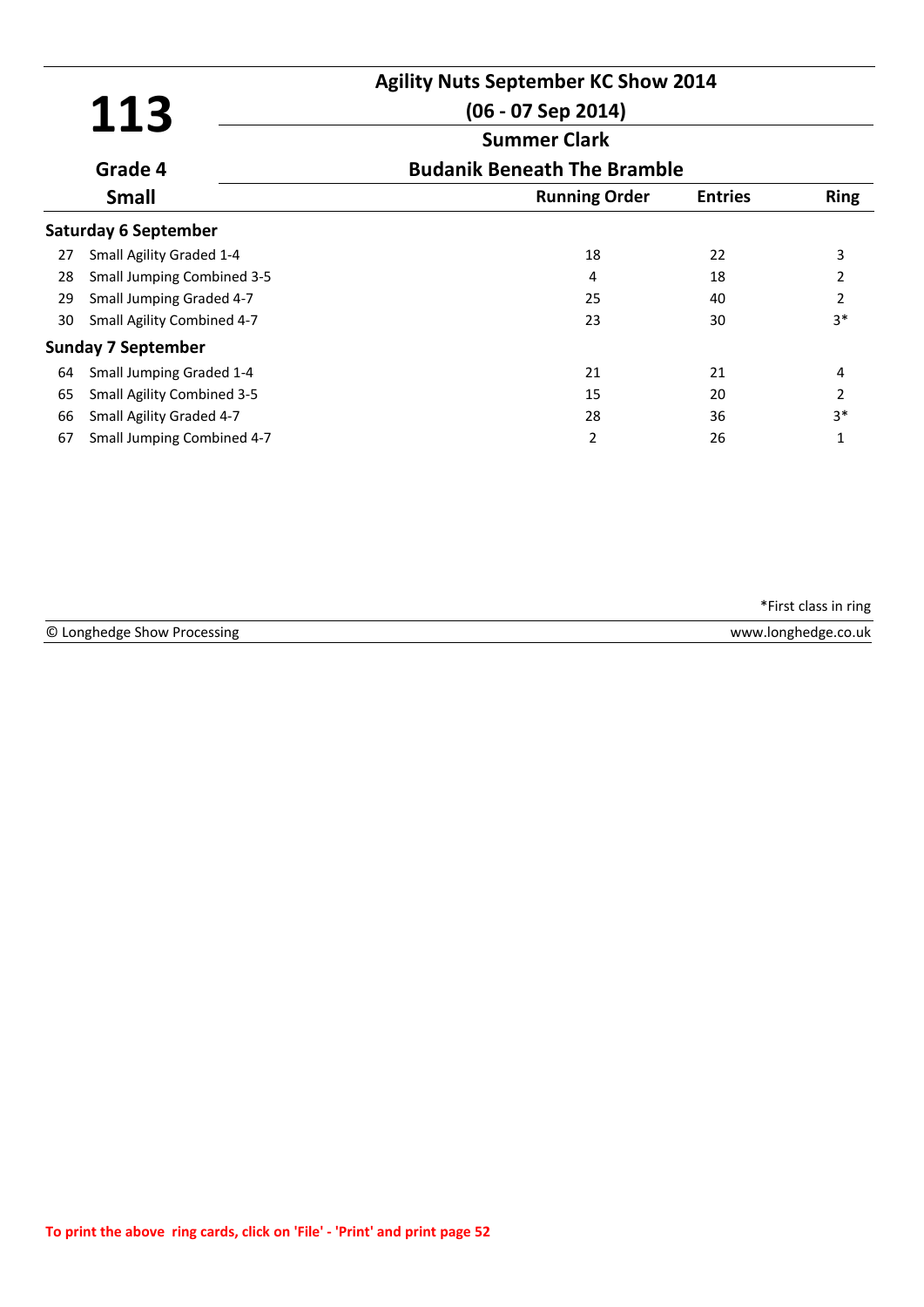|                        |                                       |                                                            | <b>Agility Nuts September KC Show 2014</b> |                |               |
|------------------------|---------------------------------------|------------------------------------------------------------|--------------------------------------------|----------------|---------------|
|                        | 213                                   |                                                            | $(06 - 07$ Sep 2014)                       |                |               |
| <b>Caroline Clarke</b> |                                       |                                                            |                                            |                |               |
|                        | Grade 3                               |                                                            | <b>Lolissy Dare Devil</b>                  |                |               |
|                        | Large                                 |                                                            | <b>Running Order</b>                       | <b>Entries</b> | <b>Ring</b>   |
|                        | <b>Saturday 6 September</b>           |                                                            |                                            |                |               |
| 3                      | Large Agility Graded 1-3              |                                                            | 20                                         | 87             | 3             |
| 4                      | Large Jumping Graded 1-3              |                                                            | 65                                         | 91             | 4             |
| 5                      |                                       | Large Agility Combined 3-5 Dog Vegas Pawstrading Qualifier | 2                                          | 107            | $\mathbf{1}$  |
| 6                      | Large Jumping Combined 3-5            |                                                            | 85                                         | 105            | $\mathcal{P}$ |
| 14                     | Agility Nuts Large Steeplechase Pairs |                                                            | 26                                         | 28             |               |

### Helping: Please help where needed

\*First class in ring

© Longhedge Show Processing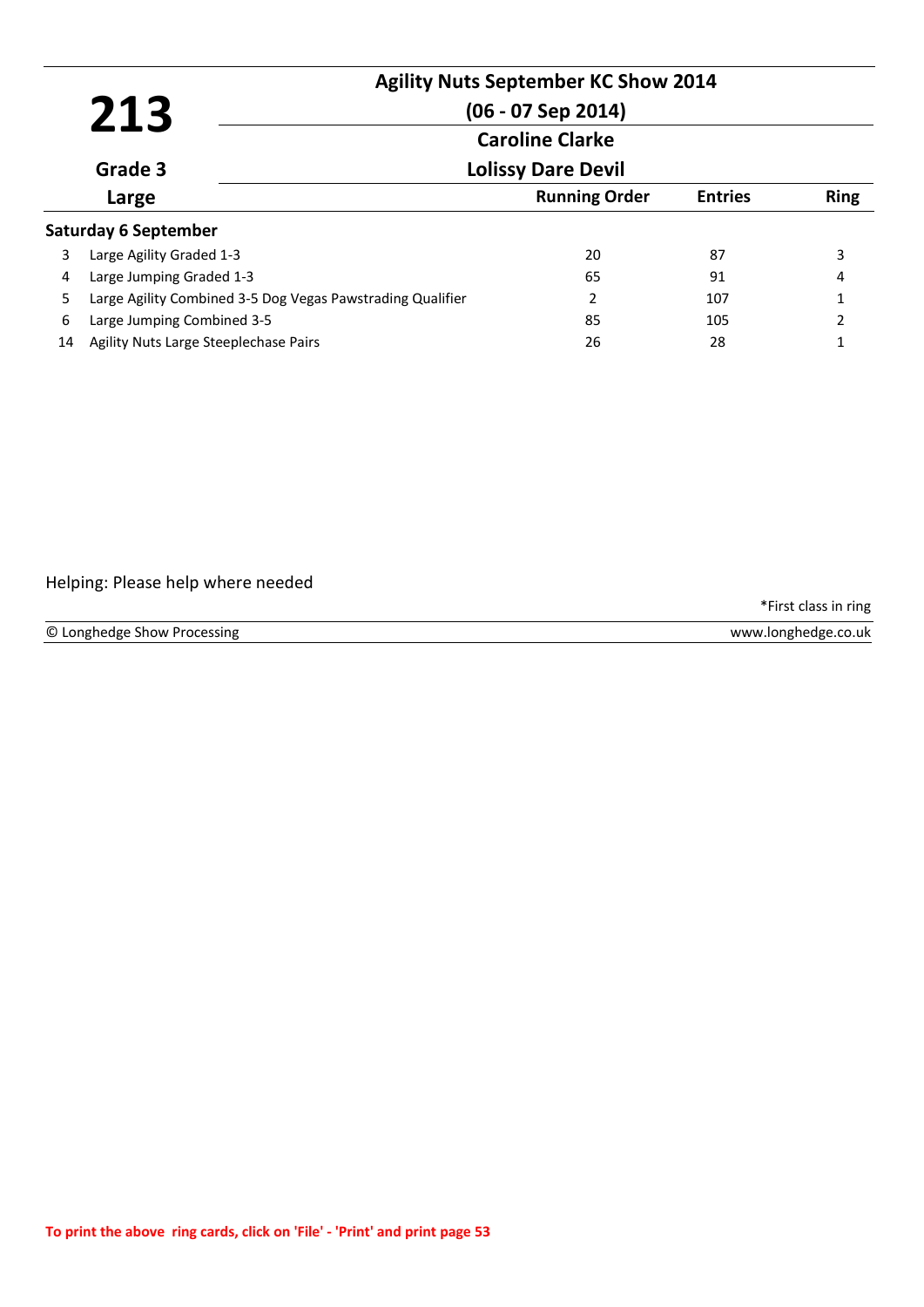|                        | 214                                                        | <b>Agility Nuts September KC Show 2014</b><br>$(06 - 07$ Sep 2014) |                |                |
|------------------------|------------------------------------------------------------|--------------------------------------------------------------------|----------------|----------------|
| <b>Caroline Clarke</b> |                                                            |                                                                    |                |                |
|                        | Grade 3                                                    | <b>Lolissy Devil Wears Prada</b>                                   |                |                |
|                        | Large                                                      | <b>Running Order</b>                                               | <b>Entries</b> | <b>Ring</b>    |
|                        | <b>Saturday 6 September</b>                                |                                                                    |                |                |
| 3                      | Large Agility Graded 1-3                                   | 12                                                                 | 87             | 3              |
| 4                      | Large Jumping Graded 1-3                                   | 78                                                                 | 91             | 4              |
| 5.                     | Large Agility Combined 3-5 Dog Vegas Pawstrading Qualifier | 87                                                                 | 107            |                |
| 6                      | Large Jumping Combined 3-5                                 | 26                                                                 | 105            | $\overline{2}$ |

© Longhedge Show Processing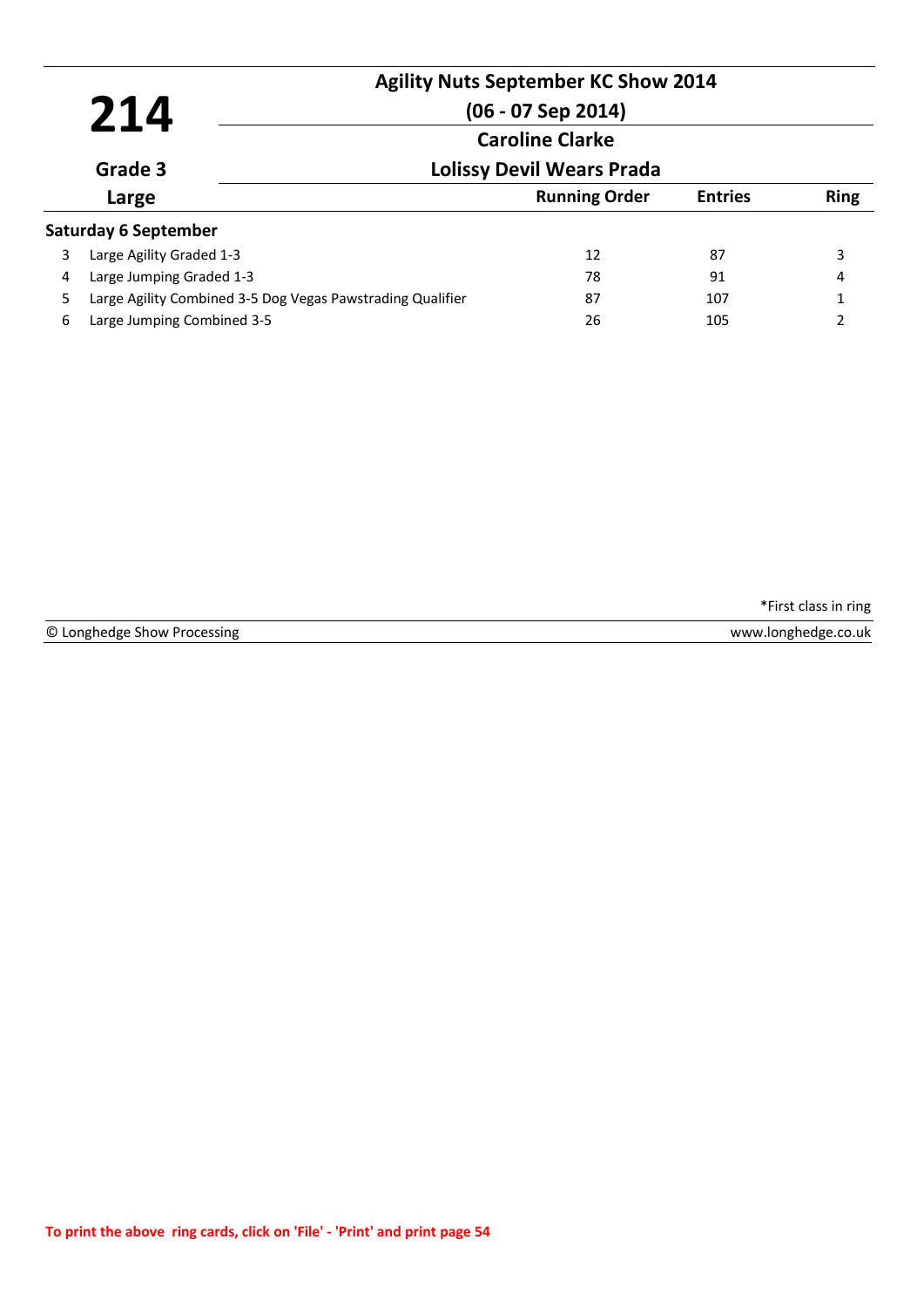|    |                                     | <b>Agility Nuts September KC Show 2014</b><br>$(06 - 07$ Sep 2014) |                |                |
|----|-------------------------------------|--------------------------------------------------------------------|----------------|----------------|
|    | 169                                 | <b>John Clayton</b>                                                |                |                |
|    | Grade 6                             | <b>Betty Lou</b>                                                   |                |                |
|    | <b>Small</b>                        | <b>Running Order</b>                                               | <b>Entries</b> | <b>Ring</b>    |
|    | <b>Saturday 6 September</b>         |                                                                    |                |                |
| 29 | Small Jumping Graded 4-7            | 1                                                                  | 40             | $\overline{2}$ |
| 30 | Small Agility Combined 4-7          | 24                                                                 | 30             | $3*$           |
| 31 | Small Agility Graded 5-7            | 22                                                                 | 32             | $\mathbf{1}$   |
| 32 | Small Jumping Combined 6-7          | 9                                                                  | 21             | 4              |
| 37 | Agility Nuts ABL Steeplechase Pairs | 20                                                                 | 26             | 1              |
|    | <b>Sunday 7 September</b>           |                                                                    |                |                |
| 66 | Small Agility Graded 4-7            | 29                                                                 | 36             | $3*$           |
| 67 | Small Jumping Combined 4-7          | 25                                                                 | 26             | 1              |
| 68 | <b>Small Jumping Graded 5-7</b>     | 29                                                                 | 29             | 2              |
| 69 | Small Agility Combined 6-7          | 8                                                                  | 16             | 2              |
| 74 | Agility Nuts ABL Steeplechase Pairs | 9                                                                  | 23             | 1              |

| Helping: Ring 4 Sat & Sun   |                      |
|-----------------------------|----------------------|
| Camping booked, Pitch: 54   | *First class in ring |
| © Longhedge Show Processing | www.longhedge.co.uk  |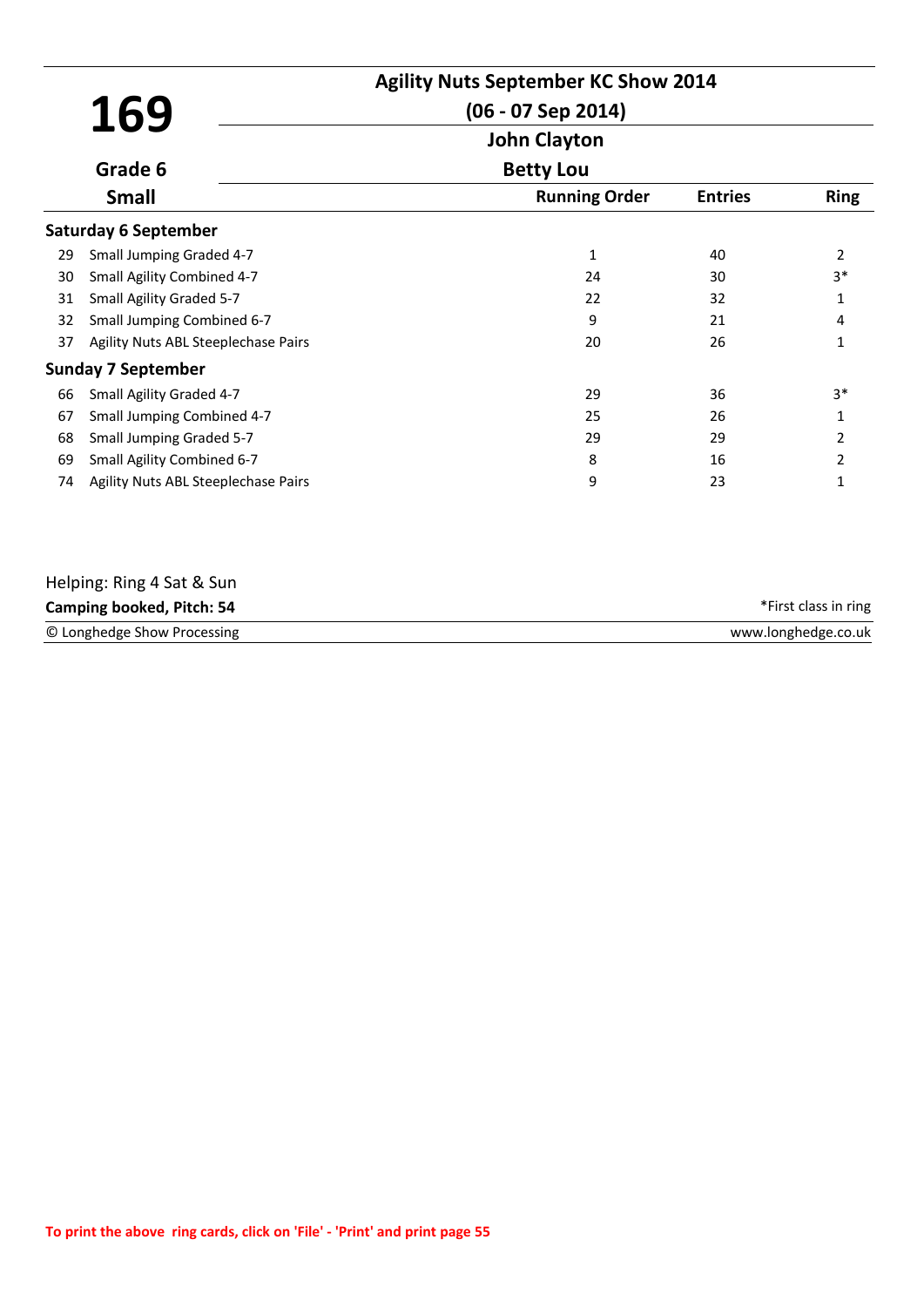|    | 170                       | <b>Agility Nuts September KC Show 2014</b><br>$(06 - 07$ Sep 2014)<br><b>Louise Clayton</b> |                |             |
|----|---------------------------|---------------------------------------------------------------------------------------------|----------------|-------------|
|    | Grade 5                   | <b>Stanley Milo</b>                                                                         |                |             |
|    | <b>Small</b>              | <b>Running Order</b>                                                                        | <b>Entries</b> | <b>Ring</b> |
|    | <b>Sunday 7 September</b> |                                                                                             |                |             |
| 72 | Anysize Jumping           | 5                                                                                           | 15             | 4           |
| 73 | Anysize Helter Skelter    | 15                                                                                          | 17             | C           |

### Helping: Ring 4 Sat & Sun

\*First class in ring

© Longhedge Show Processing www.longhedge.co.uk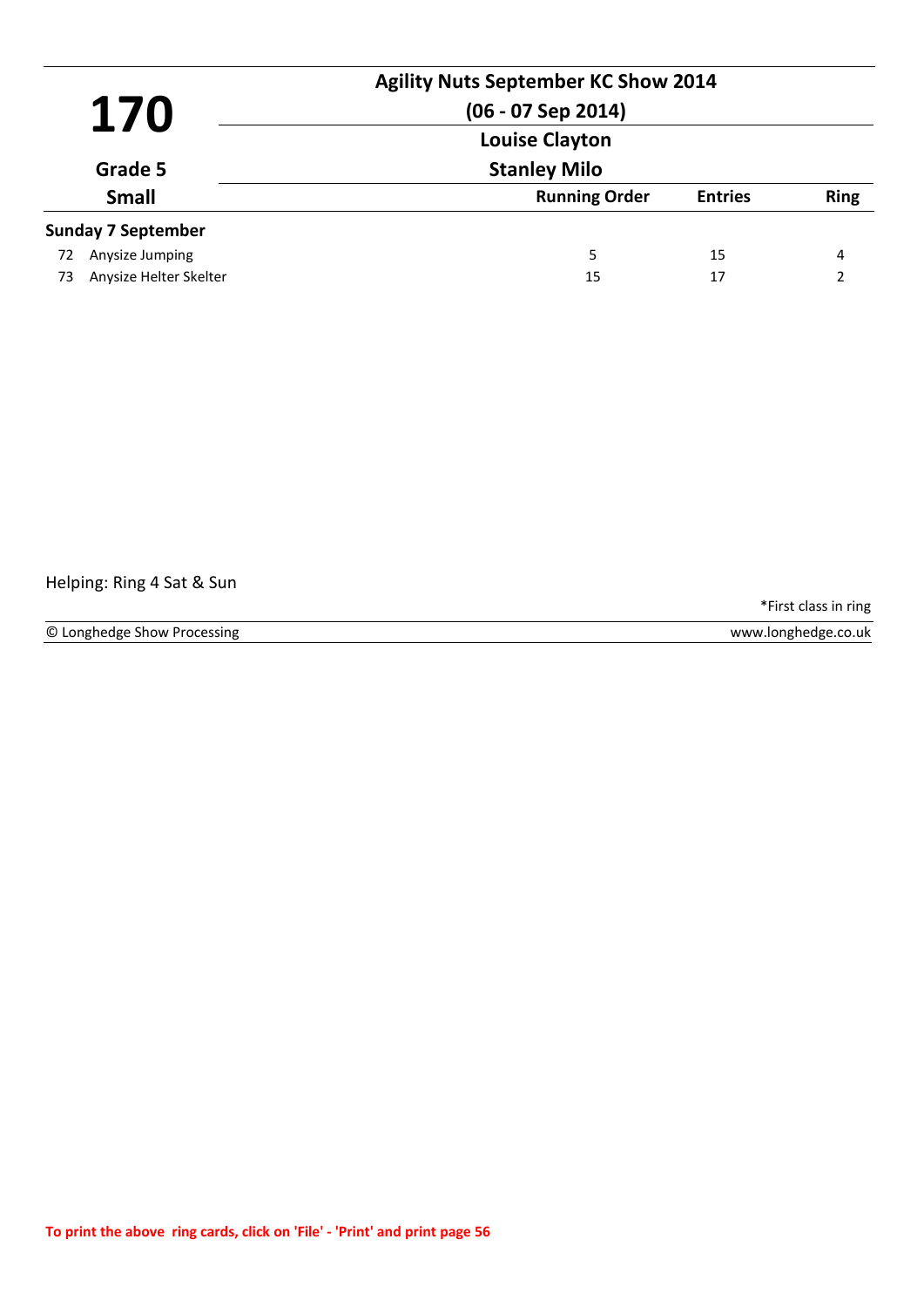|    |                                     | <b>Agility Nuts September KC Show 2014</b> |                |                |
|----|-------------------------------------|--------------------------------------------|----------------|----------------|
|    | 171                                 | $(06 - 07$ Sep 2014)                       |                |                |
|    |                                     | <b>Louise Clayton</b>                      |                |                |
|    | Grade 7                             | <b>Ready And Able Mabel</b>                |                |                |
|    | <b>Small</b>                        | <b>Running Order</b>                       | <b>Entries</b> | <b>Ring</b>    |
|    | <b>Saturday 6 September</b>         |                                            |                |                |
| 29 | Small Jumping Graded 4-7            | 21                                         | 40             | $\overline{2}$ |
| 30 | Small Agility Combined 4-7          | 26                                         | 30             | $3*$           |
| 31 | Small Agility Graded 5-7            | 19                                         | 32             | 1              |
| 32 | Small Jumping Combined 6-7          | 14                                         | 21             | 4              |
| 37 | Agility Nuts ABL Steeplechase Pairs | 10                                         | 26             | 1              |
|    | <b>Sunday 7 September</b>           |                                            |                |                |
| 66 | Small Agility Graded 4-7            | 33                                         | 36             | $3*$           |
| 67 | Small Jumping Combined 4-7          | 26                                         | 26             |                |
| 68 | <b>Small Jumping Graded 5-7</b>     | 14                                         | 29             | $\overline{2}$ |
| 69 | Small Agility Combined 6-7          | 4                                          | 16             | 2              |
| 74 | Agility Nuts ABL Steeplechase Pairs | 17                                         | 23             | 1              |

| © Longhedge Show<br>rocessing | 0.uk<br><b>A/\A/\A/</b><br>inno<br>Thenpe. |
|-------------------------------|--------------------------------------------|
|                               |                                            |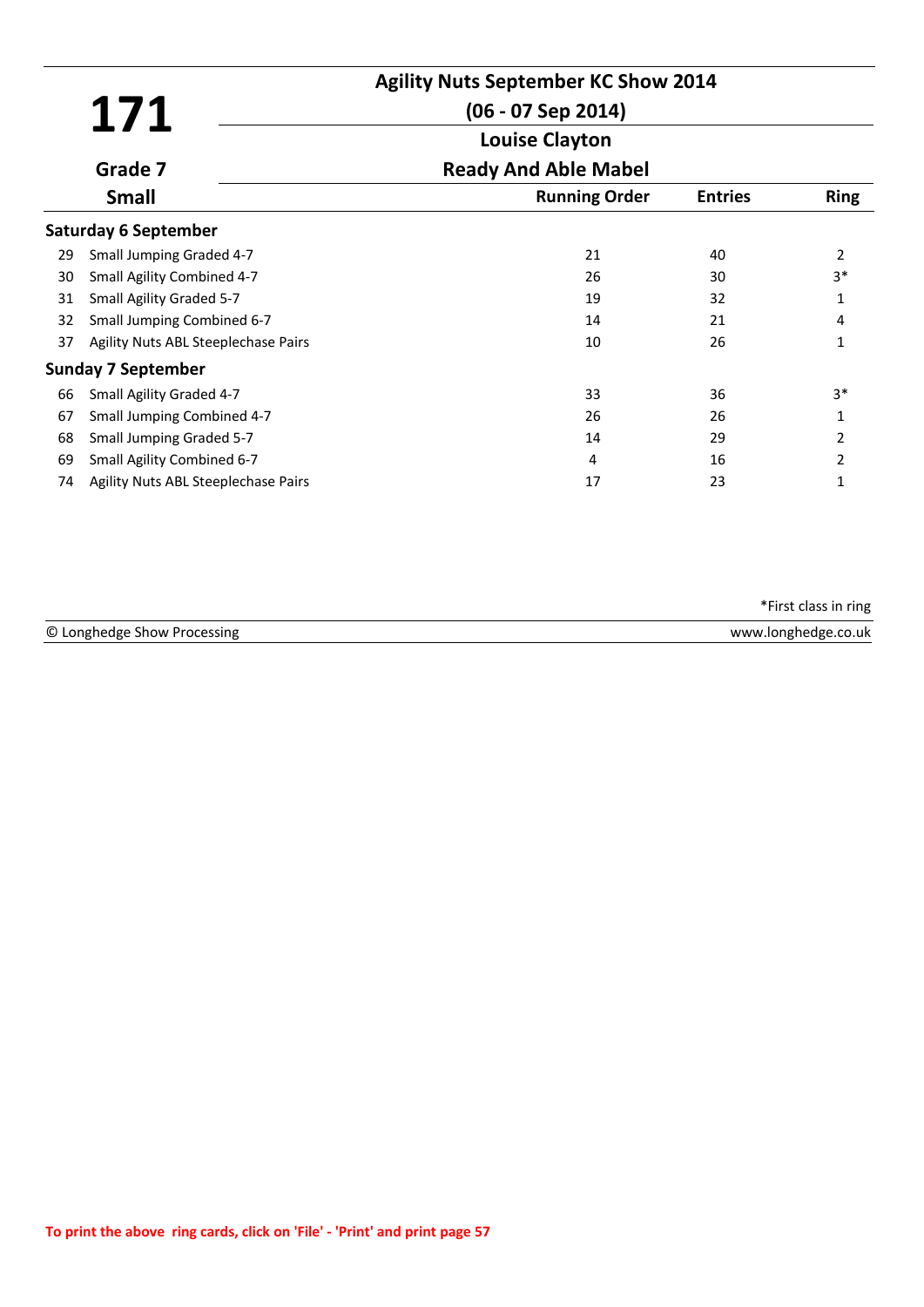# **Agility Nuts September KC Show 2014**

## **291 Di Coleman (06 - 07 Sep 2014)**

|    | Grade 1                                                 | Steeplehouse Inka Thyme At Ravensjais |                |             |
|----|---------------------------------------------------------|---------------------------------------|----------------|-------------|
|    | Large                                                   | <b>Running Order</b>                  | <b>Entries</b> | <b>Ring</b> |
|    | <b>Saturday 6 September</b>                             |                                       |                |             |
| 1  | Large Agility Combined 1-2                              | 14                                    | 24             | 3           |
| 2  | Large Jumping Combined 1-2                              | 11                                    | 25             | $2*$        |
| 3  | Large Agility Graded 1-3                                | 24                                    | 87             | 3           |
| 4  | Large Jumping Graded 1-3                                | 28                                    | 91             | 4           |
|    | <b>Sunday 7 September</b>                               |                                       |                |             |
| 38 | Large Agility Graded 1-2                                | 13                                    | 22             | 3           |
| 39 | Large Jumping Graded 1-2                                | 1                                     | 22             | 4           |
| 40 | Large Agility Combined 1-3 Dog Vegas FPP Qualifier      | 17                                    | 73             | $1*$        |
| 41 | Large Jumping Combined 1-3                              | 66                                    | 72             | 3           |
| 50 | Large ABC Jumping Combined 1-7 Dog Vegas LHSP Qualifier | 31                                    | 39             | 3           |
|    |                                                         |                                       |                |             |

© Longhedge Show Processing \*First class in ring www.longhedge.co.uk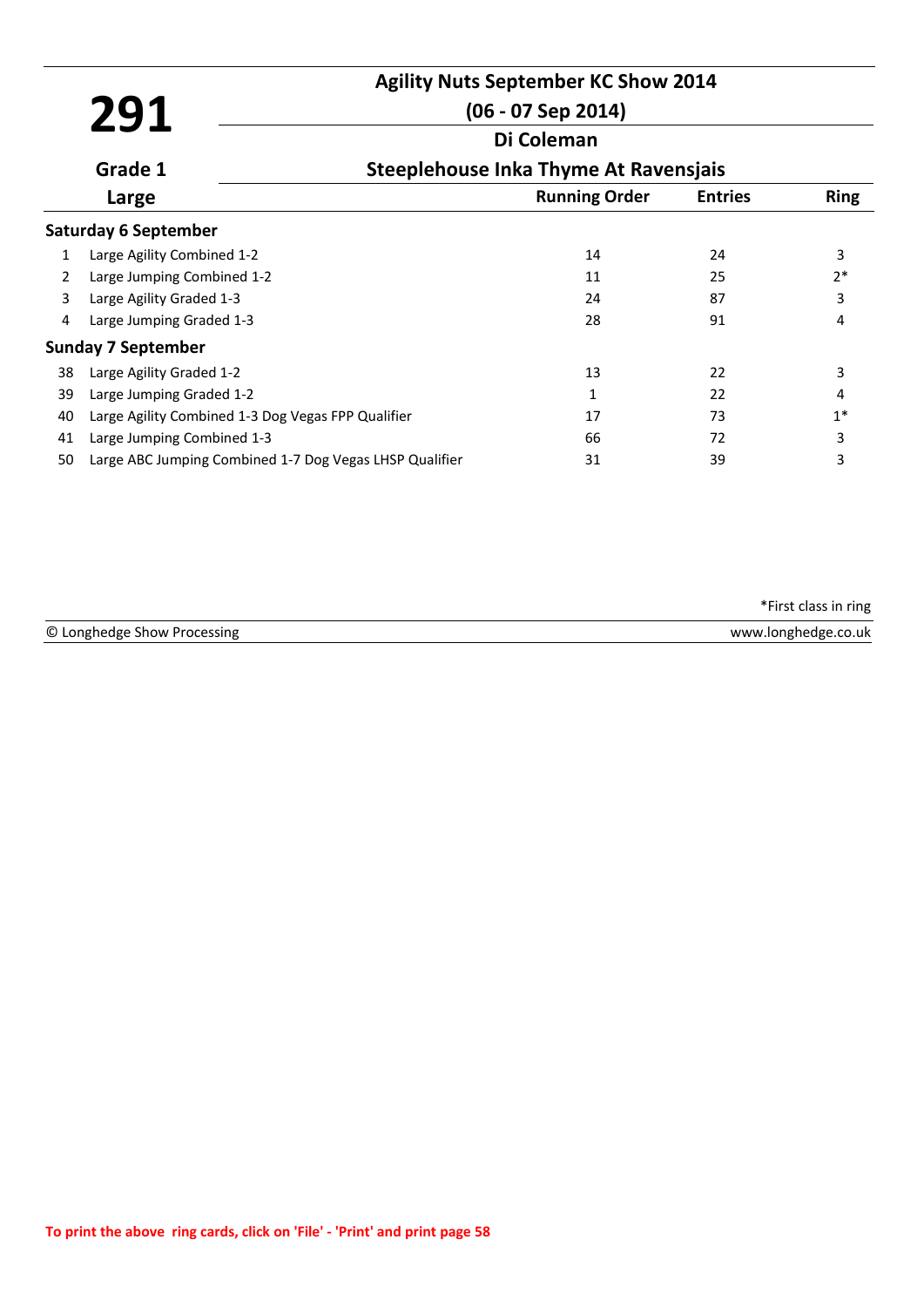|   | 256                                                        | <b>Agility Nuts September KC Show 2014</b><br>$(06 - 07$ Sep 2014) |                |             |
|---|------------------------------------------------------------|--------------------------------------------------------------------|----------------|-------------|
|   | Grade 3                                                    | <b>Claire Collie</b><br><b>Beautiful Breeze On A River</b>         |                |             |
|   | Large                                                      | <b>Running Order</b>                                               | <b>Entries</b> | <b>Ring</b> |
|   | <b>Saturday 6 September</b>                                |                                                                    |                |             |
| 3 | Large Agility Graded 1-3                                   | 32                                                                 | 87             | 3           |
| 4 | Large Jumping Graded 1-3                                   | 5                                                                  | 91             | 4           |
| 5 | Large Agility Combined 3-5 Dog Vegas Pawstrading Qualifier | 17                                                                 | 107            |             |
| 6 | Large Jumping Combined 3-5                                 | 73                                                                 | 105            | າ           |

© Longhedge Show Processing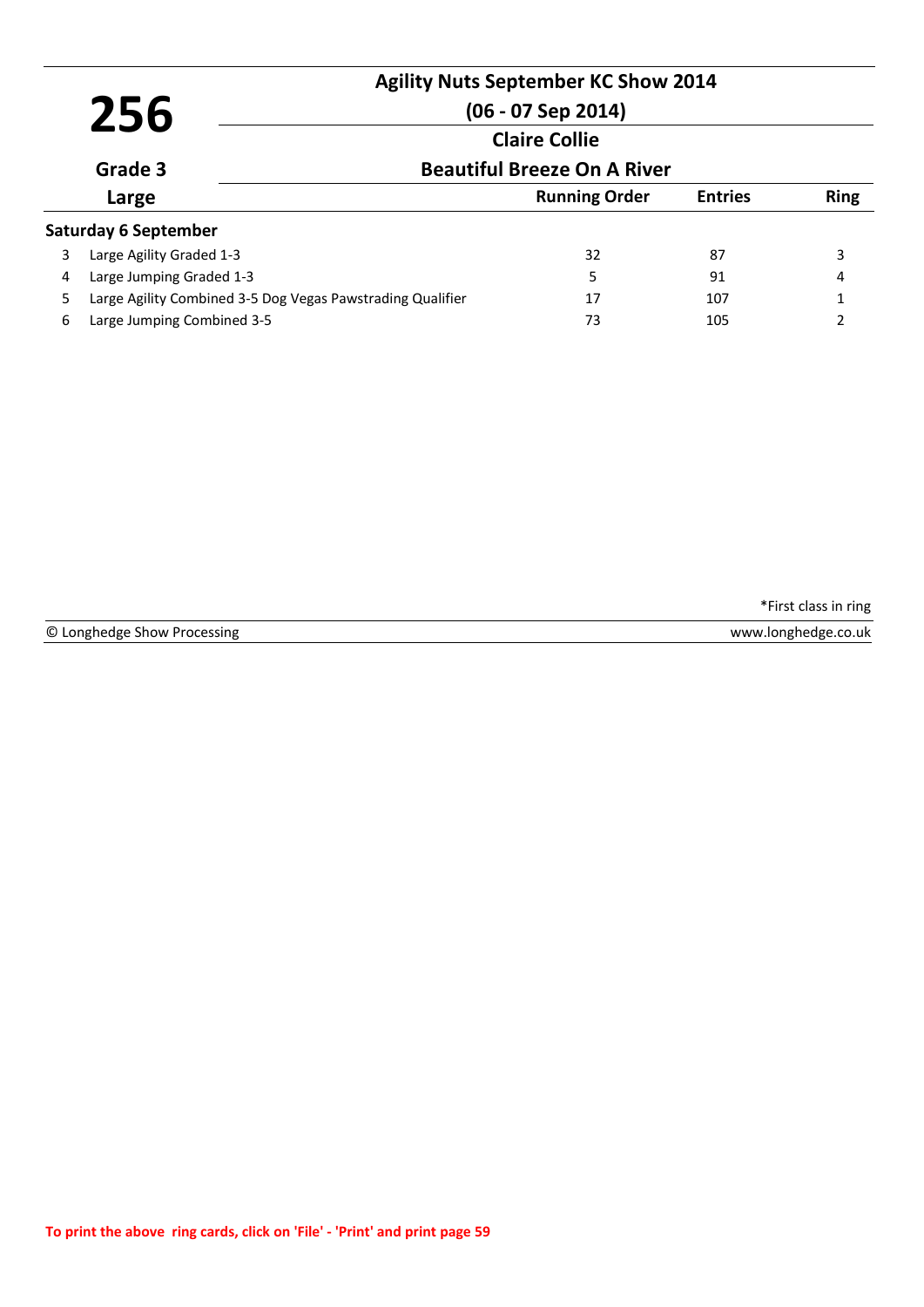|   | 257                                                        | <b>Agility Nuts September KC Show 2014</b><br>$(06 - 07$ Sep 2014)<br><b>Claire Collie</b> |                |             |
|---|------------------------------------------------------------|--------------------------------------------------------------------------------------------|----------------|-------------|
|   | Grade 3                                                    | <b>Jolly Jake Boy</b>                                                                      |                |             |
|   | Large                                                      | <b>Running Order</b>                                                                       | <b>Entries</b> | <b>Ring</b> |
|   | <b>Saturday 6 September</b>                                |                                                                                            |                |             |
| 3 | Large Agility Graded 1-3                                   | 56                                                                                         | 87             | 3           |
| 4 | Large Jumping Graded 1-3                                   | 91                                                                                         | 91             | 4           |
| 5 | Large Agility Combined 3-5 Dog Vegas Pawstrading Qualifier | 20                                                                                         | 107            |             |
| 6 | Large Jumping Combined 3-5                                 | 98                                                                                         | 105            | 2           |

© Longhedge Show Processing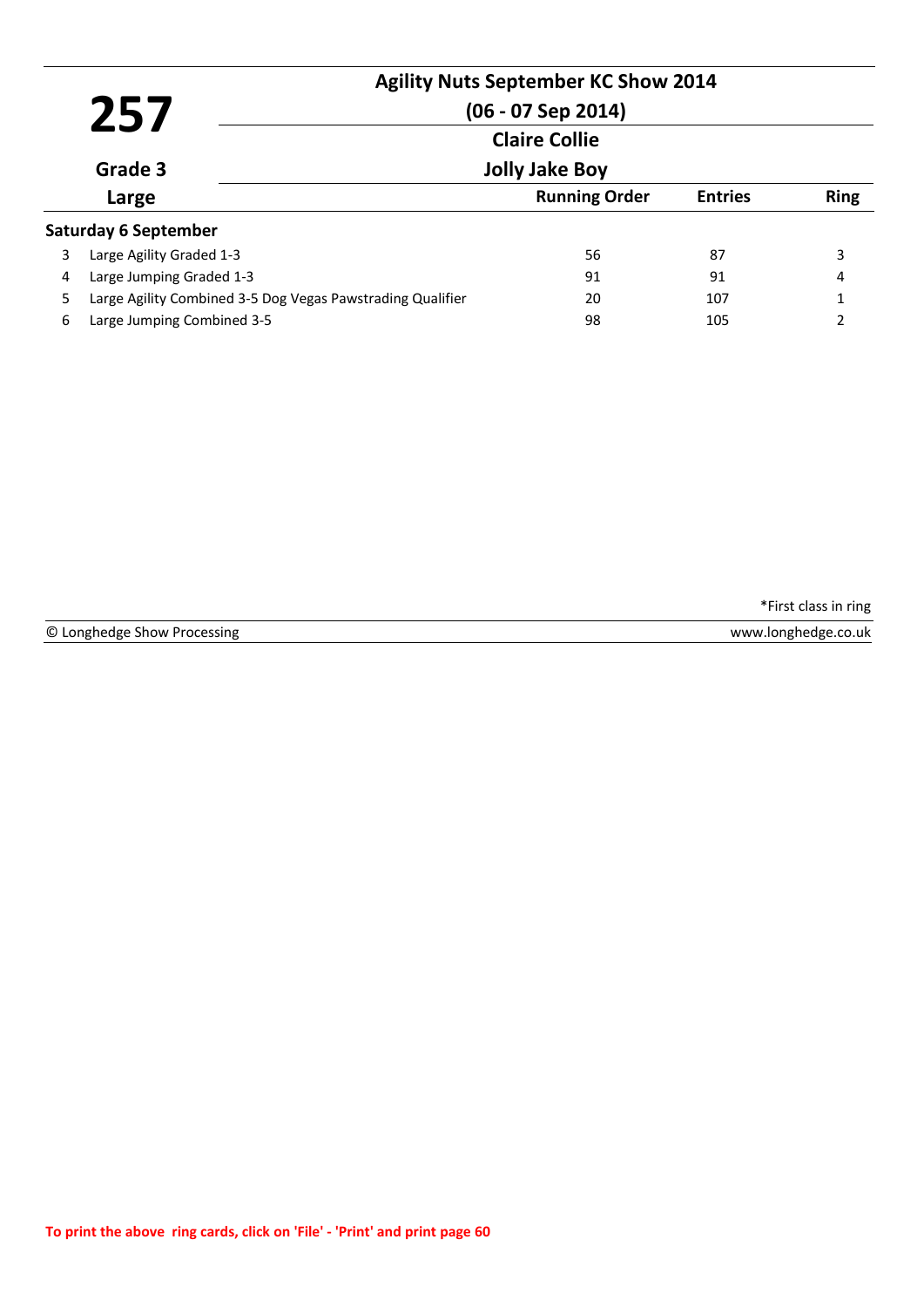|    |                                                         | <b>Agility Nuts September KC Show 2014</b> |                |               |
|----|---------------------------------------------------------|--------------------------------------------|----------------|---------------|
|    | 140                                                     | $(06 - 07$ Sep 2014)                       |                |               |
|    |                                                         | <b>Vicki Cooper</b>                        |                |               |
|    | Grade 6                                                 | Go Kai Kai Go                              |                |               |
|    | Large                                                   | <b>Running Order</b>                       | <b>Entries</b> | <b>Ring</b>   |
|    | Saturday 6 September                                    |                                            |                |               |
| 9  | Large Agility Grade 6 Dog Vegas First Contact Qualifier | 28                                         | 31             | 3             |
| 10 | Large Jumping Graded 6-7                                | 34                                         | 47             | 4             |
| 11 | Large Agility Combined 6-7                              | 27                                         | 42             | 1             |
| 12 | Large Jumping Combined 6-7                              | 19                                         | 40             | $\mathcal{P}$ |

© Longhedge Show Processing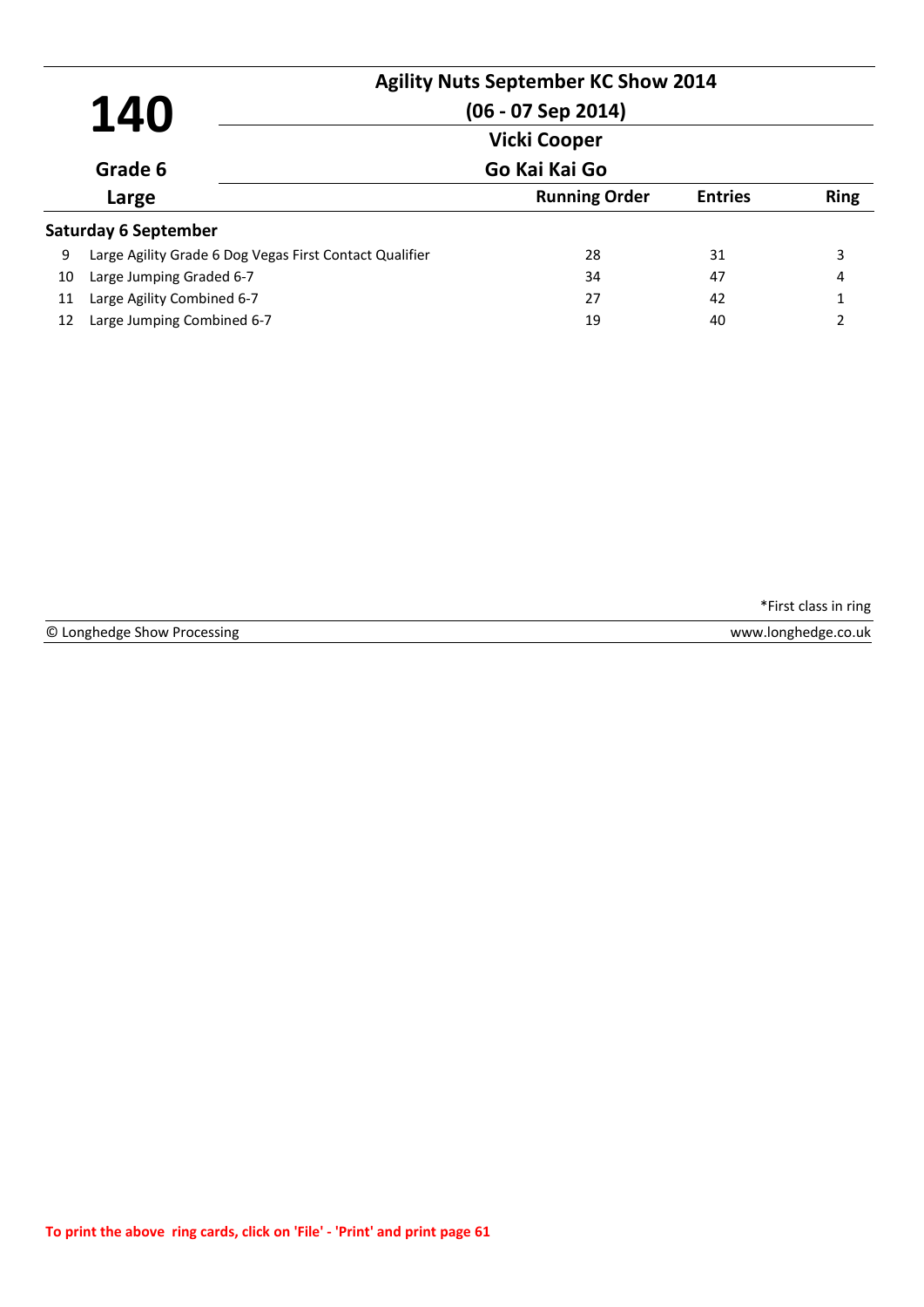|   | 212                                                        | <b>Agility Nuts September KC Show 2014</b><br>$(06 - 07$ Sep 2014)<br><b>Alice Coote</b> |                |             |
|---|------------------------------------------------------------|------------------------------------------------------------------------------------------|----------------|-------------|
|   | Grade 3                                                    | <b>Dylans Hurricane</b>                                                                  |                |             |
|   | Large                                                      | <b>Running Order</b>                                                                     | <b>Entries</b> | <b>Ring</b> |
|   | <b>Saturday 6 September</b>                                |                                                                                          |                |             |
| 3 | Large Agility Graded 1-3                                   | 6                                                                                        | 87             | 3           |
| 4 | Large Jumping Graded 1-3                                   | 86                                                                                       | 91             | 4           |
| 5 | Large Agility Combined 3-5 Dog Vegas Pawstrading Qualifier | 53                                                                                       | 107            |             |
| 6 | Large Jumping Combined 3-5                                 | 81                                                                                       | 105            |             |

© Longhedge Show Processing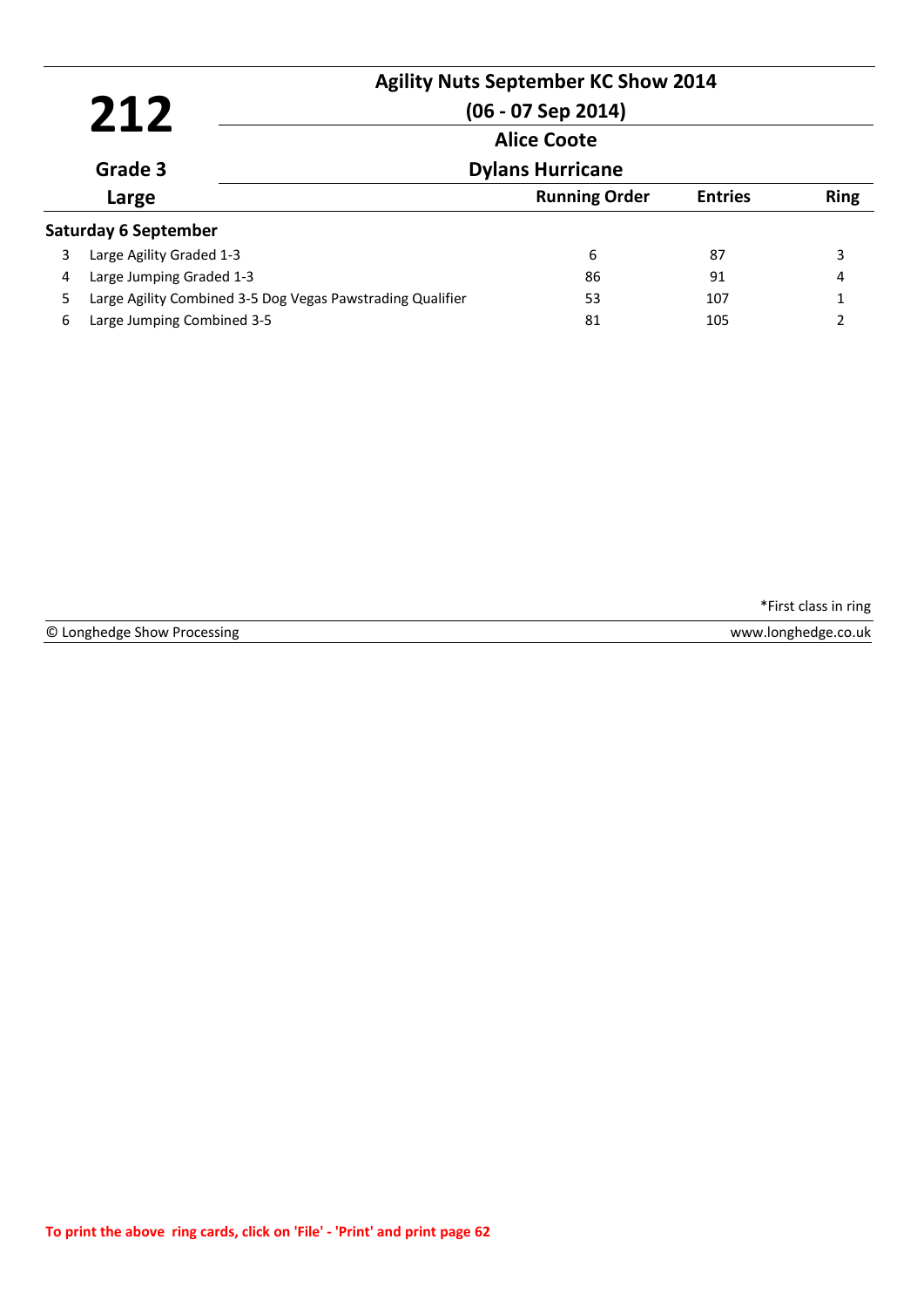| 466                              | <b>Agility Nuts September KC Show 2014</b><br>$(06 - 07$ Sep 2014) |                |               |  |
|----------------------------------|--------------------------------------------------------------------|----------------|---------------|--|
| <b>Pam Costello</b>              |                                                                    |                |               |  |
| Grade 6                          | <b>Buggerlugs Express</b>                                          |                |               |  |
| Large                            | <b>Running Order</b>                                               | <b>Entries</b> | <b>Ring</b>   |  |
| <b>Saturday 6 September</b>      |                                                                    |                |               |  |
| Large Jumping Graded 6-7<br>10   | 47                                                                 | 47             | 4             |  |
| Large Jumping Combined 6-7<br>12 | 40                                                                 | 40             | $\mathcal{P}$ |  |
| <b>Sunday 7 September</b>        |                                                                    |                |               |  |
| Large Jumping Graded 6-7<br>47   | 52                                                                 | 52             |               |  |

| Camping booked, Pitch: 16   | *First class in ring |
|-----------------------------|----------------------|
| © Longhedge Show Processing | www.longhedge.co.uk  |
|                             |                      |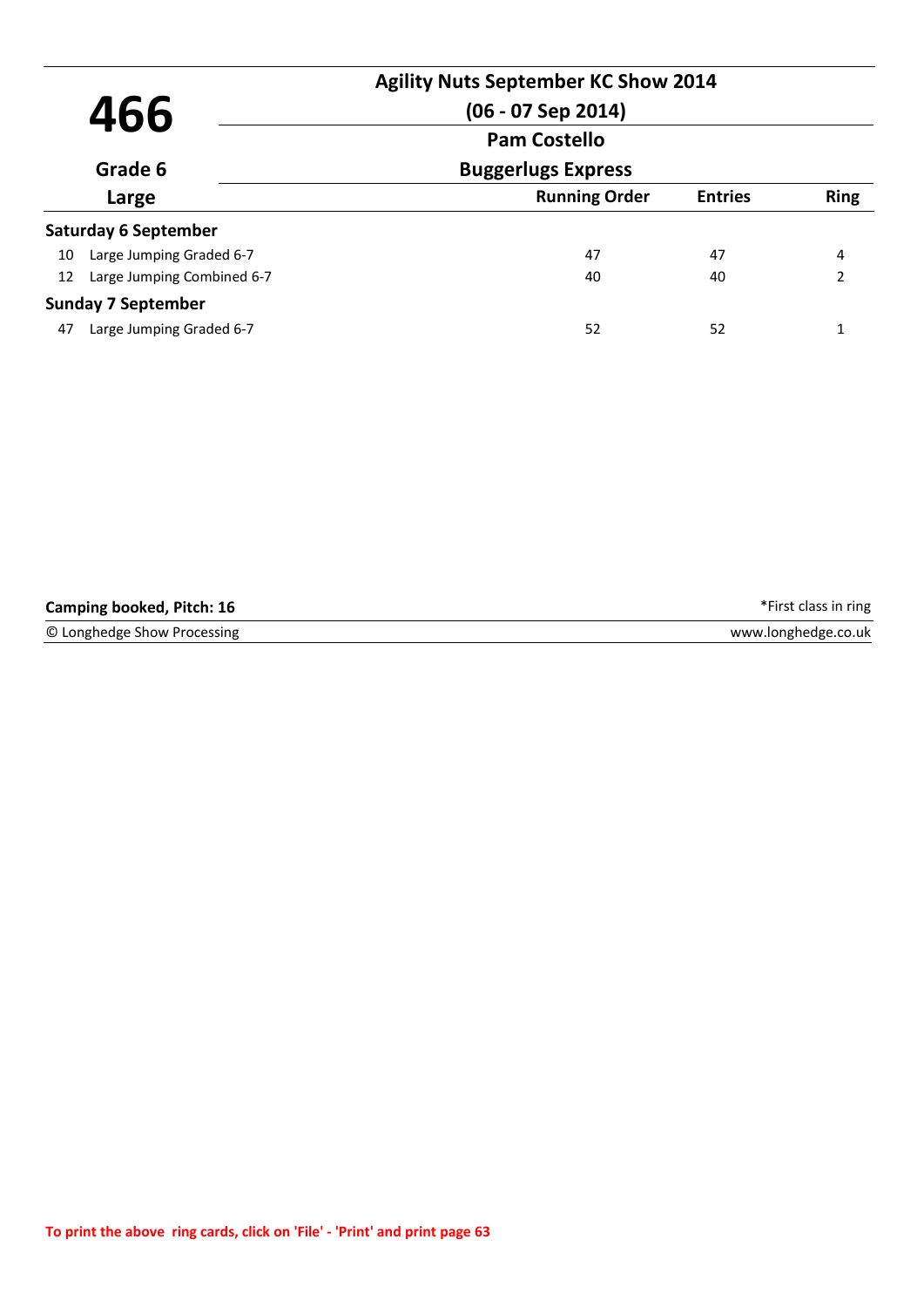|    |                                                            | <b>Agility Nuts September KC Show 2014</b> |                |               |
|----|------------------------------------------------------------|--------------------------------------------|----------------|---------------|
|    | 467                                                        | $(06 - 07$ Sep 2014)                       |                |               |
|    |                                                            | <b>Pam Costello</b>                        |                |               |
|    | Grade 4                                                    | <b>Kesrock Spirit of St Louie</b>          |                |               |
|    | Large                                                      | <b>Running Order</b>                       | <b>Entries</b> | <b>Ring</b>   |
|    | <b>Saturday 6 September</b>                                |                                            |                |               |
| 5  | Large Agility Combined 3-5 Dog Vegas Pawstrading Qualifier | 107                                        | 107            | 1             |
| 7  | Large Agility Graded 4-5                                   | 66                                         | 66             | 3             |
| 8  | Large Jumping Graded 4-5                                   | 66                                         | 66             | 4             |
|    | <b>Sunday 7 September</b>                                  |                                            |                |               |
| 42 | Large Agility Graded 3-5                                   | 104                                        | 104            | 3             |
| 43 | Large Jumping Graded 3-5                                   | 106                                        | 106            | 4             |
| 45 | Large Jumping Combined 4-5                                 | 59                                         | 59             | $\mathfrak z$ |
|    |                                                            |                                            |                |               |

| $\circ$<br>$\sim$<br>טו<br>טו<br>ALLIAN. | AALAANA<br>10 M |
|------------------------------------------|-----------------|
|                                          |                 |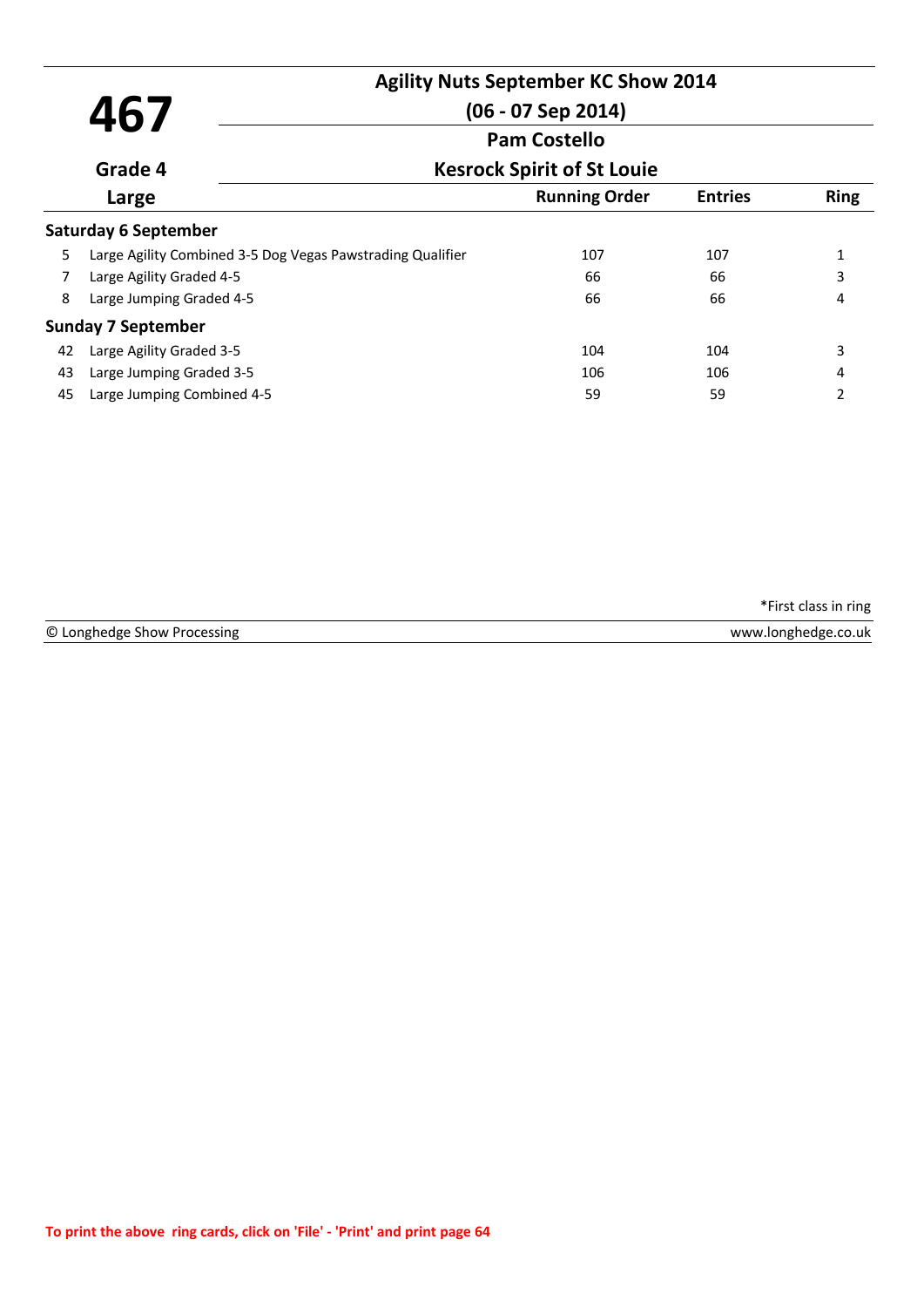| 468<br>Grade 3<br>Large |                             | <b>Agility Nuts September KC Show 2014</b><br>$(06 - 07$ Sep 2014) |                |             |  |
|-------------------------|-----------------------------|--------------------------------------------------------------------|----------------|-------------|--|
|                         |                             | <b>Pam Costello</b>                                                |                |             |  |
|                         |                             |                                                                    | Zebedee Doda   |             |  |
|                         |                             | <b>Running Order</b>                                               | <b>Entries</b> | <b>Ring</b> |  |
|                         | <b>Saturday 6 September</b> |                                                                    |                |             |  |
| 3                       | Large Agility Graded 1-3    | 87                                                                 | 87             | 3           |  |
|                         | <b>Sunday 7 September</b>   |                                                                    |                |             |  |
| 41                      | Large Jumping Combined 1-3  | 72                                                                 | 72             | 3           |  |

|  | © Longhedge Show Processing |  |  |  |
|--|-----------------------------|--|--|--|
|--|-----------------------------|--|--|--|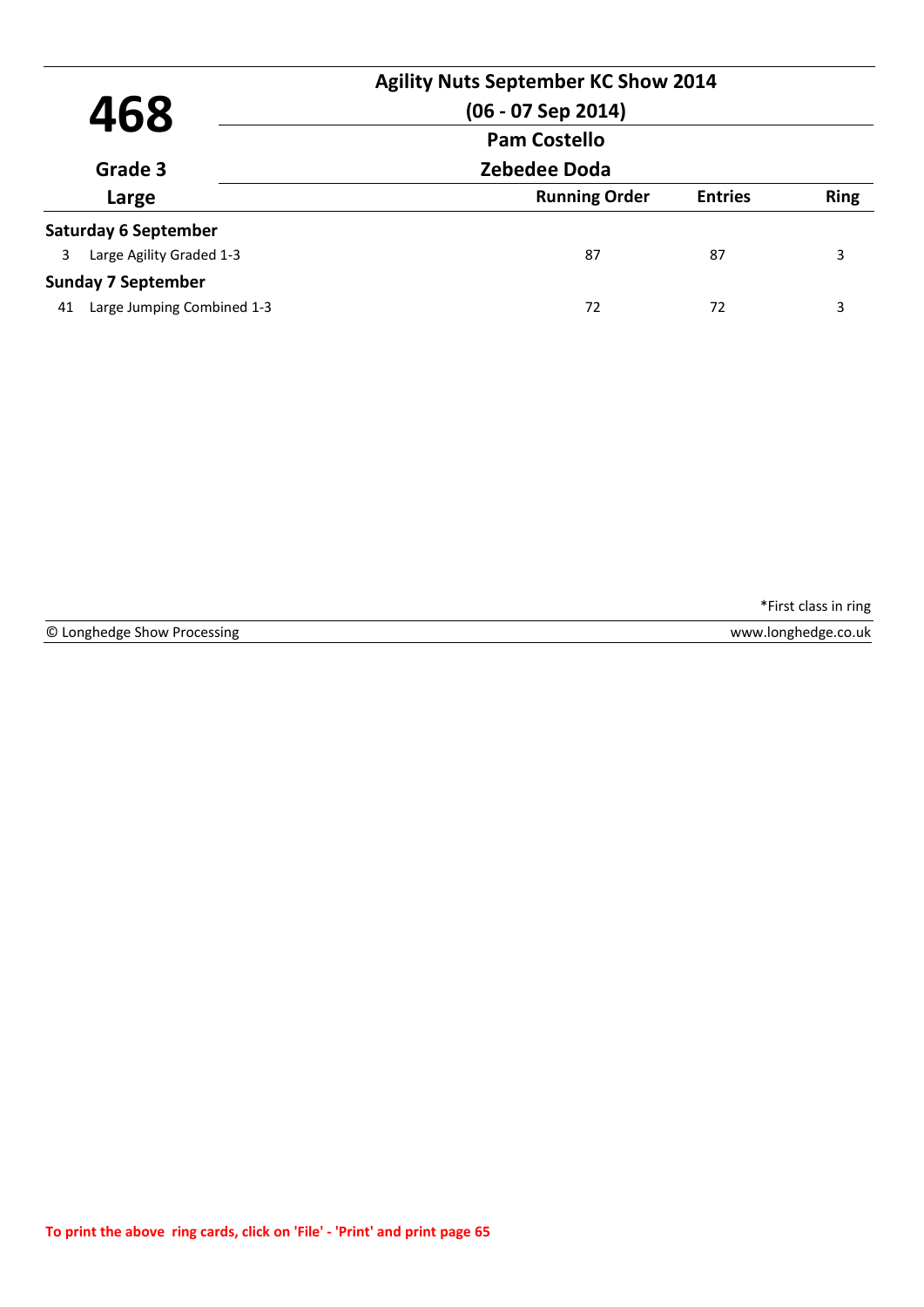|    | 182                                                        | <b>Agility Nuts September KC Show 2014</b><br>$(06 - 07$ Sep 2014) |                |                |
|----|------------------------------------------------------------|--------------------------------------------------------------------|----------------|----------------|
|    |                                                            | <b>Marie Court</b>                                                 |                |                |
|    | Grade 4                                                    | <b>Best Of Both</b>                                                |                |                |
|    | Large                                                      | <b>Running Order</b>                                               | <b>Entries</b> | <b>Ring</b>    |
|    | <b>Saturday 6 September</b>                                |                                                                    |                |                |
| 5  | Large Agility Combined 3-5 Dog Vegas Pawstrading Qualifier | 41                                                                 | 107            | $\mathbf{1}$   |
| 6  | Large Jumping Combined 3-5                                 | 82                                                                 | 105            | $\overline{2}$ |
| 7  | Large Agility Graded 4-5                                   | 49                                                                 | 66             | 3              |
| 8  | Large Jumping Graded 4-5                                   | 56                                                                 | 66             | 4              |
|    | <b>Sunday 7 September</b>                                  |                                                                    |                |                |
| 42 | Large Agility Graded 3-5                                   | 80                                                                 | 104            | 3              |
| 43 | Large Jumping Graded 3-5                                   | 23                                                                 | 106            | 4              |
| 44 | Large Agility Combined 4-5                                 | 17                                                                 | 58             | 1              |
| 45 | Large Jumping Combined 4-5                                 | 26                                                                 | 59             | $\mathcal{P}$  |

### Helping: Ring 3 Sun AM

\*First class in ring

| © Longhedge Show Processing | www.longhedge.co.uk |
|-----------------------------|---------------------|
|                             |                     |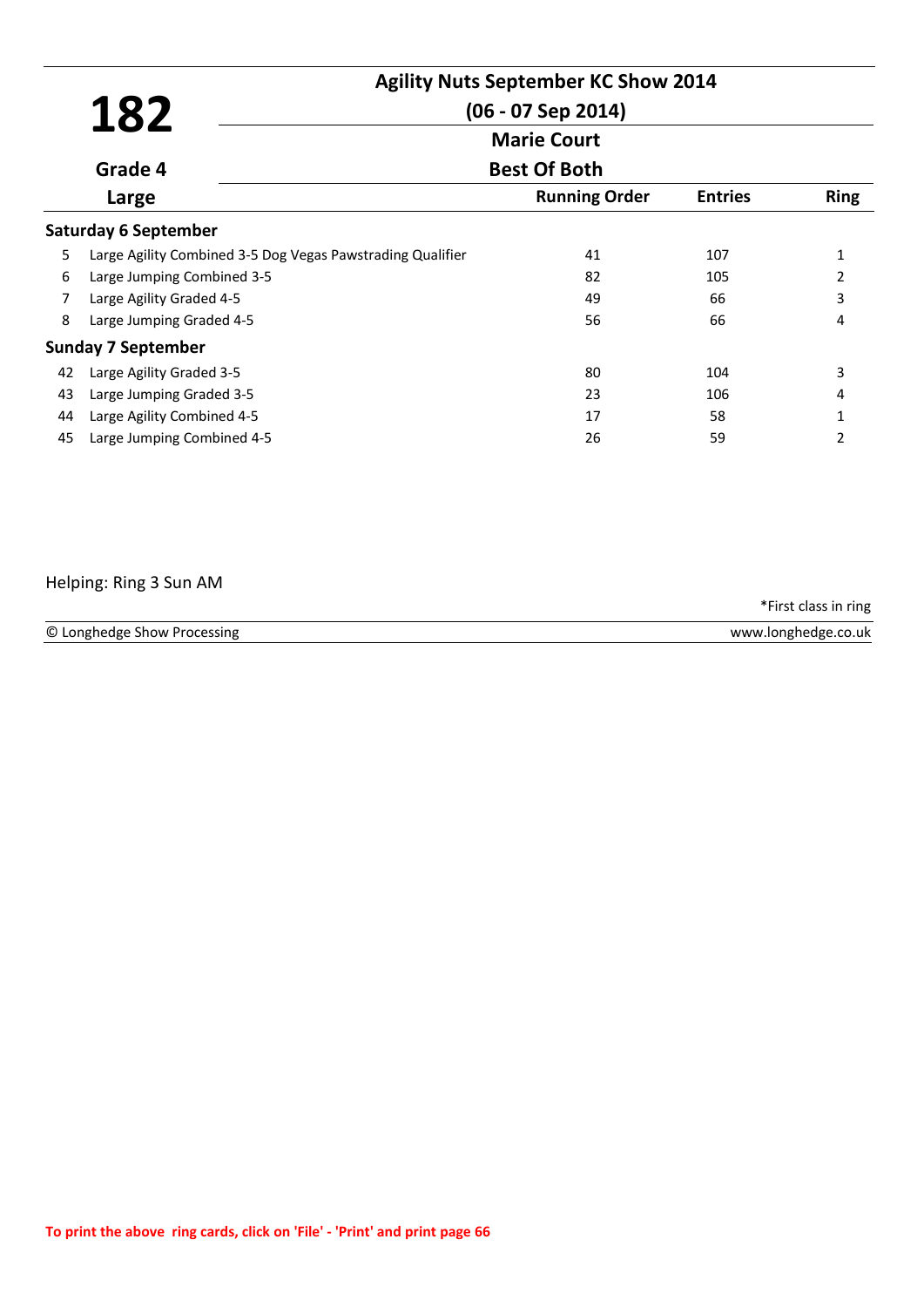|    | 247                         | <b>Agility Nuts September KC Show 2014</b><br>$(06 - 07$ Sep 2014)<br><b>Kevin Cox</b> |                |                |
|----|-----------------------------|----------------------------------------------------------------------------------------|----------------|----------------|
|    | Grade 1                     | <b>Copper Teho</b>                                                                     |                |                |
|    | <b>Medium</b>               | <b>Running Order</b>                                                                   | <b>Entries</b> | <b>Ring</b>    |
|    | <b>Sunday 7 September</b>   |                                                                                        |                |                |
| 52 | Medium Agility Combined 1-2 | 1                                                                                      | 4              | $\overline{2}$ |
| 53 | Medium Agility Graded 1-3   | 10                                                                                     | 11             | 3              |
| 54 | Medium Jumping Combined 1-3 | 11                                                                                     | 11             | 4              |
| 55 | Medium Jumping Graded 1-4   | 11                                                                                     | 14             | 4              |

|  | © Longhedge Show Processing |  |  |
|--|-----------------------------|--|--|
|--|-----------------------------|--|--|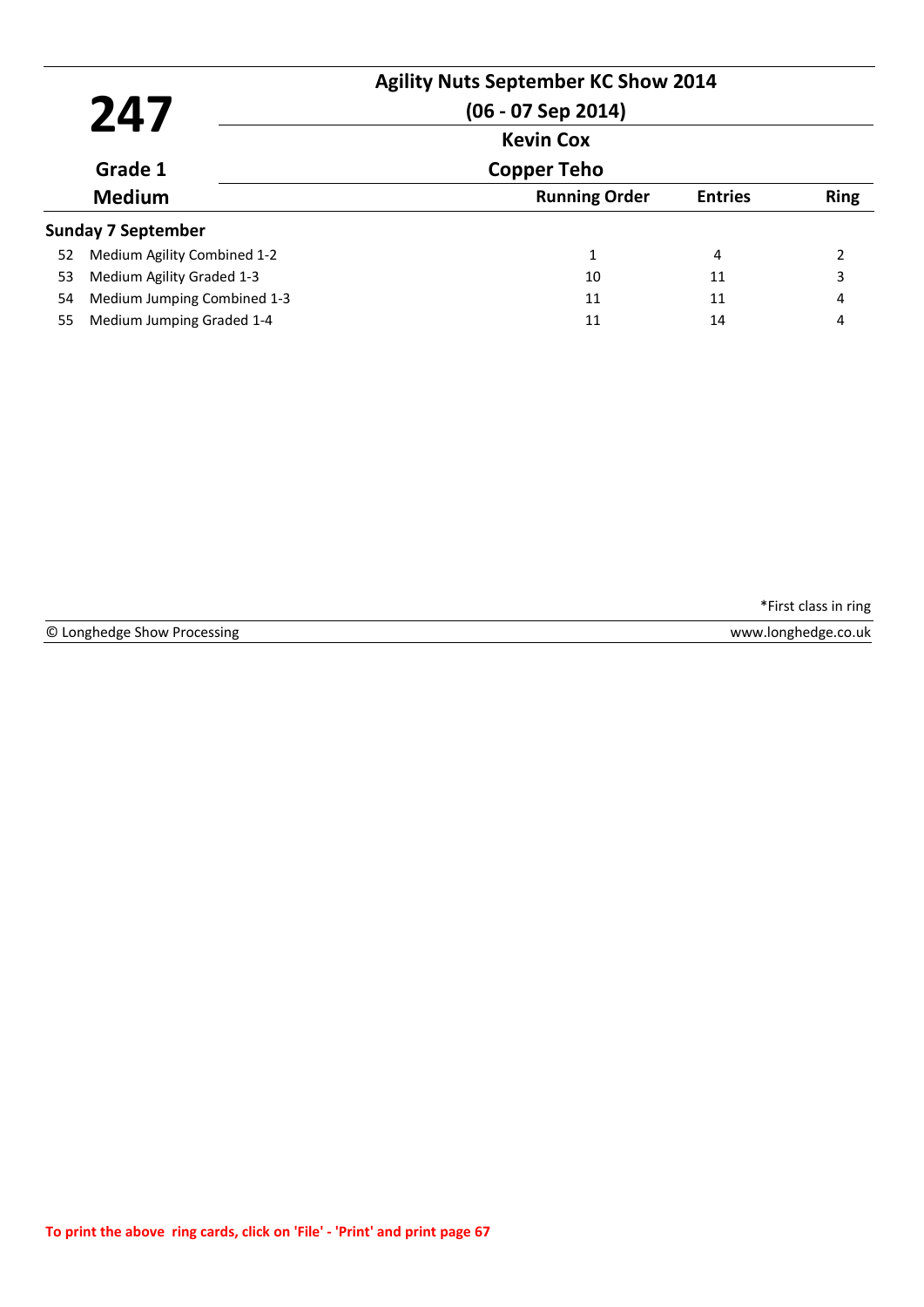|    | 415                                                     | <b>Agility Nuts September KC Show 2014</b><br>$(06 - 07$ Sep 2014) |                |                |
|----|---------------------------------------------------------|--------------------------------------------------------------------|----------------|----------------|
|    | Grade 6                                                 | <b>Emily Crookes</b><br><b>Borderpride Love Actually</b>           |                |                |
|    | Large                                                   | <b>Running Order</b>                                               | <b>Entries</b> | <b>Ring</b>    |
|    | <b>Saturday 6 September</b>                             |                                                                    |                |                |
| 9  | Large Agility Grade 6 Dog Vegas First Contact Qualifier | 11                                                                 | 31             | 3              |
| 10 | Large Jumping Graded 6-7                                | 33                                                                 | 47             | 4              |
| 11 | Large Agility Combined 6-7                              | 40                                                                 | 42             | 1              |
| 12 | Large Jumping Combined 6-7                              | 33                                                                 | 40             | $\overline{2}$ |
|    | <b>Sunday 7 September</b>                               |                                                                    |                |                |
| 46 | Large Agility Graded 6-7                                | 19                                                                 | 49             | $2*$           |
| 47 | Large Jumping Graded 6-7                                | 21                                                                 | 52             | 1              |
| 48 | Large Agility Combined 6-7                              | 24                                                                 | 43             | 1              |
| 49 | Large Jumping Combined 6-7                              | 35                                                                 | 45             | 4              |

© Longhedge Show Processing www.longhedge.co.uk

\*First class in ring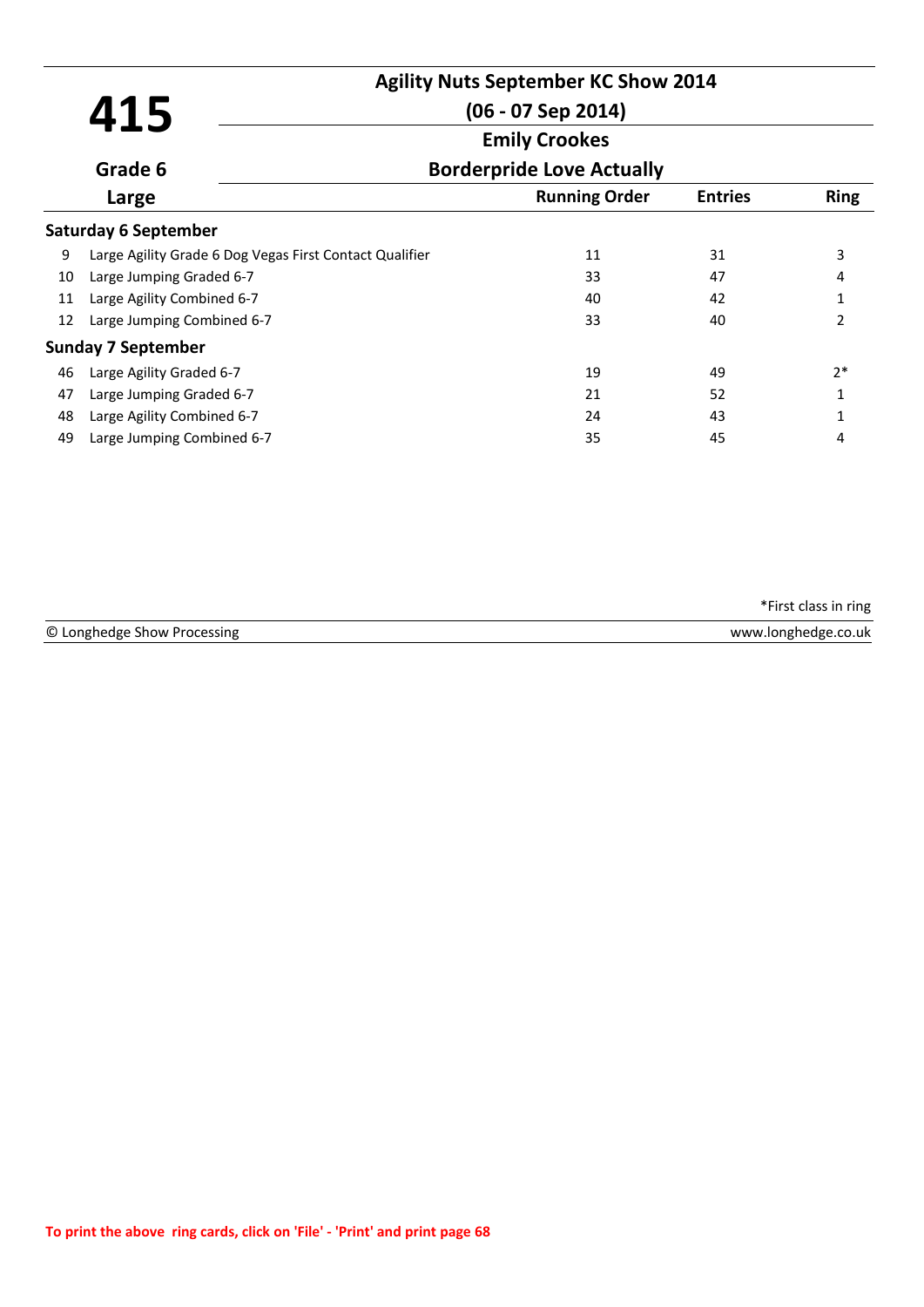|    |                                                         |                      | <b>Agility Nuts September KC Show 2014</b> |                |             |
|----|---------------------------------------------------------|----------------------|--------------------------------------------|----------------|-------------|
|    | 416                                                     |                      | $(06 - 07$ Sep 2014)                       |                |             |
|    |                                                         | <b>Emily Crookes</b> |                                            |                |             |
|    | Grade 3                                                 |                      | <b>Callista Wildeye</b>                    |                |             |
|    | Large                                                   |                      | <b>Running Order</b>                       | <b>Entries</b> | <b>Ring</b> |
|    | <b>Saturday 6 September</b>                             |                      |                                            |                |             |
| 4  | Large Jumping Graded 1-3                                |                      | 67                                         | 91             | 4           |
|    | <b>Sunday 7 September</b>                               |                      |                                            |                |             |
| 50 | Large ABC Jumping Combined 1-7 Dog Vegas LHSP Qualifier |                      | 22                                         | 39             | 3           |
|    |                                                         |                      |                                            |                |             |

© Longhedge Show Processing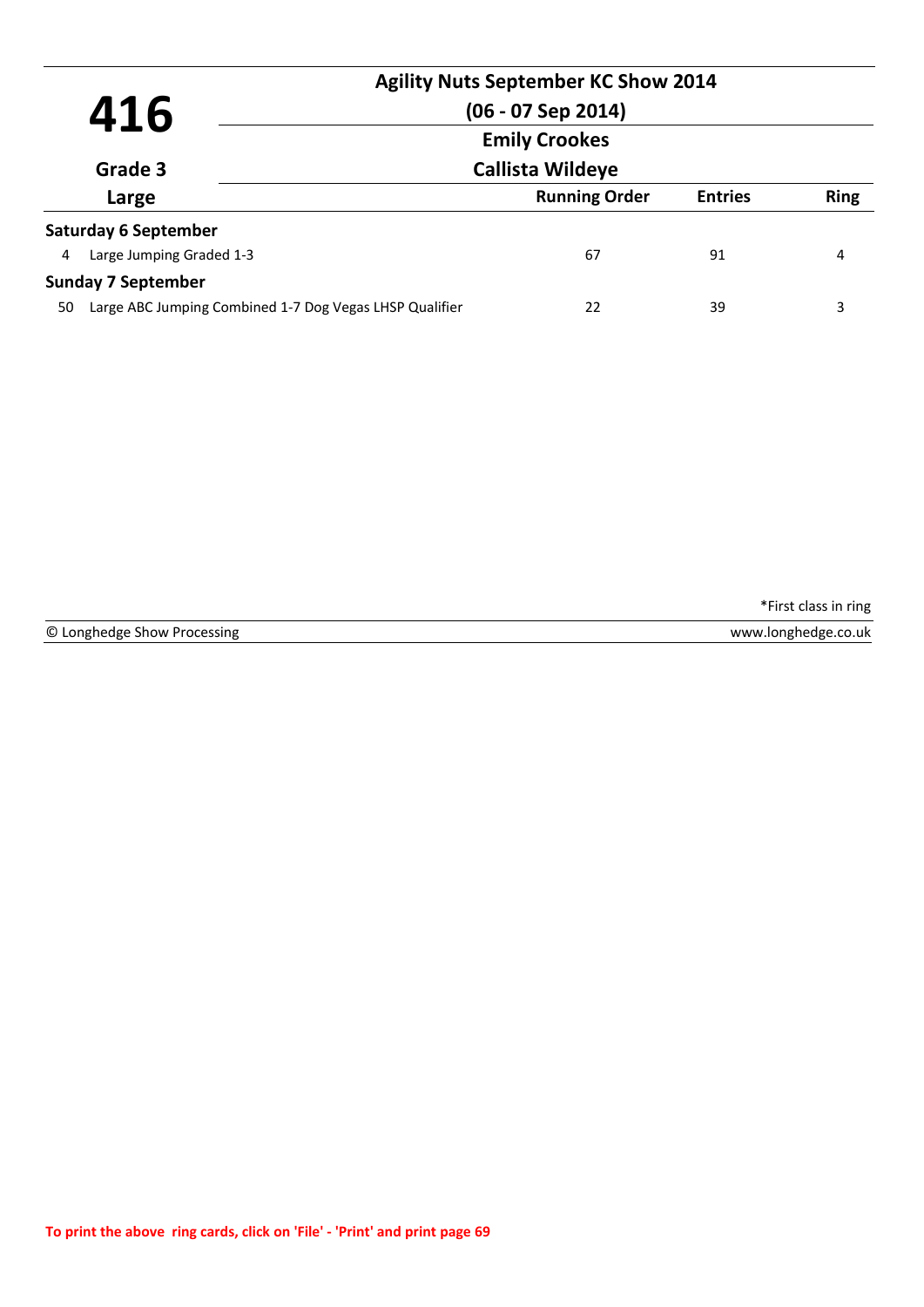| 191 |                             | <b>Agility Nuts September KC Show 2014</b><br>$(06 - 07$ Sep 2014)<br><b>Sharon Dack</b> |                |             |
|-----|-----------------------------|------------------------------------------------------------------------------------------|----------------|-------------|
|     | Grade 6                     | <b>Annavah Dulcie</b>                                                                    |                |             |
|     | <b>Small</b>                | <b>Running Order</b>                                                                     | <b>Entries</b> | <b>Ring</b> |
|     | <b>Saturday 6 September</b> |                                                                                          |                |             |
| 29  | Small Jumping Graded 4-7    | 23                                                                                       | 40             | 2           |
| 30  | Small Agility Combined 4-7  | 25                                                                                       | 30             | $3*$        |
| 31  | Small Agility Graded 5-7    | 8                                                                                        | 32             | 1           |
| 32  | Small Jumping Combined 6-7  | 2                                                                                        | 21             | 4           |

|  | © Longhedge Show Processing |  |  |  |
|--|-----------------------------|--|--|--|
|--|-----------------------------|--|--|--|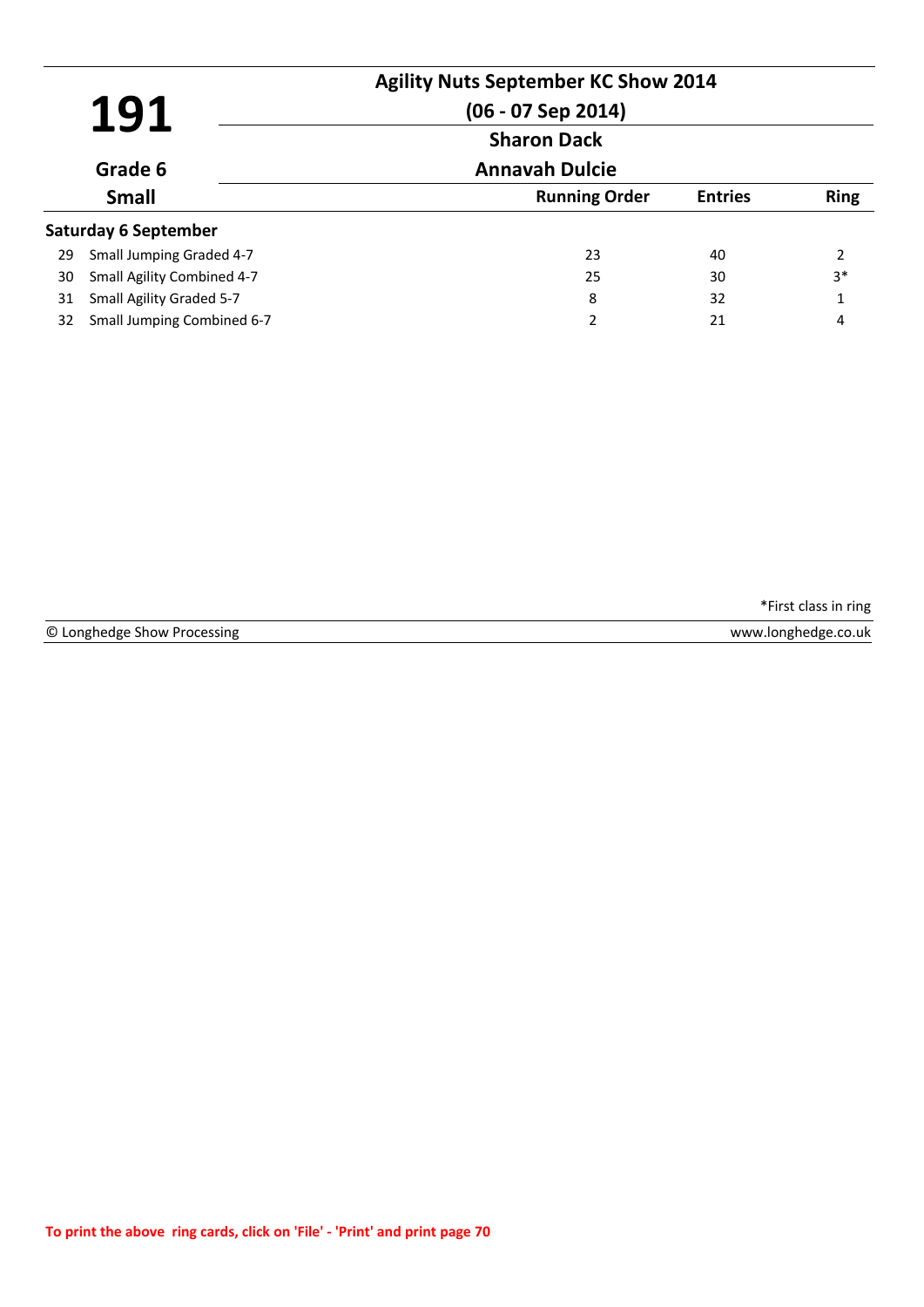| 226<br>Grade 6<br>Large |                           | <b>Agility Nuts September KC Show 2014</b><br>$(06 - 07$ Sep 2014)<br><b>Toni Dawkins</b> |                |             |
|-------------------------|---------------------------|-------------------------------------------------------------------------------------------|----------------|-------------|
|                         |                           | <b>Voderville Castaspell</b>                                                              |                |             |
|                         |                           | <b>Running Order</b>                                                                      | <b>Entries</b> | <b>Ring</b> |
|                         | <b>Sunday 7 September</b> |                                                                                           |                |             |
| 46                      | Large Agility Graded 6-7  | 47                                                                                        | 49             | $2*$        |
| 47                      | Large Jumping Graded 6-7  | 24                                                                                        | 52             |             |

© Longhedge Show Processing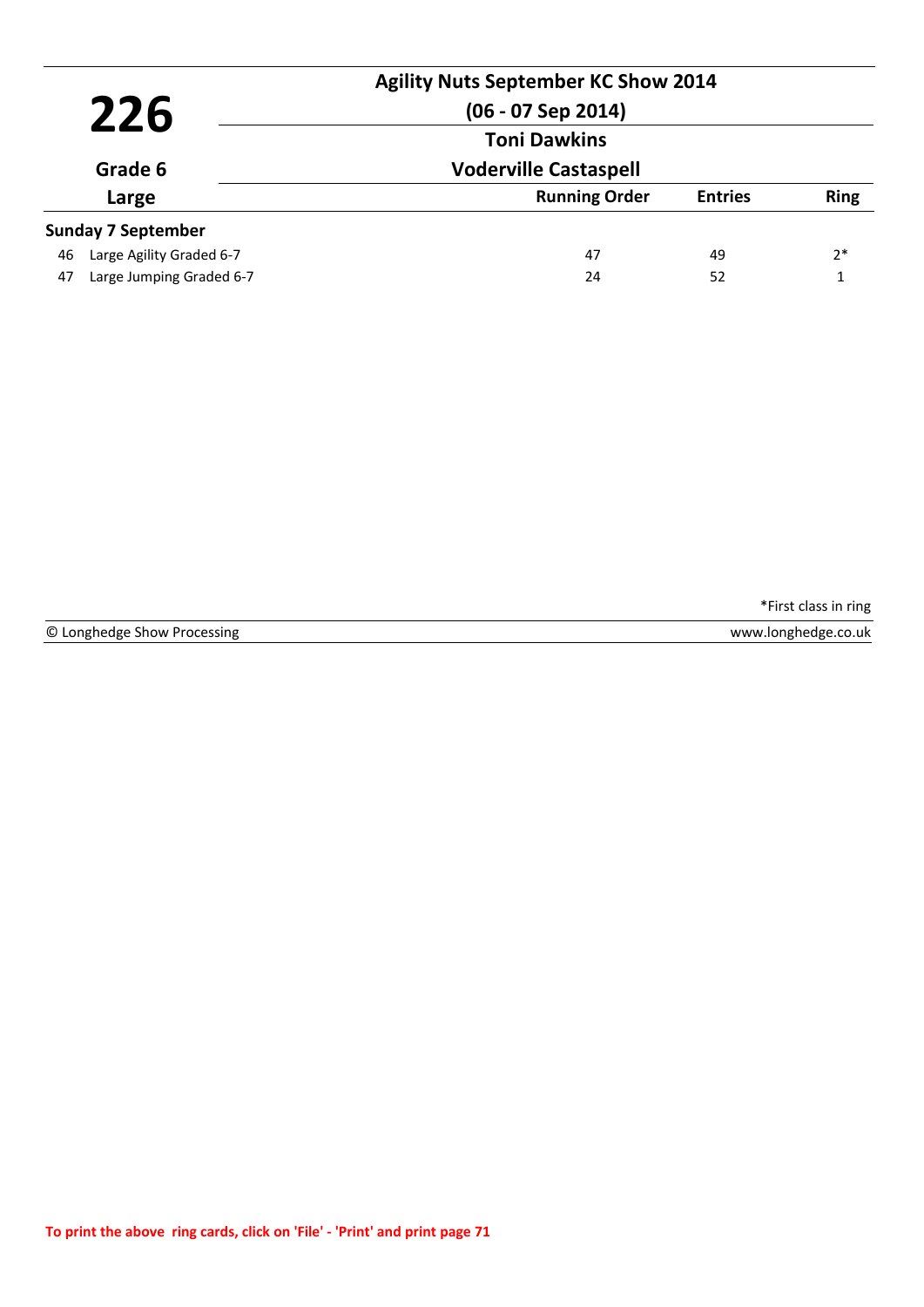|    | 227<br>Grade 7                 | <b>Agility Nuts September KC Show 2014</b><br>$(06 - 07$ Sep 2014)<br><b>Toni Dawkins</b><br><b>Coires Cute</b> |                |              |
|----|--------------------------------|-----------------------------------------------------------------------------------------------------------------|----------------|--------------|
|    | Large                          | <b>Running Order</b>                                                                                            | <b>Entries</b> | <b>Ring</b>  |
|    | <b>Sunday 7 September</b>      |                                                                                                                 |                |              |
| 46 | Large Agility Graded 6-7       | 39                                                                                                              | 49             | $2*$         |
| 47 | Large Jumping Graded 6-7       | 46                                                                                                              | 52             | $\mathbf{1}$ |
| 48 | Large Agility Combined 6-7     | 20                                                                                                              | 43             | $\mathbf{1}$ |
| 49 | Large Jumping Combined 6-7     | 5                                                                                                               | 45             | 4            |
| 51 | Large WSD Jumping Combined 1-7 | 10                                                                                                              | 22             | 4            |

© Longhedge Show Processing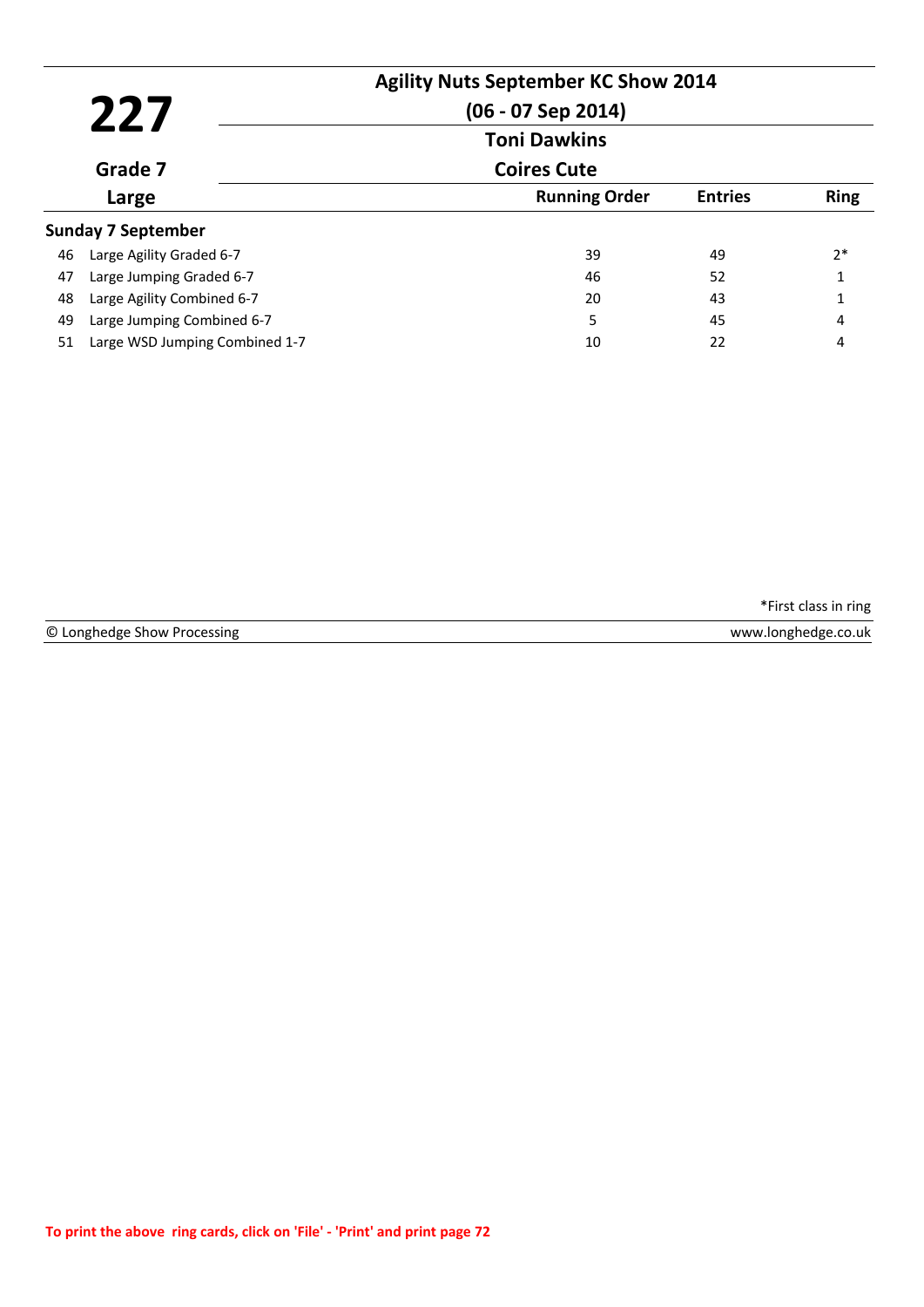|         | 228                         | <b>Agility Nuts September KC Show 2014</b><br>$(06 - 07$ Sep 2014) |                |             |
|---------|-----------------------------|--------------------------------------------------------------------|----------------|-------------|
| Grade 7 | <b>Toni Dawkins</b>         |                                                                    |                |             |
|         |                             | <b>Ag Ch Tenita Magic Minx</b>                                     |                |             |
|         | <b>Medium</b>               | <b>Running Order</b>                                               | <b>Entries</b> | <b>Ring</b> |
|         | <b>Sunday 7 September</b>   |                                                                    |                |             |
| 57      | Medium Agility Graded 4-7   | 3                                                                  | 33             | 3           |
| 58      | Medium Jumping Combined 4-7 | 11                                                                 | 35             |             |

|  | © Longhedge Show Processing |  |  |
|--|-----------------------------|--|--|
|--|-----------------------------|--|--|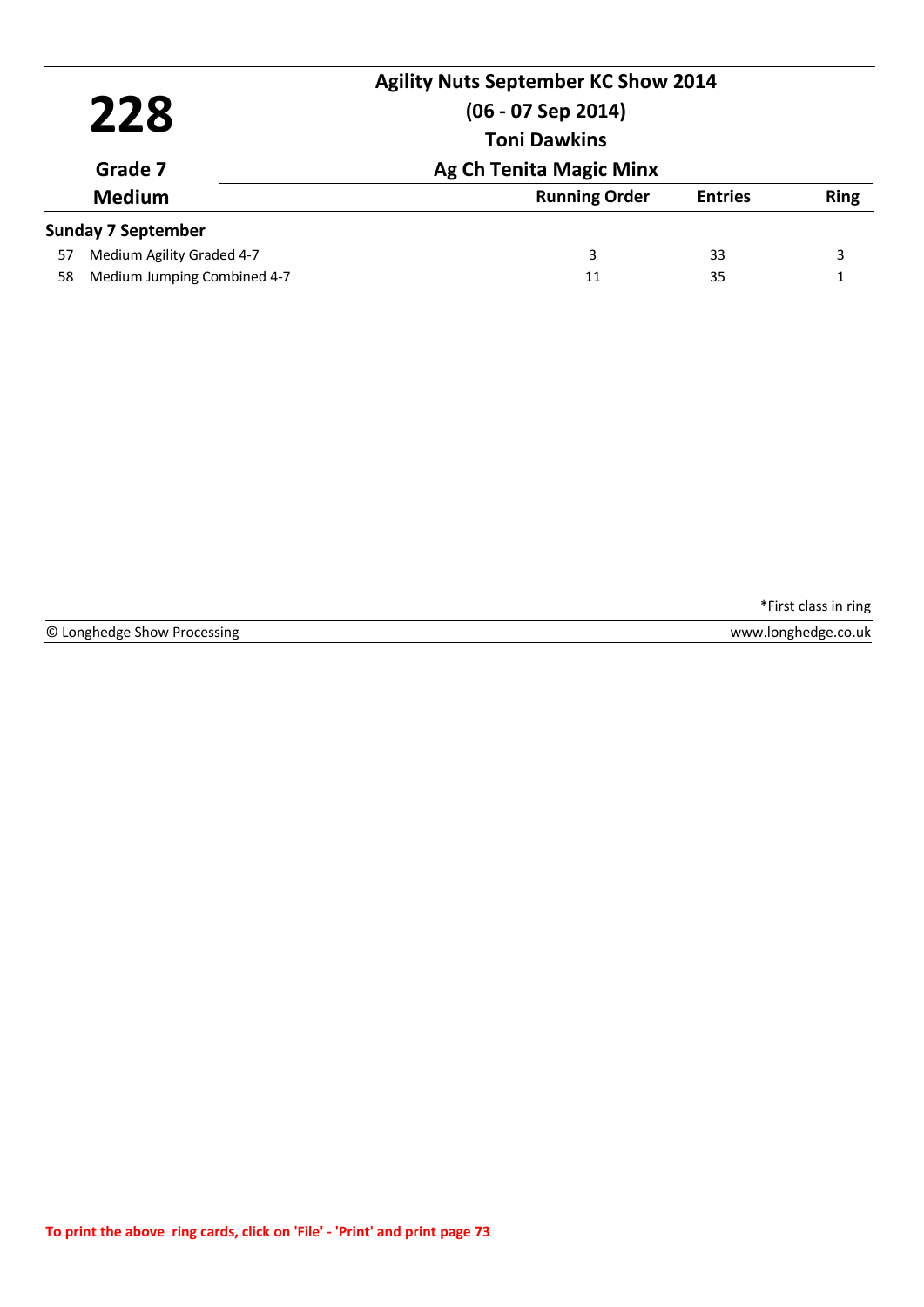|    | 95                                  | <b>Agility Nuts September KC Show 2014</b><br>$(06 - 07$ Sep 2014)<br><b>Caroline Dawson</b> |                |               |
|----|-------------------------------------|----------------------------------------------------------------------------------------------|----------------|---------------|
|    | Grade 6                             | <b>Foolish Folly Onyx Freckle</b>                                                            |                |               |
|    | <b>Small</b>                        | <b>Running Order</b>                                                                         | <b>Entries</b> | <b>Ring</b>   |
|    | <b>Sunday 7 September</b>           |                                                                                              |                |               |
| 66 | Small Agility Graded 4-7            | 19                                                                                           | 36             | $3*$          |
| 67 | Small Jumping Combined 4-7          | 22                                                                                           | 26             | 1             |
| 68 | Small Jumping Graded 5-7            | 13                                                                                           | 29             | 2             |
| 69 | Small Agility Combined 6-7          | 5                                                                                            | 16             | $\mathcal{L}$ |
| 74 | Agility Nuts ABL Steeplechase Pairs | 19                                                                                           | 23             |               |

© Longhedge Show Processing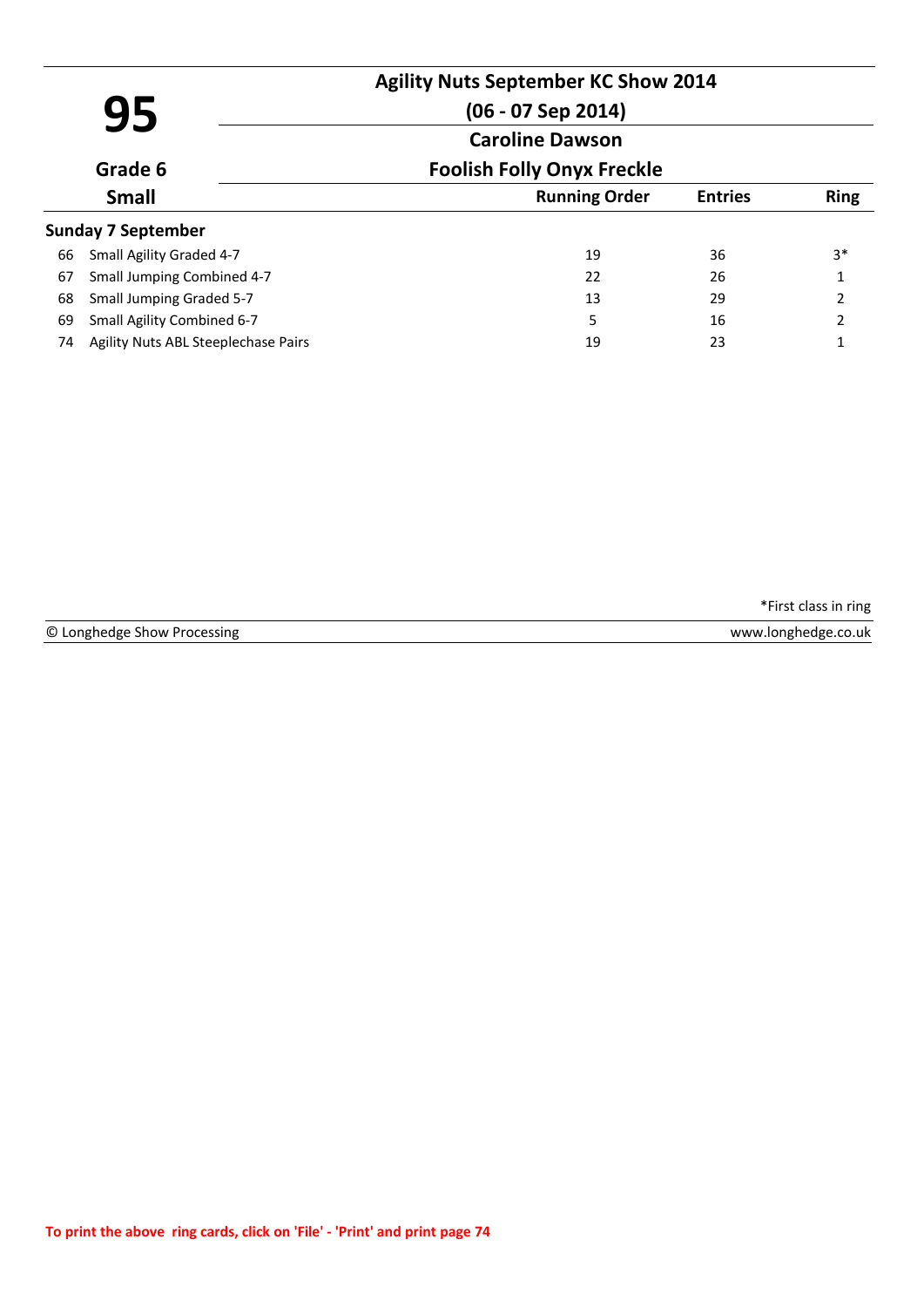|    |                             | <b>Agility Nuts September KC Show 2014</b> |                |             |
|----|-----------------------------|--------------------------------------------|----------------|-------------|
|    | 96                          | $(06 - 07$ Sep 2014)                       |                |             |
|    |                             | <b>Caroline Dawson</b>                     |                |             |
|    | Grade 3                     | <b>Lowenlands Wait And See</b>             |                |             |
|    | <b>Medium</b>               | <b>Running Order</b>                       | <b>Entries</b> | <b>Ring</b> |
|    | <b>Sunday 7 September</b>   |                                            |                |             |
| 53 | Medium Agility Graded 1-3   | 8                                          | 11             | 3           |
| 54 | Medium Jumping Combined 1-3 | 2                                          | 11             | 4           |
| 55 | Medium Jumping Graded 1-4   | 2                                          | 14             | 4           |
| 56 | Medium Agility Combined 3-5 | 10                                         | 16             | 2           |

© Longhedge Show Processing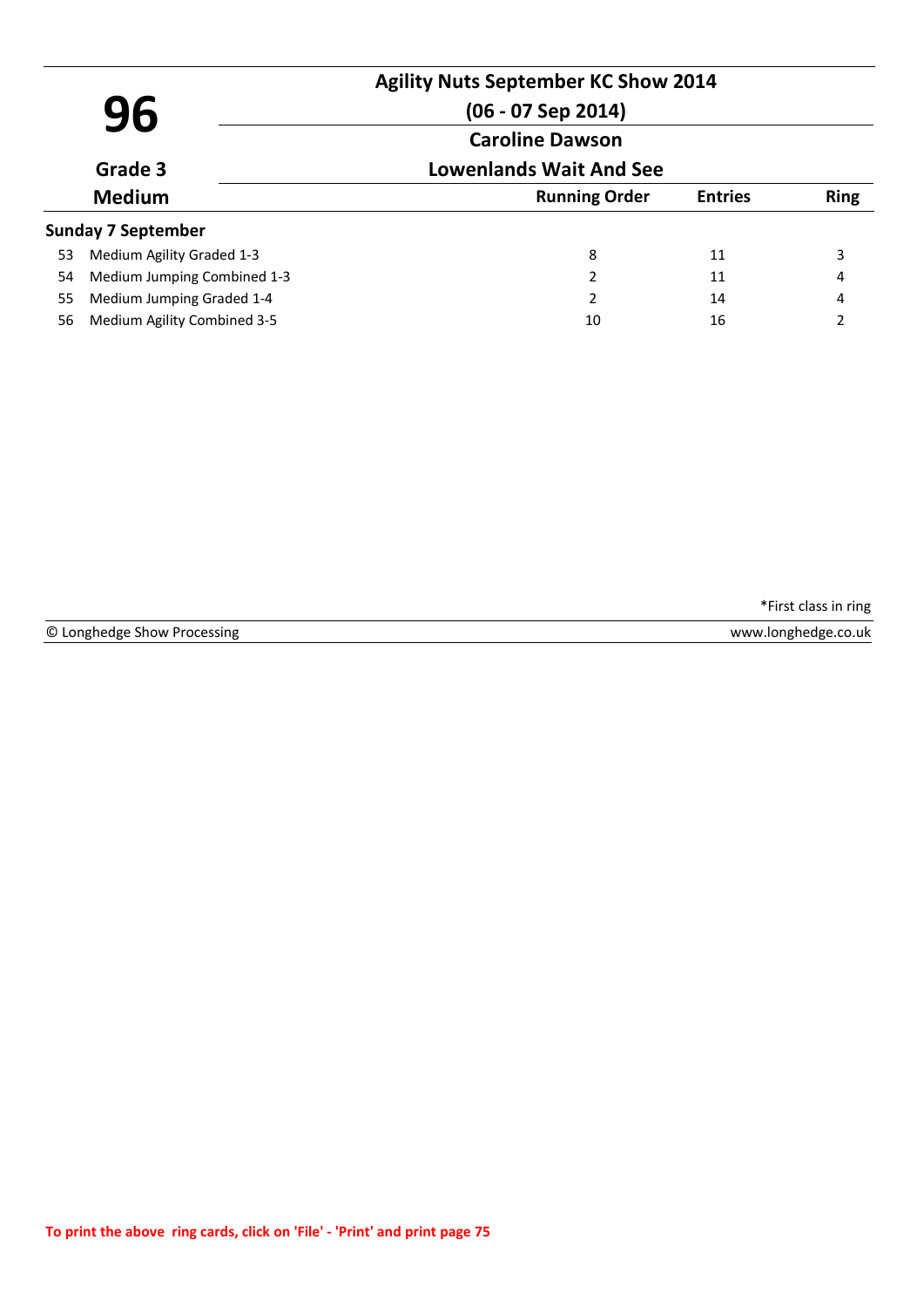|    | 73                          | $(06 - 07$ Sep 2014)           | <b>Agility Nuts September KC Show 2014</b> |             |  |
|----|-----------------------------|--------------------------------|--------------------------------------------|-------------|--|
|    |                             | <b>Nigel Dexter</b>            |                                            |             |  |
|    | Grade 1                     | <b>Chocolate Pocket Rocket</b> |                                            |             |  |
|    | <b>Small</b>                | <b>Running Order</b>           | <b>Entries</b>                             | <b>Ring</b> |  |
|    | <b>Saturday 6 September</b> |                                |                                            |             |  |
| 24 | Small Jumping Combined 1-2  | 4                              | 4                                          |             |  |
| 25 | Small Jumping Graded 1-3    | 6                              | 15                                         | 4           |  |
| 26 | Small Agility Combined 1-3  | 8                              | 8                                          | 3           |  |
| 27 | Small Agility Graded 1-4    | 17                             | 22                                         | 3           |  |

## Helping: Ring 2 Sat

\*First class in ring

© Longhedge Show Processing www.longhedge.co.uk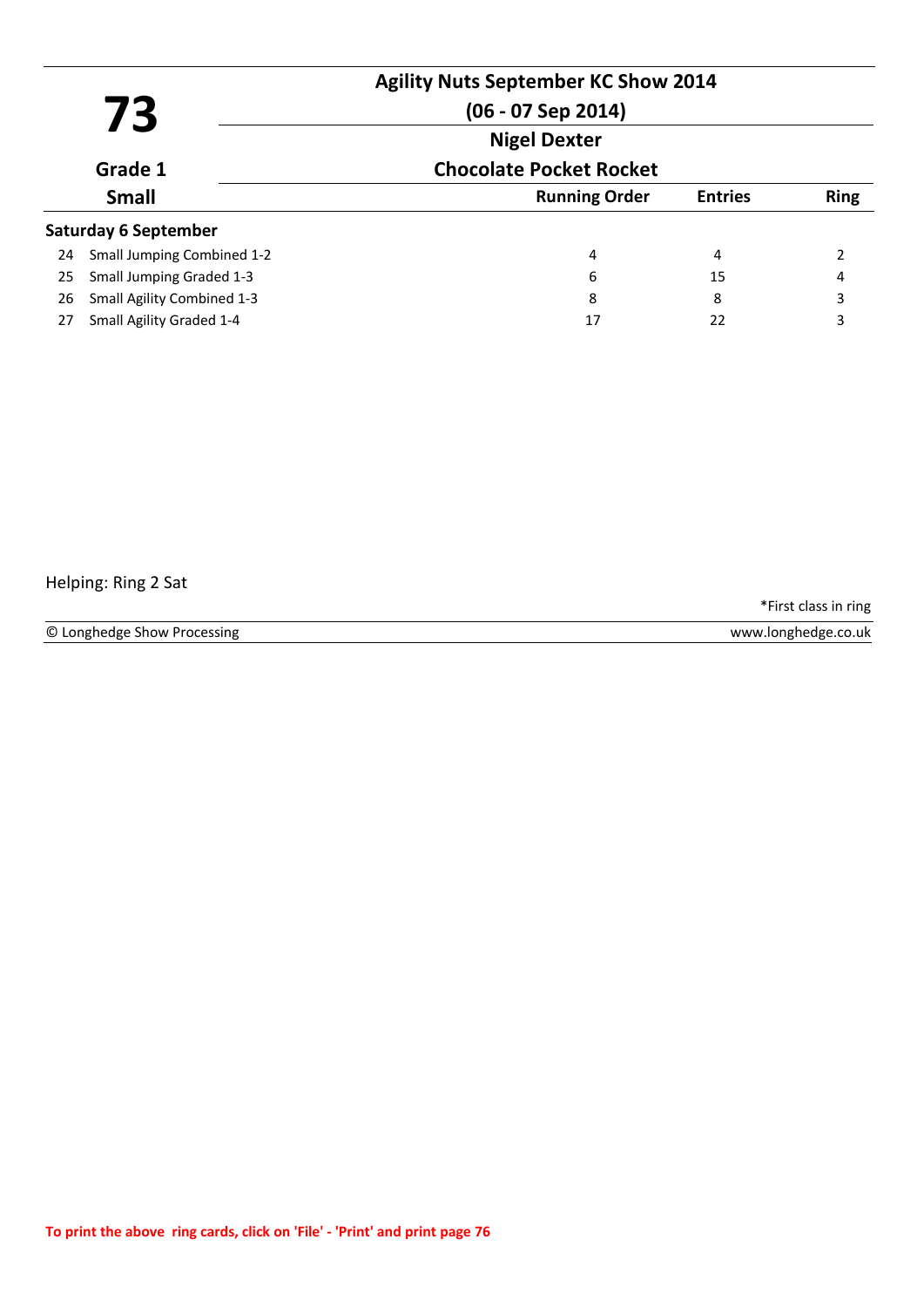| 425<br>Grade 7<br>Large<br><b>Saturday 6 September</b><br>Large Jumping Graded 6-7<br>10<br>Large Agility Combined 6-7<br>11<br>Large Jumping Combined 6-7<br>12 | <b>Agility Nuts September KC Show 2014</b><br>$(06 - 07$ Sep 2014) |                            |                |                |  |
|------------------------------------------------------------------------------------------------------------------------------------------------------------------|--------------------------------------------------------------------|----------------------------|----------------|----------------|--|
|                                                                                                                                                                  |                                                                    | <b>Ian Dobison</b>         |                |                |  |
|                                                                                                                                                                  |                                                                    | <b>My Jacob's Crackers</b> |                |                |  |
|                                                                                                                                                                  |                                                                    | <b>Running Order</b>       | <b>Entries</b> | <b>Ring</b>    |  |
|                                                                                                                                                                  |                                                                    |                            |                |                |  |
|                                                                                                                                                                  |                                                                    | 2                          | 47             | 4              |  |
|                                                                                                                                                                  |                                                                    | 23                         | 42             |                |  |
|                                                                                                                                                                  |                                                                    | 5                          | 40             | $\overline{2}$ |  |
| 13                                                                                                                                                               | Large Agility Grade 7                                              | 8                          | 13             | $1*$           |  |
|                                                                                                                                                                  | <b>Sunday 7 September</b>                                          |                            |                |                |  |
| 46                                                                                                                                                               | Large Agility Graded 6-7                                           | 30                         | 49             | $2*$           |  |
| 47                                                                                                                                                               | Large Jumping Graded 6-7                                           | 50                         | 52             | 1              |  |
| 48                                                                                                                                                               | Large Agility Combined 6-7                                         | 6                          | 43             | 1              |  |
| 49                                                                                                                                                               | Large Jumping Combined 6-7                                         | 11                         | 45             | 4              |  |

| © Longh<br>sing<br>snow<br>n p<br>∩C | <b><i>MAAAA</i></b><br>).uk<br>טוזו |
|--------------------------------------|-------------------------------------|
|                                      |                                     |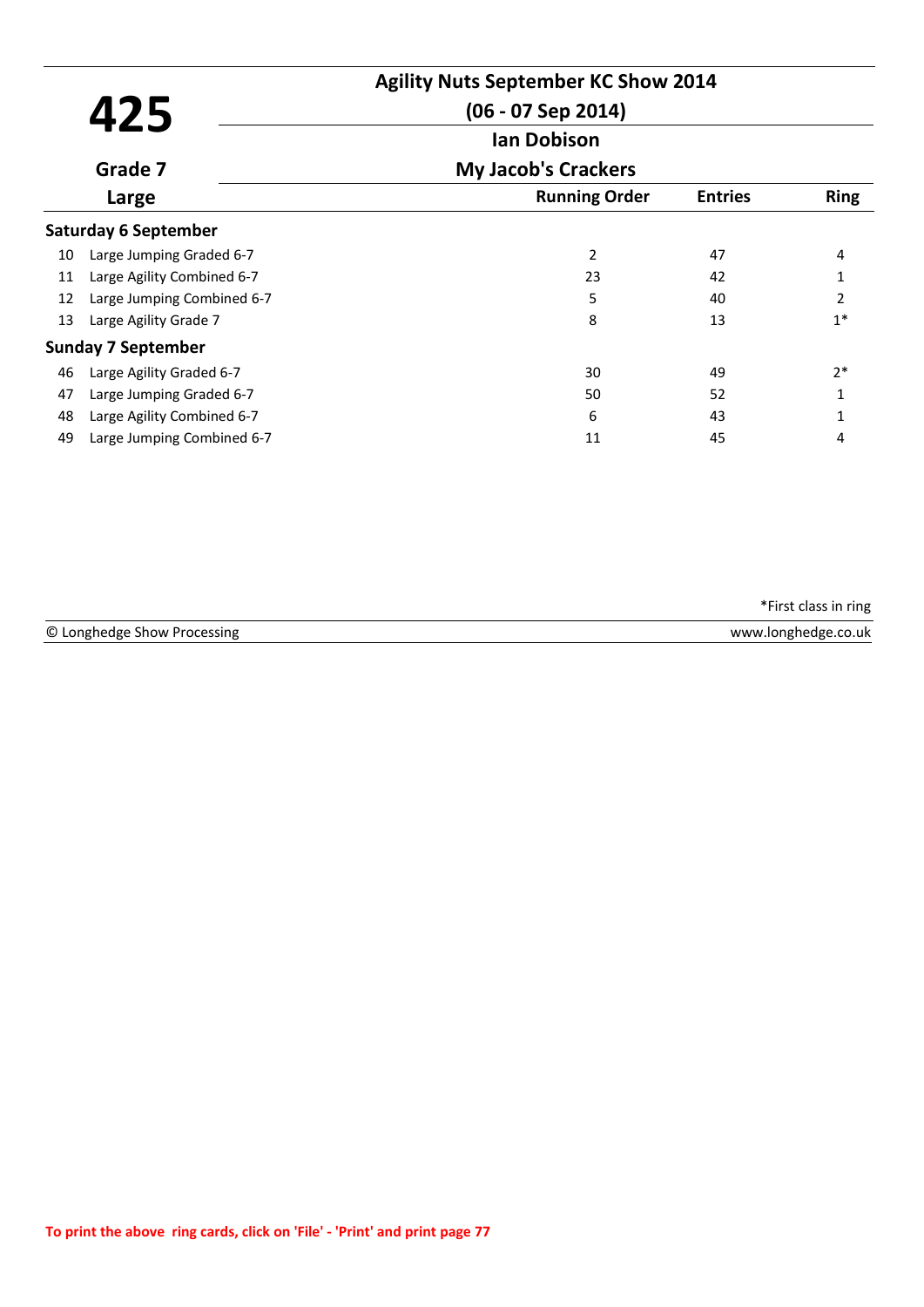|    |                                                            | <b>Agility Nuts September KC Show 2014</b> |                |              |
|----|------------------------------------------------------------|--------------------------------------------|----------------|--------------|
|    | 224                                                        | $(06 - 07$ Sep 2014)                       |                |              |
|    |                                                            | Jacqui Dolby                               |                |              |
|    | Grade 4                                                    | <b>Fenborders Long John Silver</b>         |                |              |
|    | Large                                                      | <b>Running Order</b>                       | <b>Entries</b> | <b>Ring</b>  |
|    | <b>Saturday 6 September</b>                                |                                            |                |              |
| 5  | Large Agility Combined 3-5 Dog Vegas Pawstrading Qualifier | 7                                          | 107            | $\mathbf{1}$ |
| 6  | Large Jumping Combined 3-5                                 | 7                                          | 105            | 2            |
| 7  | Large Agility Graded 4-5                                   | 61                                         | 66             | 3            |
| 8  | Large Jumping Graded 4-5                                   | 39                                         | 66             | 4            |
| 14 | Agility Nuts Large Steeplechase Pairs                      | 11                                         | 28             | 1            |
|    | <b>Sunday 7 September</b>                                  |                                            |                |              |
| 42 | Large Agility Graded 3-5                                   | 93                                         | 104            | 3            |
| 43 | Large Jumping Graded 3-5                                   | 73                                         | 106            | 4            |
| 44 | Large Agility Combined 4-5                                 | 33                                         | 58             | 1            |
| 45 | Large Jumping Combined 4-5                                 | 32                                         | 59             | 2            |
|    |                                                            |                                            |                |              |

| Helping: Ring 2 Sat AM      |                      |
|-----------------------------|----------------------|
| Camping booked, Pitch: 31   | *First class in ring |
| © Longhedge Show Processing | www.longhedge.co.uk  |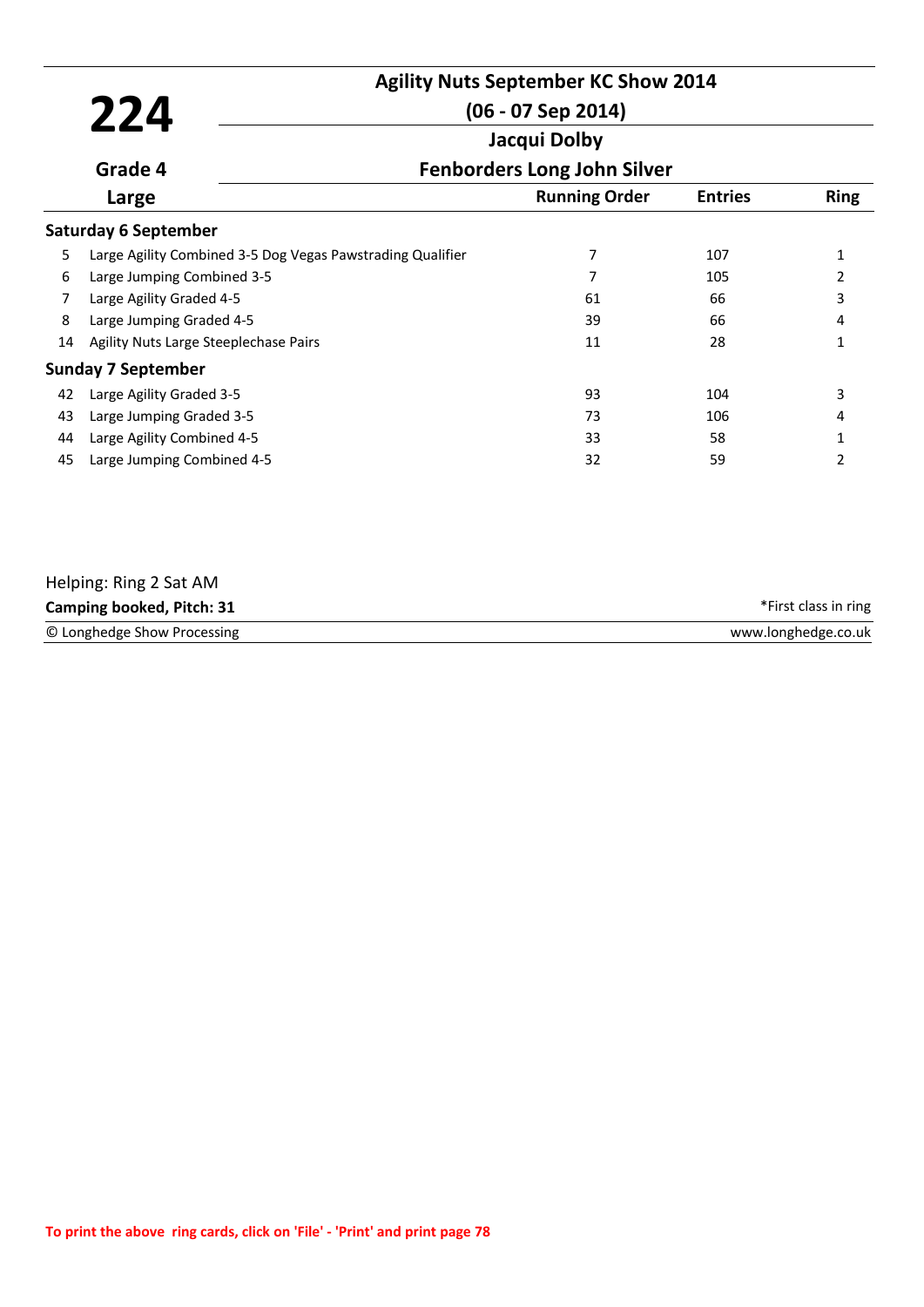|    |                                                            | <b>Agility Nuts September KC Show 2014</b> |                |               |
|----|------------------------------------------------------------|--------------------------------------------|----------------|---------------|
|    | 225                                                        | $(06 - 07$ Sep 2014)                       |                |               |
|    |                                                            | Jacqui Dolby                               |                |               |
|    | Grade 3                                                    | <b>Penny Lane</b>                          |                |               |
|    | Large                                                      | <b>Running Order</b>                       | <b>Entries</b> | <b>Ring</b>   |
|    | <b>Saturday 6 September</b>                                |                                            |                |               |
| 3  | Large Agility Graded 1-3                                   | 16                                         | 87             | 3             |
| 4  | Large Jumping Graded 1-3                                   | 18                                         | 91             | 4             |
| 5  | Large Agility Combined 3-5 Dog Vegas Pawstrading Qualifier | 83                                         | 107            | $\mathbf{1}$  |
| 6  | Large Jumping Combined 3-5                                 | 92                                         | 105            | $\mathcal{P}$ |
|    | <b>Sunday 7 September</b>                                  |                                            |                |               |
| 40 | Large Agility Combined 1-3 Dog Vegas FPP Qualifier         | 8                                          | 73             | $1*$          |
| 41 | Large Jumping Combined 1-3                                 | 71                                         | 72             | 3             |
| 42 | Large Agility Graded 3-5                                   | 43                                         | 104            | 3             |
| 43 | Large Jumping Graded 3-5                                   | 4                                          | 106            | 4             |

|                             | *First class in ring |
|-----------------------------|----------------------|
| © Longhedge Show Processing | www.longhedge.co.uk  |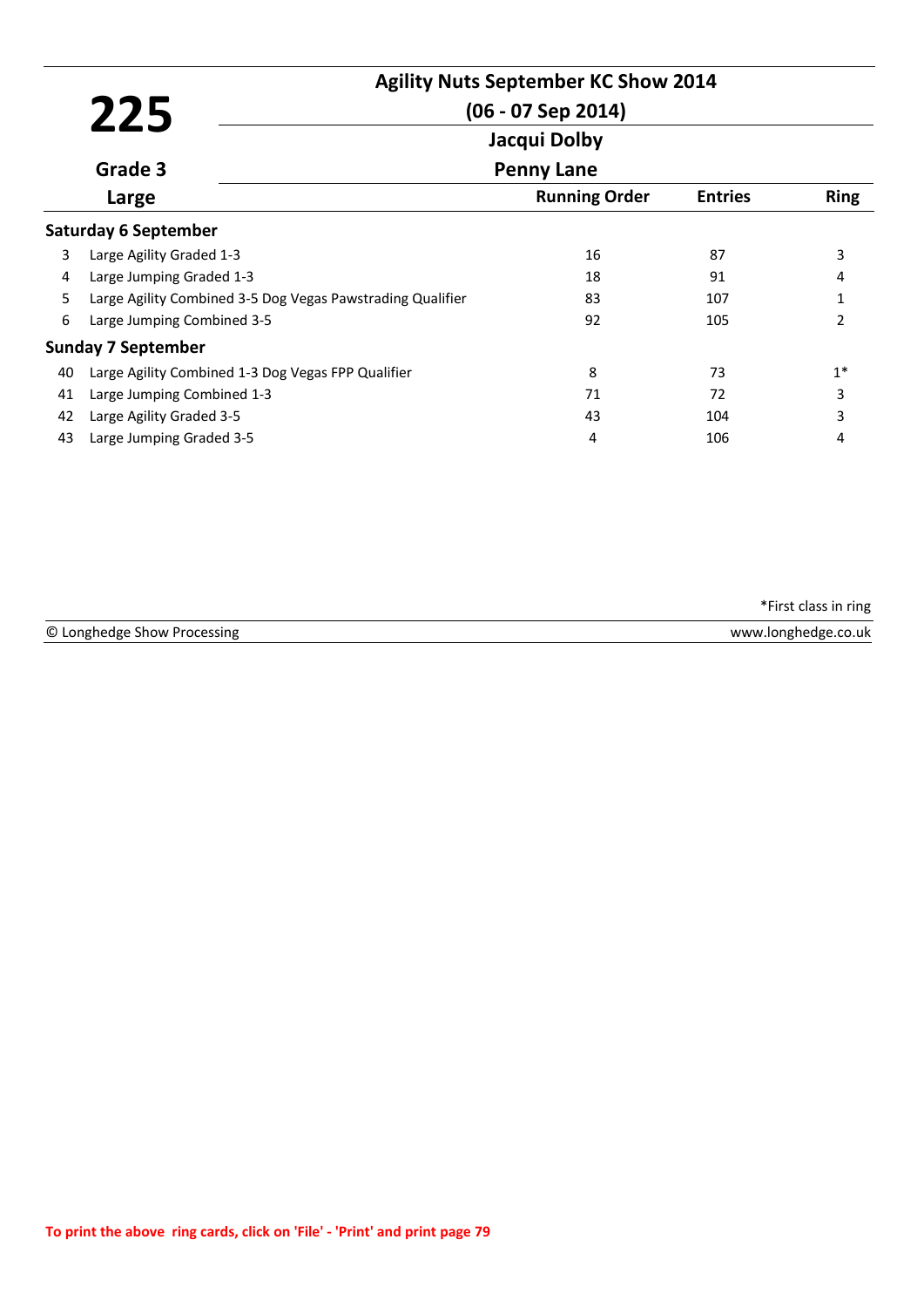|   | 72<br>Grade 3                                              | <b>Agility Nuts September KC Show 2014</b><br>$(06 - 07$ Sep 2014)<br><b>Sandra Easom</b> |                |             |
|---|------------------------------------------------------------|-------------------------------------------------------------------------------------------|----------------|-------------|
|   |                                                            | Lola Chocca Rola                                                                          |                |             |
|   | Large                                                      | <b>Running Order</b>                                                                      | <b>Entries</b> | <b>Ring</b> |
|   | <b>Saturday 6 September</b>                                |                                                                                           |                |             |
| 3 | Large Agility Graded 1-3                                   | 65                                                                                        | 87             | 3           |
| 4 | Large Jumping Graded 1-3                                   | 41                                                                                        | 91             | 4           |
| 5 | Large Agility Combined 3-5 Dog Vegas Pawstrading Qualifier | 67                                                                                        | 107            |             |
| 6 | Large Jumping Combined 3-5                                 | 49                                                                                        | 105            |             |

## Helping: Ring 2 Sat

\*First class in ring

© Longhedge Show Processing www.longhedge.co.uk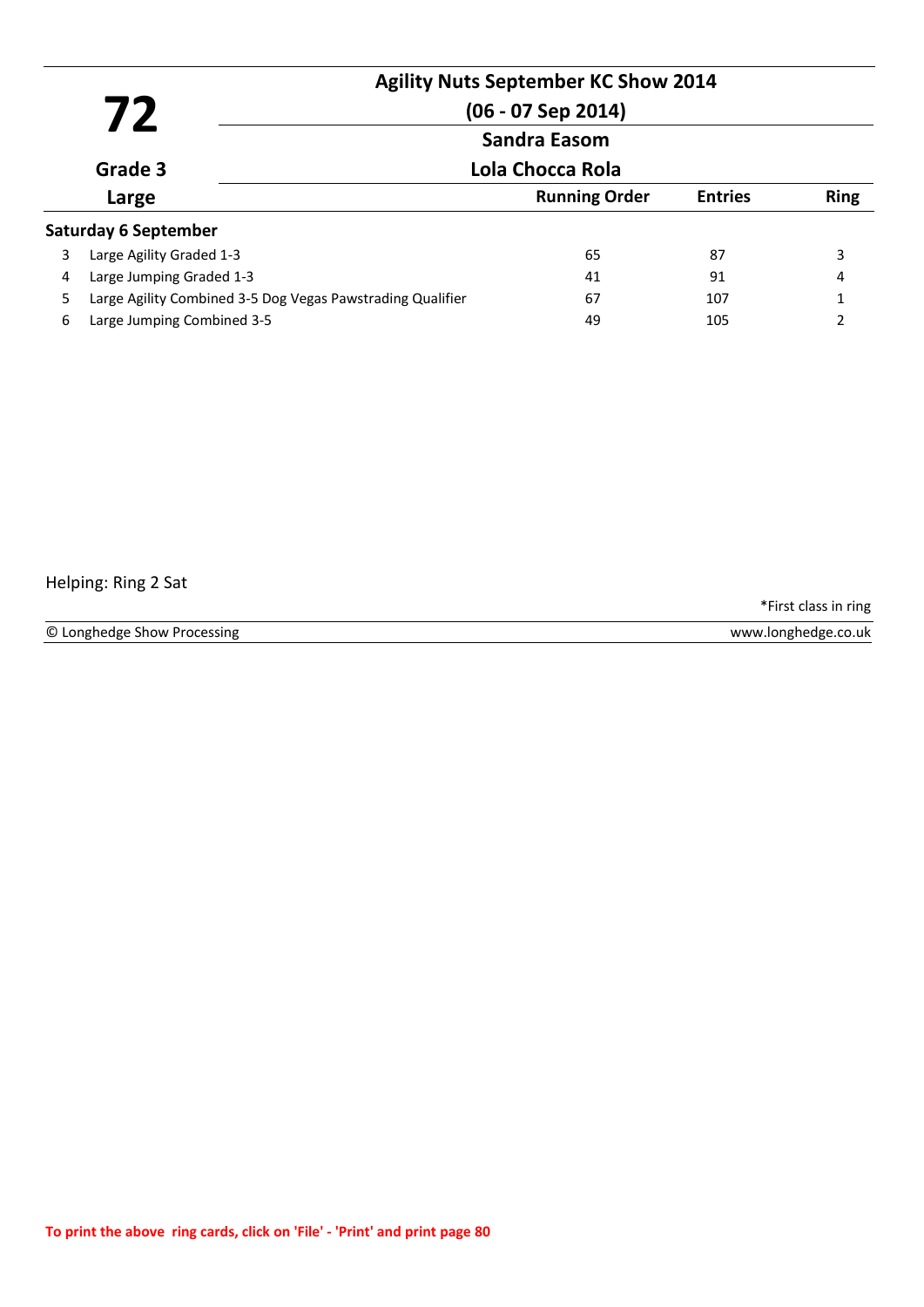|    | 374                                                        | <b>Agility Nuts September KC Show 2014</b><br>$(06 - 07$ Sep 2014) |                |                |  |  |
|----|------------------------------------------------------------|--------------------------------------------------------------------|----------------|----------------|--|--|
|    |                                                            | <b>Penny Edgley</b>                                                |                |                |  |  |
|    | Grade 3                                                    | <b>Basil Not Perfect</b>                                           |                |                |  |  |
|    | Large                                                      | <b>Running Order</b>                                               | <b>Entries</b> | <b>Ring</b>    |  |  |
|    | <b>Saturday 6 September</b>                                |                                                                    |                |                |  |  |
| 3  | Large Agility Graded 1-3                                   | 45                                                                 | 87             | 3              |  |  |
| 4  | Large Jumping Graded 1-3                                   | 77                                                                 | 91             | 4              |  |  |
| 5. | Large Agility Combined 3-5 Dog Vegas Pawstrading Qualifier | 59                                                                 | 107            | 1              |  |  |
| 6  | Large Jumping Combined 3-5                                 | 28                                                                 | 105            | $\mathfrak{p}$ |  |  |
|    | <b>Sunday 7 September</b>                                  |                                                                    |                |                |  |  |
| 40 | Large Agility Combined 1-3 Dog Vegas FPP Qualifier         | 4                                                                  | 73             | $1*$           |  |  |
| 41 | Large Jumping Combined 1-3                                 | 59                                                                 | 72             | 3              |  |  |
| 42 | Large Agility Graded 3-5                                   | 49                                                                 | 104            | 3              |  |  |
| 43 | Large Jumping Graded 3-5                                   | 45                                                                 | 106            | 4              |  |  |

## Helping: Ring 3 Sun AM

© Longhedge Show Processing \*First class in ring www.longhedge.co.uk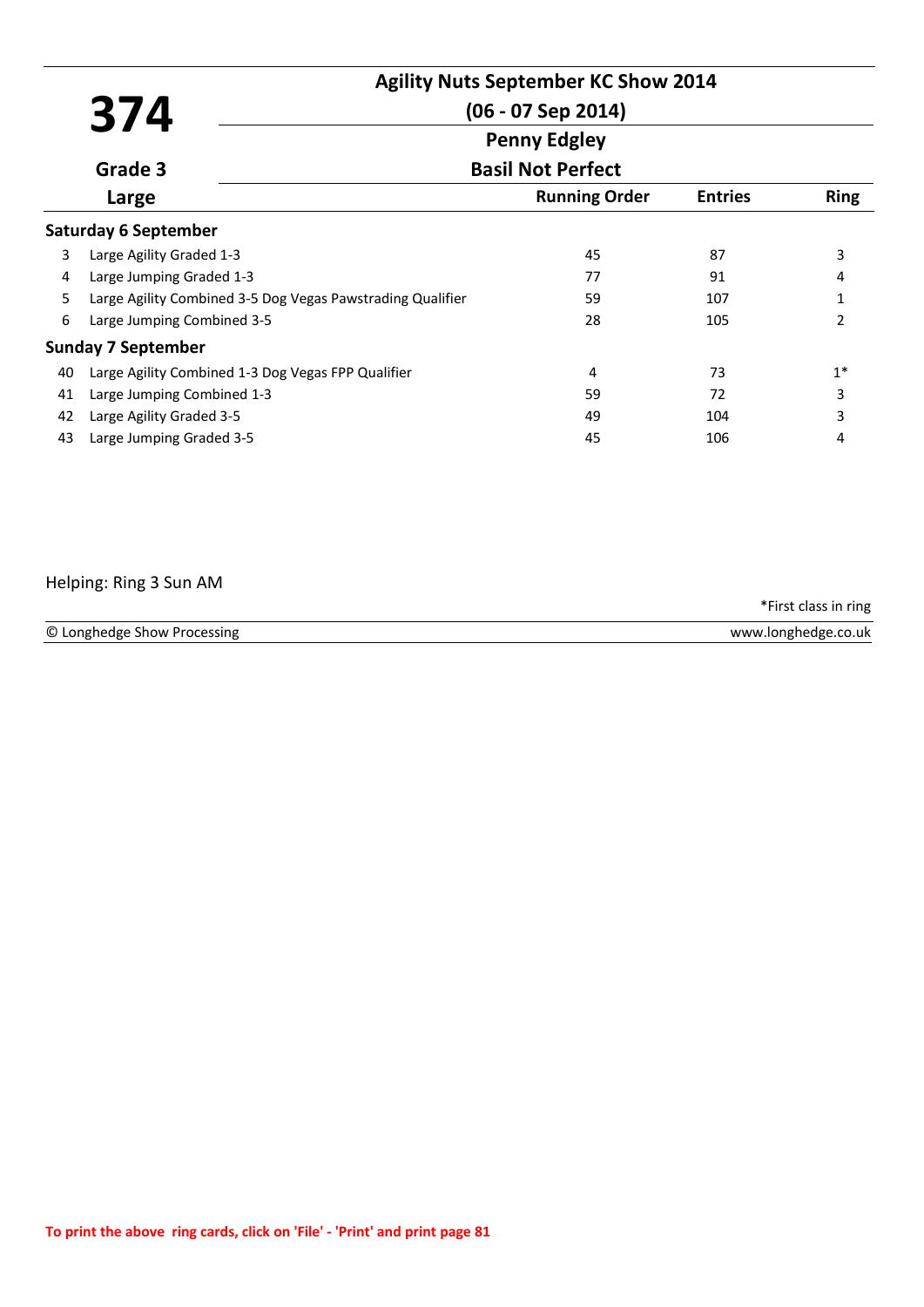| 160   |                                | <b>Agility Nuts September KC Show 2014</b><br>$(06 - 07$ Sep 2014)<br><b>Fiona Elliott</b> |     |             |
|-------|--------------------------------|--------------------------------------------------------------------------------------------|-----|-------------|
|       | Grade 3                        | <b>Mon Flash De Brilliance</b>                                                             |     |             |
| Large |                                | <b>Running Order</b><br><b>Entries</b>                                                     |     | <b>Ring</b> |
|       | <b>Sunday 7 September</b>      |                                                                                            |     |             |
| 41    | Large Jumping Combined 1-3     | 31                                                                                         | 72  | 3           |
| 43    | Large Jumping Graded 3-5       | 104                                                                                        | 106 | 4           |
| 51    | Large WSD Jumping Combined 1-7 | 5                                                                                          | 22  | 4           |

© Longhedge Show Processing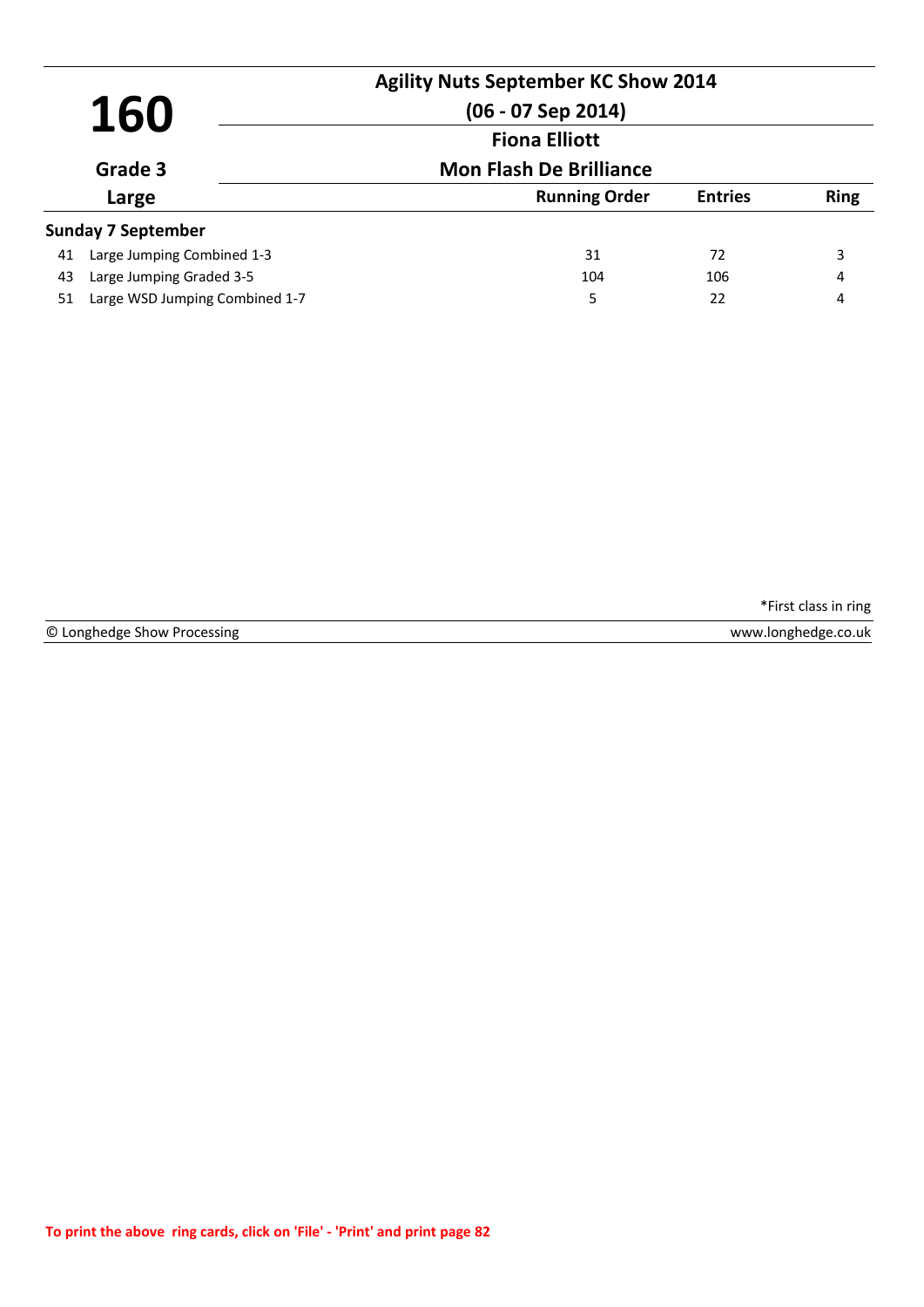|              | 440                                                     | <b>Agility Nuts September KC Show 2014</b><br>$(06 - 07$ Sep 2014) |                |             |
|--------------|---------------------------------------------------------|--------------------------------------------------------------------|----------------|-------------|
|              |                                                         | <b>Tracy Evans</b>                                                 |                |             |
|              | Grade 1                                                 | <b>No Longer Cerberus</b>                                          |                |             |
|              | Large                                                   | <b>Running Order</b>                                               | <b>Entries</b> | <b>Ring</b> |
|              | <b>Saturday 6 September</b>                             |                                                                    |                |             |
| $\mathbf{1}$ | Large Agility Combined 1-2                              | 17                                                                 | 24             | 3           |
| 2            | Large Jumping Combined 1-2                              | 14                                                                 | 25             | $2*$        |
| 3            | Large Agility Graded 1-3                                | 34                                                                 | 87             | 3           |
| 4            | Large Jumping Graded 1-3                                | 20                                                                 | 91             | 4           |
|              | <b>Sunday 7 September</b>                               |                                                                    |                |             |
| 38           | Large Agility Graded 1-2                                | 17                                                                 | 22             | 3           |
| 39           | Large Jumping Graded 1-2                                | 3                                                                  | 22             | 4           |
| 40           | Large Agility Combined 1-3 Dog Vegas FPP Qualifier      | 63                                                                 | 73             | $1*$        |
| 41           | Large Jumping Combined 1-3                              | 18                                                                 | 72             | 3           |
| 50           | Large ABC Jumping Combined 1-7 Dog Vegas LHSP Qualifier | 17                                                                 | 39             | 3           |

# Helping: Ring 3 Sat AM

|                             | *First class in ring |
|-----------------------------|----------------------|
| © Longhedge Show Processing | www.longhedge.co.uk  |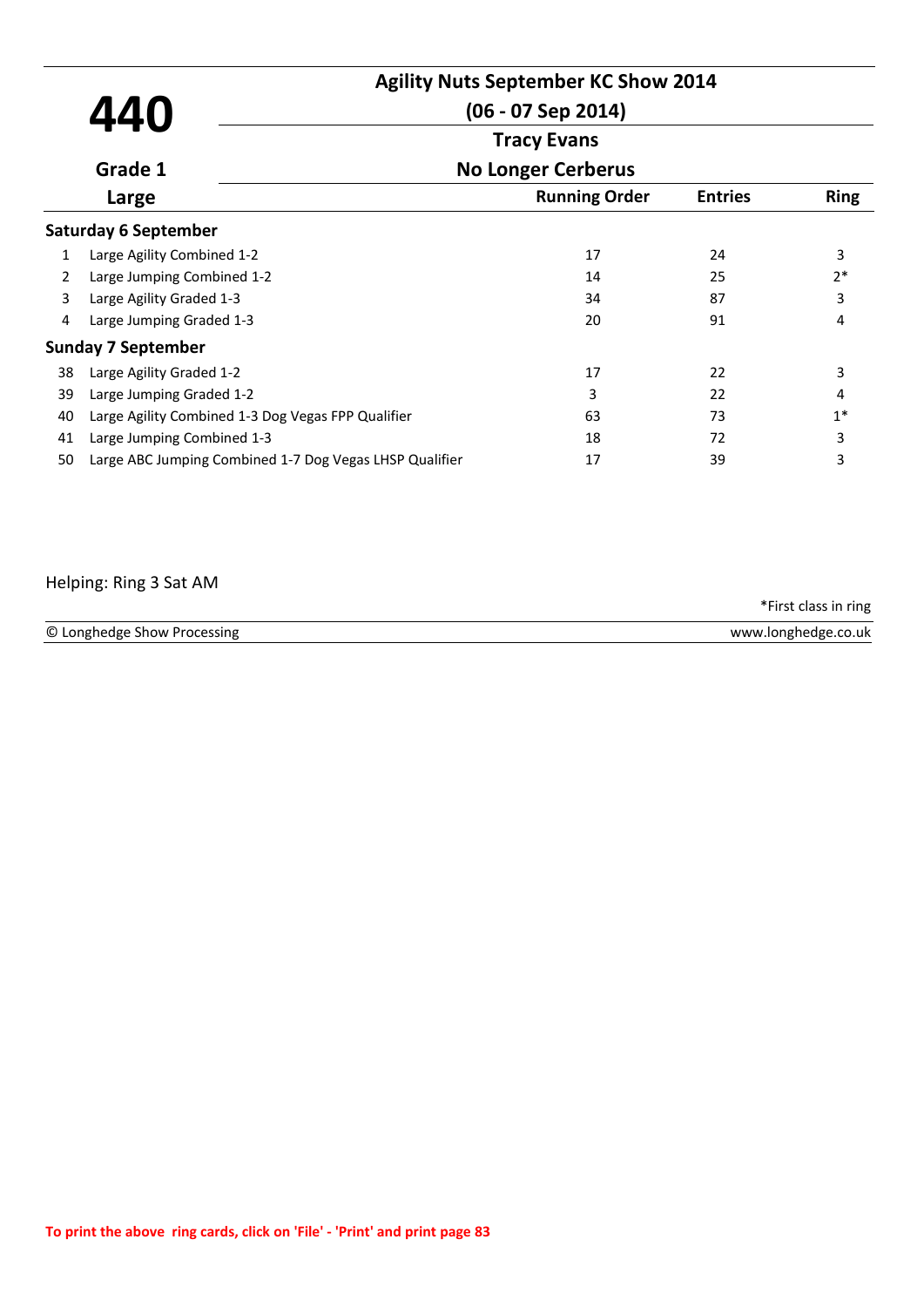|    | 115                         | <b>Agility Nuts September KC Show 2014</b><br>$(06 - 07$ Sep 2014) |                |                |
|----|-----------------------------|--------------------------------------------------------------------|----------------|----------------|
|    |                             | <b>Hannah Fairweather</b>                                          |                |                |
|    | Grade 7                     | <b>Amethrickeh Rockin On</b>                                       |                |                |
|    | <b>Medium</b>               | <b>Running Order</b>                                               | <b>Entries</b> | <b>Ring</b>    |
|    | <b>Saturday 6 September</b> |                                                                    |                |                |
| 20 | Medium Jumping Graded 4-7   | 14                                                                 | 28             | 2              |
| 21 | Medium Agility Combined 4-7 | 21                                                                 | 26             | 3              |
| 22 | Medium Agility Graded 5-7   | 17                                                                 | 26             |                |
| 23 | Medium Jumping Combined 6-7 | 13                                                                 | 20             | 4              |
|    | <b>Sunday 7 September</b>   |                                                                    |                |                |
| 57 | Medium Agility Graded 4-7   | 17                                                                 | 33             | 3              |
| 58 | Medium Jumping Combined 4-7 | 24                                                                 | 35             |                |
| 59 | Medium Jumping Graded 5-7   | 3                                                                  | 32             | 2              |
| 60 | Medium Agility Combined 6-7 | 15                                                                 | 19             | $\mathfrak{p}$ |

| © Longhedge | <b>18/18/18</b> |
|-------------|-----------------|
| ocessing    | ว.uk            |
| show Pr     | noe             |
|             |                 |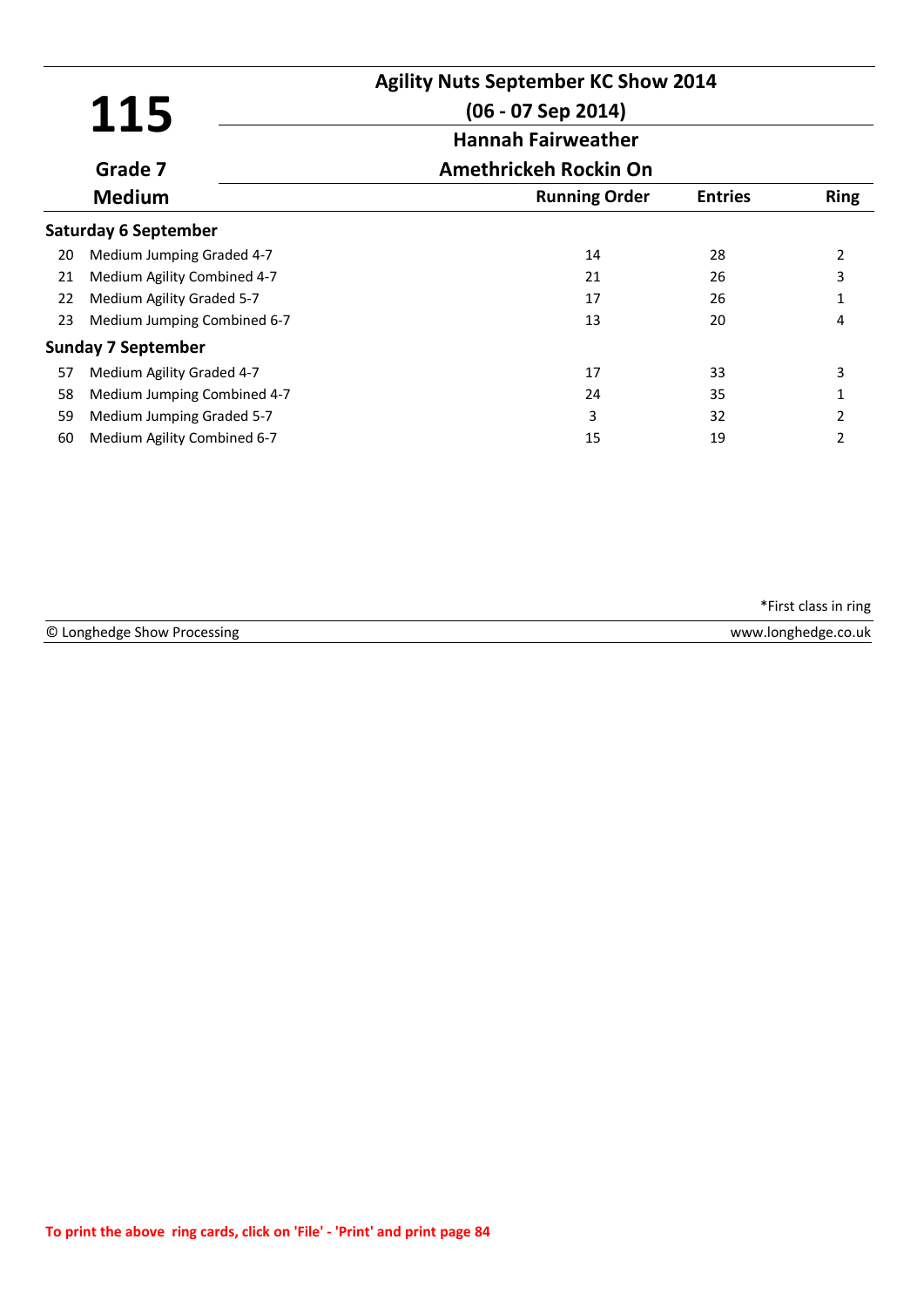|     |                             | <b>Agility Nuts September KC Show 2014</b><br>$(06 - 07$ Sep 2014) |                |                |
|-----|-----------------------------|--------------------------------------------------------------------|----------------|----------------|
| 116 | <b>Hannah Fairweather</b>   |                                                                    |                |                |
|     | Grade 5                     | <b>Fate Accompli</b>                                               |                |                |
|     | <b>Medium</b>               | <b>Running Order</b>                                               | <b>Entries</b> | <b>Ring</b>    |
|     | Saturday 6 September        |                                                                    |                |                |
| 19  | Medium Jumping Combined 3-5 | 15                                                                 | 16             | 2              |
| 20  | Medium Jumping Graded 4-7   | 12                                                                 | 28             | $\overline{2}$ |
| 21  | Medium Agility Combined 4-7 | 23                                                                 | 26             | 3              |
| 22  | Medium Agility Graded 5-7   | 18                                                                 | 26             | 1              |
|     | <b>Sunday 7 September</b>   |                                                                    |                |                |
| 56  | Medium Agility Combined 3-5 | 5                                                                  | 16             | 2              |
| 57  | Medium Agility Graded 4-7   | 19                                                                 | 33             | 3              |
| 58  | Medium Jumping Combined 4-7 | 7                                                                  | 35             |                |
| 59  | Medium Jumping Graded 5-7   | 7                                                                  | 32             | 2              |

| © Longhedge Show Processing | www.longhedge.<br>.co.uk |
|-----------------------------|--------------------------|
|                             |                          |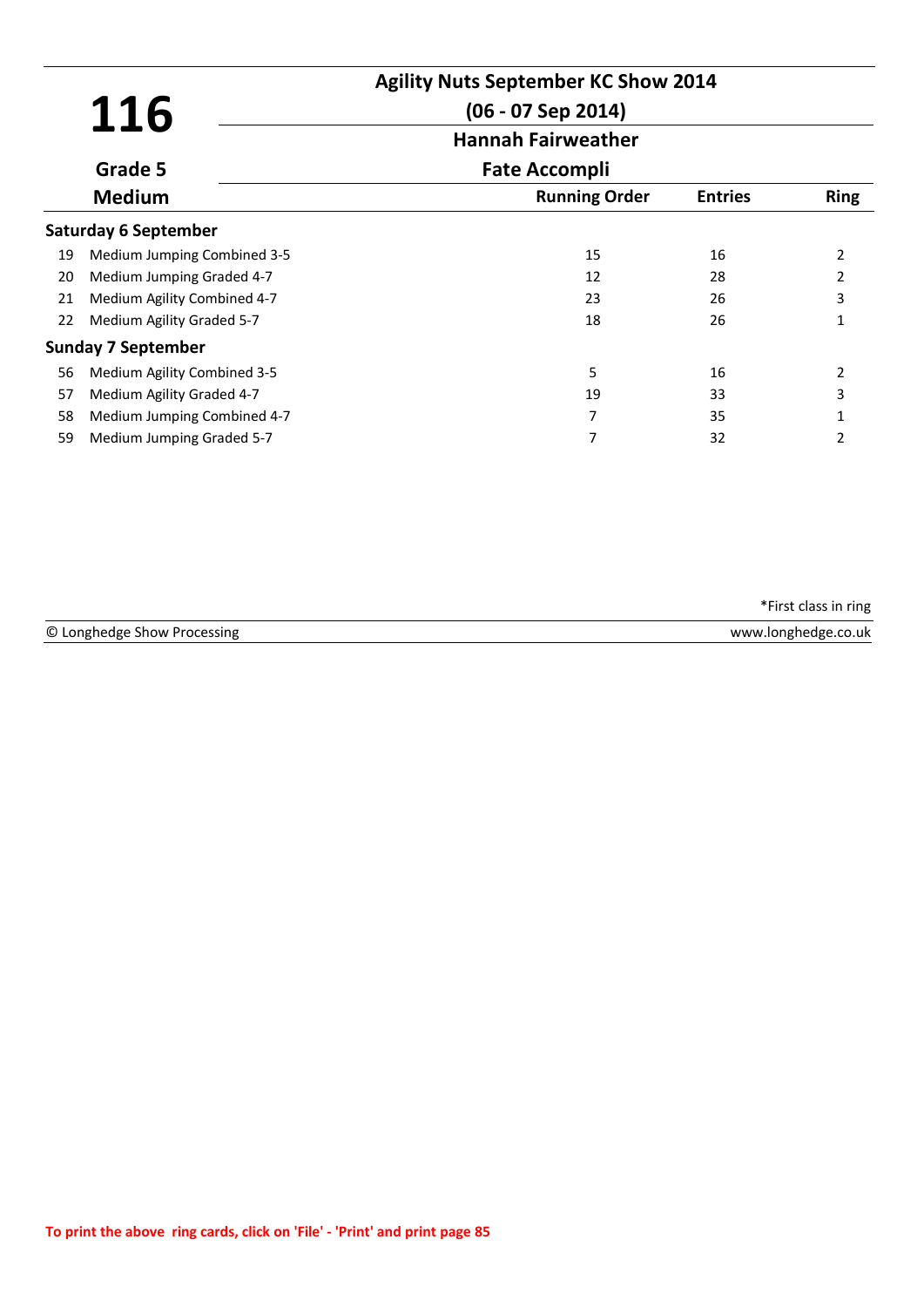|    |                                                            | <b>Agility Nuts September KC Show 2014</b> |                |                          |
|----|------------------------------------------------------------|--------------------------------------------|----------------|--------------------------|
|    | 205                                                        | $(06 - 07$ Sep 2014)                       |                |                          |
|    |                                                            | Angela Fidler                              |                |                          |
|    | Grade 4                                                    | <b>Manorwell Moss</b>                      |                |                          |
|    | Large                                                      | <b>Running Order</b>                       | <b>Entries</b> | <b>Ring</b>              |
|    | <b>Saturday 6 September</b>                                |                                            |                |                          |
| 5  | Large Agility Combined 3-5 Dog Vegas Pawstrading Qualifier | 44                                         | 107            |                          |
| 6  | Large Jumping Combined 3-5                                 | 13                                         | 105            | $\overline{\phantom{a}}$ |
| 7  | Large Agility Graded 4-5                                   | 3                                          | 66             | 3                        |
| 8  | Large Jumping Graded 4-5                                   | 28                                         | 66             | 4                        |
|    | <b>Sunday 7 September</b>                                  |                                            |                |                          |
| 42 | Large Agility Graded 3-5                                   | 61                                         | 104            | 3                        |
| 43 | Large Jumping Graded 3-5                                   | 3                                          | 106            | 4                        |
| 44 | Large Agility Combined 4-5                                 | $\overline{2}$                             | 58             |                          |
| 45 | Large Jumping Combined 4-5                                 | 29                                         | 59             | 2                        |

| © Longhedge Show Processing | www.longhedge.co.uk |
|-----------------------------|---------------------|
|                             |                     |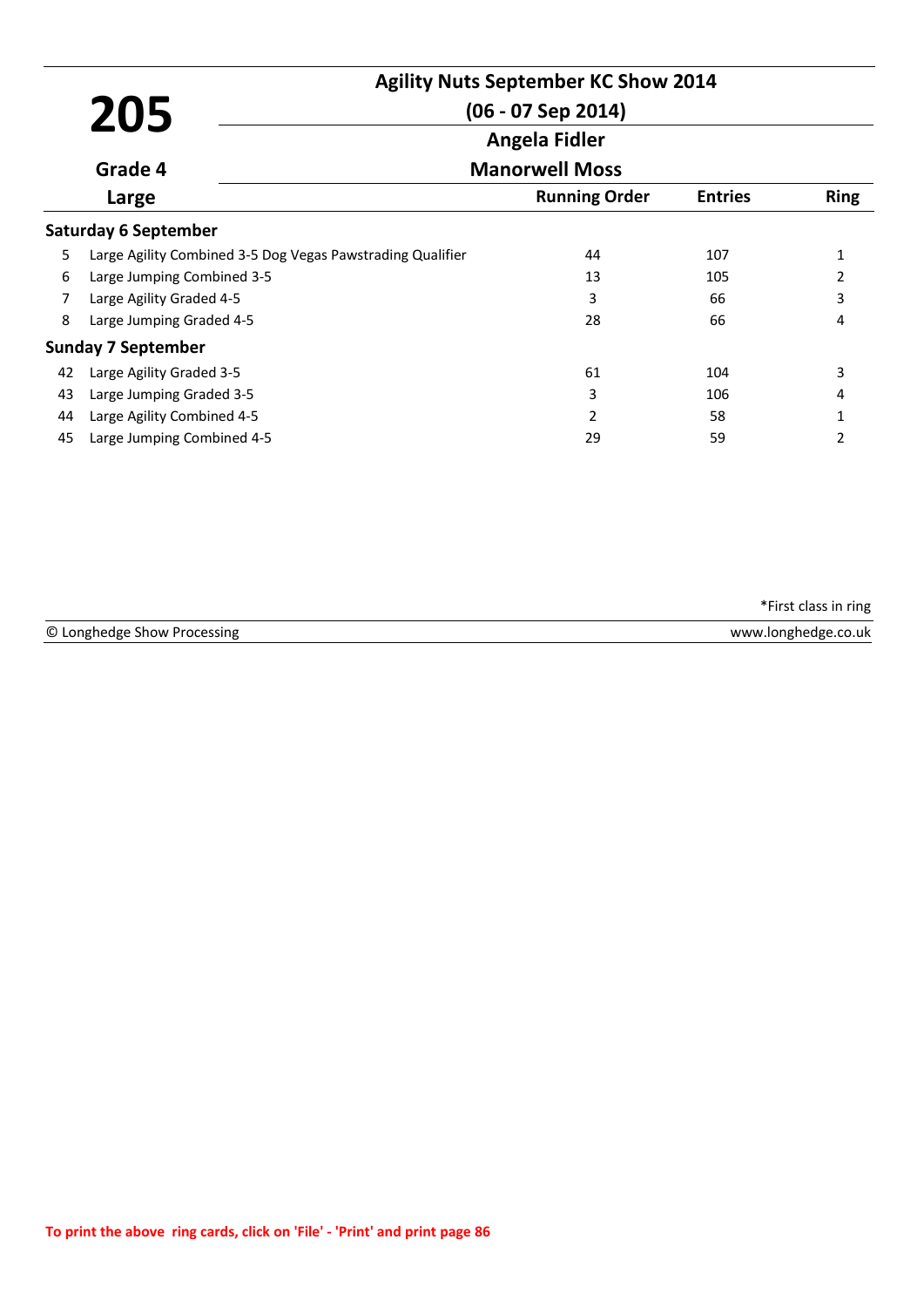|     |                                     | <b>Agility Nuts September KC Show 2014</b>          |                |                |  |
|-----|-------------------------------------|-----------------------------------------------------|----------------|----------------|--|
| 206 |                                     | $(06 - 07$ Sep 2014)                                |                |                |  |
|     |                                     | Angela Fidler<br><b>Manorwell Mill on the Floss</b> |                |                |  |
|     | Grade 3                             |                                                     |                |                |  |
|     | Large                               | <b>Running Order</b>                                | <b>Entries</b> | <b>Ring</b>    |  |
|     | <b>Saturday 6 September</b>         |                                                     |                |                |  |
| 35  | Anysize Jumping                     | 15                                                  | 17             | 4              |  |
| 36  | Anysize Helter Skelter              | 11                                                  | 15             | $\overline{2}$ |  |
| 37  | Agility Nuts ABL Steeplechase Pairs | 5                                                   | 26             |                |  |
|     | <b>Sunday 7 September</b>           |                                                     |                |                |  |
| 72  | Anysize Jumping                     | 7                                                   | 15             | 4              |  |
| 73  | Anysize Helter Skelter              | 10                                                  | 17             | $\mathcal{P}$  |  |
| 74  | Agility Nuts ABL Steeplechase Pairs | 5                                                   | 23             |                |  |

| © Longhedge | .       |
|-------------|---------|
| essing      | .uk     |
| 110 N.W     | ønenøe  |
| . ٢٥٢       | . C 3 E |
|             |         |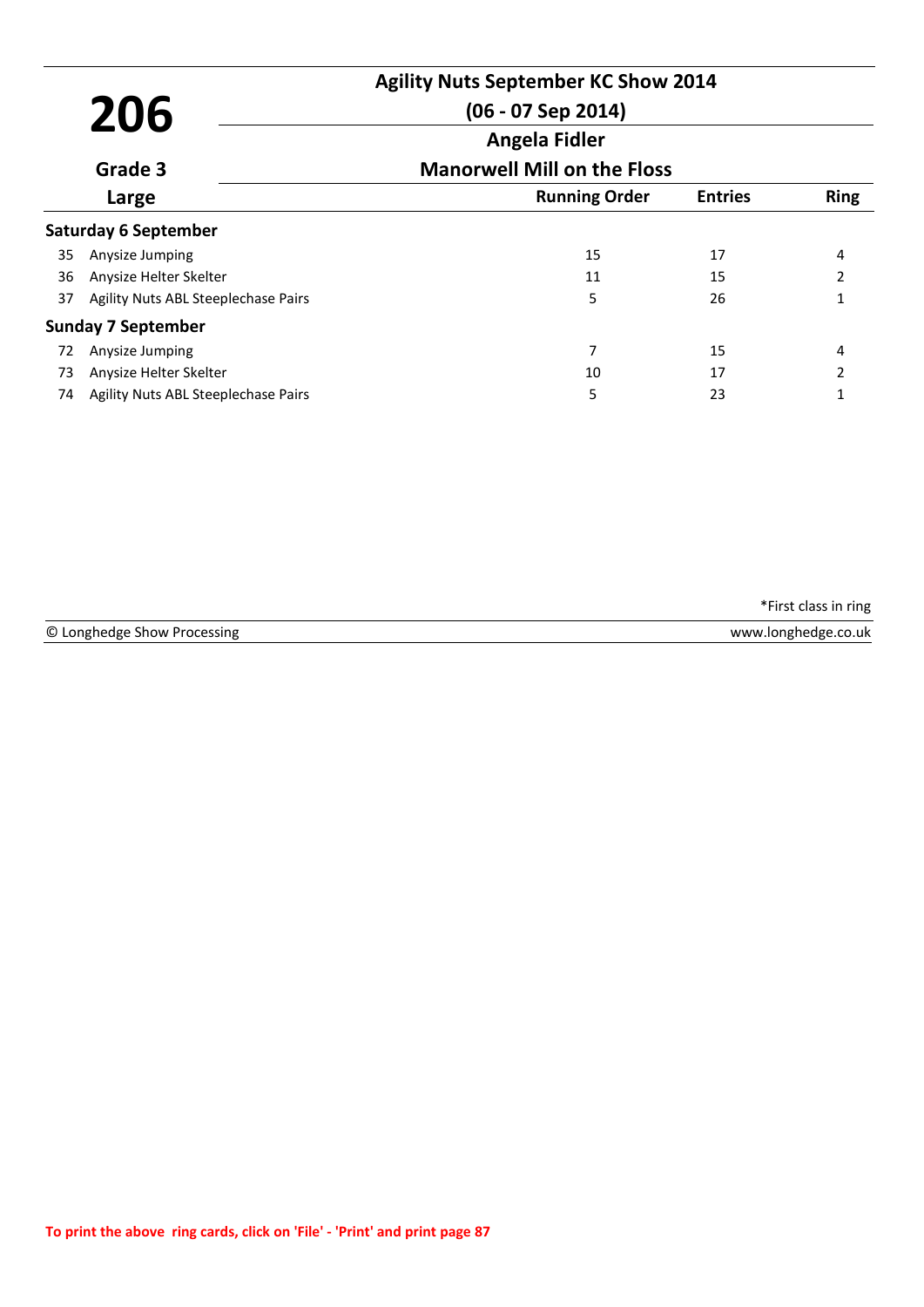|         | 379                         | <b>Agility Nuts September KC Show 2014</b><br>$(06 - 07$ Sep 2014)<br><b>Sharon Fox</b> |                |             |
|---------|-----------------------------|-----------------------------------------------------------------------------------------|----------------|-------------|
|         |                             |                                                                                         |                |             |
| Grade 1 |                             | <b>Wiccaweys Zippy</b>                                                                  |                |             |
|         | Large                       | <b>Running Order</b>                                                                    | <b>Entries</b> | <b>Ring</b> |
|         | <b>Saturday 6 September</b> |                                                                                         |                |             |
|         | Large Agility Combined 1-2  | 7                                                                                       | 24             | 3           |
|         | Large Jumping Combined 1-2  | 15                                                                                      | 25             | $2*$        |
| 3       | Large Agility Graded 1-3    | 33                                                                                      | 87             | 3           |
| 4       | Large Jumping Graded 1-3    | 29                                                                                      | 91             | 4           |

© Longhedge Show Processing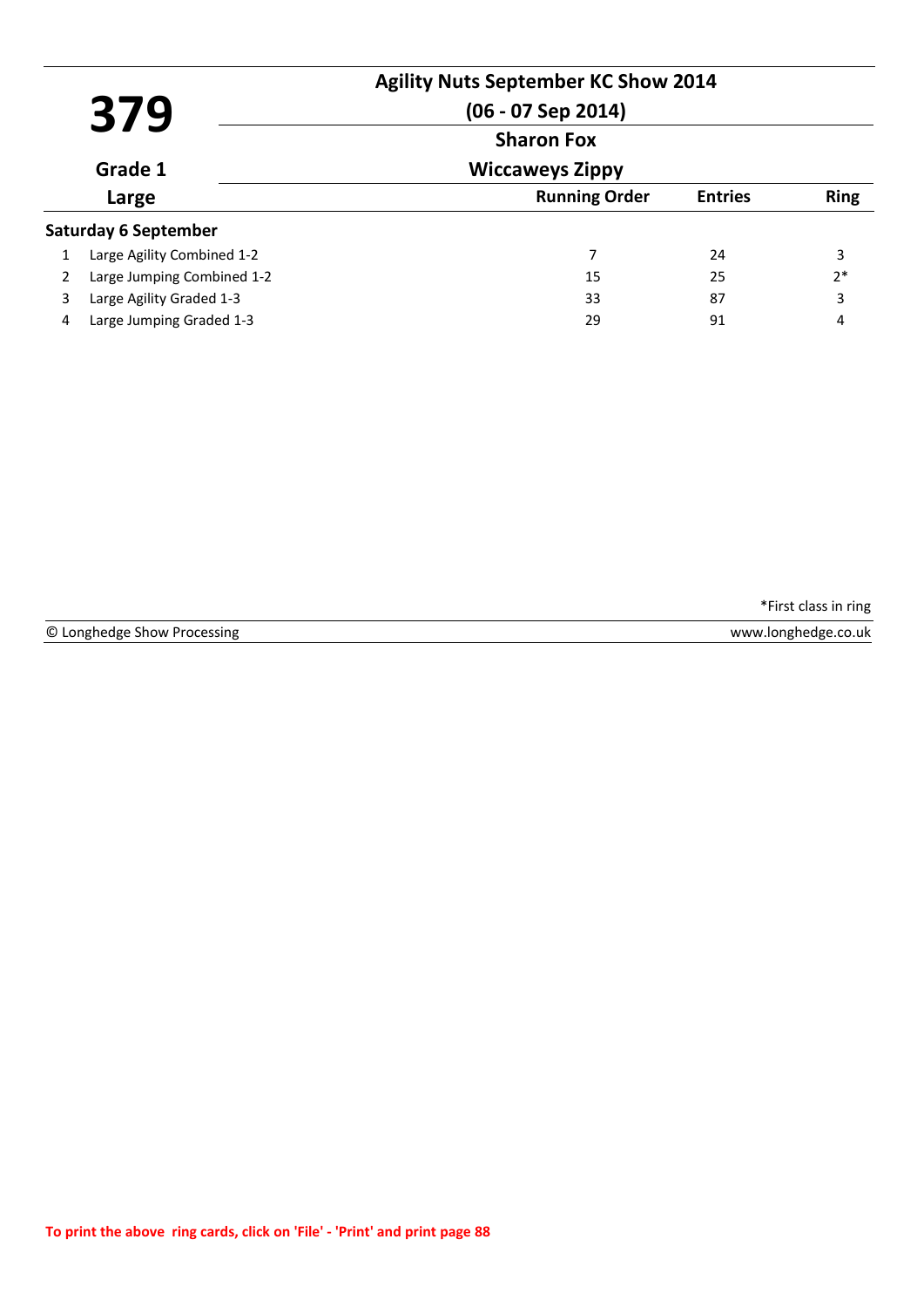|    |                                                         | <b>Agility Nuts September KC Show 2014</b> |                |                |
|----|---------------------------------------------------------|--------------------------------------------|----------------|----------------|
|    | 282                                                     | $(06 - 07$ Sep 2014)                       |                |                |
|    |                                                         | <b>Emma Gamble</b>                         |                |                |
|    | Grade 6                                                 | <b>Dynamite Didgeridoo</b>                 |                |                |
|    | Large                                                   | <b>Running Order</b>                       | <b>Entries</b> | <b>Ring</b>    |
|    | <b>Saturday 6 September</b>                             |                                            |                |                |
| 9  | Large Agility Grade 6 Dog Vegas First Contact Qualifier | 23                                         | 31             | 3              |
| 10 | Large Jumping Graded 6-7                                | 25                                         | 47             | 4              |
| 11 | Large Agility Combined 6-7                              | 38                                         | 42             | 1              |
| 12 | Large Jumping Combined 6-7                              | 26                                         | 40             | $\overline{2}$ |
| 14 | Agility Nuts Large Steeplechase Pairs                   | 21                                         | 28             | 1              |
|    | <b>Sunday 7 September</b>                               |                                            |                |                |
| 46 | Large Agility Graded 6-7                                | 44                                         | 49             | $2*$           |
| 47 | Large Jumping Graded 6-7                                | 6                                          | 52             | 1              |
| 48 | Large Agility Combined 6-7                              | 37                                         | 43             | 1              |
| 49 | Large Jumping Combined 6-7                              | 38                                         | 45             | 4              |
| 50 | Large ABC Jumping Combined 1-7 Dog Vegas LHSP Qualifier | 35                                         | 39             | 3              |

| ©Ι<br>ssing.<br>Anghedge<br>. oces | ).uk<br>,,,,,,,<br>. |
|------------------------------------|----------------------|
| . .                                |                      |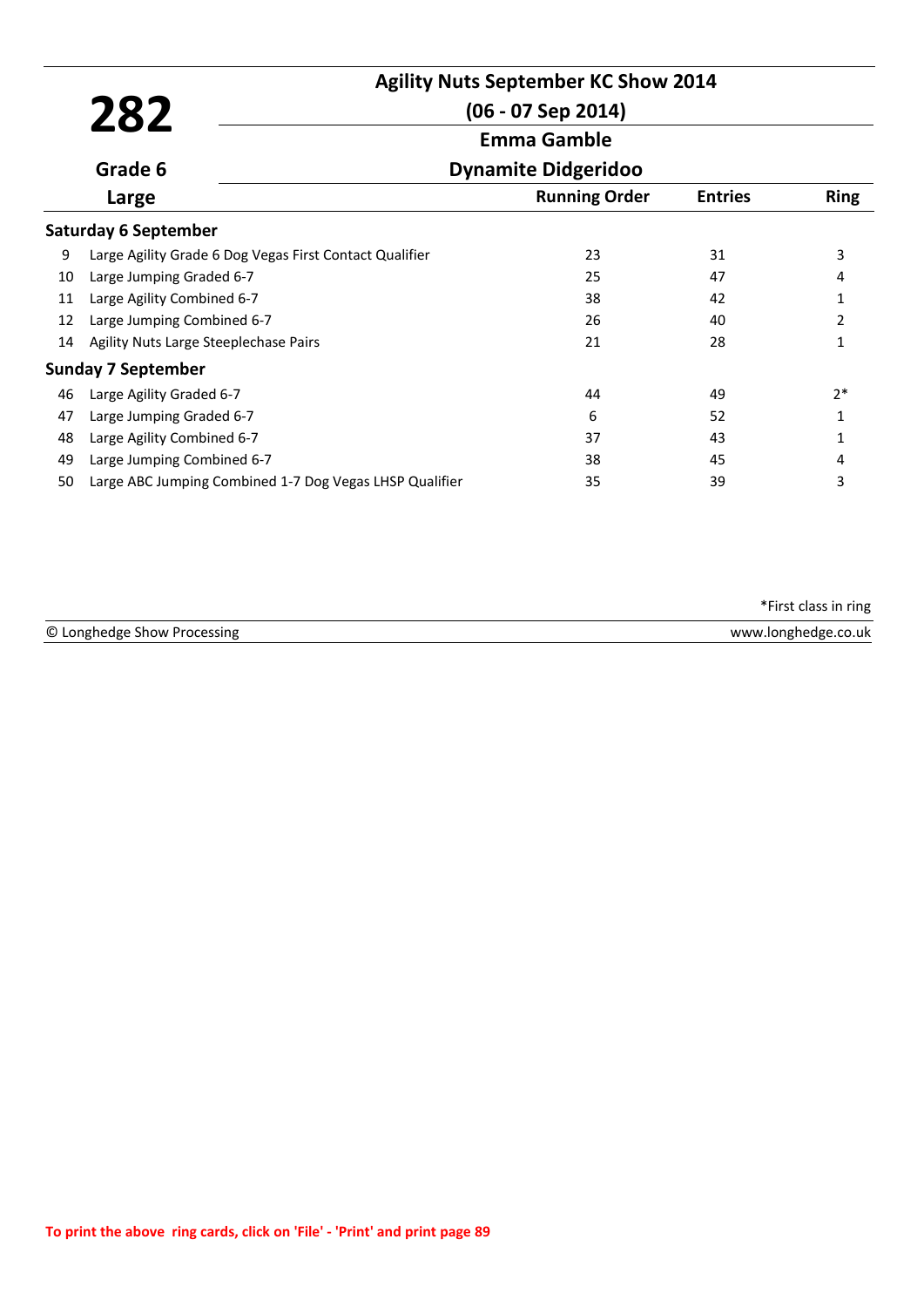|    | 283                                                     | <b>Agility Nuts September KC Show 2014</b><br>$(06 - 07$ Sep 2014) |                |             |
|----|---------------------------------------------------------|--------------------------------------------------------------------|----------------|-------------|
|    |                                                         | <b>Emma Gamble</b><br>Little Jack Sprat                            |                |             |
|    | Grade 5                                                 |                                                                    |                |             |
|    | Large                                                   | <b>Running Order</b>                                               | <b>Entries</b> | <b>Ring</b> |
|    | <b>Saturday 6 September</b>                             |                                                                    |                |             |
| 8  | Large Jumping Graded 4-5                                | 57                                                                 | 66             | 4           |
| 14 | Agility Nuts Large Steeplechase Pairs                   | 22                                                                 | 28             |             |
|    | <b>Sunday 7 September</b>                               |                                                                    |                |             |
| 43 | Large Jumping Graded 3-5                                | 79                                                                 | 106            | 4           |
| 50 | Large ABC Jumping Combined 1-7 Dog Vegas LHSP Qualifier | 33                                                                 | 39             | 3           |

© Longhedge Show Processing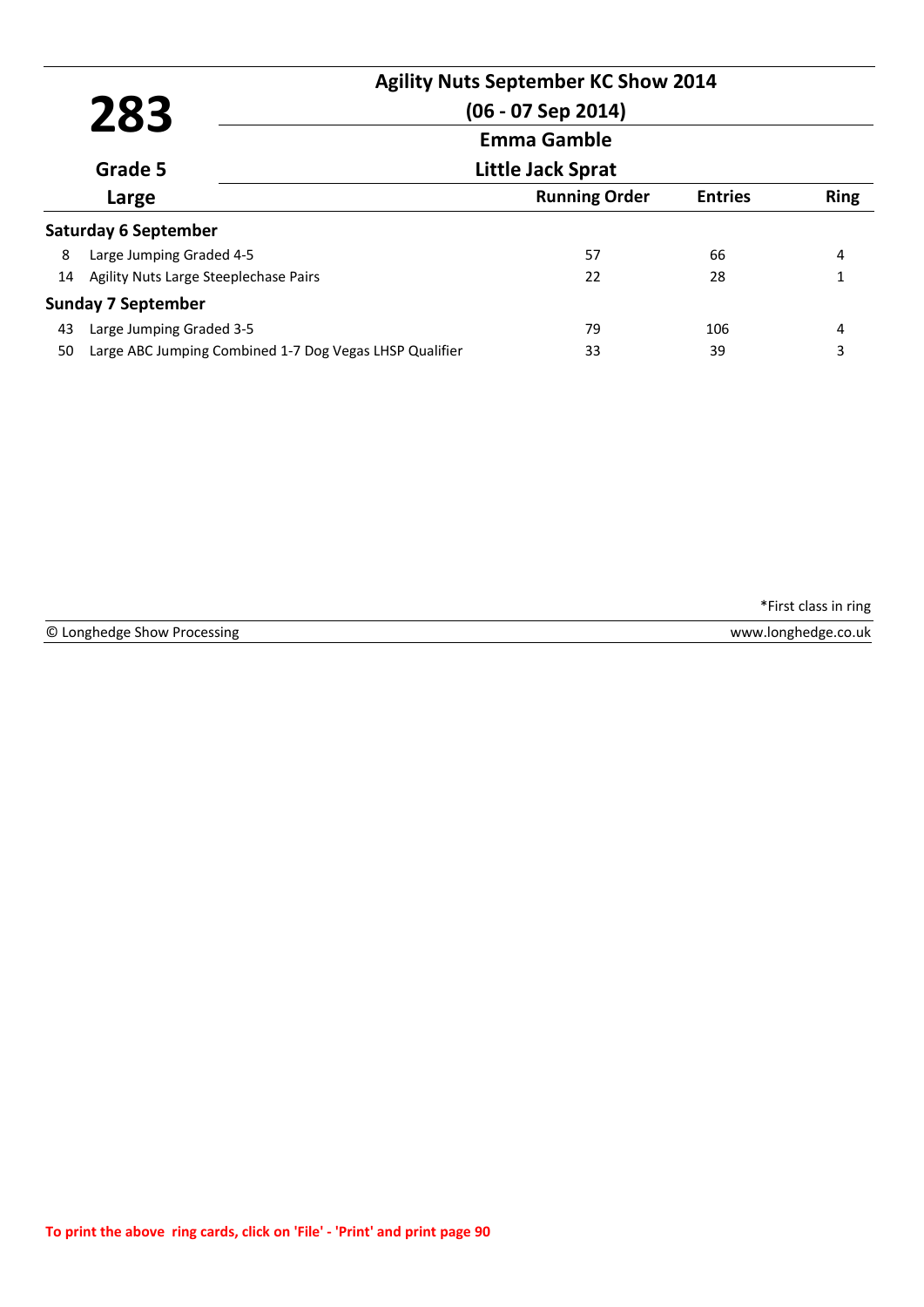|    | <b>Agility Nuts September KC Show 2014</b> |
|----|--------------------------------------------|
| 94 | $(06 - 07$ Sep 2014)                       |
|    | <b>Ella Garwood</b>                        |

#### **Cories Klever Cookie Candi AW(S)**

|       | Grade 6                                                 | <b>Cories Klever Cookie Candi AW(S)</b> |                |             |  |
|-------|---------------------------------------------------------|-----------------------------------------|----------------|-------------|--|
| Large |                                                         | <b>Running Order</b>                    | <b>Entries</b> | <b>Ring</b> |  |
|       | <b>Saturday 6 September</b>                             |                                         |                |             |  |
| 9     | Large Agility Grade 6 Dog Vegas First Contact Qualifier | 30                                      | 31             | 3           |  |
| 10    | Large Jumping Graded 6-7                                | 46                                      | 47             | 4           |  |
|       | <b>Sunday 7 September</b>                               |                                         |                |             |  |
| 46    | Large Agility Graded 6-7                                | 8                                       | 49             | $2*$        |  |
| 47    | Large Jumping Graded 6-7                                | 14                                      | 52             |             |  |
| 50    | Large ABC Jumping Combined 1-7 Dog Vegas LHSP Qualifier | 26                                      | 39             | 3           |  |

\*First class in ring

© Longhedge Show Processing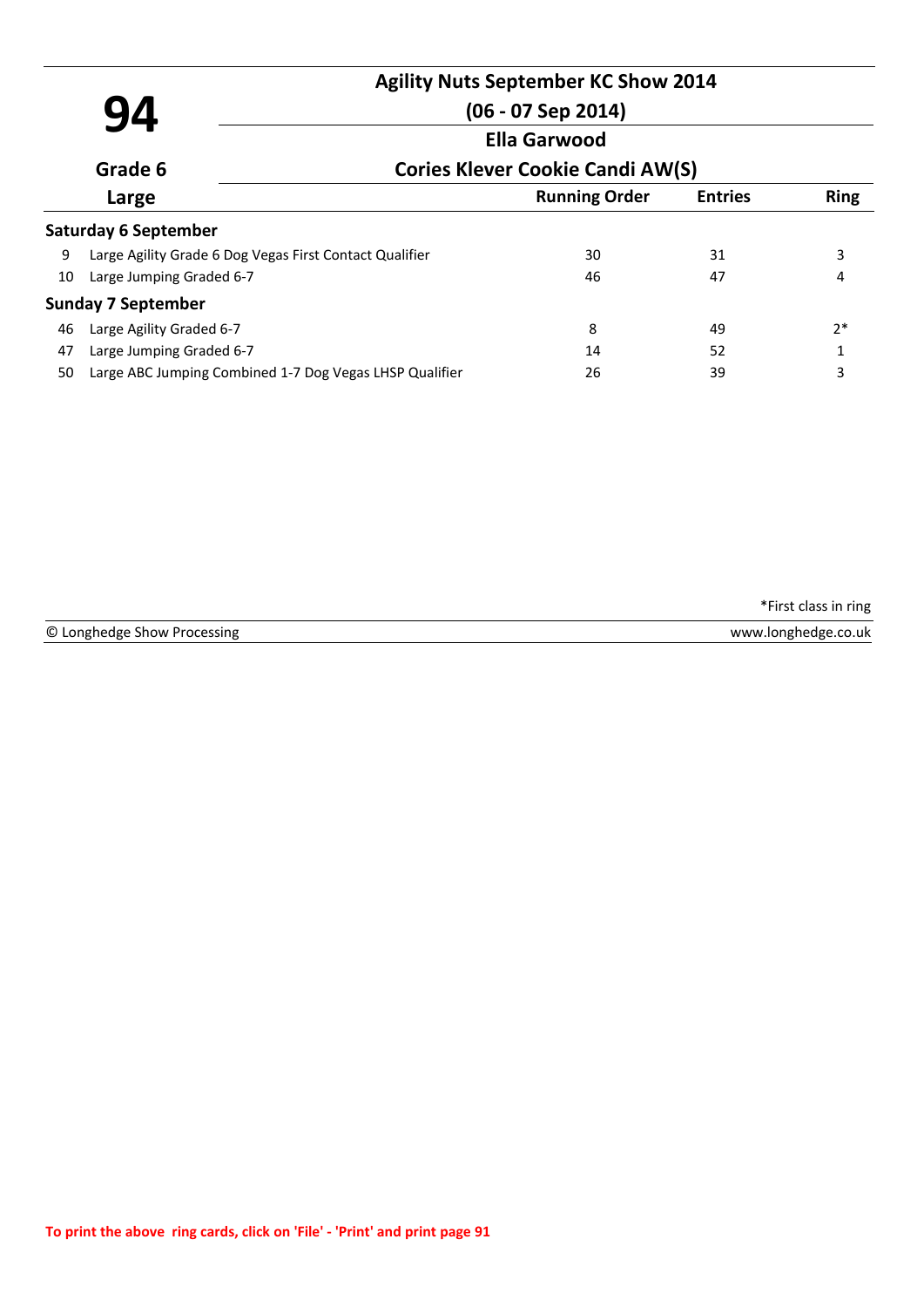|    | 112                         | <b>Agility Nuts September KC Show 2014</b><br>$(06 - 07$ Sep 2014) |                |             |
|----|-----------------------------|--------------------------------------------------------------------|----------------|-------------|
|    |                             | <b>Emma Gensmantel</b>                                             |                |             |
|    | Grade 1                     | <b>Mr Shadow</b>                                                   |                |             |
|    | <b>Medium</b>               | <b>Running Order</b>                                               | <b>Entries</b> | <b>Ring</b> |
|    | Saturday 6 September        |                                                                    |                |             |
| 15 | Medium Jumping Combined 1-2 | 2                                                                  | 5              | 2           |
| 16 | Medium Jumping Graded 1-3   | 8                                                                  | 14             |             |
| 17 | Medium Agility Combined 1-3 | 14                                                                 | 15             | 3           |
| 18 | Medium Agility Graded 1-4   | $\mathcal{P}$                                                      | 17             | 3           |
|    | <b>Sunday 7 September</b>   |                                                                    |                |             |
| 52 | Medium Agility Combined 1-2 | 4                                                                  | 4              | 2           |
| 53 | Medium Agility Graded 1-3   |                                                                    | 11             | 3           |
| 54 | Medium Jumping Combined 1-3 | 3                                                                  | 11             | 4           |
| 55 | Medium Jumping Graded 1-4   | 14                                                                 | 14             | 4           |

## Helping: Ring 1 Sat AM

© Longhedge Show Processing www.longhedge.co.uk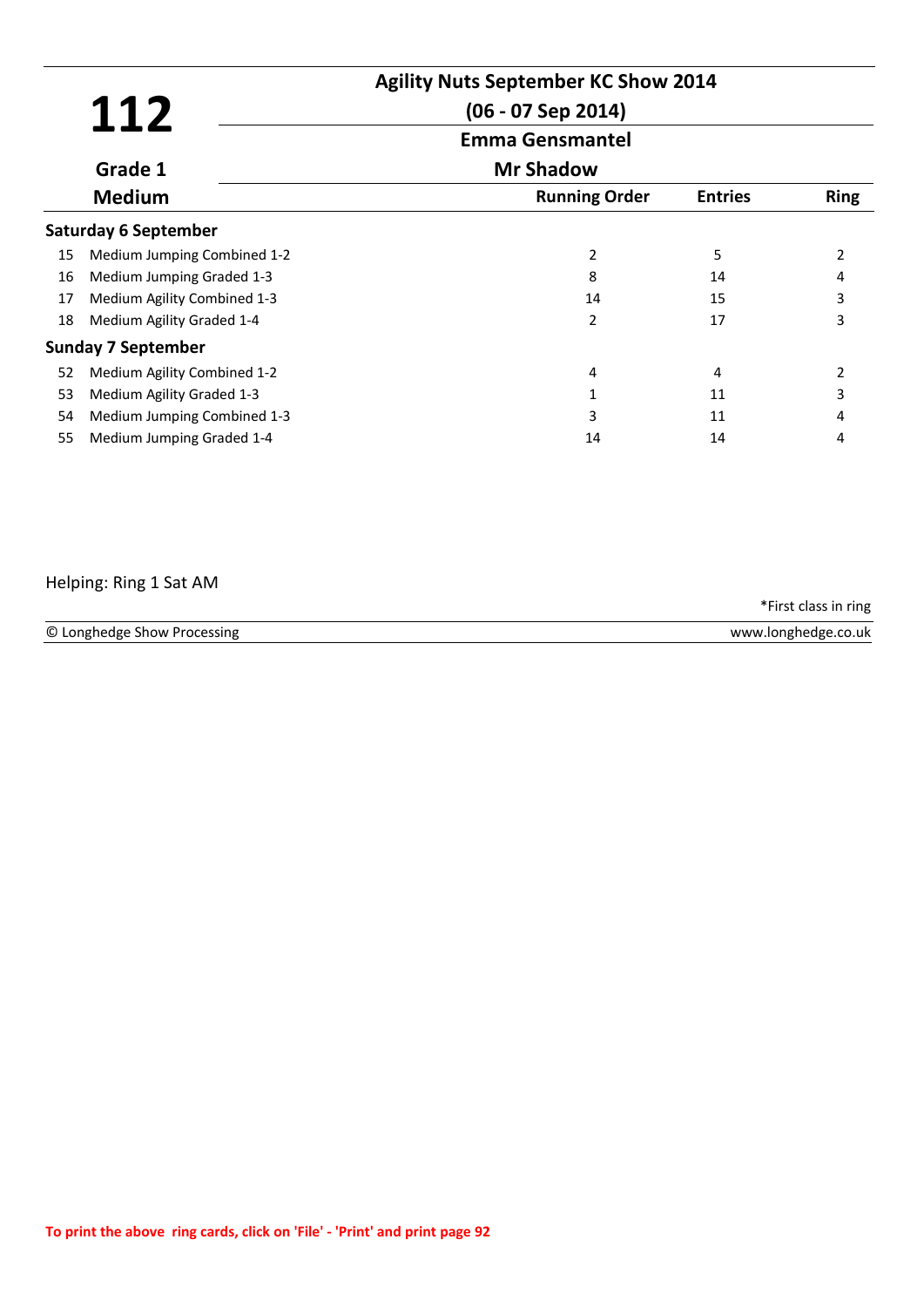|    |                                | <b>Agility Nuts September KC Show 2014</b> |                |             |
|----|--------------------------------|--------------------------------------------|----------------|-------------|
|    | 135                            | $(06 - 07$ Sep 2014)                       |                |             |
|    |                                | <b>Nicki George</b>                        |                |             |
|    | Grade 3                        | <b>Silver Dream Machine</b>                |                |             |
|    | Large                          | <b>Running Order</b>                       | <b>Entries</b> | <b>Ring</b> |
|    | <b>Sunday 7 September</b>      |                                            |                |             |
| 41 | Large Jumping Combined 1-3     | 30                                         | 72             | 3           |
| 43 | Large Jumping Graded 3-5       | 16                                         | 106            | 4           |
| 51 | Large WSD Jumping Combined 1-7 | 9                                          | 22             | 4           |

© Longhedge Show Processing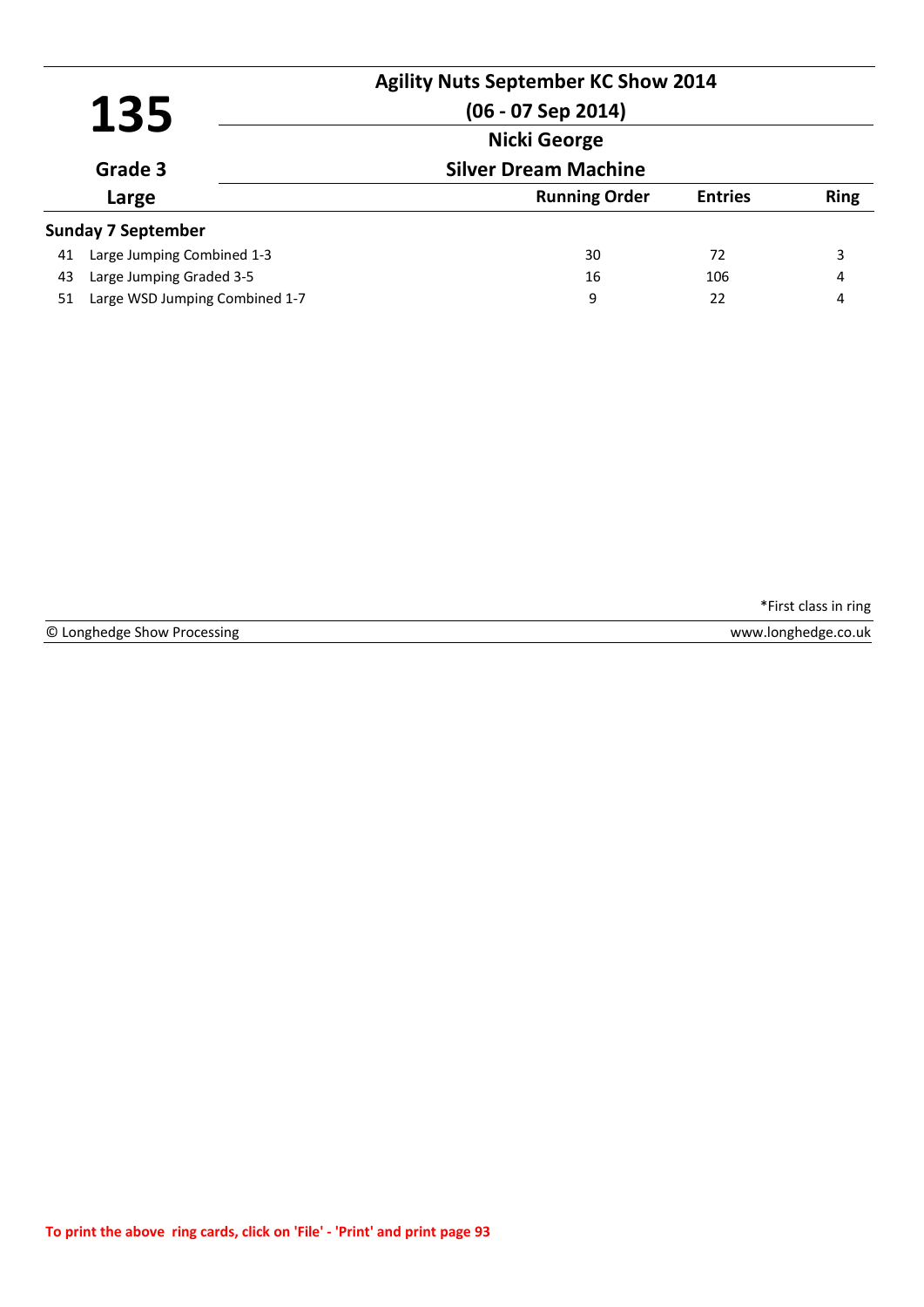|    | 136                                                | <b>Agility Nuts September KC Show 2014</b><br>$(06 - 07$ Sep 2014) |                |             |
|----|----------------------------------------------------|--------------------------------------------------------------------|----------------|-------------|
|    |                                                    |                                                                    |                |             |
|    | Grade 3                                            | <b>Goosecreek Chance Taker</b>                                     |                |             |
|    | Large                                              | <b>Running Order</b>                                               | <b>Entries</b> | <b>Ring</b> |
|    | <b>Sunday 7 September</b>                          |                                                                    |                |             |
| 40 | Large Agility Combined 1-3 Dog Vegas FPP Qualifier | 30                                                                 | 73             | $1^*$       |
| 41 | Large Jumping Combined 1-3                         | 14                                                                 | 72             | 3           |
| 42 | Large Agility Graded 3-5                           | 14                                                                 | 104            | 3           |
| 43 | Large Jumping Graded 3-5                           | 100                                                                | 106            | 4           |

© Longhedge Show Processing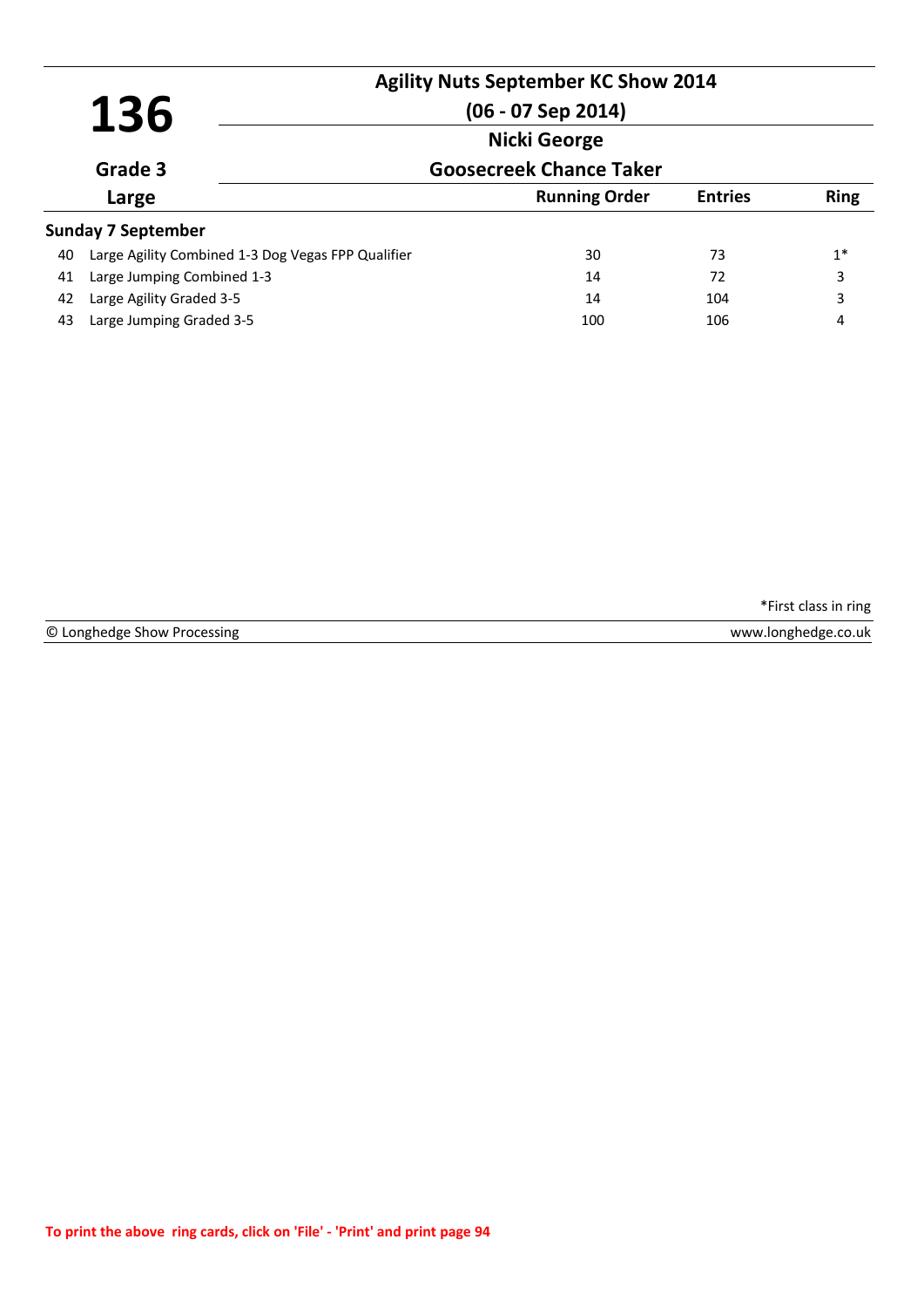|    |                             | <b>Agility Nuts September KC Show 2014</b>                 |                      |                |              |  |
|----|-----------------------------|------------------------------------------------------------|----------------------|----------------|--------------|--|
|    | 21                          |                                                            | $(06 - 07$ Sep 2014) |                |              |  |
|    |                             |                                                            | <b>John Gilbert</b>  |                |              |  |
|    | Grade 4                     | Jinx By Golly Wow AW(G)                                    |                      |                |              |  |
|    | Large                       |                                                            | <b>Running Order</b> | <b>Entries</b> | <b>Ring</b>  |  |
|    | <b>Saturday 6 September</b> |                                                            |                      |                |              |  |
| 5  |                             | Large Agility Combined 3-5 Dog Vegas Pawstrading Qualifier | 90                   | 107            | $\mathbf{1}$ |  |
| 6  | Large Jumping Combined 3-5  |                                                            | 15                   | 105            | 2            |  |
| 7  | Large Agility Graded 4-5    |                                                            | 13                   | 66             | 3            |  |
|    | <b>Sunday 7 September</b>   |                                                            |                      |                |              |  |
| 42 | Large Agility Graded 3-5    |                                                            | 36                   | 104            | 3            |  |
| 43 | Large Jumping Graded 3-5    |                                                            | 51                   | 106            | 4            |  |
| 44 | Large Agility Combined 4-5  |                                                            | 41                   | 58             |              |  |
|    |                             |                                                            |                      |                |              |  |

## Helping: Ring 4 Sat AM

© Longhedge Show Processing www.longhedge.co.uk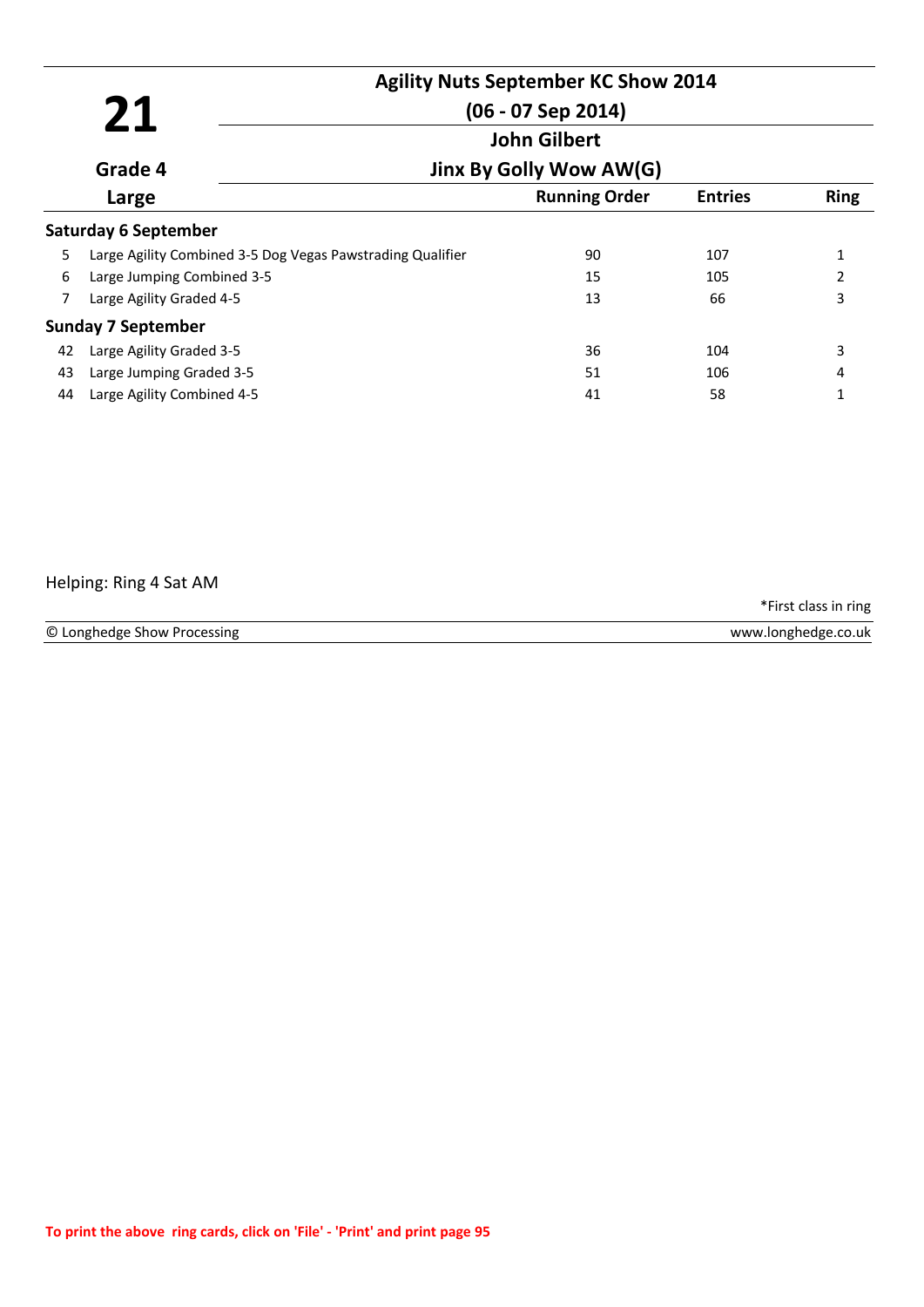|    | 449                                                        | <b>Agility Nuts September KC Show 2014</b><br>$(06 - 07$ Sep 2014) |                |               |  |  |
|----|------------------------------------------------------------|--------------------------------------------------------------------|----------------|---------------|--|--|
|    |                                                            | <b>Karen Gittoes</b>                                               |                |               |  |  |
|    | Grade 4                                                    | <b>Maginmoor Master Jake</b>                                       |                |               |  |  |
|    | Large                                                      | <b>Running Order</b>                                               | <b>Entries</b> | <b>Ring</b>   |  |  |
|    | <b>Saturday 6 September</b>                                |                                                                    |                |               |  |  |
| 5  | Large Agility Combined 3-5 Dog Vegas Pawstrading Qualifier | 6                                                                  | 107            | $\mathbf{1}$  |  |  |
| 6  | Large Jumping Combined 3-5                                 | 76                                                                 | 105            | 2             |  |  |
| 7  | Large Agility Graded 4-5                                   | 46                                                                 | 66             | 3             |  |  |
| 8  | Large Jumping Graded 4-5                                   | 41                                                                 | 66             | 4             |  |  |
| 14 | Agility Nuts Large Steeplechase Pairs                      | 10                                                                 | 28             | 1             |  |  |
|    | <b>Sunday 7 September</b>                                  |                                                                    |                |               |  |  |
| 42 | Large Agility Graded 3-5                                   | 38                                                                 | 104            | 3             |  |  |
| 43 | Large Jumping Graded 3-5                                   | 99                                                                 | 106            | 4             |  |  |
| 44 | Large Agility Combined 4-5                                 | 15                                                                 | 58             | 1             |  |  |
| 45 | Large Jumping Combined 4-5                                 | 10                                                                 | 59             | $\mathcal{L}$ |  |  |

# Helping: Ring 1 Sat PM

| © Longhedge Show<br>Processing | v.longhedge.co<br>www<br>$-.$ CO.UK |
|--------------------------------|-------------------------------------|
|                                |                                     |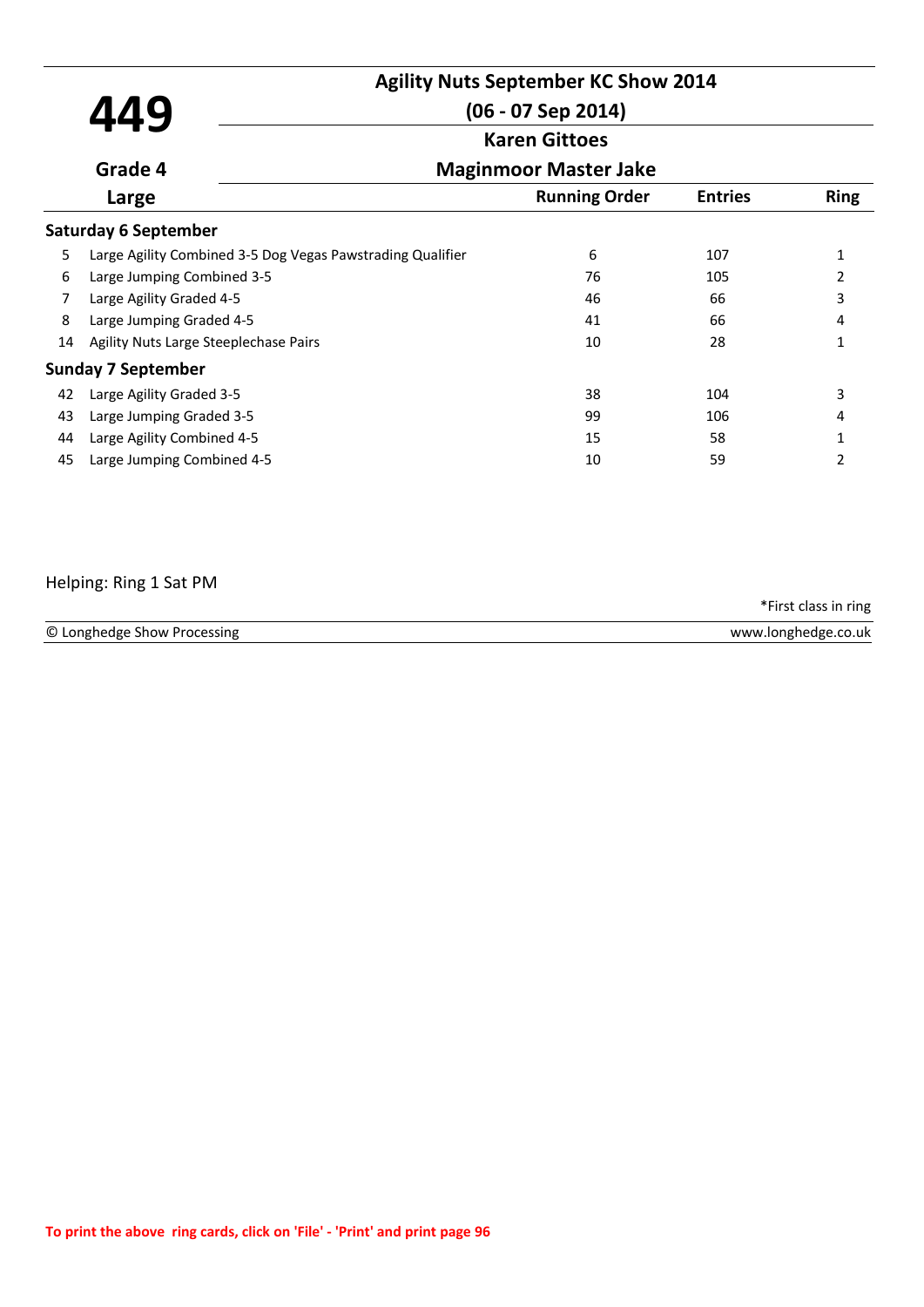|         | 450                                                        | $(06 - 07$ Sep 2014)          | <b>Agility Nuts September KC Show 2014</b> |                |             |
|---------|------------------------------------------------------------|-------------------------------|--------------------------------------------|----------------|-------------|
|         |                                                            |                               | <b>Karen Gittoes</b>                       |                |             |
| Grade 3 |                                                            | <b>Maginmoor Master Ollie</b> |                                            |                |             |
|         | Large                                                      |                               | <b>Running Order</b>                       | <b>Entries</b> | <b>Ring</b> |
|         | <b>Saturday 6 September</b>                                |                               |                                            |                |             |
| 3       | Large Agility Graded 1-3                                   |                               | 77                                         | 87             | 3           |
| 5.      | Large Agility Combined 3-5 Dog Vegas Pawstrading Qualifier |                               | 98                                         | 107            |             |
|         | <b>Sunday 7 September</b>                                  |                               |                                            |                |             |
| 40      | Large Agility Combined 1-3 Dog Vegas FPP Qualifier         |                               | 3                                          | 73             | $1^*$       |
| 42      | Large Agility Graded 3-5                                   |                               | 29                                         | 104            | 3           |

© Longhedge Show Processing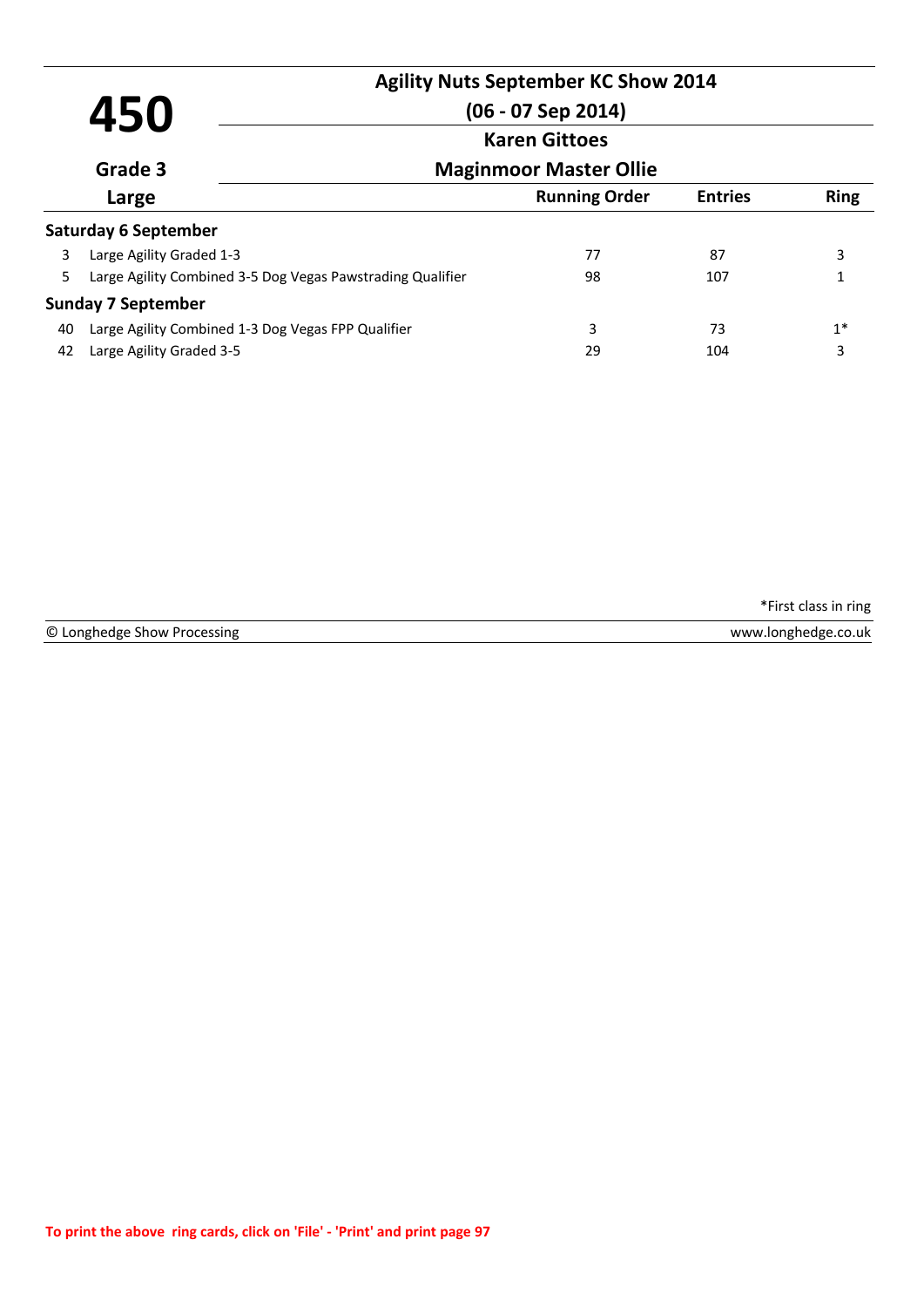|    | 120                                 | <b>Agility Nuts September KC Show 2014</b><br>$(06 - 07$ Sep 2014) |                |             |
|----|-------------------------------------|--------------------------------------------------------------------|----------------|-------------|
|    |                                     | <b>Sally Grant</b>                                                 |                |             |
|    | Grade 6                             | <b>Molly Moo Pop (AWS)</b>                                         |                |             |
|    | <b>Small</b>                        | <b>Running Order</b>                                               | <b>Entries</b> | <b>Ring</b> |
|    | <b>Saturday 6 September</b>         |                                                                    |                |             |
| 29 | Small Jumping Graded 4-7            | 40                                                                 | 40             | 2           |
| 30 | Small Agility Combined 4-7          | 10                                                                 | 30             | $3*$        |
| 31 | Small Agility Graded 5-7            | 31                                                                 | 32             | 1           |
| 32 | Small Jumping Combined 6-7          | 7                                                                  | 21             | 4           |
|    | <b>Sunday 7 September</b>           |                                                                    |                |             |
| 74 | Agility Nuts ABL Steeplechase Pairs | 19                                                                 | 23             | 1           |

| hedge Show Processing<br>, Longhedge Show 「 | www.longhedge.co.uk |
|---------------------------------------------|---------------------|
|                                             |                     |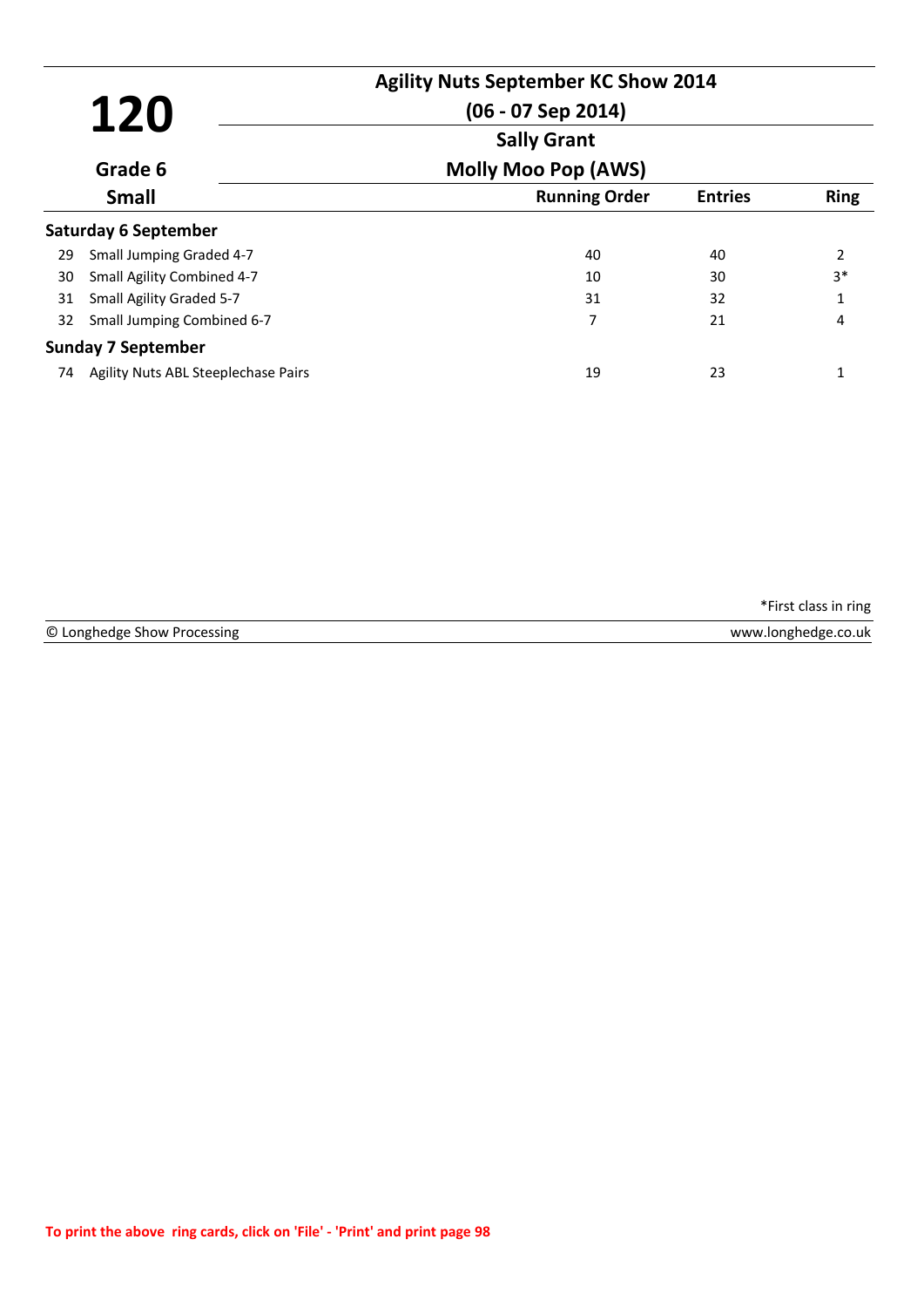| 121 |                                   | <b>Agility Nuts September KC Show 2014</b><br>$(06 - 07$ Sep 2014) |                |             |
|-----|-----------------------------------|--------------------------------------------------------------------|----------------|-------------|
|     |                                   | <b>Sally Grant</b>                                                 |                |             |
|     | Grade 5                           | <b>Hollymow Spotlit Shadow</b>                                     |                |             |
|     | <b>Small</b>                      | <b>Running Order</b>                                               | <b>Entries</b> | <b>Ring</b> |
|     | Saturday 6 September              |                                                                    |                |             |
| 28  | <b>Small Jumping Combined 3-5</b> | 13                                                                 | 18             | 2           |
| 29  | Small Jumping Graded 4-7          | 29                                                                 | 40             | 2           |
| 30  | Small Agility Combined 4-7        | 30                                                                 | 30             | $3*$        |
| 31  | Small Agility Graded 5-7          | 18                                                                 | 32             | 1           |

|  | © Longhedge Show Processing |  |  |  |
|--|-----------------------------|--|--|--|
|--|-----------------------------|--|--|--|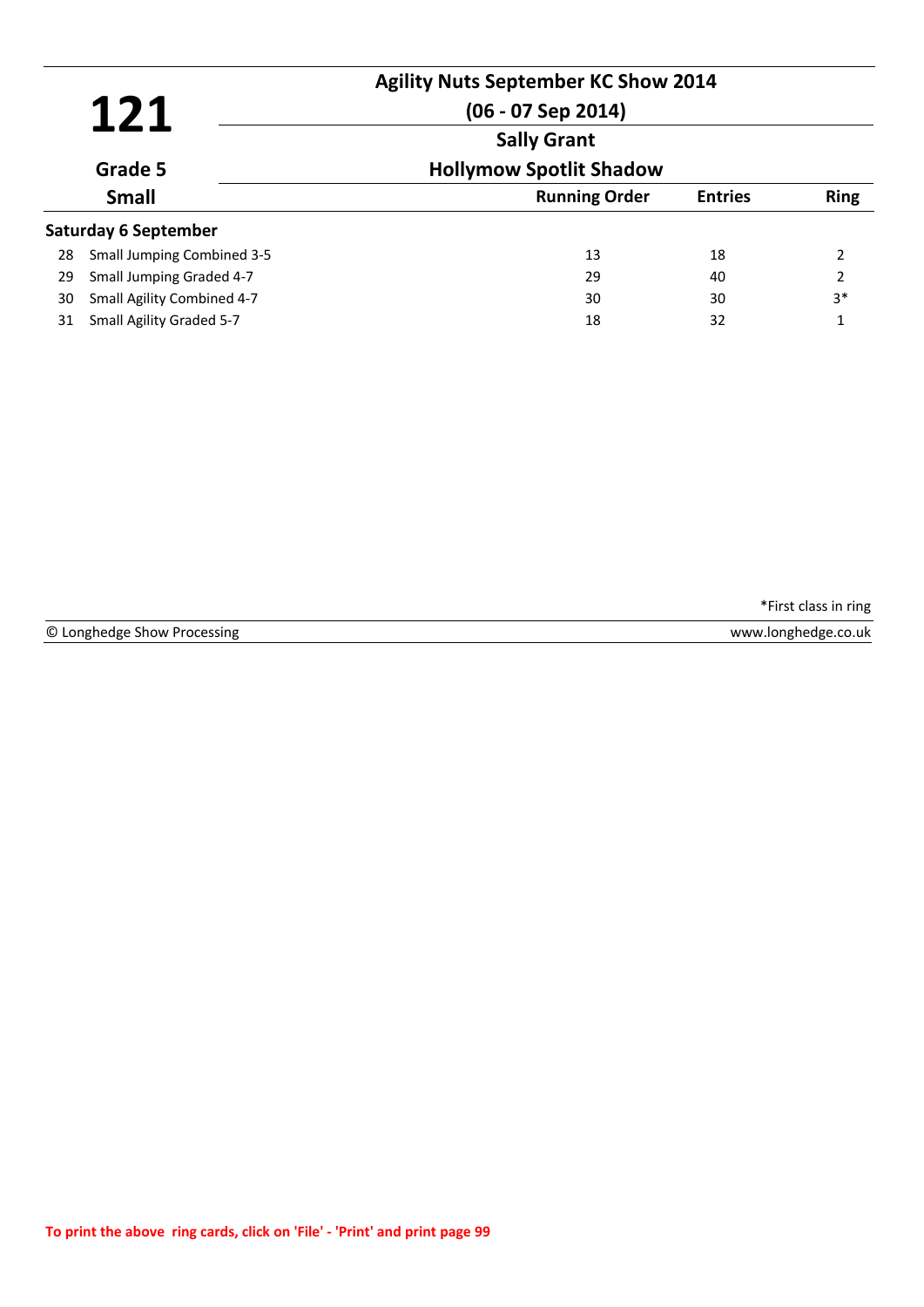|         |                                     | <b>Agility Nuts September KC Show 2014</b><br>$(06 - 07$ Sep 2014) |                |             |
|---------|-------------------------------------|--------------------------------------------------------------------|----------------|-------------|
| Grade 7 |                                     | <b>Hannah Grantham</b><br><b>Bibbity Bobbity Boo AW(G)</b>         |                |             |
|         | <b>Small</b>                        | <b>Running Order</b>                                               | <b>Entries</b> | <b>Ring</b> |
|         | <b>Saturday 6 September</b>         |                                                                    |                |             |
| 29      | Small Jumping Graded 4-7            | 16                                                                 | 40             | 2           |
| 30      | Small Agility Combined 4-7          | 3                                                                  | 30             | $3*$        |
| 31      | Small Agility Graded 5-7            | 15                                                                 | 32             | 1           |
| 32      | Small Jumping Combined 6-7          | 18                                                                 | 21             | 4           |
| 37      | Agility Nuts ABL Steeplechase Pairs | 18                                                                 | 26             |             |

| Helping: Scrimer Ring 4, Sun     |                      |
|----------------------------------|----------------------|
| <b>Camping booked, Pitch: 51</b> | *First class in ring |
| © Longhedge Show Processing      | www.longhedge.co.uk  |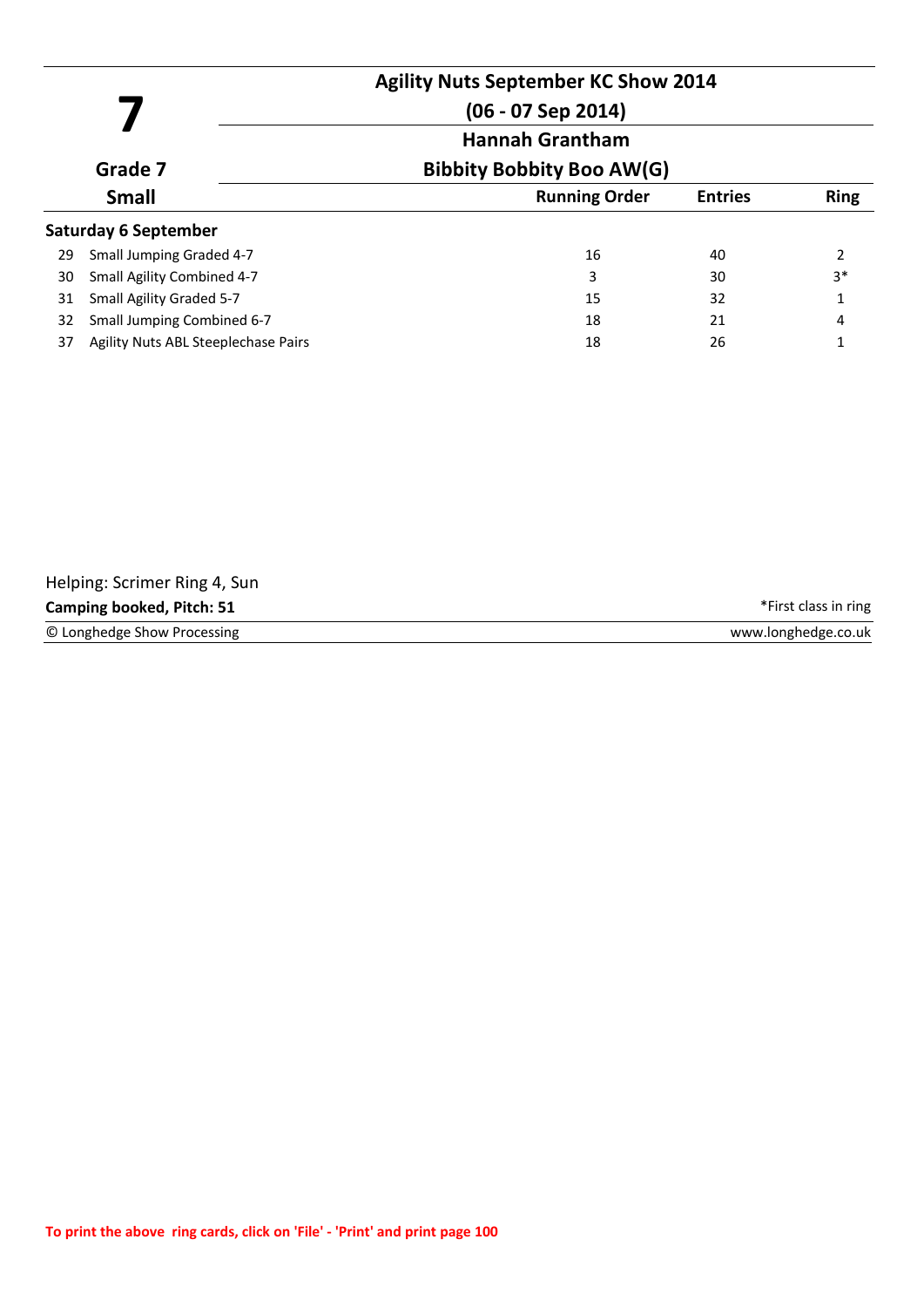|    |                                     | <b>Agility Nuts September KC Show 2014</b><br>$(06 - 07$ Sep 2014)<br><b>Hannah Grantham</b> |                |                |
|----|-------------------------------------|----------------------------------------------------------------------------------------------|----------------|----------------|
|    | Grade 7                             | <b>One Fantastic Fluke AW(S)</b>                                                             |                |                |
|    | <b>Small</b>                        | <b>Running Order</b>                                                                         | <b>Entries</b> | <b>Ring</b>    |
|    | <b>Saturday 6 September</b>         |                                                                                              |                |                |
| 29 | Small Jumping Graded 4-7            | 17                                                                                           | 40             | $\overline{2}$ |
| 30 | Small Agility Combined 4-7          | 17                                                                                           | 30             | $3*$           |
| 31 | Small Agility Graded 5-7            | 4                                                                                            | 32             | 1              |
| 32 | Small Jumping Combined 6-7          | 10                                                                                           | 21             | 4              |
| 37 | Agility Nuts ABL Steeplechase Pairs | 24                                                                                           | 26             | 1              |

© Longhedge Show Processing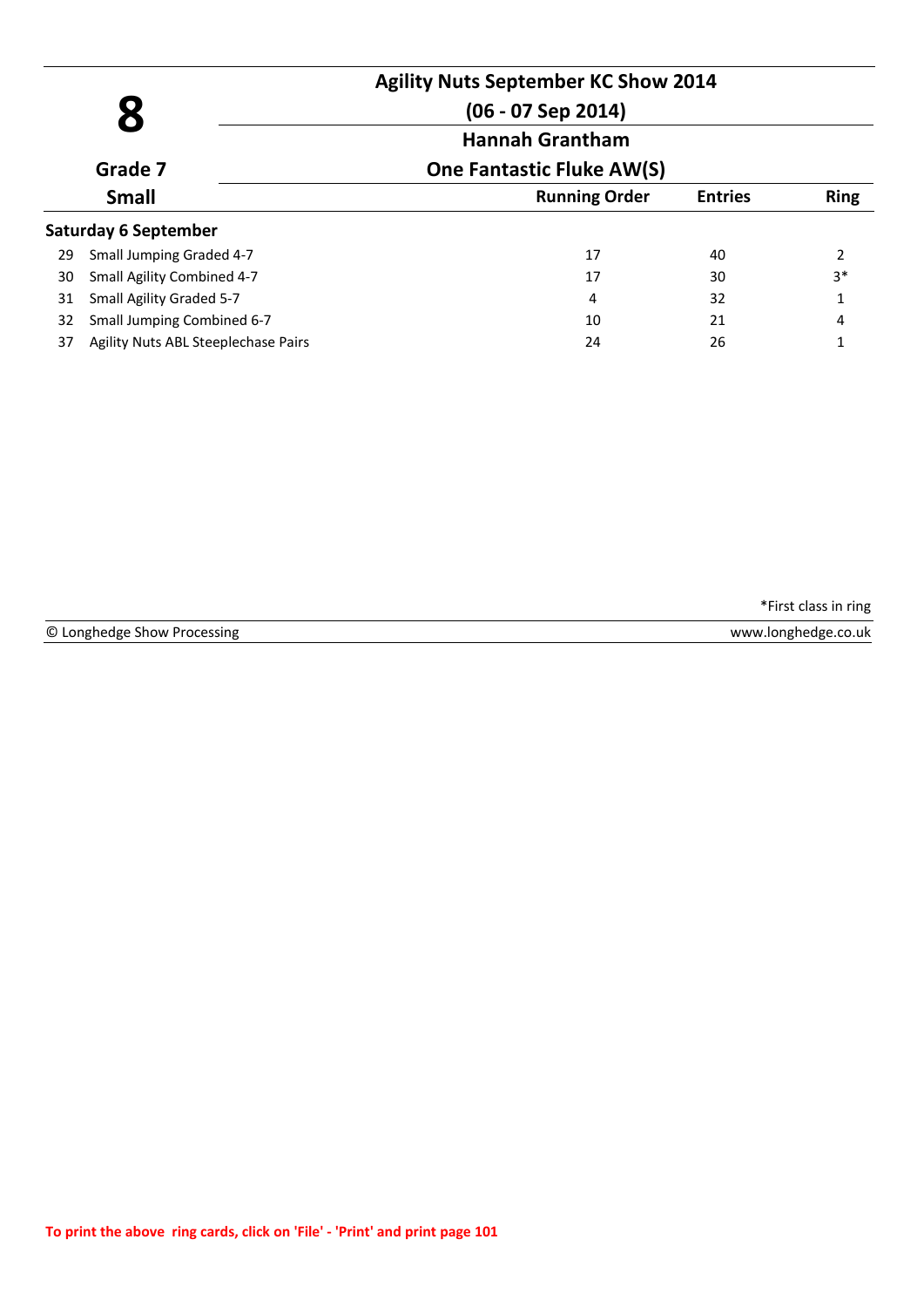|    |                                                    | <b>Agility Nuts September KC Show 2014</b> |                |             |
|----|----------------------------------------------------|--------------------------------------------|----------------|-------------|
|    | 424                                                | $(06 - 07$ Sep 2014)                       |                |             |
|    |                                                    | <b>Jane Gray</b>                           |                |             |
|    | Grade 1                                            | <b>Sir Gregory of Grayturn</b>             |                |             |
|    | Large                                              | <b>Running Order</b>                       | <b>Entries</b> | <b>Ring</b> |
|    | <b>Saturday 6 September</b>                        |                                            |                |             |
| 1  | Large Agility Combined 1-2                         | 22                                         | 24             | 3           |
| 2  | Large Jumping Combined 1-2                         | 17                                         | 25             | $2*$        |
| 3  | Large Agility Graded 1-3                           | 21                                         | 87             | 3           |
| 4  | Large Jumping Graded 1-3                           | 39                                         | 91             | 4           |
|    | <b>Sunday 7 September</b>                          |                                            |                |             |
| 38 | Large Agility Graded 1-2                           | 18                                         | 22             | 3           |
| 39 | Large Jumping Graded 1-2                           | 10                                         | 22             | 4           |
| 40 | Large Agility Combined 1-3 Dog Vegas FPP Qualifier | 18                                         | 73             | $1*$        |
| 41 | Large Jumping Combined 1-3                         | 17                                         | 72             | 3           |

© Longhedge Show Processing www.longhedge.co.uk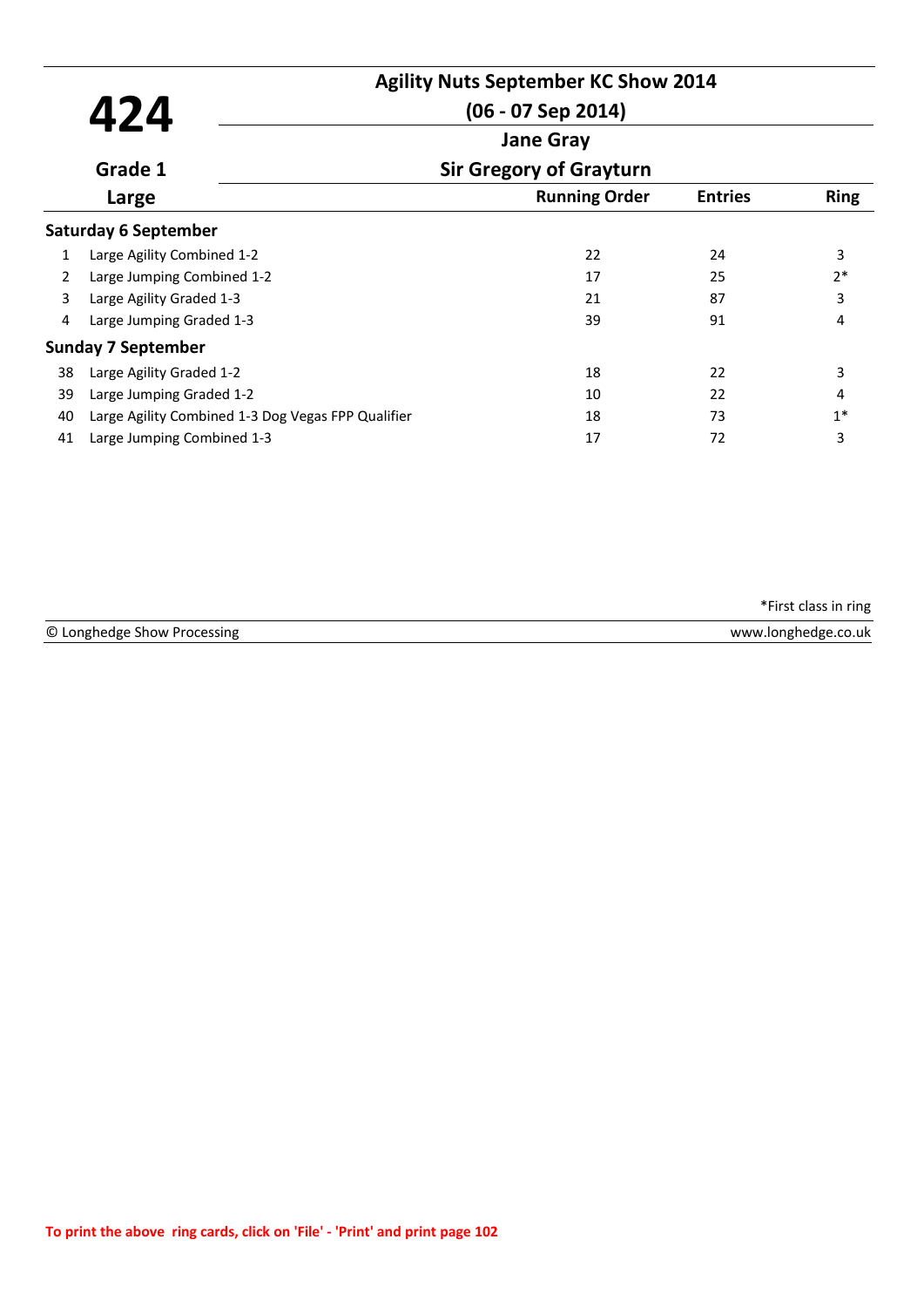| 403                              | <b>Agility Nuts September KC Show 2014</b><br>$(06 - 07$ Sep 2014) |                |             |
|----------------------------------|--------------------------------------------------------------------|----------------|-------------|
|                                  | <b>Althea Green</b>                                                |                |             |
| Grade 4                          | <b>Brindle Bob</b>                                                 |                |             |
| <b>Small</b>                     | <b>Running Order</b>                                               | <b>Entries</b> | <b>Ring</b> |
| <b>Saturday 6 September</b>      |                                                                    |                |             |
| Small Agility Graded 1-4<br>27   | 2                                                                  | 22             | 3           |
| Small Agility Combined 4-7<br>30 | 20                                                                 | 30             | $3*$        |

## Helping: Ring 1 Sat AM

\*First class in ring

© Longhedge Show Processing www.longhedge.co.uk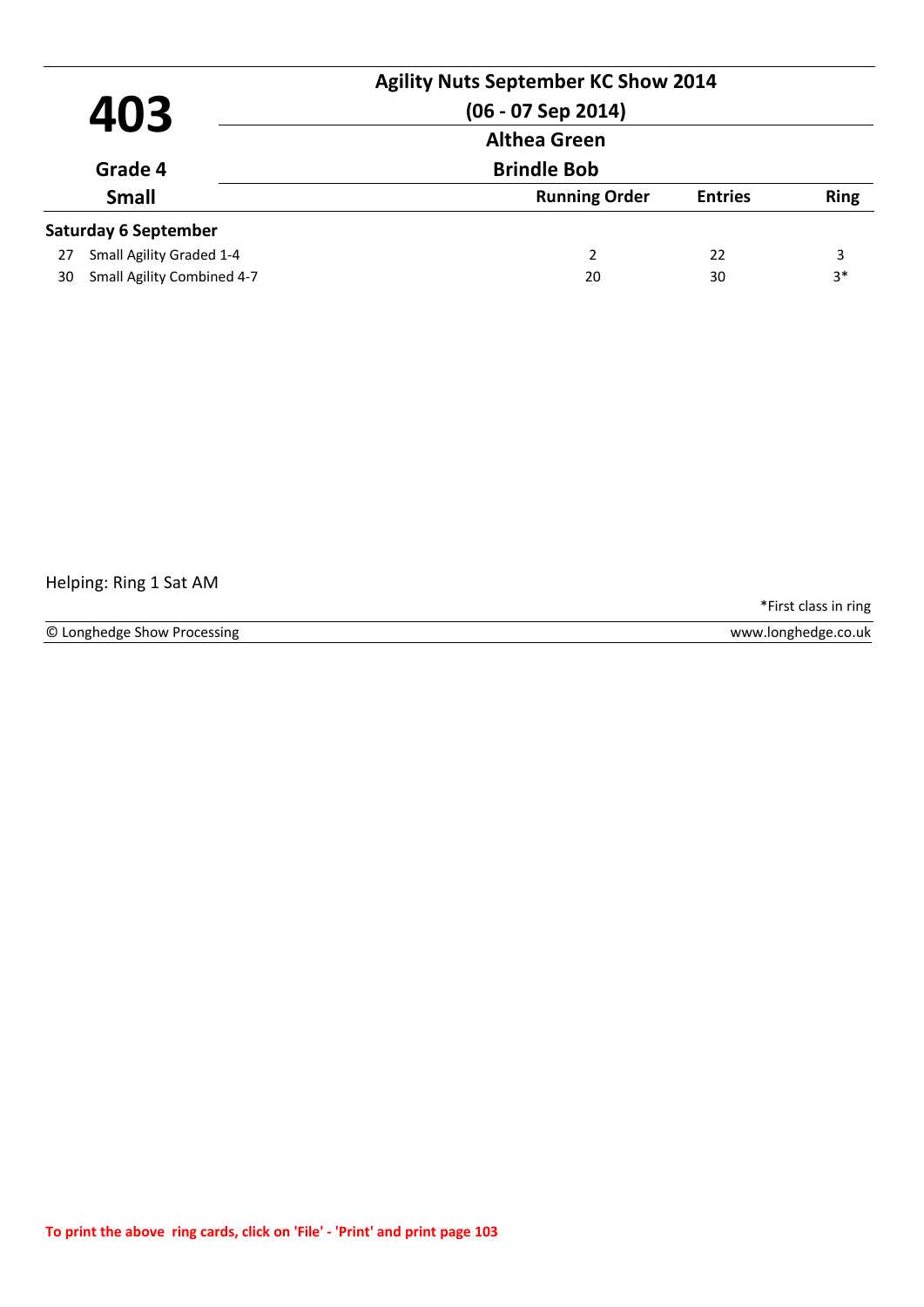|    | 404                               | <b>Agility Nuts September KC Show 2014</b><br>$(06 - 07$ Sep 2014) |                |                |
|----|-----------------------------------|--------------------------------------------------------------------|----------------|----------------|
|    |                                   | <b>Althea Green</b>                                                |                |                |
|    | Grade 4                           | <b>Just A Mo</b>                                                   |                |                |
|    | <b>Small</b>                      | <b>Running Order</b>                                               | <b>Entries</b> | <b>Ring</b>    |
|    | <b>Saturday 6 September</b>       |                                                                    |                |                |
| 27 | Small Agility Graded 1-4          | 9                                                                  | 22             | 3              |
| 28 | <b>Small Jumping Combined 3-5</b> | 9                                                                  | 18             | 2              |
| 29 | Small Jumping Graded 4-7          | 26                                                                 | 40             | $\overline{2}$ |
| 30 | Small Agility Combined 4-7        | 22                                                                 | 30             | $3*$           |

© Longhedge Show Processing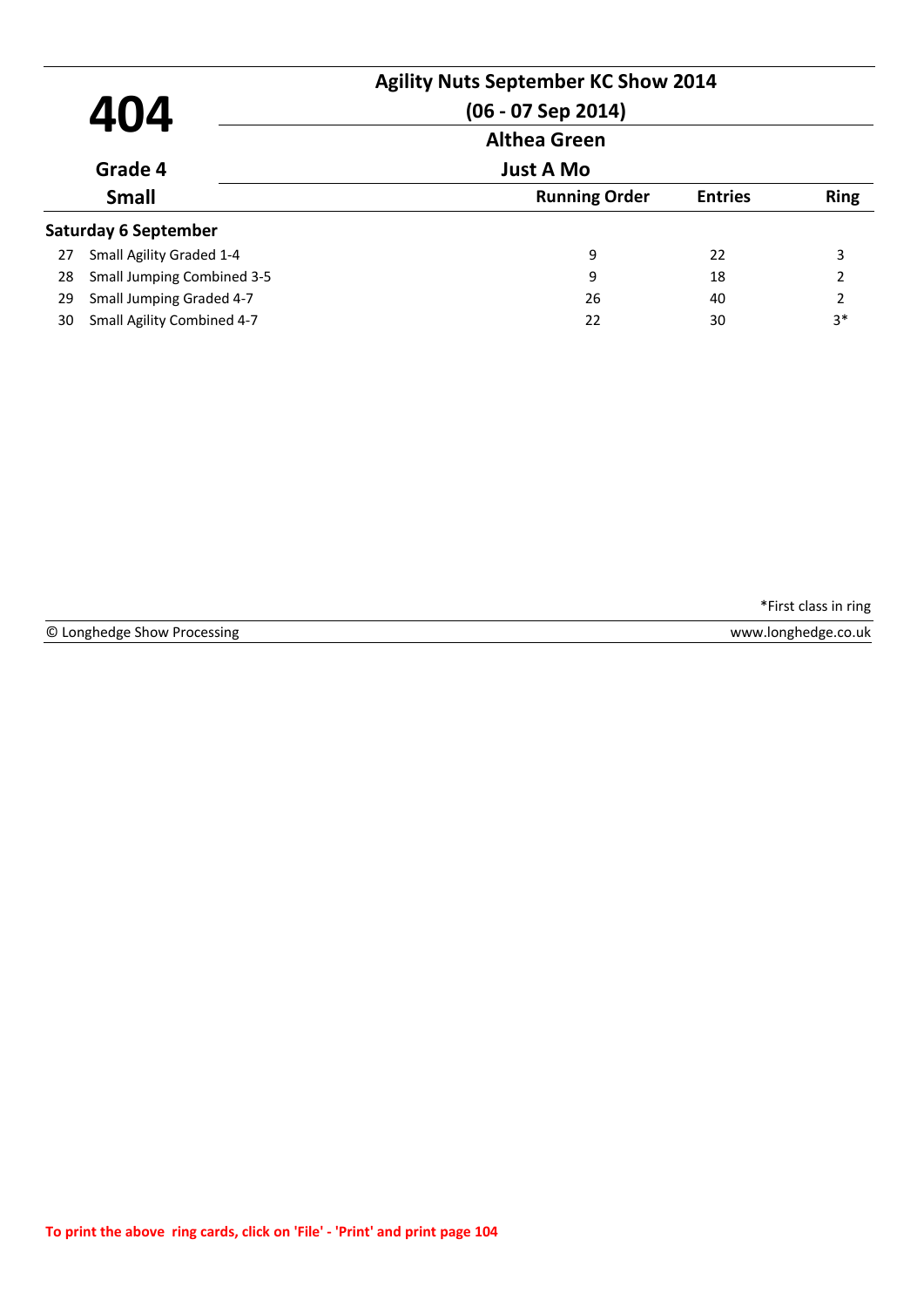|         | 459                        | <b>Agility Nuts September KC Show 2014</b><br>$(06 - 07$ Sep 2014) |                |              |
|---------|----------------------------|--------------------------------------------------------------------|----------------|--------------|
| Grade 7 |                            | <b>Kelly Green</b>                                                 |                |              |
|         |                            | <b>Ruby Red Lightening</b>                                         |                |              |
|         | Large                      | <b>Running Order</b>                                               | <b>Entries</b> | <b>Ring</b>  |
|         | <b>Sunday 7 September</b>  |                                                                    |                |              |
| 46      | Large Agility Graded 6-7   | 25                                                                 | 49             | $2*$         |
| 47      | Large Jumping Graded 6-7   | 48                                                                 | 52             | $\mathbf{1}$ |
| 48      | Large Agility Combined 6-7 | 12                                                                 | 43             | $\mathbf{1}$ |
| 49      | Large Jumping Combined 6-7 | 36                                                                 | 45             | 4            |

|  | © Longhedge Show Processing |  |  |  |
|--|-----------------------------|--|--|--|
|--|-----------------------------|--|--|--|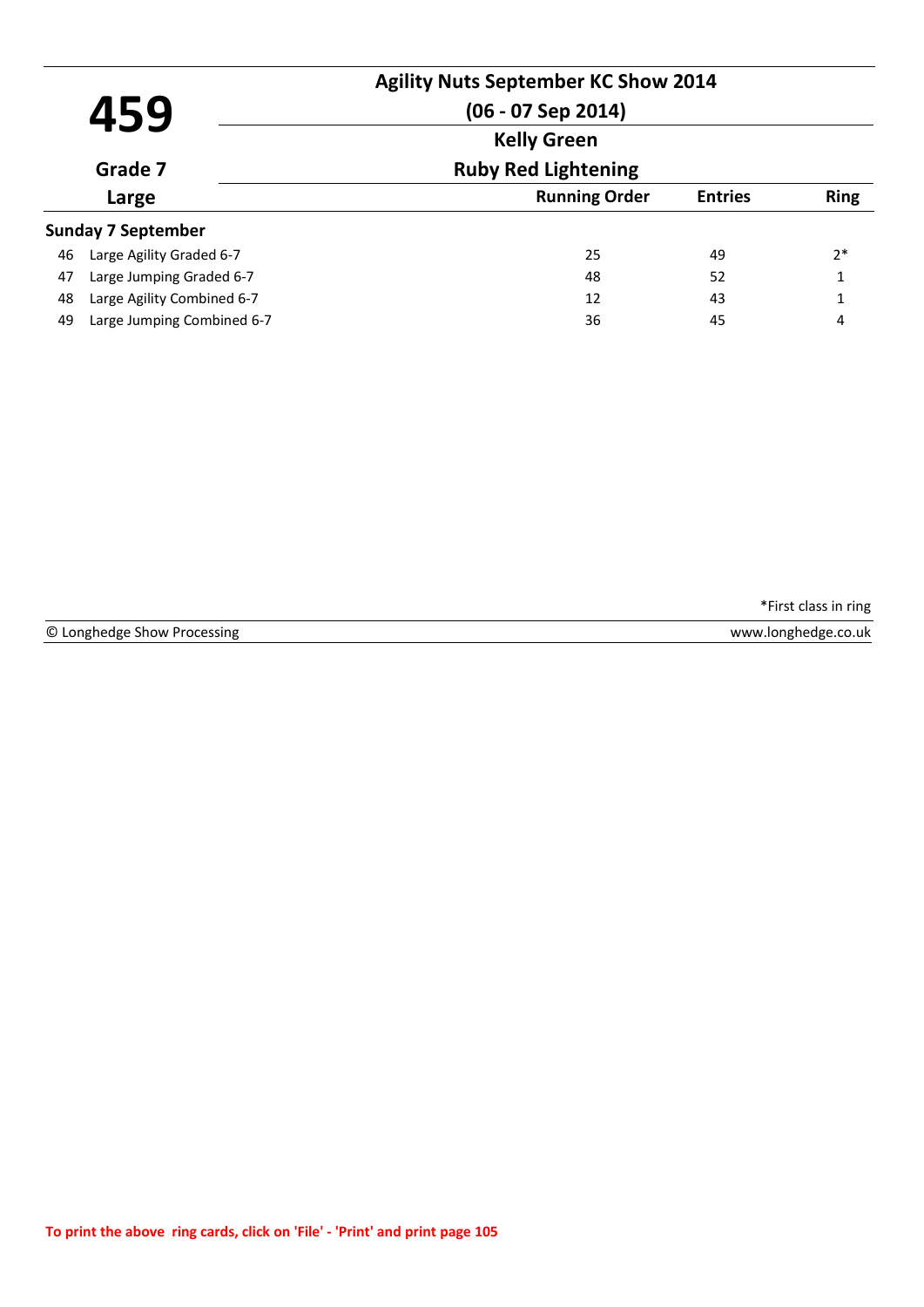|    |                                                            | <b>Agility Nuts September KC Show 2014</b> |                |                |  |
|----|------------------------------------------------------------|--------------------------------------------|----------------|----------------|--|
|    | 460                                                        | $(06 - 07$ Sep 2014)                       |                |                |  |
|    |                                                            | <b>Andrew Green</b>                        |                |                |  |
|    | Grade 3                                                    | <b>Red Ryker of Titan</b>                  |                |                |  |
|    | Large                                                      | <b>Running Order</b>                       | <b>Entries</b> | <b>Ring</b>    |  |
|    | <b>Saturday 6 September</b>                                |                                            |                |                |  |
| 3  | Large Agility Graded 1-3                                   | 66                                         | 87             | 3              |  |
| 4  | Large Jumping Graded 1-3                                   | 45                                         | 91             | 4              |  |
| 5. | Large Agility Combined 3-5 Dog Vegas Pawstrading Qualifier | 68                                         | 107            | 1              |  |
| 6  | Large Jumping Combined 3-5                                 | 48                                         | 105            | $\mathfrak{p}$ |  |
|    | <b>Sunday 7 September</b>                                  |                                            |                |                |  |
| 40 | Large Agility Combined 1-3 Dog Vegas FPP Qualifier         | 68                                         | 73             | $1*$           |  |
| 41 | Large Jumping Combined 1-3                                 | 5                                          | 72             | 3              |  |
| 42 | Large Agility Graded 3-5                                   | 51                                         | 104            | 3              |  |
| 43 | Large Jumping Graded 3-5                                   | 17                                         | 106            | 4              |  |

# Helping: Help as needed on Saturday

| © Longhedge Show Processing | www.longhedge.co.uk |
|-----------------------------|---------------------|
|                             |                     |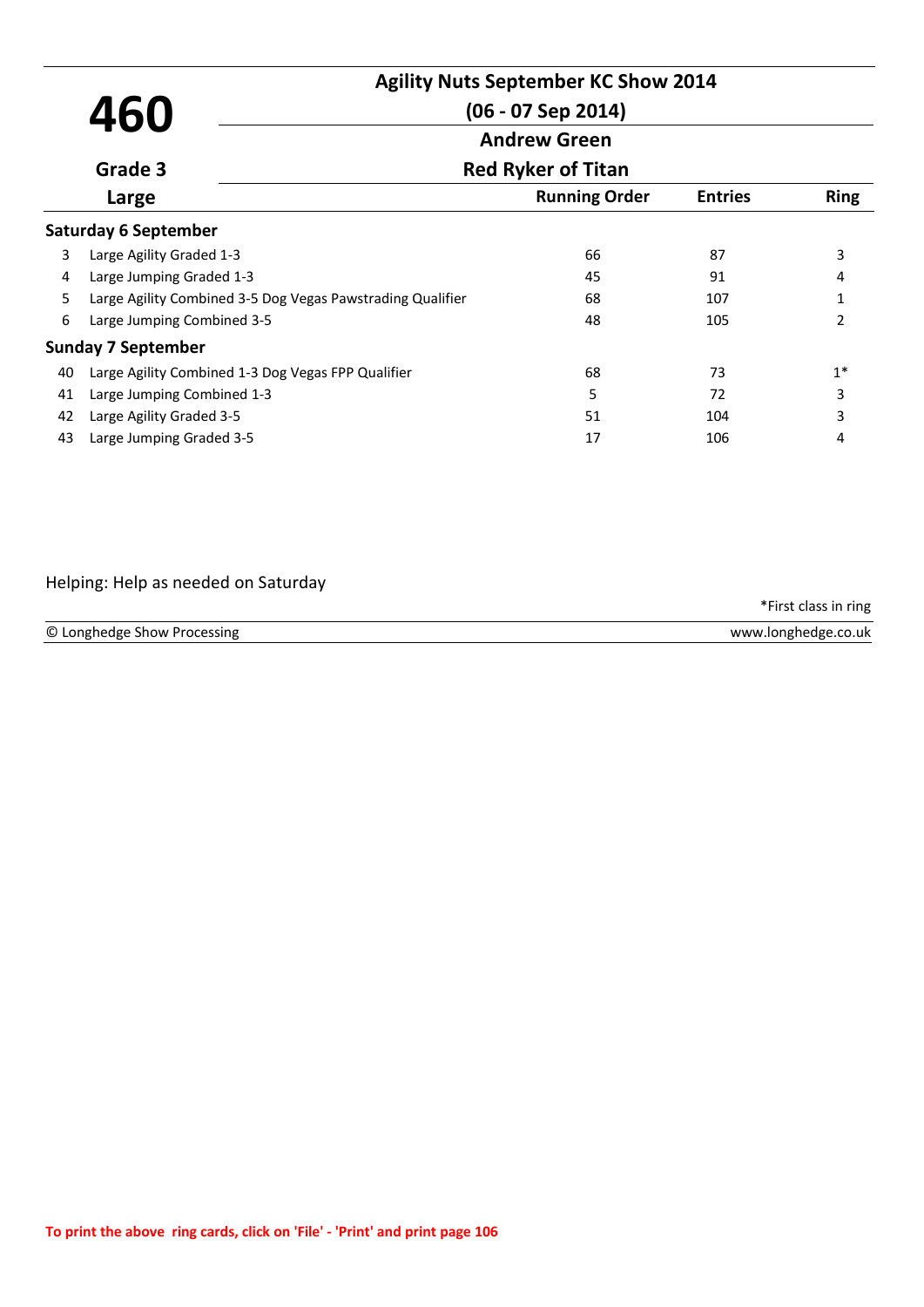|    | 461                                                        | <b>Agility Nuts September KC Show 2014</b><br>$(06 - 07$ Sep 2014)<br><b>Andrew Green</b> |                      |                |             |  |
|----|------------------------------------------------------------|-------------------------------------------------------------------------------------------|----------------------|----------------|-------------|--|
|    |                                                            |                                                                                           |                      |                |             |  |
|    | Grade 5                                                    | <b>John O'Gaunt Rocky Rover</b>                                                           |                      |                |             |  |
|    | Large                                                      |                                                                                           | <b>Running Order</b> | <b>Entries</b> | <b>Ring</b> |  |
|    | <b>Saturday 6 September</b>                                |                                                                                           |                      |                |             |  |
| 5  | Large Agility Combined 3-5 Dog Vegas Pawstrading Qualifier |                                                                                           | 80                   | 107            | 1           |  |
| 6  | Large Jumping Combined 3-5                                 |                                                                                           | 86                   | 105            | 2           |  |
| 7  | Large Agility Graded 4-5                                   |                                                                                           | 64                   | 66             | 3           |  |
| 8  | Large Jumping Graded 4-5                                   |                                                                                           | 10                   | 66             | 4           |  |
|    | <b>Sunday 7 September</b>                                  |                                                                                           |                      |                |             |  |
| 42 | Large Agility Graded 3-5                                   |                                                                                           | 58                   | 104            | 3           |  |
| 43 | Large Jumping Graded 3-5                                   |                                                                                           | 48                   | 106            | 4           |  |
| 44 | Large Agility Combined 4-5                                 |                                                                                           | 35                   | 58             | 1           |  |
| 45 | Large Jumping Combined 4-5                                 |                                                                                           | 51                   | 59             | 2           |  |
| 50 | Large ABC Jumping Combined 1-7 Dog Vegas LHSP Qualifier    |                                                                                           | 20                   | 39             | 3           |  |

| © Longh<br>nenge<br><b>SNOW</b> | .uk<br>∍u¤t<br><b>MANA</b><br>______ |
|---------------------------------|--------------------------------------|
|                                 |                                      |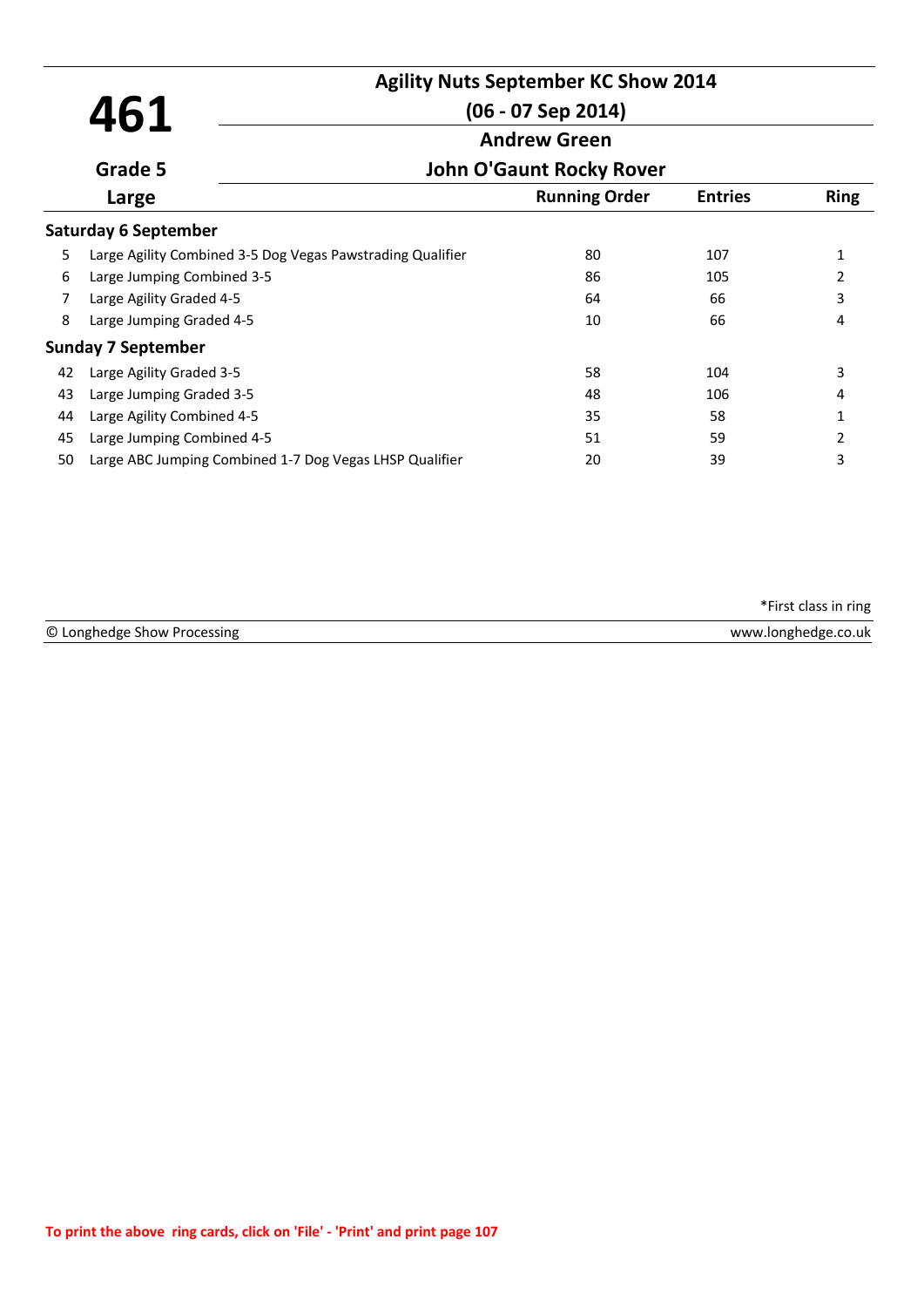|         |                             | <b>Agility Nuts September KC Show 2014</b> |                |                          |
|---------|-----------------------------|--------------------------------------------|----------------|--------------------------|
| 63      |                             | $(06 - 07$ Sep 2014)                       |                |                          |
|         |                             | <b>Sam Gregory</b>                         |                |                          |
| Grade 4 |                             | <b>Bellgard Sirocco</b>                    |                |                          |
|         | <b>Small</b>                | <b>Running Order</b>                       | <b>Entries</b> | <b>Ring</b>              |
|         | <b>Saturday 6 September</b> |                                            |                |                          |
| 33      | Veteran Jumping             | 1                                          | 32             | $4*$                     |
| 34      | Veteran Helter Skelter      | 21                                         | 31             | $\mathcal{P}$            |
|         | <b>Sunday 7 September</b>   |                                            |                |                          |
| 70      | Veteran Jumping             | 24                                         | 40             | $4*$                     |
| 71      | Veteran Helter Skelter      | 19                                         | 36             | $\overline{\phantom{a}}$ |

© Longhedge Show Processing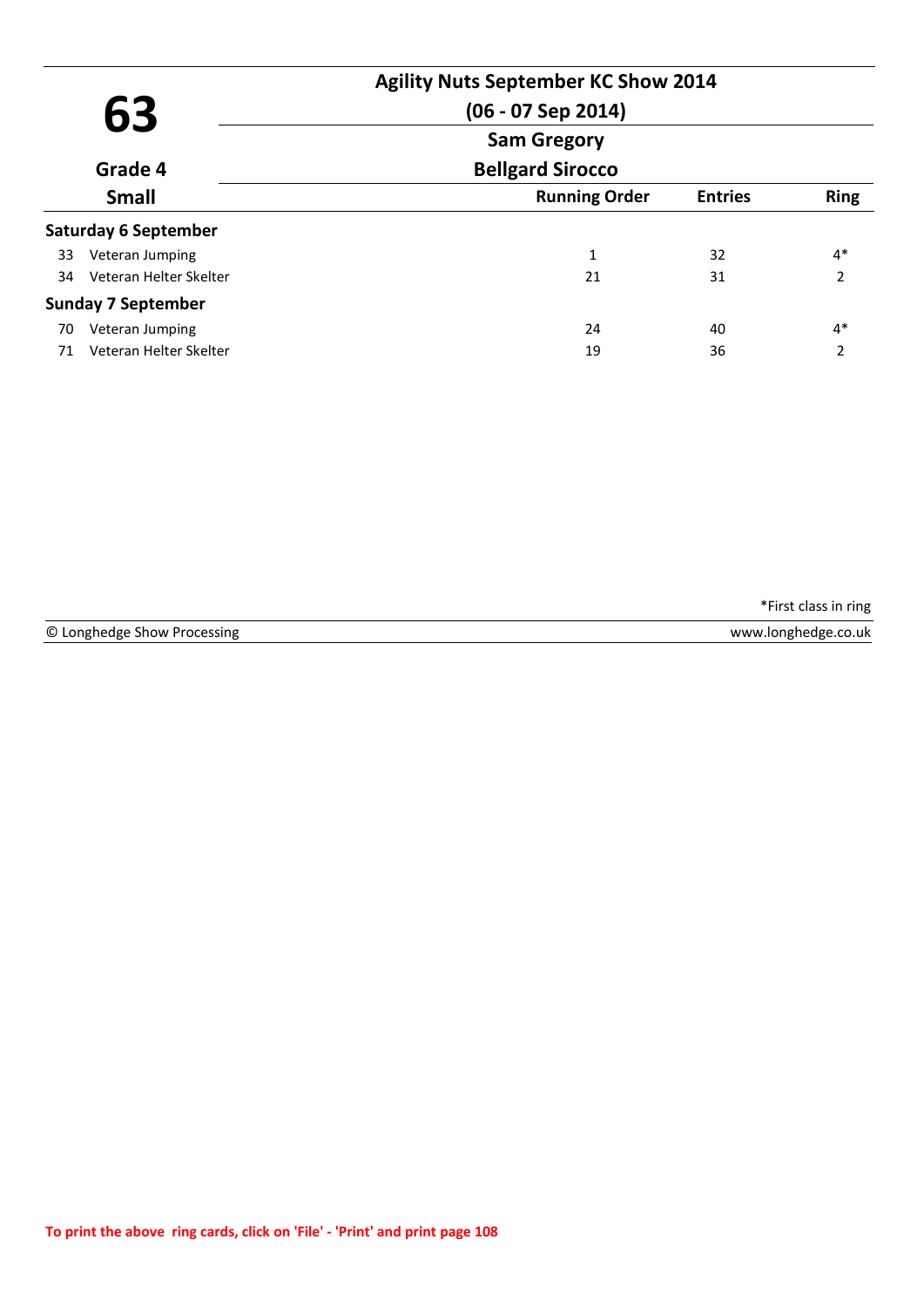|    |                             | <b>Agility Nuts September KC Show 2014</b> |                |             |
|----|-----------------------------|--------------------------------------------|----------------|-------------|
|    | 64                          | $(06 - 07$ Sep 2014)                       |                |             |
|    |                             | <b>Sam Gregory</b>                         |                |             |
|    | Grade 5                     | <b>Bellgard Pepper Pot Pete</b>            |                |             |
|    | <b>Medium</b>               | <b>Running Order</b>                       | <b>Entries</b> | <b>Ring</b> |
|    | Saturday 6 September        |                                            |                |             |
| 19 | Medium Jumping Combined 3-5 | 9                                          | 16             | 2           |
| 20 | Medium Jumping Graded 4-7   | 9                                          | 28             | 2           |
| 21 | Medium Agility Combined 4-7 | 14                                         | 26             | 3           |
| 22 | Medium Agility Graded 5-7   | 21                                         | 26             |             |
|    | <b>Sunday 7 September</b>   |                                            |                |             |
| 56 | Medium Agility Combined 3-5 | 7                                          | 16             | 2           |
| 57 | Medium Agility Graded 4-7   | 16                                         | 33             | 3           |
| 58 | Medium Jumping Combined 4-7 | 23                                         | 35             |             |
| 59 | Medium Jumping Graded 5-7   | 13                                         | 32             | 2           |

| © Longhedge | <b>\A/\A/\A</b>       |
|-------------|-----------------------|
| ocessing    | <b>Andred Control</b> |
| υr          | J.UK.                 |
| Show        |                       |
|             |                       |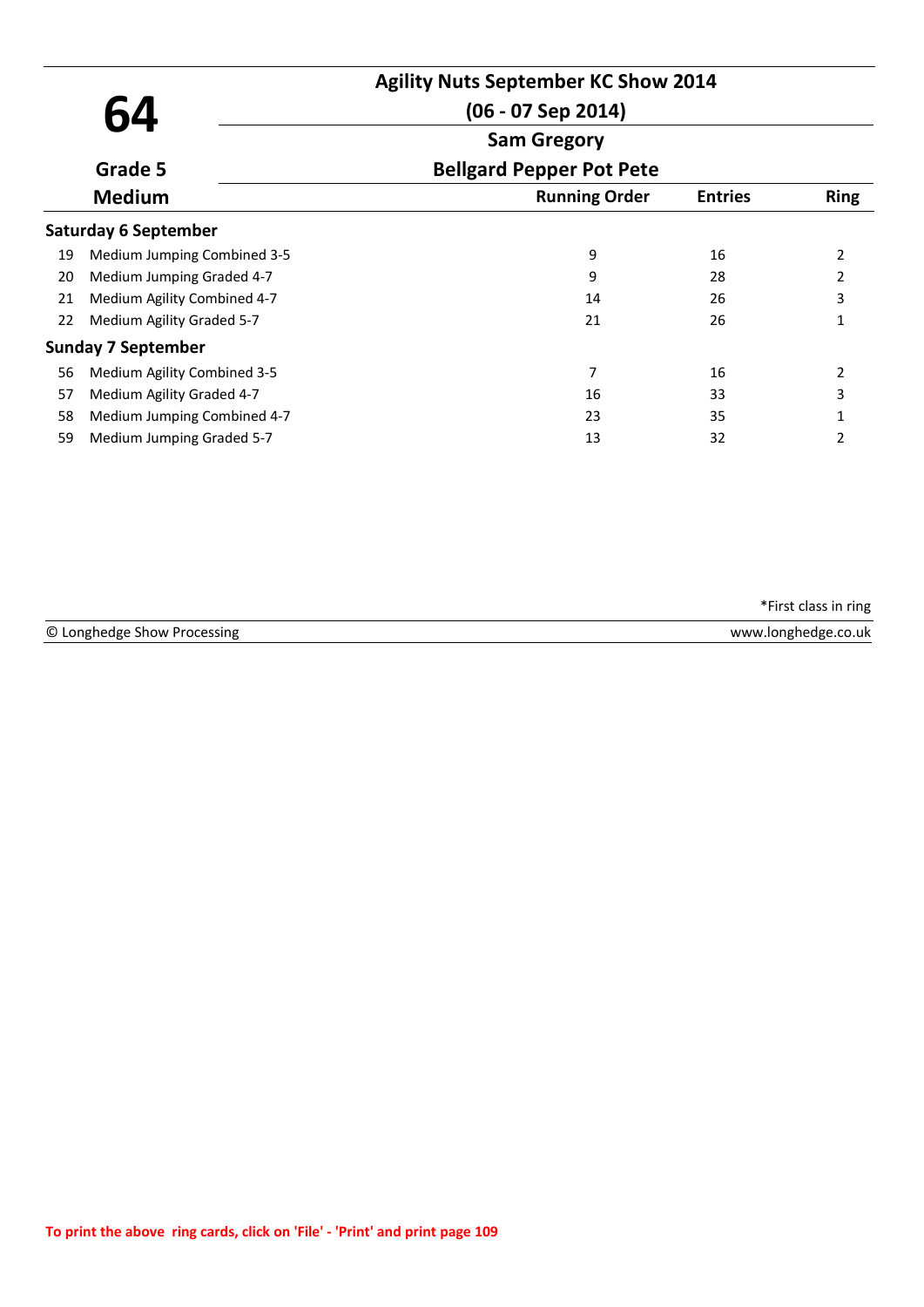| 65 |                             | <b>Agility Nuts September KC Show 2014</b><br>$(06 - 07$ Sep 2014) |                      |                |               |  |
|----|-----------------------------|--------------------------------------------------------------------|----------------------|----------------|---------------|--|
|    |                             |                                                                    | <b>Sam Gregory</b>   |                |               |  |
|    | Grade 3                     | <b>Paulori Christopher Eddie</b>                                   |                      |                |               |  |
|    | Large                       |                                                                    | <b>Running Order</b> | <b>Entries</b> | <b>Ring</b>   |  |
|    | <b>Saturday 6 September</b> |                                                                    |                      |                |               |  |
| 3  | Large Agility Graded 1-3    |                                                                    | 13                   | 87             | 3             |  |
| 4  | Large Jumping Graded 1-3    |                                                                    | 52                   | 91             | 4             |  |
| 5. |                             | Large Agility Combined 3-5 Dog Vegas Pawstrading Qualifier         | 54                   | 107            | 1             |  |
| 6  | Large Jumping Combined 3-5  |                                                                    | 53                   | 105            | $\mathcal{P}$ |  |
|    | <b>Sunday 7 September</b>   |                                                                    |                      |                |               |  |
| 40 |                             | Large Agility Combined 1-3 Dog Vegas FPP Qualifier                 | 11                   | 73             | $1*$          |  |
| 41 | Large Jumping Combined 1-3  |                                                                    | 63                   | 72             | 3             |  |
| 42 | Large Agility Graded 3-5    |                                                                    | 55                   | 104            | 3             |  |
| 43 | Large Jumping Graded 3-5    |                                                                    | 6                    | 106            | 4             |  |

|                             | *First class in ring |
|-----------------------------|----------------------|
| © Longhedge Show Processing | www.longhedge.co.uk  |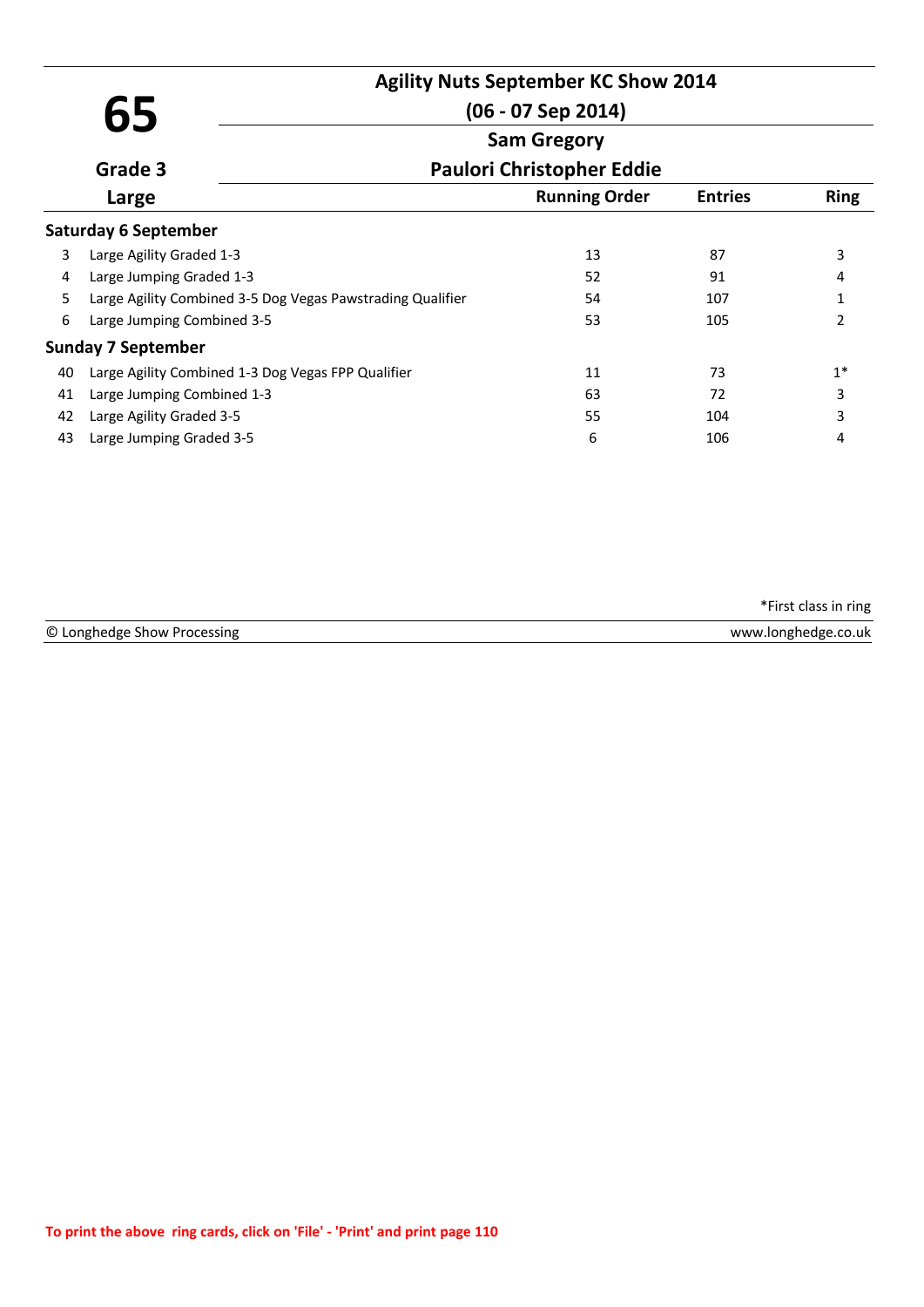|    |                                                            | <b>Agility Nuts September KC Show 2014</b>        |                |                |
|----|------------------------------------------------------------|---------------------------------------------------|----------------|----------------|
|    | 24                                                         | $(06 - 07$ Sep 2014)                              |                |                |
|    |                                                            | <b>Michele Guerin</b><br><b>Delark Wind Chime</b> |                |                |
|    | Grade 4                                                    |                                                   |                |                |
|    | Large                                                      | <b>Running Order</b>                              | <b>Entries</b> | <b>Ring</b>    |
|    | <b>Saturday 6 September</b>                                |                                                   |                |                |
| 5  | Large Agility Combined 3-5 Dog Vegas Pawstrading Qualifier | 1                                                 | 107            | 1              |
| 6  | Large Jumping Combined 3-5                                 | 22                                                | 105            | 2              |
| 7  | Large Agility Graded 4-5                                   | 22                                                | 66             | 3              |
| 8  | Large Jumping Graded 4-5                                   | 48                                                | 66             | 4              |
|    | <b>Sunday 7 September</b>                                  |                                                   |                |                |
| 42 | Large Agility Graded 3-5                                   | 40                                                | 104            | 3              |
| 43 | Large Jumping Graded 3-5                                   | 64                                                | 106            | 4              |
| 44 | Large Agility Combined 4-5                                 | 19                                                | 58             | 1              |
| 45 | Large Jumping Combined 4-5                                 | 4                                                 | 59             | $\overline{2}$ |
| 50 | Large ABC Jumping Combined 1-7 Dog Vegas LHSP Qualifier    | 2                                                 | 39             | 3              |

### **Your entry was underpaid by £15.00. Please pay on arrival at the show**

| <b>Camping booked, Pitch: 20</b> | *First class in ring |
|----------------------------------|----------------------|
| © Longhedge Show Processing      | www.longhedge.co.uk  |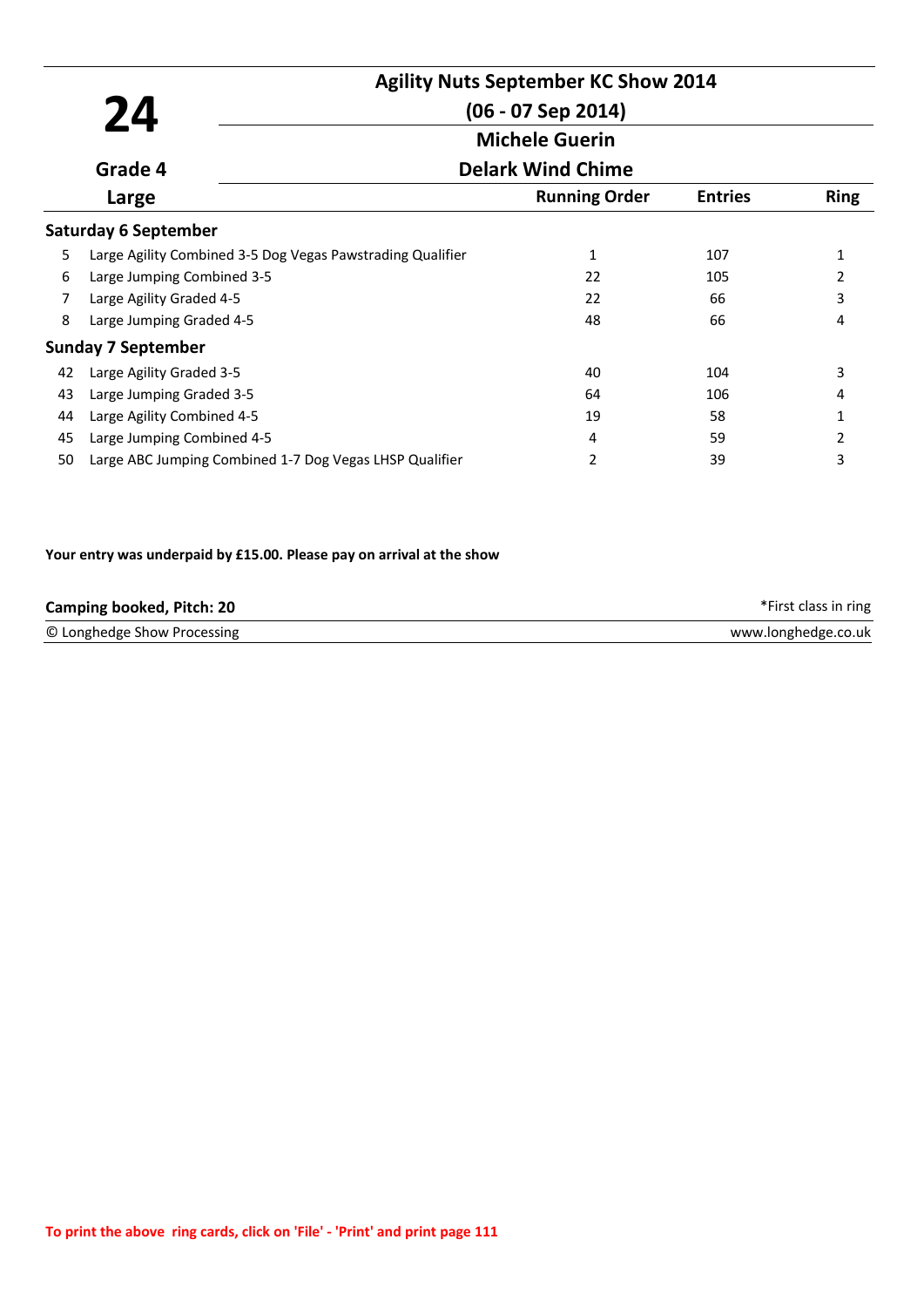|    | 306                                                        | <b>Agility Nuts September KC Show 2014</b><br>$(06 - 07$ Sep 2014) |                |                |
|----|------------------------------------------------------------|--------------------------------------------------------------------|----------------|----------------|
|    |                                                            | <b>Cassie Hagger</b>                                               |                |                |
|    | Grade 4                                                    | <b>Titirangi Noble</b>                                             |                |                |
|    | Large                                                      | <b>Running Order</b>                                               | <b>Entries</b> | <b>Ring</b>    |
|    | <b>Saturday 6 September</b>                                |                                                                    |                |                |
| 5  | Large Agility Combined 3-5 Dog Vegas Pawstrading Qualifier | 30                                                                 | 107            | 1              |
| 6  | Large Jumping Combined 3-5                                 | 66                                                                 | 105            | $\overline{2}$ |
| 7  | Large Agility Graded 4-5                                   | 28                                                                 | 66             | 3              |
| 8  | Large Jumping Graded 4-5                                   | 3                                                                  | 66             | 4              |
| 14 | Agility Nuts Large Steeplechase Pairs                      | 25                                                                 | 28             | 1              |
|    | <b>Sunday 7 September</b>                                  |                                                                    |                |                |
| 42 | Large Agility Graded 3-5                                   | 67                                                                 | 104            | 3              |
| 43 | Large Jumping Graded 3-5                                   | 50                                                                 | 106            | 4              |
| 44 | Large Agility Combined 4-5                                 | 5                                                                  | 58             | 1              |
| 45 | Large Jumping Combined 4-5                                 | 16                                                                 | 59             | 2              |
| 50 | Large ABC Jumping Combined 1-7 Dog Vegas LHSP Qualifier    | 28                                                                 | 39             | 3              |

| Camping booked, Pitch: 43   | *First class in ring |
|-----------------------------|----------------------|
| © Longhedge Show Processing | www.longhedge.co.uk  |
|                             |                      |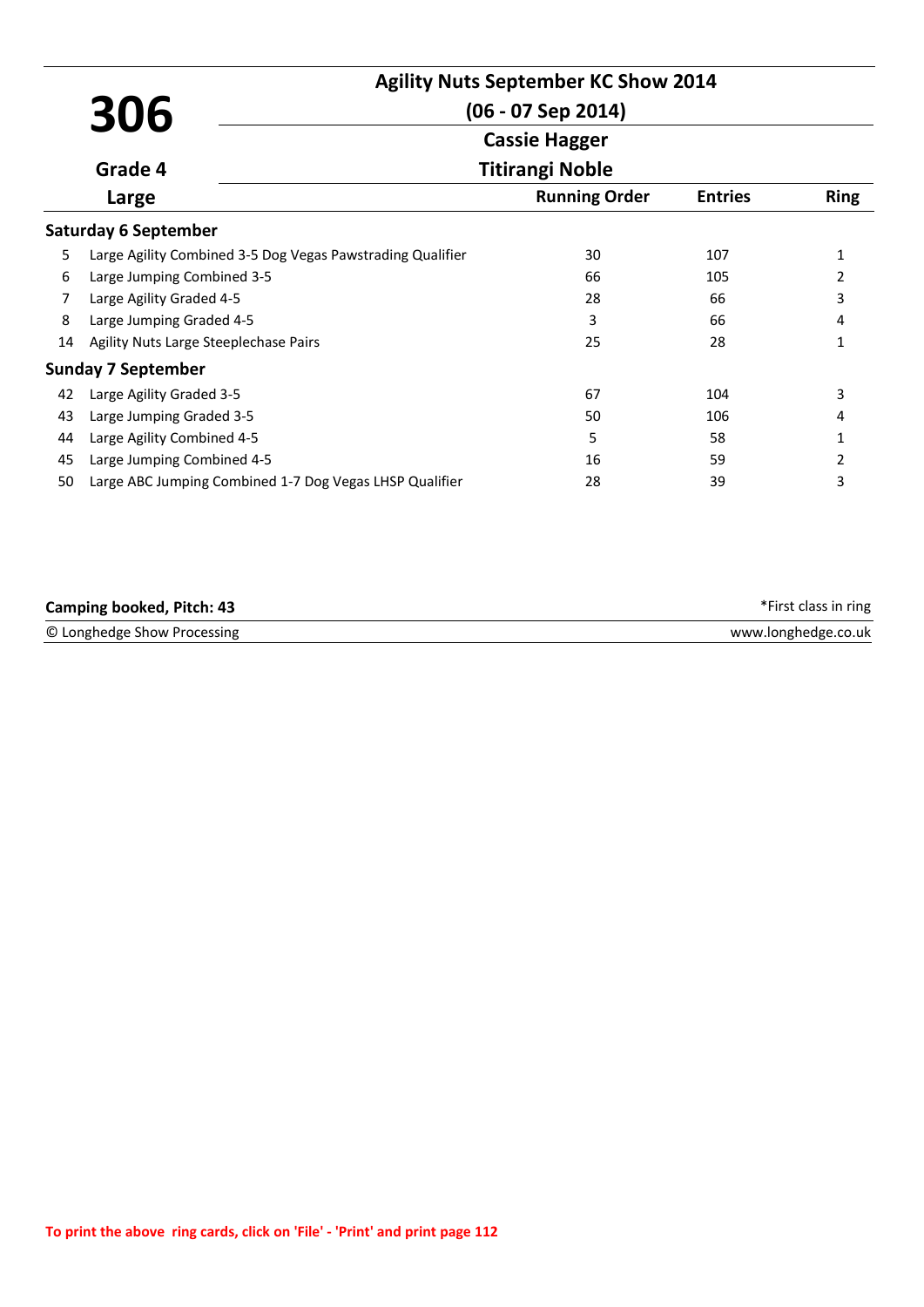|    |                                     | <b>Agility Nuts September KC Show 2014</b> |                |             |
|----|-------------------------------------|--------------------------------------------|----------------|-------------|
|    | 354                                 | $(06 - 07$ Sep 2014)                       |                |             |
|    |                                     | <b>Vanessa Haith</b>                       |                |             |
|    | Grade 5                             | <b>Withnellmoor Sea Breeze</b>             |                |             |
|    | <b>Medium</b>                       | <b>Running Order</b>                       | <b>Entries</b> | <b>Ring</b> |
|    | <b>Saturday 6 September</b>         |                                            |                |             |
| 19 | Medium Jumping Combined 3-5         | 3                                          | 16             | 2           |
| 20 | Medium Jumping Graded 4-7           |                                            | 28             | 2           |
| 21 | Medium Agility Combined 4-7         | 2                                          | 26             | 3           |
| 22 | Medium Agility Graded 5-7           | 22                                         | 26             |             |
| 37 | Agility Nuts ABL Steeplechase Pairs | 3                                          | 26             | 1           |
|    | <b>Sunday 7 September</b>           |                                            |                |             |
| 56 | Medium Agility Combined 3-5         | 8                                          | 16             | 2           |
| 57 | Medium Agility Graded 4-7           | 10                                         | 33             | 3           |
| 58 | Medium Jumping Combined 4-7         | 31                                         | 35             |             |
| 59 | Medium Jumping Graded 5-7           | 6                                          | 32             | 2           |
| 74 | Agility Nuts ABL Steeplechase Pairs | 7                                          | 23             | 1           |

| <b>Camping booked, Pitch: 22</b> | *First class in ring |
|----------------------------------|----------------------|
| © Longhedge Show Processing      | www.longhedge.co.uk  |
|                                  |                      |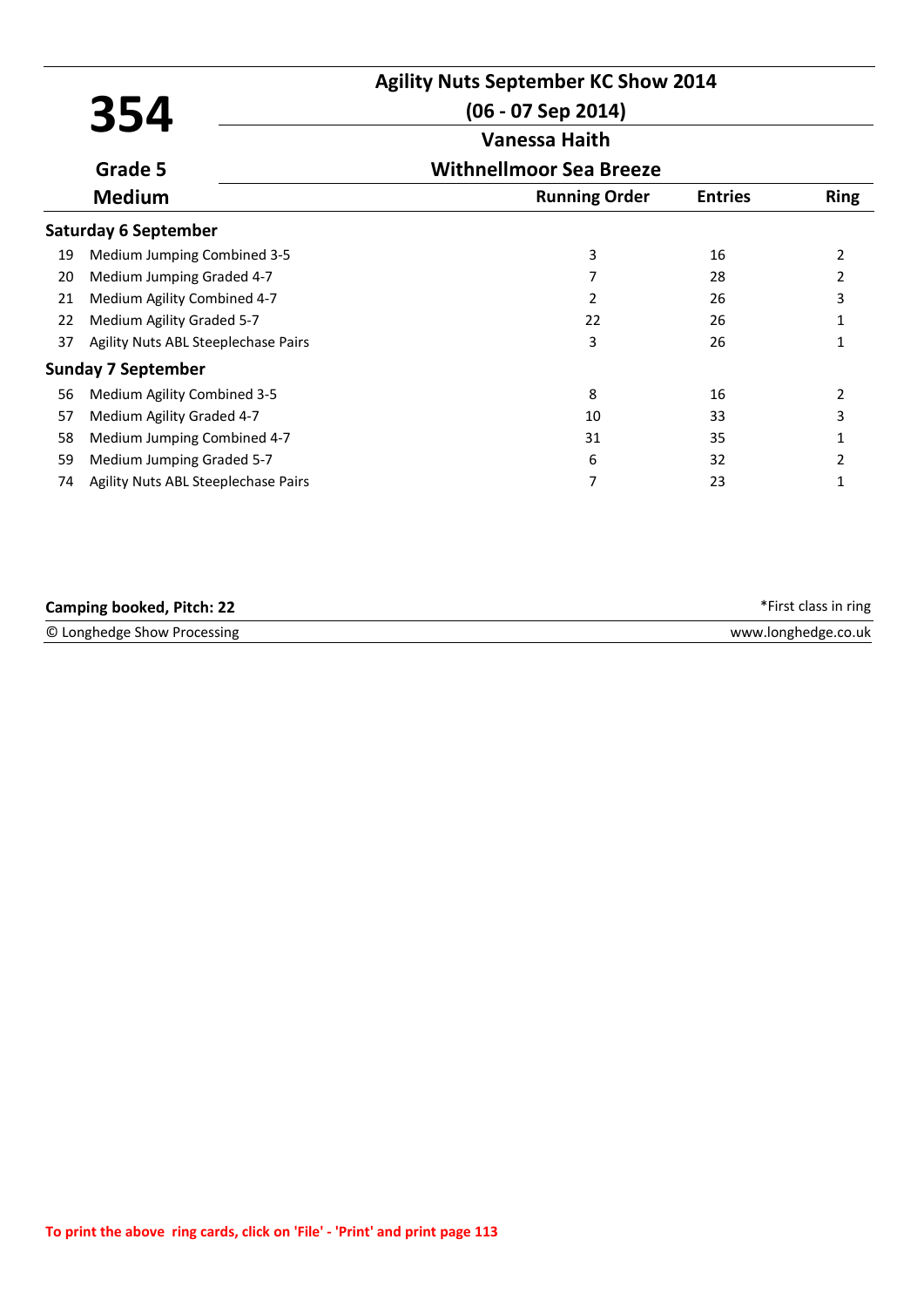|    |                                     |                          | <b>Agility Nuts September KC Show 2014</b> |             |
|----|-------------------------------------|--------------------------|--------------------------------------------|-------------|
|    | 355                                 | (06 - 07 Sep 2014)       |                                            |             |
|    |                                     | <b>Annabel Haith</b>     |                                            |             |
|    | Grade 3                             | <b>Miss Maggie Moose</b> |                                            |             |
|    | <b>Medium</b>                       | <b>Running Order</b>     | <b>Entries</b>                             | <b>Ring</b> |
|    | <b>Saturday 6 September</b>         |                          |                                            |             |
| 16 | Medium Jumping Graded 1-3           | 4                        | 14                                         | 4           |
| 19 | Medium Jumping Combined 3-5         | 11                       | 16                                         |             |
| 37 | Agility Nuts ABL Steeplechase Pairs | 3                        | 26                                         |             |
|    | <b>Sunday 7 September</b>           |                          |                                            |             |
| 54 | Medium Jumping Combined 1-3         | 6                        | 11                                         | 4           |
| 55 | Medium Jumping Graded 1-4           | 7                        | 14                                         | 4           |
| 74 | Agility Nuts ABL Steeplechase Pairs |                          | 23                                         |             |

|                             | *First class in ring |
|-----------------------------|----------------------|
| © Longhedge Show Processing | www.longhedge.co.uk  |
|                             |                      |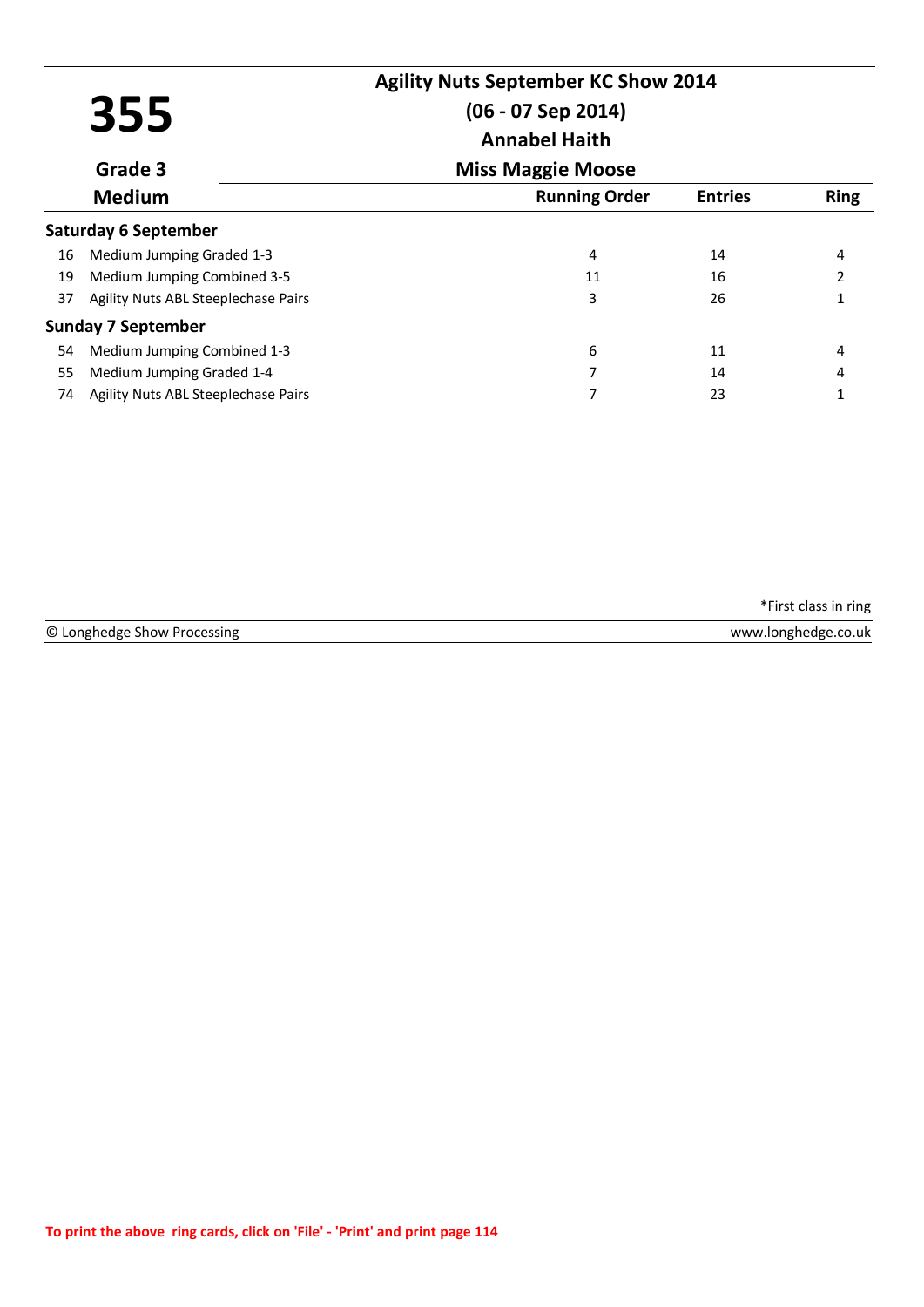|    | 275                                                 | <b>Agility Nuts September KC Show 2014</b><br>$(06 - 07$ Sep 2014)<br><b>Sally Hardwick</b> |                |             |
|----|-----------------------------------------------------|---------------------------------------------------------------------------------------------|----------------|-------------|
|    | Grade 7                                             | <b>Sals Little Cracker Jack</b>                                                             |                |             |
|    | <b>Small</b>                                        | <b>Running Order</b>                                                                        | <b>Entries</b> | <b>Ring</b> |
|    | <b>Saturday 6 September</b>                         |                                                                                             |                |             |
| 29 | Small Jumping Graded 4-7                            | 35                                                                                          | 40             | 2           |
| 30 | Small Agility Combined 4-7                          | 27                                                                                          | 30             | $3*$        |
| 31 | Small Agility Graded 5-7                            | 17                                                                                          | 32             | 1           |
| 32 | Small Jumping Combined 6-7                          | 4                                                                                           | 21             | 4           |
| 37 | Agility Nuts ABL Steeplechase Pairs (Trish McKeown) | 22                                                                                          | 26             | 1           |
|    | Sunday 7 September                                  |                                                                                             |                |             |
| 66 | Small Agility Graded 4-7                            | 23                                                                                          | 36             | $3*$        |
| 68 | Small Jumping Graded 5-7                            | 28                                                                                          | 29             | 2           |

## Helping: Ring 1 Sat PM

© Longhedge Show Processing www.longhedge.co.uk

\*First class in ring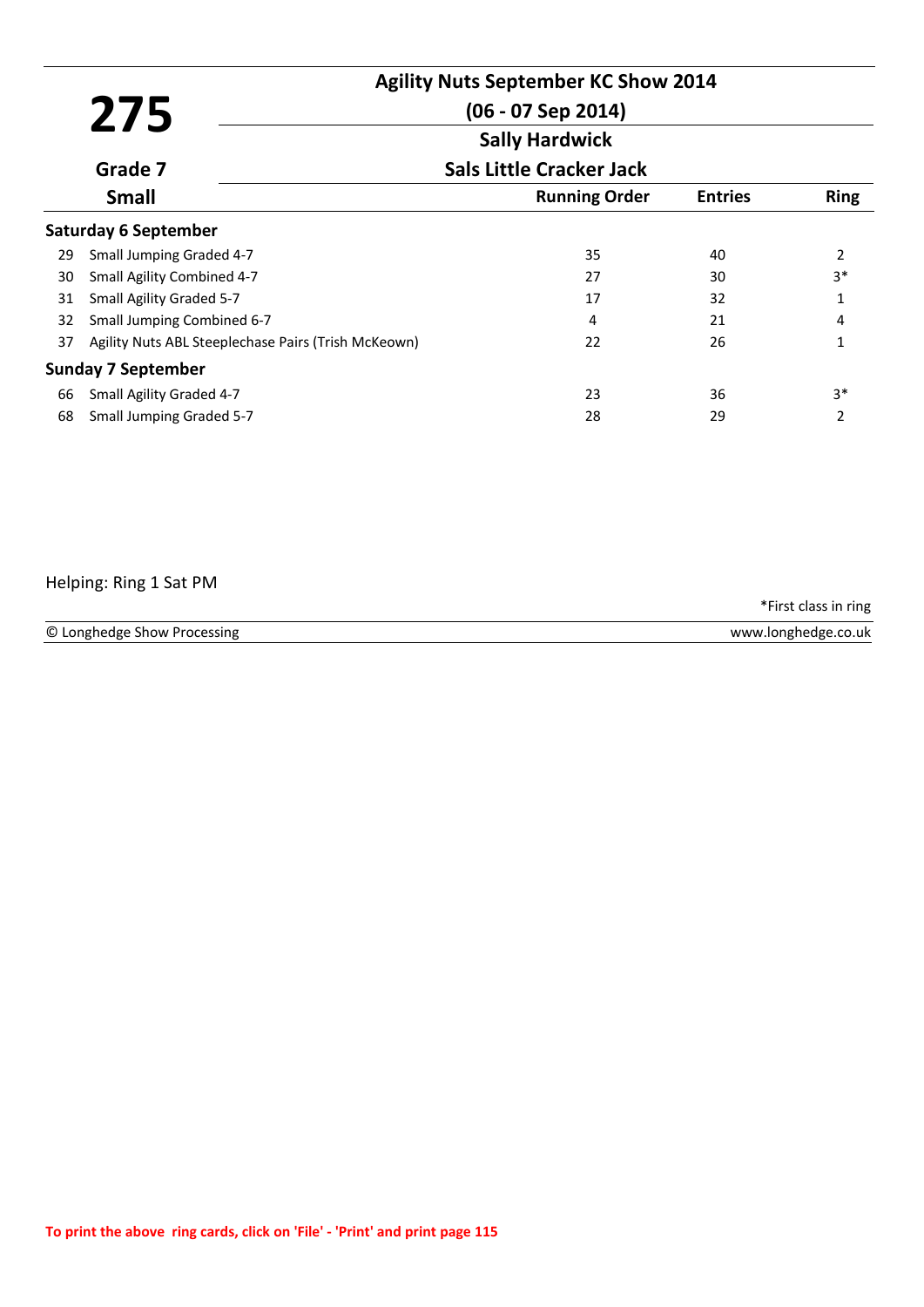|    | 276                                 | <b>Agility Nuts September KC Show 2014</b><br>$(06 - 07$ Sep 2014) |                |             |
|----|-------------------------------------|--------------------------------------------------------------------|----------------|-------------|
|    |                                     | <b>Sally Hardwick</b>                                              |                |             |
|    | Grade 5                             | <b>Kenxiam Soft Whisper</b>                                        |                |             |
|    | <b>Small</b>                        | <b>Running Order</b>                                               | <b>Entries</b> | <b>Ring</b> |
|    | <b>Saturday 6 September</b>         |                                                                    |                |             |
| 28 | <b>Small Jumping Combined 3-5</b>   | 18                                                                 | 18             | 2           |
| 29 | Small Jumping Graded 4-7            | 4                                                                  | 40             | 2           |
| 31 | Small Agility Graded 5-7            | 29                                                                 | 32             | 1           |
| 37 | Agility Nuts ABL Steeplechase Pairs | 22                                                                 | 26             |             |
|    | <b>Sunday 7 September</b>           |                                                                    |                |             |
| 65 | <b>Small Agility Combined 3-5</b>   | 10                                                                 | 20             | 2           |
| 66 | Small Agility Graded 4-7            | 14                                                                 | 36             | $3*$        |

| © Longhedge Show Processing | www.longhedge.co.uk |
|-----------------------------|---------------------|
|                             |                     |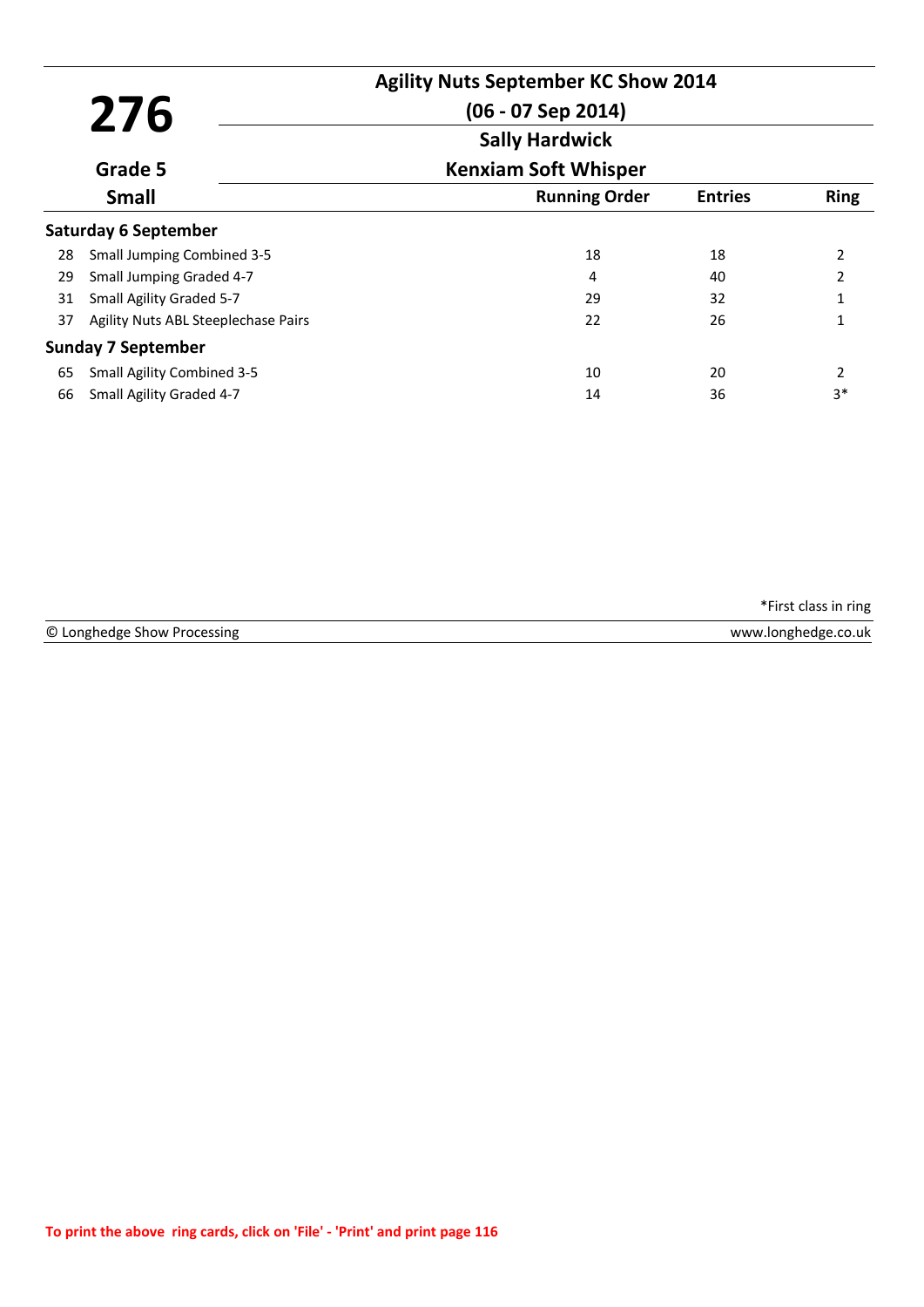|    | 37                                    | <b>Agility Nuts September KC Show 2014</b><br>$(06 - 07$ Sep 2014) |                |             |
|----|---------------------------------------|--------------------------------------------------------------------|----------------|-------------|
|    | Grade 1                               | <b>Sue Hardy</b><br><b>Maxington Stanley of Perrandune</b>         |                |             |
|    | Large                                 | <b>Running Order</b>                                               | <b>Entries</b> | <b>Ring</b> |
|    | <b>Saturday 6 September</b>           |                                                                    |                |             |
|    | Large Agility Combined 1-2            | 6                                                                  | 24             | 3           |
|    | Large Jumping Combined 1-2            | 13                                                                 | 25             | $2*$        |
| 3  | Large Agility Graded 1-3              | 67                                                                 | 87             | 3           |
| 4  | Large Jumping Graded 1-3              | 26                                                                 | 91             | 4           |
| 14 | Agility Nuts Large Steeplechase Pairs | 4                                                                  | 28             | 1           |

© Longhedge Show Processing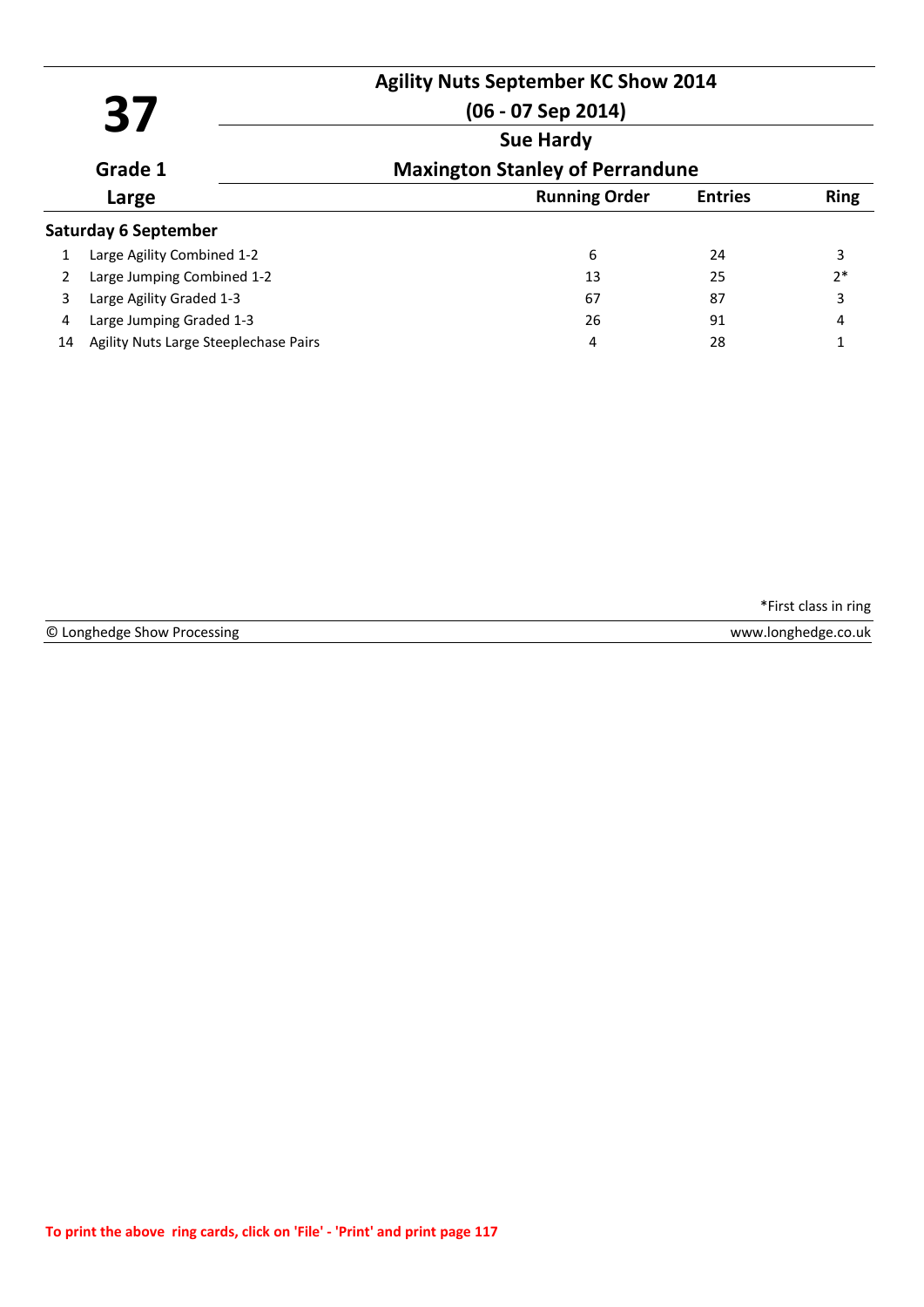|    |                                                    | <b>Agility Nuts September KC Show 2014</b> |                |             |
|----|----------------------------------------------------|--------------------------------------------|----------------|-------------|
|    | 58                                                 | $(06 - 07$ Sep 2014)                       |                |             |
|    | <b>Glenice Harris</b>                              |                                            |                |             |
|    | Grade 3                                            | <b>Karlomeg Gonerby Lad</b>                |                |             |
|    | Large                                              | <b>Running Order</b>                       | <b>Entries</b> | <b>Ring</b> |
|    | <b>Saturday 6 September</b>                        |                                            |                |             |
| 3  | Large Agility Graded 1-3                           | 57                                         | 87             | 3           |
| 4  | Large Jumping Graded 1-3                           | 58                                         | 91             | 4           |
|    | <b>Sunday 7 September</b>                          |                                            |                |             |
| 40 | Large Agility Combined 1-3 Dog Vegas FPP Qualifier | 36                                         | 73             | $1*$        |
| 41 | Large Jumping Combined 1-3                         | 50                                         | 72             | 3           |
| 42 | Large Agility Graded 3-5                           | 27                                         | 104            | 3           |
| 43 | Large Jumping Graded 3-5                           | 10                                         | 106            | 4           |

## Helping: Ring 2 Sat PM

© Longhedge Show Processing www.longhedge.co.uk

\*First class in ring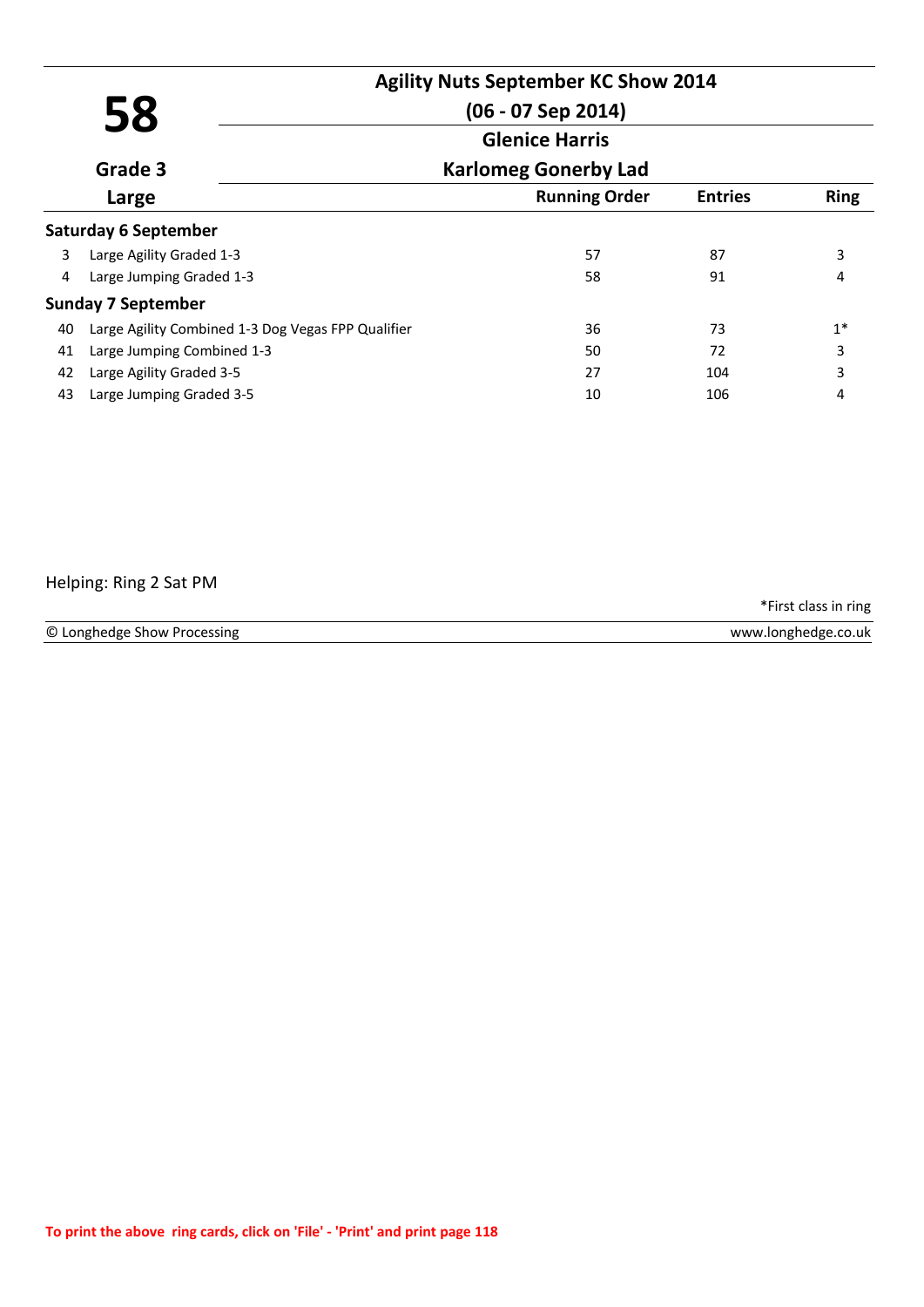| 59 |                             | $(06 - 07$ Sep 2014)<br><b>Sonya Harris</b> | <b>Agility Nuts September KC Show 2014</b> |             |
|----|-----------------------------|---------------------------------------------|--------------------------------------------|-------------|
|    | Grade 4                     | <b>Frason Stitch In Time</b>                |                                            |             |
|    | Large                       | <b>Running Order</b>                        | <b>Entries</b>                             | <b>Ring</b> |
|    | <b>Saturday 6 September</b> |                                             |                                            |             |
| 8  | Large Jumping Graded 4-5    | 20                                          | 66                                         | 4           |
|    | <b>Sunday 7 September</b>   |                                             |                                            |             |
| 43 | Large Jumping Graded 3-5    | 37                                          | 106                                        | 4           |
| 45 | Large Jumping Combined 4-5  | 56                                          | 59                                         | 2           |

# Helping: Ring 2 Sat PM

\*First class in ring

© Longhedge Show Processing www.longhedge.co.uk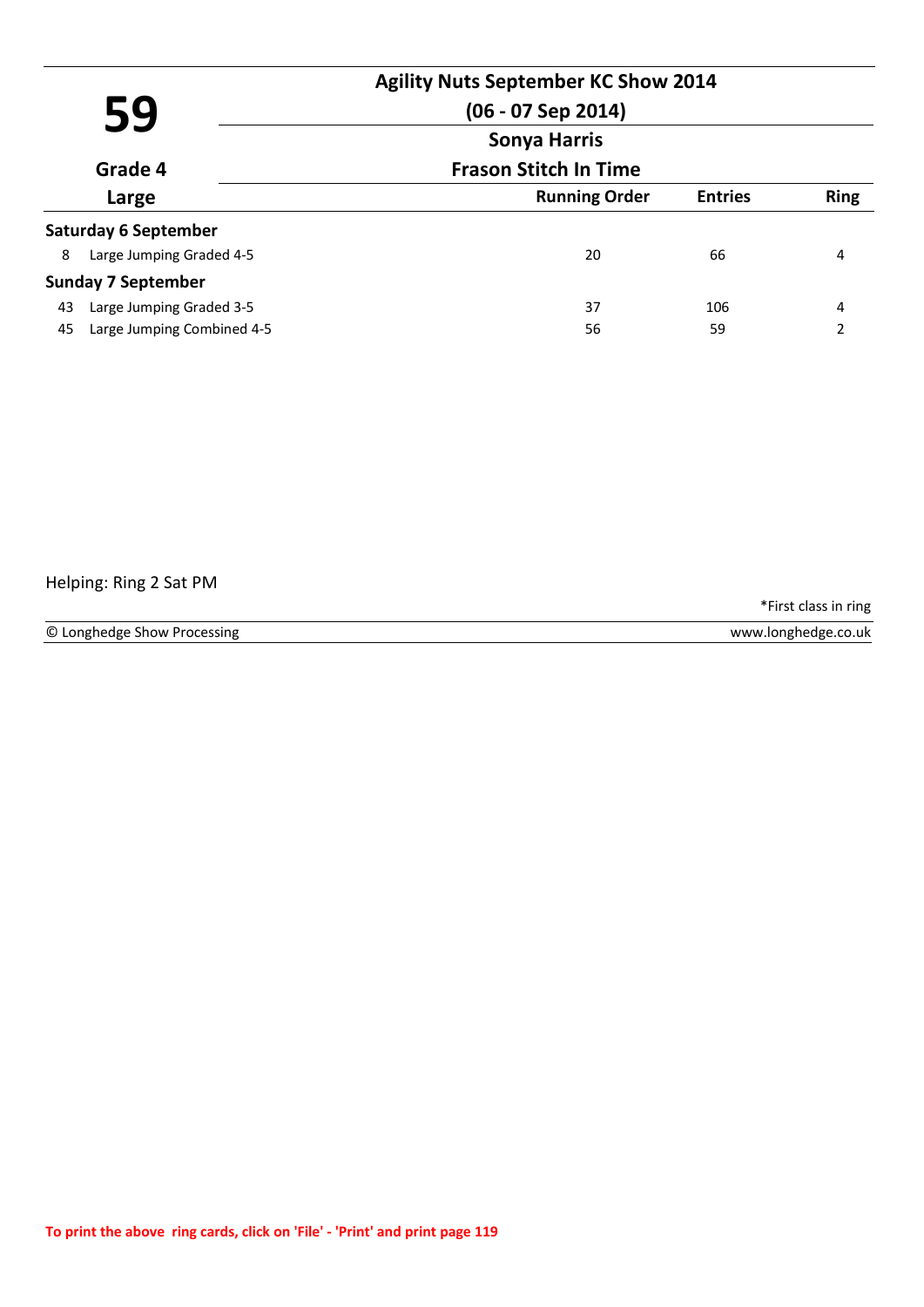| 60                                         |                                                    | <b>Agility Nuts September KC Show 2014</b><br>$(06 - 07$ Sep 2014) |                |             |
|--------------------------------------------|----------------------------------------------------|--------------------------------------------------------------------|----------------|-------------|
|                                            |                                                    | <b>Sonya Harris</b>                                                |                |             |
| Grade 3<br><b>MorgansR Trailblazer Too</b> |                                                    |                                                                    |                |             |
|                                            | Large                                              | <b>Running Order</b>                                               | <b>Entries</b> | <b>Ring</b> |
|                                            | <b>Saturday 6 September</b>                        |                                                                    |                |             |
| 3                                          | Large Agility Graded 1-3                           | 1                                                                  | 87             | 3           |
| 4                                          | Large Jumping Graded 1-3                           | 30                                                                 | 91             | 4           |
|                                            | <b>Sunday 7 September</b>                          |                                                                    |                |             |
| 40                                         | Large Agility Combined 1-3 Dog Vegas FPP Qualifier | 38                                                                 | 73             | $1^*$       |
| 41                                         | Large Jumping Combined 1-3                         | 47                                                                 | 72             | 3           |

© Longhedge Show Processing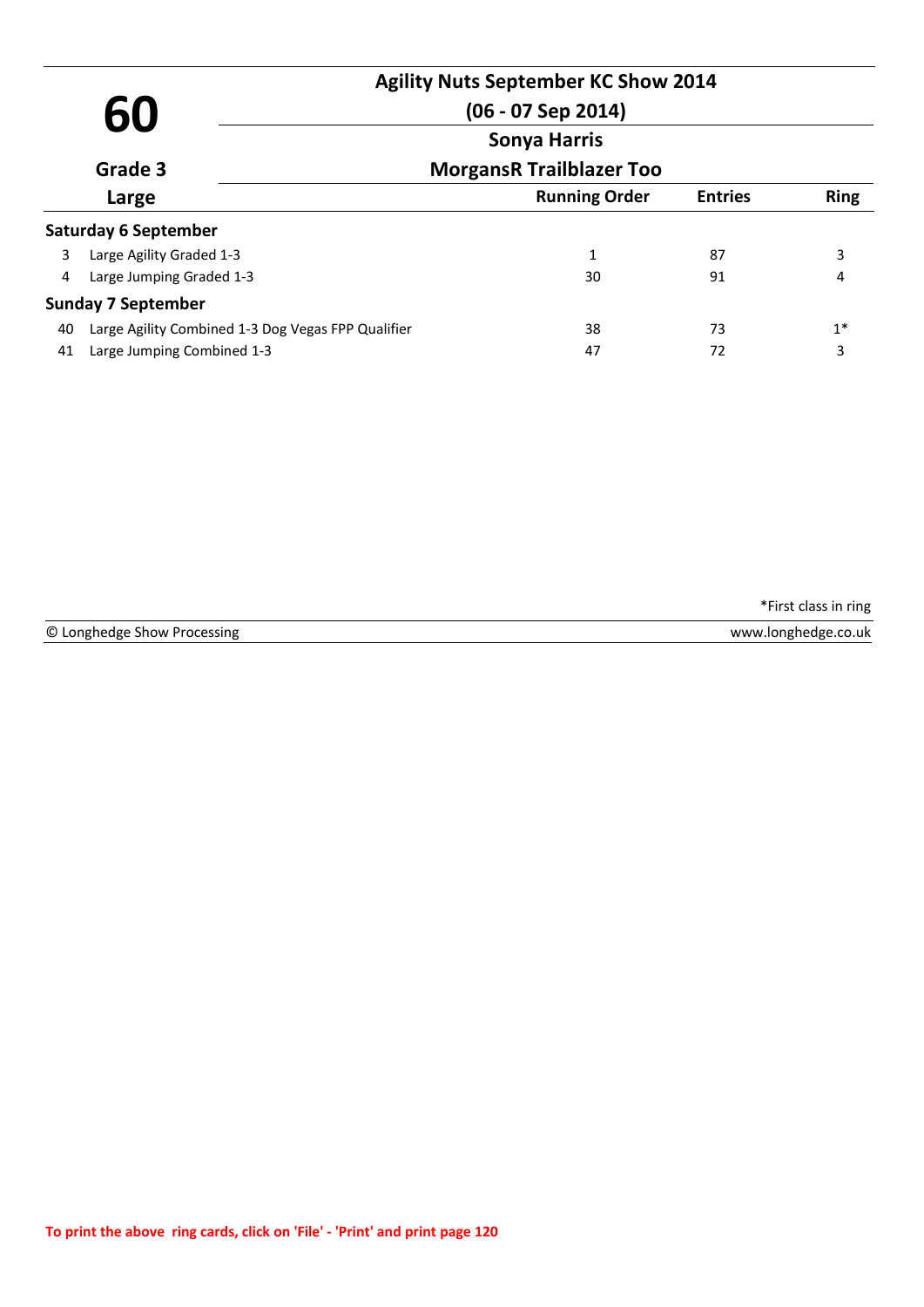|    | 117                                                     |  | <b>Agility Nuts September KC Show 2014</b><br>$(06 - 07$ Sep 2014) |                |             |
|----|---------------------------------------------------------|--|--------------------------------------------------------------------|----------------|-------------|
|    |                                                         |  | <b>Rona Harris</b>                                                 |                |             |
|    | Grade 1                                                 |  | Iberia's Pride Because I'm A Star                                  |                |             |
|    | Large                                                   |  | <b>Running Order</b>                                               | <b>Entries</b> | <b>Ring</b> |
|    | <b>Sunday 7 September</b>                               |  |                                                                    |                |             |
| 38 | Large Agility Graded 1-2                                |  | 15                                                                 | 22             | 3           |
| 39 | Large Jumping Graded 1-2                                |  | 20                                                                 | 22             | 4           |
| 50 | Large ABC Jumping Combined 1-7 Dog Vegas LHSP Qualifier |  | 18                                                                 | 39             | 3           |

© Longhedge Show Processing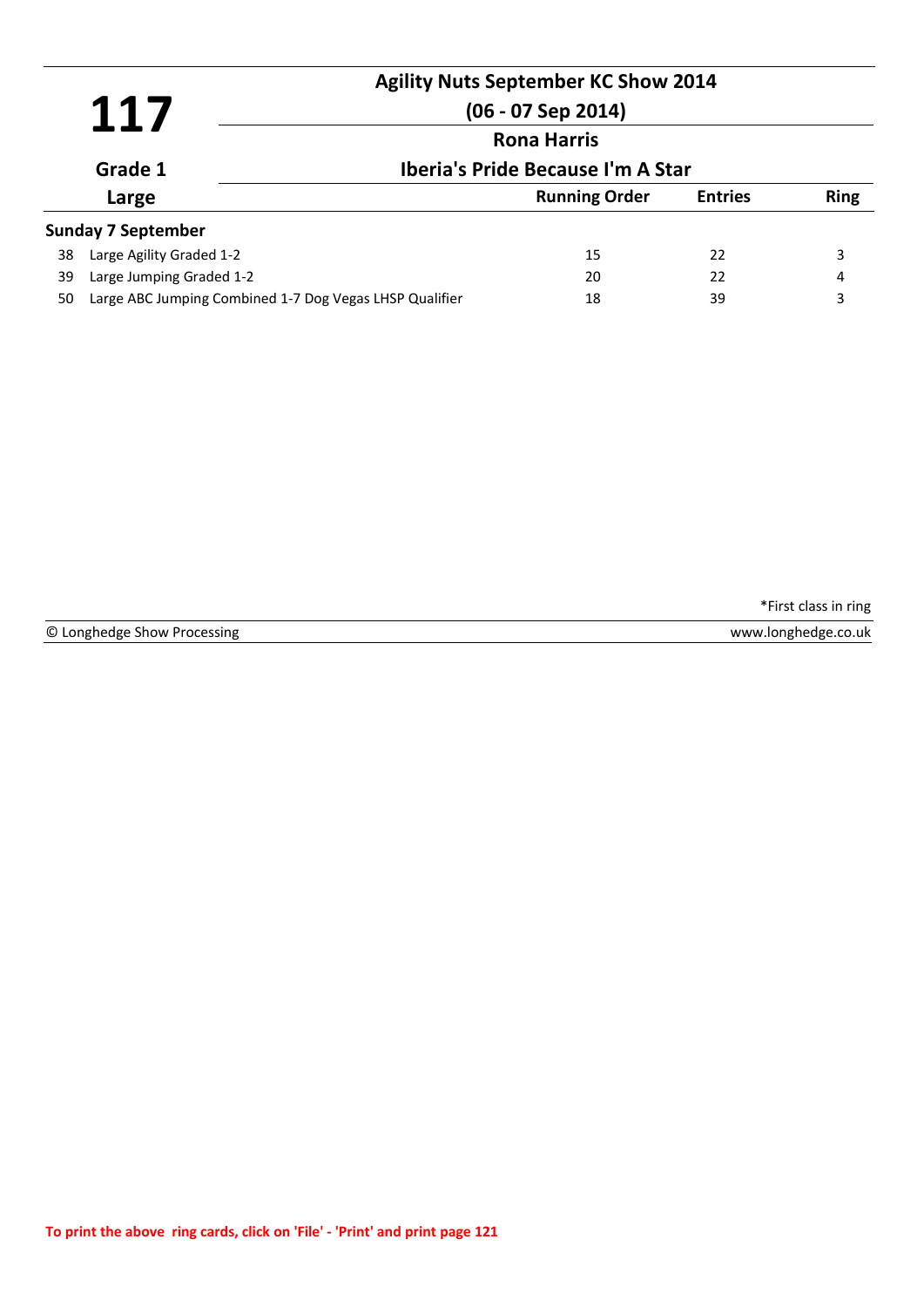|         | 271                       | <b>Agility Nuts September KC Show 2014</b><br>(06 - 07 Sep 2014)<br><b>Caroline Harris</b> |                |             |
|---------|---------------------------|--------------------------------------------------------------------------------------------|----------------|-------------|
| Grade 4 |                           | <b>Little Lily Lou</b>                                                                     |                |             |
|         | <b>Small</b>              | <b>Running Order</b>                                                                       | <b>Entries</b> | <b>Ring</b> |
|         | <b>Sunday 7 September</b> |                                                                                            |                |             |
| 64      | Small Jumping Graded 1-4  | 1                                                                                          | 21             | 4           |
| 66      | Small Agility Graded 4-7  | 36                                                                                         | 36             | $3*$        |

|  | © Longhedge Show Processing |  |  |  |
|--|-----------------------------|--|--|--|
|--|-----------------------------|--|--|--|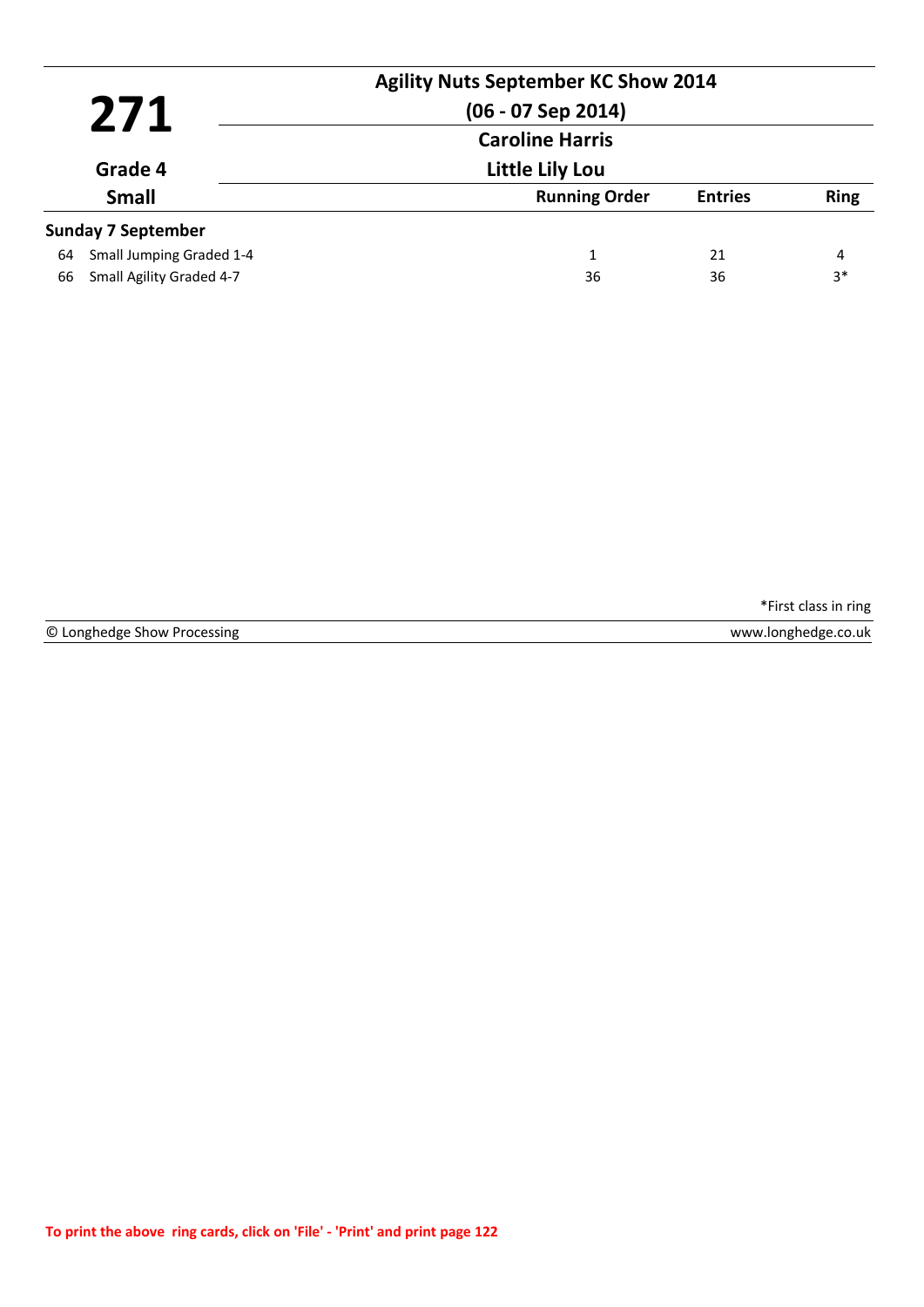|         |                           | <b>Agility Nuts September KC Show 2014</b><br>$(06 - 07$ Sep 2014) |                |             |
|---------|---------------------------|--------------------------------------------------------------------|----------------|-------------|
|         | 272                       | <b>Caroline Harris</b>                                             |                |             |
| Grade 3 |                           | <b>Little Cherry Red</b>                                           |                |             |
|         | <b>Small</b>              | <b>Running Order</b>                                               | <b>Entries</b> | <b>Ring</b> |
|         | <b>Sunday 7 September</b> |                                                                    |                |             |
| 62      | Small Agility Graded 1-3  | 13                                                                 | 15             | 3           |
| 64      | Small Jumping Graded 1-4  | 3                                                                  | 21             | 4           |

# Helping: Ring 3 Sun

\*First class in ring

www.longhedge.co.uk

© Longhedge Show Processing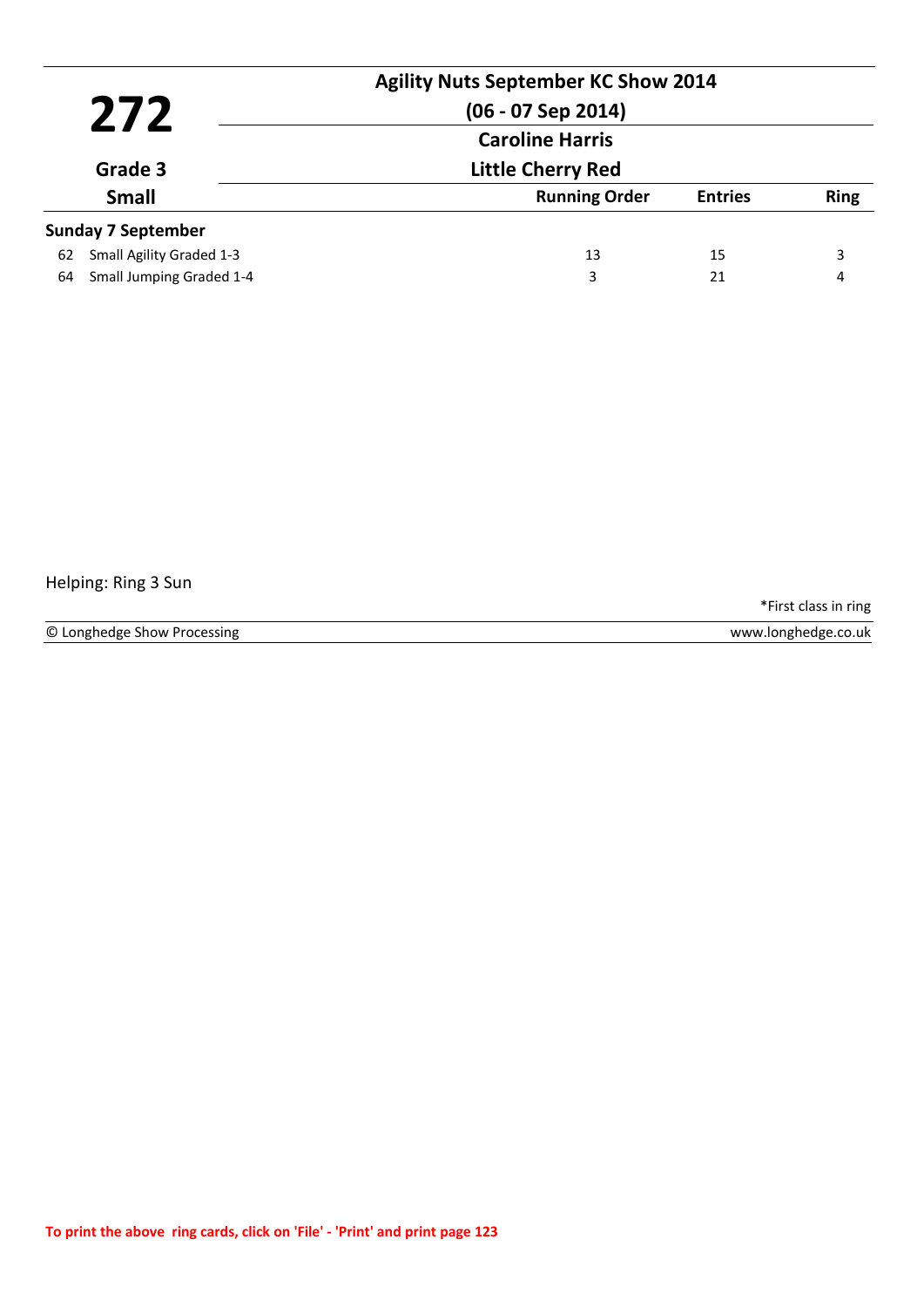|    | 345                                          | <b>Agility Nuts September KC Show 2014</b><br>$(06 - 07$ Sep 2014) |                |             |
|----|----------------------------------------------|--------------------------------------------------------------------|----------------|-------------|
|    | <b>Ruth Hathaway</b>                         |                                                                    |                |             |
|    | Grade 1                                      | <b>Perfect Remedy</b>                                              |                |             |
|    | <b>Medium</b>                                | <b>Running Order</b>                                               | <b>Entries</b> | <b>Ring</b> |
|    | <b>Sunday 7 September</b>                    |                                                                    |                |             |
| 52 | Medium Agility Combined 1-2                  | 2                                                                  | 4              |             |
| 53 | Medium Agility Graded 1-3 (Georgia Hathaway) | 5                                                                  | 11             | 3           |
| 54 | Medium Jumping Combined 1-3                  | 5                                                                  | 11             | 4           |
| 55 | Medium Jumping Graded 1-4                    | 4                                                                  | 14             | 4           |

# Helping: Ring 2 Sun AM

\*First class in ring

© Longhedge Show Processing www.longhedge.co.uk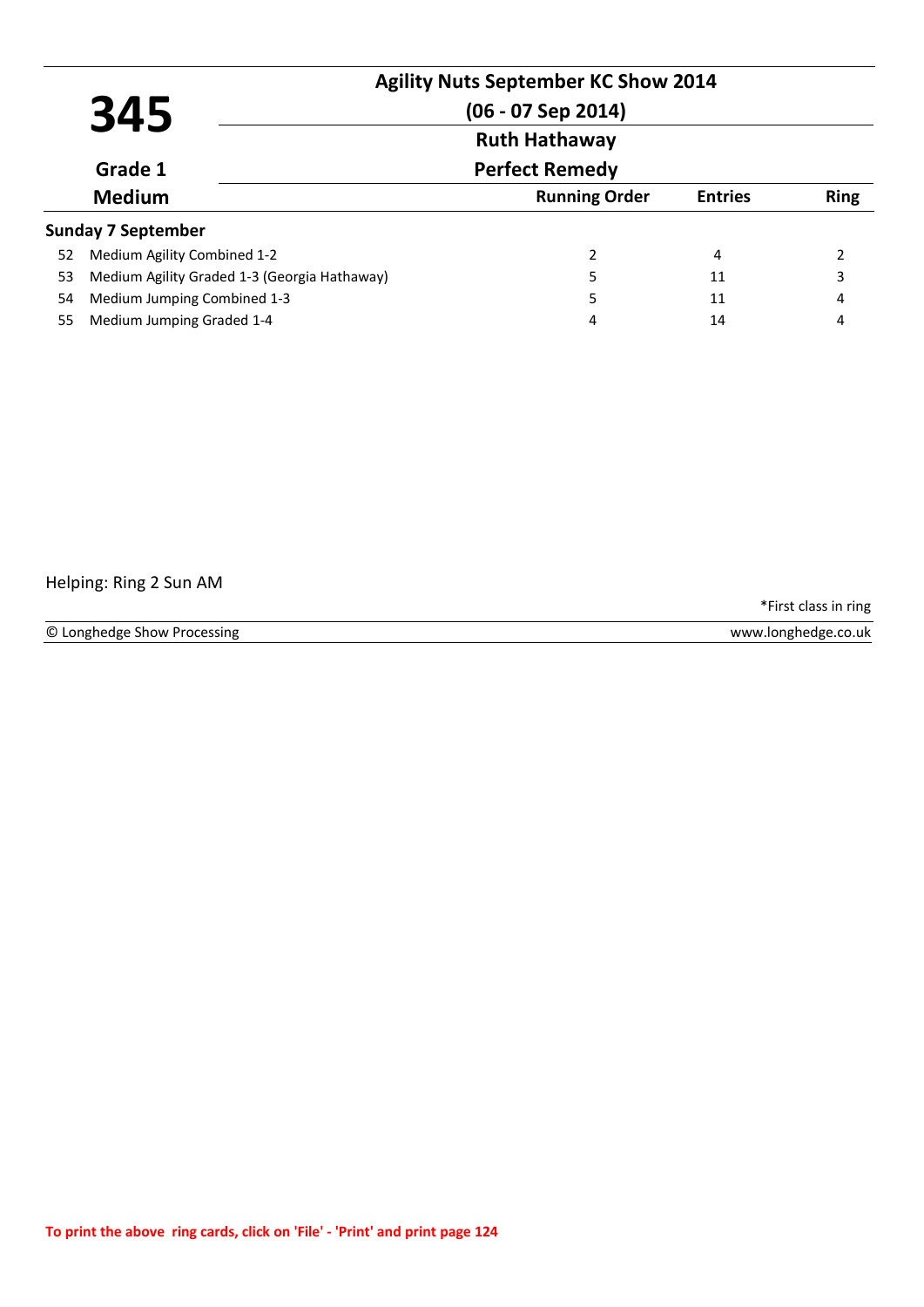|    | 99                          | <b>Agility Nuts September KC Show 2014</b><br>(06 - 07 Sep 2014) |                |                |
|----|-----------------------------|------------------------------------------------------------------|----------------|----------------|
|    | Grade 4                     | <b>Wendy Hill</b><br><b>Matilda Frantic Ferret</b>               |                |                |
|    | Large                       | <b>Running Order</b>                                             | <b>Entries</b> | <b>Ring</b>    |
|    | <b>Saturday 6 September</b> |                                                                  |                |                |
| 33 | Veteran Jumping             | 18                                                               | 32             | $4*$           |
| 34 | Veteran Helter Skelter      | 7                                                                | 31             | $\overline{2}$ |
|    | <b>Sunday 7 September</b>   |                                                                  |                |                |
| 70 | Veteran Jumping             | 5                                                                | 40             | $4*$           |
| 71 | Veteran Helter Skelter      | 35                                                               | 36             | $\overline{2}$ |

© Longhedge Show Processing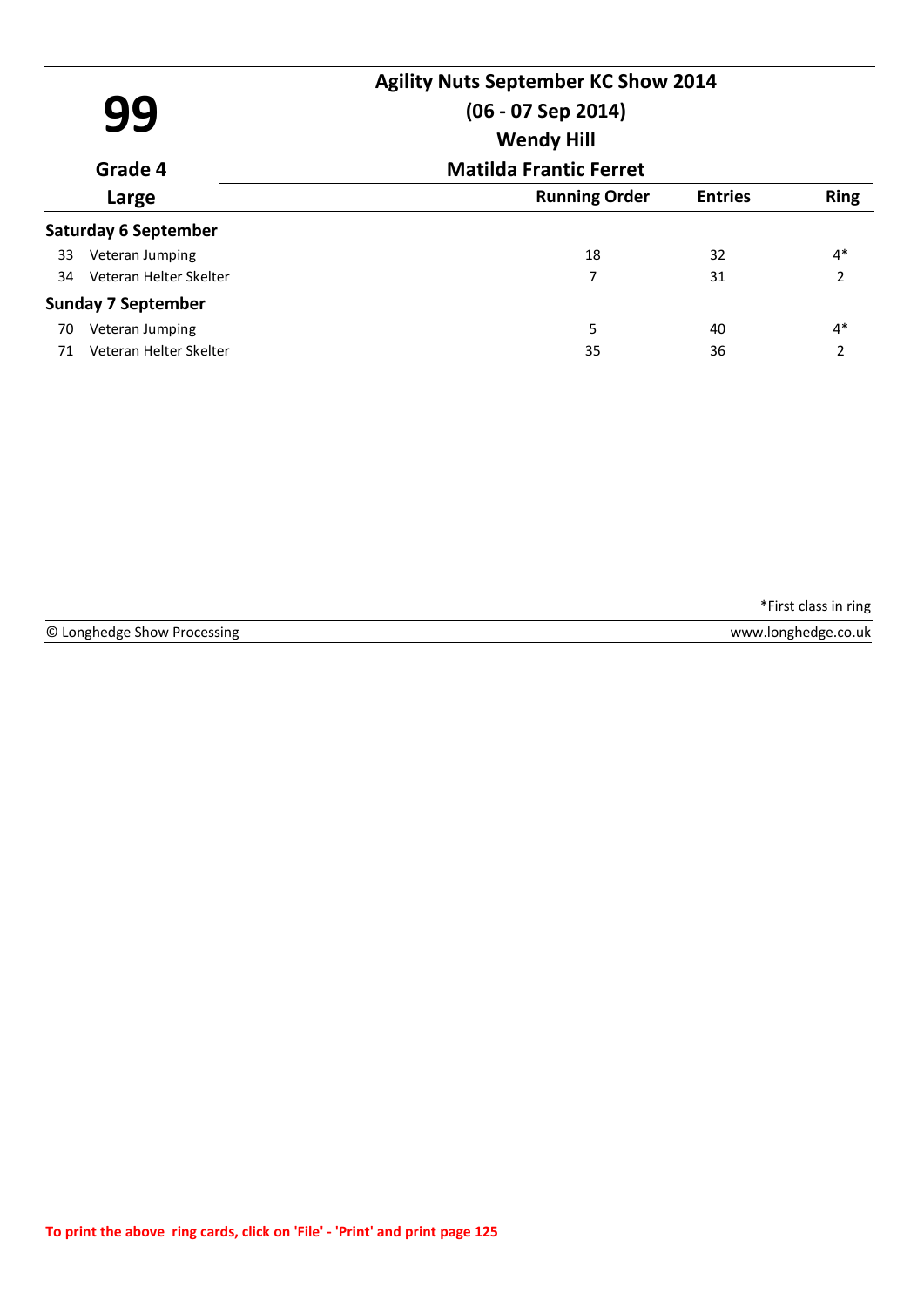| 100 |                             | <b>Agility Nuts September KC Show 2014</b><br>$(06 - 07$ Sep 2014)<br><b>Wendy Hill</b> |                |                |
|-----|-----------------------------|-----------------------------------------------------------------------------------------|----------------|----------------|
|     | Grade 3                     | Jay Jay Loves to Run                                                                    |                |                |
|     | Large                       | <b>Running Order</b>                                                                    | <b>Entries</b> | <b>Ring</b>    |
|     | <b>Saturday 6 September</b> |                                                                                         |                |                |
| 33  | Veteran Jumping             | 15                                                                                      | 32             | $4*$           |
| 34  | Veteran Helter Skelter      | 17                                                                                      | 31             | $\mathfrak{p}$ |
|     | <b>Sunday 7 September</b>   |                                                                                         |                |                |
| 70  | Veteran Jumping             | 10                                                                                      | 40             | $4*$           |
| 71  | Veteran Helter Skelter      | 30                                                                                      | 36             | 2              |

© Longhedge Show Processing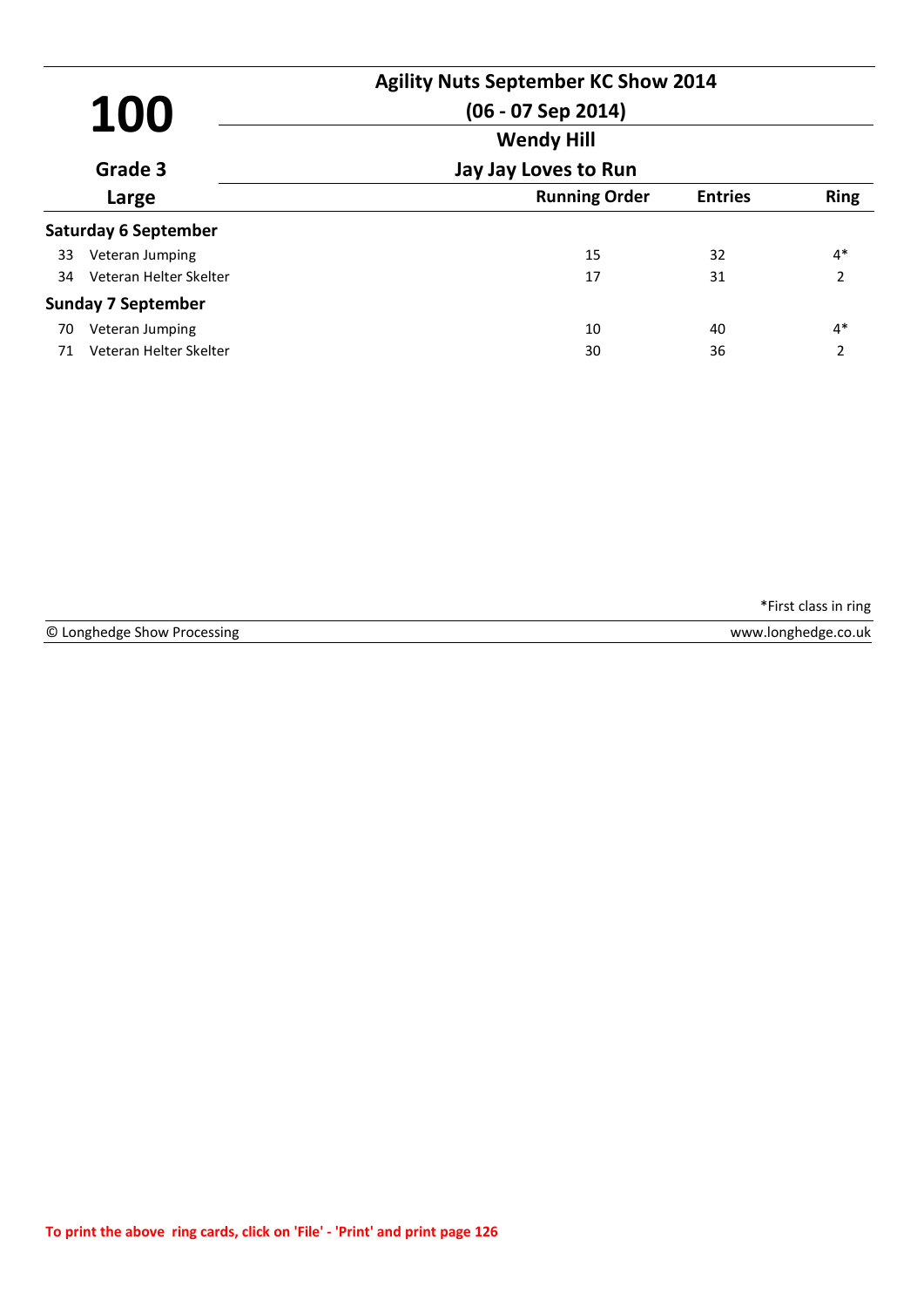| 101<br>Grade 3 |                             | <b>Agility Nuts September KC Show 2014</b><br>$(06 - 07$ Sep 2014)<br><b>Wendy Hill</b> |                |                          |
|----------------|-----------------------------|-----------------------------------------------------------------------------------------|----------------|--------------------------|
|                |                             | <b>Rosmarinus Brass Farthing</b>                                                        |                |                          |
|                | Large                       | <b>Running Order</b>                                                                    | <b>Entries</b> | <b>Ring</b>              |
|                | <b>Saturday 6 September</b> |                                                                                         |                |                          |
| 35             | Anysize Jumping             | 16                                                                                      | 17             | 4                        |
| 36             | Anysize Helter Skelter      | 9                                                                                       | 15             | $\overline{\phantom{a}}$ |
|                | <b>Sunday 7 September</b>   |                                                                                         |                |                          |
| 72             | Anysize Jumping             | 15                                                                                      | 15             | 4                        |
| 73             | Anysize Helter Skelter      | 14                                                                                      | 17             |                          |

© Longhedge Show Processing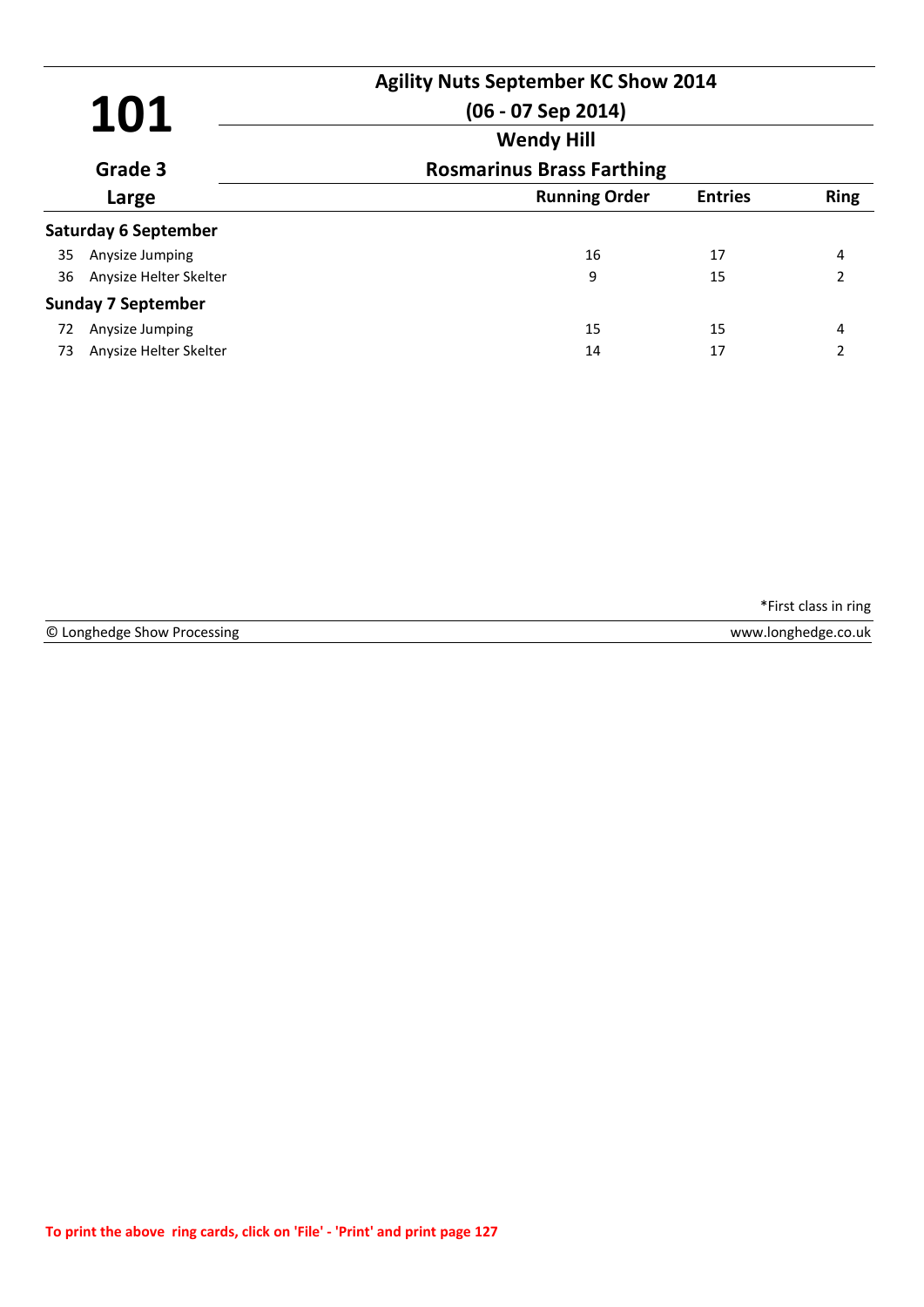| 396 |                                                         | <b>Agility Nuts September KC Show 2014</b><br>$(06 - 07$ Sep 2014) |                |             |
|-----|---------------------------------------------------------|--------------------------------------------------------------------|----------------|-------------|
|     |                                                         | <b>Nicci Hindson</b>                                               |                |             |
|     | Grade 6                                                 | <b>Cindally Bazil Brush</b>                                        |                |             |
|     | Large                                                   | <b>Running Order</b>                                               | <b>Entries</b> | <b>Ring</b> |
|     | <b>Saturday 6 September</b>                             |                                                                    |                |             |
| 9   | Large Agility Grade 6 Dog Vegas First Contact Qualifier | 22                                                                 | 31             | 3           |
| 11  | Large Agility Combined 6-7                              | 33                                                                 | 42             |             |
| 12  | Large Jumping Combined 6-7                              | 27                                                                 | 40             | C           |

## Helping: Ring 1 Sat PM

\*First class in ring

© Longhedge Show Processing www.longhedge.co.uk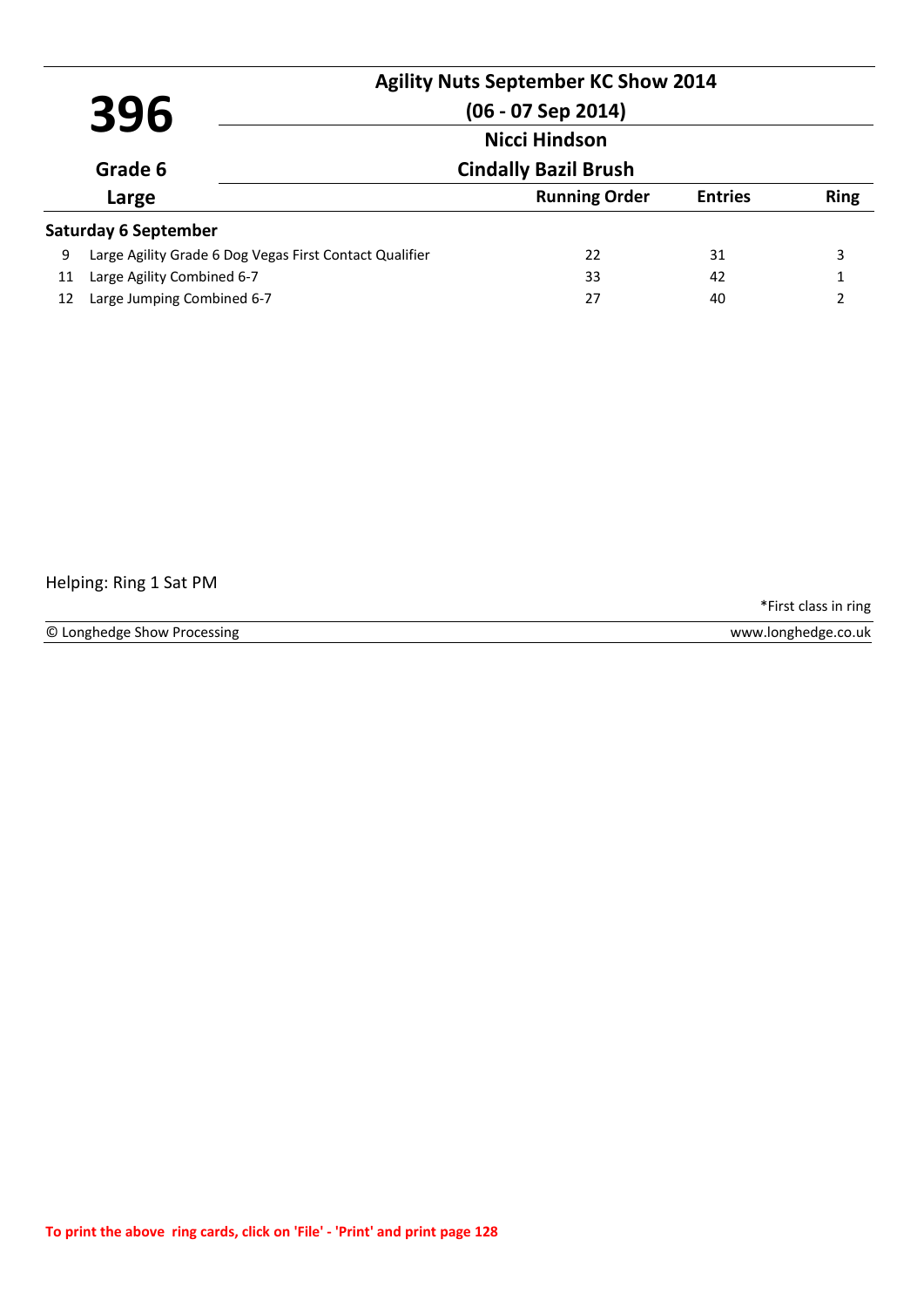| 397                                       |                             |                                                            | <b>Agility Nuts September KC Show 2014</b><br>$(06 - 07$ Sep 2014)<br>Nicci Hindson |                |             |
|-------------------------------------------|-----------------------------|------------------------------------------------------------|-------------------------------------------------------------------------------------|----------------|-------------|
| <b>Ravestar Scarlet Dancer</b><br>Grade 3 |                             |                                                            |                                                                                     |                |             |
| Large                                     |                             |                                                            | <b>Running Order</b>                                                                | <b>Entries</b> | <b>Ring</b> |
|                                           | <b>Saturday 6 September</b> |                                                            |                                                                                     |                |             |
| 4                                         | Large Jumping Graded 1-3    |                                                            | 55                                                                                  | 91             | 4           |
| 5.                                        |                             | Large Agility Combined 3-5 Dog Vegas Pawstrading Qualifier | 3                                                                                   | 107            |             |
| 6                                         | Large Jumping Combined 3-5  |                                                            | 101                                                                                 | 105            | 2           |

© Longhedge Show Processing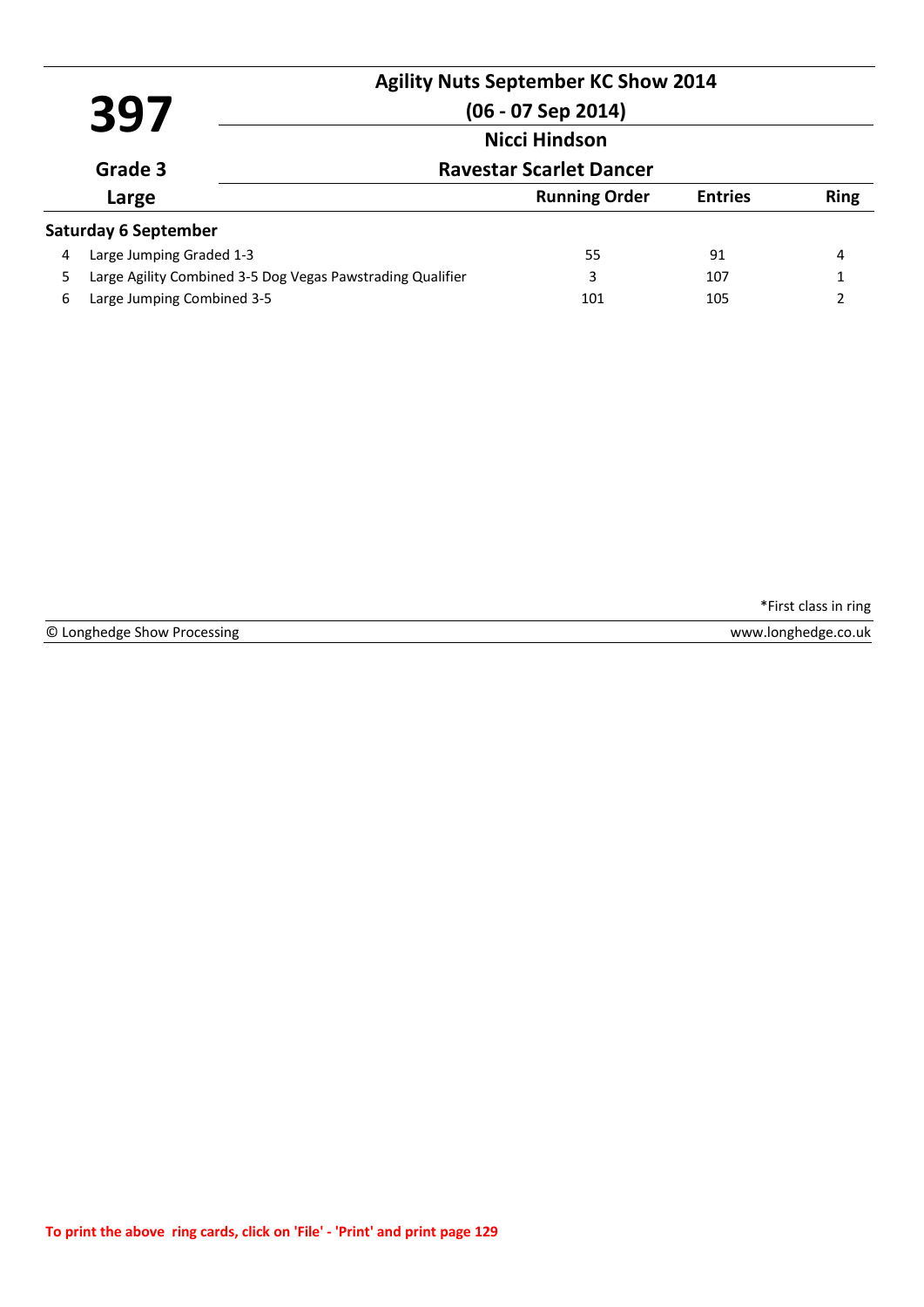| 343 |                             | <b>Agility Nuts September KC Show 2014</b><br>$(06 - 07$ Sep 2014) |                |             |
|-----|-----------------------------|--------------------------------------------------------------------|----------------|-------------|
|     | Grade 3                     | <b>Julie Hipkiss</b><br><b>Magical Misty Blue</b>                  |                |             |
|     | Large                       | <b>Running Order</b>                                               | <b>Entries</b> | <b>Ring</b> |
|     | <b>Saturday 6 September</b> |                                                                    |                |             |
| 3   | Large Agility Graded 1-3    | 60                                                                 | 87             | 3           |
| 4   | Large Jumping Graded 1-3    | 34                                                                 | 91             | 4           |
|     | <b>Sunday 7 September</b>   |                                                                    |                |             |
| 42  | Large Agility Graded 3-5    | 64                                                                 | 104            | 3           |
| 43  | Large Jumping Graded 3-5    | 55                                                                 | 106            | 4           |

| Stacey Hipkiss Helping: Ring 2 Sat PM |                      |
|---------------------------------------|----------------------|
| Camping booked, Pitch: 33             | *First class in ring |
| © Longhedge Show Processing           | www.longhedge.co.uk  |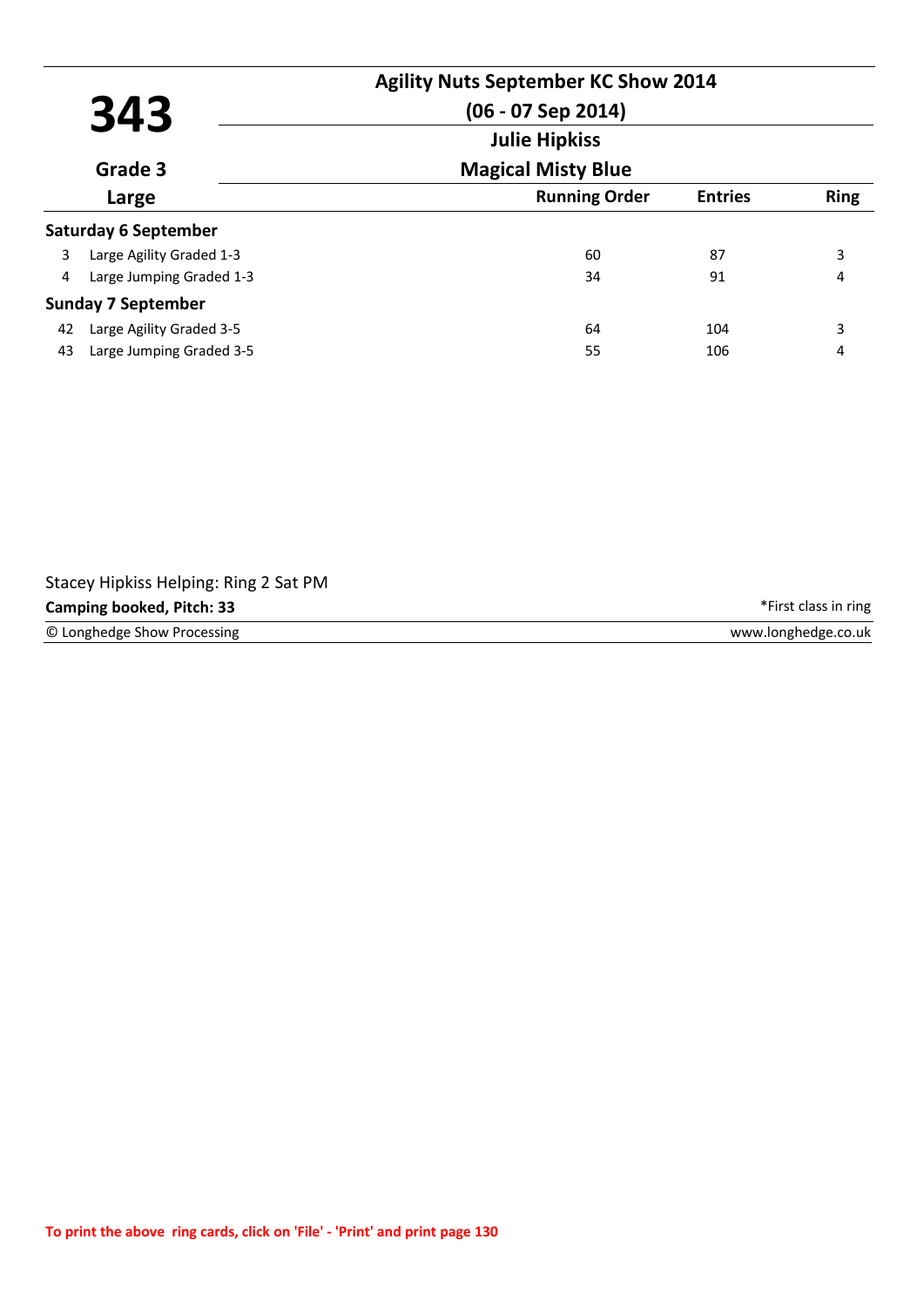| 344                         | <b>Agility Nuts September KC Show 2014</b><br>$(06 - 07$ Sep 2014)<br><b>Julie Hipkiss</b> |                |             |
|-----------------------------|--------------------------------------------------------------------------------------------|----------------|-------------|
| Grade 3                     | <b>Snuffle Truffler</b>                                                                    |                |             |
| Large                       | <b>Running Order</b>                                                                       | <b>Entries</b> | <b>Ring</b> |
| <b>Saturday 6 September</b> |                                                                                            |                |             |
| Veteran Jumping<br>33       | 16                                                                                         | 32             | $4*$        |
| <b>Sunday 7 September</b>   |                                                                                            |                |             |
| Veteran Jumping<br>70       | 13                                                                                         | 40             | $4*$        |

© Longhedge Show Processing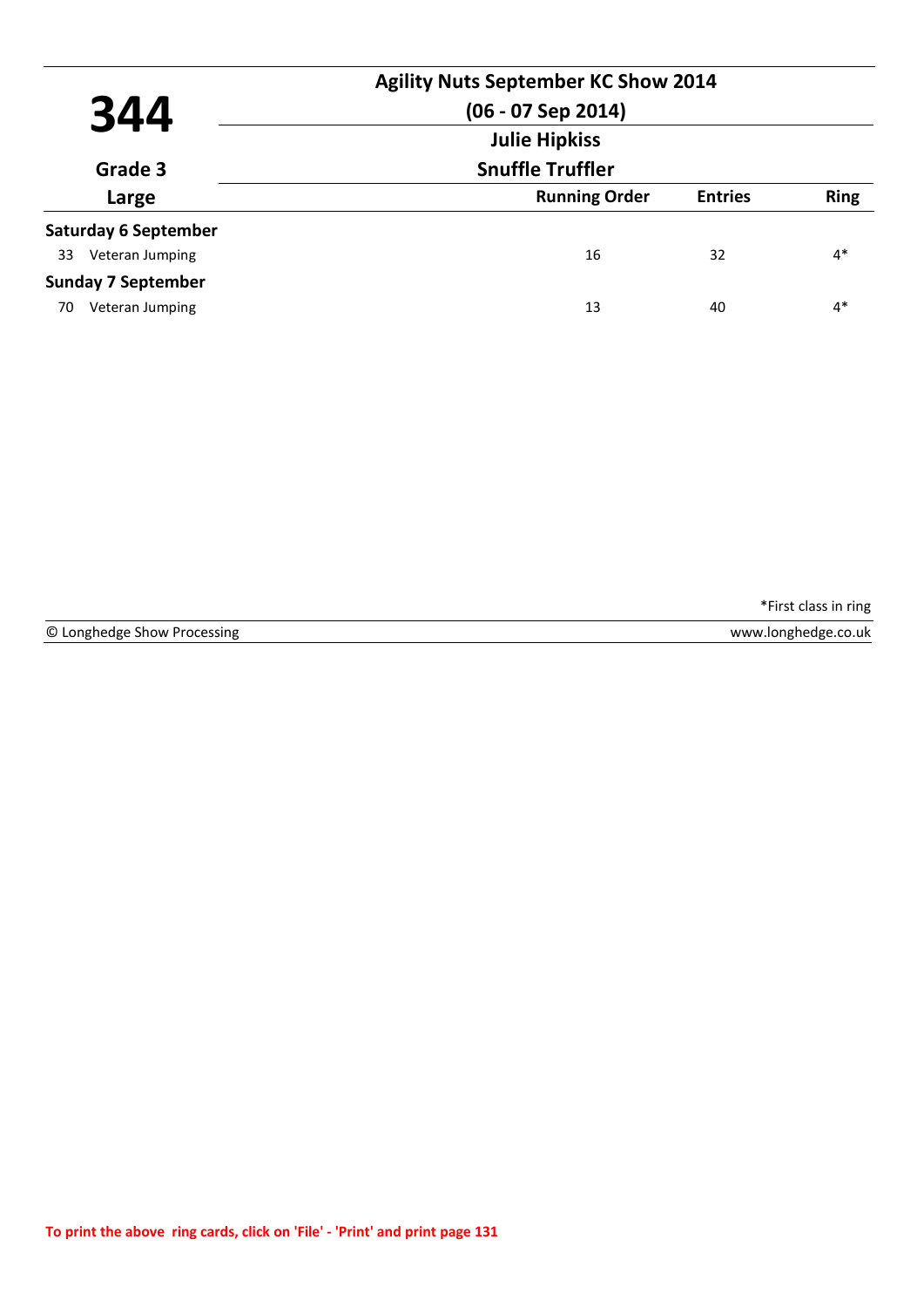| 176                     |                             | <b>Agility Nuts September KC Show 2014</b><br>$(06 - 07$ Sep 2014) |                |             |
|-------------------------|-----------------------------|--------------------------------------------------------------------|----------------|-------------|
|                         |                             | <b>Tiggy Hiscocks</b>                                              |                |             |
| Grade 6<br><b>Small</b> |                             | <b>Danica's Unmistakably Mine AWB</b>                              |                |             |
|                         |                             | <b>Running Order</b>                                               | <b>Entries</b> | <b>Ring</b> |
|                         | <b>Saturday 6 September</b> |                                                                    |                |             |
| 29                      | Small Jumping Graded 4-7    | 34                                                                 | 40             | 2           |
| 30                      | Small Agility Combined 4-7  | 9                                                                  | 30             | $3*$        |
| 31                      | Small Agility Graded 5-7    | 10                                                                 | 32             | 1           |

© Longhedge Show Processing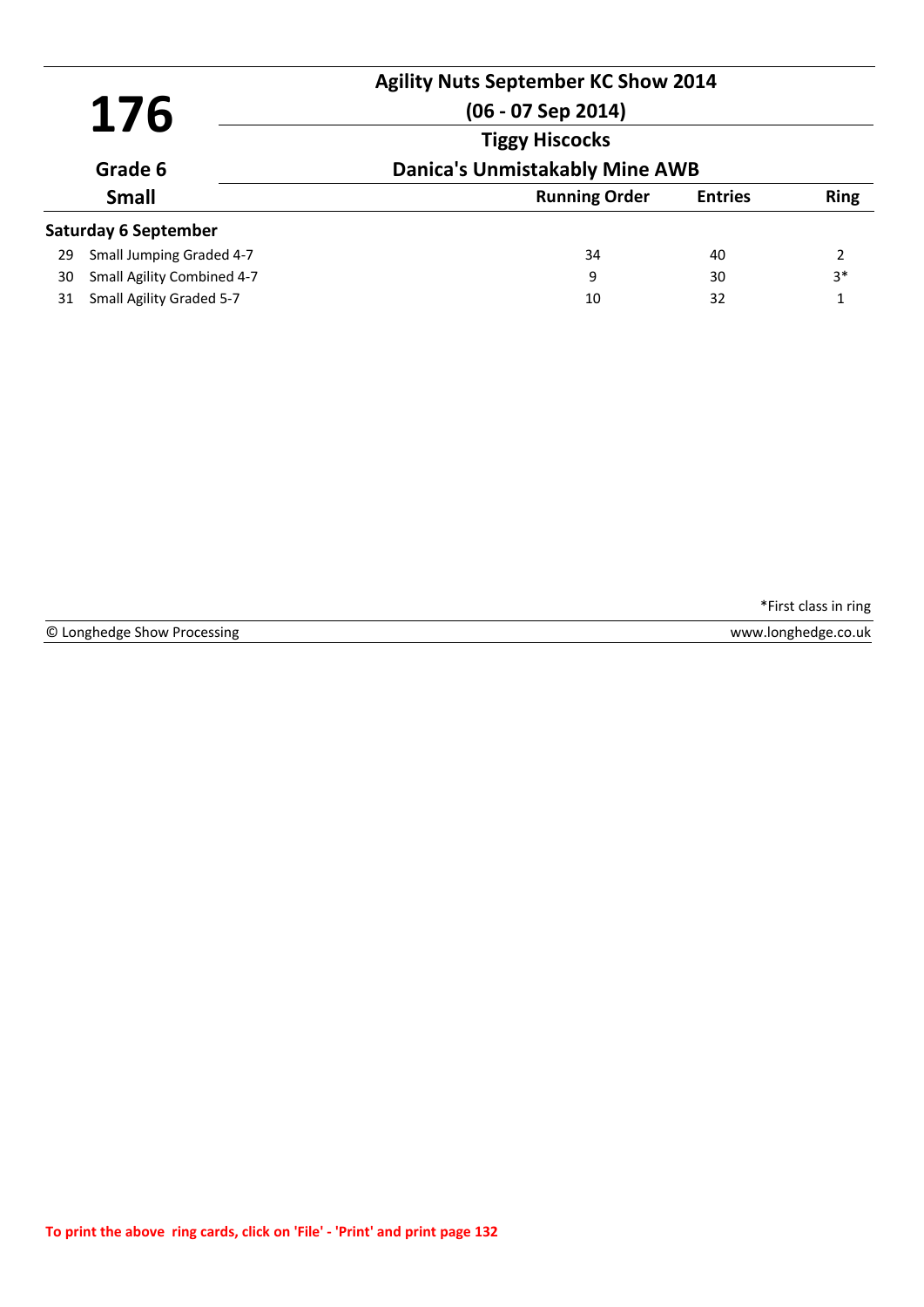| 177<br>Grade 7<br><b>Small</b> |                            | <b>Agility Nuts September KC Show 2014</b><br>$(06 - 07$ Sep 2014) |                |              |
|--------------------------------|----------------------------|--------------------------------------------------------------------|----------------|--------------|
|                                |                            | <b>Tiggy Hiscocks</b>                                              |                |              |
|                                |                            | <b>Honey Classic Touch Of Danica AWS</b>                           |                |              |
|                                |                            | <b>Running Order</b>                                               | <b>Entries</b> | <b>Ring</b>  |
|                                | <b>Sunday 7 September</b>  |                                                                    |                |              |
| 66                             | Small Agility Graded 4-7   | 31                                                                 | 36             | $3*$         |
| 67                             | Small Jumping Combined 4-7 | 17                                                                 | 26             | $\mathbf{1}$ |
| 69                             | Small Agility Combined 6-7 | 10                                                                 | 16             | າ            |

|  | © Longhedge Show Processing |  |  |  |
|--|-----------------------------|--|--|--|
|--|-----------------------------|--|--|--|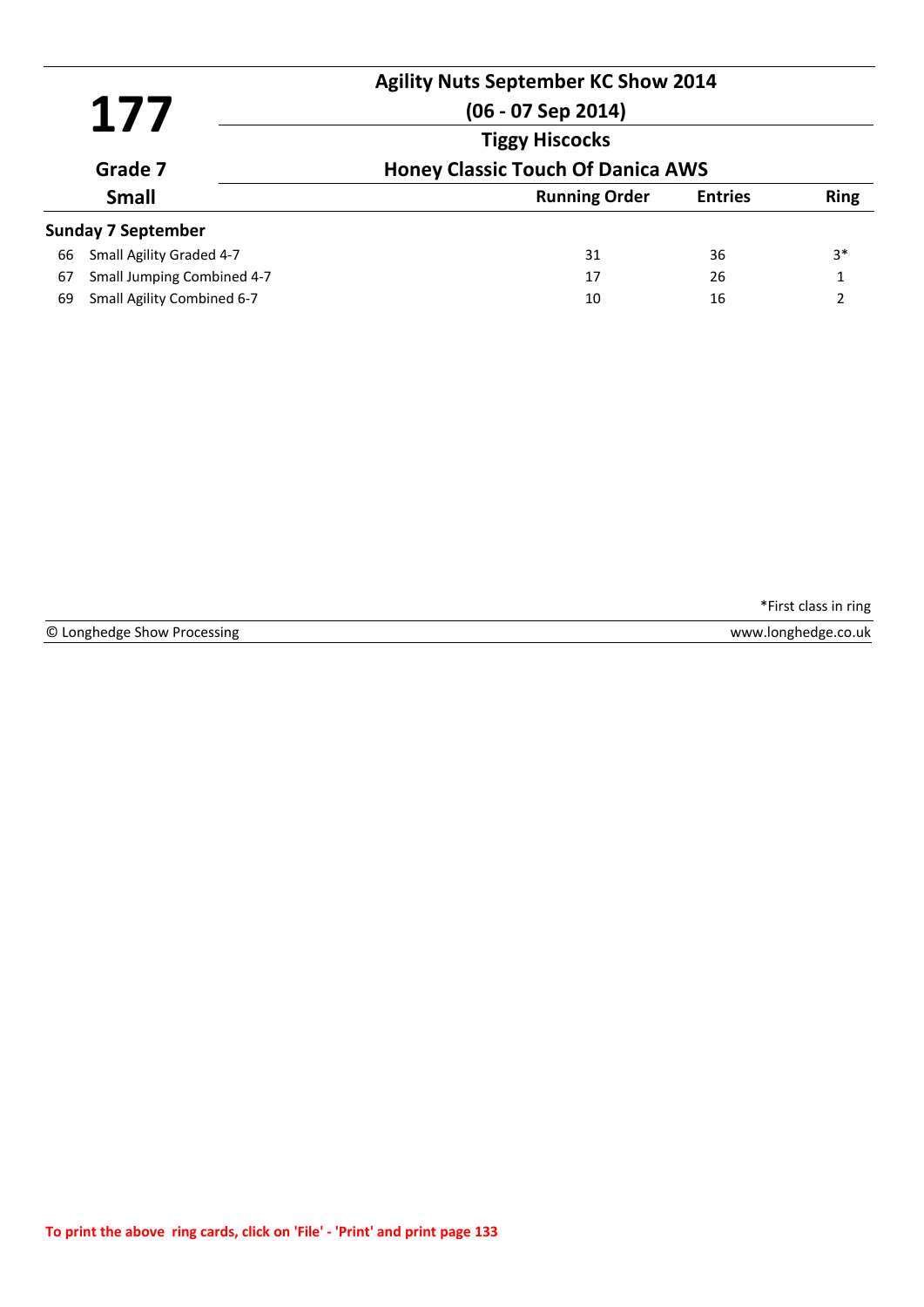| 178<br>Grade 7<br><b>Small</b> |                             | <b>Agility Nuts September KC Show 2014</b><br>$(06 - 07$ Sep 2014) |                |             |
|--------------------------------|-----------------------------|--------------------------------------------------------------------|----------------|-------------|
|                                |                             | <b>Tiggy Hiscocks</b>                                              |                |             |
|                                |                             | <b>Kayxander Princess Erina Of Danica AWG</b>                      |                |             |
|                                |                             | <b>Running Order</b>                                               | <b>Entries</b> | <b>Ring</b> |
|                                | <b>Saturday 6 September</b> |                                                                    |                |             |
| 29                             | Small Jumping Graded 4-7    | 39                                                                 | 40             | 2           |
| 30                             | Small Agility Combined 4-7  | 16                                                                 | 30             | $3*$        |
| 31                             | Small Agility Graded 5-7    | 28                                                                 | 32             | 1           |

© Longhedge Show Processing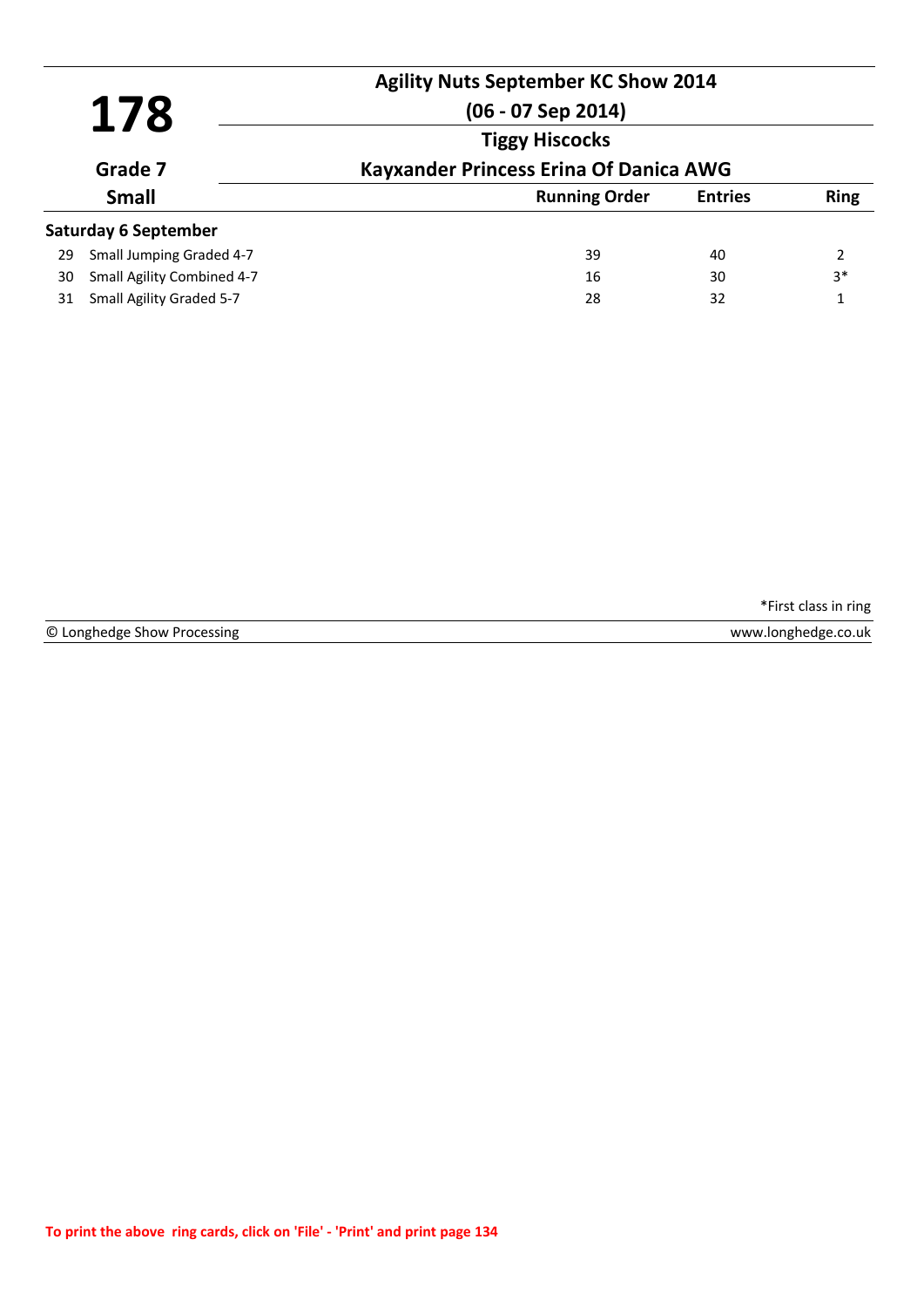| <b>Agility Nuts September KC Show 2014</b><br>179<br>$(06 - 07$ Sep 2014)<br><b>Tiggy Hiscocks</b><br>Grade 7<br><b>Small</b><br><b>Running Order</b> |                            |                                               |                |             |
|-------------------------------------------------------------------------------------------------------------------------------------------------------|----------------------------|-----------------------------------------------|----------------|-------------|
|                                                                                                                                                       |                            |                                               |                |             |
|                                                                                                                                                       |                            | <b>Rairatesal White Blossom At Danica AWG</b> |                |             |
|                                                                                                                                                       |                            |                                               | <b>Entries</b> | <b>Ring</b> |
|                                                                                                                                                       | <b>Sunday 7 September</b>  |                                               |                |             |
| 66                                                                                                                                                    | Small Agility Graded 4-7   | 3                                             | 36             | $3*$        |
| 67                                                                                                                                                    | Small Jumping Combined 4-7 | 8                                             | 26             |             |
| 69                                                                                                                                                    | Small Agility Combined 6-7 | 7                                             | 16             | C           |

© Longhedge Show Processing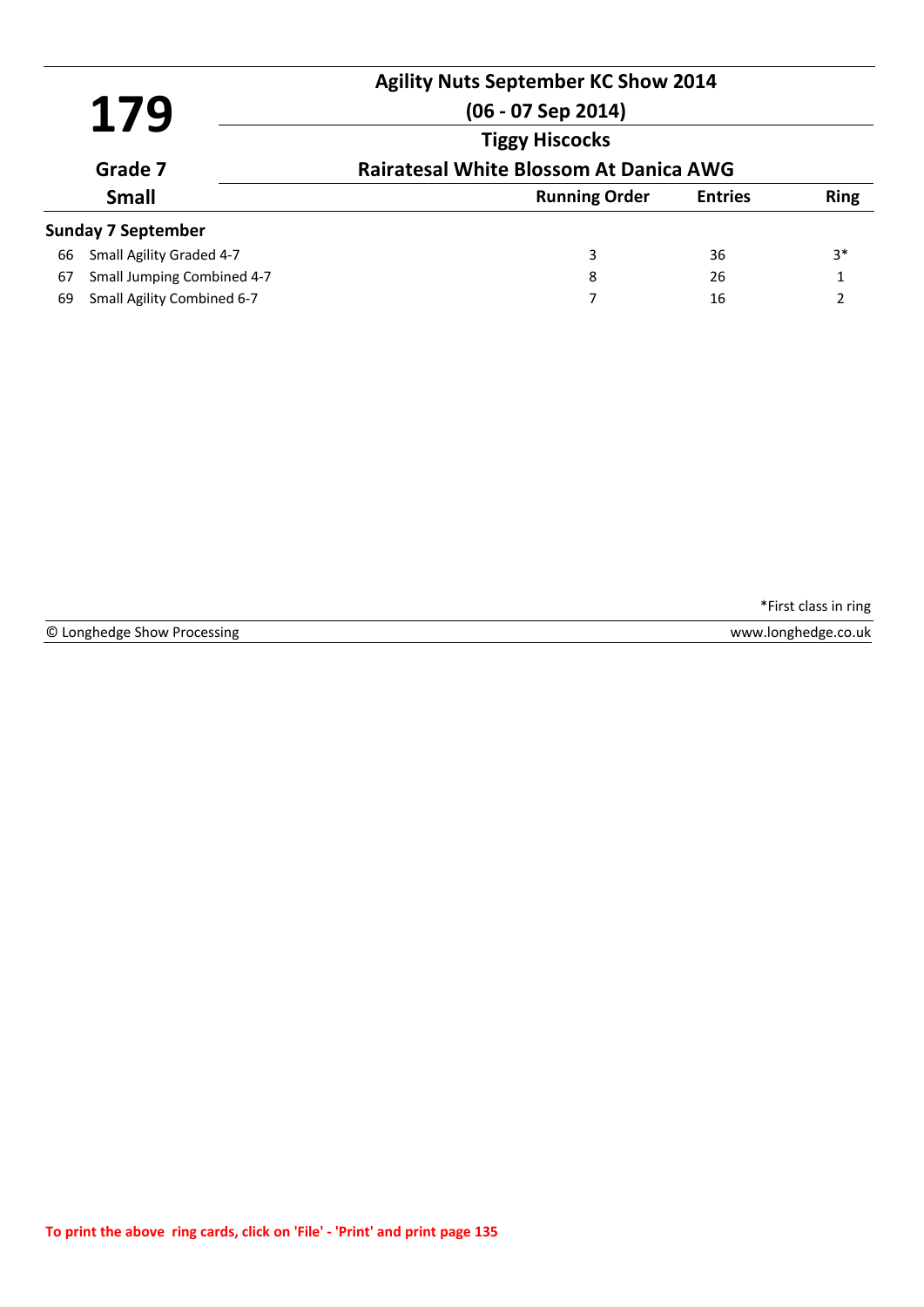| 180<br>Grade 4<br>Large |                                                            | <b>Agility Nuts September KC Show 2014</b><br>$(06 - 07$ Sep 2014) |                |             |
|-------------------------|------------------------------------------------------------|--------------------------------------------------------------------|----------------|-------------|
|                         |                                                            | <b>Tiggy Hiscocks</b><br><b>Yeldust Trouble At The Top AWB</b>     |                |             |
|                         |                                                            | <b>Running Order</b>                                               | <b>Entries</b> | <b>Ring</b> |
|                         | <b>Saturday 6 September</b>                                |                                                                    |                |             |
| 5.                      | Large Agility Combined 3-5 Dog Vegas Pawstrading Qualifier | 97                                                                 | 107            | 1           |
| 7                       | Large Agility Graded 4-5                                   | 43                                                                 | 66             | 3           |
|                         | <b>Sunday 7 September</b>                                  |                                                                    |                |             |
| 42                      | Large Agility Graded 3-5                                   | 18                                                                 | 104            | 3           |
| 44                      | Large Agility Combined 4-5                                 | 18                                                                 | 58             |             |

© Longhedge Show Processing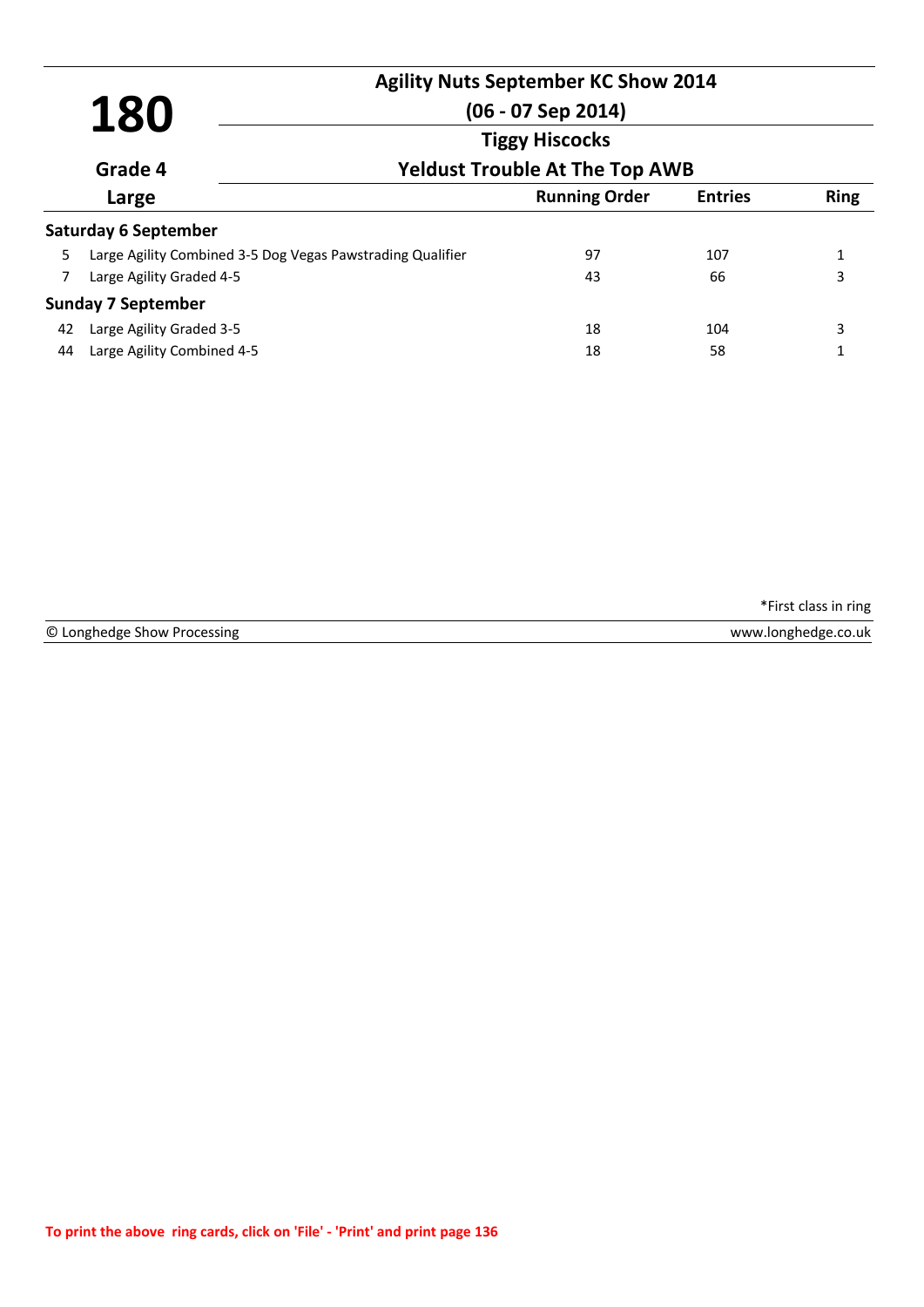|                         |                                                            | <b>Agility Nuts September KC Show 2014</b> |                |             |
|-------------------------|------------------------------------------------------------|--------------------------------------------|----------------|-------------|
|                         | 39                                                         | $(06 - 07$ Sep 2014)                       |                |             |
| <b>Claire Hodkinson</b> |                                                            |                                            |                |             |
|                         | Grade 5                                                    | <b>Stellaria Star</b>                      |                |             |
|                         | Large                                                      | <b>Running Order</b>                       | <b>Entries</b> | <b>Ring</b> |
|                         | Saturday 6 September                                       |                                            |                |             |
| 5                       | Large Agility Combined 3-5 Dog Vegas Pawstrading Qualifier | 9                                          | 107            |             |
| 6                       | Large Jumping Combined 3-5                                 | 47                                         | 105            | 2           |
|                         | Large Agility Graded 4-5                                   | 1                                          | 66             | 3           |
| 8                       | Large Jumping Graded 4-5                                   | 60                                         | 66             | 4           |

© Longhedge Show Processing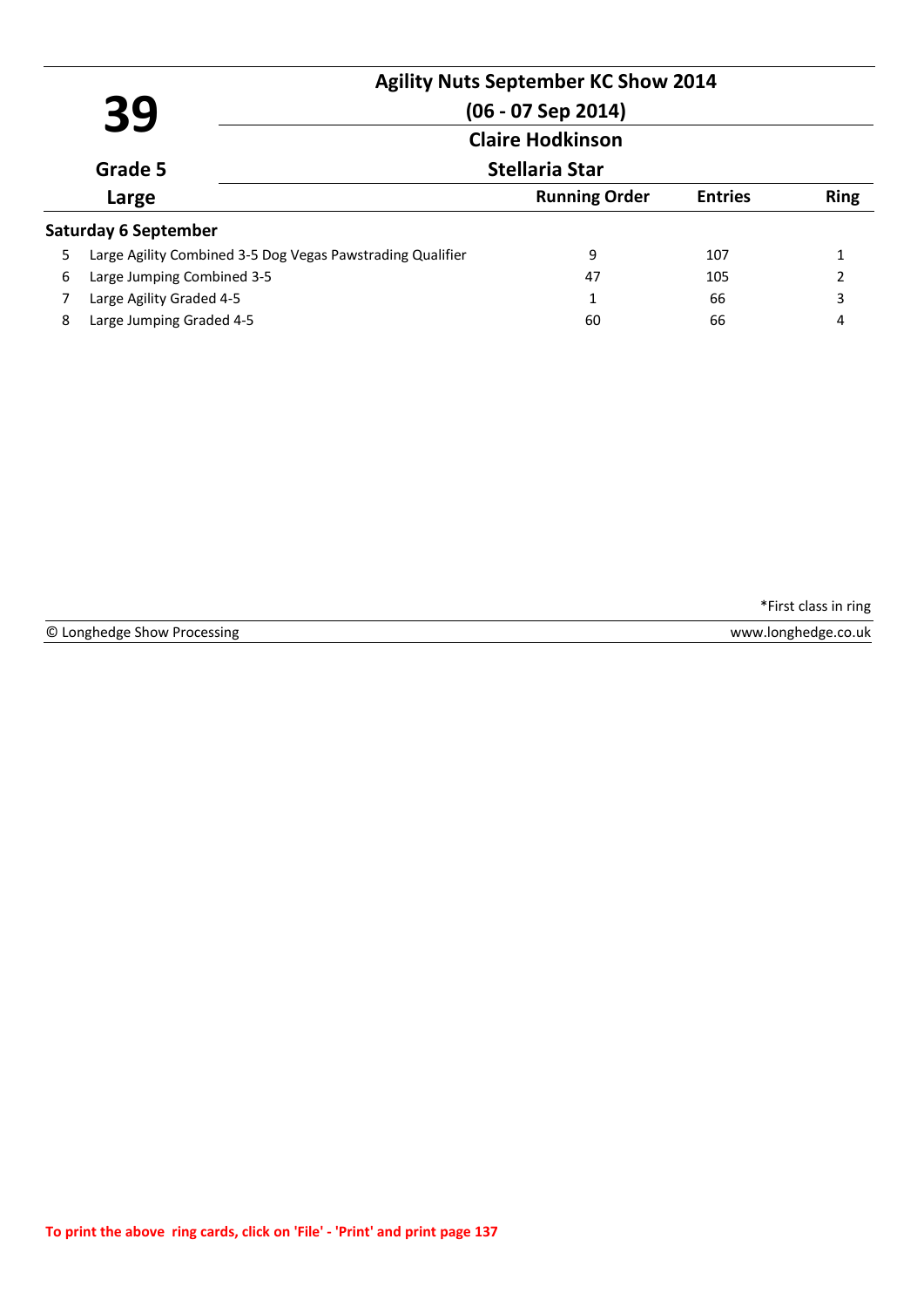| 40 |                                                            | <b>Agility Nuts September KC Show 2014</b><br>$(06 - 07$ Sep 2014)<br><b>Claire Hodkinson</b> |                |             |
|----|------------------------------------------------------------|-----------------------------------------------------------------------------------------------|----------------|-------------|
|    | Grade 3                                                    | <b>Shadow of the Shire</b>                                                                    |                |             |
|    | Large                                                      | <b>Running Order</b>                                                                          | <b>Entries</b> | <b>Ring</b> |
|    | <b>Saturday 6 September</b>                                |                                                                                               |                |             |
| 3  | Large Agility Graded 1-3                                   | 31                                                                                            | 87             | 3           |
| 4  | Large Jumping Graded 1-3                                   | 66                                                                                            | 91             | 4           |
| 5. | Large Agility Combined 3-5 Dog Vegas Pawstrading Qualifier | 24                                                                                            | 107            | 1           |
| 6  | Large Jumping Combined 3-5                                 | 68                                                                                            | 105            | 2           |

© Longhedge Show Processing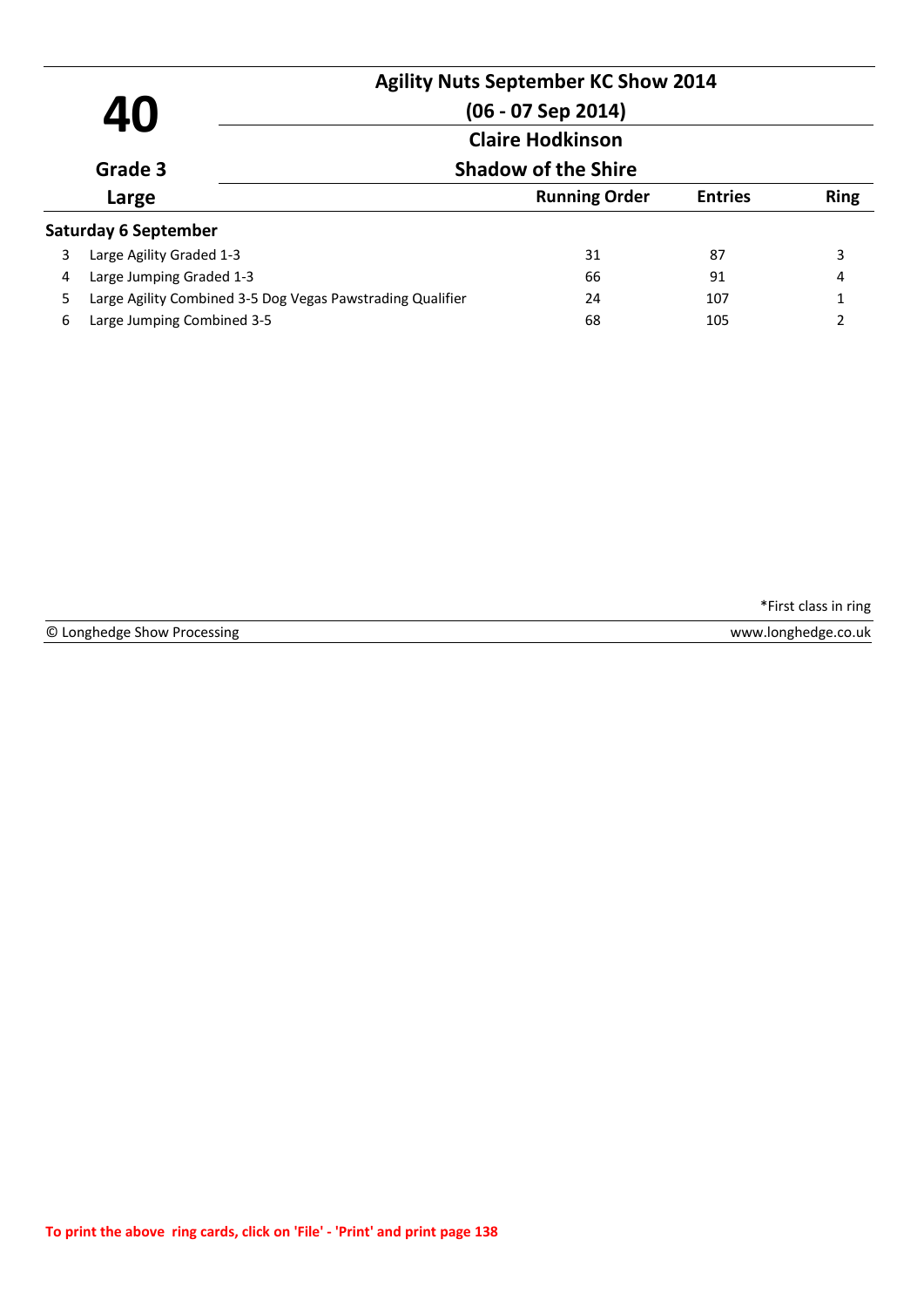| 221<br>Grade 3 |                                   | <b>Agility Nuts September KC Show 2014</b><br>$(06 - 07$ Sep 2014)<br><b>Della Hopkins</b> |                |             |
|----------------|-----------------------------------|--------------------------------------------------------------------------------------------|----------------|-------------|
|                |                                   | <b>Dylans Winning Wave</b>                                                                 |                |             |
|                | <b>Small</b>                      | <b>Running Order</b>                                                                       | <b>Entries</b> | <b>Ring</b> |
|                | <b>Saturday 6 September</b>       |                                                                                            |                |             |
| 25             | Small Jumping Graded 1-3          | 3                                                                                          | 15             | 4           |
| 26             | <b>Small Agility Combined 1-3</b> | 6                                                                                          | 8              | 3           |
| 27             | Small Agility Graded 1-4          | 5                                                                                          | 22             | 3           |
| 28             | <b>Small Jumping Combined 3-5</b> | 8                                                                                          | 18             | 2           |

|  | © Longhedge Show Processing |  |  |
|--|-----------------------------|--|--|
|--|-----------------------------|--|--|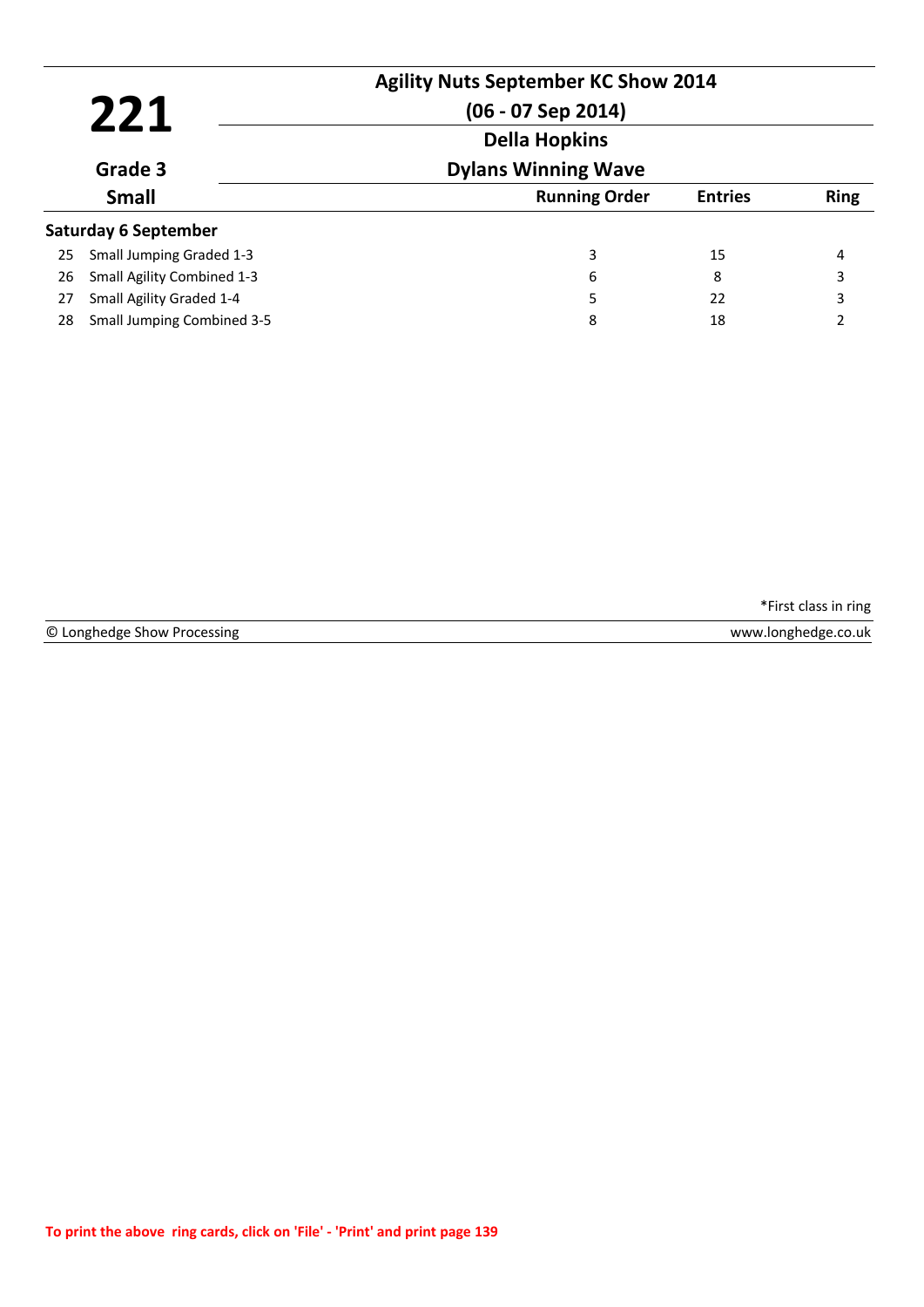| 157 |                             | <b>Agility Nuts September KC Show 2014</b><br>$(06 - 07$ Sep 2014) |                |                          |
|-----|-----------------------------|--------------------------------------------------------------------|----------------|--------------------------|
|     |                             | <b>Viv Hovell</b>                                                  |                |                          |
|     | Grade 3                     | <b>Lochemar Benellie</b>                                           |                |                          |
|     | Large                       | <b>Running Order</b>                                               | <b>Entries</b> | <b>Ring</b>              |
|     | <b>Saturday 6 September</b> |                                                                    |                |                          |
| 33  | Veteran Jumping             | 32                                                                 | 32             | $4*$                     |
| 34  | Veteran Helter Skelter      | 3                                                                  | 31             | $\overline{2}$           |
|     | <b>Sunday 7 September</b>   |                                                                    |                |                          |
| 70  | Veteran Jumping             | 35                                                                 | 40             | $4*$                     |
| 71  | Veteran Helter Skelter      | 7                                                                  | 36             | $\overline{\phantom{a}}$ |

Helping: Ring 4 Sat & Sun

\*First class in ring

© Longhedge Show Processing www.longhedge.co.uk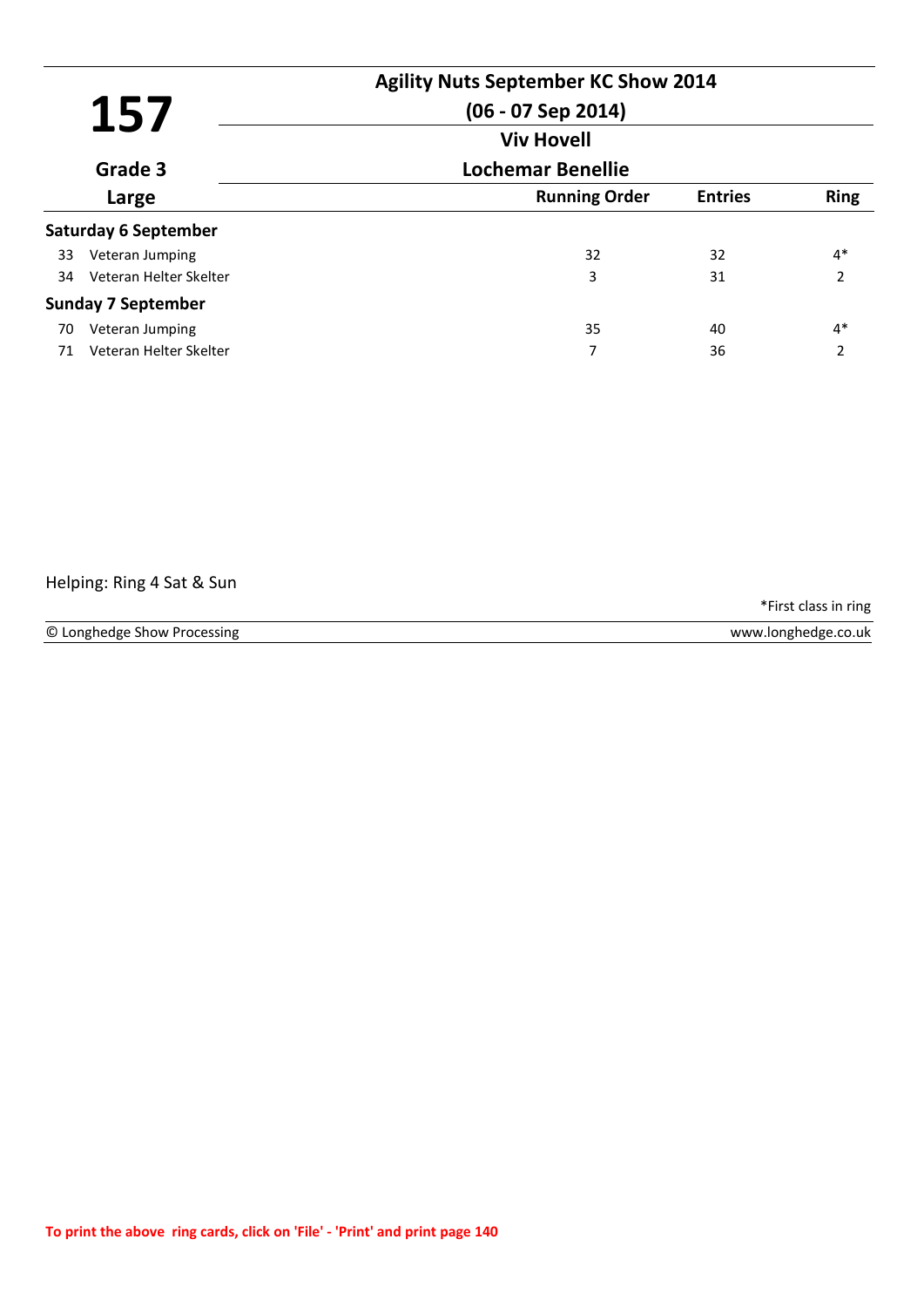| 237<br>Grade 4 |                             | <b>Agility Nuts September KC Show 2014</b><br>$(06 - 07$ Sep 2014)<br><b>Lesley Hughes</b> |                |                          |
|----------------|-----------------------------|--------------------------------------------------------------------------------------------|----------------|--------------------------|
|                |                             | <b>Toby Benjamin</b>                                                                       |                |                          |
|                | Large                       | <b>Running Order</b>                                                                       | <b>Entries</b> | <b>Ring</b>              |
|                | <b>Saturday 6 September</b> |                                                                                            |                |                          |
| 33             | Veteran Jumping             | 31                                                                                         | 32             | $4*$                     |
| 34             | Veteran Helter Skelter      | 9                                                                                          | 31             | $\overline{2}$           |
|                | <b>Sunday 7 September</b>   |                                                                                            |                |                          |
| 70             | Veteran Jumping             | 28                                                                                         | 40             | $4*$                     |
| 71             | Veteran Helter Skelter      | 9                                                                                          | 36             | $\overline{\phantom{a}}$ |

## Helping: Ring 2 Sat AM

\*First class in ring

© Longhedge Show Processing www.longhedge.co.uk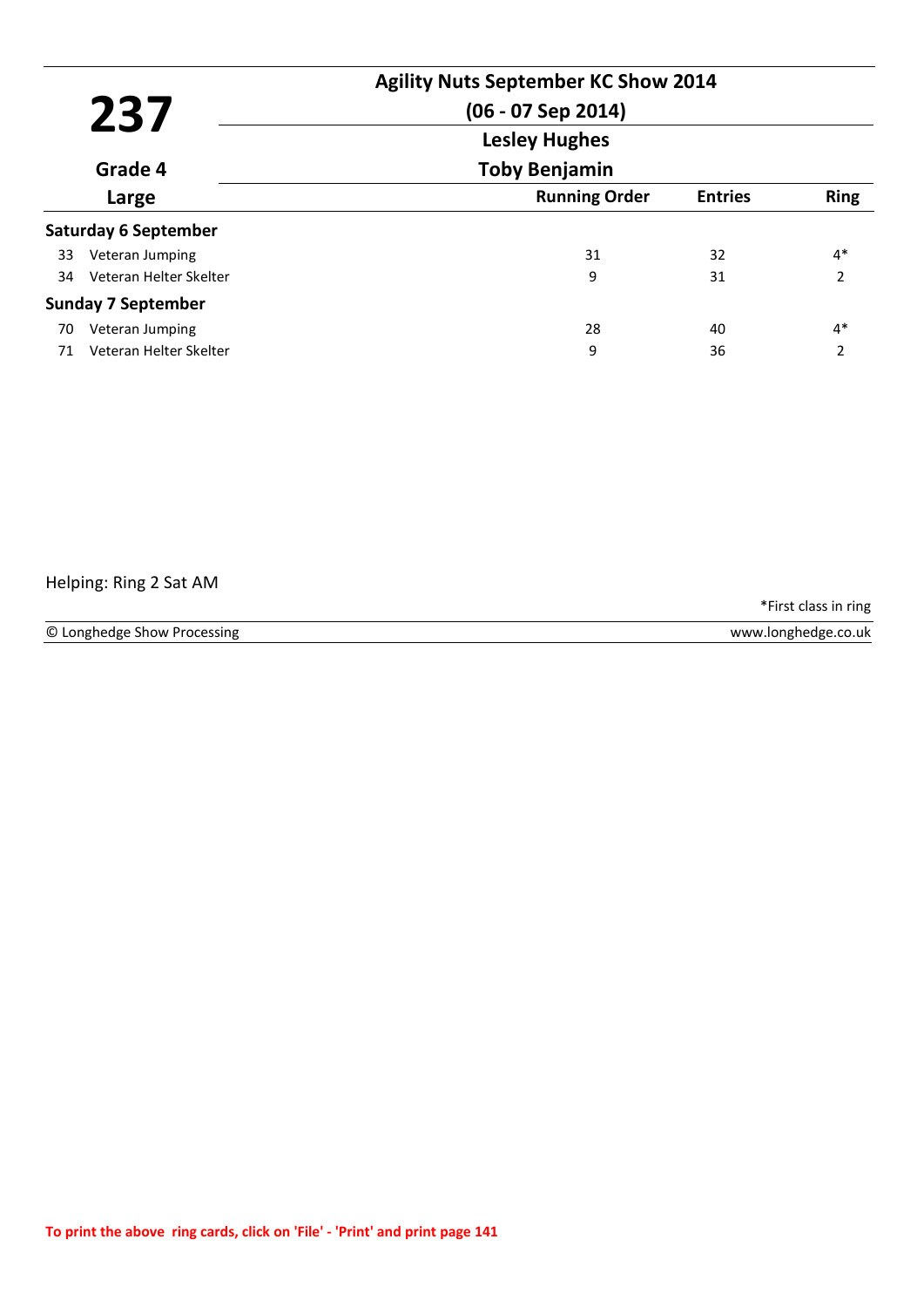| 238 |                             | <b>Agility Nuts September KC Show 2014</b><br>$(06 - 07$ Sep 2014)<br><b>Lesley Hughes</b> |                |             |
|-----|-----------------------------|--------------------------------------------------------------------------------------------|----------------|-------------|
|     | Grade 5                     | <b>Sally Sent This One</b>                                                                 |                |             |
|     | Large                       | <b>Running Order</b>                                                                       | <b>Entries</b> | <b>Ring</b> |
|     | <b>Saturday 6 September</b> |                                                                                            |                |             |
|     | Large Agility Graded 4-5    | 21                                                                                         | 66             | 3           |
|     | <b>Sunday 7 September</b>   |                                                                                            |                |             |
| 42  | Large Agility Graded 3-5    | 35                                                                                         | 104            | 3           |
| 44  | Large Agility Combined 4-5  | 6                                                                                          | 58             | 1           |

© Longhedge Show Processing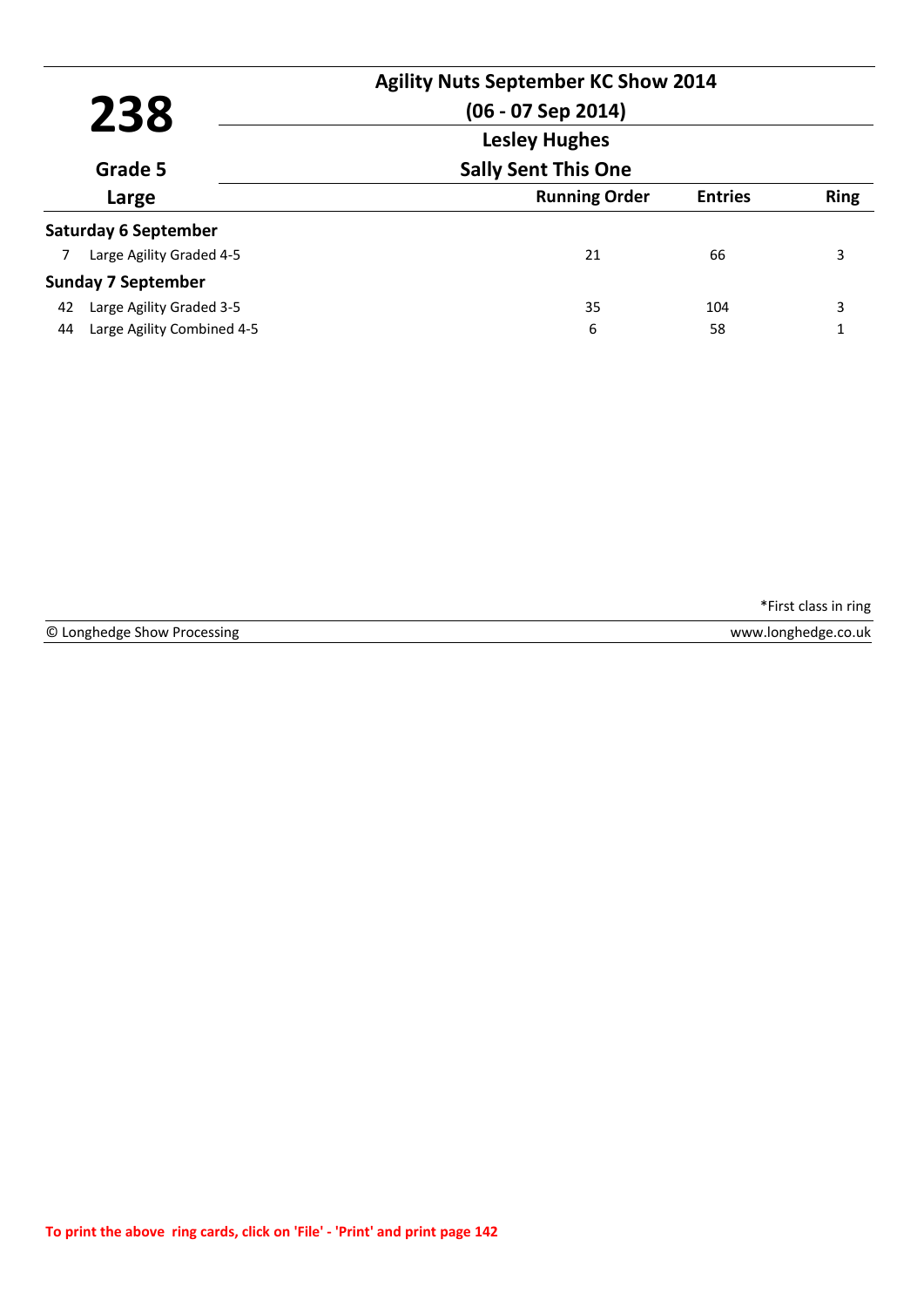| 239<br>Grade 3 |                             | <b>Agility Nuts September KC Show 2014</b><br>$(06 - 07$ Sep 2014)<br><b>Lesley Hughes</b> |                |               |
|----------------|-----------------------------|--------------------------------------------------------------------------------------------|----------------|---------------|
|                |                             | <b>Megs Boy Jack</b>                                                                       |                |               |
|                | Large                       | <b>Running Order</b>                                                                       | <b>Entries</b> | <b>Ring</b>   |
|                | <b>Saturday 6 September</b> |                                                                                            |                |               |
| 3              | Large Agility Graded 1-3    | 71                                                                                         | 87             | 3             |
| 6              | Large Jumping Combined 3-5  | 91                                                                                         | 105            | $\mathcal{P}$ |
|                | <b>Sunday 7 September</b>   |                                                                                            |                |               |
| 42             | Large Agility Graded 3-5    | 65                                                                                         | 104            | 3             |

© Longhedge Show Processing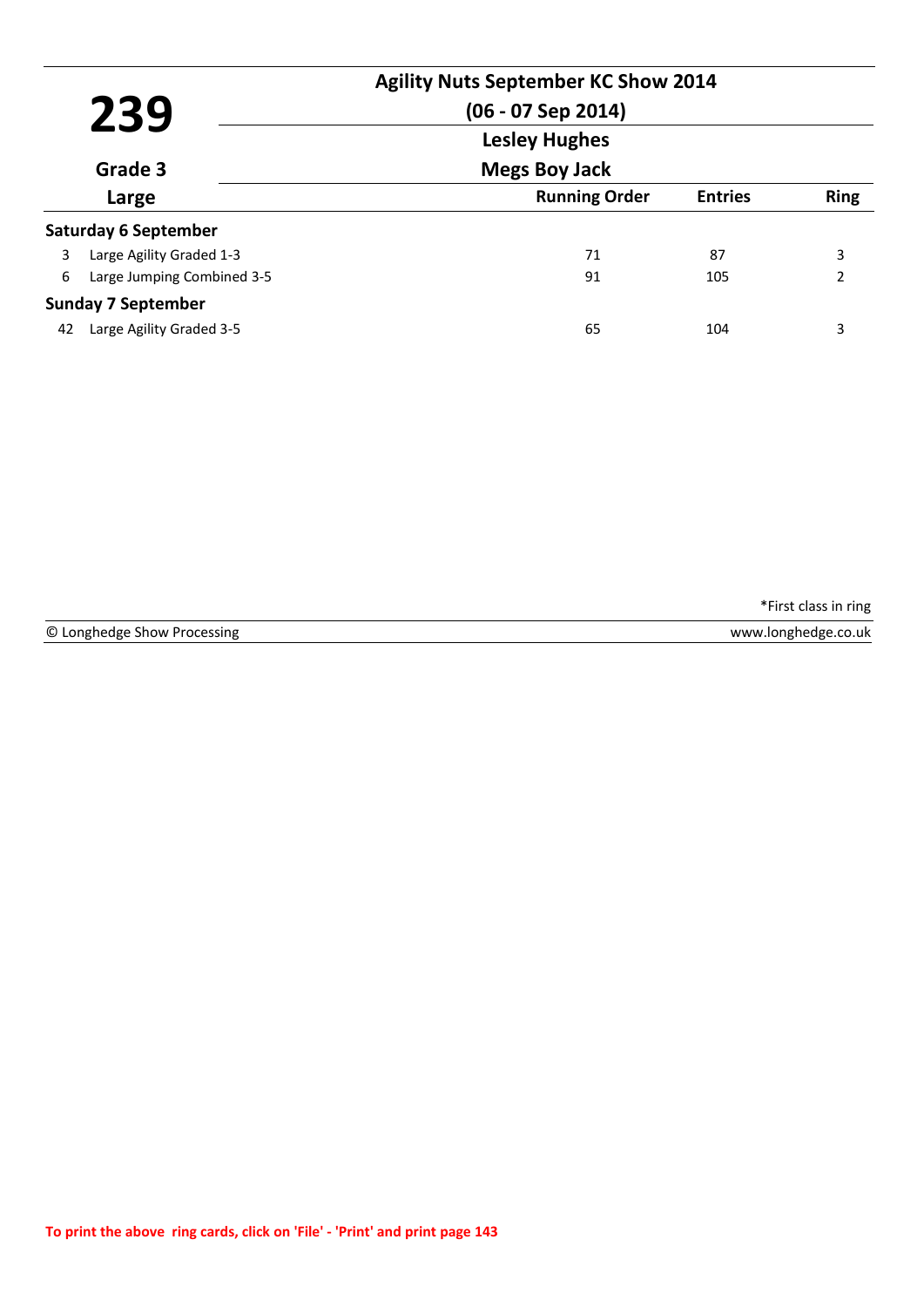| 457 |                             | <b>Agility Nuts September KC Show 2014</b><br>$(06 - 07$ Sep 2014) |                |                          |
|-----|-----------------------------|--------------------------------------------------------------------|----------------|--------------------------|
|     | Grade 3                     | <b>Karen Hugo</b><br><b>Linamac Sky At Sabresnipe AWS</b>          |                |                          |
|     | Large                       | <b>Running Order</b>                                               | <b>Entries</b> | <b>Ring</b>              |
|     | <b>Saturday 6 September</b> |                                                                    |                |                          |
| 33  | Veteran Jumping             | 9                                                                  | 32             | $4*$                     |
| 34  | Veteran Helter Skelter      | 18                                                                 | 31             | 2                        |
|     | <b>Sunday 7 September</b>   |                                                                    |                |                          |
| 70  | Veteran Jumping             | 18                                                                 | 40             | $4*$                     |
| 71  | Veteran Helter Skelter      | 4                                                                  | 36             | $\overline{\phantom{a}}$ |

| Your entry was underpaid by £64.00. Please pay on arrival at the show |                      |
|-----------------------------------------------------------------------|----------------------|
| Helping: Ring 3 Sat & Sun                                             |                      |
| Camping booked, Pitch: 4                                              | *First class in ring |
| © Longhedge Show Processing                                           | www.longhedge.co.uk  |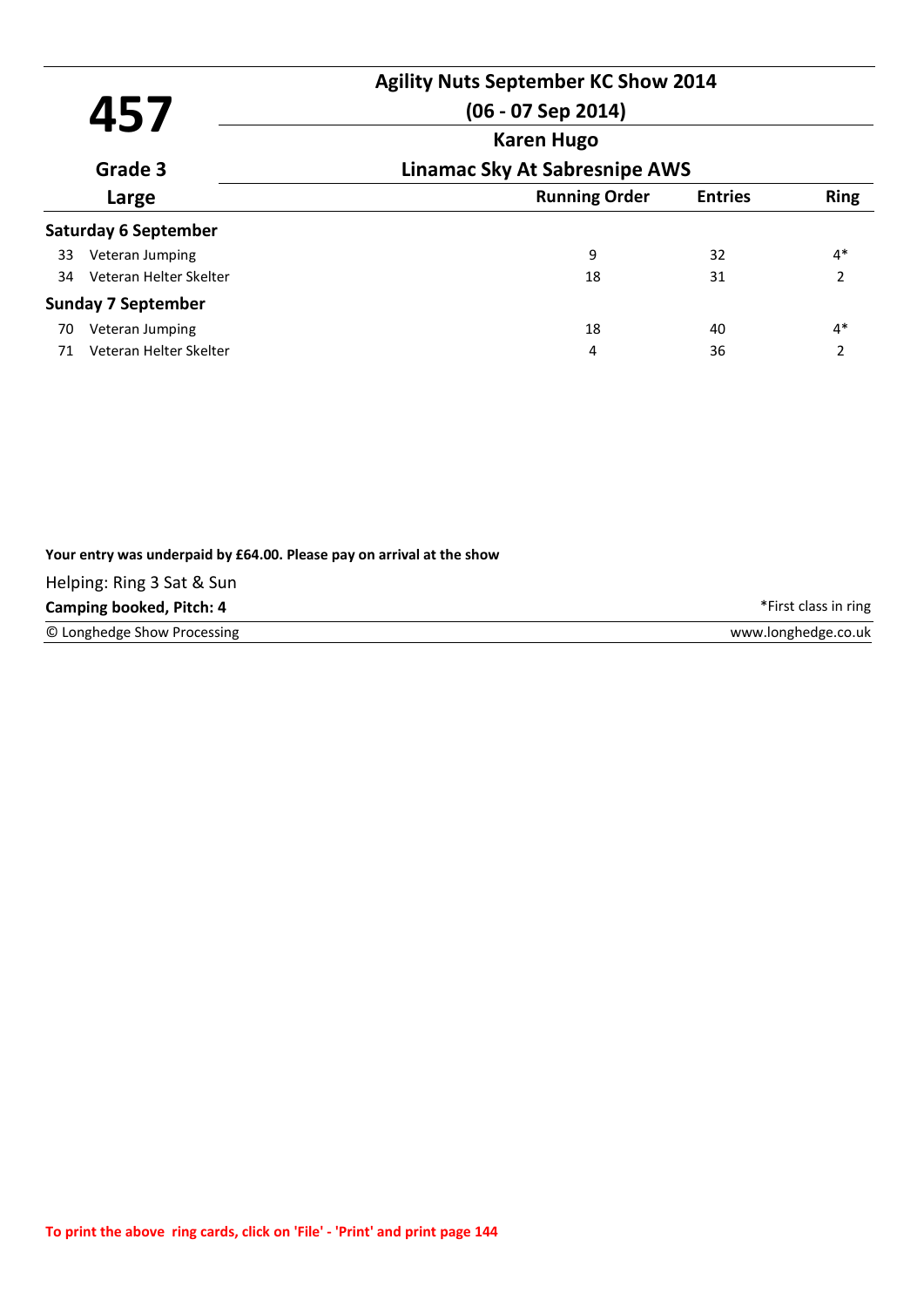# **Agility Nuts September KC Show 2014**

|                   |                                                            | $(06 - 07$ Sep 2014) |                                          |             |
|-------------------|------------------------------------------------------------|----------------------|------------------------------------------|-------------|
| <b>Karen Hugo</b> |                                                            |                      |                                          |             |
|                   | Grade 5                                                    |                      | Jopium Touch of Velvet At Sabresnipe AWB |             |
|                   | Large                                                      | <b>Running Order</b> | <b>Entries</b>                           | <b>Ring</b> |
|                   | <b>Saturday 6 September</b>                                |                      |                                          |             |
| 5                 | Large Agility Combined 3-5 Dog Vegas Pawstrading Qualifier | 4                    | 107                                      | 1           |
| 6                 | Large Jumping Combined 3-5                                 | 74                   | 105                                      | 2           |
|                   | Large Agility Graded 4-5                                   | 54                   | 66                                       | 3           |
| 8                 | Large Jumping Graded 4-5                                   | 54                   | 66                                       | 4           |
|                   | <b>Sunday 7 September</b>                                  |                      |                                          |             |
| 42                | Large Agility Graded 3-5                                   | 57                   | 104                                      | 3           |
| 43                | Large Jumping Graded 3-5                                   | 84                   | 106                                      | 4           |
| 44                | Large Agility Combined 4-5                                 | 55                   | 58                                       | 1           |
| 45                | Large Jumping Combined 4-5                                 | 20                   | 59                                       | 2           |
| 50                | Large ABC Jumping Combined 1-7 Dog Vegas LHSP Qualifier    | 16                   | 39                                       | 3           |

© Longhedge Show Processing www.longhedge.co.uk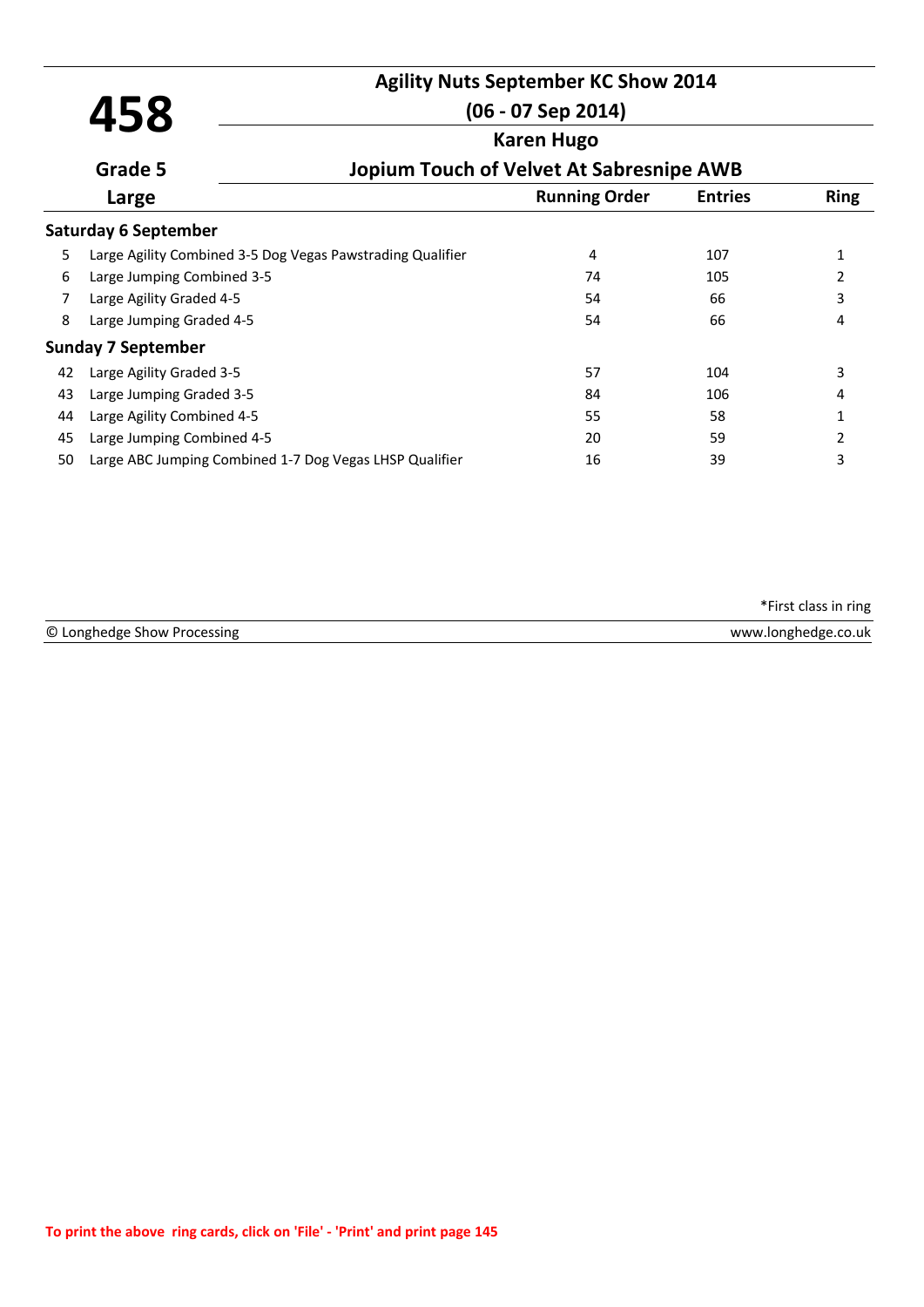|                |                                                    | <b>Agility Nuts September KC Show 2014</b> |                |             |
|----------------|----------------------------------------------------|--------------------------------------------|----------------|-------------|
|                | 175                                                | $(06 - 07$ Sep 2014)                       |                |             |
|                |                                                    | <b>Sarah Humphreys</b>                     |                |             |
|                | Grade 2                                            | <b>Bella Blue Belle</b>                    |                |             |
|                | Large                                              | <b>Running Order</b>                       | <b>Entries</b> | <b>Ring</b> |
|                | <b>Saturday 6 September</b>                        |                                            |                |             |
| 1              | Large Agility Combined 1-2                         | 4                                          | 24             | 3           |
| $\overline{2}$ | Large Jumping Combined 1-2                         | 5                                          | 25             | $2*$        |
| 3              | Large Agility Graded 1-3                           | 78                                         | 87             | 3           |
| 4              | Large Jumping Graded 1-3                           | 88                                         | 91             | 4           |
|                | <b>Sunday 7 September</b>                          |                                            |                |             |
| 38             | Large Agility Graded 1-2                           | 2                                          | 22             | 3           |
| 39             | Large Jumping Graded 1-2                           | 18                                         | 22             | 4           |
| 40             | Large Agility Combined 1-3 Dog Vegas FPP Qualifier | 66                                         | 73             | $1*$        |
| 41             | Large Jumping Combined 1-3                         | 70                                         | 72             | 3           |

| © Longhedge Show Processing | www.longhedge.co.uk |
|-----------------------------|---------------------|
|                             |                     |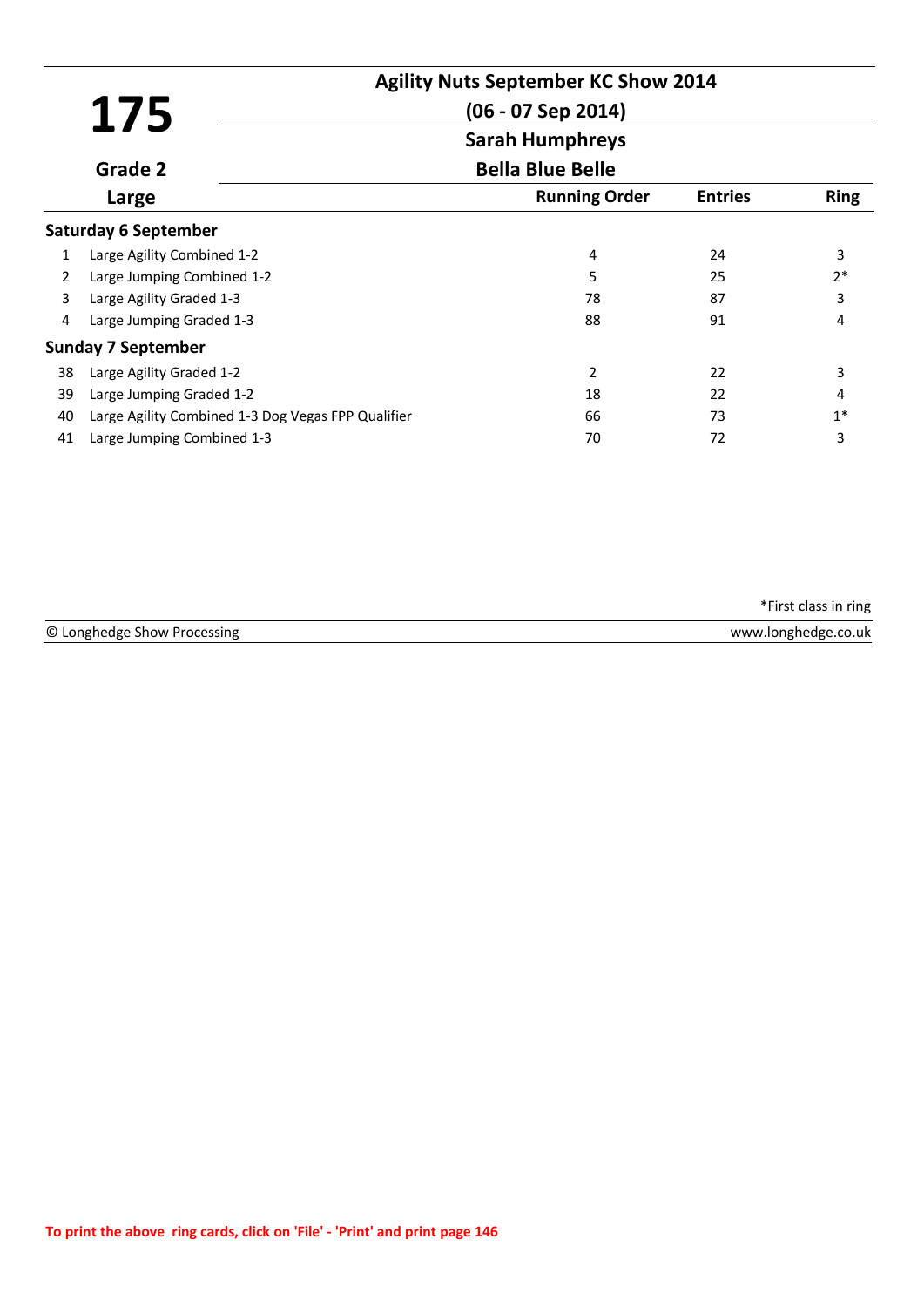| 316<br>Grade 5 |                                   | <b>Agility Nuts September KC Show 2014</b><br>$(06 - 07$ Sep 2014) |                |                |
|----------------|-----------------------------------|--------------------------------------------------------------------|----------------|----------------|
|                |                                   | <b>Marie Humphreys</b><br><b>Studholme Cheeky Kiss</b>             |                |                |
|                | <b>Small</b>                      | <b>Running Order</b>                                               | <b>Entries</b> | <b>Ring</b>    |
|                | <b>Sunday 7 September</b>         |                                                                    |                |                |
| 65             | <b>Small Agility Combined 3-5</b> | 2                                                                  | 20             | 2              |
| 66             | Small Agility Graded 4-7          | 9                                                                  | 36             | $3*$           |
| 67             | Small Jumping Combined 4-7        | 23                                                                 | 26             | 1              |
| 68             | Small Jumping Graded 5-7          | 9                                                                  | 29             | $\mathfrak{p}$ |

|  | © Longhedge Show Processing |  |  |  |
|--|-----------------------------|--|--|--|
|--|-----------------------------|--|--|--|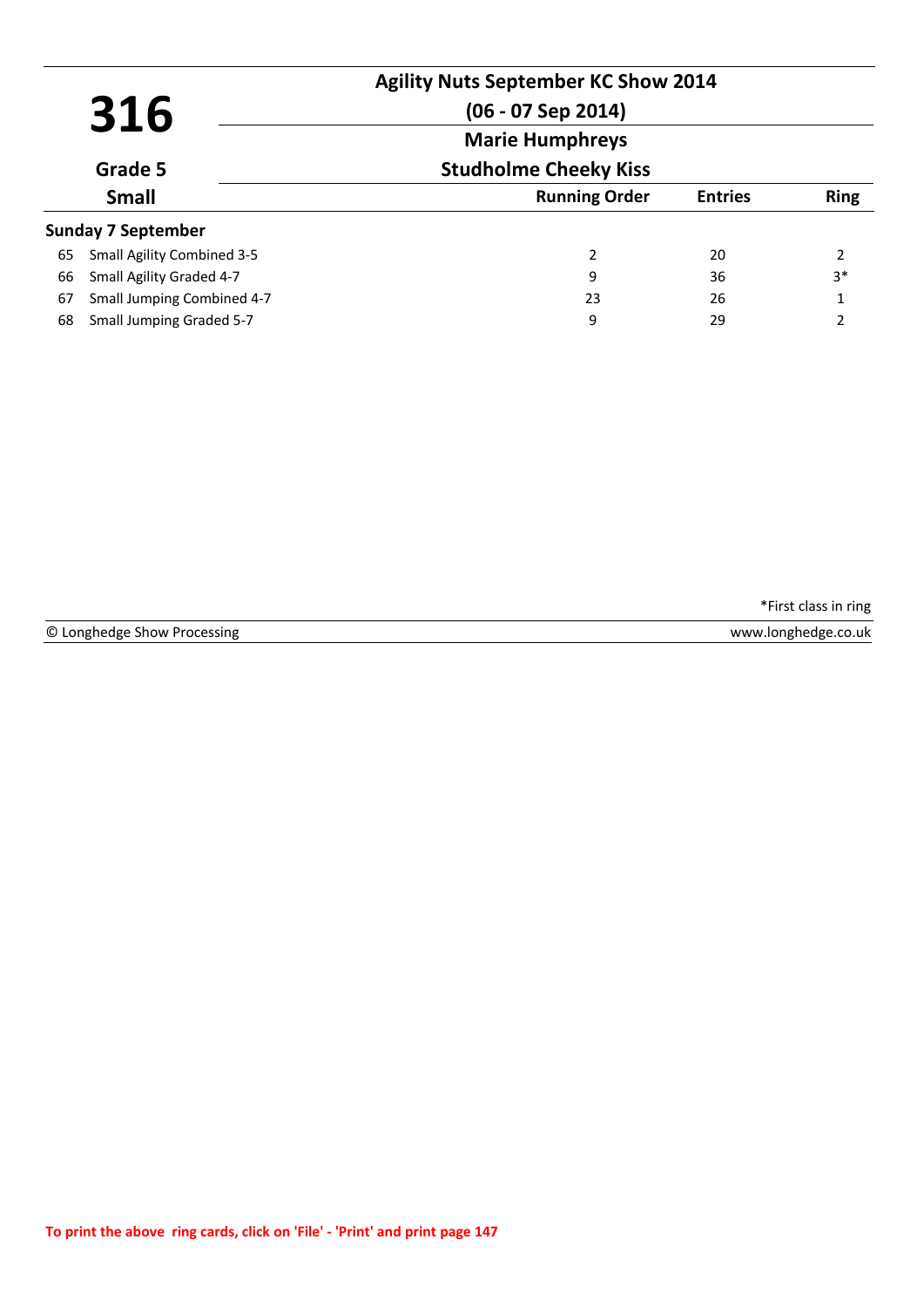|    | 317                        | <b>Agility Nuts September KC Show 2014</b><br>$(06 - 07$ Sep 2014) |                |                |
|----|----------------------------|--------------------------------------------------------------------|----------------|----------------|
|    |                            | <b>Marie Humphreys</b><br><b>Nickila Diamond Star</b>              |                |                |
|    | Grade 6                    |                                                                    |                |                |
|    | <b>Small</b>               | <b>Running Order</b>                                               | <b>Entries</b> | <b>Ring</b>    |
|    | <b>Sunday 7 September</b>  |                                                                    |                |                |
| 66 | Small Agility Graded 4-7   | 15                                                                 | 36             | 3*             |
| 67 | Small Jumping Combined 4-7 | 3                                                                  | 26             | 1              |
| 68 | Small Jumping Graded 5-7   | 20                                                                 | 29             | $\mathfrak{p}$ |

© Longhedge Show Processing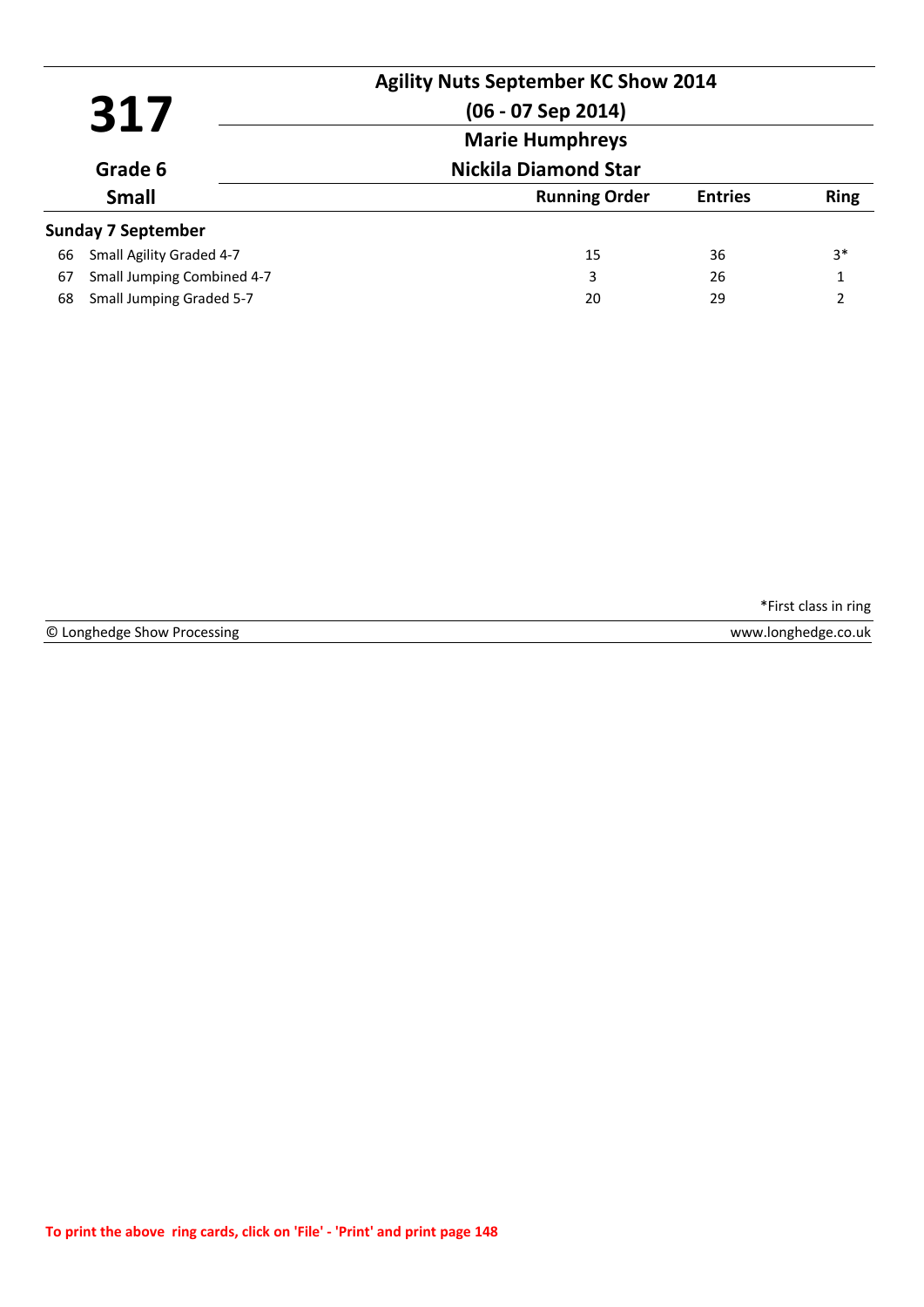|     |                           | <b>Agility Nuts September KC Show 2014</b> |                |                |
|-----|---------------------------|--------------------------------------------|----------------|----------------|
| 318 |                           | $(06 - 07$ Sep 2014)                       |                |                |
|     |                           | <b>Marie Humphreys</b>                     |                |                |
|     | Grade 4                   | <b>Kipper Dipper Doo</b>                   |                |                |
|     | Large                     | <b>Running Order</b>                       | <b>Entries</b> | <b>Ring</b>    |
|     | <b>Sunday 7 September</b> |                                            |                |                |
| 70  | Veteran Jumping           | 15                                         | 40             | $4*$           |
| 71  | Veteran Helter Skelter    | 17                                         | 36             | $\mathfrak{p}$ |

© Longhedge Show Processing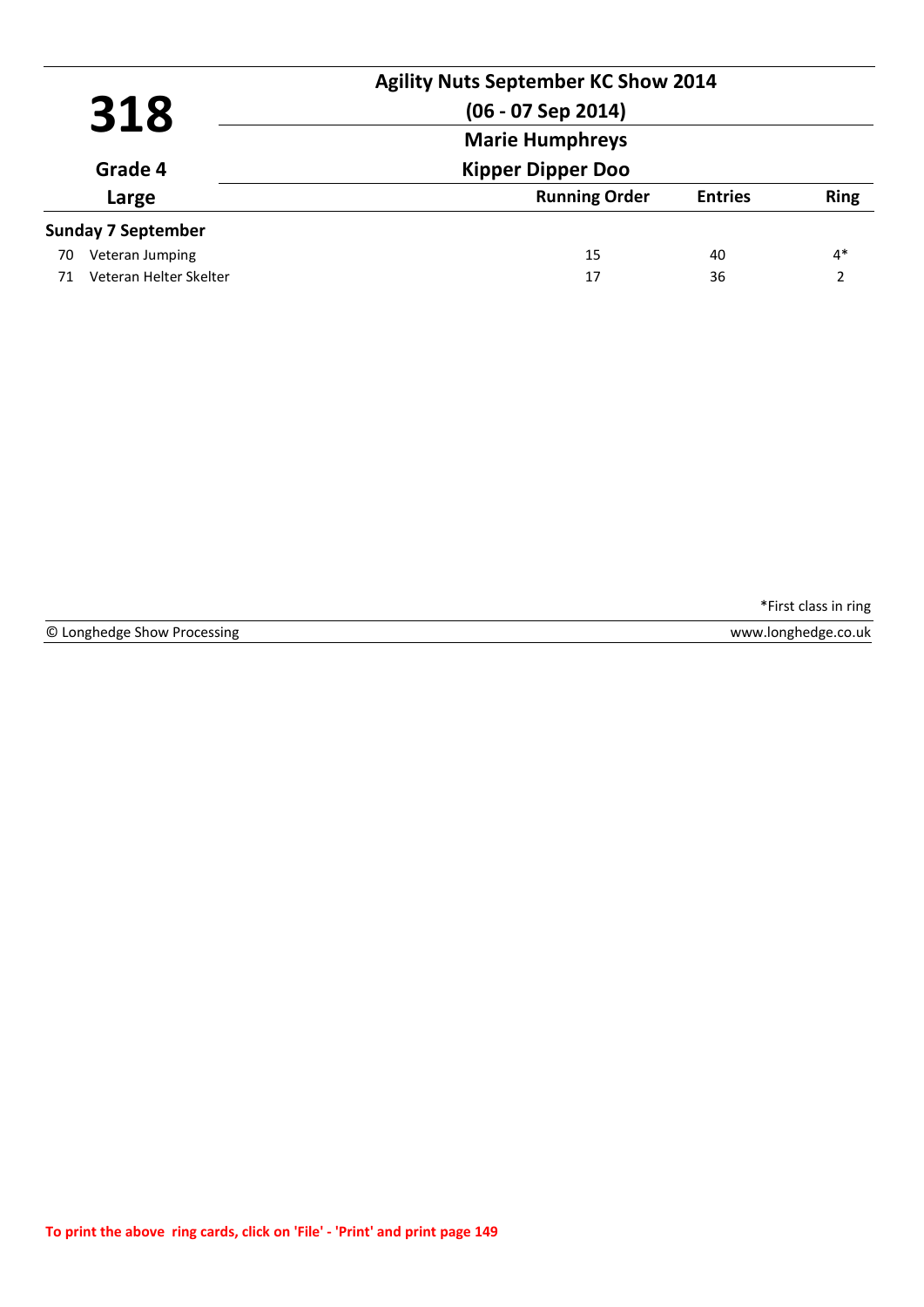|         | 27                                    | <b>Agility Nuts September KC Show 2014</b><br>$(06 - 07$ Sep 2014) |                |                          |
|---------|---------------------------------------|--------------------------------------------------------------------|----------------|--------------------------|
|         |                                       | Liz Hutchinson                                                     |                |                          |
| Grade 7 |                                       | Dalesman Joe                                                       |                |                          |
|         | Large                                 | <b>Running Order</b>                                               | <b>Entries</b> | <b>Ring</b>              |
|         | <b>Saturday 6 September</b>           |                                                                    |                |                          |
| 10      | Large Jumping Graded 6-7              | 27                                                                 | 47             | 4                        |
| 12      | Large Jumping Combined 6-7            | 25                                                                 | 40             | $\overline{\phantom{a}}$ |
| 14      | Agility Nuts Large Steeplechase Pairs | 27                                                                 | 28             | 1                        |
|         | <b>Sunday 7 September</b>             |                                                                    |                |                          |
| 46      | Large Agility Graded 6-7              | 34                                                                 | 49             | $2*$                     |
| 47      | Large Jumping Graded 6-7              | 16                                                                 | 52             |                          |
| 49      | Large Jumping Combined 6-7            | 22                                                                 | 45             | 4                        |

| <b>Camping booked, Pitch: 25</b> | *First class in ring |
|----------------------------------|----------------------|
| © Longhedge Show Processing      | www.longhedge.co.uk  |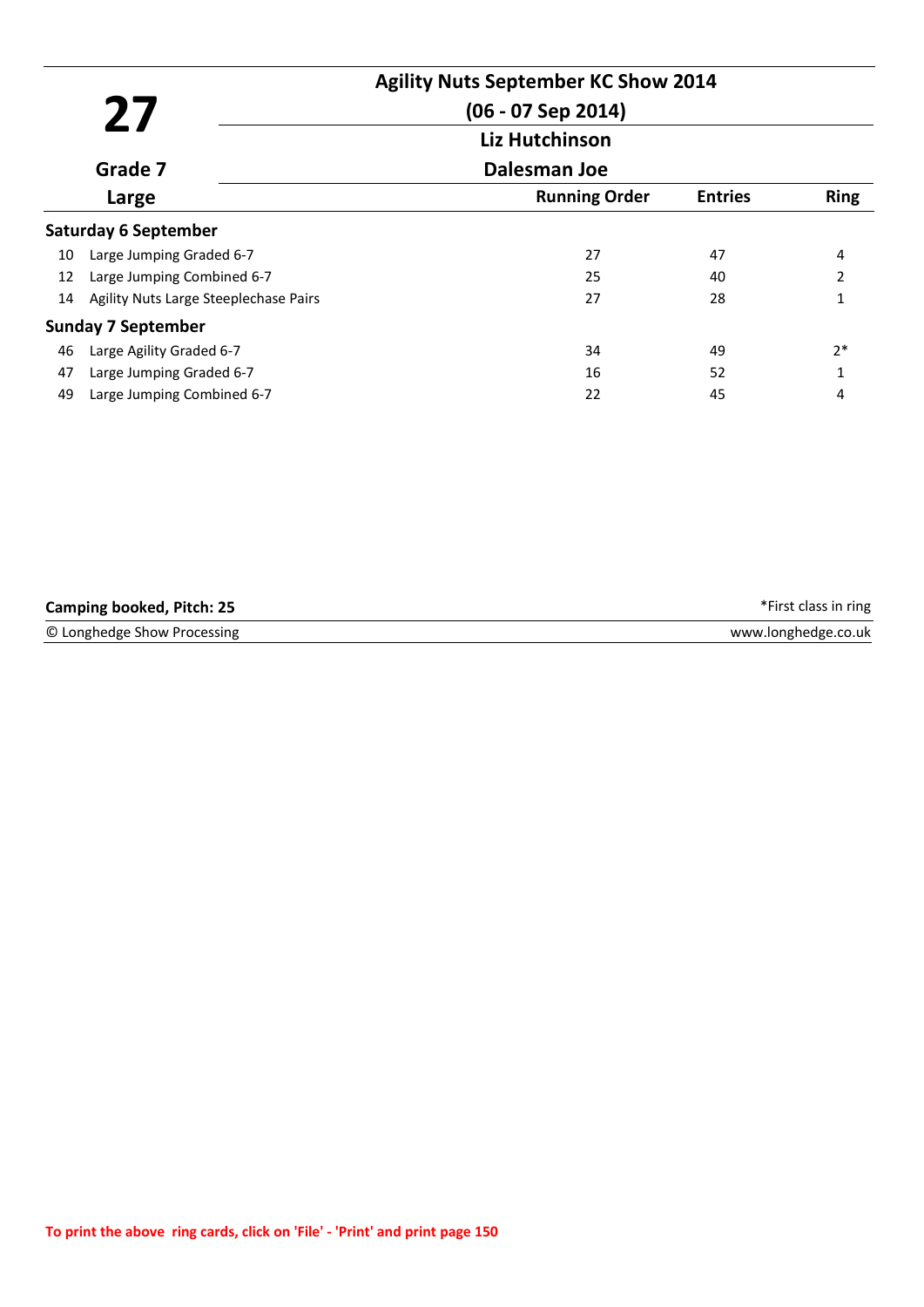|    |                                                         | <b>Agility Nuts September KC Show 2014</b> |                |                |
|----|---------------------------------------------------------|--------------------------------------------|----------------|----------------|
|    | 28                                                      | (06 - 07 Sep 2014)                         |                |                |
|    |                                                         | Liz Hutchinson                             |                |                |
|    | Grade 6                                                 | <b>Candela Spice</b>                       |                |                |
|    | Large                                                   | <b>Running Order</b>                       | <b>Entries</b> | <b>Ring</b>    |
|    | <b>Saturday 6 September</b>                             |                                            |                |                |
| 9  | Large Agility Grade 6 Dog Vegas First Contact Qualifier | 29                                         | 31             | 3              |
| 10 | Large Jumping Graded 6-7                                | 31                                         | 47             | 4              |
| 12 | Large Jumping Combined 6-7                              | 34                                         | 40             | $\mathfrak{p}$ |
|    | <b>Sunday 7 September</b>                               |                                            |                |                |
| 46 | Large Agility Graded 6-7                                | 43                                         | 49             | $2*$           |
| 47 | Large Jumping Graded 6-7                                | 42                                         | 52             |                |
| 49 | Large Jumping Combined 6-7                              | 14                                         | 45             | 4              |

| © Longhedge Show Processing | www.longhedge.co.uk |
|-----------------------------|---------------------|
|                             |                     |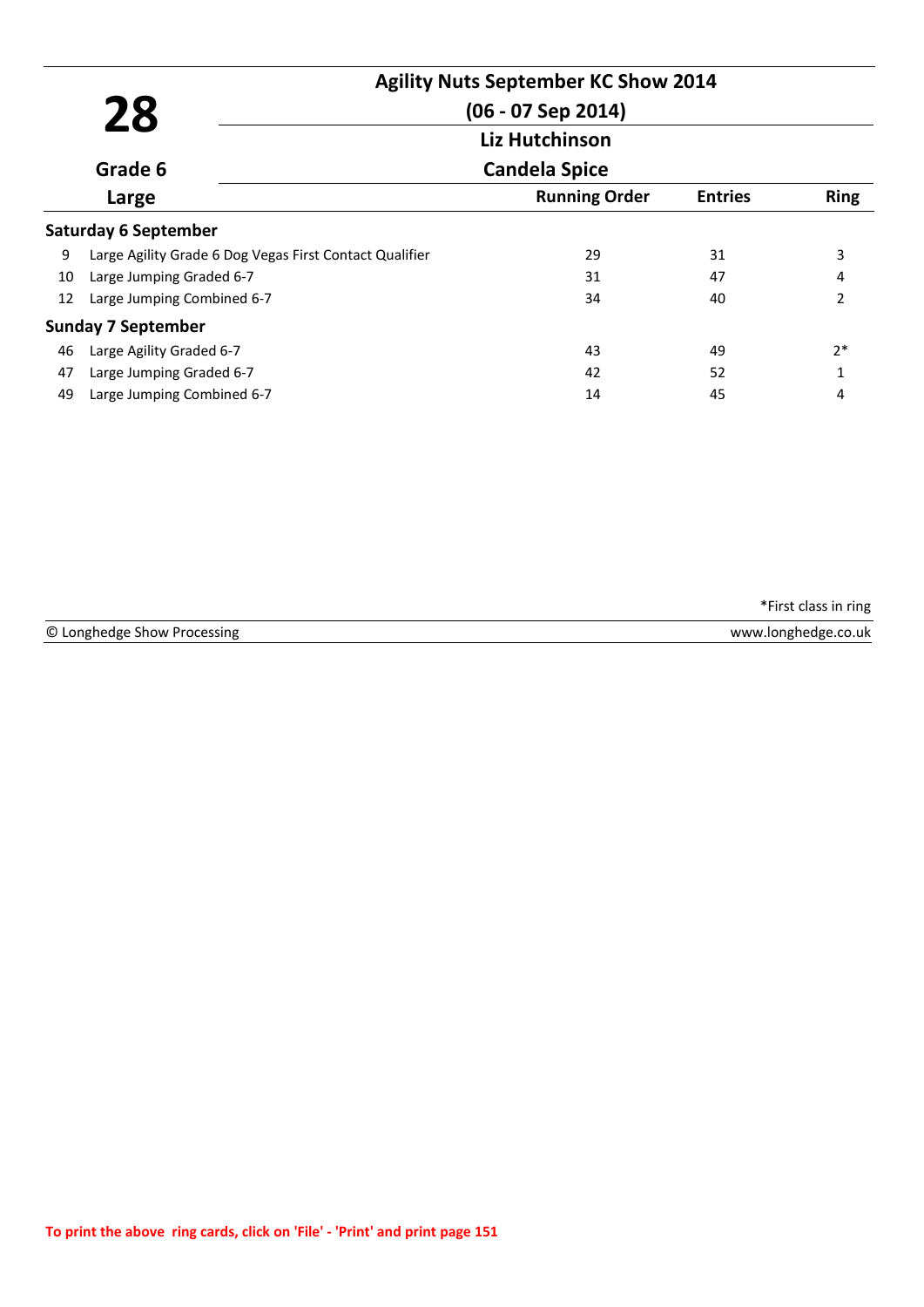|    |                             | <b>Agility Nuts September KC Show 2014</b> |                |                |
|----|-----------------------------|--------------------------------------------|----------------|----------------|
|    | 29                          | $(06 - 07$ Sep 2014)                       |                |                |
|    |                             | <b>Steve Hutchinson</b>                    |                |                |
|    | Grade 6                     | <b>Meg Lamaniac</b>                        |                |                |
|    | Large                       | <b>Running Order</b>                       | <b>Entries</b> | <b>Ring</b>    |
|    | <b>Saturday 6 September</b> |                                            |                |                |
| 33 | Veteran Jumping             | 13                                         | 32             | $4*$           |
| 34 | Veteran Helter Skelter      | 30                                         | 31             | $\overline{2}$ |
|    | <b>Sunday 7 September</b>   |                                            |                |                |
| 70 | Veteran Jumping             | 19                                         | 40             | $4*$           |
| 71 | Veteran Helter Skelter      | 25                                         | 36             | $\mathcal{P}$  |

© Longhedge Show Processing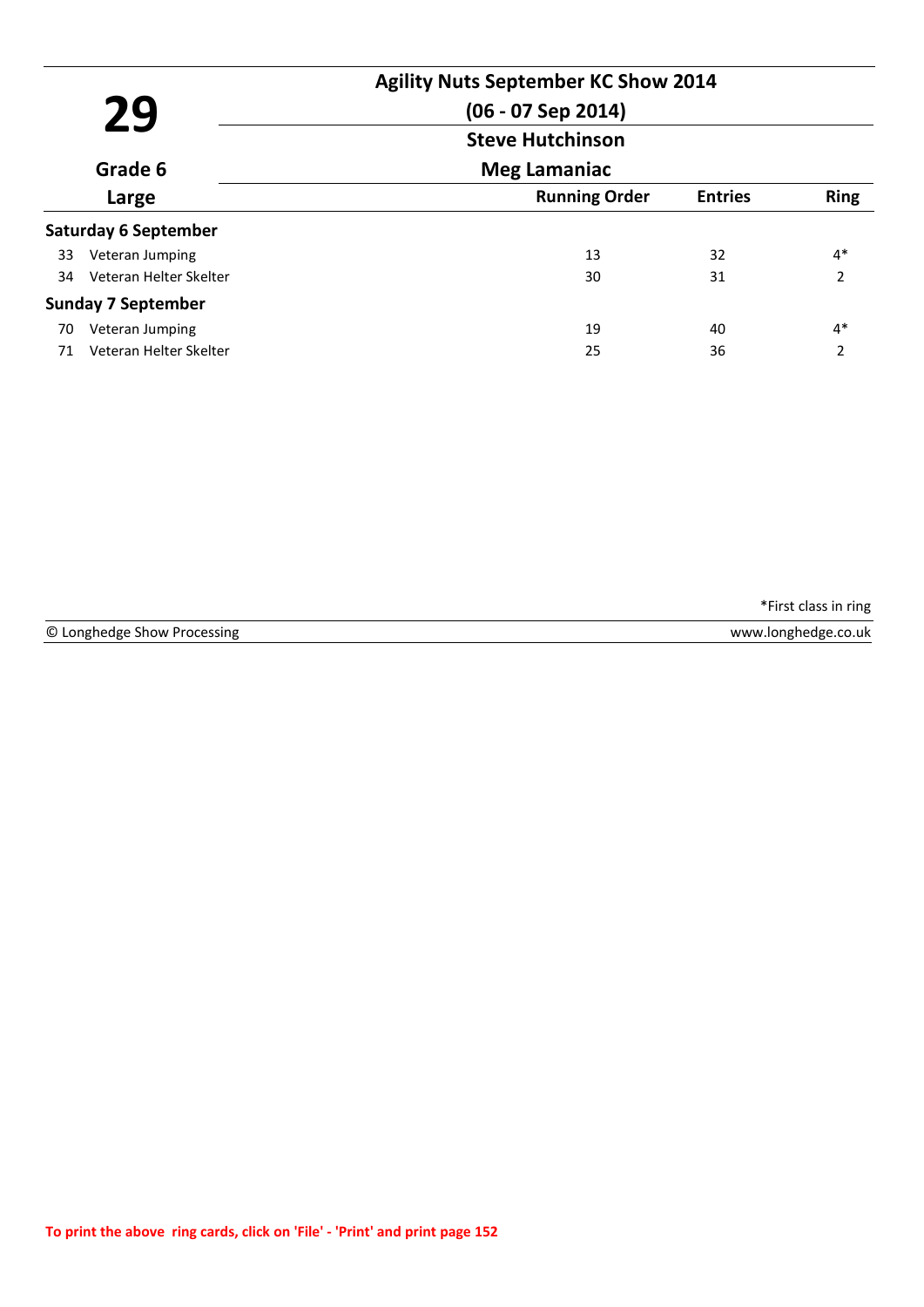|    |                                                      | <b>Agility Nuts September KC Show 2014</b> |                |                |
|----|------------------------------------------------------|--------------------------------------------|----------------|----------------|
|    | 30                                                   | $(06 - 07$ Sep 2014)                       |                |                |
|    |                                                      | <b>Steve Hutchinson</b>                    |                |                |
|    | Grade 6                                              | Sox In The City                            |                |                |
|    | Large                                                | <b>Running Order</b>                       | <b>Entries</b> | <b>Ring</b>    |
|    | <b>Saturday 6 September</b>                          |                                            |                |                |
| 33 | Veteran Jumping                                      | 24                                         | 32             | $4*$           |
| 34 | Veteran Helter Skelter                               | 22                                         | 31             | $\overline{2}$ |
| 37 | Agility Nuts ABL Steeplechase Pairs (Liz Hutchinson) | 9                                          | 26             | 1              |
|    | Sunday 7 September                                   |                                            |                |                |
| 70 | Veteran Jumping                                      | 9                                          | 40             | $4*$           |
| 71 | Veteran Helter Skelter                               | 10                                         | 36             | 2              |
| 74 | Agility Nuts ABL Steeplechase Pairs (Liz Hutchinson) | 21                                         | 23             | 1              |

| ◚<br>----<br>Processing<br>ำ >now .<br>nnønenøe<br>ש | $-1$<br>.co.uk<br>www<br>IONØNANØA |
|------------------------------------------------------|------------------------------------|
|                                                      |                                    |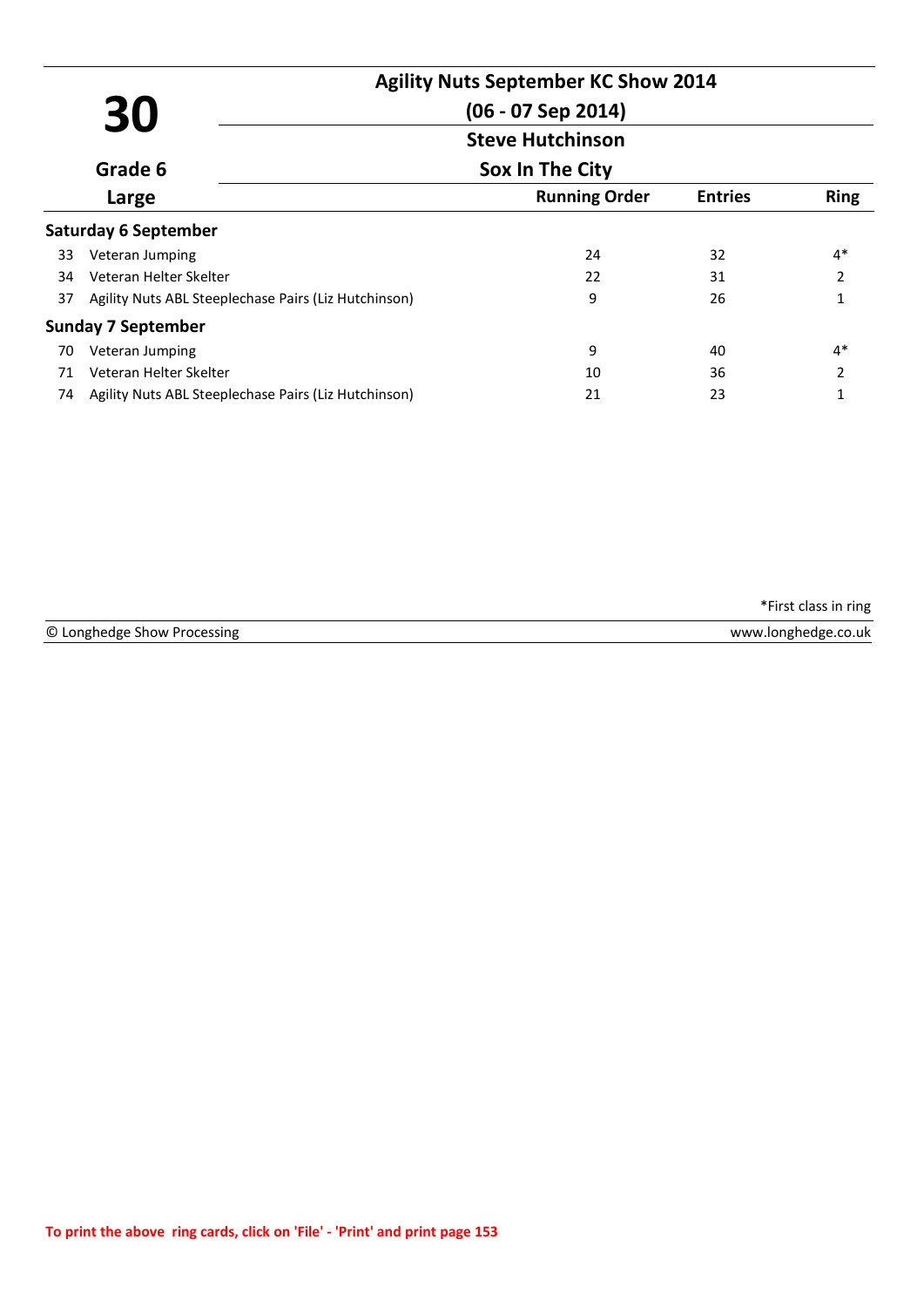|                                | <b>Agility Nuts September KC Show 2014</b><br>$(06 - 07$ Sep 2014) |                |             |
|--------------------------------|--------------------------------------------------------------------|----------------|-------------|
| 31                             | <b>Steve Hutchinson</b><br>The Typster                             |                |             |
| Grade 6                        |                                                                    |                |             |
| Large                          | <b>Running Order</b>                                               | <b>Entries</b> | <b>Ring</b> |
| <b>Saturday 6 September</b>    |                                                                    |                |             |
| Large Jumping Graded 6-7<br>10 | 13                                                                 | 47             | 4           |
| <b>Sunday 7 September</b>      |                                                                    |                |             |
| Large Jumping Graded 6-7<br>47 | 17                                                                 | 52             |             |

© Longhedge Show Processing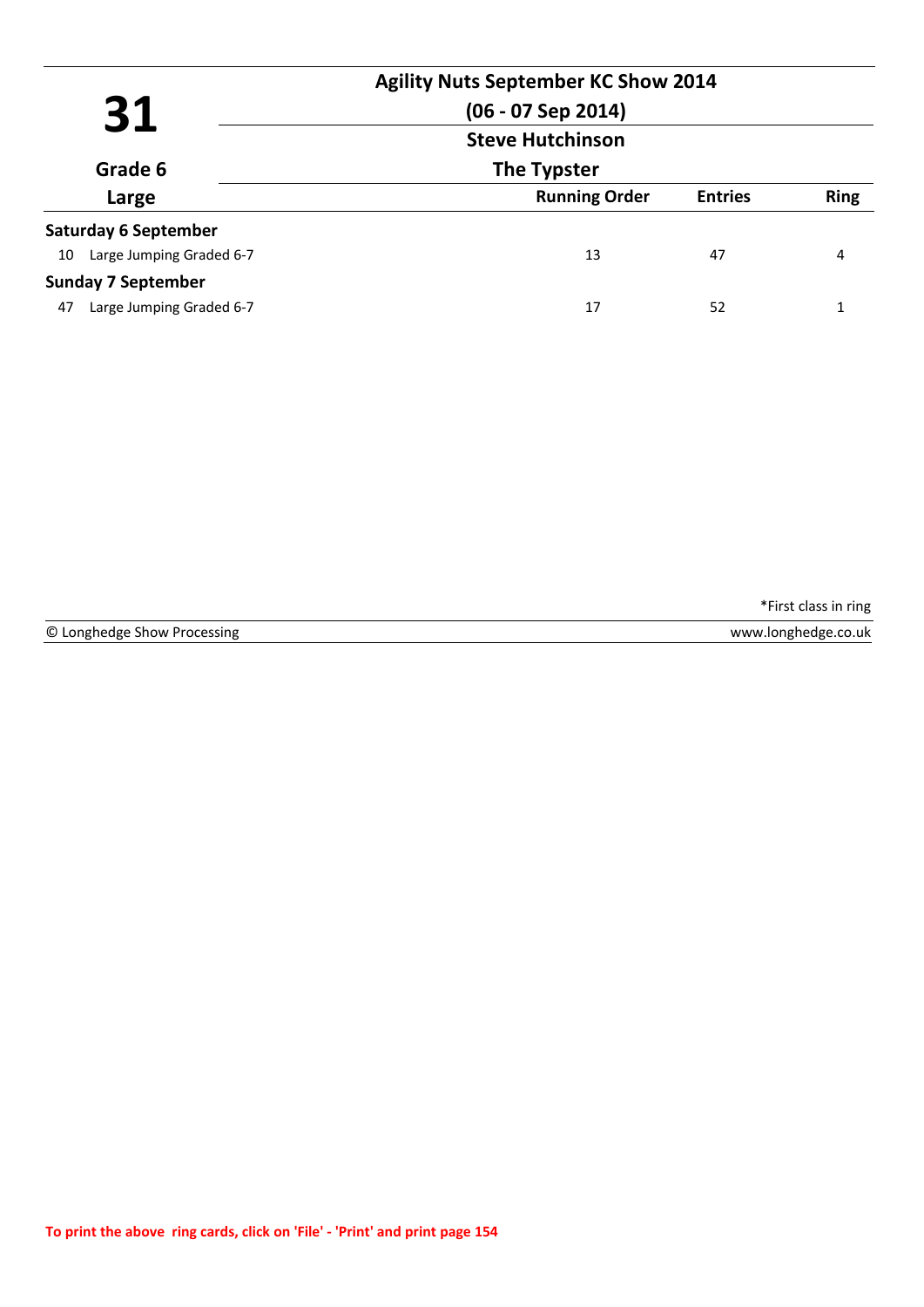|    |                                                            |                                                 | <b>Agility Nuts September KC Show 2014</b> |                |             |  |
|----|------------------------------------------------------------|-------------------------------------------------|--------------------------------------------|----------------|-------------|--|
|    | 32                                                         | $(06 - 07$ Sep 2014)<br><b>Steve Hutchinson</b> |                                            |                |             |  |
|    |                                                            |                                                 |                                            |                |             |  |
|    | Grade 4                                                    | Lily's A Kind of Magic                          |                                            |                |             |  |
|    | Large                                                      |                                                 | <b>Running Order</b>                       | <b>Entries</b> | <b>Ring</b> |  |
|    | <b>Saturday 6 September</b>                                |                                                 |                                            |                |             |  |
| 5  | Large Agility Combined 3-5 Dog Vegas Pawstrading Qualifier |                                                 | 50                                         | 107            | 1           |  |
| 6  | Large Jumping Combined 3-5                                 |                                                 | 59                                         | 105            | 2           |  |
| 7  | Large Agility Graded 4-5                                   |                                                 | 23                                         | 66             | 3           |  |
| 8  | Large Jumping Graded 4-5                                   |                                                 | 16                                         | 66             | 4           |  |
| 14 | Agility Nuts Large Steeplechase Pairs                      |                                                 | 27                                         | 28             | 1           |  |
|    | <b>Sunday 7 September</b>                                  |                                                 |                                            |                |             |  |
| 42 | Large Agility Graded 3-5                                   |                                                 | 9                                          | 104            | 3           |  |
| 43 | Large Jumping Graded 3-5                                   |                                                 | 85                                         | 106            | 4           |  |
| 44 | Large Agility Combined 4-5                                 |                                                 | 37                                         | 58             | 1           |  |
| 45 | Large Jumping Combined 4-5                                 |                                                 | 1                                          | 59             | 2           |  |

| © Longhedge Show Processing | www.longhedge.co.uk |
|-----------------------------|---------------------|
|                             |                     |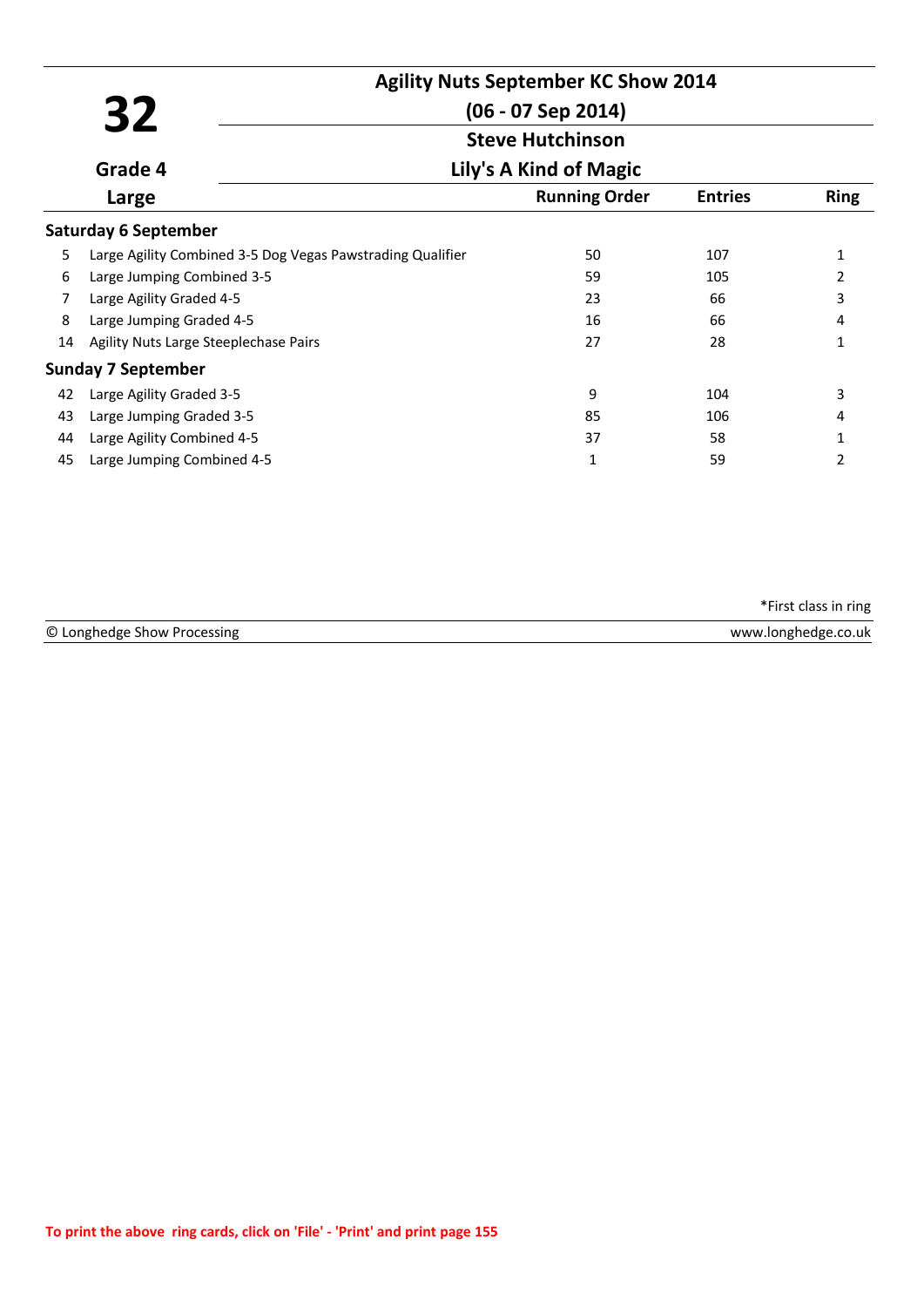|    |                                     | <b>Agility Nuts September KC Show 2014</b> |                |             |
|----|-------------------------------------|--------------------------------------------|----------------|-------------|
|    | 33                                  | (06 - 07 Sep 2014)                         |                |             |
|    |                                     | <b>Steve Hutchinson</b>                    |                |             |
|    | Grade 7                             | <b>Raeanne's Miracle</b>                   |                |             |
|    | <b>Small</b>                        | <b>Running Order</b>                       | <b>Entries</b> | <b>Ring</b> |
|    | <b>Saturday 6 September</b>         |                                            |                |             |
| 29 | Small Jumping Graded 4-7            | 8                                          | 40             | 2           |
| 31 | Small Agility Graded 5-7            | 27                                         | 32             |             |
| 37 | Agility Nuts ABL Steeplechase Pairs | 9                                          | 26             |             |
|    | <b>Sunday 7 September</b>           |                                            |                |             |
| 66 | Small Agility Graded 4-7            | 16                                         | 36             | $3*$        |
| 68 | <b>Small Jumping Graded 5-7</b>     | 5                                          | 29             | 2           |
| 74 | Agility Nuts ABL Steeplechase Pairs | 21                                         | 23             |             |

| © Lo       | .uk      |
|------------|----------|
| 10r        | ៳៸៶៱៸៶៱៸ |
| n pr       | ، مصط    |
| <b>NUM</b> |          |
|            |          |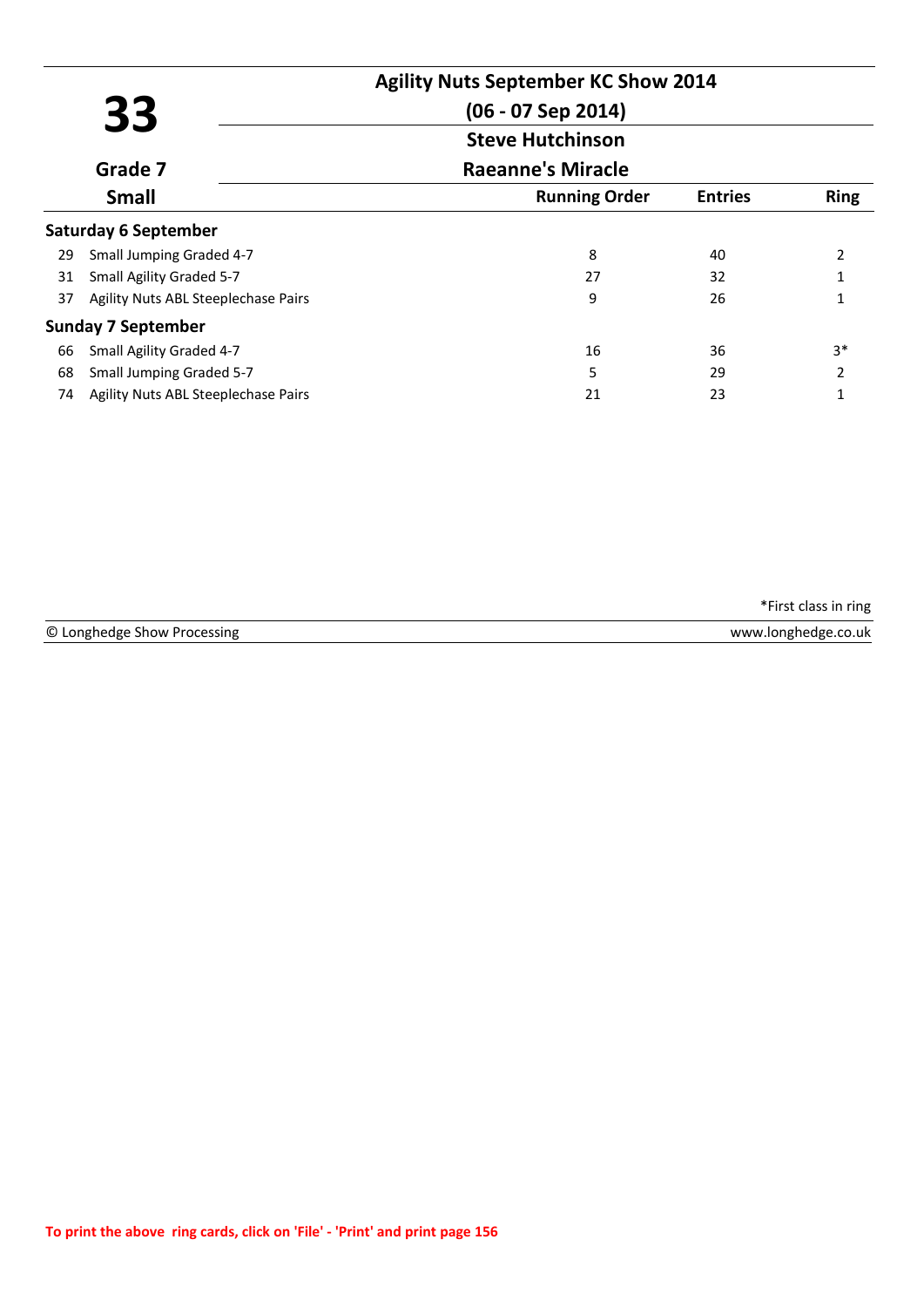|    | 158                                                     | <b>Agility Nuts September KC Show 2014</b><br>$(06 - 07$ Sep 2014) |                |             |  |  |
|----|---------------------------------------------------------|--------------------------------------------------------------------|----------------|-------------|--|--|
|    | Grade 7                                                 | <b>Maria Jenkinson</b><br><b>Blakanis Sweet Jasmine AWS</b>        |                |             |  |  |
|    | Large                                                   | <b>Running Order</b>                                               | <b>Entries</b> | <b>Ring</b> |  |  |
|    | <b>Sunday 7 September</b>                               |                                                                    |                |             |  |  |
| 46 | Large Agility Graded 6-7                                | 14                                                                 | 49             | $2*$        |  |  |
| 47 | Large Jumping Graded 6-7                                | 35                                                                 | 52             |             |  |  |
| 48 | Large Agility Combined 6-7                              | 28                                                                 | 43             | 1           |  |  |
| 49 | Large Jumping Combined 6-7                              | 10                                                                 | 45             | 4           |  |  |
| 50 | Large ABC Jumping Combined 1-7 Dog Vegas LHSP Qualifier | 3                                                                  | 39             | 3           |  |  |

© Longhedge Show Processing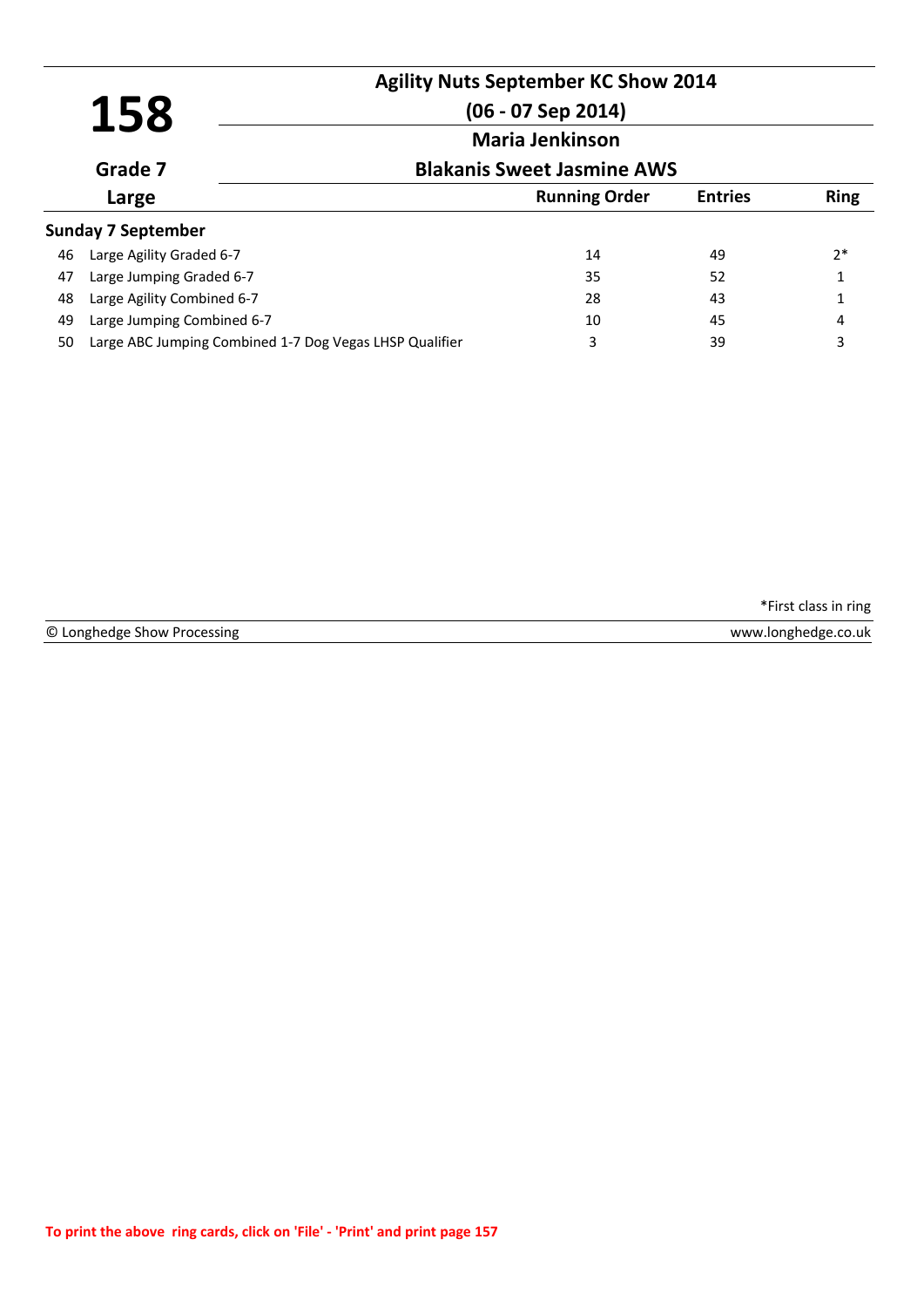|                |                                                    | <b>Agility Nuts September KC Show 2014</b> |                |             |
|----------------|----------------------------------------------------|--------------------------------------------|----------------|-------------|
|                | 211                                                | $(06 - 07$ Sep 2014)                       |                |             |
|                |                                                    | <b>Maria Johnson</b>                       |                |             |
|                | Grade 2                                            | <b>Beautiful Chaos</b>                     |                |             |
|                | Large                                              | <b>Running Order</b>                       | <b>Entries</b> | <b>Ring</b> |
|                | <b>Saturday 6 September</b>                        |                                            |                |             |
| 1              | Large Agility Combined 1-2                         | 11                                         | 24             | 3           |
| $\overline{2}$ | Large Jumping Combined 1-2                         | 10                                         | 25             | $2*$        |
| 3              | Large Agility Graded 1-3                           | 61                                         | 87             | 3           |
| 4              | Large Jumping Graded 1-3                           | 54                                         | 91             | 4           |
| 14             | Agility Nuts Large Steeplechase Pairs              | 26                                         | 28             | 1           |
|                | <b>Sunday 7 September</b>                          |                                            |                |             |
| 38             | Large Agility Graded 1-2                           | 22                                         | 22             | 3           |
| 39             | Large Jumping Graded 1-2                           | 2                                          | 22             | 4           |
| 40             | Large Agility Combined 1-3 Dog Vegas FPP Qualifier | 32                                         | 73             | $1*$        |
| 41             | Large Jumping Combined 1-3                         | 43                                         | 72             | 3           |

# Helping: Please help where needed

|                             | *First class in ring |
|-----------------------------|----------------------|
| © Longhedge Show Processing | www.longhedge.co.uk  |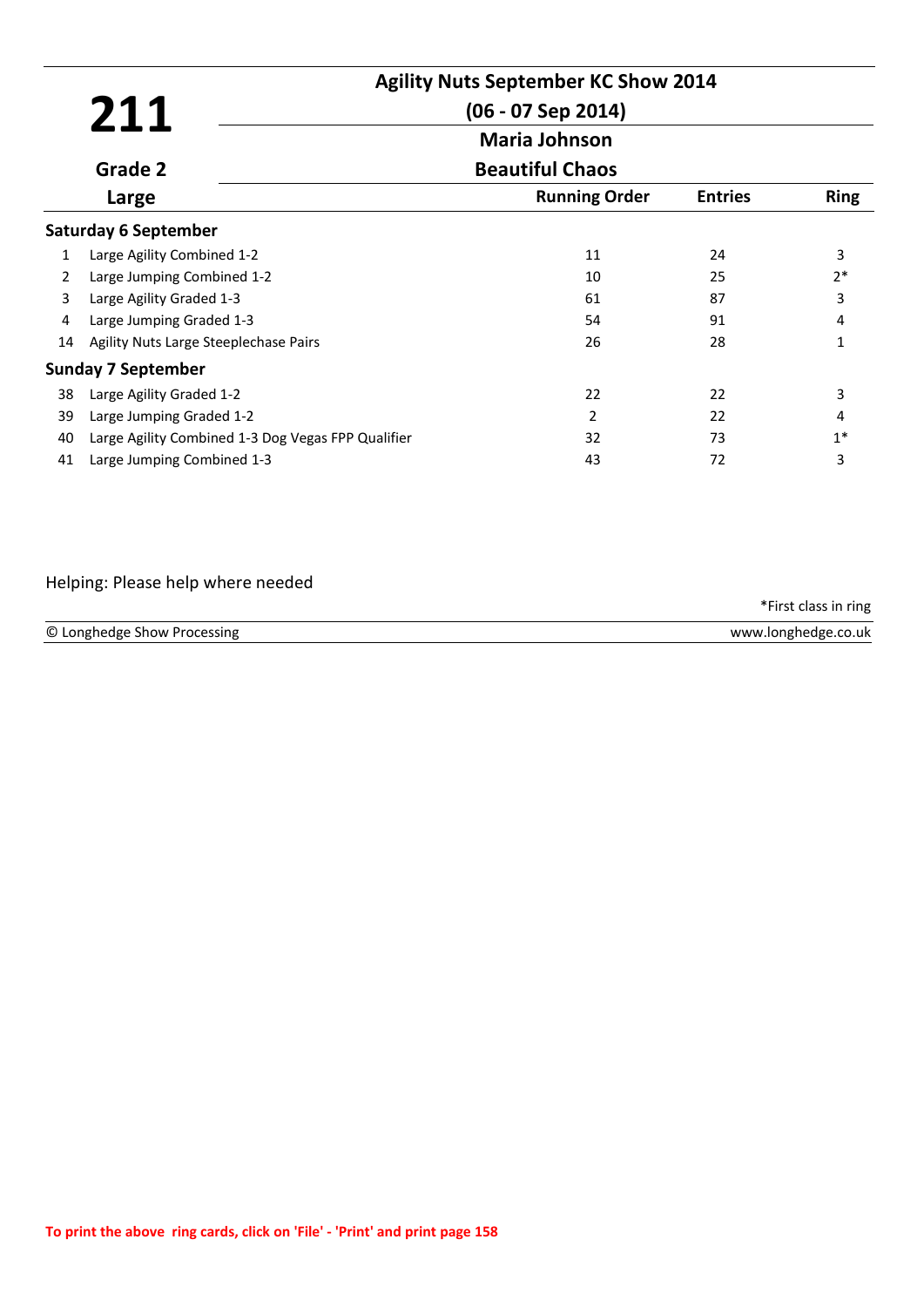|    |                             | <b>Agility Nuts September KC Show 2014</b> |                |             |
|----|-----------------------------|--------------------------------------------|----------------|-------------|
|    | 452                         | $(06 - 07$ Sep 2014)                       |                |             |
|    |                             | <b>Nic Jones</b>                           |                |             |
|    | Grade 7                     | <b>Slieve Digit</b>                        |                |             |
|    | Large                       | <b>Running Order</b>                       | <b>Entries</b> | <b>Ring</b> |
|    | <b>Saturday 6 September</b> |                                            |                |             |
| 11 | Large Agility Combined 6-7  | 12                                         | 42             | 1           |
| 13 | Large Agility Grade 7       | 13                                         | 13             | $1*$        |
|    | <b>Sunday 7 September</b>   |                                            |                |             |
| 46 | Large Agility Graded 6-7    | 27                                         | 49             | $2*$        |
| 48 | Large Agility Combined 6-7  | 8                                          | 43             | 1           |

#### **Your entry was underpaid by £42.00. Please pay on arrival at the show**

| Camping booked, Pitch: 15   | *First class in ring |
|-----------------------------|----------------------|
| © Longhedge Show Processing | www.longhedge.co.uk  |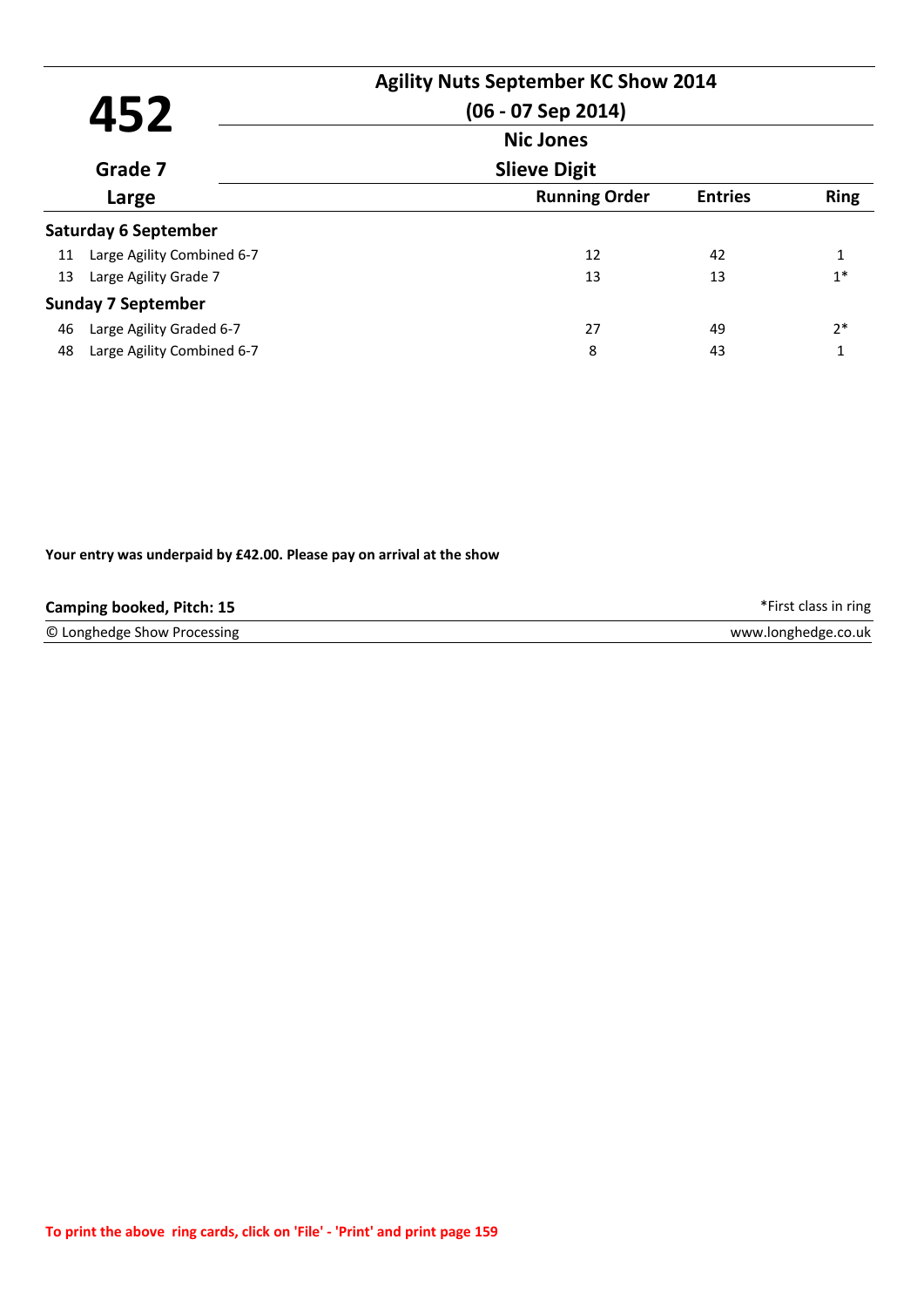| 453 |                            | <b>Agility Nuts September KC Show 2014</b><br>$(06 - 07$ Sep 2014) |                |                |
|-----|----------------------------|--------------------------------------------------------------------|----------------|----------------|
|     |                            | <b>Nic Jones</b>                                                   |                |                |
|     | Grade 7                    | <b>Flickflack Basic Model</b>                                      |                |                |
|     | Large                      | <b>Running Order</b>                                               | <b>Entries</b> | <b>Ring</b>    |
|     | Saturday 6 September       |                                                                    |                |                |
| 11  | Large Agility Combined 6-7 | 10                                                                 | 42             |                |
| 12  | Large Jumping Combined 6-7 | 11                                                                 | 40             | $\overline{2}$ |
| 13  | Large Agility Grade 7      | 9                                                                  | 13             | $1*$           |
|     | <b>Sunday 7 September</b>  |                                                                    |                |                |
| 46  | Large Agility Graded 6-7   | $\overline{2}$                                                     | 49             | $2*$           |
| 48  | Large Agility Combined 6-7 | 10                                                                 | 43             | 1              |
| 49  | Large Jumping Combined 6-7 | 31                                                                 | 45             | 4              |

© Longhedge Show Processing www.longhedge.co.uk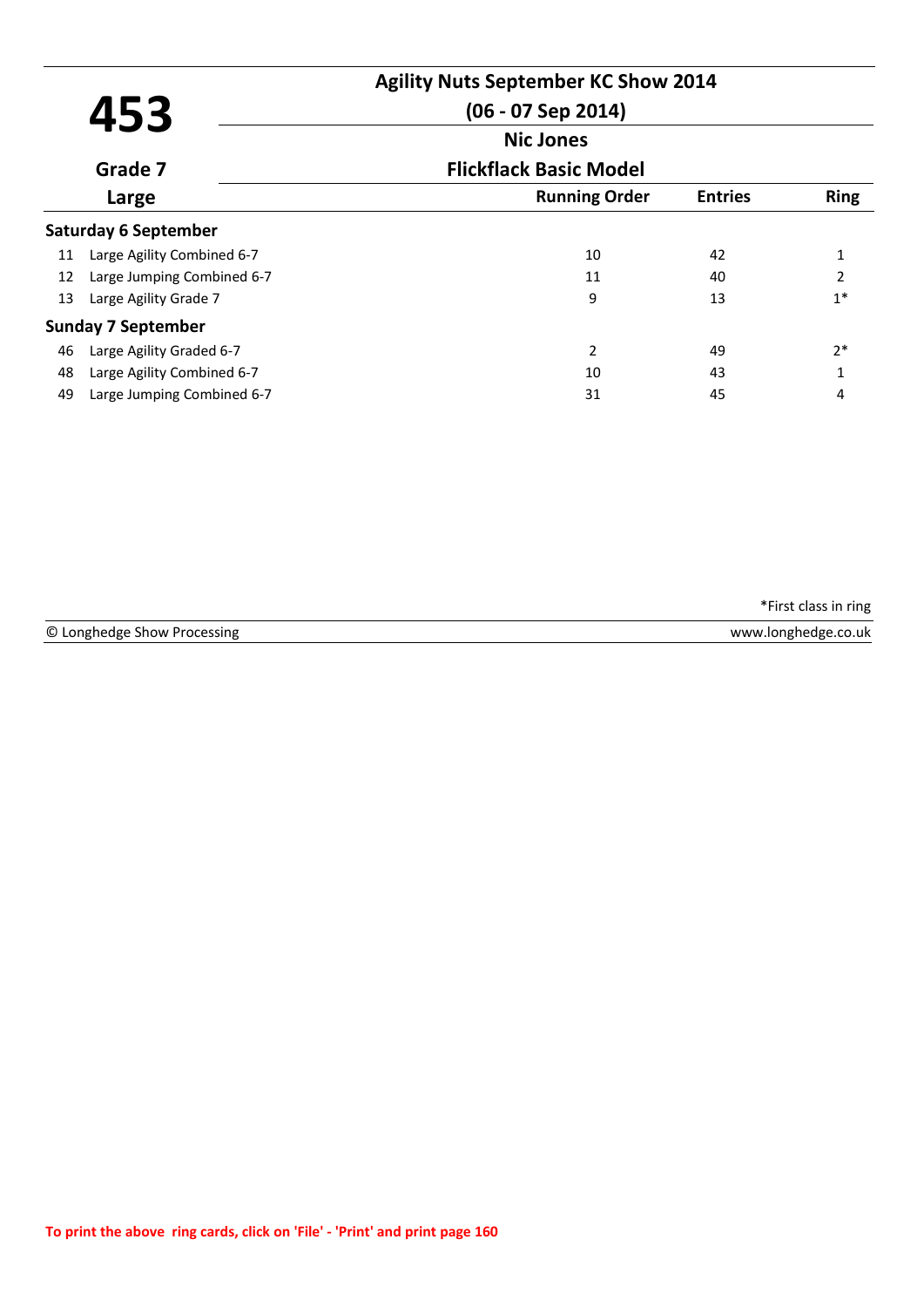|    |                                   | <b>Agility Nuts September KC Show 2014</b> |                |                |
|----|-----------------------------------|--------------------------------------------|----------------|----------------|
|    | 454                               | $(06 - 07$ Sep 2014)                       |                |                |
|    |                                   | <b>Nic Jones</b>                           |                |                |
|    | Grade 5                           | <b>Rule of Thumb at Flickflack</b>         |                |                |
|    | <b>Small</b>                      | <b>Running Order</b>                       | <b>Entries</b> | <b>Ring</b>    |
|    | <b>Saturday 6 September</b>       |                                            |                |                |
| 28 | <b>Small Jumping Combined 3-5</b> | 16                                         | 18             | $\overline{2}$ |
| 29 | Small Jumping Graded 4-7          | 27                                         | 40             | $\overline{2}$ |
| 30 | Small Agility Combined 4-7        | 4                                          | 30             | $3*$           |
| 31 | Small Agility Graded 5-7          | 13                                         | 32             | $\mathbf{1}$   |
|    | <b>Sunday 7 September</b>         |                                            |                |                |
| 65 | <b>Small Agility Combined 3-5</b> | 19                                         | 20             | $\overline{2}$ |
| 66 | Small Agility Graded 4-7          | 6                                          | 36             | $3*$           |
| 67 | Small Jumping Combined 4-7        | 21                                         | 26             | $\mathbf{1}$   |
| 68 | Small Jumping Graded 5-7          | 22                                         | 29             | 2              |

| © Longhedge Show Processing | www.longhedge.co.uk |
|-----------------------------|---------------------|
|                             |                     |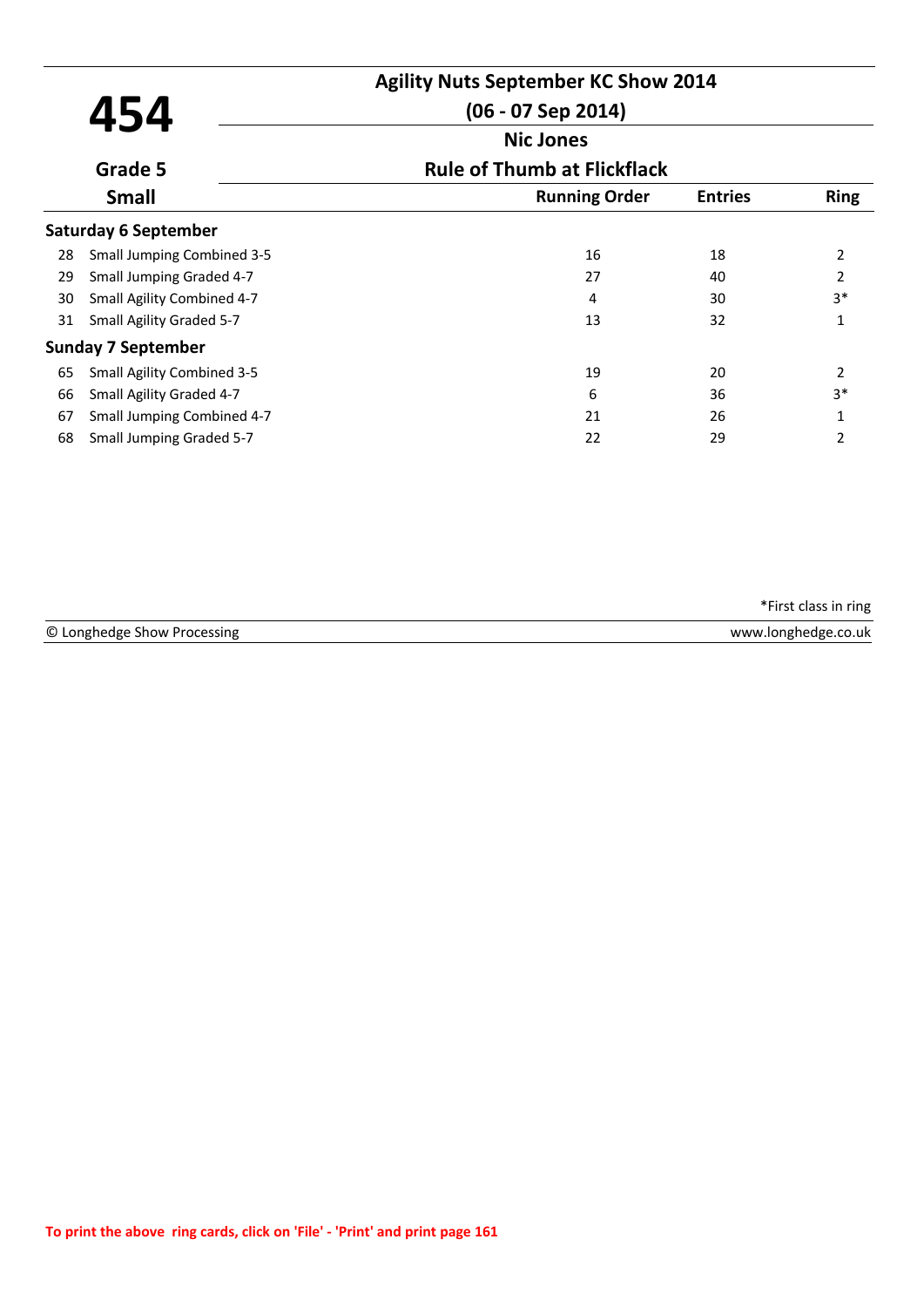|    |                             | <b>Agility Nuts September KC Show 2014</b> |                |               |
|----|-----------------------------|--------------------------------------------|----------------|---------------|
|    | 349                         | $(06 - 07$ Sep 2014)                       |                |               |
|    |                             | <b>Pauline Keable</b>                      |                |               |
|    | Grade 6                     | <b>Rambauds Xonville</b>                   |                |               |
|    | <b>Medium</b>               | <b>Running Order</b>                       | <b>Entries</b> | <b>Ring</b>   |
|    | <b>Saturday 6 September</b> |                                            |                |               |
| 20 | Medium Jumping Graded 4-7   | 17                                         | 28             | 2             |
| 21 | Medium Agility Combined 4-7 | 1                                          | 26             | 3             |
| 22 | Medium Agility Graded 5-7   | 10                                         | 26             |               |
| 23 | Medium Jumping Combined 6-7 | 9                                          | 20             | 4             |
|    | <b>Sunday 7 September</b>   |                                            |                |               |
| 57 | Medium Agility Graded 4-7   | 1                                          | 33             | 3             |
| 58 | Medium Jumping Combined 4-7 | 12                                         | 35             |               |
| 59 | Medium Jumping Graded 5-7   | 22                                         | 32             | $\mathcal{P}$ |
| 60 | Medium Agility Combined 6-7 | 4                                          | 19             | 2             |

### Helping: Ring 2 Sat AM

© Longhedge Show Processing www.longhedge.co.uk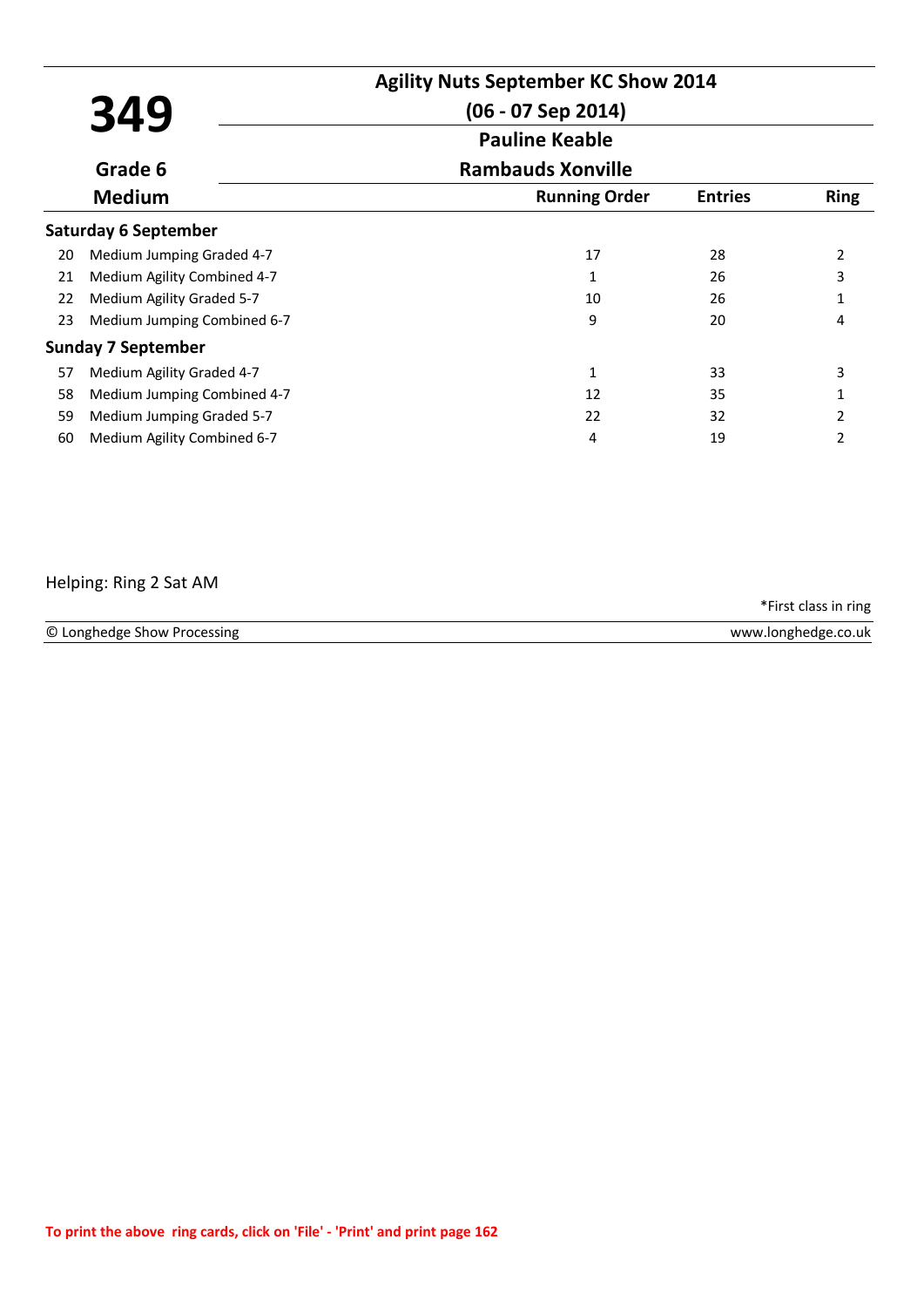| 350<br>Grade 3              |                        |                              | <b>Agility Nuts September KC Show 2014</b><br>$(06 - 07$ Sep 2014)<br><b>Pauline Keable</b> |                |             |
|-----------------------------|------------------------|------------------------------|---------------------------------------------------------------------------------------------|----------------|-------------|
|                             |                        | <b>Sawara Double Trouble</b> |                                                                                             |                |             |
| <b>Medium</b>               |                        |                              | <b>Running Order</b>                                                                        | <b>Entries</b> | <b>Ring</b> |
| <b>Saturday 6 September</b> |                        |                              |                                                                                             |                |             |
| 36                          | Anysize Helter Skelter |                              | $\overline{2}$                                                                              | 15             | 2           |
| <b>Sunday 7 September</b>   |                        |                              |                                                                                             |                |             |
| 73                          | Anysize Helter Skelter |                              | 7                                                                                           | 17             |             |

|  | © Longhedge Show Processing |  |  |
|--|-----------------------------|--|--|
|--|-----------------------------|--|--|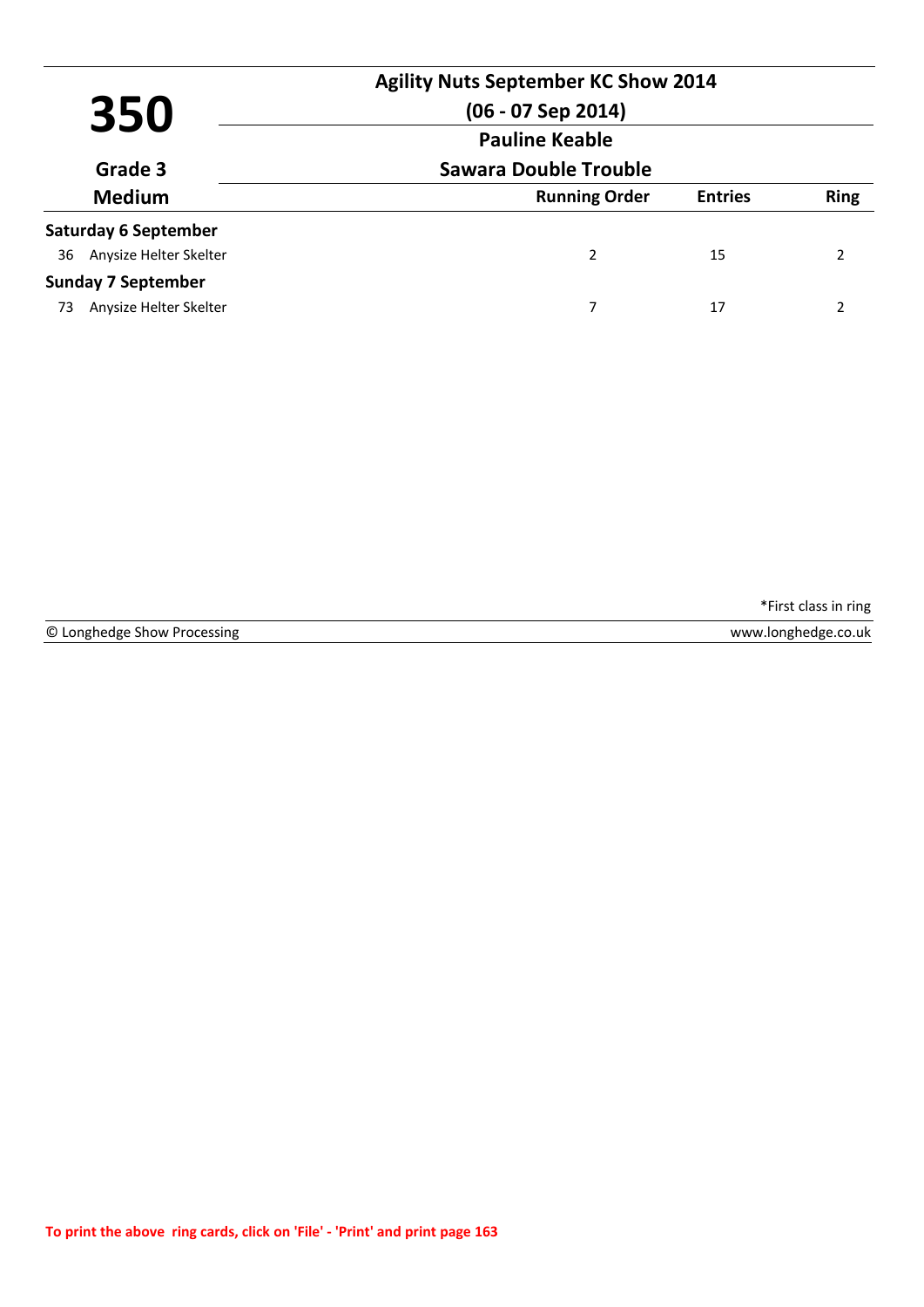|    | 265                            | <b>Agility Nuts September KC Show 2014</b><br>$(06 - 07$ Sep 2014) |                |             |
|----|--------------------------------|--------------------------------------------------------------------|----------------|-------------|
|    |                                | <b>Pat Kidd</b>                                                    |                |             |
|    | Grade 4                        | <b>Wiccaweys Hit And Mitz</b>                                      |                |             |
|    | Large                          | <b>Running Order</b>                                               | <b>Entries</b> | <b>Ring</b> |
|    | <b>Saturday 6 September</b>    |                                                                    |                |             |
| 6  | Large Jumping Combined 3-5     | 38                                                                 | 105            | 2           |
| 7  | Large Agility Graded 4-5       | 6                                                                  | 66             | 3           |
| 8  | Large Jumping Graded 4-5       | 7                                                                  | 66             | 4           |
|    | <b>Sunday 7 September</b>      |                                                                    |                |             |
| 42 | Large Agility Graded 3-5       | 34                                                                 | 104            | 3           |
| 43 | Large Jumping Graded 3-5       | 25                                                                 | 106            | 4           |
| 45 | Large Jumping Combined 4-5     | 39                                                                 | 59             | 2           |
| 51 | Large WSD Jumping Combined 1-7 | 8                                                                  | 22             | 4           |

© Longhedge Show Processing www.longhedge.co.uk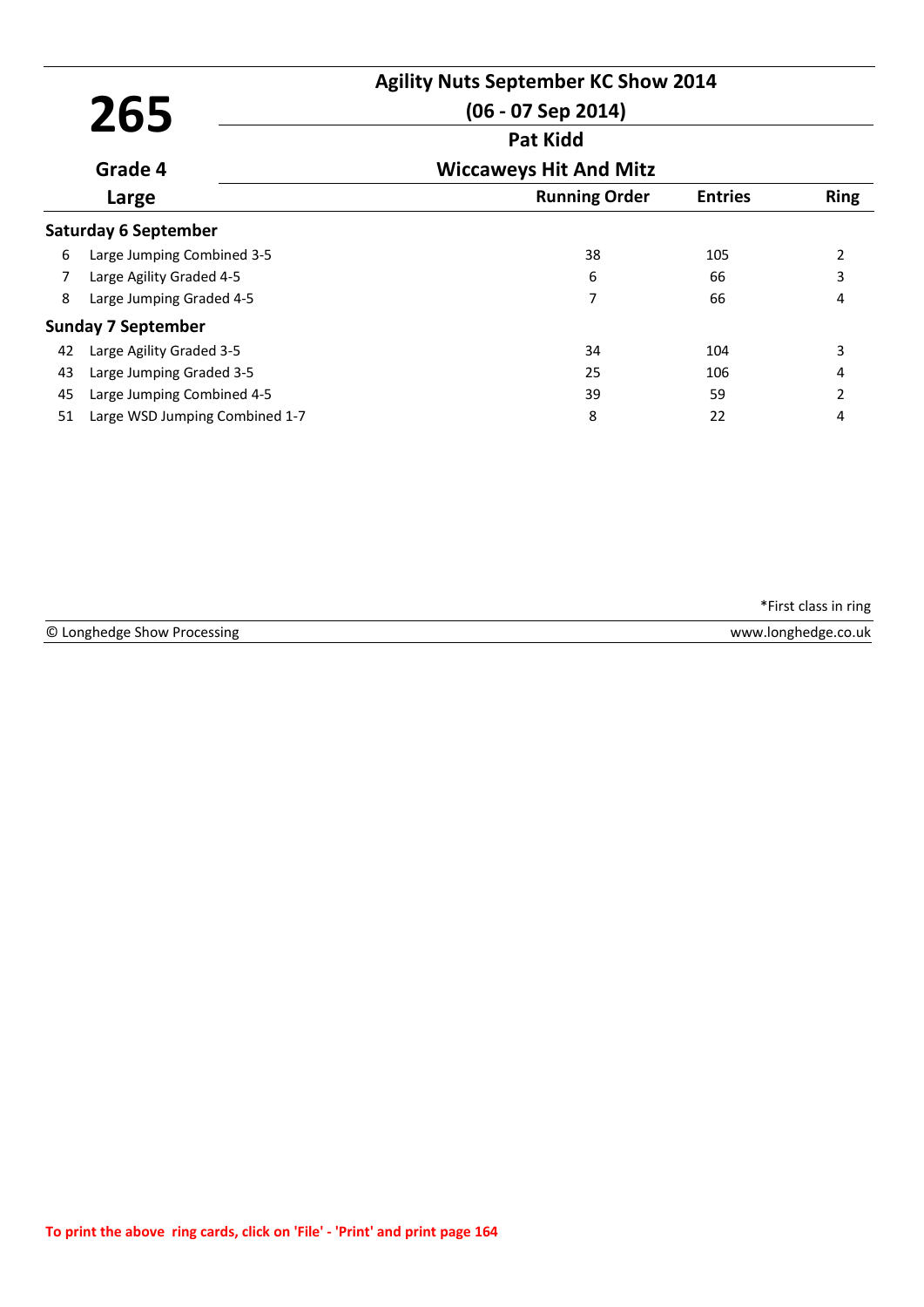|    |                                                            | <b>Agility Nuts September KC Show 2014</b> |                |             |  |
|----|------------------------------------------------------------|--------------------------------------------|----------------|-------------|--|
|    | 266                                                        | $(06 - 07$ Sep 2014)                       |                |             |  |
|    |                                                            | <b>Pat Kidd</b>                            |                |             |  |
|    | Grade 3                                                    | <b>Level Seven of Valgrays</b>             |                |             |  |
|    | Large                                                      | <b>Running Order</b>                       | <b>Entries</b> | <b>Ring</b> |  |
|    | <b>Saturday 6 September</b>                                |                                            |                |             |  |
| 3  | Large Agility Graded 1-3                                   | 85                                         | 87             | 3           |  |
| 4  | Large Jumping Graded 1-3                                   | 43                                         | 91             | 4           |  |
| 5  | Large Agility Combined 3-5 Dog Vegas Pawstrading Qualifier | 72                                         | 107            |             |  |
|    | <b>Sunday 7 September</b>                                  |                                            |                |             |  |
| 40 | Large Agility Combined 1-3 Dog Vegas FPP Qualifier         | 72                                         | 73             | $1*$        |  |
| 42 | Large Agility Graded 3-5                                   | 96                                         | 104            | 3           |  |
| 43 | Large Jumping Graded 3-5                                   | 61                                         | 106            | 4           |  |
| 51 | Large WSD Jumping Combined 1-7                             | 2                                          | 22             | 4           |  |

| © Longhedge Show Processing | www.longhedge.co.uk |
|-----------------------------|---------------------|
|                             |                     |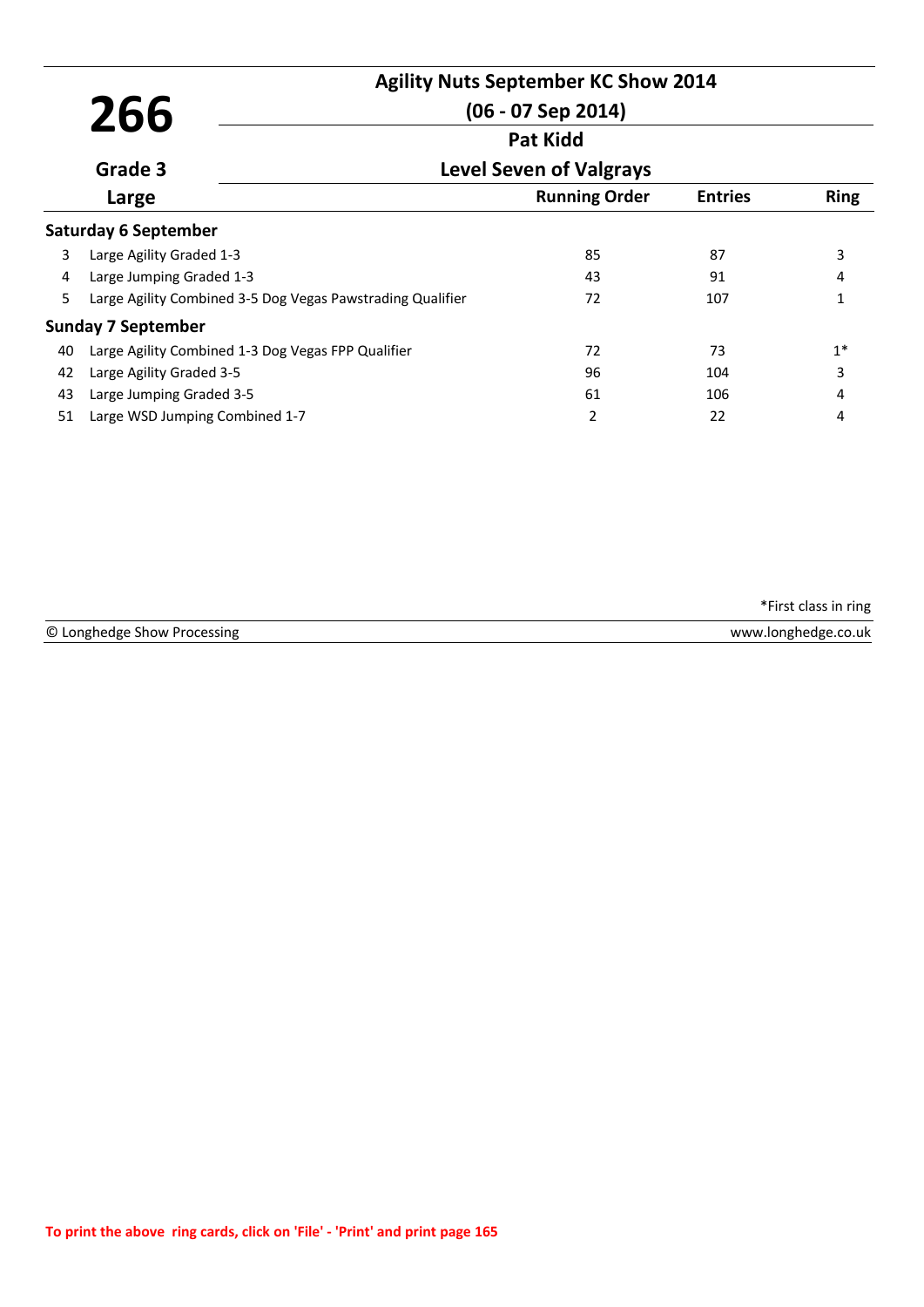|                  | 229                       | <b>Agility Nuts September KC Show 2014</b><br>$(06 - 07$ Sep 2014) |                |             |
|------------------|---------------------------|--------------------------------------------------------------------|----------------|-------------|
| Grade 4<br>Large |                           | <b>Sue Kodytek</b><br><b>Treacle Pud</b>                           |                |             |
|                  |                           | <b>Running Order</b>                                               | <b>Entries</b> | <b>Ring</b> |
|                  | <b>Sunday 7 September</b> |                                                                    |                |             |
| 70               | Veteran Jumping           | 1                                                                  | 40             | $4*$        |
| 71               | Veteran Helter Skelter    | 32                                                                 | 36             | າ           |

© Longhedge Show Processing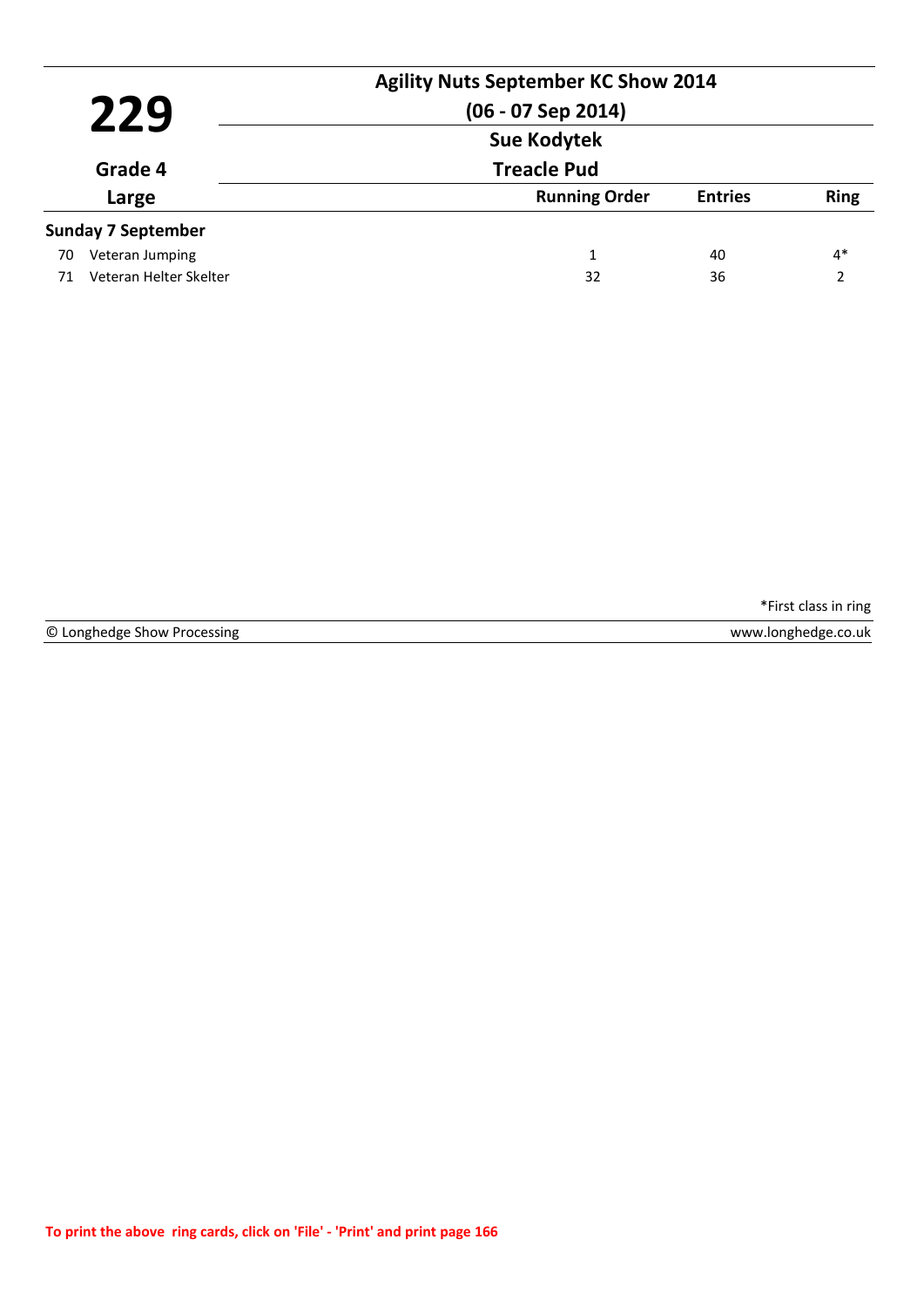|    | 230                                                     | <b>Agility Nuts September KC Show 2014</b><br>$(06 - 07$ Sep 2014)<br><b>Sue Kodytek</b> |                |                |
|----|---------------------------------------------------------|------------------------------------------------------------------------------------------|----------------|----------------|
|    | Grade 4                                                 | <b>Bugs My Lopey Lugs</b>                                                                |                |                |
|    | Large                                                   | <b>Running Order</b>                                                                     | <b>Entries</b> | <b>Ring</b>    |
|    | Sunday 7 September                                      |                                                                                          |                |                |
| 42 | Large Agility Graded 3-5                                | 66                                                                                       | 104            | 3              |
| 44 | Large Agility Combined 4-5                              | 30                                                                                       | 58             | 1              |
| 45 | Large Jumping Combined 4-5                              | 33                                                                                       | 59             | $\overline{2}$ |
| 50 | Large ABC Jumping Combined 1-7 Dog Vegas LHSP Qualifier | 25                                                                                       | 39             | 3              |

© Longhedge Show Processing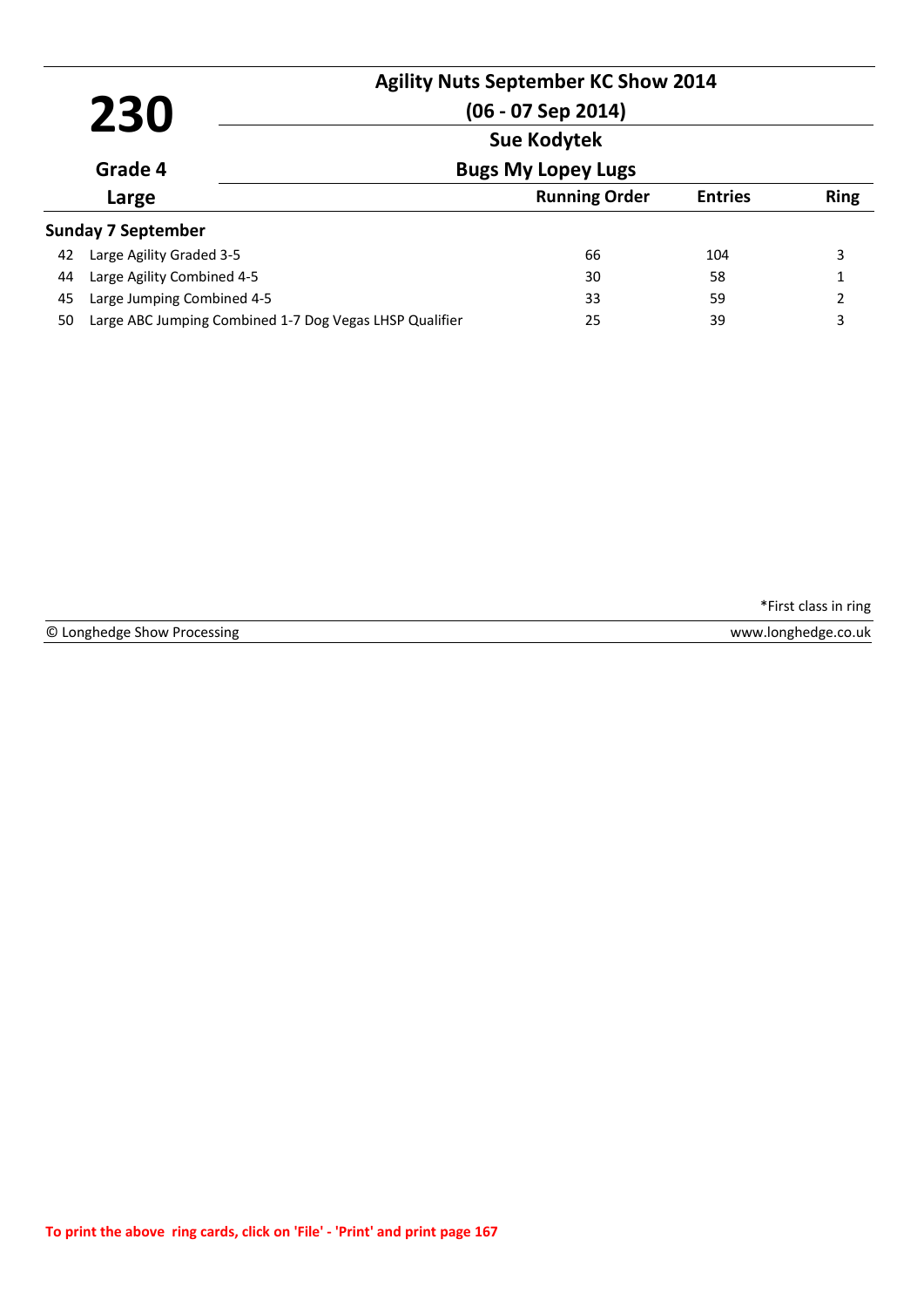|                    |                                                         | <b>Agility Nuts September KC Show 2014</b> |                |             |  |  |
|--------------------|---------------------------------------------------------|--------------------------------------------|----------------|-------------|--|--|
|                    | 231                                                     | $(06 - 07$ Sep 2014)                       |                |             |  |  |
| <b>Sue Kodytek</b> |                                                         |                                            |                |             |  |  |
|                    | Grade 3                                                 | <b>My Haverlands Dream Destiny</b>         |                |             |  |  |
|                    | Large                                                   | <b>Running Order</b>                       | <b>Entries</b> | <b>Ring</b> |  |  |
|                    | <b>Sunday 7 September</b>                               |                                            |                |             |  |  |
| 40                 | Large Agility Combined 1-3 Dog Vegas FPP Qualifier      | 43                                         | 73             | $1^*$       |  |  |
| 41                 | Large Jumping Combined 1-3                              | 7                                          | 72             | 3           |  |  |
| 43                 | Large Jumping Graded 3-5                                | 36                                         | 106            | 4           |  |  |
| 50                 | Large ABC Jumping Combined 1-7 Dog Vegas LHSP Qualifier | 19                                         | 39             | 3           |  |  |

© Longhedge Show Processing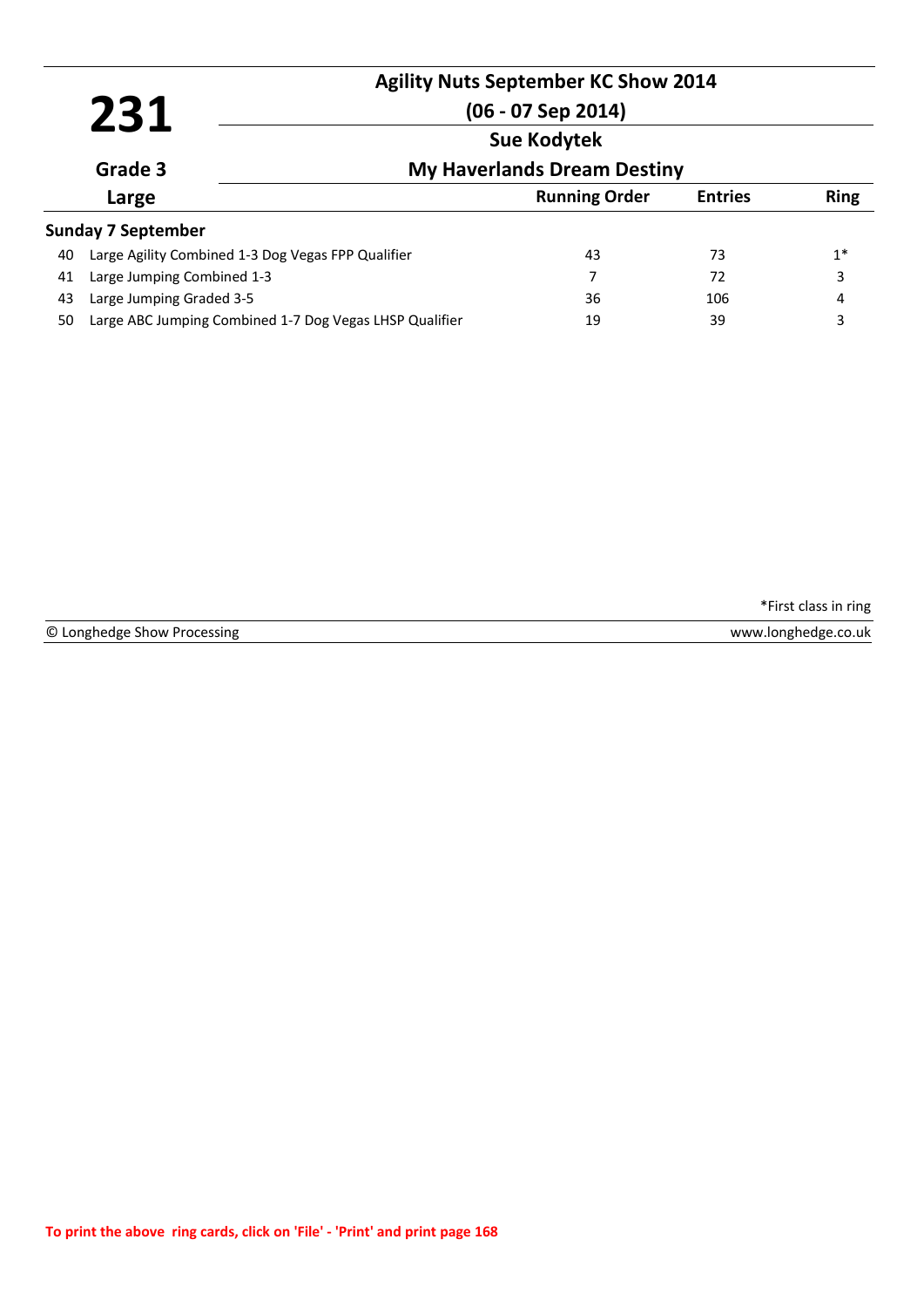|    | 118                                                        | <b>Agility Nuts September KC Show 2014</b><br>$(06 - 07$ Sep 2014) |                |             |  |
|----|------------------------------------------------------------|--------------------------------------------------------------------|----------------|-------------|--|
|    |                                                            | <b>Marion Kong</b>                                                 |                |             |  |
|    | Grade 4                                                    | <b>Whipcord Feel the Buzz AW(S)</b>                                |                |             |  |
|    | Large                                                      | <b>Running Order</b>                                               | <b>Entries</b> | <b>Ring</b> |  |
|    | Saturday 6 September                                       |                                                                    |                |             |  |
| 5. | Large Agility Combined 3-5 Dog Vegas Pawstrading Qualifier | 57                                                                 | 107            |             |  |
| 6  | Large Jumping Combined 3-5                                 | 69                                                                 | 105            | 2           |  |
|    | Large Agility Graded 4-5                                   | 30                                                                 | 66             | 3           |  |
| 8  | Large Jumping Graded 4-5                                   | 1                                                                  | 66             | 4           |  |

| <b>Camping booked, Pitch: 39</b> | *First class in ring |
|----------------------------------|----------------------|
| © Longhedge Show Processing      | www.longhedge.co.uk  |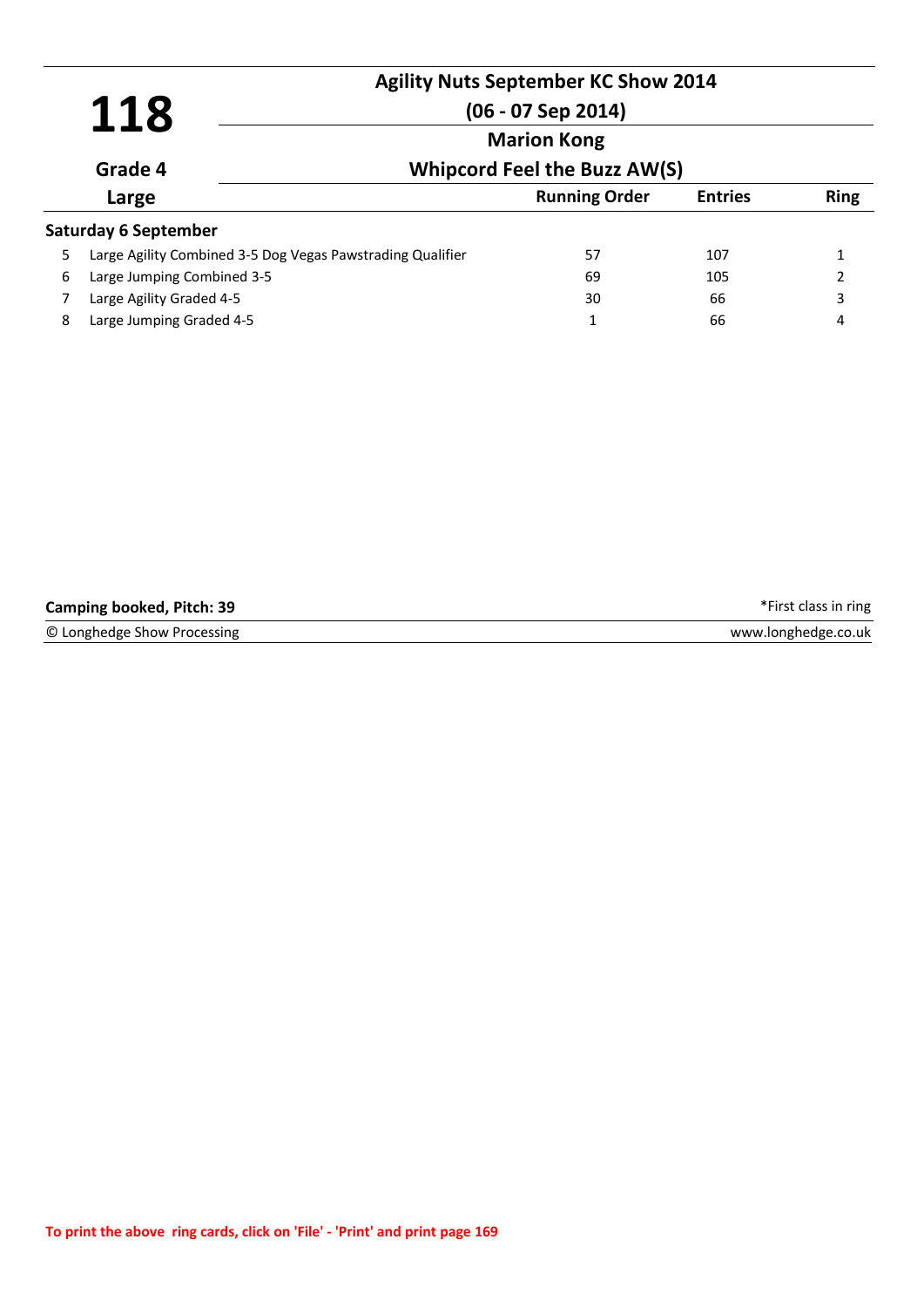| <b>Agility Nuts September KC Show 2014</b> |                             |                                         |                |             |
|--------------------------------------------|-----------------------------|-----------------------------------------|----------------|-------------|
| 119                                        |                             | $(06 - 07$ Sep 2014)                    |                |             |
| Grade 4                                    |                             | <b>Marion Kong</b>                      |                |             |
|                                            |                             | <b>Cuardach Freedom of Flight AW(G)</b> |                |             |
|                                            | Large                       | <b>Running Order</b>                    | <b>Entries</b> | <b>Ring</b> |
|                                            | <b>Saturday 6 September</b> |                                         |                |             |
| 8                                          | Large Jumping Graded 4-5    | 47                                      | 66             | 4           |
|                                            |                             |                                         |                |             |

© Longhedge Show Processing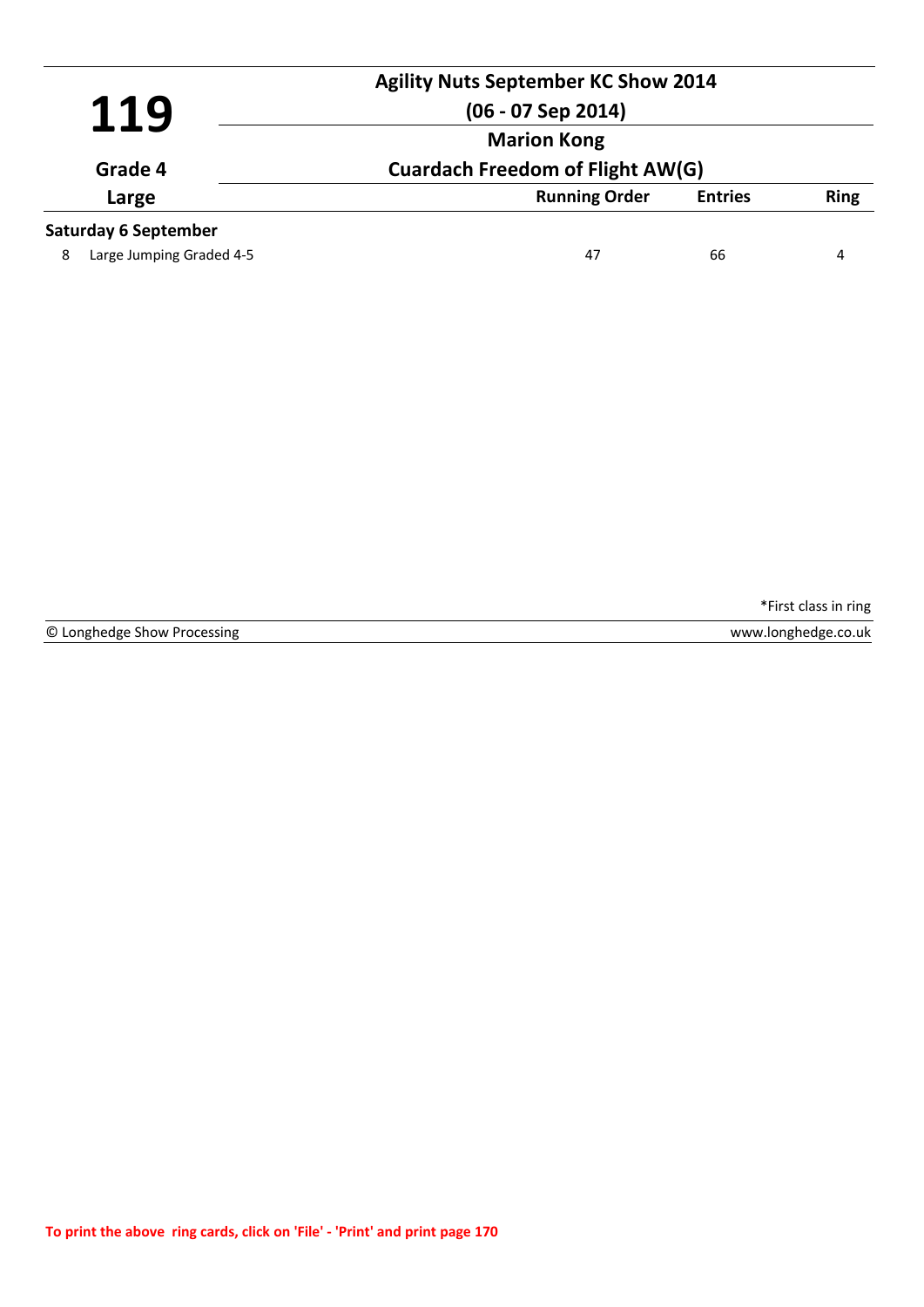|                  |                            | <b>Agility Nuts September KC Show 2014</b> |                |             |
|------------------|----------------------------|--------------------------------------------|----------------|-------------|
| 417              |                            | $(06 - 07$ Sep 2014)                       |                |             |
|                  | <b>Ray Lambert</b>         |                                            |                |             |
| Grade 5<br>Large |                            | <b>Combyanaway Sky Blue Boy</b>            |                |             |
|                  |                            | <b>Running Order</b>                       | <b>Entries</b> | <b>Ring</b> |
|                  | <b>Sunday 7 September</b>  |                                            |                |             |
| 43               | Large Jumping Graded 3-5   | 12                                         | 106            | 4           |
| 45               | Large Jumping Combined 4-5 | 50                                         | 59             | າ           |

© Longhedge Show Processing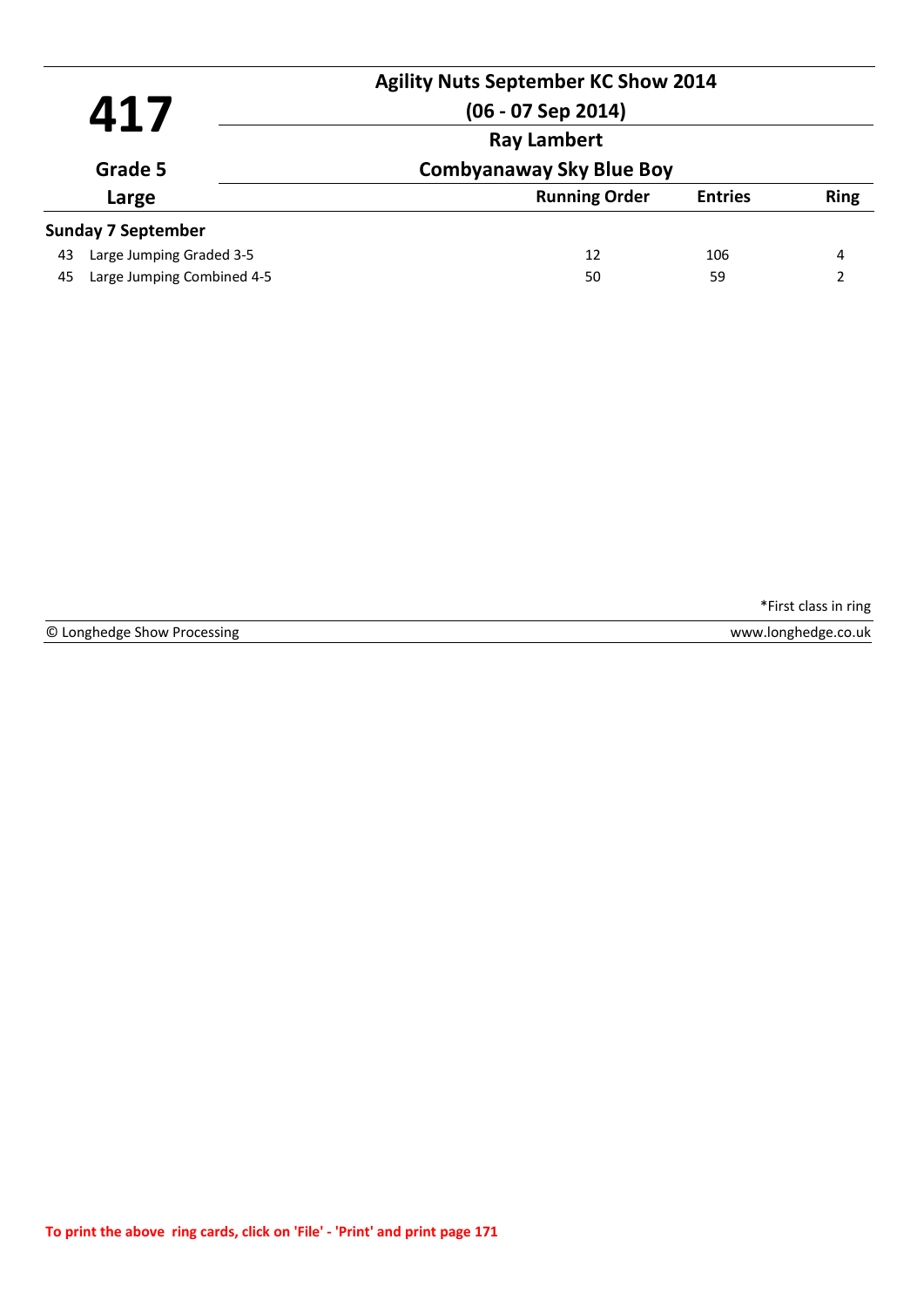| 419<br>Grade 7 |                             | <b>Agility Nuts September KC Show 2014</b><br>$(06 - 07$ Sep 2014)<br><b>Jenny Lambert</b><br><b>Comebyanaway Reddy to Tri</b> |                |                |
|----------------|-----------------------------|--------------------------------------------------------------------------------------------------------------------------------|----------------|----------------|
|                |                             |                                                                                                                                |                |                |
|                | <b>Medium</b>               | <b>Running Order</b>                                                                                                           | <b>Entries</b> | <b>Ring</b>    |
|                | Sunday 7 September          |                                                                                                                                |                |                |
| 57             | Medium Agility Graded 4-7   | 30                                                                                                                             | 33             | 3              |
| 58             | Medium Jumping Combined 4-7 | 15                                                                                                                             | 35             | 1              |
| 59             | Medium Jumping Graded 5-7   | 4                                                                                                                              | 32             | $\mathcal{P}$  |
| 60             | Medium Agility Combined 6-7 | 19                                                                                                                             | 19             | $\mathfrak{p}$ |

|  | © Longhedge Show Processing |  |  |  |
|--|-----------------------------|--|--|--|
|--|-----------------------------|--|--|--|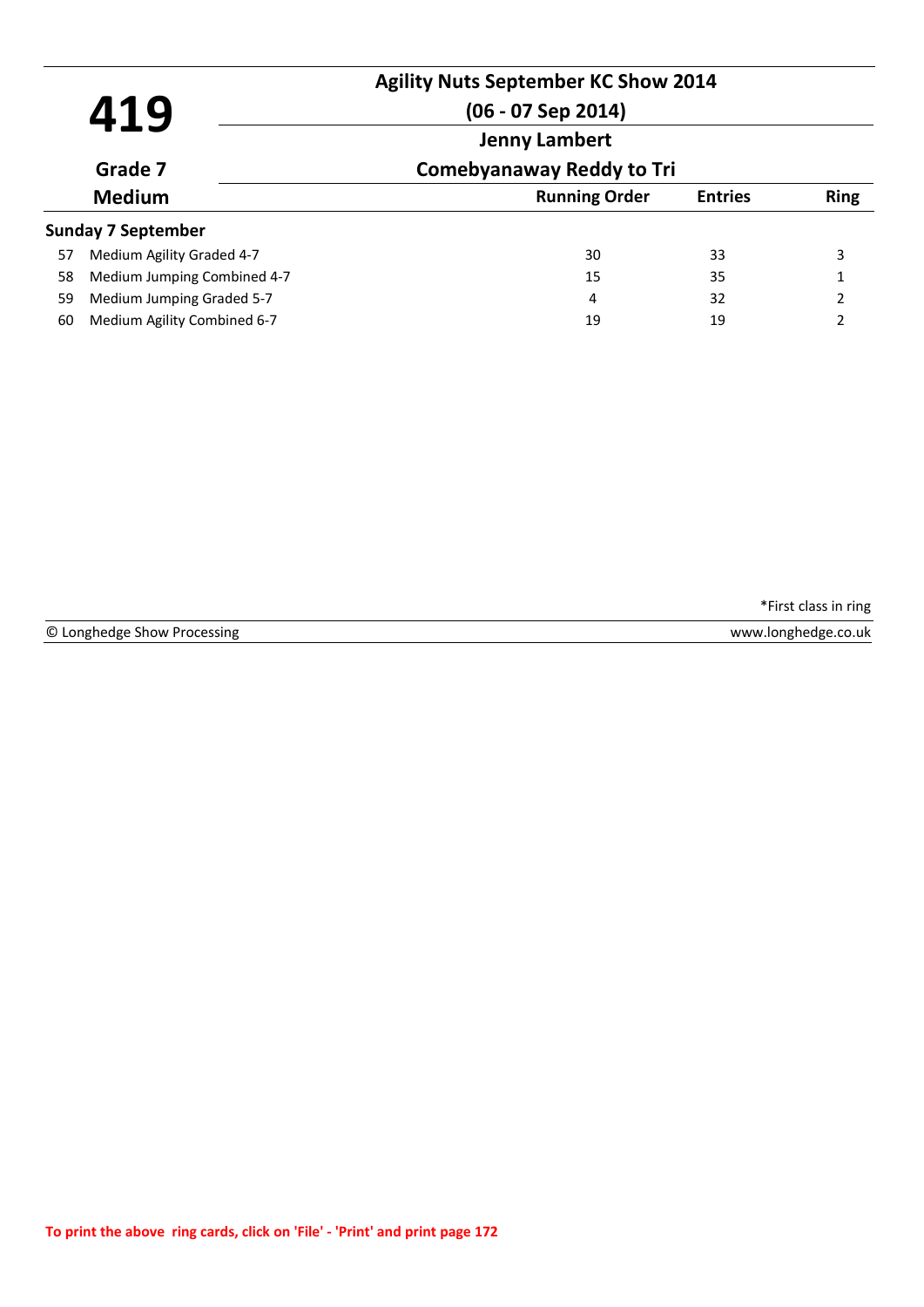|    |                                     | <b>Agility Nuts September KC Show 2014</b> |                |                |
|----|-------------------------------------|--------------------------------------------|----------------|----------------|
|    | 376                                 | $(06 - 07$ Sep 2014)                       |                |                |
|    |                                     | lain Langman                               |                |                |
|    | Grade 7                             | <b>Bonwillan Dizzy Blonde</b>              |                |                |
|    | <b>Medium</b>                       | <b>Running Order</b>                       | <b>Entries</b> | <b>Ring</b>    |
|    | <b>Saturday 6 September</b>         |                                            |                |                |
| 20 | Medium Jumping Graded 4-7           | 22                                         | 28             | $\overline{2}$ |
| 21 | Medium Agility Combined 4-7         |                                            | 26             | 3              |
| 22 | Medium Agility Graded 5-7           | 13                                         | 26             |                |
| 23 | Medium Jumping Combined 6-7         | 16                                         | 20             | 4              |
| 37 | Agility Nuts ABL Steeplechase Pairs | 4                                          | 26             |                |
|    | <b>Sunday 7 September</b>           |                                            |                |                |
| 57 | Medium Agility Graded 4-7           | 26                                         | 33             | 3              |
| 58 | Medium Jumping Combined 4-7         | 20                                         | 35             |                |
| 59 | Medium Jumping Graded 5-7           | 10                                         | 32             | 2              |
| 60 | Medium Agility Combined 6-7         | 5                                          | 19             | 2              |
| 74 | Agility Nuts ABL Steeplechase Pairs | 2                                          | 23             |                |

| <b>Camping booked, Pitch: 59</b> | *First class in ring |
|----------------------------------|----------------------|
| © Longhedge Show Processing      | www.longhedge.co.uk  |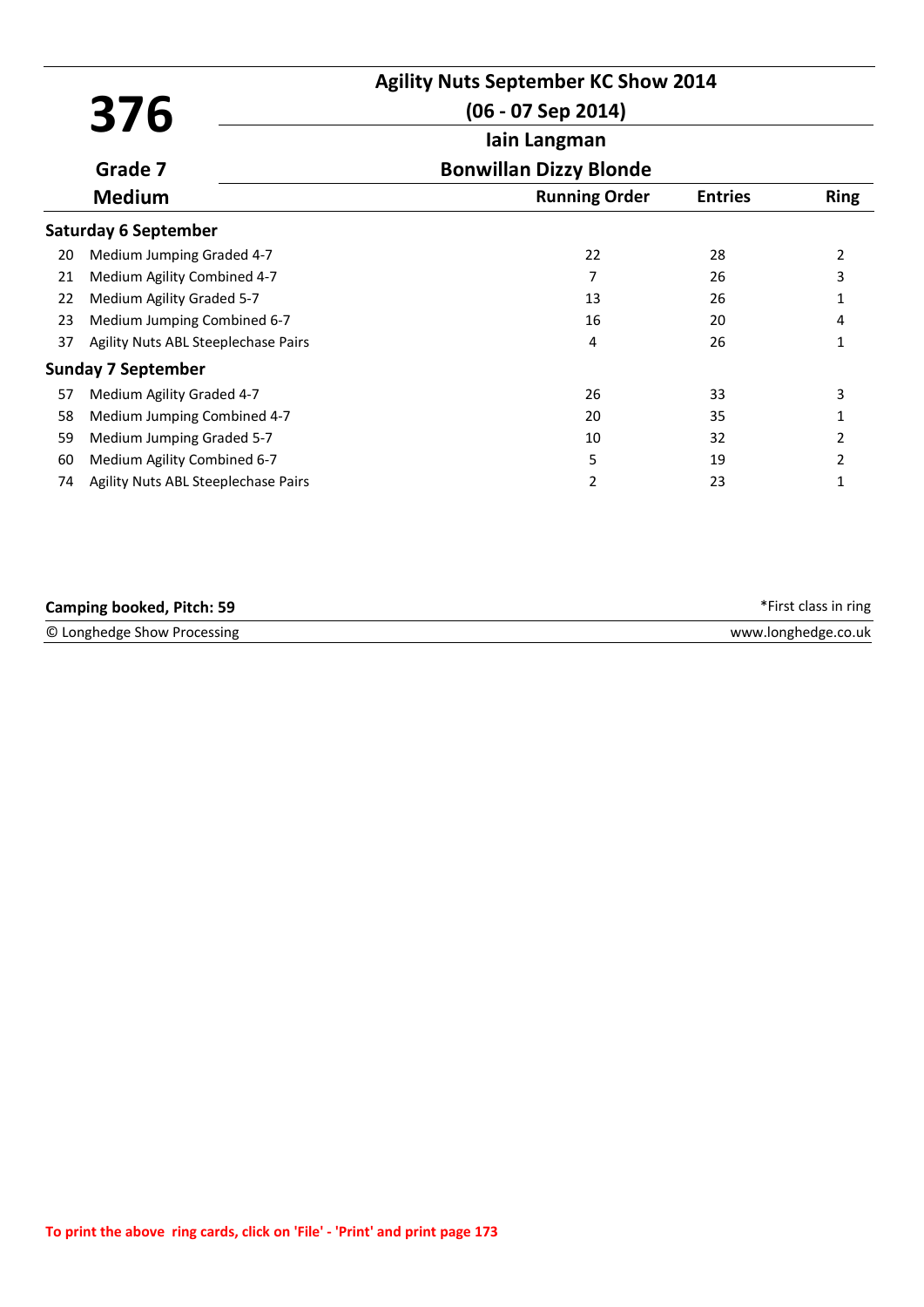|    |                                     | <b>Agility Nuts September KC Show 2014</b> |                |             |
|----|-------------------------------------|--------------------------------------------|----------------|-------------|
|    | 377                                 | $(06 - 07$ Sep 2014)                       |                |             |
|    |                                     | Sarah Langman                              |                |             |
|    | Grade 7                             | Daft As A Brush With Bonwillan             |                |             |
|    | <b>Medium</b>                       | <b>Running Order</b>                       | <b>Entries</b> | <b>Ring</b> |
|    | <b>Saturday 6 September</b>         |                                            |                |             |
| 20 | Medium Jumping Graded 4-7           | 16                                         | 28             | 2           |
| 21 | Medium Agility Combined 4-7         | 13                                         | 26             |             |
| 22 | Medium Agility Graded 5-7           | 8                                          | 26             |             |
| 23 | Medium Jumping Combined 6-7         | 5                                          | 20             | 4           |
| 37 | Agility Nuts ABL Steeplechase Pairs | 4                                          | 26             | 1           |
|    | Sunday 7 September                  |                                            |                |             |
| 57 | Medium Agility Graded 4-7           | 6                                          | 33             | 3           |
| 58 | Medium Jumping Combined 4-7         | 2                                          | 35             |             |
| 59 | Medium Jumping Graded 5-7           | 15                                         | 32             | 2           |
| 60 | Medium Agility Combined 6-7         | 13                                         | 19             | 2           |
| 74 | Agility Nuts ABL Steeplechase Pairs | 2                                          | 23             | 1           |

# Helping: Scrimer Ring 2, Sun

|                             | *First class in ring |
|-----------------------------|----------------------|
| © Longhedge Show Processing | www.longhedge.co.uk  |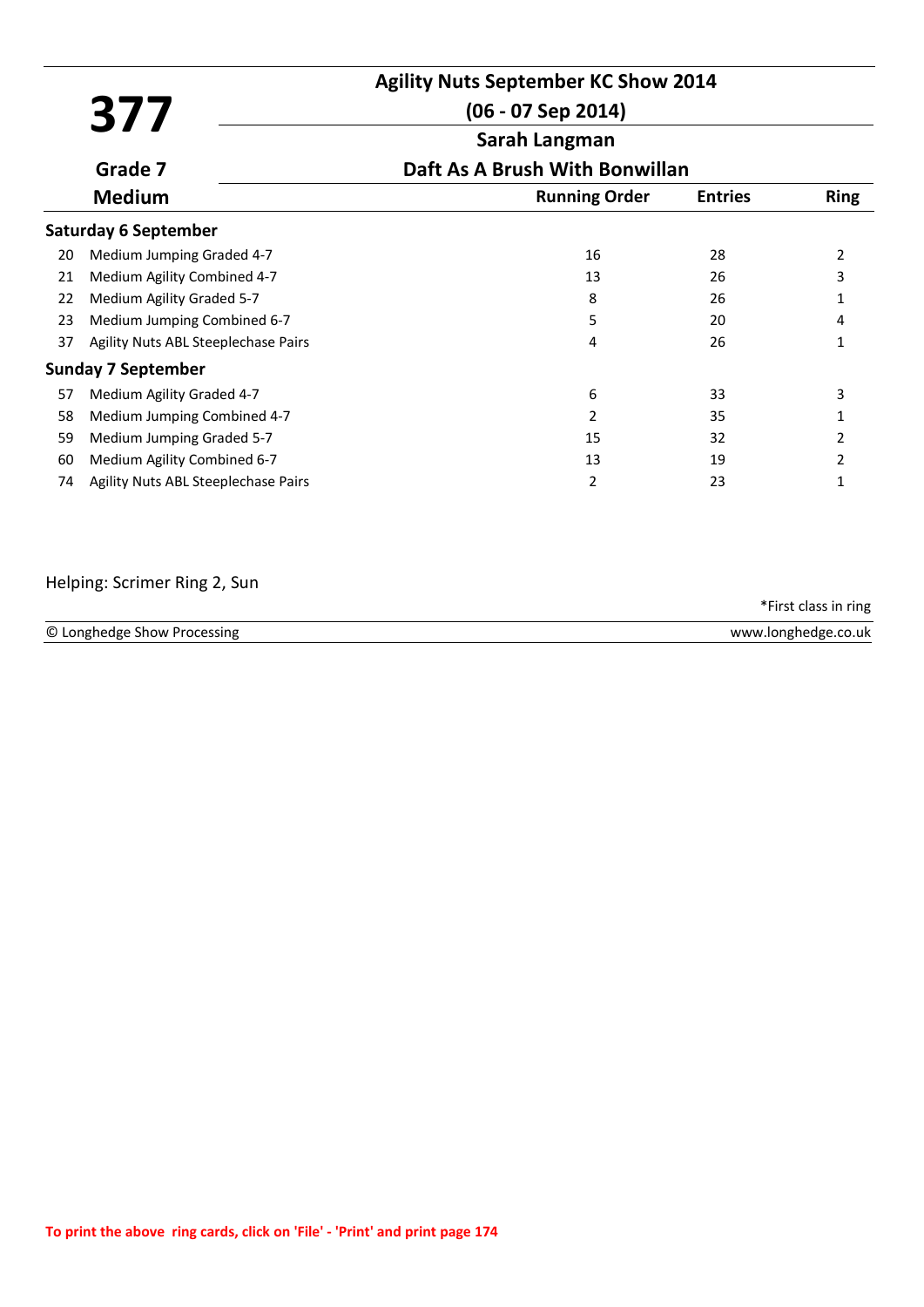|    |                             | <b>Agility Nuts September KC Show 2014</b> |                |                |
|----|-----------------------------|--------------------------------------------|----------------|----------------|
|    | 378                         | $(06 - 07$ Sep 2014)                       |                |                |
|    |                             | lain Langman                               |                |                |
|    | Grade 4                     | <b>Cloudtenn Moshi</b>                     |                |                |
|    | <b>Medium</b>               | <b>Running Order</b>                       | <b>Entries</b> | <b>Ring</b>    |
|    | <b>Saturday 6 September</b> |                                            |                |                |
| 18 | Medium Agility Graded 1-4   | 8                                          | 17             | 3              |
| 19 | Medium Jumping Combined 3-5 | 2                                          | 16             | 2              |
| 20 | Medium Jumping Graded 4-7   | 6                                          | 28             | $\overline{2}$ |
| 21 | Medium Agility Combined 4-7 | 6                                          | 26             | 3              |
|    | <b>Sunday 7 September</b>   |                                            |                |                |
| 55 | Medium Jumping Graded 1-4   | 8                                          | 14             | 4              |
| 56 | Medium Agility Combined 3-5 | 16                                         | 16             | 2              |
| 57 | Medium Agility Graded 4-7   | 22                                         | 33             | 3              |
| 58 | Medium Jumping Combined 4-7 | 19                                         | 35             | 1              |

|                             | *First class in ring |
|-----------------------------|----------------------|
| © Longhedge Show Processing | www.longhedge.co.uk  |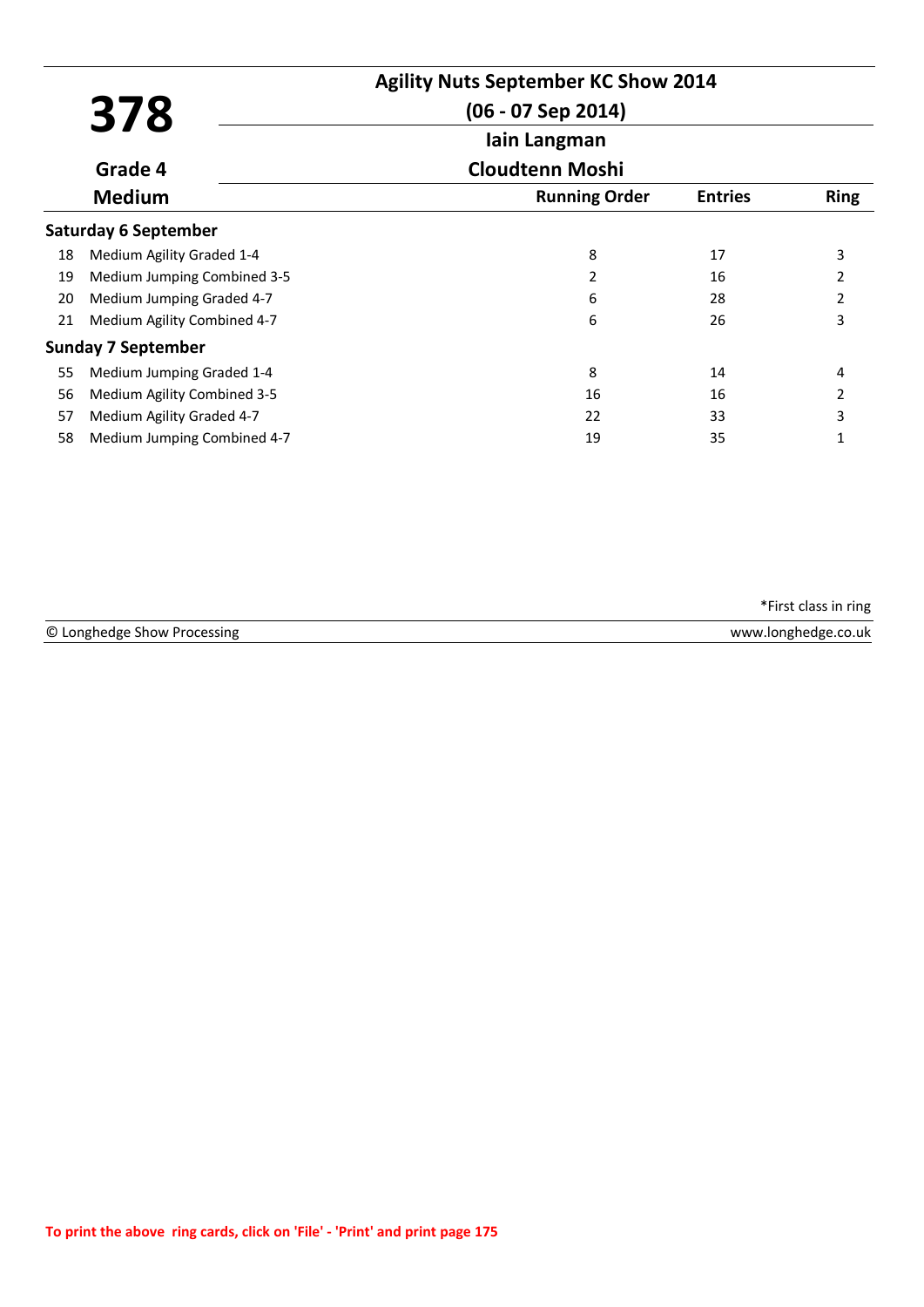| 264 |                                     | <b>Agility Nuts September KC Show 2014</b><br>$(06 - 07$ Sep 2014)<br><b>Paul Law</b> |                |                          |
|-----|-------------------------------------|---------------------------------------------------------------------------------------|----------------|--------------------------|
|     | Grade 5                             | <b>Essyllt's Golden Cracker</b>                                                       |                |                          |
|     | <b>Medium</b>                       | <b>Running Order</b>                                                                  | <b>Entries</b> | <b>Ring</b>              |
|     | <b>Sunday 7 September</b>           |                                                                                       |                |                          |
| 56  | Medium Agility Combined 3-5         | 14                                                                                    | 16             | $\overline{\phantom{a}}$ |
| 57  | Medium Agility Graded 4-7           | 9                                                                                     | 33             | 3                        |
| 58  | Medium Jumping Combined 4-7         | 3                                                                                     | 35             | 1                        |
| 59  | Medium Jumping Graded 5-7           | 31                                                                                    | 32             | $\mathcal{P}$            |
| 74  | Agility Nuts ABL Steeplechase Pairs | 3                                                                                     | 23             |                          |

|  | © Longhedge Show Processing |  |  |  |
|--|-----------------------------|--|--|--|
|--|-----------------------------|--|--|--|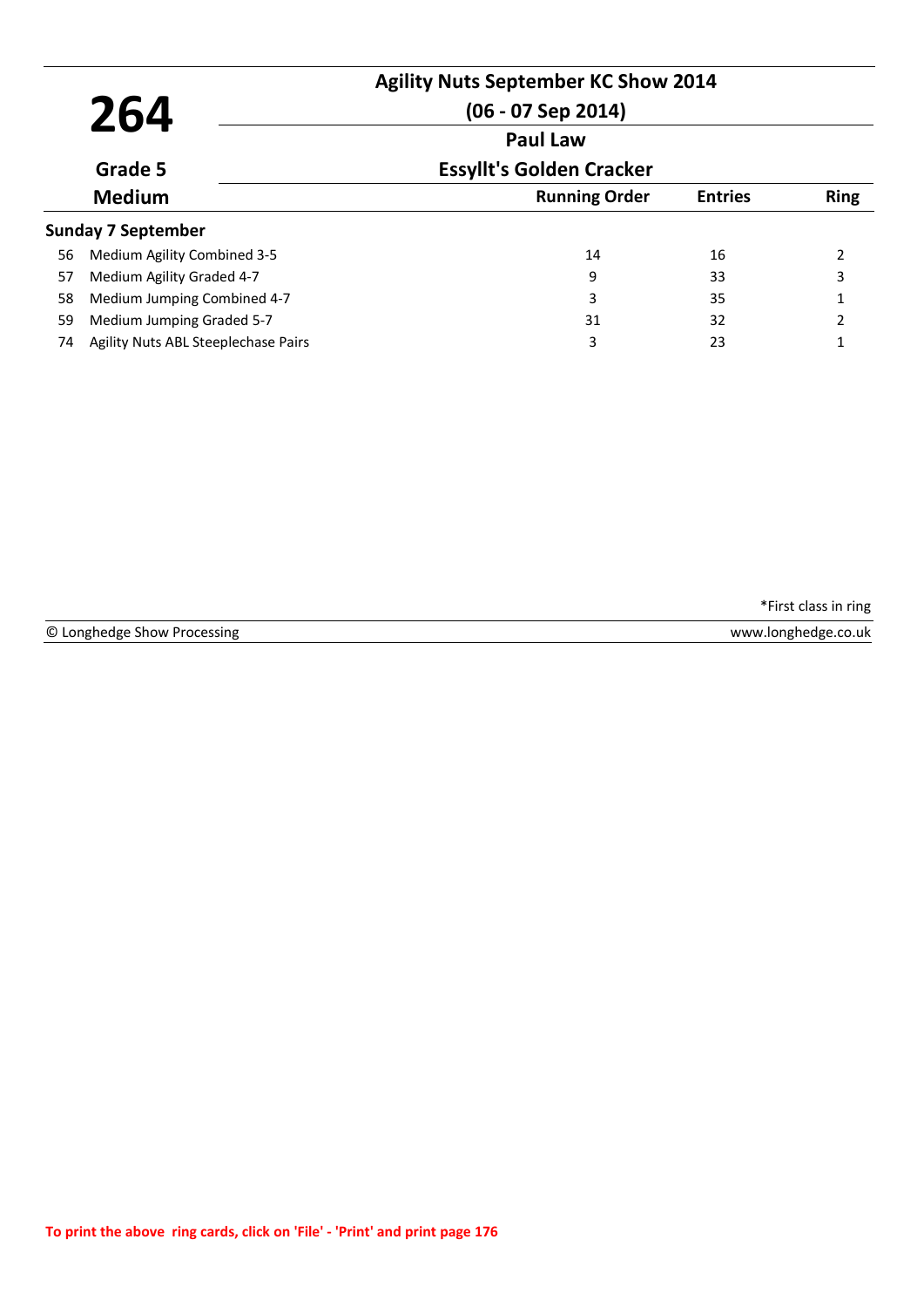|    | <b>Agility Nuts September KC Show 2014</b>         |                                  |                |             |
|----|----------------------------------------------------|----------------------------------|----------------|-------------|
|    | 22                                                 | $(06 - 07$ Sep 2014)             |                |             |
|    |                                                    | <b>Martin Lewis</b>              |                |             |
|    | Grade 2                                            | <b>Gentlebears Kias Treasure</b> |                |             |
|    | Large                                              | <b>Running Order</b>             | <b>Entries</b> | <b>Ring</b> |
|    | <b>Saturday 6 September</b>                        |                                  |                |             |
| 1  | Large Agility Combined 1-2                         | 13                               | 24             | 3           |
| 2  | Large Jumping Combined 1-2                         | 2                                | 25             | $2*$        |
| 3  | Large Agility Graded 1-3                           | 37                               | 87             | 3           |
| 4  | Large Jumping Graded 1-3                           | 80                               | 91             | 4           |
|    | <b>Sunday 7 September</b>                          |                                  |                |             |
| 38 | Large Agility Graded 1-2                           | 8                                | 22             | 3           |
| 39 | Large Jumping Graded 1-2                           | 21                               | 22             | 4           |
| 40 | Large Agility Combined 1-3 Dog Vegas FPP Qualifier | 62                               | 73             | $1*$        |
| 41 | Large Jumping Combined 1-3                         | 68                               | 72             | 3           |

# Helping: Ring 3 Sun PM

| © Longhedge Show Processing | www.longhedge.co.uk |
|-----------------------------|---------------------|
|                             |                     |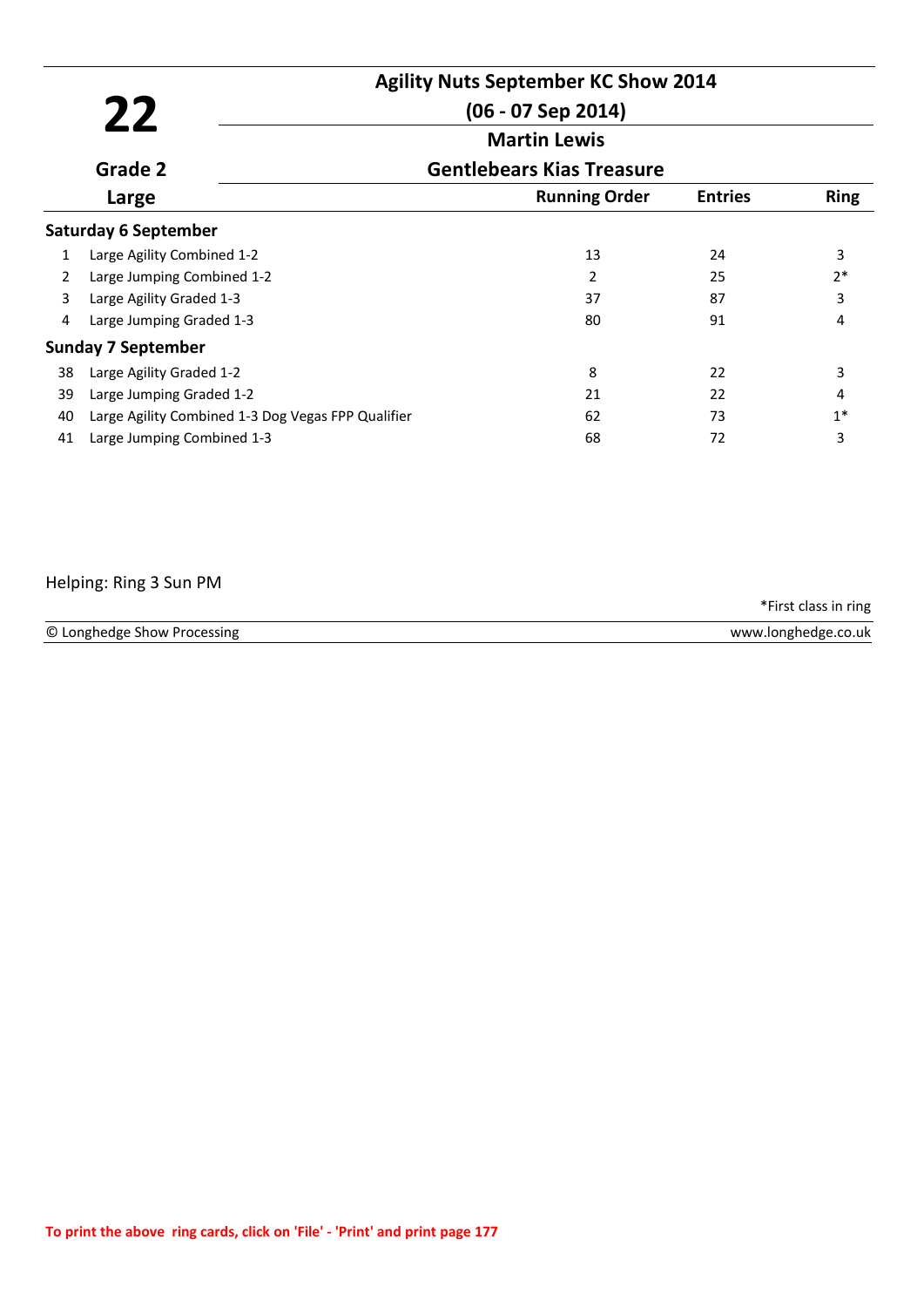| 192<br>Grade 7<br><b>Small</b> |                             | <b>Agility Nuts September KC Show 2014</b><br>$(06 - 07$ Sep 2014) |                |             |
|--------------------------------|-----------------------------|--------------------------------------------------------------------|----------------|-------------|
|                                |                             | <b>Donna Lewis</b><br><b>Iceniares Celtic Amethyst</b>             |                |             |
|                                |                             | <b>Running Order</b>                                               | <b>Entries</b> | <b>Ring</b> |
|                                | <b>Saturday 6 September</b> |                                                                    |                |             |
| 29                             | Small Jumping Graded 4-7    | 28                                                                 | 40             | 2           |
| 30                             | Small Agility Combined 4-7  | 19                                                                 | 30             | $3*$        |
| 31                             | Small Agility Graded 5-7    | 21                                                                 | 32             | 1           |
| 32                             | Small Jumping Combined 6-7  | 11                                                                 | 21             | 4           |

|  | © Longhedge Show Processing |  |  |  |
|--|-----------------------------|--|--|--|
|--|-----------------------------|--|--|--|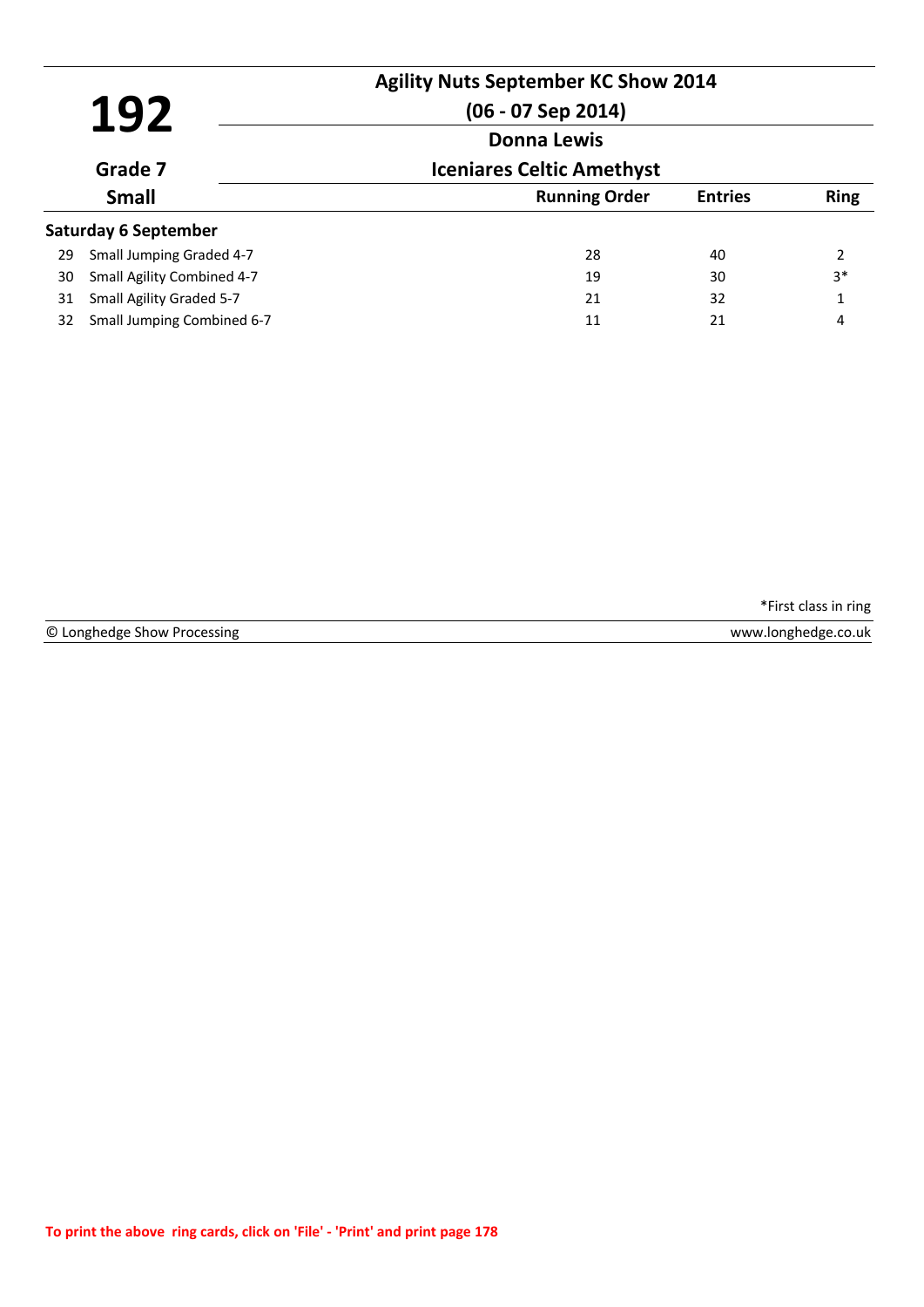|    | 193                         | <b>Agility Nuts September KC Show 2014</b><br>$(06 - 07$ Sep 2014) |                |             |
|----|-----------------------------|--------------------------------------------------------------------|----------------|-------------|
|    |                             | <b>Donna Lewis</b>                                                 |                |             |
|    | Grade 3                     | <b>Celtic Bluestone At Iceniares</b>                               |                |             |
|    | <b>Medium</b>               | <b>Running Order</b>                                               | <b>Entries</b> | <b>Ring</b> |
|    | <b>Saturday 6 September</b> |                                                                    |                |             |
| 16 | Medium Jumping Graded 1-3   | 13                                                                 | 14             | 4           |
| 17 | Medium Agility Combined 1-3 | 15                                                                 | 15             | 3           |
| 18 | Medium Agility Graded 1-4   | 5                                                                  | 17             | 3           |
| 19 | Medium Jumping Combined 3-5 |                                                                    | 16             | 2           |

|  | © Longhedge Show Processing |  |  |
|--|-----------------------------|--|--|
|--|-----------------------------|--|--|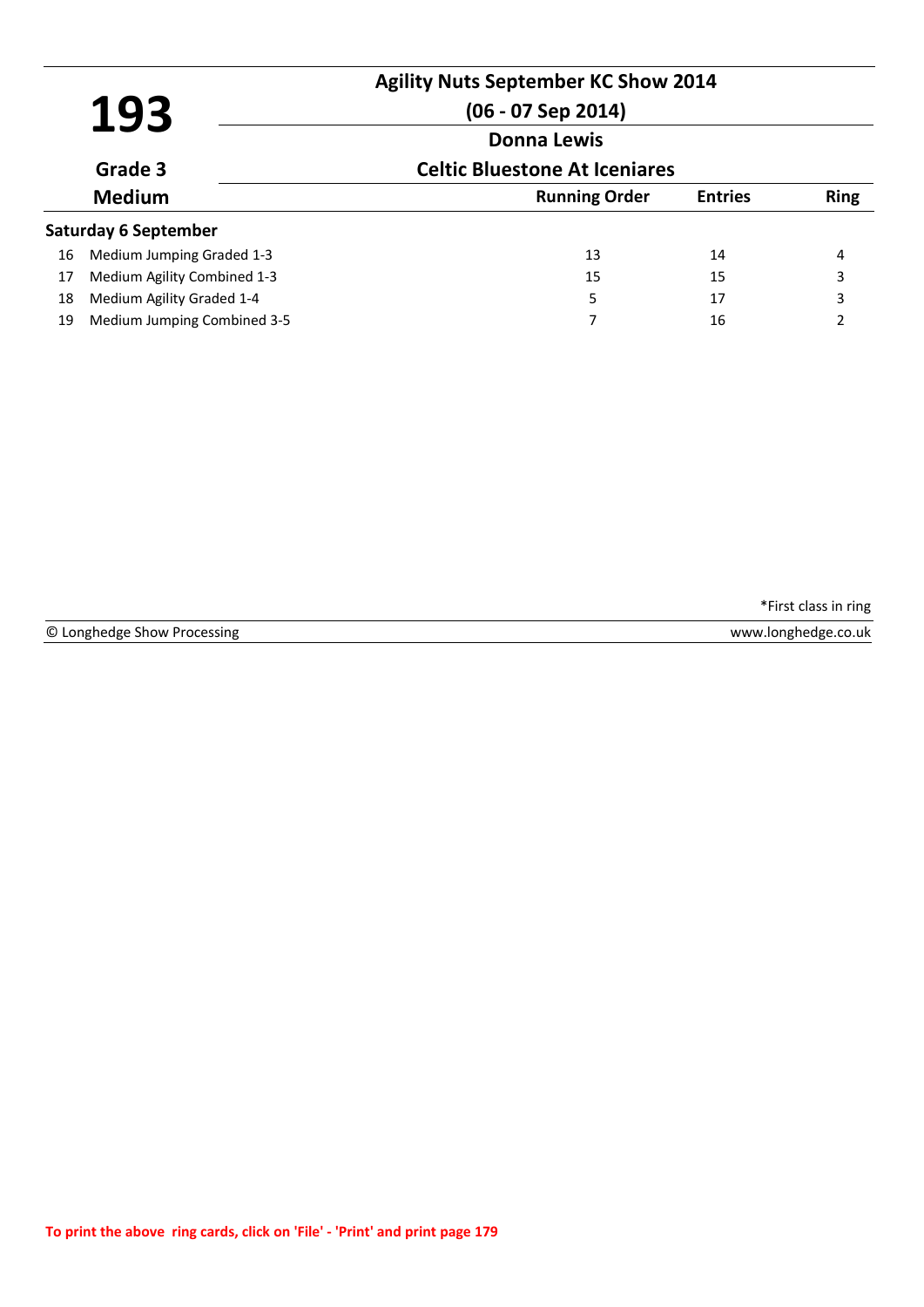|       |                                                            | <b>Agility Nuts September KC Show 2014</b>         |                             |                |             |  |  |  |
|-------|------------------------------------------------------------|----------------------------------------------------|-----------------------------|----------------|-------------|--|--|--|
|       |                                                            |                                                    | $(06 - 07$ Sep 2014)        |                |             |  |  |  |
|       |                                                            |                                                    | <b>Wendy Longbottom</b>     |                |             |  |  |  |
|       | Grade 3                                                    |                                                    | <b>Incanto Irresistable</b> |                |             |  |  |  |
| Large |                                                            |                                                    | <b>Running Order</b>        | <b>Entries</b> | <b>Ring</b> |  |  |  |
|       | <b>Saturday 6 September</b>                                |                                                    |                             |                |             |  |  |  |
| 3     | Large Agility Graded 1-3                                   |                                                    | 26                          | 87             | 3           |  |  |  |
| 4     | Large Jumping Graded 1-3                                   |                                                    | 49                          | 91             | 4           |  |  |  |
| 5     | Large Agility Combined 3-5 Dog Vegas Pawstrading Qualifier |                                                    | 56                          | 107            | 1           |  |  |  |
|       | <b>Sunday 7 September</b>                                  |                                                    |                             |                |             |  |  |  |
| 40    |                                                            | Large Agility Combined 1-3 Dog Vegas FPP Qualifier | 37                          | 73             | $1*$        |  |  |  |
| 42    | Large Agility Graded 3-5                                   |                                                    | $\mathfrak{p}$              | 104            | 3           |  |  |  |
| 43    | Large Jumping Graded 3-5                                   |                                                    | 60                          | 106            | 4           |  |  |  |

| <b>Camping booked, Pitch: 9</b> | *First class in ring |
|---------------------------------|----------------------|
| © Longhedge Show Processing     | www.longhedge.co.uk  |
|                                 |                      |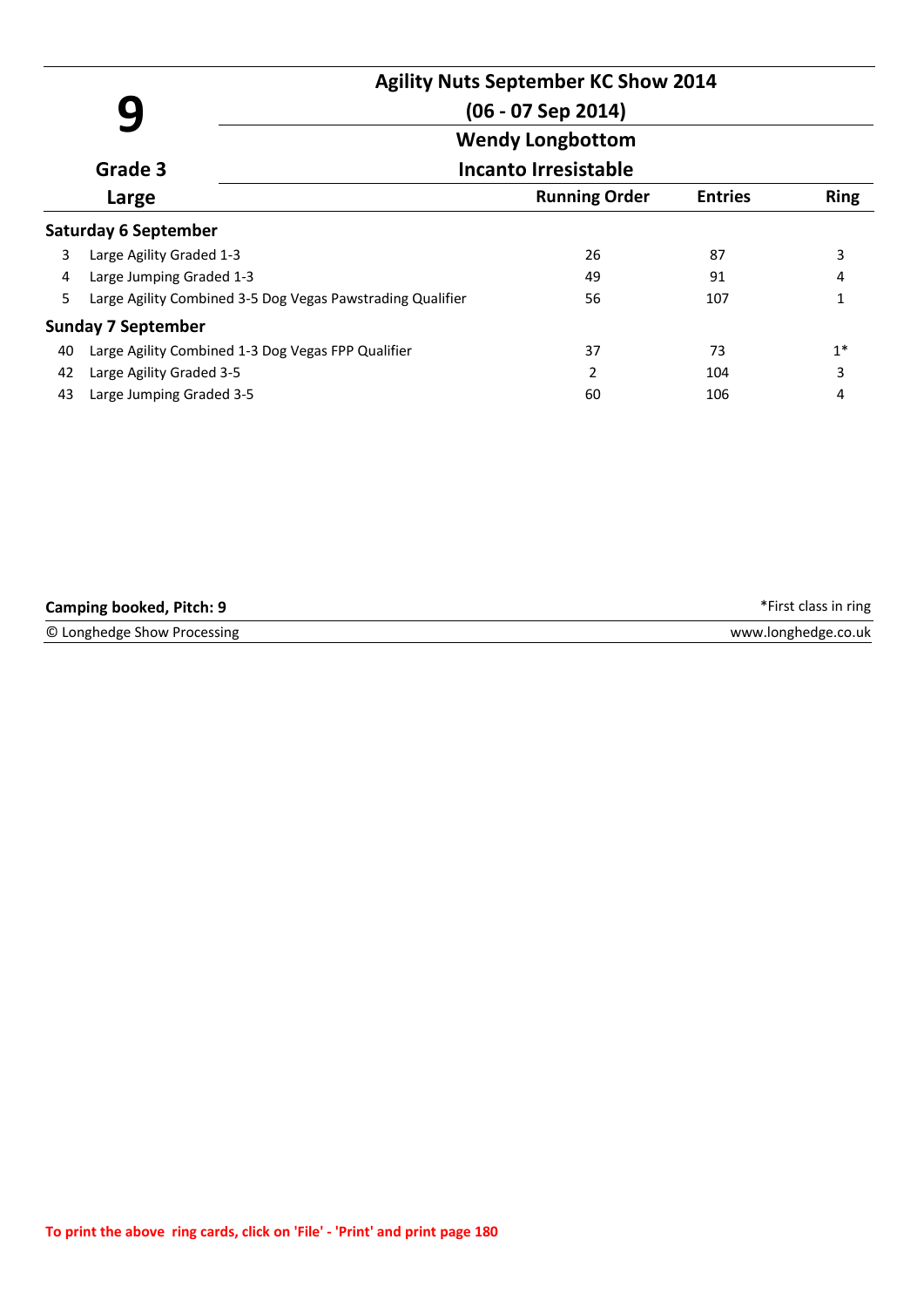|       | 10                                                         | <b>Agility Nuts September KC Show 2014</b><br>$(06 - 07$ Sep 2014) |                |              |  |
|-------|------------------------------------------------------------|--------------------------------------------------------------------|----------------|--------------|--|
|       |                                                            | <b>Wendy Longbottom</b>                                            |                |              |  |
|       | Grade 5                                                    | <b>Geordie For Pors</b>                                            |                |              |  |
| Large |                                                            | <b>Running Order</b>                                               | <b>Entries</b> | <b>Ring</b>  |  |
|       | <b>Saturday 6 September</b>                                |                                                                    |                |              |  |
| 5     | Large Agility Combined 3-5 Dog Vegas Pawstrading Qualifier | 29                                                                 | 107            | 1            |  |
| 7     | Large Agility Graded 4-5                                   | 11                                                                 | 66             | 3            |  |
| 8     | Large Jumping Graded 4-5                                   | 23                                                                 | 66             | 4            |  |
| 14    | Agility Nuts Large Steeplechase Pairs                      | 5                                                                  | 28             | 1            |  |
|       | <b>Sunday 7 September</b>                                  |                                                                    |                |              |  |
| 42    | Large Agility Graded 3-5                                   | 25                                                                 | 104            | 3            |  |
| 43    | Large Jumping Graded 3-5                                   | 21                                                                 | 106            | 4            |  |
| 44    | Large Agility Combined 4-5                                 | 21                                                                 | 58             | $\mathbf{1}$ |  |

© Longhedge Show Processing www.longhedge.co.uk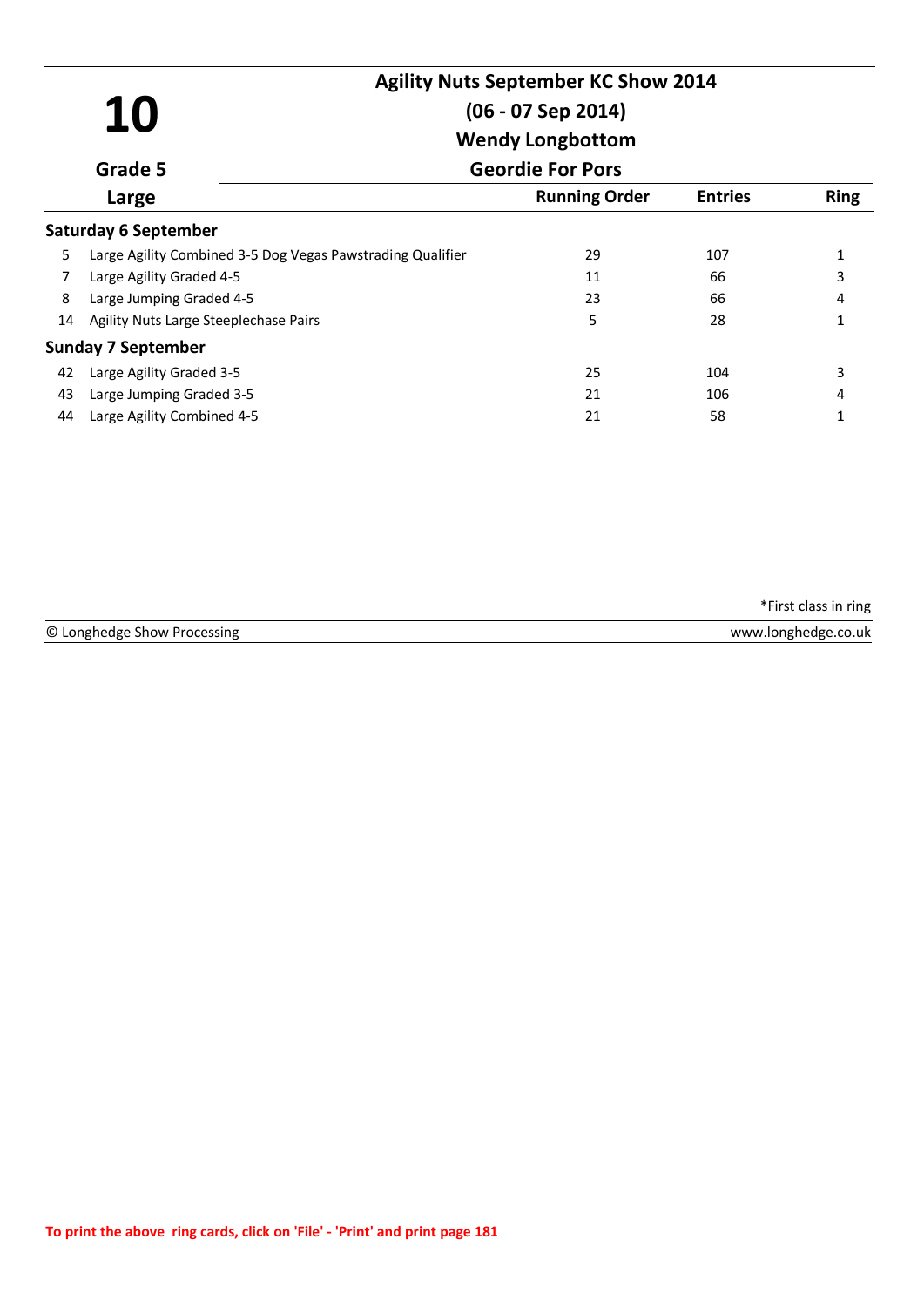| 11               |                                     | <b>Agility Nuts September KC Show 2014</b><br>$(06 - 07$ Sep 2014) |                |                |
|------------------|-------------------------------------|--------------------------------------------------------------------|----------------|----------------|
|                  |                                     | <b>Wendy Longbottom</b>                                            |                |                |
| Grade 6<br>Large |                                     | <b>Broomielaw Kyle</b>                                             |                |                |
|                  |                                     | <b>Running Order</b>                                               | <b>Entries</b> | <b>Ring</b>    |
|                  | <b>Saturday 6 September</b>         |                                                                    |                |                |
| 33               | Veteran Jumping                     | 2                                                                  | 32             | $4*$           |
| 34               | Veteran Helter Skelter              | 15                                                                 | 31             | $\overline{2}$ |
| 37               | Agility Nuts ABL Steeplechase Pairs | 21                                                                 | 26             | 1              |
|                  | <b>Sunday 7 September</b>           |                                                                    |                |                |
| 70               | Veteran Jumping                     | 16                                                                 | 40             | $4*$           |
| 71               | Veteran Helter Skelter              | 23                                                                 | 36             | 2              |
| 74               | Agility Nuts ABL Steeplechase Pairs | 12                                                                 | 23             | 1              |

| © Long        | .uk       |
|---------------|-----------|
| sıng          | ៶៱៸៶៱៸៶៱៸ |
| Πσι           | ו שו      |
| <b>SETCIM</b> |           |
|               |           |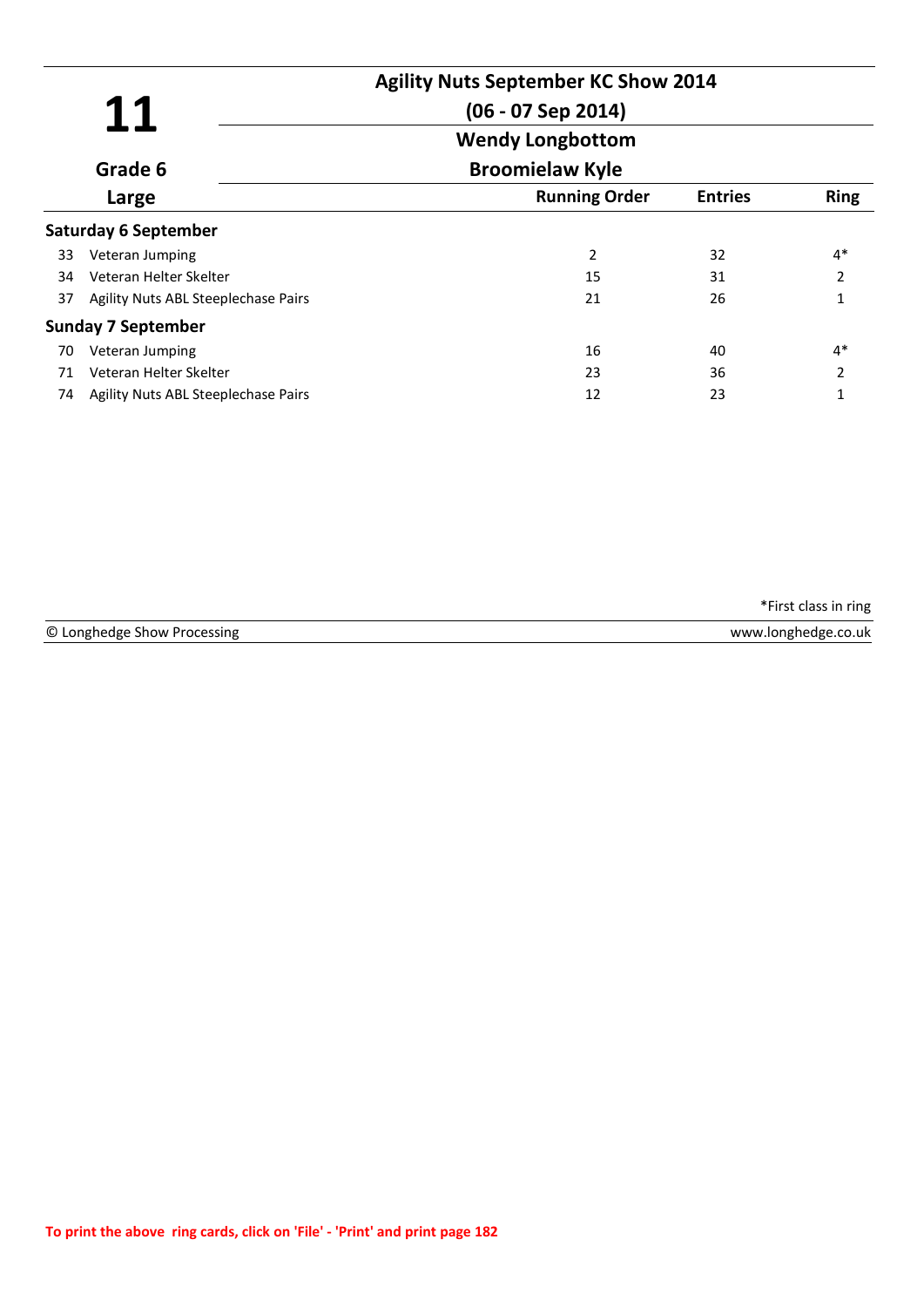|       | 161                                                        | <b>Agility Nuts September KC Show 2014</b><br>$(06 - 07$ Sep 2014) |                |                |  |
|-------|------------------------------------------------------------|--------------------------------------------------------------------|----------------|----------------|--|
|       |                                                            | <b>Anne Looker</b><br><b>Brock Mackenzie</b>                       |                |                |  |
|       | Grade 5                                                    |                                                                    |                |                |  |
| Large |                                                            | <b>Running Order</b>                                               | <b>Entries</b> | <b>Ring</b>    |  |
|       | <b>Saturday 6 September</b>                                |                                                                    |                |                |  |
| 5     | Large Agility Combined 3-5 Dog Vegas Pawstrading Qualifier | 63                                                                 | 107            | $\mathbf{1}$   |  |
| 6     | Large Jumping Combined 3-5                                 | 97                                                                 | 105            | 2              |  |
| 7     | Large Agility Graded 4-5                                   | 47                                                                 | 66             | 3              |  |
| 8     | Large Jumping Graded 4-5                                   | 36                                                                 | 66             | 4              |  |
|       | <b>Sunday 7 September</b>                                  |                                                                    |                |                |  |
| 42    | Large Agility Graded 3-5                                   | 59                                                                 | 104            | 3              |  |
| 43    | Large Jumping Graded 3-5                                   | 95                                                                 | 106            | 4              |  |
| 44    | Large Agility Combined 4-5                                 | 49                                                                 | 58             | 1              |  |
| 45    | Large Jumping Combined 4-5                                 | 52                                                                 | 59             | $\mathfrak{p}$ |  |

## Helping: Ring 3 Sat

© Longhedge Show Processing www.longhedge.co.uk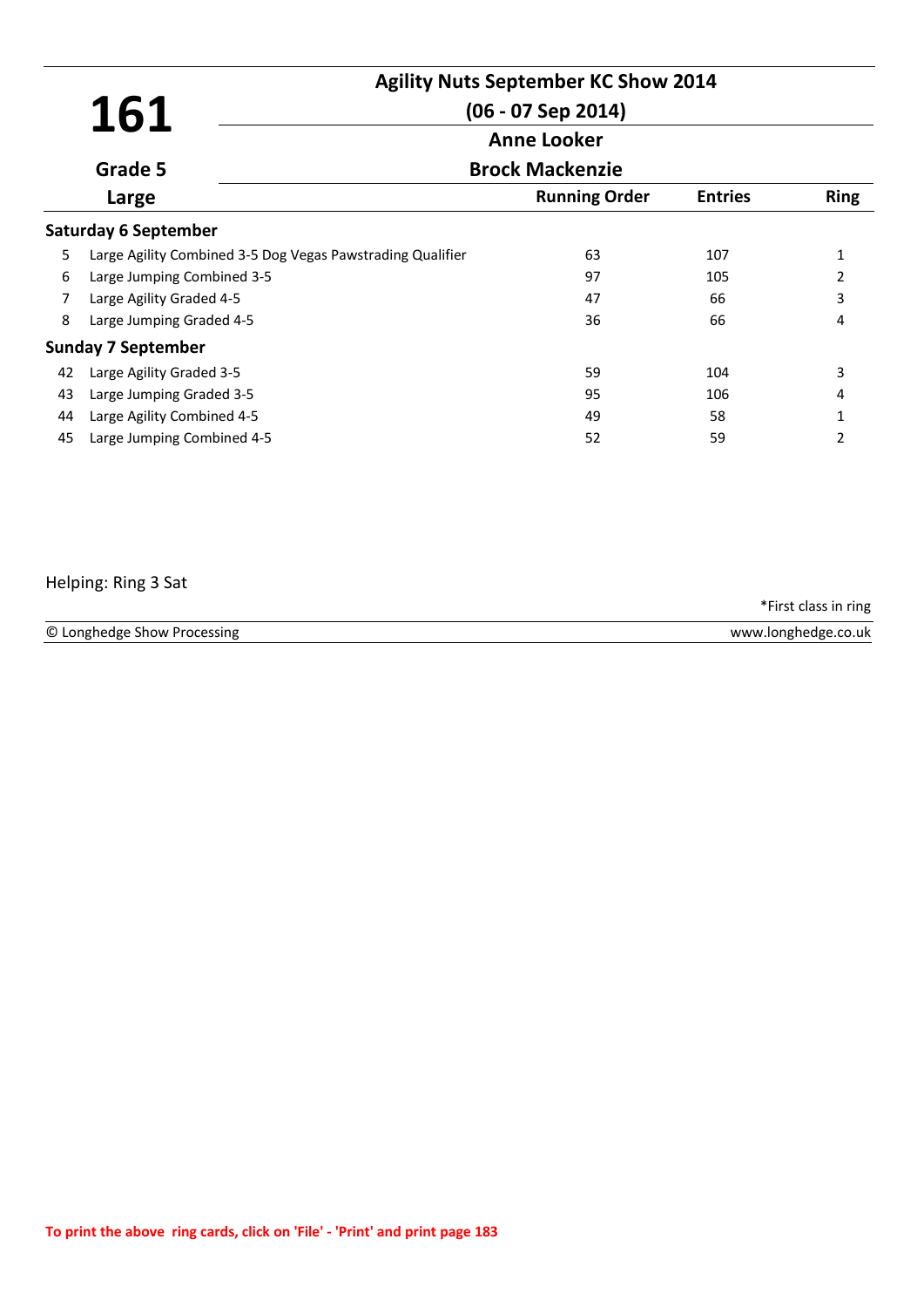|                  |                                                            | <b>Agility Nuts September KC Show 2014</b><br>$(06 - 07$ Sep 2014)<br><b>Anne Looker</b> |                      |                |              |
|------------------|------------------------------------------------------------|------------------------------------------------------------------------------------------|----------------------|----------------|--------------|
|                  | 162                                                        |                                                                                          |                      |                |              |
|                  |                                                            |                                                                                          |                      |                |              |
| Grade 5<br>Large |                                                            | <b>Arrow Mist Maverick</b>                                                               |                      |                |              |
|                  |                                                            |                                                                                          | <b>Running Order</b> | <b>Entries</b> | <b>Ring</b>  |
|                  | <b>Saturday 6 September</b>                                |                                                                                          |                      |                |              |
| 5                | Large Agility Combined 3-5 Dog Vegas Pawstrading Qualifier |                                                                                          | 102                  | 107            | $\mathbf{1}$ |
| 6                | Large Jumping Combined 3-5                                 |                                                                                          | 2                    | 105            | 2            |
| 7                | Large Agility Graded 4-5                                   |                                                                                          | 7                    | 66             | 3            |
| 8                | Large Jumping Graded 4-5                                   |                                                                                          | 22                   | 66             | 4            |
|                  | <b>Sunday 7 September</b>                                  |                                                                                          |                      |                |              |
| 42               | Large Agility Graded 3-5                                   |                                                                                          | 75                   | 104            | 3            |
| 43               | Large Jumping Graded 3-5                                   |                                                                                          | 83                   | 106            | 4            |
| 44               | Large Agility Combined 4-5                                 |                                                                                          | 48                   | 58             | 1            |
| 45               | Large Jumping Combined 4-5                                 |                                                                                          | 44                   | 59             | 2            |

© Longhedge Show Processing www.longhedge.co.uk